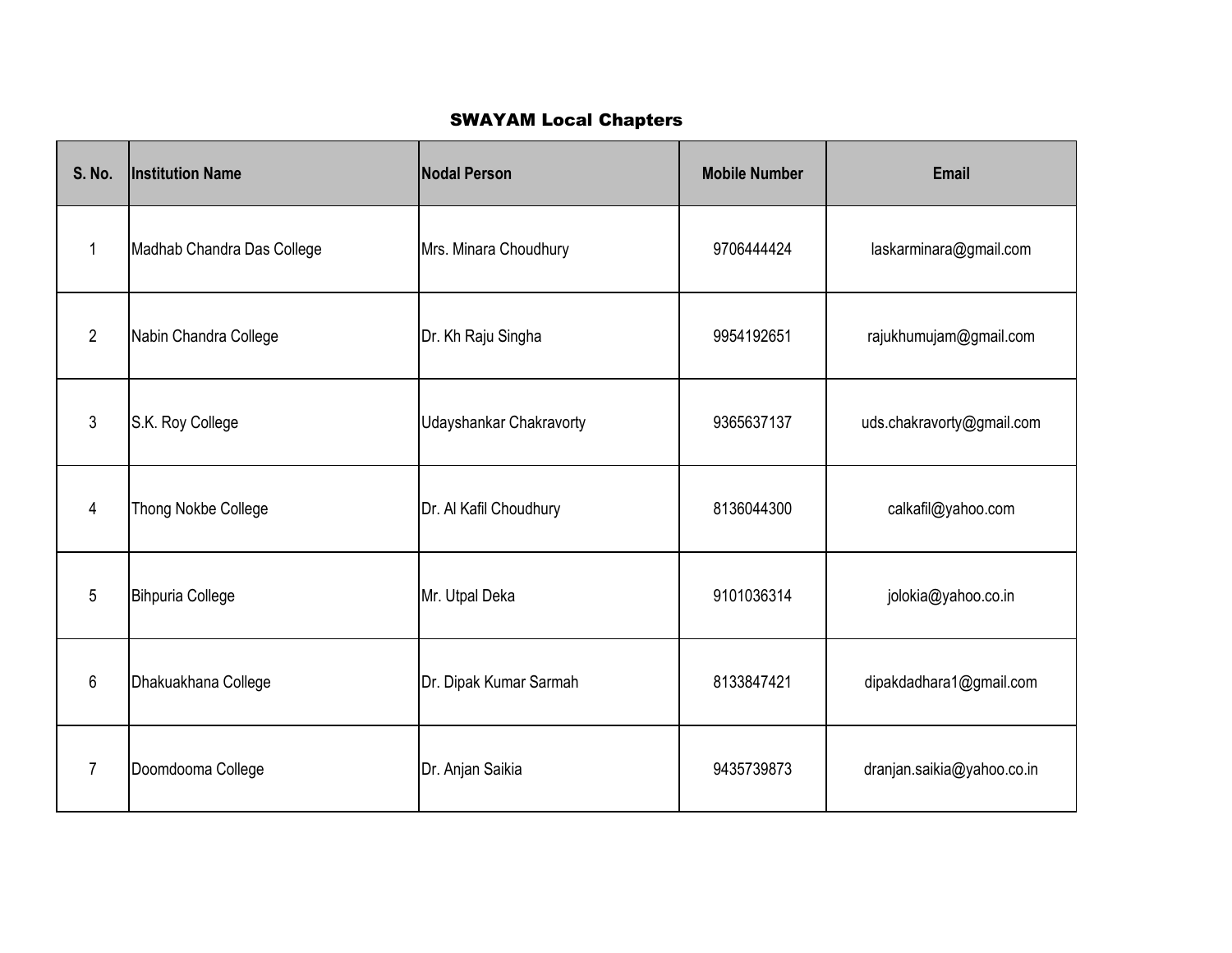| 8  | Duliajan Girls' College                                  | Dr. Rameswar Boruah           | 9864238573                | rameswarboruah73@gmail.com  |
|----|----------------------------------------------------------|-------------------------------|---------------------------|-----------------------------|
| 9  | Golaghat Commerce College                                | Dr. Pranjal Pratim Dutta      | 9435053370                | prnjl_dtta@rediffmail.com   |
| 10 | Lakhimpur Commerce College                               | Dr. Diganta Kumar Das         | 9707111872                | diganta.das1981@gmail.com   |
| 11 | Lakhimpur Kendriya Mahavidyalaya                         | Mrs. Rupa Mahanta             | 9435086320                | mahantarupa69@gmail.com     |
| 12 | L.T.K. College,<br>(Lakhimpur Telahi Kamalabaria College | Mr. Chiranjiv Chowlek         | 8486652323                | chiranjivchowlek@gmail.com  |
| 13 | Laluk College                                            | Dr. Padma Hazarika            | 8011629140                | hazarikapadma1@gmail.com    |
| 14 | Ledo College                                             | Mer. Noble Kishore Buragohain | 9577079381,<br>9954019754 | noblekishorebrghn@gmail.com |
| 15 | Majuli College                                           | Dr. Prafulla Borah            | 9864688721                | prafullaborah5@gmail.com    |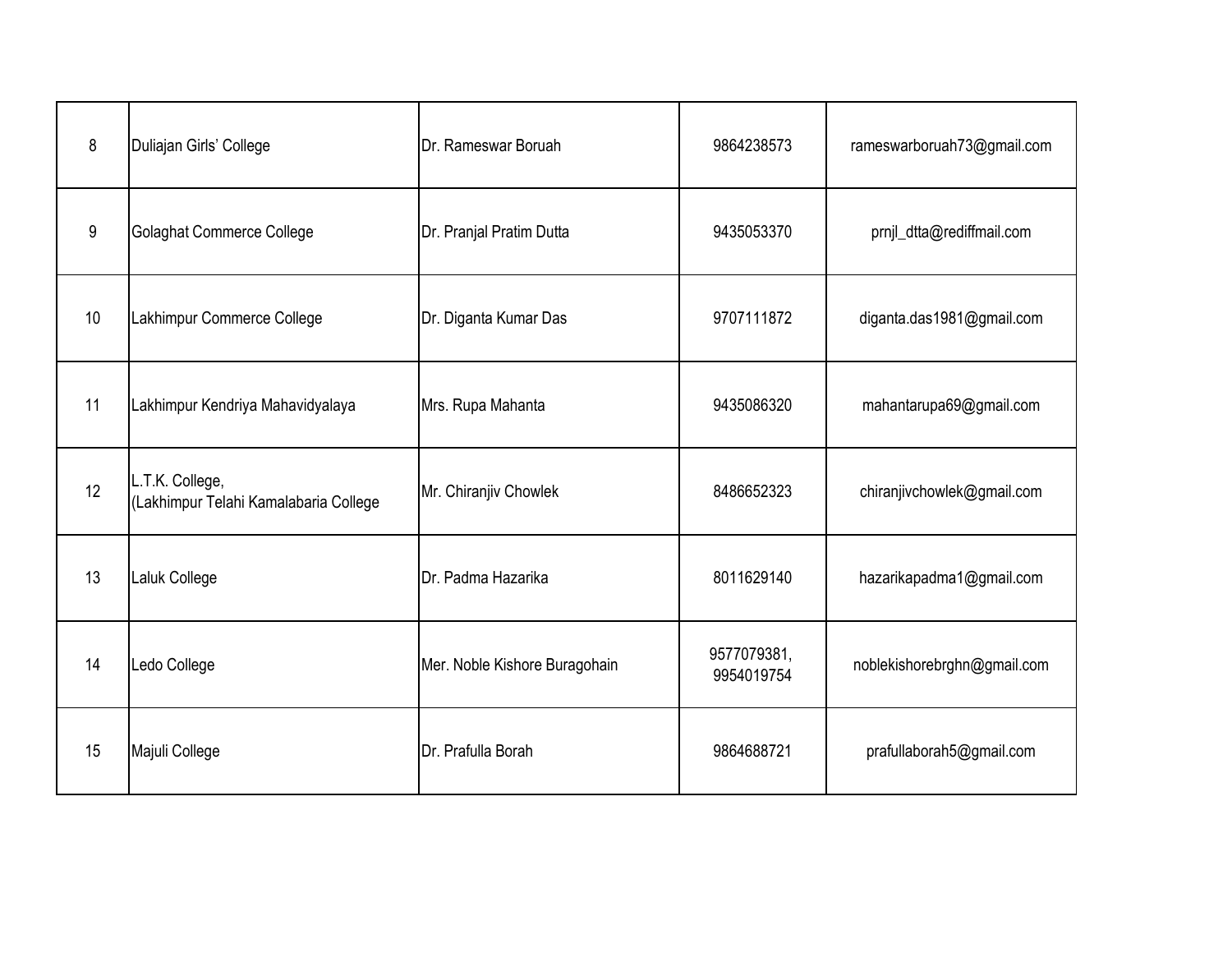| 16 | Margherita College                  | Ms. Yemokhya Fakay       | 8876718197,<br>9101891736 | fakayyemokhya@gmail.com                                     |
|----|-------------------------------------|--------------------------|---------------------------|-------------------------------------------------------------|
| 17 | Moran College                       | Dr. Jugal Gogoi          | 9678350904                | jugalgogoi@yahoo.com                                        |
| 18 | Moran Mahila Mahavidyalaya          | Mr. Parakhmoni Sonowal   | 9706813651                | parakhmoni.sonowal@rediff.com,<br>parakhmoni5@gmail.com     |
| 19 | Naharkatiya College                 | Amlanjyoti Sharma        | 9678597592                | amlanjsharma@rediffmail.com                                 |
| 20 | Nanda Nath Saikia College           | Dr. Jayanta Madhab Borah | 9435771540                | jayantamb@gmail.com                                         |
| 21 | North Lakhimpur College             | Dr. Diganta Kalita       | 9365043484                | dkalita.nl@gmail.com                                        |
| 22 | Nowboicha College                   | Mrs. Sakuntala Borpatra  | 8011877884                | sbarpatra@gmail.com                                         |
| 23 | Panigaon Om Prakash Dinodia College | Dr. Sonaram Kalita       | 8638379047                | sonaram-kalita@rediffmail.com,<br>sonaramkalita93@gmail.com |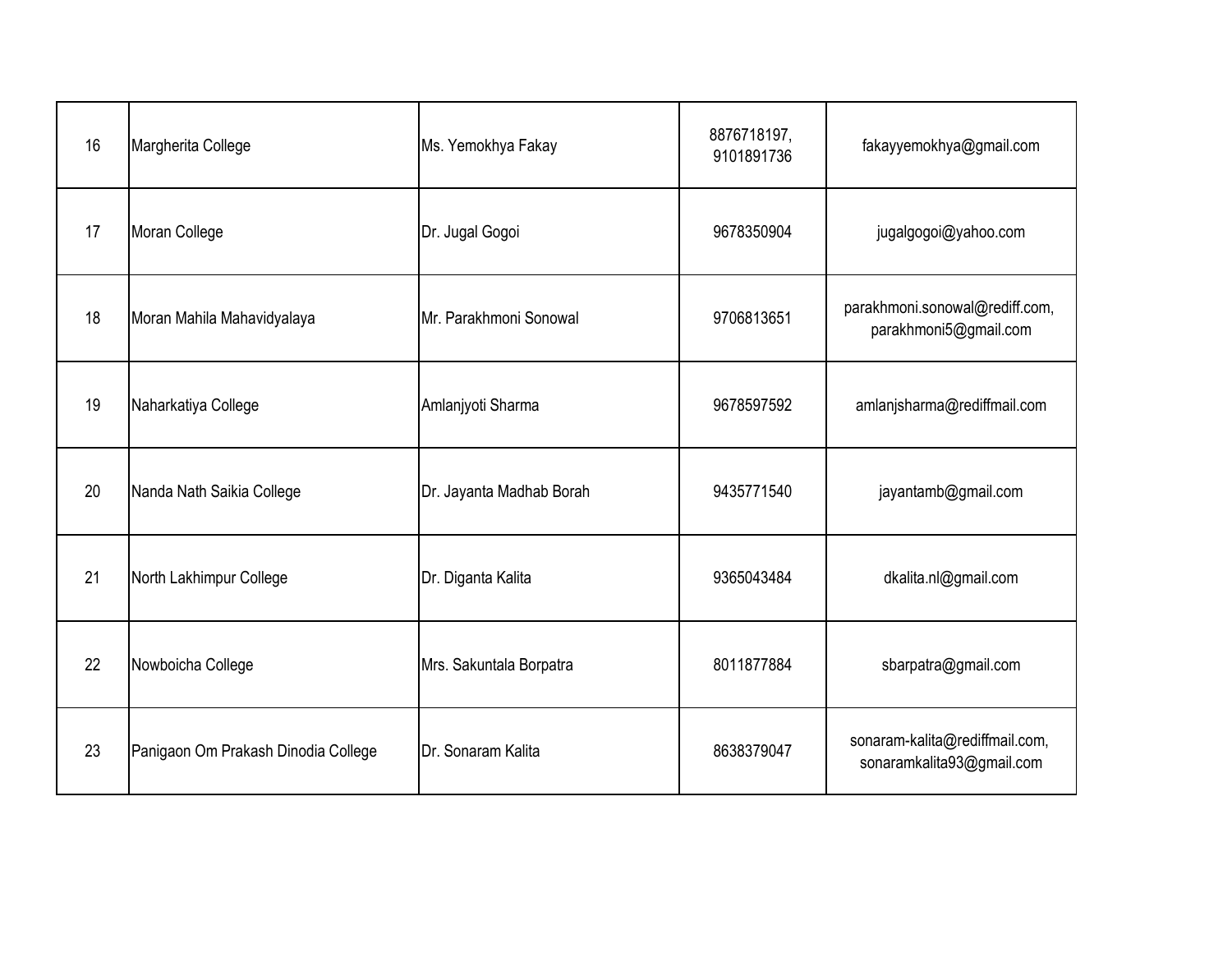| 24 | <b>Purbanchal College</b>     | Mr. Bodising Narah  | 9954389788                | bodisingnarah4@gmail.com   |
|----|-------------------------------|---------------------|---------------------------|----------------------------|
| 25 | Telahi Tuwaram Nath College   | Dr. Tuniram Kalita  | 6000061964,<br>9707400000 | trkalita15@gmail.com       |
| 26 | <b>Barama College</b>         | Mr. Maram Boro      | 8135889183,<br>9854340461 | maramboro@gmail.com        |
| 27 | <b>Bhola Nath College</b>     | Dr. Hiten Sarma     | 9435129879                | ritul1965@rediffmail.com   |
| 28 | Chaiduar College              | Shinjit Kamal Borah | 9854446484                | borahshinjit@gmail Com     |
| 29 | Chhaygaon College             | Arup Kumar Medhi    | 7002198984                | arupkumarmedhi03@gmail.com |
| 30 | Dakshin Kamrup College        | Dr. Devajit Das     | 9864205764                | devajitdas0011@gmail.com   |
| 31 | Dakshin Kamrup Girls' College | Mr. Ripun Doley     | 9678919628                | ripunhistory@gmail.com     |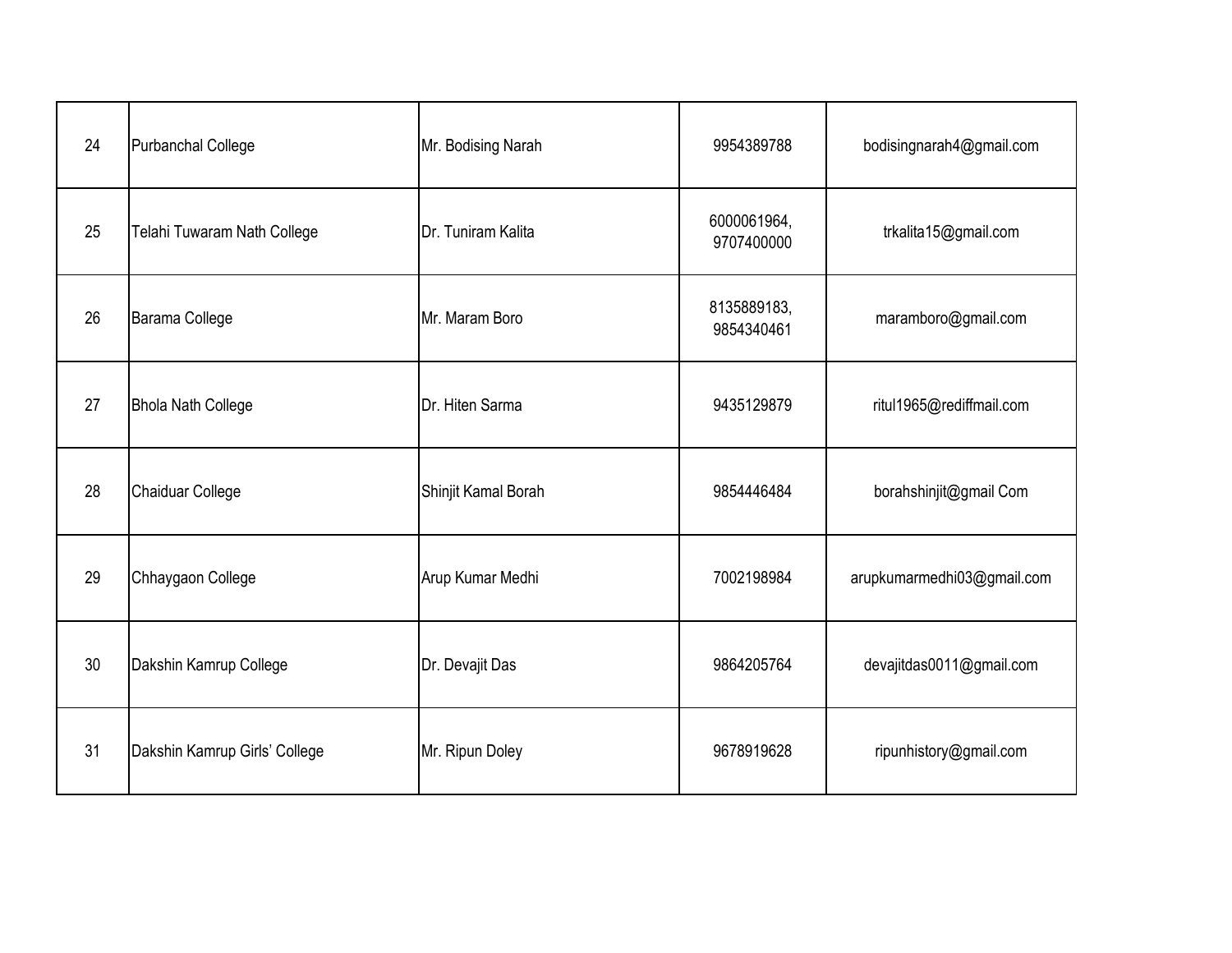| 32 | Dispur College                 | Dr. Parag Dutta                | 8486881432 | paragdutta7@gmail.com                        |
|----|--------------------------------|--------------------------------|------------|----------------------------------------------|
| 33 | Khoirabari College             | Dr. Nripesh Kalita             | 7002791336 | nipkalita@gmail.com                          |
| 34 | Luitparia College              | <b>Chamsul Alom Sorowarthy</b> | 9401658895 | chamsulalom@gmail.com                        |
| 35 | Nagaon GNDG Commerce College   | Dr. Kalpendra Das              | 9854323445 | ngndgcc@gmail.com,<br>kalpendradas@gmail.com |
| 36 | Paschim Guwahati Mahavidyalaya | Sofiul Islam Khan              | 9954245227 | sofiul.race@gmail.com                        |
| 37 | Rangia College                 | Dr. Hitesh Barman              | 9854061216 | hbarman2006@yahoo.com                        |
| 38 | S.B.M.S. College               | <b>Tapan Das</b>               | 9864216688 | dtapan46@gmail.com                           |
| 39 | Moirang College (Govt.)        | G. Rajeev Sharma               | 9436444609 | rgurumayum@gmail.com                         |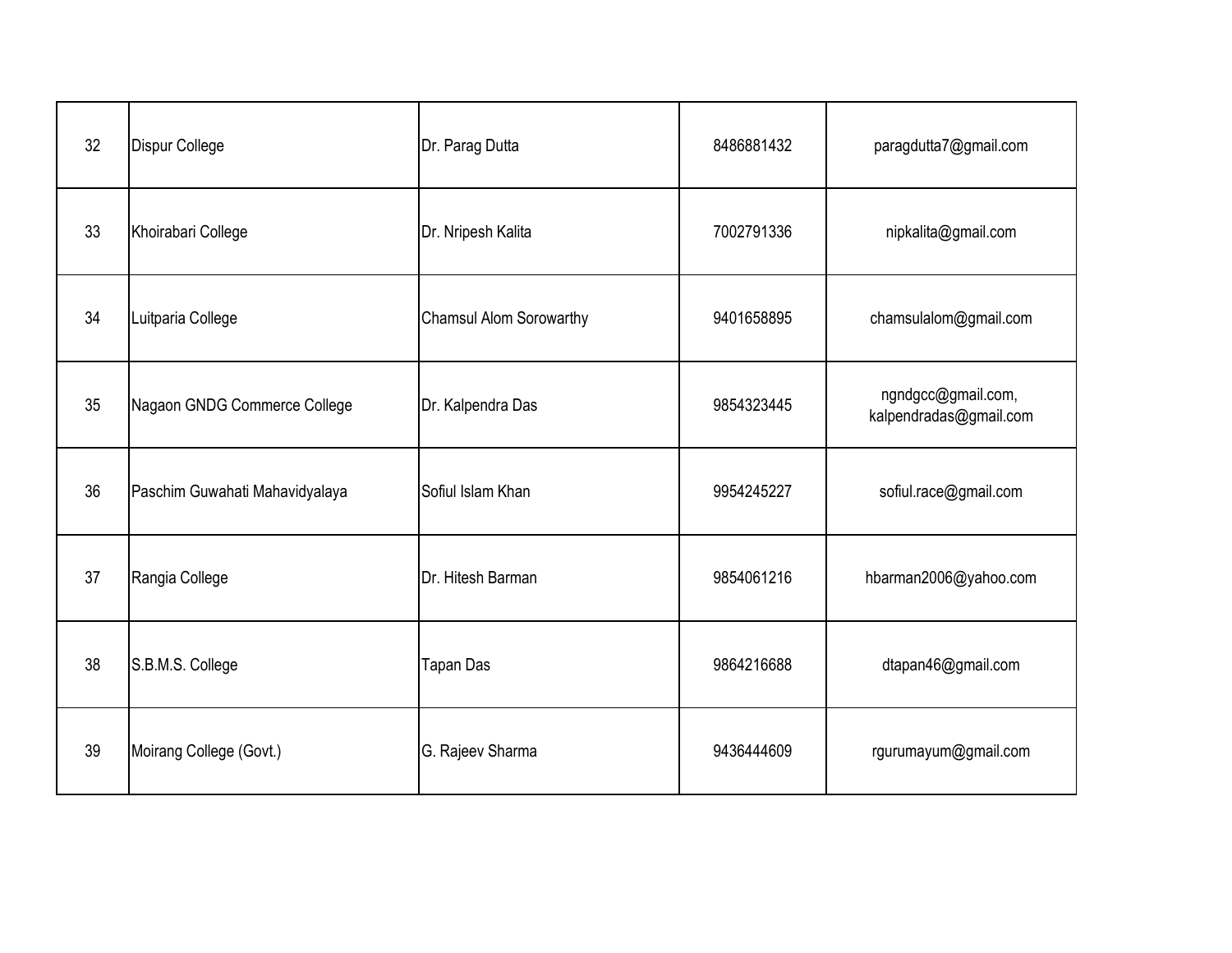| 40 | <b>Standard College</b>                                                                | Dr. N. Chandrasekhar Singh | 9077276780 | chandranong42@gmail.com                                     |
|----|----------------------------------------------------------------------------------------|----------------------------|------------|-------------------------------------------------------------|
| 41 | Y. K. College                                                                          | Okram Binoykumar Singh     | 9612111633 | binokram@rocketmail.com                                     |
| 42 | Govt. Aizawl West College                                                              | Dr. Samuel V.L.Thlanga     | 9436362173 | sthlanga@gmail.com                                          |
| 43 | Institute of Advanced Study in Education,<br>(Old Name - College of Teacher Education) | Mr. Vanlalfana             | 9862229773 | afana14@gmail.com                                           |
| 44 | Mizoram College of Nursing                                                             | Lalrintluangi              | 8794727137 | teifanai02@gmail.com                                        |
| 45 | Eastern Christian College, (Arts & Com.)                                               | Mantok Konyak              | 8729805722 | mantokkonyak20@gmail.com                                    |
| 46 | Japfu Christian College                                                                | Wareppam Chitaranjan Singh | 9856263537 | info@japfuchristiancollege.org,<br>chitaranjanwar@gmail.com |
| 47 | Lady Keane College                                                                     | Ms. Lizia Sahkhar          | 9402502543 | s.lizia22@gmail.com                                         |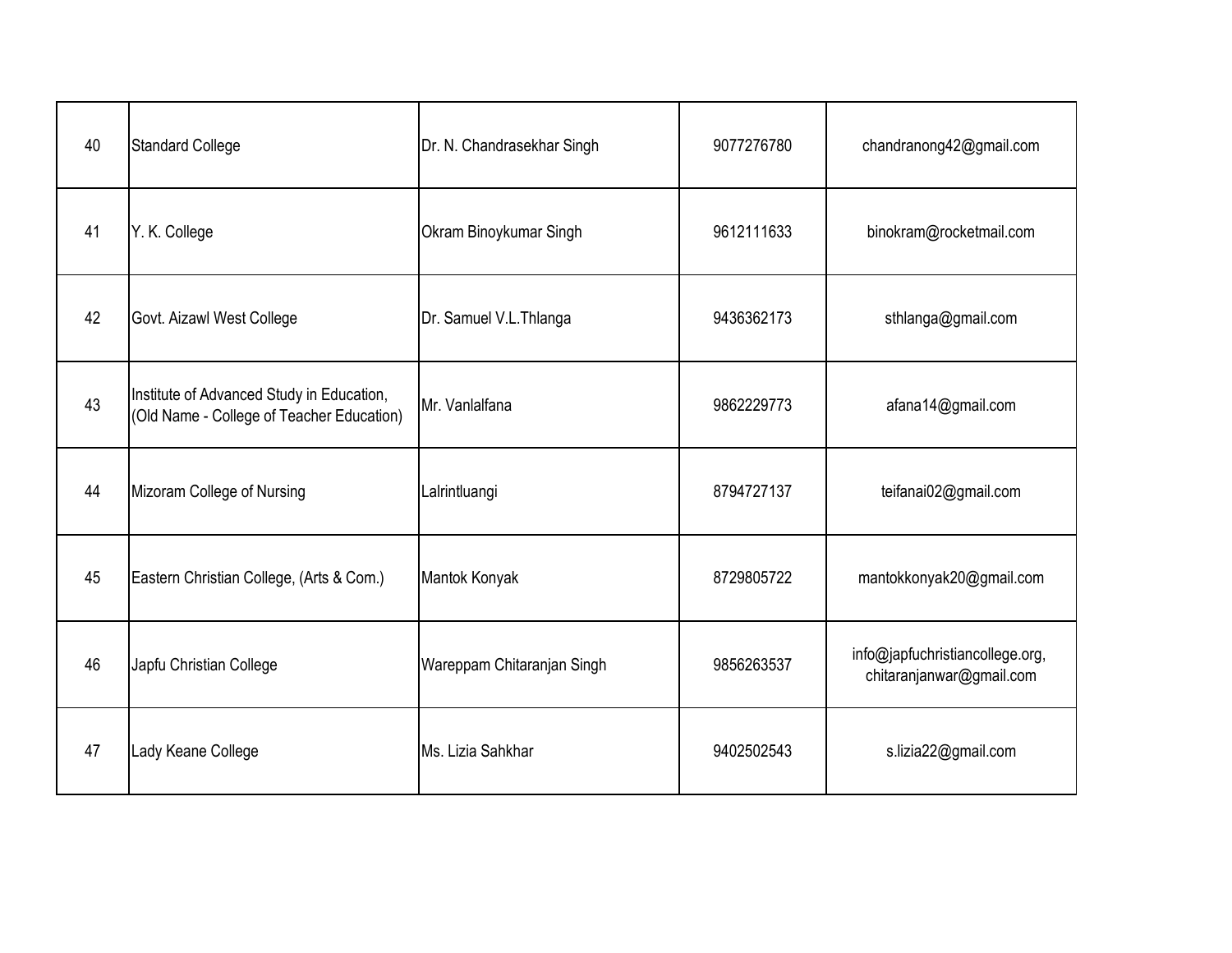| 48 | Nongtalang College                 | Shri Aibanlumlang Kupar Blah | 9862092986,<br>9863537693 | aibanblah@gmail.com           |
|----|------------------------------------|------------------------------|---------------------------|-------------------------------|
| 49 | Saint Edmund's College             | Shri Bertrand Dkhar          | 8794432267                | bertrand.dkhar@gmail.com      |
| 50 | Shillong Law College               | Ms. Daiahunlin Mawlong       | 7085155593                | daiamawlong25@gmail.com       |
| 51 | Government College, Bomdila        | Dr. Tacha Thaman             | 8414921177                | chowtacha007@gmail.com        |
| 52 | Jawaharlal Nehru College, Pasighat | Dr. Kento Kadu               | 8132812746                | kentokadu123@gmail.com        |
| 53 | Ambedkar College                   | Satyajit Das                 | 8787337677                | das.satyajit83@rediffmail.com |
| 54 | Govt. Degree College, Kamalpur     | Subrata Debbarma             | 8119802700,<br>7628800000 | er.sub83@gmail.com            |
| 55 | Tripura Institute of Technology    | Shib Sekhar Das              | 9436503165                | swyam.tit@gmail.com           |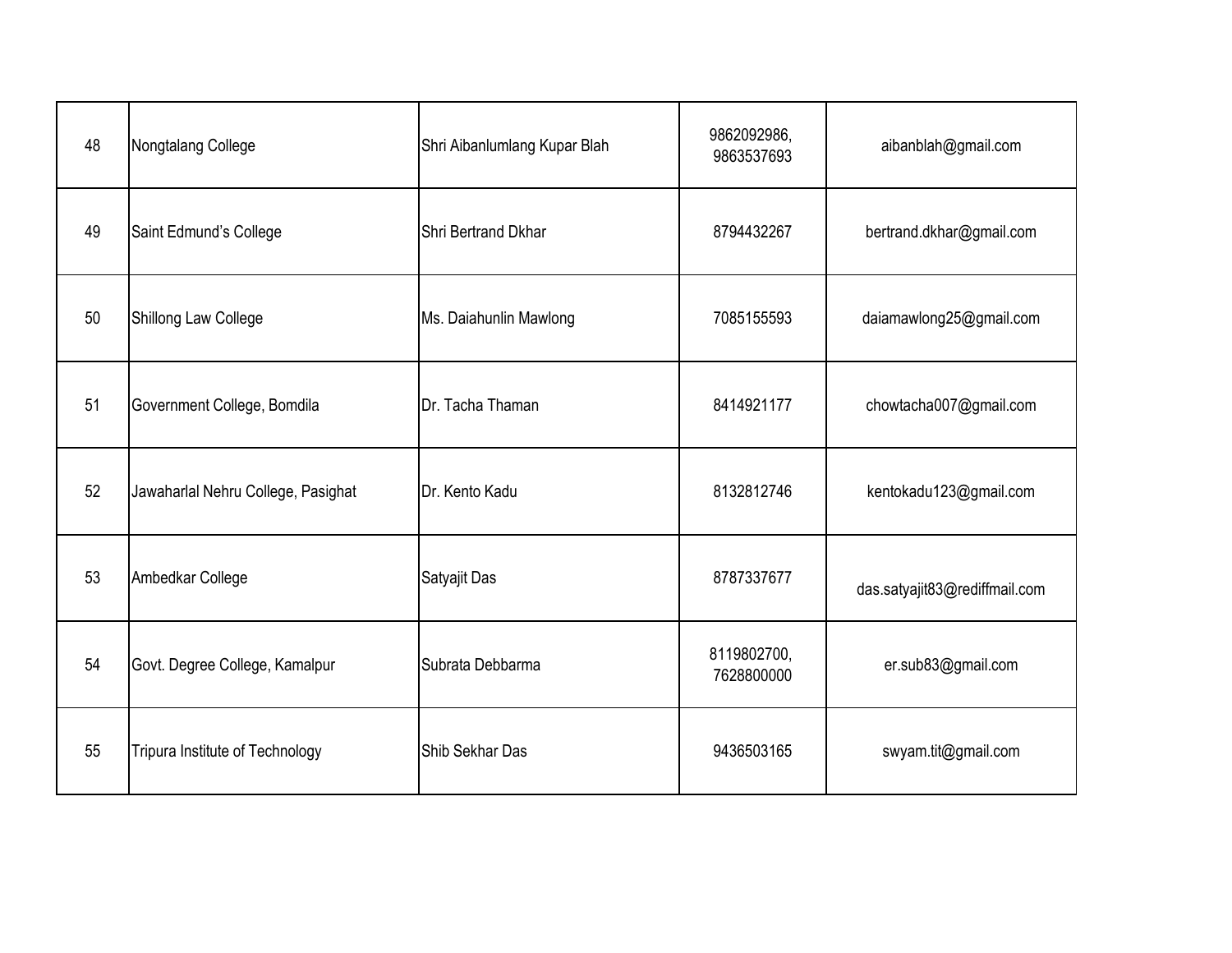| 56 | GOVT. P.G. COLLEGE, NARSINGHPUR,<br>CIVIL LINE ITWARA BAZAR, (M.P.)                                                                                       | IDR. C.S. RAJHANS          | 9039400200 | csrajhans@gmail.com           |
|----|-----------------------------------------------------------------------------------------------------------------------------------------------------------|----------------------------|------------|-------------------------------|
| 57 | <b>MAHARAJA RANJEET SINGH COLLEGE</b><br>(NEAR K SECTOR, AYODHYA NAGAR,<br>ISRO ROAD, BHOPAL), (M.P.)                                                     | IDEEPAK KUMAR SONI         | 8085570749 | deepak.soni184@gmail.com      |
| 58 | <b>GOVT. THAKUR RANMAT SINGH</b><br>COLLEGE REWA (M.P.)                                                                                                   | DR. ACHYUT PANDEY          | 9827214215 | achyut.pandey9@gmail.com      |
| 59 | CHRIST COLLEGE BIAORA, (M.P.)                                                                                                                             | MR. VINOD NAGAR            | 9826197054 | christcollege58@gmail.com     |
| 60 | INSTITUTE OF PROFESSIONAL<br><b>EDUCATION AND RESEARCH, (</b><br>TECHNICAL CAMPUS), OPPOSITE<br>BRITISH PARK, 11 MILE, HOSHANGABAD<br>ROAD, BHOPAL (M.P.) | IPROF. ANIL PURUSHOTHAMAN  | 9893858757 | purushothaman.anil@iper.ac.in |
| 61 | ANAND EXCELLENCY COLLEGE BIAORA,<br>(M.P.)                                                                                                                | <b>IMR. DINESH BADGOTA</b> | 9669661226 | badgotadinesh@gmail.com       |
| 62 | SHREE BHAVAN'S BHARTI COLLEGE OF<br>EDUCATION, PLOT NO. 46/2, KERWA<br>DAM ROAD, NEAR SHAKSHI HOTEL<br>(DHABA) MP                                         | <b>SANJAY SHARMA</b>       | 9617429119 | sbbce.22@gmail.com            |
| 63 | <b>GOVT. STATE LEVEL PG LAW COLLEGE</b><br>BHOPAL, (M.P.)                                                                                                 | <b>DR. VISHWAS CHOUHAN</b> | 9425189509 | vishwas1chouhan@gmail.com     |
| 64 | <b>IDR. BHIMRAO AMBEDKAR GOVT.</b><br>COLLEGE AMLA(BETUL) (M.P.)                                                                                          | <b>IDR. M.S. CHOUHAN</b>   | 9826981798 | hegdbacamlbet@mp.gov.in       |
| 65 | GOVT. ARTS & COMMERCE (NAVEEN)<br>COLLEGE, BHOPAL, (M.P.)                                                                                                 | DR. SANGEETA GOUR          | 9575668894 | sangeetagour1979@gmail.com    |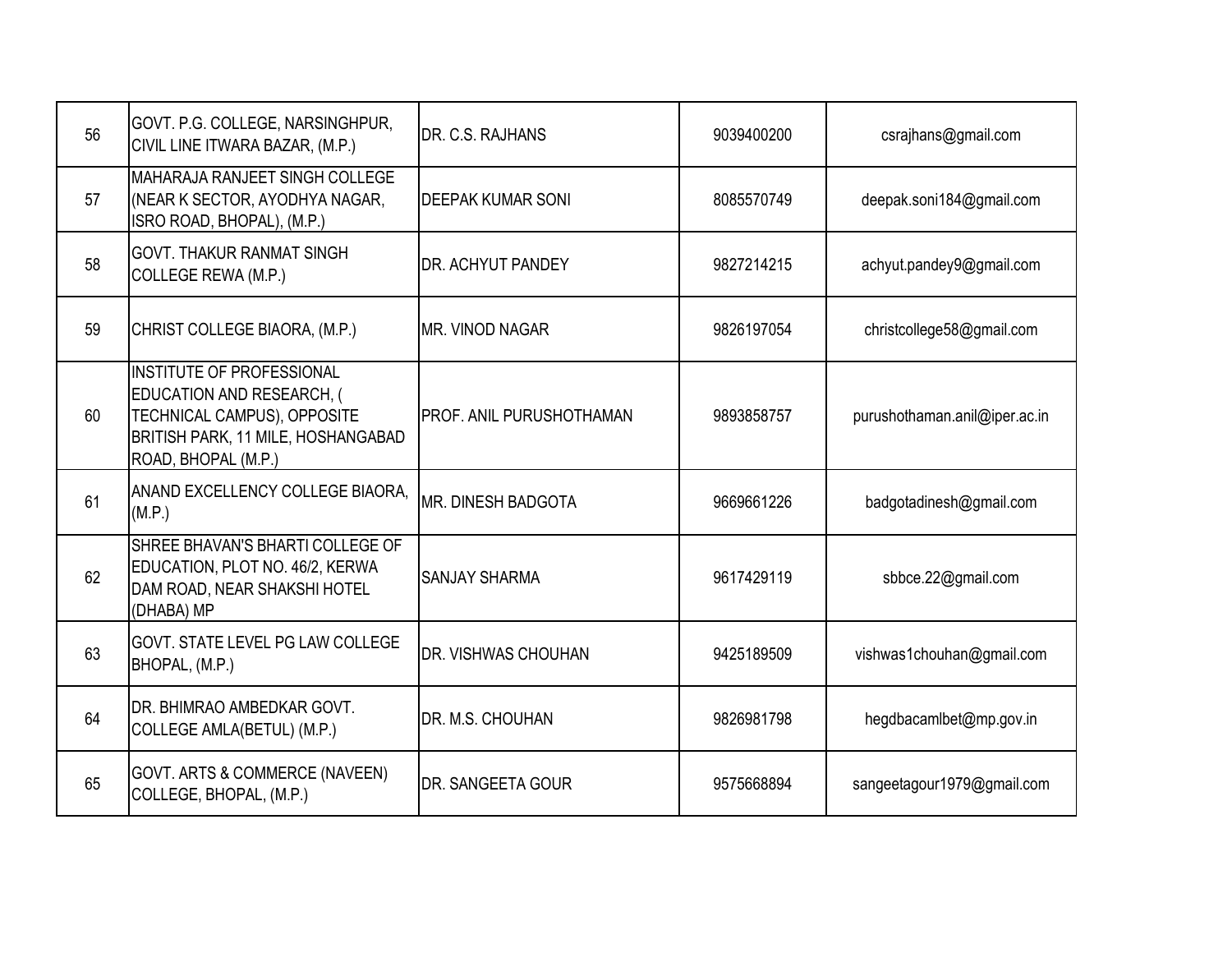| 66 | <b>GOVERNMENT POST GRADUATE</b><br>COLLEGE, MHOW-NEEMUCH ROAD,<br>MANDSOUR, (M.P.) | DR. SHIV PRAKASH PANWAR                    | 9424099006                | shivprakash panwar@gmail.com                         |
|----|------------------------------------------------------------------------------------|--------------------------------------------|---------------------------|------------------------------------------------------|
| 67 | GOVT.KUSUM PG COLLEGE SEONI<br>MALWA, (M.P.)                                       | <b>DR.SHIV KUMAR SONI</b>                  | 9826516253                | hegkcseohos@mp.gov.in/sunilsoni733<br>0@gmail.com    |
| 68 | GOVT STATE LEVEL P.G LAW COLLEGE<br>BHOPAL, (M.P.)                                 | DR. VISHWAS CHOUHAN                        | 9425189509                | vishwas1chouhsan@gmail.com                           |
| 69 | SRI GURU TEGH BAHADUR KHALSA<br>MAHANADDA NAGAR ROAD, JABALPUR<br>(M.P) 482001     | DR.R.S CHANDOK/MR.RATNESH<br><b>NAMDEO</b> | 9425604224/9424326<br>140 | rschandak_68@yahoo.com/ratneshna<br>mdeo12@gmail.com |
| 70 | RANI DURGAWATI GOVT.P.G COLLEGE<br>MANDLA, (M.P.)                                  | <b>SMT.ANUPAMA KUJUR</b>                   | 9993754132                | Akujur.trikey6@gmail.com                             |
| 71 | GOVT. GIRLS COLLEGE NEAR MISSION<br>CHOWK KATNI (M.P)                              | SMT.SUNITA SHIRVASTAVA                     | 8770434653                | girlscollegekatni@yahoo.co.in                        |
| 72 | GOVT.R.V COLLEGE, MANASA, (M.P.)                                                   | DR. R.C KUMAWAT                            | 9424545484                | rameshkmwt@gmail.com                                 |
| 73 | <b>GOVT.DEGREE COLLEGE BHUA</b><br>BICHHIYA DIST MANDLA, (M.P.)                    | DR.M.K.NAGESHWAR ASS.PRO<br><b>HISTORY</b> | 9826733619                | mknagesh@gmail.com                                   |
| 74 | DANIELSON COLLEGE, NAGPUR,<br>CHHINDWARA, (M.P.)                                   | <b>NIKHIL MAKODE</b>                       | 9827766494                | nimish.maks@gmail.com                                |
| 75 | SHRI CLOTH MARKET KANYA VANIJYA<br>MAHAVIDYAYALAYA INDORE (M.P)                    | <b>DR.RUPESH SHUKLA</b>                    | 9826196143                | rupesh.dbms@gmail.com                                |
| 76 | M.L.B.GOVT.COLLEGE OF EXCELLENCE<br>GWALIOR, (M.P.)                                | DR.K.S.RATHOR                              | 9302577500                | hegmlbaaccgwa@mp.gov.in                              |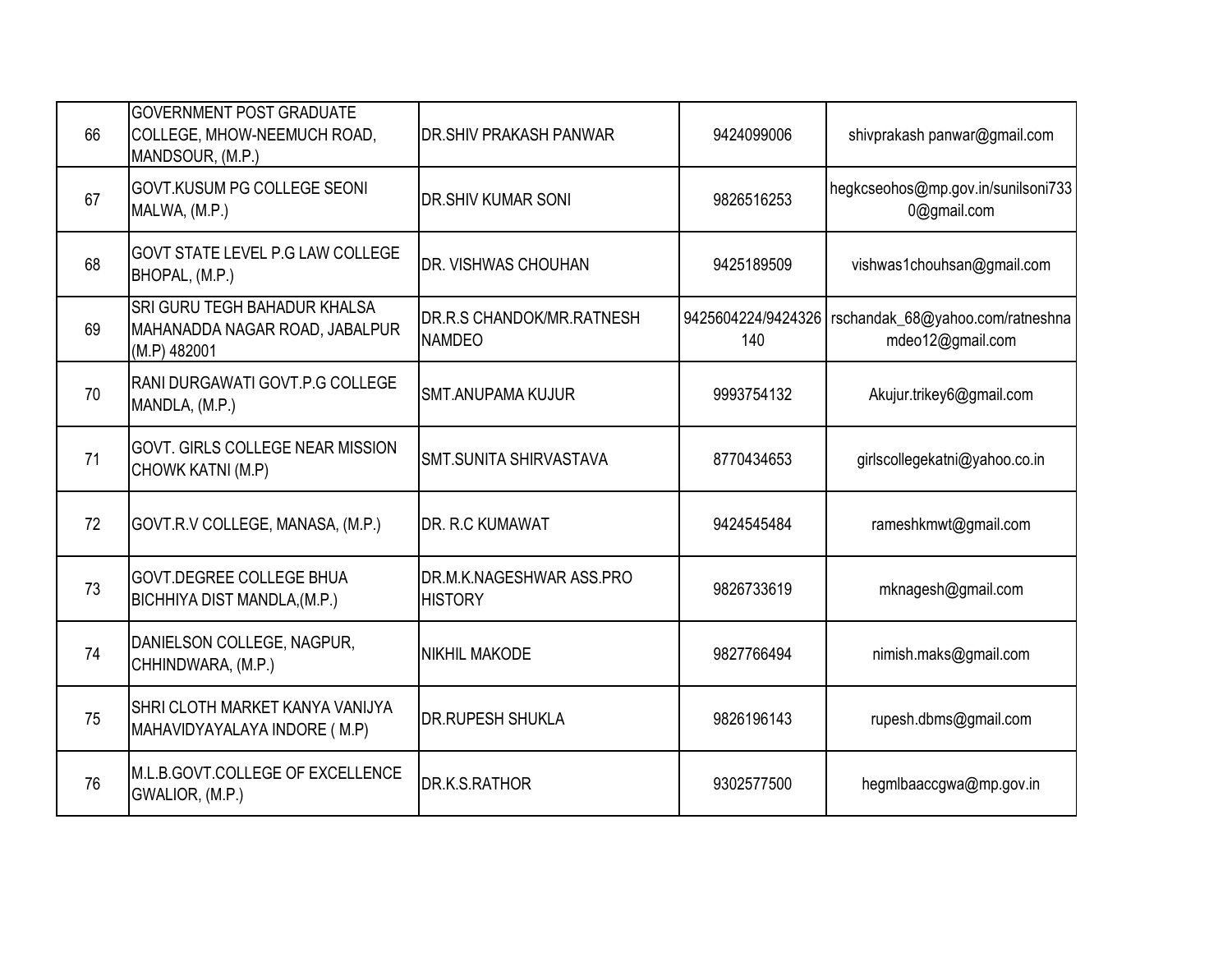| 77 | CHANDRA SHEKHAR AZAD GOVT. P.G.<br>NODAL COLLEGE SEHORE, (M.P.)                                                                                  | DR.I.A DURRANI/DR.A.K GAUTAM | 9425600156,<br>9425756514 | durrani.zoology@gmail.com/akgautam<br>29@gmail.com |
|----|--------------------------------------------------------------------------------------------------------------------------------------------------|------------------------------|---------------------------|----------------------------------------------------|
| 78 | GOVT.POSTGRADUTE COLLEGE (AUTO)<br>DATIA (M.P) 475661                                                                                            | <b>DR.S.C KAUSHIK</b>        | 9425776767                | hegpgcdat@mp.gov.in                                |
| 79 | GOVT. PG.COLLEGE SEONI (M.P)                                                                                                                     | DR. DIVYA DEHARIA            | 9406753253                | divyadaheriya@gmail.com                            |
| 80 | GOVT.P.G.COLLEGE OLD A.B ROAD,<br>SENDHWA DIST-BARWANI (M.P.)                                                                                    | PROF.DINESH KANADE           | 9826017315                |                                                    |
| 81 | <b>JAWAHARLAL NEHRU SMRITI</b><br>MAHAVIDYALAYA GANJ BASODA OPP.<br>FOREST DEPO SWAROOP NAGAR<br>TYONDA ROAD GANJ BASODA DIST-<br>VIDISHA (M.P.) | DR. ARCHANA JAIN             | 9406536534                | archanajainy@gmail.com                             |
| 82 | NAVYUG COMMERCE COLLEGE,<br>JABALPUR, (M.P.)                                                                                                     | DR.DEBMITRA ROY              | 8982134362                | dolaroy10@gmail.com                                |
| 83 | SWAMI VIVEKANAD GOVERNMENT<br>COLLEGE BERASIA BHOPAL, (M.P.)                                                                                     | DR. BABAN SEYKE              | 9074767892                | bbn.seyke@rediffmail.com                           |
| 84 | <b>M.B.KHALSA COLLEGE RAJMEHALIA</b><br>SQUARE NEAR GANGWAI BUS STAND<br>INDORE-(M.P)                                                            | PROF.GOVINDA PATIL           | 9826080642                | govindapatil@yahoo.co.in                           |
| 85 | <b>VEER SAVARKAR GOVT.COLLEGE</b><br>OBEDULLAHGANJ, RAISEN (M.P) N.H-12<br>HOSHANGABAD ROAD,<br>OBEDULLAHAGANJ, (M.P.)                           | <b>DR.DIKSHA BARDE</b>       | 9713812237                | dikshabarde@gmail.com                              |
| 86 | GOVT. VIVEKANAND COLLEGE MAIHAR,<br>(M.P.)                                                                                                       | DR.A.K GAUTAM                | 9425470947                | agautam812@gmail.com                               |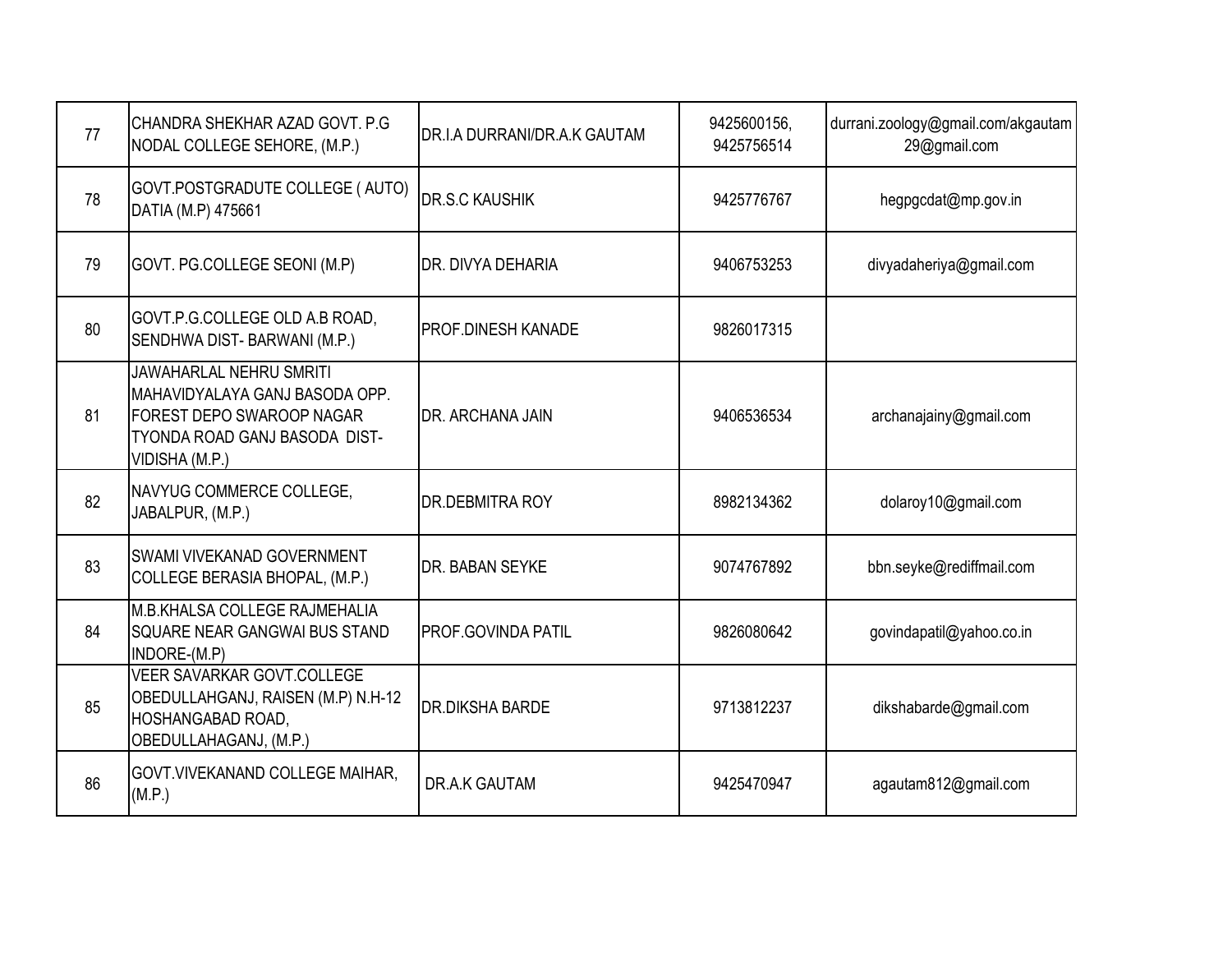| 87 | <b>GOVT.HOME SC.PG COLLEGE</b><br>HOSHANGABAD, (M.P.)                                                              | DR.ARUN KUMAR SIKARWAR               | 9926332748 | arunsikarwar69@gmail.com      |
|----|--------------------------------------------------------------------------------------------------------------------|--------------------------------------|------------|-------------------------------|
| 88 | N.E.S.SCIENCE COLLEGE, HATHILAL<br>ROAD, GORAKPUR JABALPUR-482001<br>(M.P.)                                        | KU.KHUSHBOO RAJAK ASST PROFF.        | 8770852102 | khushboo11.rajak@gmail.com    |
| 89 | JAWAHARLAL NEHRU GOVT, COLLEGE<br>SHUJALPUR, DIST. SHAJAPUR MP                                                     | Dr. Ravi Paliwal                     | 9424442044 | paliwal.ravi63@gmail.com      |
| 90 | Govt. Madhav arts and Commerce law<br>college, Ujjain MP                                                           | Dr. B.D. Alune                       | 975533595  | deepa.branma2002@gmail.com    |
| 91 | Govt. Pg College Pipariya MP                                                                                       | Dr. Ravi Upadhyay                    | 9926338585 | ravibotany@hotmail.com        |
| 92 | Cogent College of Higher Studies, Jabalpur                                                                         | Ms Neha Idnani                       | 9907351089 | cogentcollegejbp@gmail.com    |
| 93 | Bardoli College, katni                                                                                             | Dr. Ragini Singh                     | 9424913179 | bardolicollege@gmail.com      |
| 94 | Katni arts & Commerce College                                                                                      | Dr. Rajeev Khatri                    | 9425160785 | rajeevkhattri26@gmail.com     |
| 95 | Govt Art College Bamhni Banjar Mandla                                                                              | SHRI SURESH PRASAD JHARIYA           | 9479522771 | sureshprasadjhariya@gmail.com |
| 96 | Nachiketa Institute of Management and<br>Information Technology, Infront of Power<br>Grid, Patan By Pass, Jabalpur | Dr. (Miss) Gulrana Parveen<br>(ARTS) | 9516153852 | Gulranaparveen25@gmail.com    |
| 97 | Jabalpur College Of Computers &<br>communication                                                                   | Shilpi Sharma                        | 9713220289 | Shilpi.jhajbp@rediffmail.com  |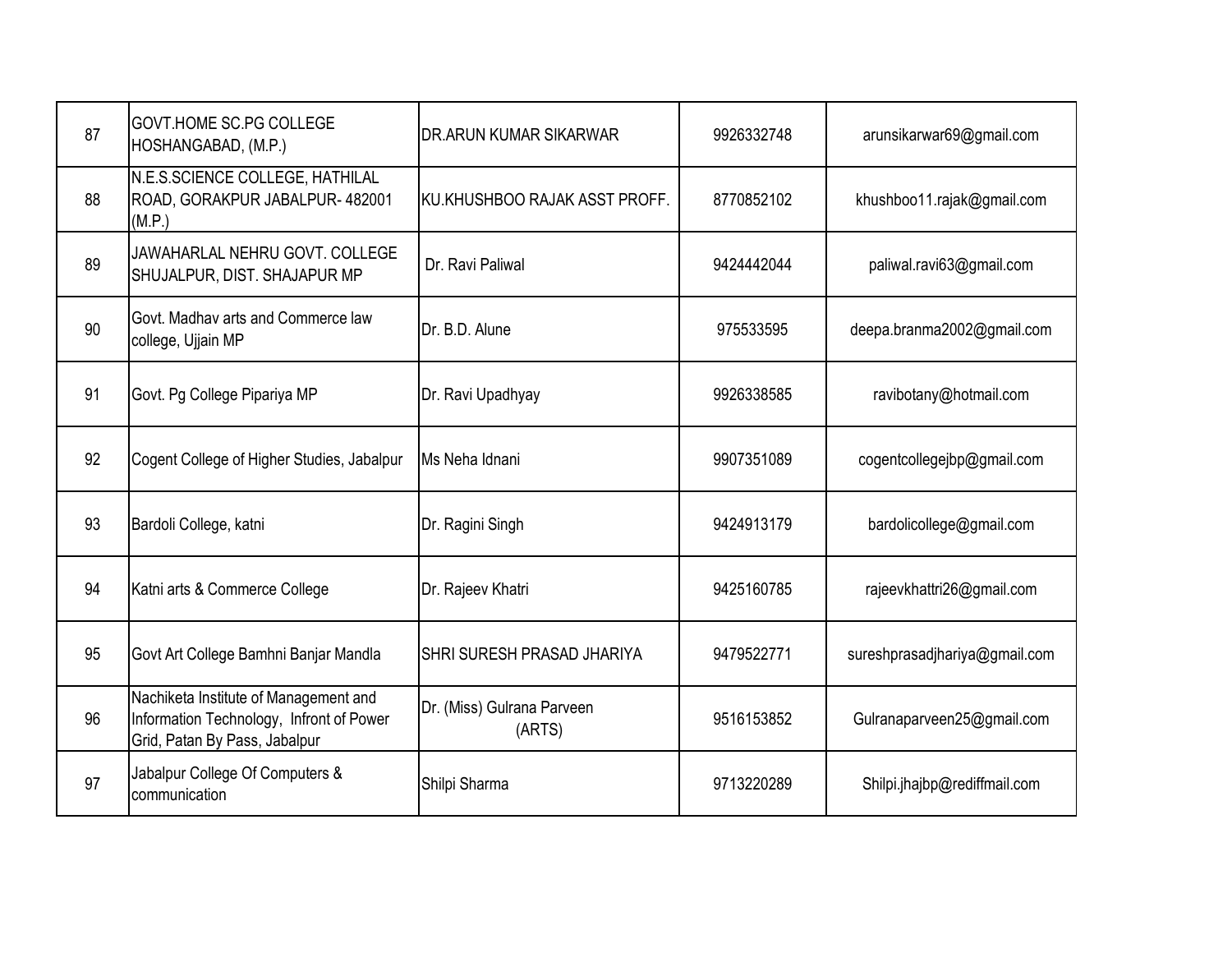| 98  | Satpuda B.ed College, Manjhapur Balaghat                          | <b>Bhagwatidhar Dubey</b> | 9425876110 | lakeshbisen80@gmail.com     |
|-----|-------------------------------------------------------------------|---------------------------|------------|-----------------------------|
| 99  | Maharshri vishwamitra Mahavidyalaya,<br>Pandhurna                 | Mr. Kushal Wankhede       | 9300957481 | kushal.wankhede@gmail.com   |
| 100 | Silicobyte katni Degree college of<br>professional studies        | Mrs. Ruchee Singhai       | 9329365871 | silicobyte@yahoo.com        |
| 101 | Shree Venkateshwar B.ed college, Jabalpur<br><b>MP</b>            | <b>Gyanchand Ahirwar</b>  | 9301313653 | gahirwar25@gmail.com        |
| 102 | S.M. Deo Homoeopathic Medical college &<br><b>Hospital MP</b>     | Dr. Sarfaraz shailkh      | 7000632502 | sheikhsarfaraz931@gmail.com |
| 103 | Govt. Science college, Jabalpur MP                                | Dr. Smt. Shikha Saxena    | 9425325697 | shikhasaxena997@gmail.com   |
| 104 | Gyan Ganga college of Excellence, Jabalpur<br><b>MP</b>           | Dr.Kirti Vishawakarma     |            |                             |
| 105 | Pali Academic Institution Bisoni, MP                              | Mr. Thansing Bihone       | 9754097309 | tgbihone@gmail.com          |
| 106 | Hitkarini Prashikshan Mahila Mahavidyalaya,<br>Jabalpur MP        | Smt. Nirupama Pathak      | 9589761544 | Nirupama.pathak65@gmail.com |
| 107 | College of Agriculture, JNKVV, Jabalpur MP                        | Dr. Gourav Kumar Vani     | 9590397955 | kumaragri.vani1@gmail.com   |
| 108 | College of Agricultural Engineering, JNKVV,<br>Jabalpur-482004 MP | Dr. S.K. Sharma           | 9425387567 | sharmashailesh501@gmail.com |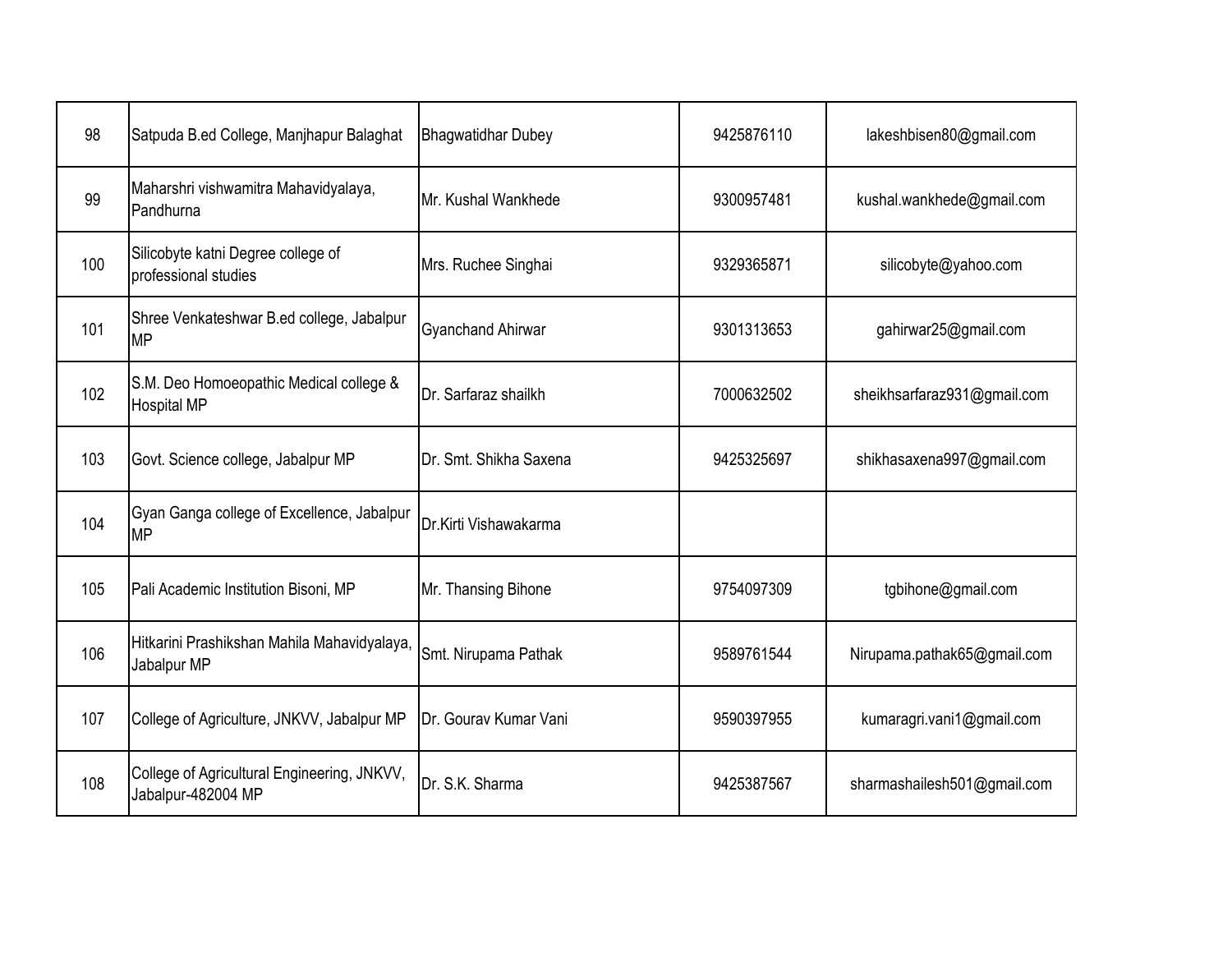| 109 | College of Agriculture, JNKVV, Rewa MP                                                                                                         | Dr. R.K. Tiwari        | 9827003237 | rktkvk@rediffmail.com           |
|-----|------------------------------------------------------------------------------------------------------------------------------------------------|------------------------|------------|---------------------------------|
| 110 | College of Agriculture, JNKVV, Tikamgarh<br>472001 MP                                                                                          | Dr. P. Sikarwar        | 9826828857 | psikarwar@rediffmail.com        |
| 111 | College of Agriculture, JNKVV, Ganjbasoda,<br>Vidisha MP                                                                                       | Dr. Ashisi Shrivastava | 9993188783 | Ashushshruvastava1971@gmail.com |
| 112 | College of Agriculture, JNKVV, Waraseoni,<br><b>Balaghat MP</b>                                                                                | Dr. Vivek Badhe        | 9424685734 | vivekbadhe@yahoo.com            |
| 113 | College of Agriculture, JNKVV,<br>Powarkheda, Hoshangabad MP                                                                                   | Dr. Pradeep Mishra     | 9560073489 | pradeepjnkvv@gmail.com          |
| 114 | ACROPOLIS TECHNICAL CAMPUS, NEAR<br>RALAMANDAL, TILLORE VILLAGE,<br><b>INDORE</b>                                                              | <b>DR. SONAL GUPTA</b> | 9039967796 | sonalgupta.atc@acropolis.in     |
| 115 | ADARSH INSTITUTE OF MANAGEMENT &<br>SCIENCE, DHAMNOD, A.B. ROAD<br>DHAMNOD DISTRICT DHAR MADHYA<br><b>PRADESH</b>                              | <b>NITIN SONI</b>      | 9806278087 | ni3100ni3@gmail.com             |
| 116 | AISECT COLLEGE OF EDUCATION AND<br>TECHNOLOGY, KHANDWA, INDORE<br>KHANDWA HIGHWAY CHHAIGAON<br>MAKHAN ,TEHSIL KHANDWA DISTT.<br><b>KHANDWA</b> | <b>SANDIP MALVIYA</b>  | 9977773868 | khandwaaisect@gmail.com         |
| 117 | AISECT COLLEGE OF PROFESSIONAL<br>STUDIES (COMPFEED TECH),<br>INDORE, CAT RAU ROAD<br>RANGWASA, RAU INDORE M.P.                                | <b>DR. LALIT DUBEY</b> | 9827266157 | aisectcollege123@gmail.com      |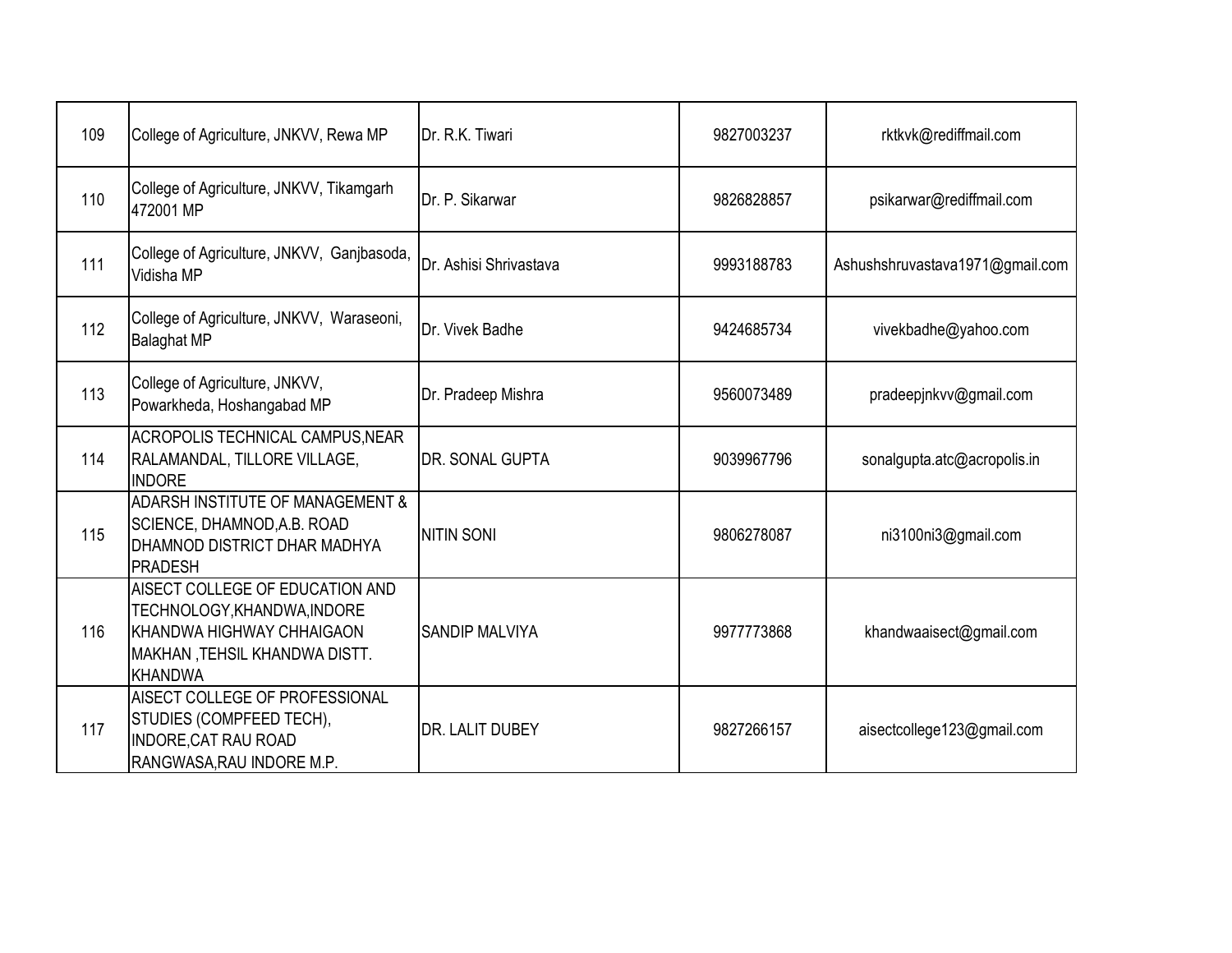| 118 | ALEXIA COLLEGE OF PROFFESSIONAL<br>STUDIES, PRABHAT KIRAN PARISAR 25<br><b>PRESS COMPLEX, A.B ROAD</b><br>INDOREROADPR                 | <b>MR. RAVINDRA PATIL</b>  | 8889035888 | alexiacollege@yahoo.in      |
|-----|----------------------------------------------------------------------------------------------------------------------------------------|----------------------------|------------|-----------------------------|
| 119 | ANNIE BEASANT COLLEGE, INDORE,48-<br>49 ANNIE BESANT<br>COLLEGE, ANNAPURNA ROAD, INDORE-<br>452009                                     | <b>ANJALI GUPTA</b>        | 9826022213 | college@anniebesant.co.in   |
| 120 | BHERULAL PATIDAR GOVT, PG<br>COLLEGE, MHOW, OLD. A.B. ROAD<br>DONGARGAON, MHOW                                                         | DR. RASHEEDA KANCHWALA     | 9827507752 | rasheedakanchwala@gmail.com |
| 121 | CAMPUS OF BEST MORAL COLLEGE,<br><b>BEDIA, DALIYAKHEDI, BEDIA</b>                                                                      | PROF. SHYAM BOBADIYA       | 9826756409 | cbmprincipal@gmail.com      |
| 122 | CHARAK INSITUTE OF EDUCATION,<br>MANDLESHWAR, CHOLI ROAD -<br>MANDLESHWAR, TEHSIL-<br>MAHESHWAR, DISTRICT-KHARGONE<br>(M.P.)PIN-451221 | <b>MR.GYANCHAND SAWALE</b> | 9617261441 | gyanchand.sawale@yahoo.com  |
| 123 | CHOITHRAM COLLEGE OF NURSING,<br><b>INDORE, MANIK BAGH ROADE INDORE</b>                                                                | <b>MRS. RAKHI CHANDEL</b>  | 9893905772 | cconursing@yahoo.co.in      |
| 124 | CHRISTIAN EMINENT ACADEMY, F-7, HIG,<br>RAVISHANKAR SHUKLA NAGAR, MAIN<br>ROAD, INDORE                                                 | <b>MR.NEERAJ JAISWAL</b>   | 9826655202 | neerajaiswal@gmail.com      |
| 125 | COLONEL FATEH JANG COLLEGE.<br>MAHU,51 SILVERS OAKS BERCHA ROAD<br><b>MHOW</b>                                                         | DR.KUSHMESHWARY CHOUDHARY  | 9926036868 | kvchoudhary11@gmail.com     |
| 126 | COMP-FEEDERS TAKNIKI PRASHIKSHAN<br>SANSTH., OFF. 3 GUMASTA NAGAR<br><b>INDORE</b>                                                     | <b>SEEMA VERMA</b>         | 9981137183 | madhuban123@gmail.com       |
| 127 | <b>DEVI RUKMINI COLLEGE,</b><br>KHARGONE, BISTAN ROAD KHARGONE                                                                         | DR. IMTIYAZ MANSOORI       | 9977289988 | drcollegekgn@gmail.com      |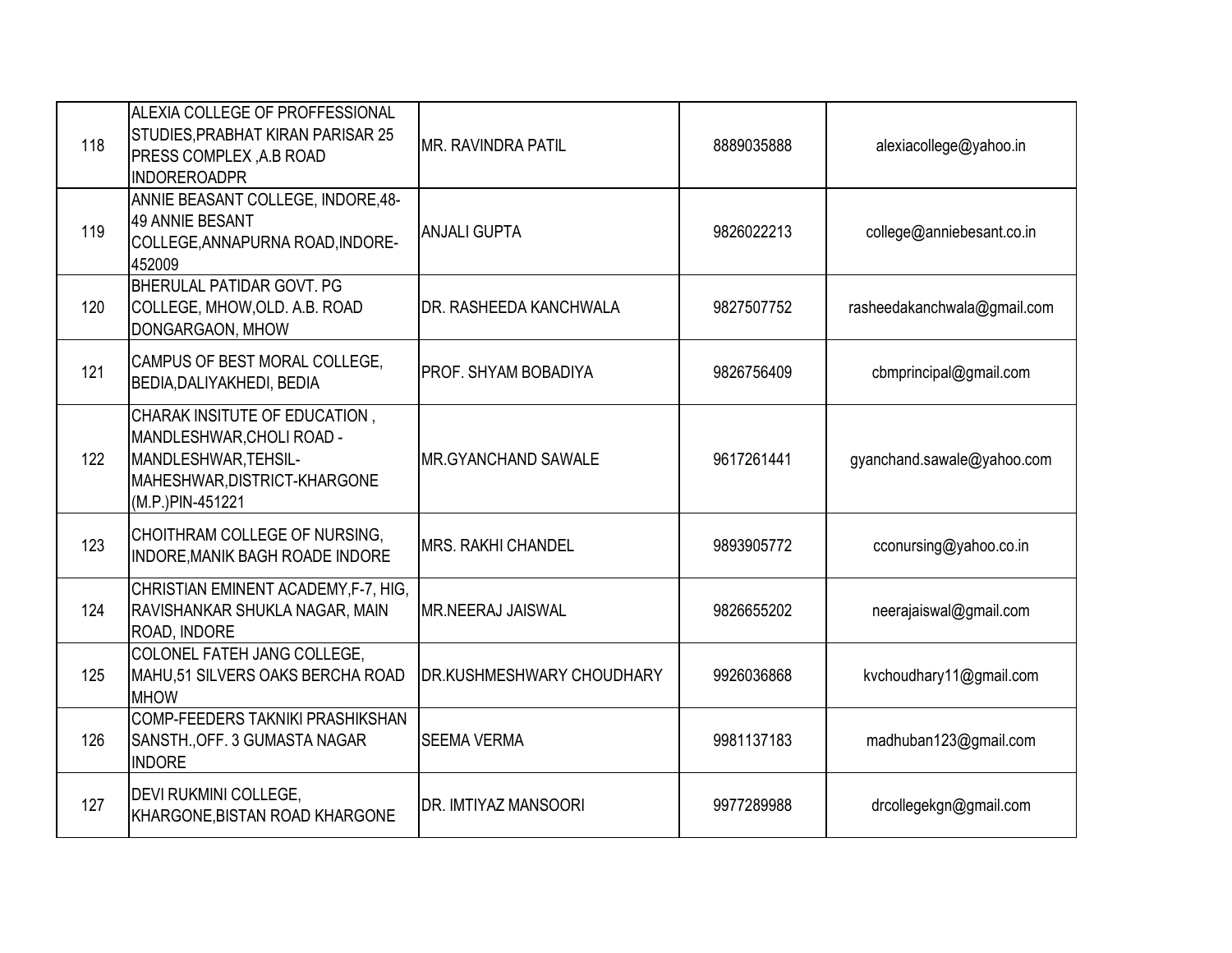| 128 | DONGLE COMMERCE & SCIENCE<br>COLLEGE, KHALGHAT, A.B. ROAD<br>KHALGHAT DIST-DHAR MP 454552                                          | <b>GANEESH RATHOR</b>    | 9977405533 | vinoddongle@gmail.com          |
|-----|------------------------------------------------------------------------------------------------------------------------------------|--------------------------|------------|--------------------------------|
| 129 | DR. ZAKIR HUSAIN COLLEGE OF<br>EDUCATION, BURHANPUR, SURURY<br>CAMPUS, STATION DARGAH ROAD,<br><b>BURHANPUR</b>                    | DR. SHAKEEL AHEMD ANSARI | 9826337423 | drzakirhusaincollege@gmail.com |
| 130 | GOVT. COLLEGE BAAG, NEW MODEL<br>SCHOOL BHAVAN, BAY PASS ROAD,<br><b>BAGH DIST. DHAR(M.P)</b>                                      | DR. PANKAJ MALVIYA       | 9981077463 | malviya2020@gmail.com          |
| 131 | GOVT. DEGREE COLLEGE,<br>DEPALPUR, INDORE ROAD DEPALPUR                                                                            | <b>DR VIMLA GOYAL</b>    | 9826812622 | Vimlagoyal228@gmail.com        |
| 132 | <b>GOVT. GIRLS COLLEGE</b><br>KHANDWA, PADAWA                                                                                      | <b>SHARAD SHARMA</b>     | 9425342670 | sharad963@gmail.com            |
| 133 | GOVT. GIRLS COLLEGE, KHARGONE, BTI<br><b>ROAD ANAND NAGAR KHARGONE</b>                                                             | PROF. AMAR JENSI SOLANKI | 9424000107 | amarjensisolanki@gmail.com     |
| 134 | <b>GYANODAY COLLEGE, INDORE,F</b><br><b>SECTOR MIG COLONY INDORE</b>                                                               | DR.JASMEET KAUR TANDON   | 9425311326 | tandon.jasmeet30@gmail.com     |
| 135 | HAZARA MEMORIAL COLLEGE<br>MALLARGARH, GRAM MALHARGARH TEH<br>KHALWA DISTT KHANDWA 450117                                          | <b>JUMMAN KHAN</b>       | 8821022311 | hajramc@yahoo.com              |
| 136 | ISLAMIYA KARIMIYA COLLEGE(PALASIA),<br>INDORE, 2/2, OLD PALASIA, OPP.<br><b>GREATER KAILASH NURSING HOME,</b><br><b>INDORE</b>     | DR. SARWAT ALAM          | 9329347325 | sarwatmunshi@gmail.com         |
| 137 | KOTHARI COLLEGE OF MANAGEMENT<br><b>SCIENCE &amp; TECHNOLOGY,</b><br>INDORE, GREATER BRAJESHWARI NX<br>PIPLIYAHANA CHOURAHA INDORE | <b>GIRISH BAIRAGI</b>    | 9826889093 | girish521981@gmail.com         |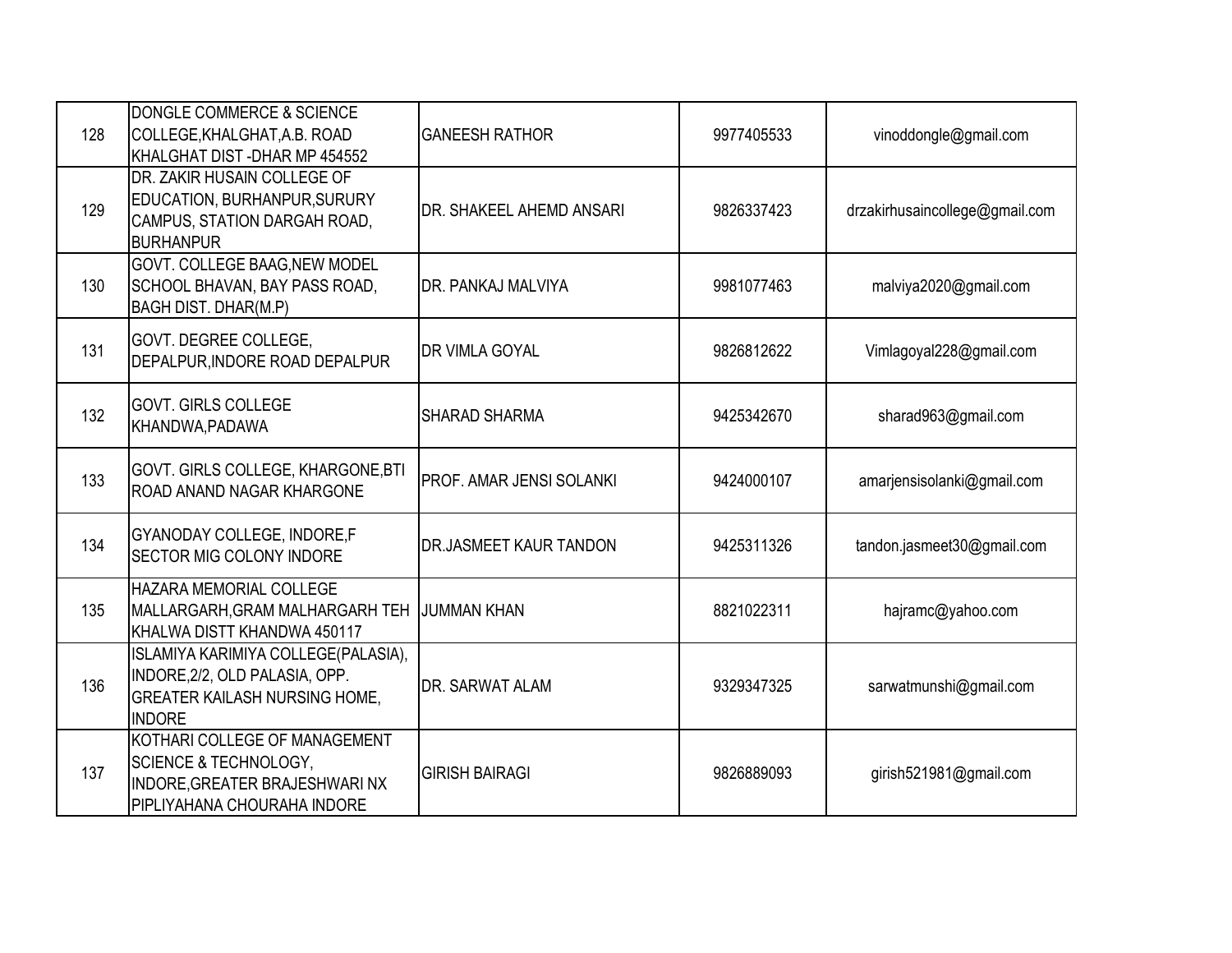| 138 | LIBRAL COLLEGE, INDORE, 11/13<br><b>PIGDAMBER RAU INDORE</b>                                                                                        | DR. MANISH TIWARI     | 8085901668 | liberalcollege111@gmail.com    |
|-----|-----------------------------------------------------------------------------------------------------------------------------------------------------|-----------------------|------------|--------------------------------|
| 139 | M.L. NEHRU LAW COLLEGE,<br>KHANDWA, CIVIL LINES KHANDWA                                                                                             | <b>RISHI GUPTA</b>    | 9826142942 | directormnlawcollege@gmail.com |
| 140 | MAA NARMADA COLLEGE, DHAMNOD<br>DHAR, MAHESHWAR ROAD, DHAMNOD                                                                                       | DR. ABHAY GUPTA       | 9425352301 | drabhaygupta22@gmail.com       |
| 141 | <b>MADHUBAN INSTITUTE OF</b><br>PROFESSIONAL STUDIES, INDORE, CAT<br>ROAD RANGWASA, RAU INDORE M.P.                                                 | DR. VIKAS JAIN        | 9981192146 | compfeedergroup@gmail.com      |
| 142 | MAHARAJA RANJITSINGH COLLEGE OF<br><b>PROFESSIONAL SCIENCE,</b><br>INDORE, HEMKUNT CAMPUS, KHANDWA<br>ROAD, INDORE, 452017                          | DR. MANDIP GILL       | 9981612347 | campusmrsc@gmail.com           |
| 143 | <b>MAHARISHI INSTITUTE OF</b><br>MANAGEMENT, CAT ROAD RAU, INDORE                                                                                   | <b>MEGHA PATIDAR</b>  | 9424082937 | meghapatidar31@gmail.com       |
| 144 | P.M.B. GUJRATI SCIENCE COLLEGE,<br><b>INDORE, 1 NASIA ROAD INDORE</b>                                                                               | <b>MANISHA SHAH</b>   | 9827534014 | manisha_rudra@yahoo.com        |
| 145 | PRAGYAN SCHOLARS ACADEMY,<br>KASRAWAD., BEHIND EXCELLENT<br>SCHOOL WARD NO. 06 A.B. KHARGONE,<br><b>KASRAWAD</b>                                    | <b>RAKESH PATIDAR</b> | 9926425997 | rakesh.mukati@gmail.com        |
| 146 | <b>PROF. BRAJMOHAN MISHRA INSTITUTE</b><br>OF MEDICAL & TECH SCIENCE,<br><b>BURHANPUR, BIMTS PARISAR, KHANDWA</b><br><b>ROAD, JHIRI, BURHANBPUR</b> | <b>SYED ASIF ALI</b>  | 9893307222 | bimtsburhanpur@gmail.com       |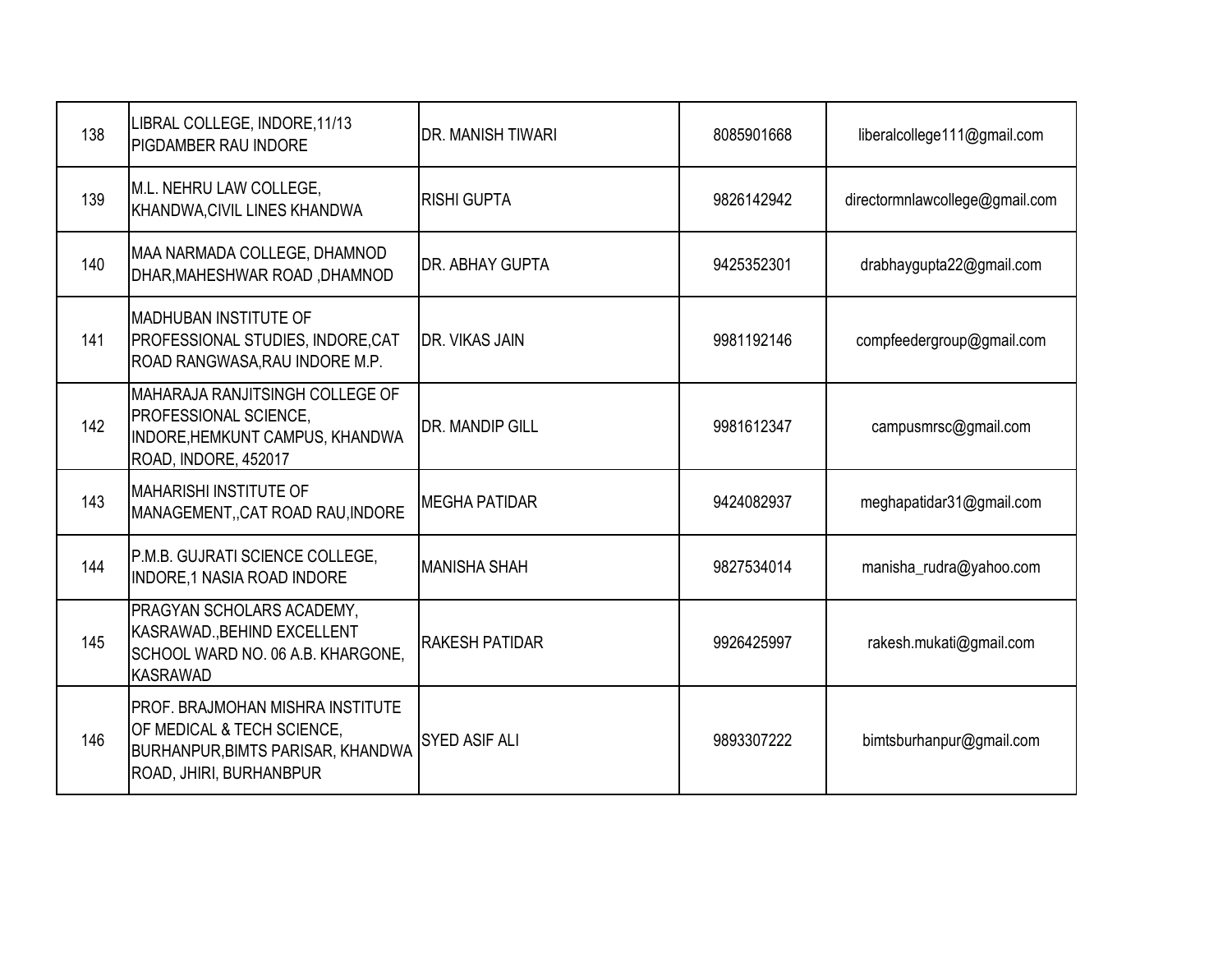| 147 | <b>PUNAMCHAND GUPTA VOC.</b><br>M.V.KHANDWA, POST BOX NO.33, CIVIL<br>LINES, KHANDWA (M.P.) 450001                                           | <b>PRAVEEN SHUKLA</b>       | 997746030  | principal.pcgvc@gmail.com  |
|-----|----------------------------------------------------------------------------------------------------------------------------------------------|-----------------------------|------------|----------------------------|
| 148 | RADIANT INSTITUTE OF MANAGEMENT &<br>SCIENCE, INDORE, SECTOR A<br><b>BAKHTAWAR RAMNAGAR INDORE</b>                                           | <b>SANJAY RAJPUT</b>        | 9584826579 | rims.indore@gmail.com      |
| 149 | <b>RAVINDRNATH TAGORE INSTITUTE OF</b><br><b>SCIENCE AND PROFESSIONAL</b><br>STUDIES, VILLEGE- MORGHADI TEHSHIL<br>PUNASA, DIST KHANDWA M.P. | <b>PREM BIRLA</b>           | 9669409591 | prembirla11@gmail.com      |
| 150 | RUKMANI ACADEMY, BARWANI, KUKSHI<br>BYPASS ROAD, BARWANI PIN. 451551                                                                         | <b>DR.MAHENDRA TIWARI</b>   | 7747010094 | rabarwani@gmail.com        |
| 151 | S.D.P.S. WOMENS COLLEGE,<br>INDORE, KHANDWA ROAD INDORE                                                                                      | <b>NILESH JAIN</b>          | 9752490686 | nilesh.jain@sdps.edu.in    |
| 152 | <b>SARDAR VALLABHBHAI PATEL</b><br><b>EDUCATION COLLEGE, SENDHWA</b><br><b>BARWANI, SHIVDHAM NIWALI ROAD</b><br><b>SENDHWA</b>               | DR, DEEPAK AGRWAL           | 9926682947 | dmandle2010@gmail.com      |
| 153 | <b>SENDHWA SHARIRIK SHIKSHAN</b><br>SANSTHAN, SENDHWA, VILLAGE CHATLI<br><b>SENDHWA</b>                                                      | DR. DHRUVA BHALLA           | 8770446848 | dmandle2010@gmail.com      |
| 154 | SHIV KUMAR SINGH COLLEGE OF<br>PROF.ST., INDORE, RAU, NEAR IIM<br><b>INDORE</b>                                                              | <b>MRS. BINDIYA PRAKASH</b> | 8120718626 | prakashbindiya23@gmail.com |
| 155 | SHIVKUMAR SINGH INST. OF SCIENCE &<br>TECHNOLOGY, INDORE, RAU, NEAR IIM<br>,INDORE                                                           | IMR. VIJAY KUSHWAH          | 9827007202 | vijaykushwah@yahoo.in      |
| 156 | SHRI AMBIKA ADARSH COLLEGE,<br>BADNAWAR, BADI CHOUPATI BADNAWAR MOHIT SINGH CHOUHAN<br><b>DHAR</b>                                           |                             | 9926184390 | mohitchouhan99@gmail.com   |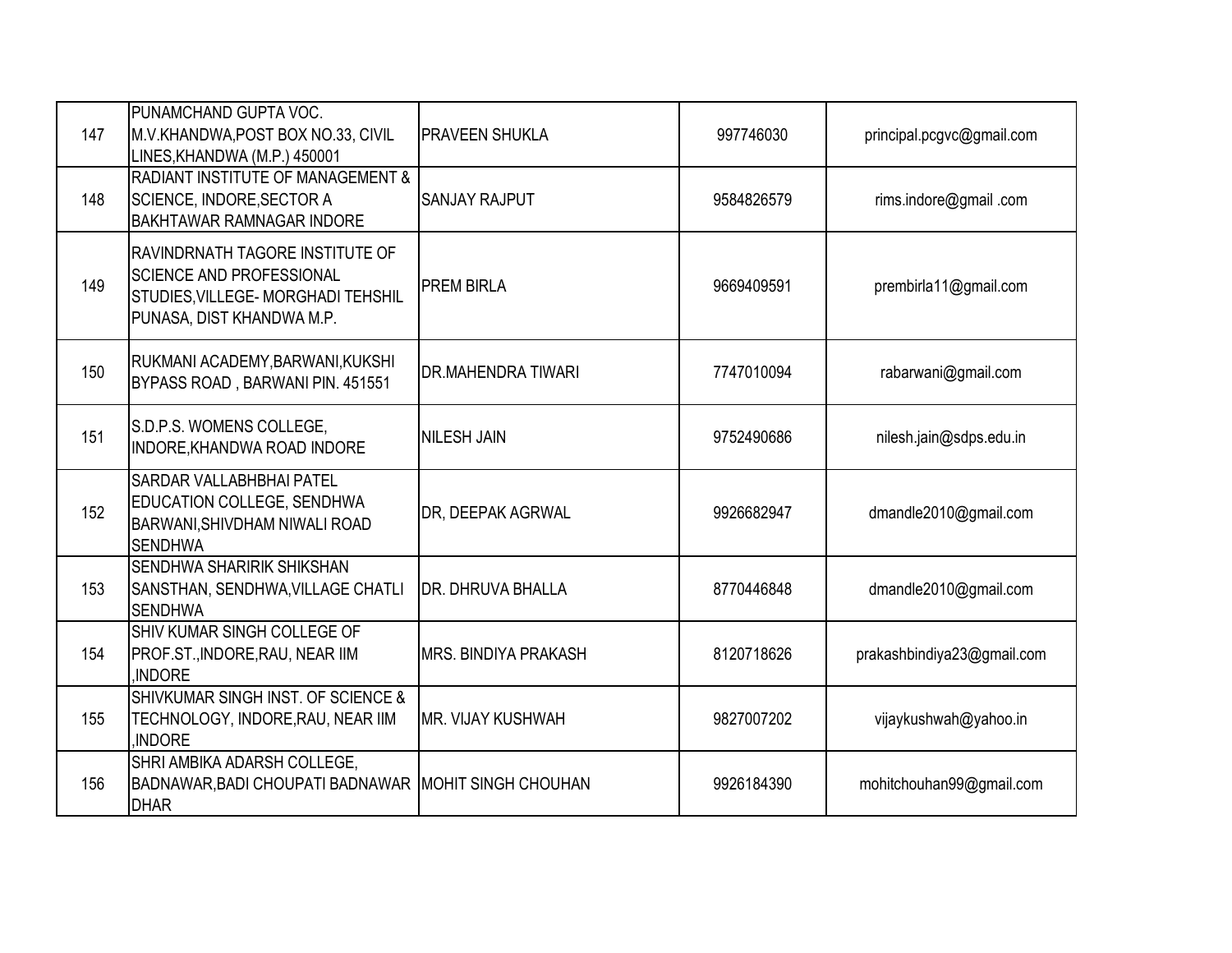| 157 | SHRI JAYANTILAL HIRACHAND SANGHVI<br><b>GUJARATI INNOVATIVE COLLEGE OF</b><br><b>COMMERCE AND</b><br>SCIENCE, INDORE, SCH.54, NEAR<br>BOMBAY HOSPITAL, A.B. ROAD, INDORE | PROF. ANIRUDDHA SOLANKI | 9329484956 | sgsiccs@gmial.com           |
|-----|--------------------------------------------------------------------------------------------------------------------------------------------------------------------------|-------------------------|------------|-----------------------------|
| 158 | SHRI REVA GURJAR BAL NIKETAN<br>COLLEGE, SANAWAD, KHARGONE ROAD<br><b>SANAWAD</b>                                                                                        | <b>RITESH JOSHI</b>     | 9826036962 | riteshjoshi606@yahoo.in     |
| 159 | SHRI SAIBABA COL. OF TEACHER"S<br>TRNG.INDORE, GRAM UMARIKHEDA,<br><b>INDORE</b>                                                                                         | DR. DEEPALI MULYE       | 9424867878 | dmulye1707@gmail.com        |
| 160 | SHRI SAIBABA MAHAVIDYALAYA,<br>KHAKNAR, AMRAVATI ROAD KHAKNAR<br><b>DIST BURHANPUR</b>                                                                                   | <b>SHAILESH TIWARI</b>  | 9174740466 | sscollege.khaknar@gmail.com |
| 161 | SHRI UMIYA GIRLS COLLEGE,<br>MANDLESHWAR, MAHESHWAR ROAD<br>OPPOSIT TO SANDAPANI SCHOOL<br><b>MANDLESHWAR</b>                                                            | <b>RAHUL PATIDAR</b>    | 8602030130 | rahul.ptdr@live.com         |
| 162 | SHRI VAISHNAV INSTITUTE OF LAW,<br>INDORE, SCH.NO. 97, DHANWANTRI<br>NAGAR NEAR RAJENDRA NAGAR<br>RAILWAY OVER BRIDGE, INDORE                                            | DR. DEEPIKA BHATNAGAR   | 9425900920 | deepikapb@yahoo.com         |
| 163 | SHRI YASHWANTSINGH B.ED. COLLEGE,<br>INDORE, GRAM DATODA KANAD<br>KHANDWA ROAD TEHSIL MHOW<br>DISTRICT INDORE (M. P.)                                                    | <b>MR. AJAY GOUTAM</b>  | 9584468065 | sysb.edcollege@gmail.com    |
| 164 | SICA COLLEGE INDORE, NIPANIA MAIN<br><b>ROAD INDORE</b>                                                                                                                  | PROF. DINESH SALITRA    | 9926080129 | dinesh.salitra@gmail.com    |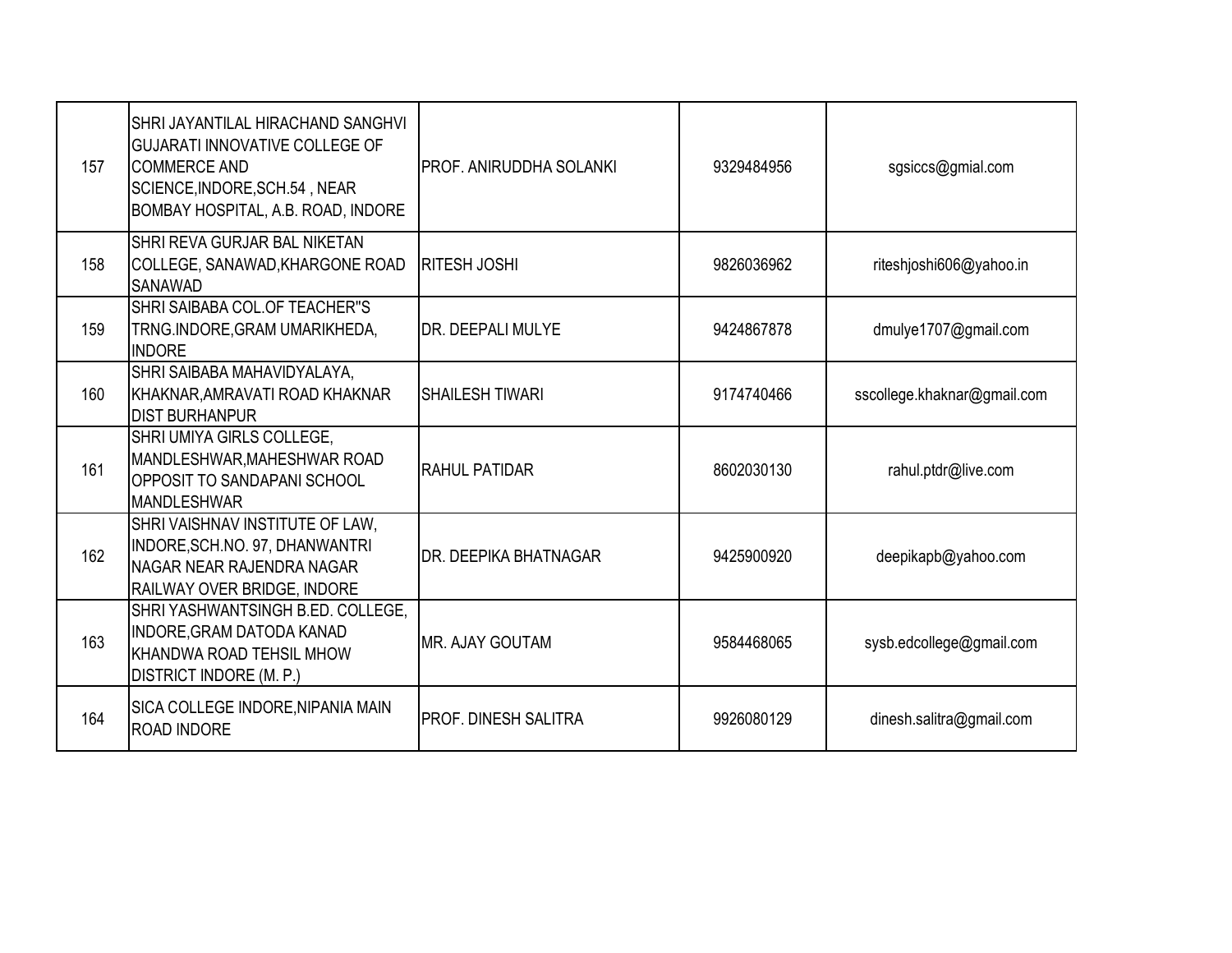| 165 | SRI AUROBINDO INSTITUTE OF<br>MANAGEMENT AND SCIENCE,<br>INDORE, INDORE-UJJAIN HIGHWAY,<br>NEAR MR-10 CROSSING, GRAM<br><b>BHAVARASLA, INDORE, MADHYA</b><br><b>PRADESH-453555</b> | MR. ANAND TRIVEDI           | 9826096660  | anand.trivedi@saims.ac.in |
|-----|------------------------------------------------------------------------------------------------------------------------------------------------------------------------------------|-----------------------------|-------------|---------------------------|
| 166 | <b>ST. PAUL INSTITUTE OF PROFESSIONAL</b><br>STUDIES, INDORE, 7/1, BOUNDARY<br>ROAD, NEAR LALARAM NAGAR, INDORE                                                                    | PROF. NEERAJ SETHI          | 9425377116  | neerajsethi11@gmail.com   |
| 167 | SWAMI VIVEKANAND EDUCATION<br><b>COLLEGE, SENDHWA</b><br>BARWANI, JODWADA ROAD, SENDHWA                                                                                            | DR. MS. BHARATI BHATT       | 9479630105  | Bharatibhat1965@gmail.com |
| 168 | <b>VIDYA SAGAR COLLEGE,</b><br>INDORE, BHICHOLI MARDANA INDORE                                                                                                                     | DR. NILESH KUMAR PATEL      | 8989459452  | nkp_74@rediff.com         |
| 169 | VIDYODAYA MAHAVIIDYALAYA<br>MANAWAR, GOPALPURA ROAD, BEHIND<br><b>GOVT, COLLEGE MANAWAR DIST DHAR</b><br>PIN-454446                                                                | <b>CHETAN SHARMA</b>        | 9893012190  | energy.chetan@gmail.com   |
| 170 | VIKRAM INSTITUTE OF MANAGEMENT<br>AND SCIENCE, DHARAMPURI, DIST. DHAR                                                                                                              | DR. PAWAN KUMAR JAISWAL     | 9713740371  | pkj1986@gmail.com         |
| 171 | <b>VISHISHT SCHOOL OF</b><br>MANAGEMENT, 65/5 R S SHUKLA MARG,<br>NEAR MPEB OFFICE, POLOGROUND,<br><b>INDORE</b>                                                                   | <b>DR.SANJAY MAHESHWARI</b> | 9926611031  | sanjay@vsom.in            |
| 172 | GOVT. HOLKAR SCIENCE COLLEGE.<br>INDORE, BHANWARKUNWA, A.B. ROAD,<br><b>INDORE</b>                                                                                                 | DR. R. C. DIXIT             | 9425188015  | dixitrc@rediffmail.com    |
| 173 | GOVT. P.G. COLLEGE,<br>KHARGONE, KHARGONE                                                                                                                                          | PROF. A. K. GUPTA           | 94250787907 | hegpgckhr@mp.gov.in       |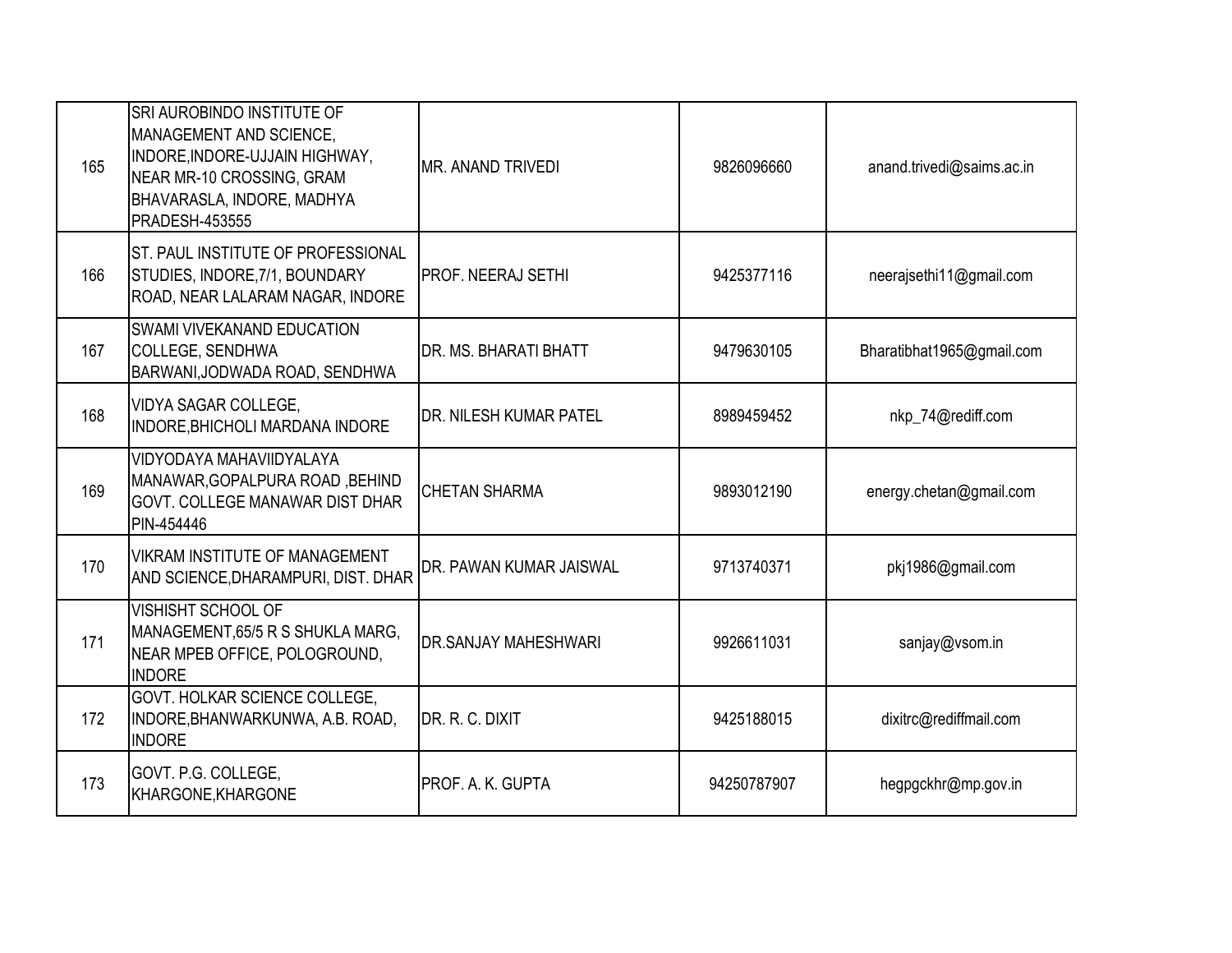| 174 | GOVT. COLLEGE, SANWER, ,SANWER,<br><b>DIST-INDORE</b>                                                                        | DR. D. S. KANEL                    | 9425650639 | dskkanel079@gmail.com          |
|-----|------------------------------------------------------------------------------------------------------------------------------|------------------------------------|------------|--------------------------------|
| 175 | GOVT. DEGREE COLLEGE,<br>SANWER, GOVT. DEGREE COLLEGE,<br>SANWER NEAR KRASHI UPAJ MANDI                                      | <b>IDR. D.S.KANEL</b>              | 9425650639 | dskknael079@gmail.com          |
| 176 | GOVT. NIRBHAYSINGH PATEL NEW<br>SCIENCE COLLEGE, INDORE, ARTS AND<br><b>COMMERCE COLLEGE CAMPUS</b>                          | DR.R.K.DIXIT                       | 9425060694 | gnspsc@gmail.com               |
| 177 | <b>GOVT. GIRLS COLLEGE, DHAR, MANDAV</b><br>ROAD DHAR 454001                                                                 | <b>IDR. SMT. REKHA SAWALE</b>      | 9926061998 | dr.rekhasawale@gmail.com       |
| 178 | GOVT. COLLEGE, SARDARPUR<br>DHAR, INDORE AHAMDABAD ROAD IN<br><b>FRONT OF POWER GRID RAJGARH</b><br>SARDARPUR DIST. DHAR     | DR. I.S. DAWAR                     | 9753301916 | ishwarsinghdawar1979@gmail.com |
| 179 | P.M.B. GUJRATI COMMERCE COLLEGE,<br>INDORE, 1, NASIA ROAD INDORE (M.P.)                                                      | <b>PROF. PRIYANKA VIJAYVARGIYA</b> | 9827059764 | pri29_3@yahoo.com              |
| 180 | SANT DEEWAN KARAMCHAND GIRLS<br>COLLEGE, INDORE, 31, VASAN SHAH<br>COLONY, INDORE                                            | MADHVI BARANIYA                    | 9893286639 | sdkccollege@rediffmail.com     |
| 181 | SARDAR VALLABHBHAI PATEL COLLEGE,<br>MANDLESHWAR, BARWAHA ROAD<br>MANDLESHWAR TEHSIL MAHESHWAR<br><b>DIST KHARGONE (M.P)</b> | <b>NITIN CHOUKADE</b>              | 9424534131 | svpcmdl@gmail.com              |
| 182 | SHRI VAISHNAV COLLEGE OF<br>TEACHERS TRAINING, INDORE, SCHEME<br>NO. 71 GUMSTA NAGAR INDORE 452009                           | <b>DR. SHANTI TEJWANI</b>          | 9827003285 | shanti_tejwani@yahoo.com       |
| 183 | CHOITHRAM COLLEGE OF<br>PROFESSIONAL STUDIES, INDORE, DHAR PROF. KAPIL TAREY<br><b>ROAD INDORE</b>                           |                                    | 9826363632 | kapiltareycs@gmail.com         |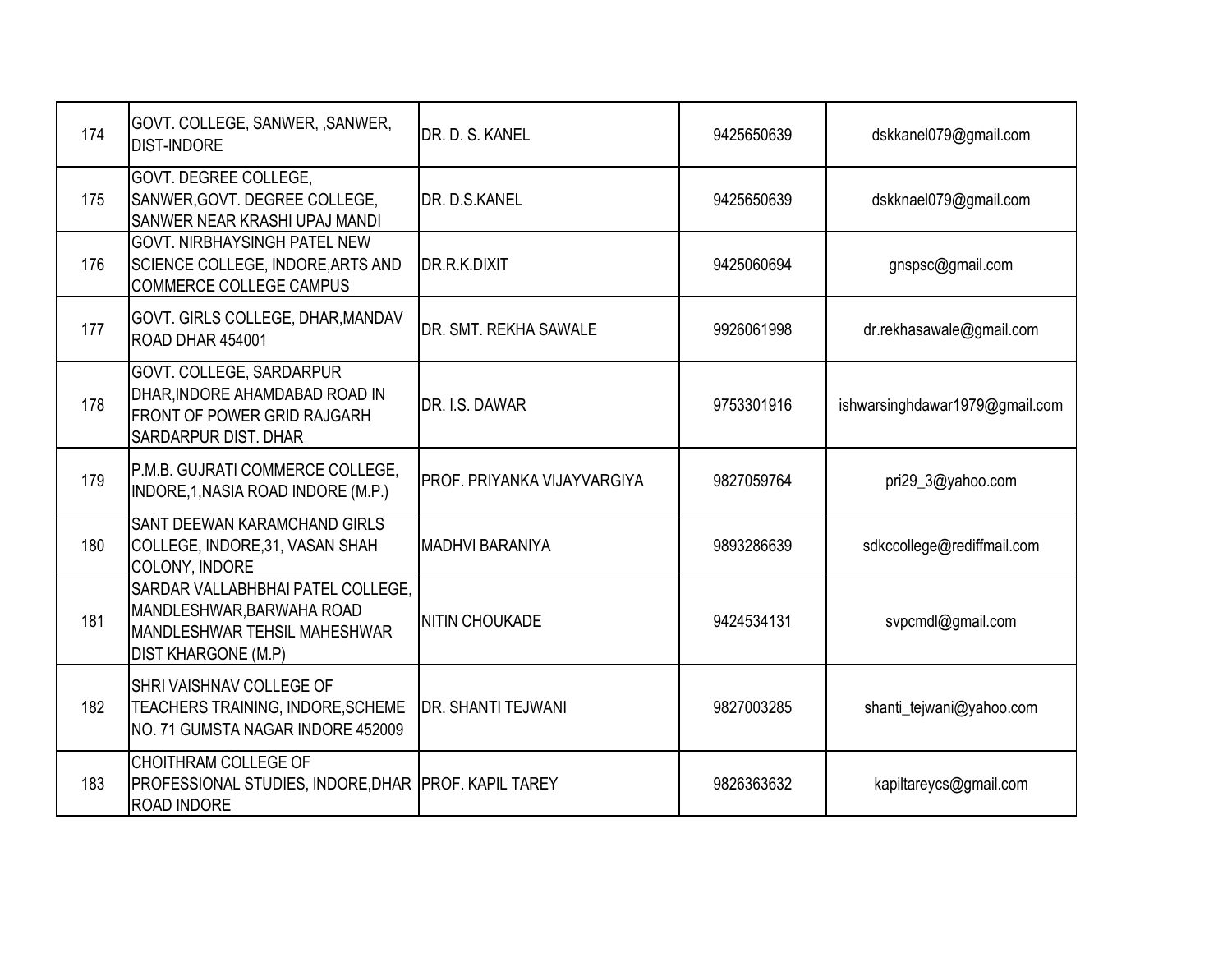| 184 | SUSHILADEVI BANSAL COLLEGE OF<br>TECHNOLOGY, INDORE, SDBCT, UMARIA,<br>AB ROAD, NEAR RAU, INDORE                                     | <b>IMS. RICHA YADAV</b>    | 8602499061 | ryricha006@gmail.com        |
|-----|--------------------------------------------------------------------------------------------------------------------------------------|----------------------------|------------|-----------------------------|
| 185 | SUSHILA DEVI BANSAL COLLEGE OF<br>ENGINEERING, INDORE, UMARIYA<br>VILLAGE (NEAR MHOW), A.B. ROAD                                     | <b>KAPIL VAISHNAV</b>      | 9977739767 | kapil.vaishnav@gmail.com    |
| 186 | YASH COLLEGE OF EDUCATION,<br>DHAR, PETLAWAD ROAD BADNAWAR                                                                           | <b>IMR. VIKRAM PATIDAR</b> | 9893844457 | yashcollege08@gmail.com     |
| 187 | SHRI UMIYA GIRLS EDUCATION<br>COLLEGE,<br>MANDLESHWAR, MANDLESHWAR                                                                   | <b>DR. ALKA PATHAK</b>     | 9424877158 | ugc.mandleshwar@gmail.com   |
| 188 | <b>ACROPOLIS INSTITUTE OF</b><br>MANAGEMENT STUDIES & RESEARCH,<br>INDORE, INDORE BYPASS ROAD NEAR<br>TOLL PLAZA INDORE - 453771     | <b>DR MANISH VYAS</b>      | 9425349374 | manishvyas@acropolis.edu.in |
| 189 | MATHURADEVI INSTITUTE OF<br>TECHNOLOGY & MANAGEMENT,<br>INDORE, GARI PIPLYA 8 MIL NEMAWER<br>ROAD, INDORE                            | MR. SWAPNIL THAKUR         | 9827394111 | swapnilthakur.tax@gmail.com |
| 190 | <b>VIKRANT INSTITUTE OF TECHNOLOGY &amp;</b><br>MANAGEMENT, INDORE, GRAM<br><b>BORKHEDI, BEHIND VETENARY</b><br><b>COLLEGE, MHOW</b> | <b>DR GUNJAN BAHETI</b>    | 9425956044 | gunjan@vitmindore.com       |
| 191 | <b>VIKRAT INSTITUTE OF INTEGRATED &amp;</b><br>ADVANCED STUDIES, INDORE, GRAM<br><b>BORKHEDI, BEHIND VETENARY</b><br>COLLEGE, MHOW   | <b>DR NEETU GUPTA</b>      | 7415290008 | neetu@vitmindore.com        |
| 192 | <b>MATA GUJRI COLLEGE OF</b><br>PROFESSIONAL STUDIES, INDORE, A.B.<br>ROAD NEAR BHAWARKUWA MATA GUJRI<br>BRTS STOP INDORE M.P.       | PROF. UDAY KURE            | 9826350717 | uday2508@gmail.com          |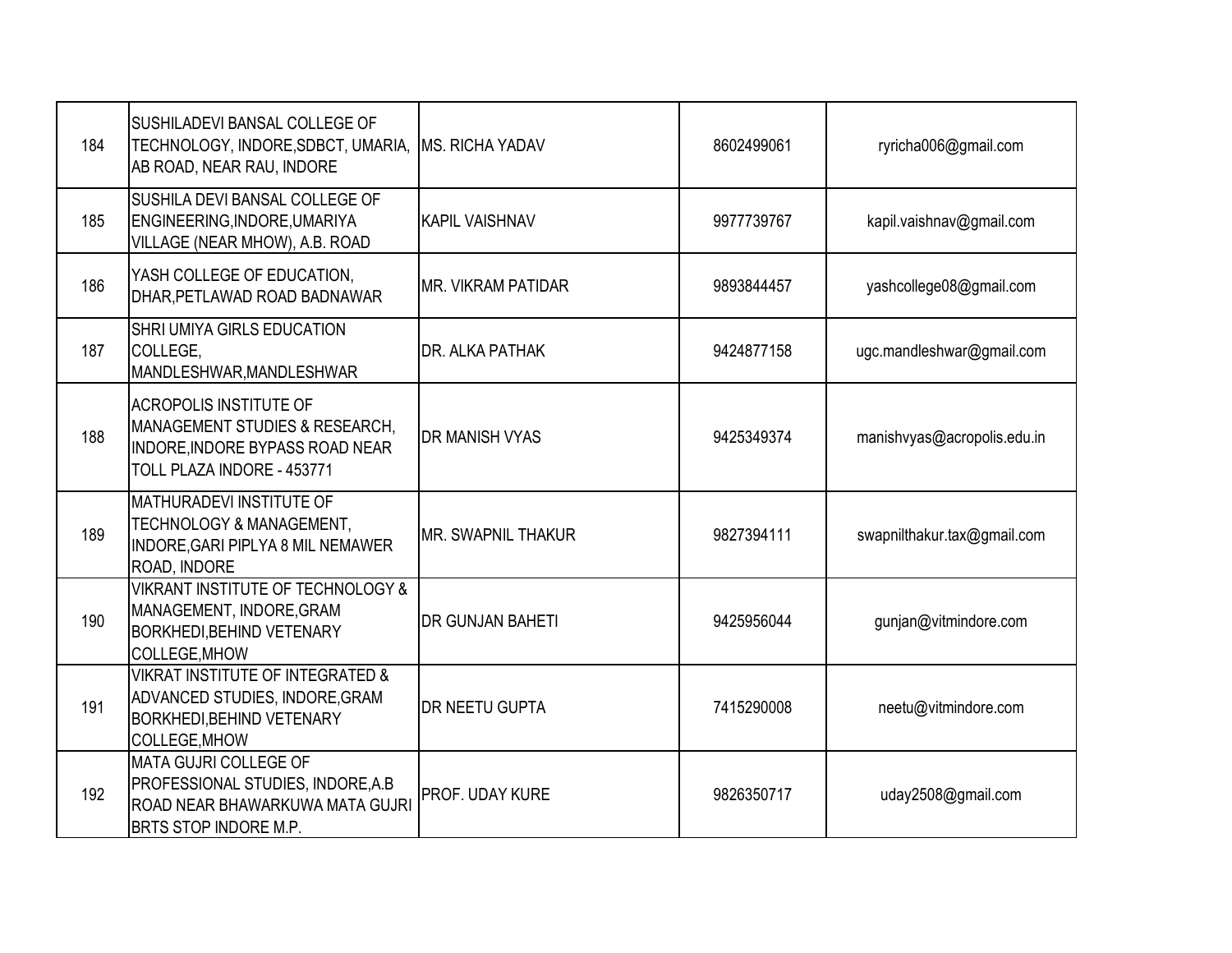| 193 | <b>MALWA INSTITUTE OF SCIENCE &amp;</b><br>TECHNOLOGY, INDORE, VILLAGE<br>LIMBODAGARI BEHIND AURBINDO<br><b>HOSPITAL INDORE</b>              | IMS ANAMIKA DIXIT           | 8602600962 | anamikadixit@mistindore.com   |
|-----|----------------------------------------------------------------------------------------------------------------------------------------------|-----------------------------|------------|-------------------------------|
| 194 | <b>SWARG M.ARTS &amp; COMM.CO-</b><br>EDU.COLLEGE, MHOW, 84 MALKAM LINE<br><b>MHOW</b>                                                       | <b>PROF POOJA SRIVASTAV</b> | 7389557778 | puja_281@rediffmail.com       |
| 195 | <b>GULABBAI YADAV S.SHIKSHA MAHAVI.</b><br>BORAWAN, KHARGON, SARVAR DEWLA<br><b>ROAD BORAWAN, TEHSIL-</b><br>KASRAWAD, DIST-KHARAGONE 451228 | DR. SURENDRA KUMAR TIWARI   | 9424056999 | principal.gbyssm@gmail.com    |
| 196 | THAKUR SHIV KUMAR SINGH MEMORIAL<br>MANAGEMENT COLLEGE, NAVALNAGAR<br><b>ZIRI BURHANPUR</b>                                                  | <b>LOVE PATEL</b>           | 8963956677 | tsmc.mp@gmail.com             |
| 197 | MALWA INSTITUTE OF SCIENCE AND<br>MANAGEMENT, VILLAGE LIMBODAGARI<br><b>BEHIND AURBINDO HOSPITAL INDORE</b>                                  | <b>MR RAKESH GAHERWAL</b>   | 9753333600 | rakeshgaherwal@mistindore.com |
| 198 | RANI RUPMATI INSTITUTE OF<br>MANAGEMENT AND<br>SCIENCE, DHARAMPURI, 05, AZAD MARG<br>MANAWAR ROAD DHARAMPURI                                 | <b>MR. HUKUM MAHAPLE</b>    | 9754555101 | hukummahaple101@gmail.com     |
| 199 | SHUBHASH YADEV MEMORIAL DEGREE<br>MAHAVIDHYALAY, SARVAR DEWLA ROAD<br>BORAWAN, TEHSIL-KASRAWAD, DIST-<br>KHARAGONE 451228                    | DR. SURENDRA KUMAR TIWARI   | 9669154999 | principal.symdc@gmail.com     |
| 200 | <b>SHRI JAIN DIWAKAR</b><br>MAHAVIDYALAYA(B.ED), INDORE, SCH.<br>NO. 55-C NEW PALASIA INDORE                                                 | <b>I</b> DR. RENU JHA       | 9479725007 | education@sjdcollege.org      |
| 201 | MAA NARMADA COLLEGE OF<br>EDUCATION, DHAMNOD<br>DHAR, MAHESHWAR ROAD DHAMNOD<br>(DHAR)                                                       | <b>DR. YOGITA RATHORE</b>   | 7354777842 | mncedhamnod14@gmail.com       |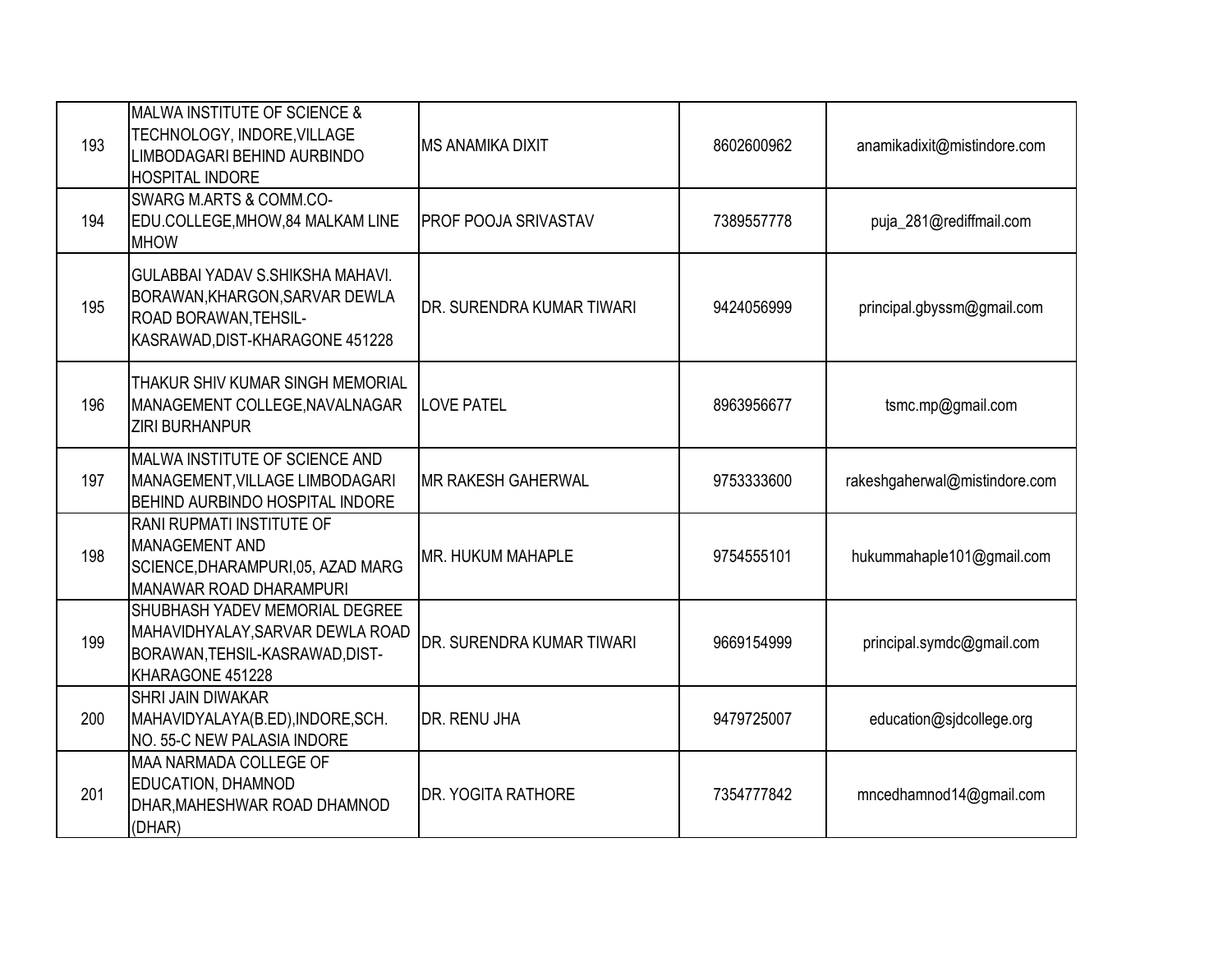| 202 | KANYAKUBJ NURSING COLLEGE, PLOT<br>NO.- 37 SECTOR-EH SCHEME NO.-54<br><b>VIJAY NAGAR INDORE</b>                     | <b>ASHA KADAM</b>           | 9165657867  | ashashubhi@gmail.com         |
|-----|---------------------------------------------------------------------------------------------------------------------|-----------------------------|-------------|------------------------------|
| 203 | SAFE INSTITUTE OF NURSING, SAFE<br><b>INSTITUTION OF NURSING COLLEGE,</b><br><b>INDORE</b>                          | <b>MS SUPRIYA SATANKER</b>  | 9407379004  | sinindore@gmail.com          |
| 204 | ACHARYA SHREERAM (D.ED. AND BED<br>)COLLEGE, KHARGONE, KHANDWA ROAD<br>KALA PATHAR NEAR SANAWAD<br><b>BAMANGAON</b> | <b>ANKIT TIWARI</b>         | 7415771990  | ASRG7890@GMAIL.COM           |
| 205 | M.B. KHALSA COLLEGE, RAJMOHHALA<br>SQUARE, NEAR GAGWAL BUS STAND,<br><b>INDORE</b>                                  | <b>PROF. GOVINDA PATIL</b>  | 98260080642 | govinda.patil@yahoo.co.in    |
| 206 | <b>GOVT. SHYAM SUNDAR AGARWAL PG</b><br><b>COLLEGE SIHORA JABALPUR MP</b>                                           | <b>DR. NAGEN DRA SINGH</b>  | 9425816364  | nagendra-singh1958@gmail.com |
| 207 | <b>SNPG COLLEGE KHANDWA</b>                                                                                         | DR. AVINASH DUBEY           | 9826411382  | dubea89@yahoo.com            |
| 208 | GOVT. HOME SCIENCE PG COLLEGE<br><b>HOSHANGABAD</b>                                                                 | <b>SR. SANGEETA AHIRWAR</b> | 9826280529  | heghsgpgchos@mp.gov.in       |
| 209 | SHRI MLC GOVT. COLLEGE BABAI<br><b>HOSHANGABAD MP</b>                                                               | <b>D S KHATRI</b>           | 9424434720  | sdigvijay49@gmail,com        |
| 210 | GOVT. NEHRU COLLEGE BURHAR<br>SHAHDOL MP                                                                            | DR. ANIL KUMAR UPAHYA       | 9425180892  | anilsocio14@gmail.com        |
| 211 | GOVT. GEETANJALI GIRLS PG AUTO.<br>COLLEGE, BHOPAL (M.P.)                                                           | SHRI DENIAL GLAUSE DANNY    | 9406516591  | dd9@live.in                  |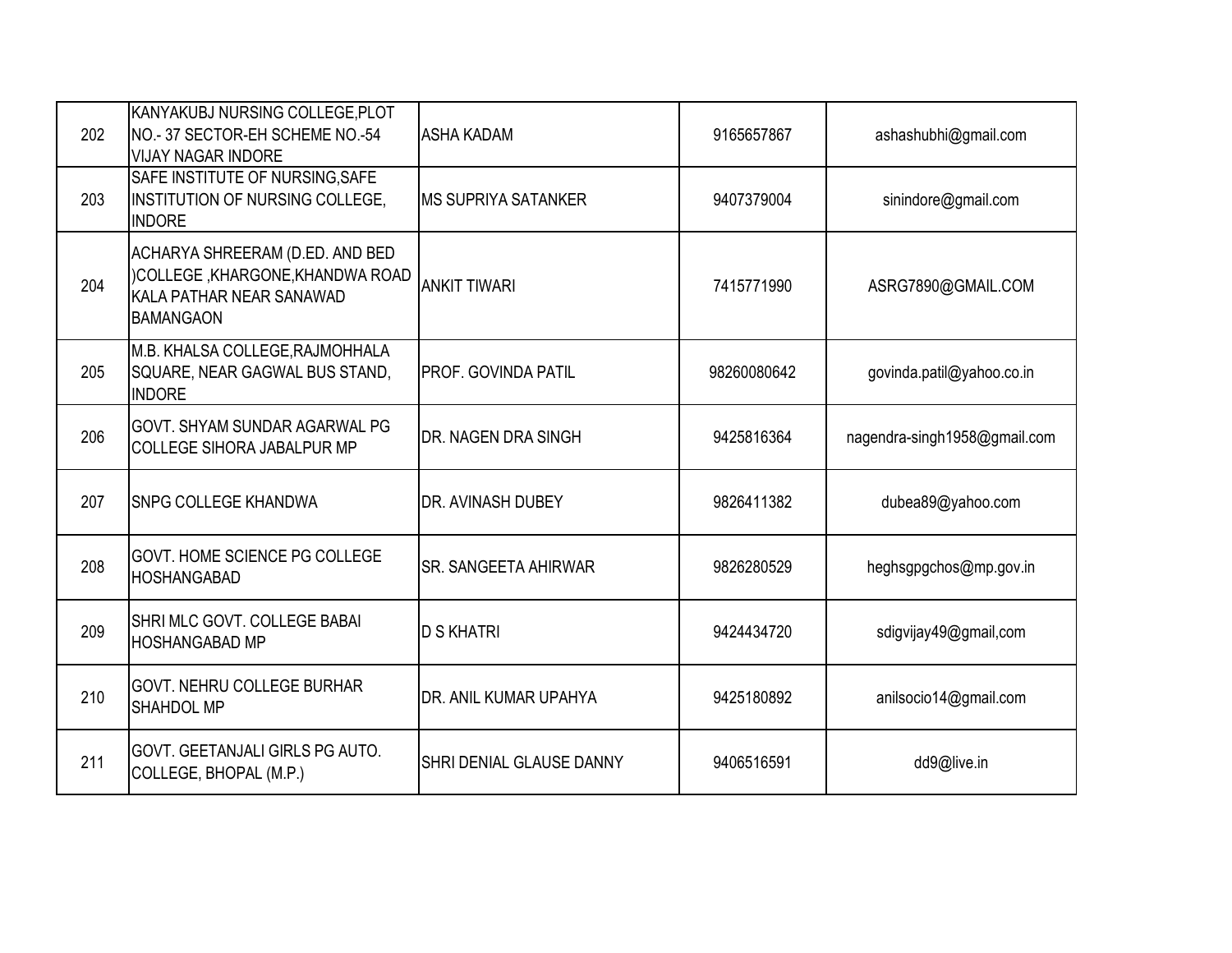| 212 | <b>INSTITUTE FOR EXCELLENCE IN HIGHER</b><br>EDUCATION, BHOPAL MP                           | DR. KALPANA MALIK              | 9826162894               | kalpanamalik02gmail.com        |
|-----|---------------------------------------------------------------------------------------------|--------------------------------|--------------------------|--------------------------------|
| 213 | GOVT. MADHAV SCIENCE COLLEGE<br><b>DEWAS ROAD UJJAIN</b>                                    | KALPANA VIRENDRA SINGH         | 9713389538               | singhkalpana297@gmail.com      |
| 214 | GOVT. P G COLLEGE, BINA MP                                                                  | MOHAMMAD RAFIQ SHEIKH          | 9584363121               | RAFIGSHEIKH1967@GMAIL.COM      |
| 215 | SAIFEE GOLDEN JUBILEE QUADERIA<br><b>COLLEGE BURAHANPUR MP</b>                              | <b>MR. ASHISH RATHORE</b>      | 7067800136               | ashish.rathore5788@gmail.com   |
| 216 | GOVT. MAANKUWAERBAI ARTS AVAM<br>COMMERCE AUTO MAHILA COLLEGE,<br><b>JABALPUR MP</b>        | <b>DR. SAPNA CHAWLA</b>        | 9826846046               | sapna.chawla68@gmail.com       |
| 217 | THE BHOPAL SCHOOL OF SOCIAL<br><b>SCIENCES, BSSS OPP DRM OFFICE</b><br>HABIBGANJ, BHOPAL MP | <b>MR. RUTWIK J GANDHE</b>     | 907555219                | rutwik@bsssbhopal.edu.in       |
| 218 | GOVT. AUTO PG COLLEGE, DHARAM<br><b>TEKRI CHHINDWAARA</b>                                   | DR. G V BRAMHE                 | 9424650344               | gvbramhe@gmail.com             |
| 219 | AEC TRAINING COLLEGE AND CENTRE.<br><b>PANCMARHIMP</b>                                      | <b>MAJOR NITIN KUMAR SINGH</b> | 9424936454<br>9584679674 | registrar094@gmail.com         |
| 220 | ST. ALOYSIUS COLLEGE AUTONOMOUS<br><b>JABALPUR MP</b>                                       | <b>IMR. J. RAJESHWAR RAO</b>   | 9039674877               | jrajeshwar.mca@gmail,com       |
| 221 | GOVT. MAHAKOSHAL ARTS AND<br>COMMERCE AUTONOMOUS COLLEGE,<br><b>JABALPUR MP</b>             | <b>DR. PRATIBHA KUMAR</b>      | 9301341480               | drkumar894@gmail.com           |
| 222 | GOVT. MAHARAJA COLLEGE,<br><b>CHHATARPUR MP</b>                                             | DR. P. L. PRAJAPATI            | 9425895243               | pooranlalprajapati40@gmail.com |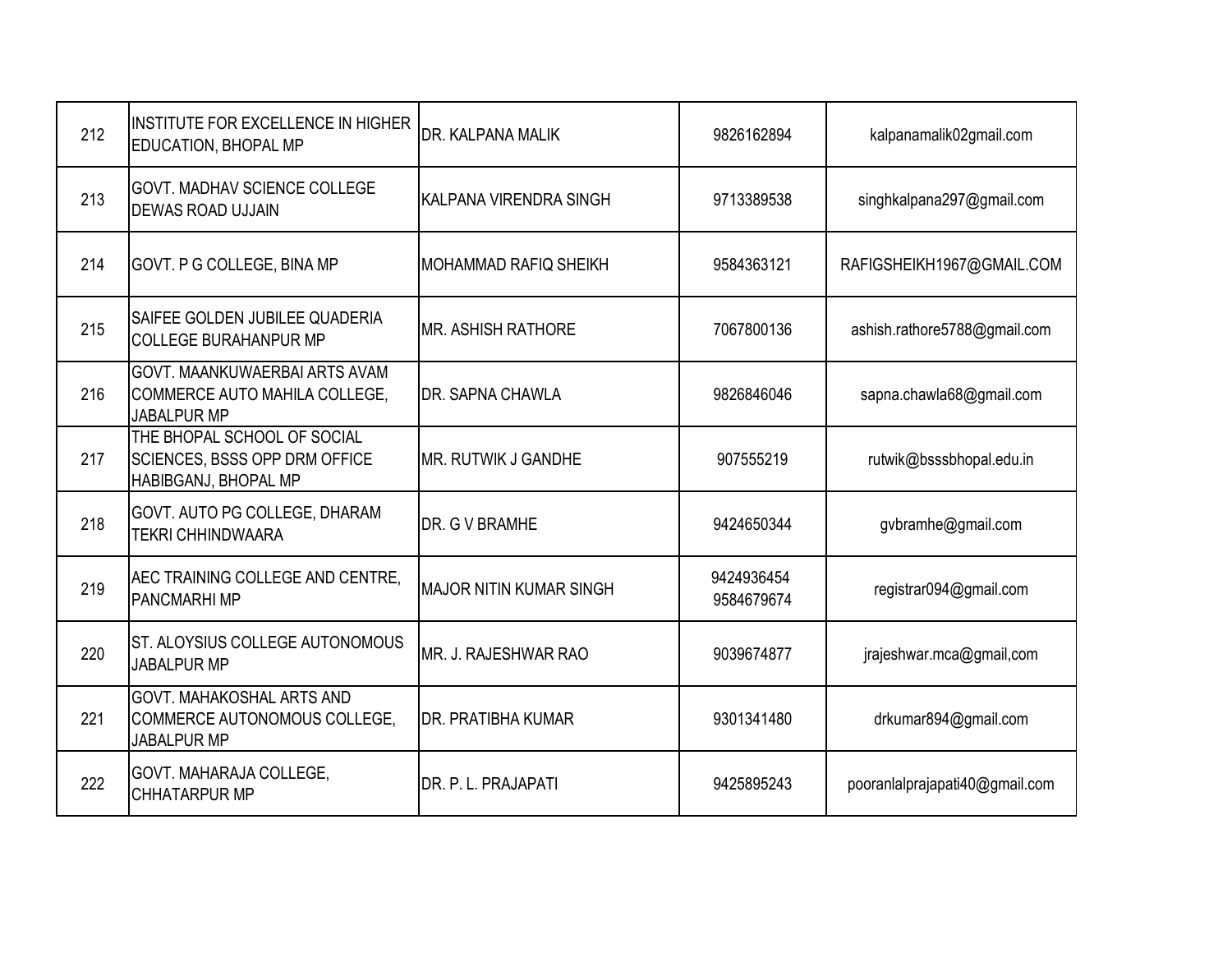| 223 | OFK GOVT. COLLEGE KHAMARIA<br><b>JAVALPUR MP</b>              | DR. MADHUKA SHRIVASTAVA      | 9425155071                | madhukalaloraya@rediffmail.com  |
|-----|---------------------------------------------------------------|------------------------------|---------------------------|---------------------------------|
| 224 | ARTS AND COMMERCE COLLEGE,<br>PANDHURNA CHINDWARA MP          | <b>SMT. PRANJALI YERPUDE</b> | 9424935534                | pranjaliyerpude15@gmail.com     |
| 225 | J H GOVT. PG COLLEGE, BETUL                                   | DR. MEENAKSHI CHOUBEY        | 9424488570                | meenakshibashisth@gmail.com     |
| 226 | GOVT. COLLEGE NASRULLAGANJ.<br>NEELKANT ROAD, SEHORE MP       | DR. MANOJ KUMAR SINHA        | 9827675911                | manojkumar952@gmail.com         |
| 227 | GOVT. PG COLLEGE, BHEL MP                                     | DR. SEEMA MARHUR             | 9425080242                | mathurseemanil@gmail.com        |
| 228 | GOVT. GIRLS COLLEGE, RANJHI<br><b>JABALPUR MP</b>             | DR. VEENA SHRIVASTAVA        | 8989497485                | shrivastava.veena1966@gmail.com |
| 229 | SWAMI VIVEKANAD GOVT. COLLEGE,<br><b>SUSNER</b>               | DR. DULI CHAND DAMKE         | 9752792976                | DAMKEDC1955@GMAIL.COM           |
| 230 | PMB GUJRATI ARTS AND LAW COLLEGE,<br><b>INDORE MP</b>         | DR. RAJSHREE NEEMA           | 9425959797                | DRRAJSHREENEEM6@GMAIL.COM       |
| 231 | MADHAV RAO SAPRAY GOVT. COLLEGE<br>PATHARIA DAMOH MP          | DR. MUHAMMAD AQUEEL KHAN     | 9926356936                | fakil9863@gmail.com             |
| 232 | GOVT. SK COLLEGE MAUGANJ REWA                                 | <b>DR. PUSHPA THAKUR</b>     | 9425339148                | pthakurindore1957@gmail.com     |
| 233 | <b>KASTURBAGRAM RURAL</b><br>INSTITUTE, KASTURBA GRAM, INDORE | MR. GOVIND NAGOR             | 7987276233,<br>8103231375 | nagorgovind77@gmail.com         |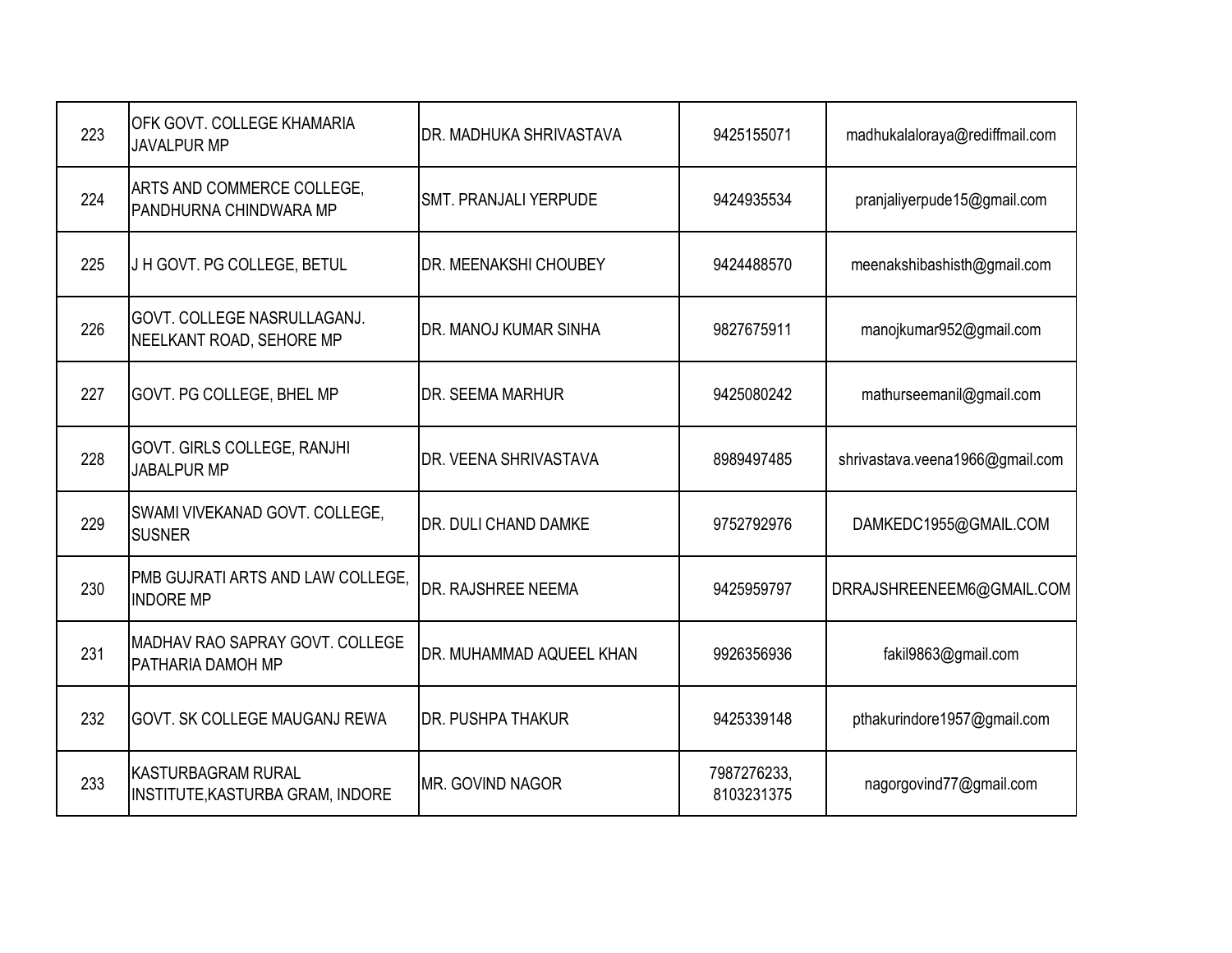| 234 | <b>GOVT. MADHAV SDASHIVRAO</b><br>GOLVALKAR COLLEGE, REWA | DR. SKAND KUMAR MISHRA     | 9981602646 | skandbt@gmail.com             |
|-----|-----------------------------------------------------------|----------------------------|------------|-------------------------------|
| 235 | GOVT. GIRLS COLLEGE MISSION CHOWK<br><b>KATNI MP</b>      | DR. RASHMI CHATURVEDI      | 9425151610 | girlscollegekatni@yahoo.co.in |
| 236 | GOVT. COLLEGE SAILANA RATLAM                              | DR. SWAROOPCHANDRA JAIN    |            | hegcsairat@mp.gov.in          |
| 237 | GOVT. J N S P G COLLEGE, SHUJALPUR<br><b>JILA MP</b>      | DR. RAVI PALIWAL           | 9424442044 | paliwal.ravi63@gmail.com      |
| 238 | GOVT. KAMLA NEHRU MAHILA COLLEGE<br><b>DAMOH</b>          | DR. A H ANSARI             | 9826368619 | ahorgchem@gmail.com           |
| 239 | ARTS AND COLLEGE, SIRMOR REWA MP                          | DR. S K DUBEY              | 8889887087 | drsashikant1414@gmail.com     |
| 240 | GOVT. M G MAHAVIDYALAY JAWAD<br><b>NEEMUCH MP</b>         | DR. GIRIRAJ SHARMA         | 9425032997 | grsharma@gmail.com            |
| 241 | <b>GOVT. VENKAT SANSKRIT COLLEGE,</b><br><b>REWA MP</b>   | DR. VALMIKI PARASAD MISHRA | 9424355055 | vpmishra.rewa@gmail.com       |
| 242 | GOVT. P G COLLEGE, SIVNI MP                               | DR. DIVYA DEHARIA          | 9406753253 | divyadaheriya@gmail.com       |
| 243 | GOVT. PG COLLEGE ALMPURA BHIND MP DR. O P CHAKRA          |                            | 9200725785 | dropchack@gmail.com           |
| 244 | GOVT. ARTS AND SCIENCE COLLEGE,<br><b>RATLAM MP</b>       | DR. VINOD SHARMA           | 9229439219 | vinodsharma1611@yahoo.in      |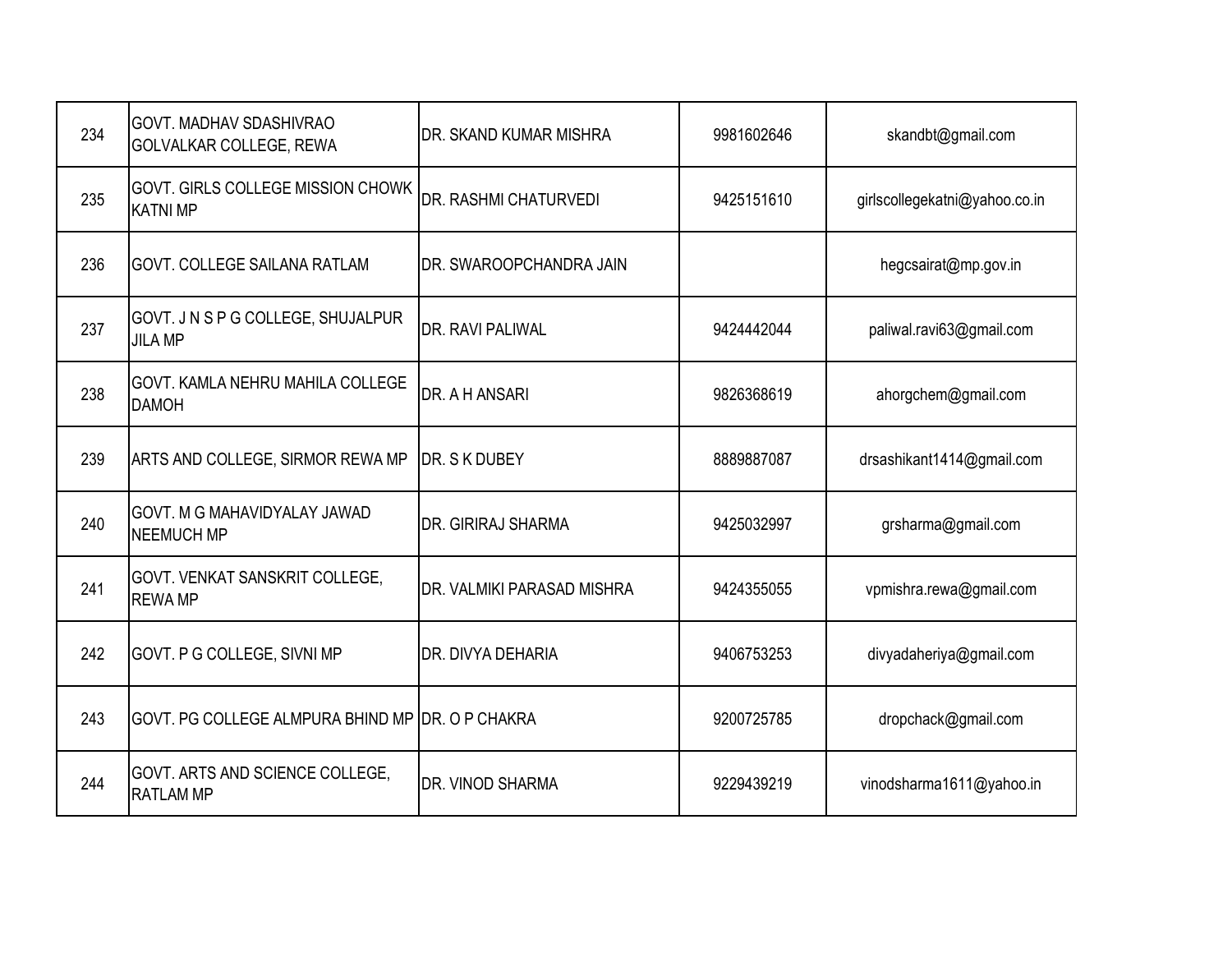| 245 | SWAMI VIVEKANAND GOVT, PG<br><b>COLLEGE, NEEMUCH MP</b>                                 | DR. R C JAIN                                          | 9993106066                  | rikhab65@gmail.com                                                     |
|-----|-----------------------------------------------------------------------------------------|-------------------------------------------------------|-----------------------------|------------------------------------------------------------------------|
| 246 | VISHNU RAJORIYA ARTS AND<br>COMMERCE COLLEGE KHIRKIYA DIST<br><b>HARDA MP</b>           | SMT. PRATIBHA SAVARIYA                                | 9826979595                  | vrcollege_khirkiya@yahoo.in                                            |
| 247 | <b>GOVT. PG COLLEGE BARNAGAR AMLA</b><br>ROAD, BARNAGAR UJJAIN MP                       | <b>MANOJ LASHKARI</b>                                 | 9406626674                  | manojlaskari26@gmail.com                                               |
| 248 | VEER SAVARKAR GOVT. PG COLLEGE<br>PACHORE RAJGARH MP                                    | <b>PRO. R K GUPTA</b>                                 | 9407258911                  | rajendraguptaavan@gmail.com                                            |
| 249 | T.C.L GOVT P.G.COLLEGE JANJGIR (C.G)                                                    | OM PRAKASH SINGH/DR. SANJAY<br><b>DHANWANI</b>        | 905                         | 7828506548/9827117   omlis123@gmail.com/drsanjaydhanwa<br>ni@yahoo.com |
| 250 | <b>GOVT J.M.P COLLEGE TAKHATPUR,</b><br>DIST.BILASPUR (C.G) 495330                      | DR.(SMT)S.M NATH                                      | 9425226790                  | Somnath29@yahoo.com                                                    |
| 251 | GOVT.DIGVIJAY P.G COLLEGE,<br>RAJANANDGAON (C.G) PIN-491441                             | DR. DAKESHWAR VERMA                                   | 7803077674                  | dakeshwarverma@gmail.com                                               |
| 252 | INSTITUTE OF ADVANCE STUDIES IN<br><b>EDUCATION TARBAHAR, BILASPUR</b><br>495004, (C.G) | DR.B.V. RAMANA RAO                                    | 9425548135                  | raobvramana@yahoo.com                                                  |
| 253 | KALYAN P.G COLLEGE SECTOR-BHILAI (<br>C.G                                               | <b>ANURAG PAMDEY HEAD, DEPPT OF</b><br><b>ENGLISH</b> | 9669660044                  | anuragraipur@gmail.com                                                 |
| 254 | GOVT.N.C.J. COLLEGE DALLIRAJHARA<br>DISTT-BALOD (C.G)                                   | SHRI N.K.KURRE                                        | 8085560924                  | pntk1997@gmail.com                                                     |
| 255 | GOVT.GRAMYA BHARTI COLLEGE<br>HARDIBAZAR KORBA(C.G)                                     | <b>DR.K.K DUBEY</b>                                   | 07898586936/094255<br>47602 | kartikeshwardubey@gmail.com                                            |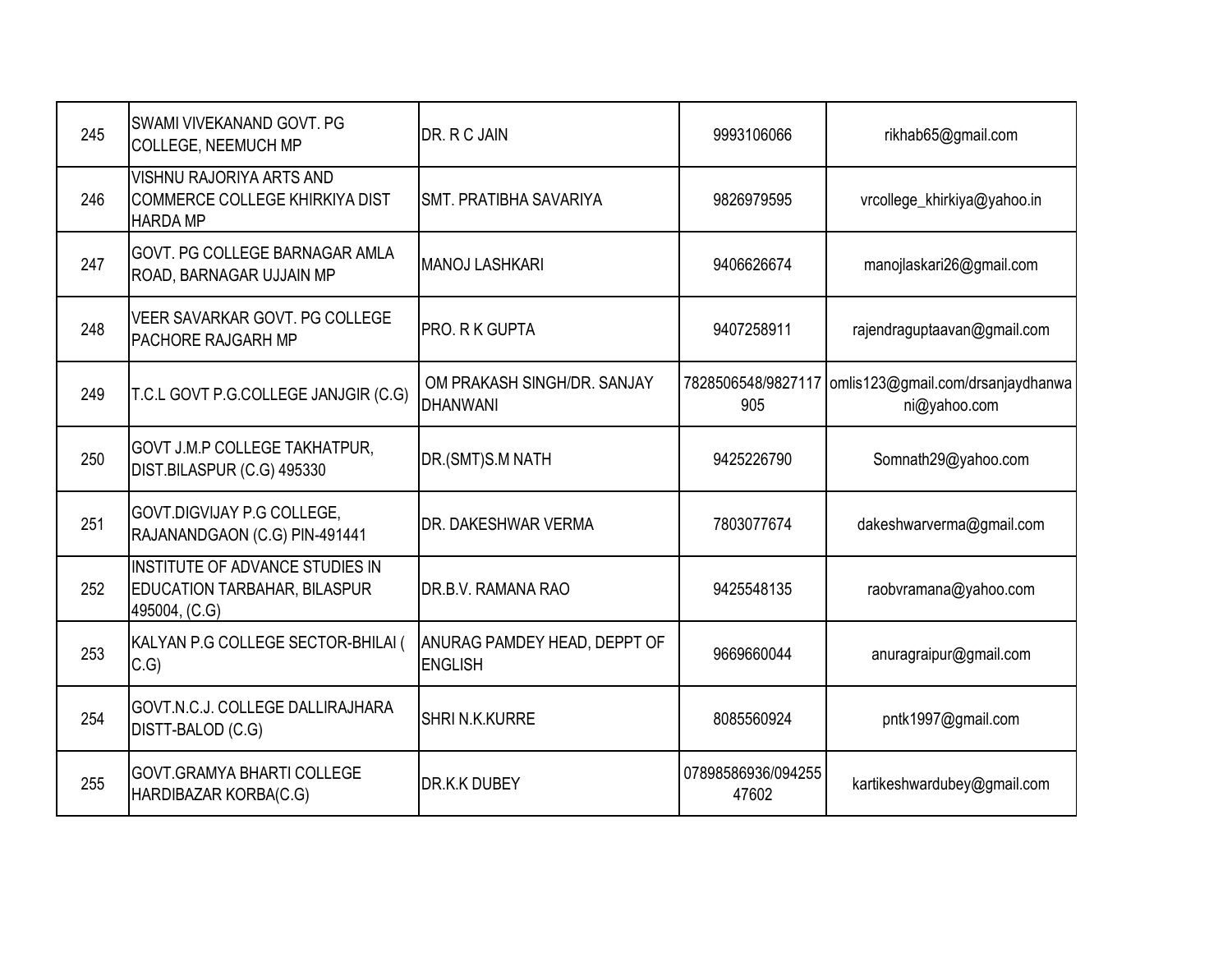| 256 | <b>GOVT.RANIAVANTIBAI LODHI COLLEGE</b><br>GOMKA, RAJNANDGAON (C.G)                                              | <b>DR. B.K.DEVAGAN</b>           | 9424126588                | bheshkumar59@gmail.com                                |
|-----|------------------------------------------------------------------------------------------------------------------|----------------------------------|---------------------------|-------------------------------------------------------|
| 257 | GOVT.KAMLA DEVI RATHI GIRLS P.G<br>COLLEGE RAJNANDGAON, (C.G)                                                    | <b>IDR. OMKAR LAL SHRIVASTAV</b> | 9425243656                | omkarlal@gmail.com                                    |
| 258 | Bhilai Mahila Mahavidyalaya, Hospital<br>Sector, Bhilai Nagar- C.G                                               | Dr. Zehra Hasan                  | 7974257144                | hasan.zehra@rediffmail.com,<br>bmahila@rediffmail.com |
| 259 | GOVT.SHIVNATH SCIENCE COLLEGE,<br>RAJNANDGAON, (C.G)                                                             | <b>MISS SWATI TIWARI</b>         | 9644050789                | tiwariswati862@gmail.com                              |
| 260 | K.M.T. GOVT GIRLS COLLEGE RAIGARH,<br>(C.G)                                                                      | <b>DR.RAKESH TIWARI</b>          | 7587158709                | Rtiwari.eng@gmail.com                                 |
| 261 | GOVT.G.N.A.P.G.COLLEGE BHATAPARA<br>DISTT.BALODABAZAR BHATAPARA (C.G)                                            | <b>SHRI RAVISH DAS</b>           | 7879911888,<br>7000786030 | ravishdas1@gmail.com                                  |
| 262 | VIRANGANA RANI AVANTI BAI LODHI<br><b>GOVT. ARTS &amp; COMMERCE COLLEGE</b><br>RAMATOLA DISTT.RAGNANDGAON (C.G.) | <b>SHRI MANOJ KUMAR RANGARI</b>  | 9407735476                | Manoj2011@gmail.com                                   |
| 263 | GOVT.LCS COLLEGE AMBAGARH<br>CHOWKI, DISTT-RAJNANDGAON(C.G)                                                      | SHRI J.R PARTETI                 | 7354644646                | jparteti1963@gmail.com                                |
| 264 | GOVT.R.B.R.NES P.G COLLEGE JASPUR<br>NAGAR DIST.JASPUR (C.G)                                                     | SHRI VISHWANATH PRATAP SINGH     | 9644431004                | librariannespgcollege@gmail.com                       |
| 265 | GOVT.E. RAGHAVENDRA RAO POST<br><b>GRADUATE SCIENCE COLLEGE</b><br>BILASPUR (C.G)                                | <b>DR.MANENDRA METHTA</b>        | 9826164533                | manendramehta63@gmail.com                             |
| 266 | <b>GOVT.B.P.ARTS COMMERCE &amp; SCIENCE</b><br>PG COLLEGE, ARANG DISTT.RAIPUR<br>(C.G)                           | <b>I</b> DR.BHUNESHWAR SAHU      | 8827107383                | bsahu0022@gmail.com                                   |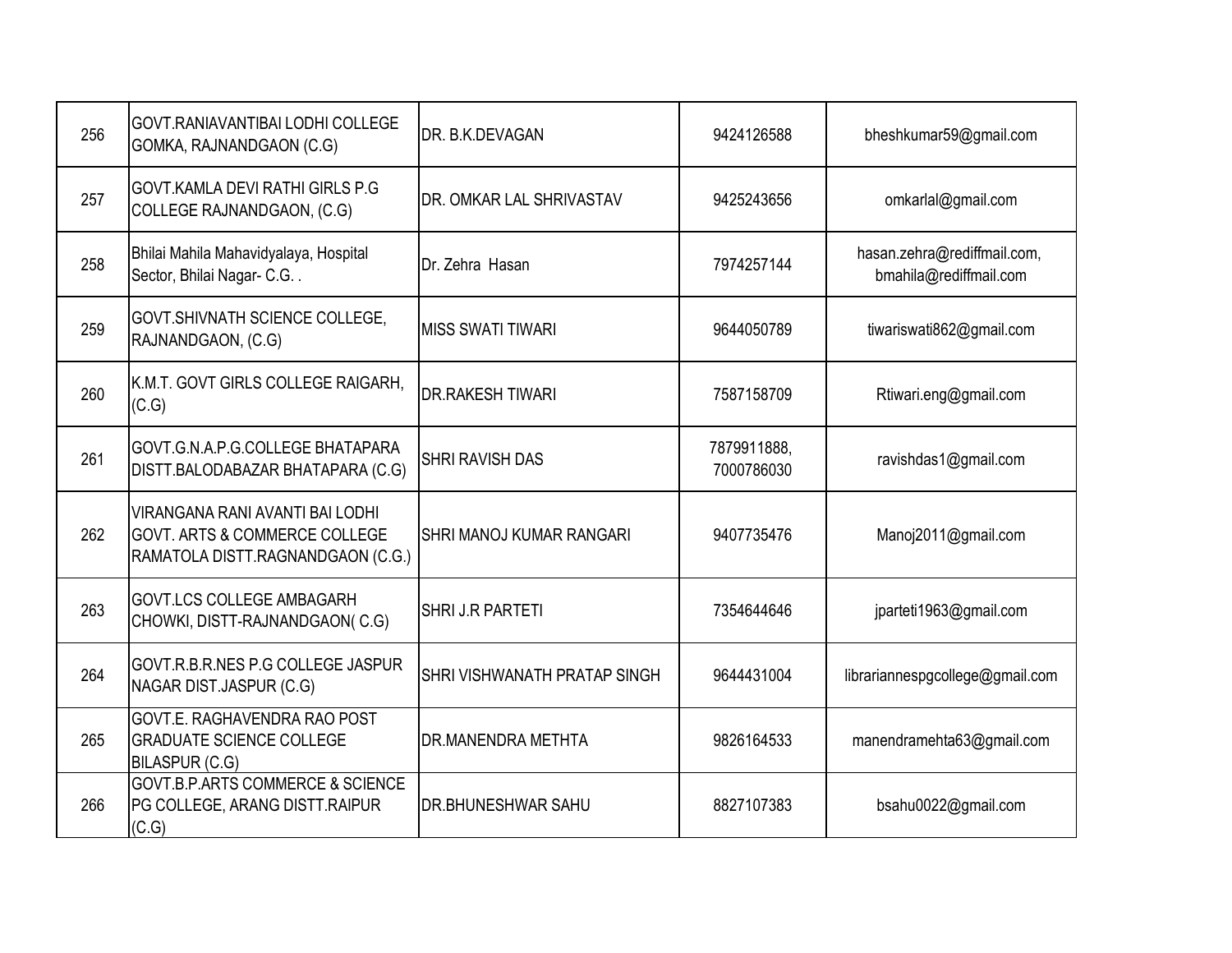| 267 | <b>GOVT.NAGARJUNA POST GRADUATE</b><br>COLLEGE OF SCIENCE, RAIPUR (C.G)<br>INFRONT OF NIT, G.E ROAD RAIPUR (C.G)   | <b>DR.B.G SHARMA</b>         | 98263-37758 | ncap2012@rediffmail.com      |
|-----|--------------------------------------------------------------------------------------------------------------------|------------------------------|-------------|------------------------------|
| 268 | GOVT.RAJEEVLOCHAN COLLEGE, RAJIM<br>DIST-GARIABAND (C.G)                                                           | PROF.GOVERDHAN YADU          | 9926178139  | goverdhan@gmail.com          |
| 269 | P.N.S COLLEGE, BILASPUR (C.G)                                                                                      | <b>MR.ANIL KUMAR YADAV</b>   | 9907954790  | anilyadav5003@gmail.com      |
| 270 | <b>MAMTAMAI MINI MATA SCIENCE</b><br>COLLEGE LORMI, MURIM KHADAN KE<br>PAS WARD NO. 02 LORMI DIST-MUNGELI<br>(C.G) | <b>SHR RANVEER ANAND</b>     | 9685553485  | ranveeranand11@gmail.com     |
| 271 | GOVERNMENT MAHAMAYA COLLEGE,<br>RATANPUR 495-442 DIST-BILASPUR (<br>C.G                                            | <b>DR.JAYA CHAWLA</b>        | 9993724015  | dr.jayachawla@gmail.com      |
| 272 | KAMLA NEHRU MAHAVIDYALAYA KORBA<br>(C.G)                                                                           | DR.PRASHANT BOPAPURKAR       | 9425548305  | info@knc-ac.in               |
| 273 | GOVT. VIVEKANAD P.G COLLEGE<br>MANENDRAGARH, DISTT.KOREA (C.G)                                                     | <b>DR.KAMAL KUMAR PANDEY</b> | 9452514465  | kamalpamdey27@rediffmail.com |
| 274 | DR.J.P.M.GOVT SCIENCE COLLEGE<br>MUNGELI, (C.G)                                                                    | SHRI.D.S TANDON              | 9827462154  | dildartandon1983@gmail.com   |
| 275 | GOVT.CHANDULAL CHANDRAKAR ARTS<br>& SCIENCE, COLLEGE PATAN DURG (C.G)                                              | <b>UGENDRA KURREY</b>        | 9827402714  | Kurrey7947@gnail.com         |
| 276 | GOVT.LAHIRI COLLEGE CHOIRIMIRI, (C.G) MRS.SHWETA GUPTA                                                             |                              | 9552010948  | ash4883.gupta@gmail.com      |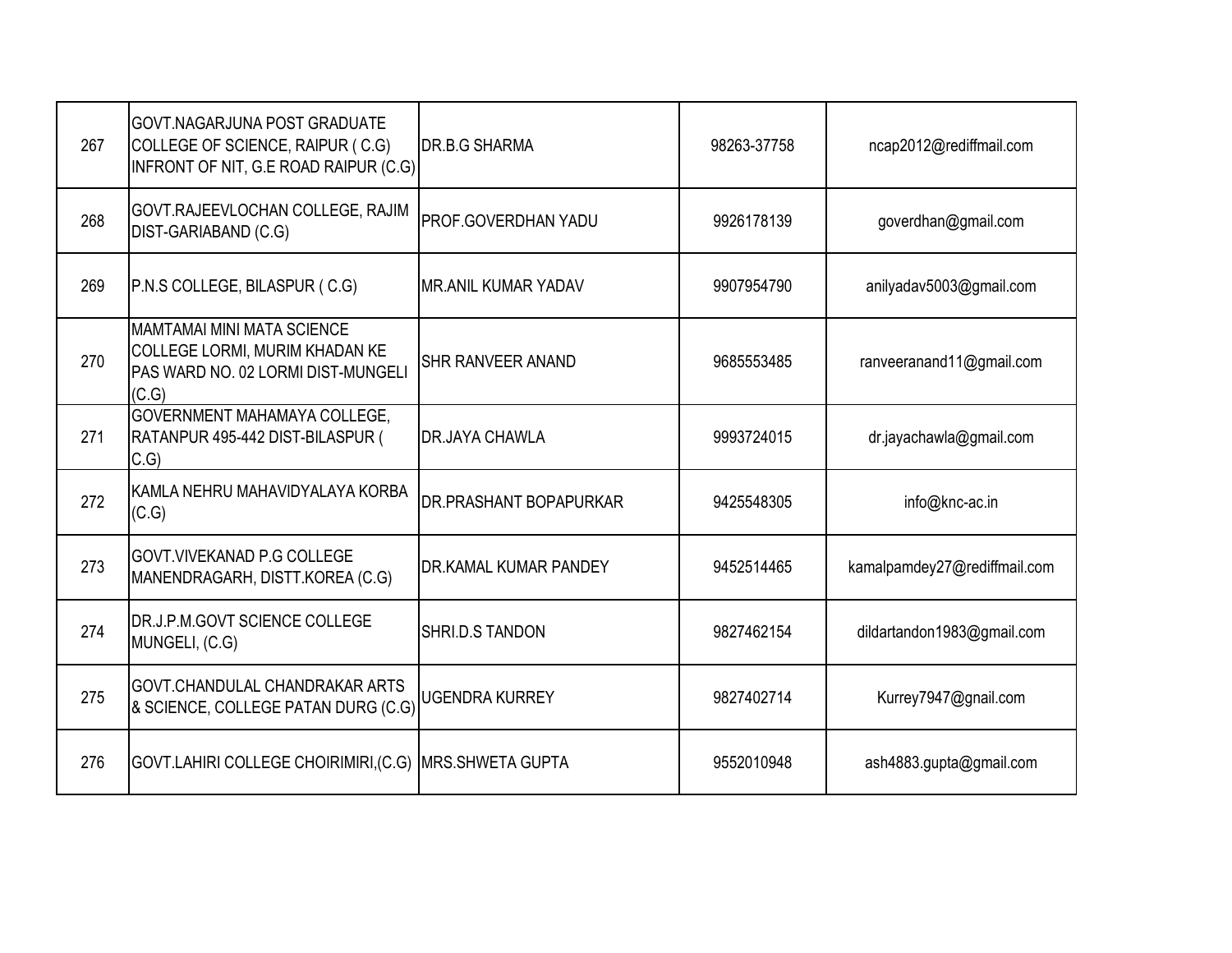| 277 | <b>GOVT.MINIMATA GIRLA COLLEGE</b><br>KORBA, NEAR GHANTAGHAR NIHARIKA,<br>KORBA (C.G)                                                     | <b>IDR. SMT. SHRENI DEWANGAN</b> | 982791420  | ashreni@gmail.com         |
|-----|-------------------------------------------------------------------------------------------------------------------------------------------|----------------------------------|------------|---------------------------|
| 278 | <b>GOVT LAL SHYAM SHAH COLLEGE</b><br>MANPUR, DISTT-RAJNANDGAON,<br>491229, (C.G)                                                         | DR.DEVENDRA KUMAR SAHOO          | 9479030310 | devendraks@gmail.com      |
| 279 | <b>SHASKIYA MAHAPRABHU</b><br>VALLABHCHARYA SNTATKOTTAR<br>MAHAVIDYALAYA, MAHASAMUND<br>COLLECTTORATE ROAD, MACHEWWA-<br>MAHASAMUND (C.G) | SHRI LOKESH KUMAR SATPATHI       | 8319736662 | lokeshsatpathi@gmail.com  |
| 280 | GOVT.PT. SHYAMACHARAN SHUKLA<br>COLLEGE DHARSIWA, RAIPUR (C.G)                                                                            | IMISS ADITI RANI BHAGAT          | 7224073739 | aditibhagat03@gmail.com   |
| 281 | Govt. J. Yoganandam Chhattisgarh College,<br>Raipur CG                                                                                    | Dr. P.K. Agnihotri               | 9425592842 | agni.pradip@gmail.com     |
| 282 | Govt. Laxmaneshwar College, Kharod,<br>Janjgeer Champa CG                                                                                 | Prof. R.K. Singh Kanwar          | 9098614219 | rkanwar951@gmail.com      |
| 283 | Govt. Indru Kenwat Girls College, Kanker CG Prof. J.K. Barle                                                                              |                                  | 9406000095 | barle11966@gmail.com      |
| 284 | Govt. E.V.P.G. College, Korba C.G.                                                                                                        | Dr. Sandeep Shukla               | 9827111919 | sskorba@gmail.com         |
| 285 | <b>BCS GOVT. PG COLLEGE, DHAMTARI</b>                                                                                                     | <b>AMIR KUMAR</b>                | 8109413186 | amkusahu1988@gmail.com    |
| 286 | <b>ACHARYA PANTH SHRI GRINDH MUNI</b><br>NAAM SAHEB GOVT. PG COLLEGE,<br>KAWARDHA DIST. KABIRDHAM                                         | DR. ANIL KUMAR SHARMA            | 9977807172 | sharmaanil.mail@gmail.com |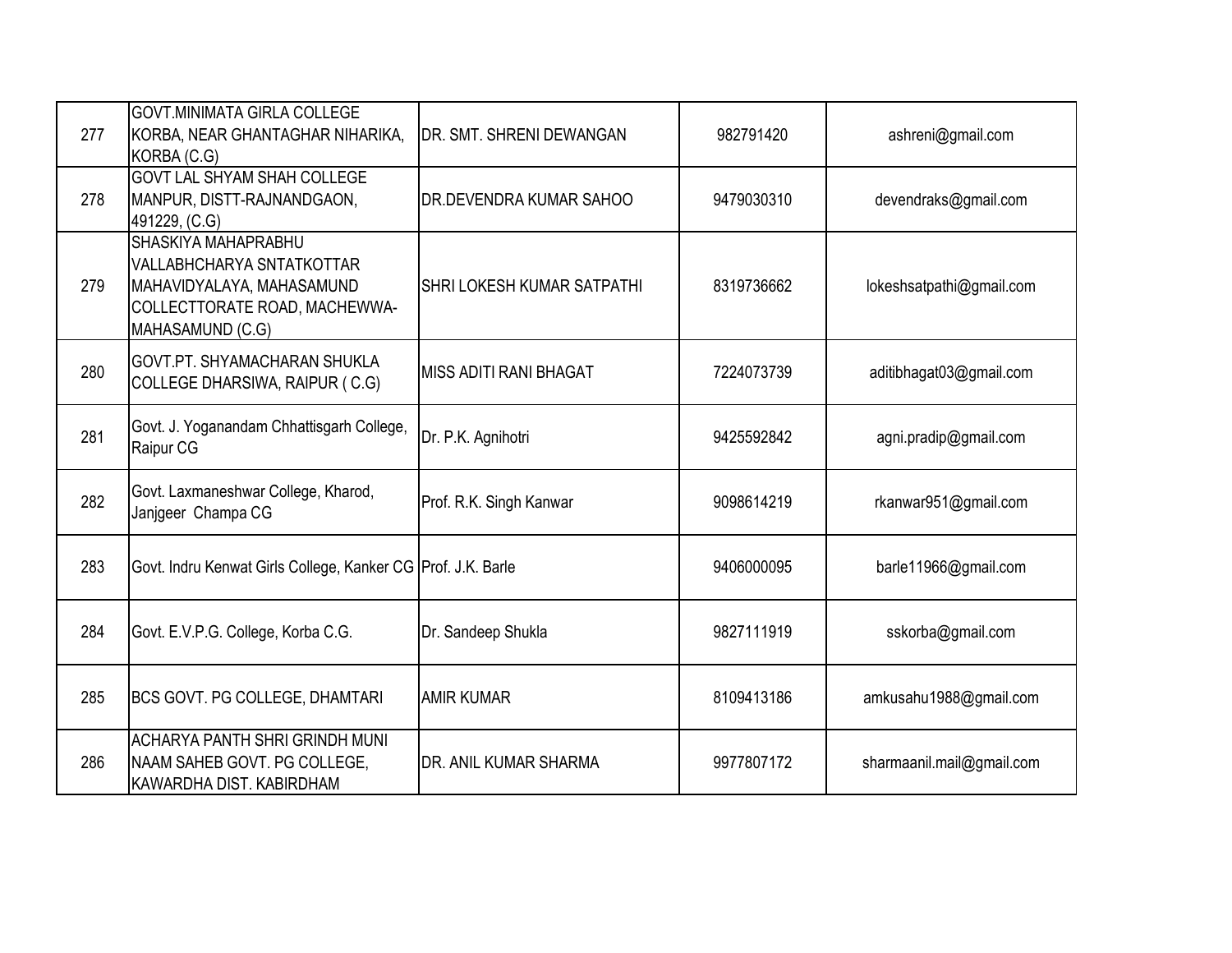| 287 | GOVT. KAKTIYA PG COLLEGE,<br><b>JAGDALPUR DIST BASTAR</b>                  | <b>PROF SANAT SAHU</b>         | 9770873106 | sanat.kosa1@gmail.com                    |
|-----|----------------------------------------------------------------------------|--------------------------------|------------|------------------------------------------|
| 288 | GOVT. JAJWALYDEV NAVEEN GIRLS<br><b>COLLEGE, JANJGIR CG</b>                | SMT. PRATIBHA SINGH CHANDEL    | 9039628982 | pratibhasinghpba@gmail,com               |
| 289 | BHANUPRATAP DEO GOVT. PG<br>COLLEGE, KANKER MAIN ROAD KANKER<br><b>CG</b>  | DR. MANOJ KUMAR RAO            | 9770588486 | raomk.2008@rediffmail.com                |
| 290 | GOVT. DAU KALYAN ARTS AND<br>COMMERCE PG COLLEGE, BALOD<br><b>BAZAR CG</b> | <b>SMT NEERJA NAMDEO</b>       | 9993909610 | neerjanamdeo1982@gmail.com               |
| 291 | <b>GOVT. P D COMMERCE AND ARTS</b><br>COLLEGE, KOTRA ROAD RAIGARH CG       | SHRI SANTOSH KUMAR NAIK        | 7024984816 | naiksantosh21@gmail.com                  |
| 292 | GOVT. RANI SURYAMUKHI DEVI<br>COLLEGE, CHHURIA RAJANANDGAON<br>CG          | <b>DR. NS NARETI</b>           | 9981682878 | VIRENDRANARETI57322@GMAIL.C<br><b>OM</b> |
| 293 | D P VIPRA COLLEGE OLD HIGH COURT<br>ROAD, BILASPUR                         | <b>MR. VISHWAS VICTOR</b>      | 9893238548 | vishwasvictor23@gmail.com                |
| 294 | GOVT. D B GIRLS PG COLLEGE, RAIPUR                                         | <b>DR.K K HARRIS</b>           | 9425508337 | kkharris19@gmail.com                     |
| 295 | GOVT. KODU RAM DALIT COLLEGE,<br>NAWAGARH BEMETARA CG                      | SHRI SANTOSH KUMAR SAHU        | 9098696183 | ssahu1444@gmail.com                      |
| 296 | V A B L GOVT. COLLEGE PATHARIA<br><b>MUNGELICG</b>                         | DR. U S SRIVASTVA              | 9425223384 | srivastava.udaishankar64@gmail.com       |
| 297 | GOVT. M M R PG COLLEGE CHAMPA CG                                           | <b>DR. MANISH KUAMR SAANCH</b> | 9300323788 | dr.manishao@gmail.com                    |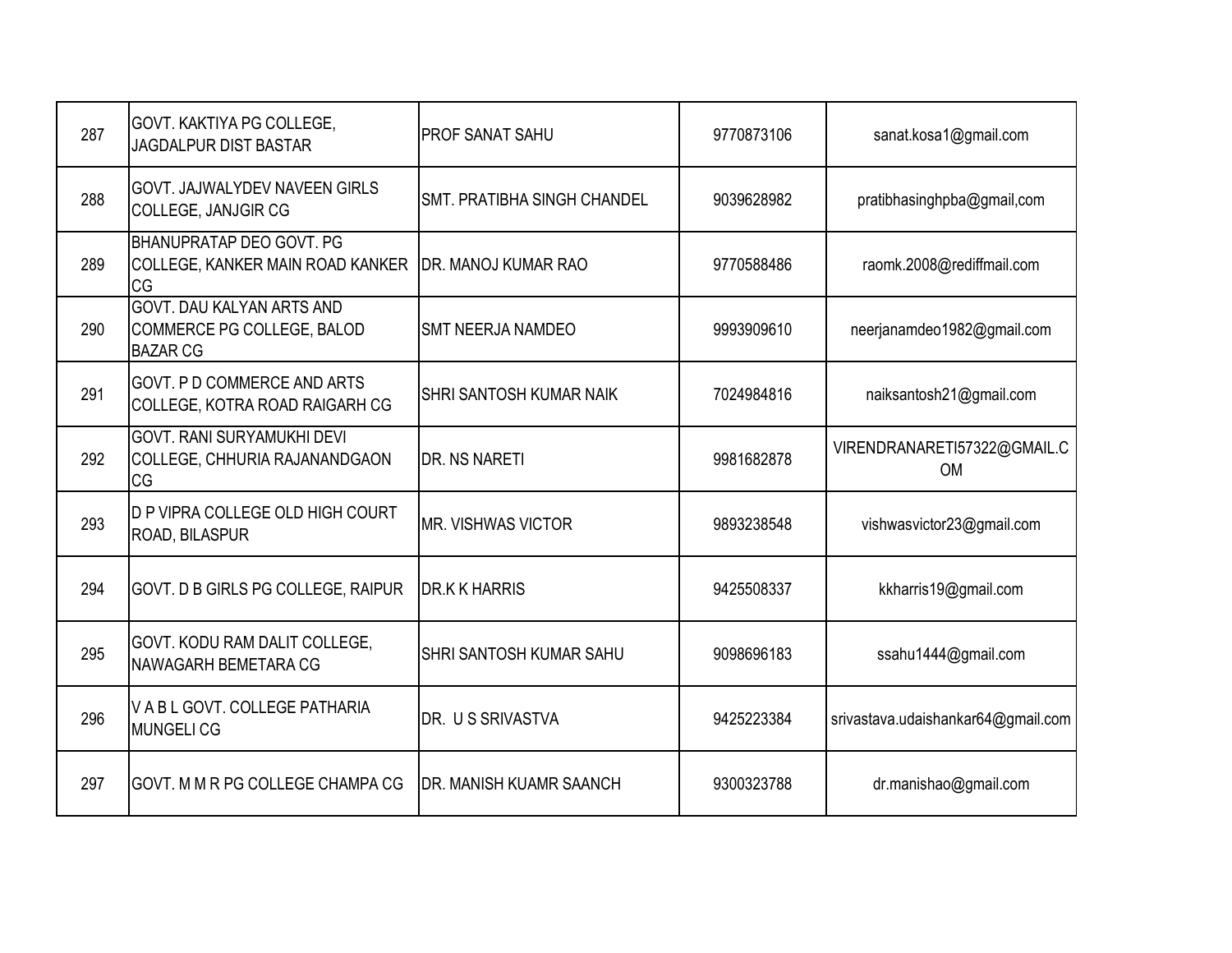| 298 | <b>GOVT. DR. W W PATANKAR GIRLS PG</b><br>COLLEGE, NEAR KENDRIYA VIDYALAYA<br><b>JAIL ROAD DURG</b>                                 | DR. YESHESHWARI DHRUW                            | 9424137524                | yeshesh1963@gmail.com                     |
|-----|-------------------------------------------------------------------------------------------------------------------------------------|--------------------------------------------------|---------------------------|-------------------------------------------|
| 299 | HARIBHAU UPADHYAYA TEACHERS FOR<br>WOMEN, HATUNDI AJMER-305012,<br><b>RAJASTHAN</b>                                                 | DR.USHA RANI SHARMA/DR.RAVI<br><b>KANT YADAV</b> | 9414314595                | ctehatundi@gmail.com/rky555@gmail.<br>com |
| 300 | <b>SH.SHIV CHARAN MATHUR</b><br>GOVT.COLLEGE MANDALGARH,<br><b>RAJASTHAN</b>                                                        | MISS SUMITRA DEVI SHAHU                          | 9166812331                | sahusumitra56@gmail.com                   |
| 301 | JANKI DEVI BAJAJ GOVT.GIRLS<br>COLLEGE, KOTA NEAR ANTAGHAR<br>CIRCLE NAYAPURA KOTA-324001,<br><b>RAJASTHAN</b>                      | DR.(SMT) SHUCHITA JAIN                           | 9352600740                | drshuchita@yahoo.com                      |
| 302 | CH.BALLURAM GODARA GOVT.GIRLS<br>COLLEGE, SRIGANGANAGAR ADD-NEAR<br><b>BHAGAT SINGH CHOWK,</b><br>SRIGANGANAGAR, RAJASTHAN          | DR. PRADEEP KUMAR MODI                           | 9413307717                | pradeepjimodi@gmail.com                   |
| 303 | SETH G.L. BIHANI S.D.P.G.COLLEGE SRI<br>GANGANAGAR, N.H 62 NEAR SUKHARI<br>CIRCLE, SRI GANGANAGAR COLLEGE<br>CODE-302065, RAJASTHAN | PROF.AMIT SINGLA                                 | 9414500564,<br>9214320564 | amitsingla70@yahoo.com                    |
| 304 | <b>GOVT.COLLEGE MALPURA AJMER ROAD</b><br>MALPUR DISTT.TONK, RAJASTHAN                                                              | <b>DR.ALI HASAN</b>                              | 9414781113                | alihasan37@gmail.com                      |
| 305 | GOVT.PG.GIRLS<br>COLLEGE, GANDHINAGAR SEC NO.4,<br>CHITTORGARH, RAJASTHAN                                                           | <b>DR.UDAI SINGH</b>                             | 9460327447                | girlscollegecor@gmail.com                 |
| 306 | LOHIA COLLEGE, CHURU, RAJASTHAN                                                                                                     | DR.A.L KULHARI                                   | 9414465544                | dralkulhari@gmail.com                     |
| 307 | LAL BAHADUR SHASTRI GOVT.P.G.<br>COLLEGE N.H.8 KOTPUTLI-303108,<br><b>RAJASTHAN</b>                                                 | <b>DR.SEEMA PANT</b>                             | 9414383557                | drseemapant@yahoomail.com                 |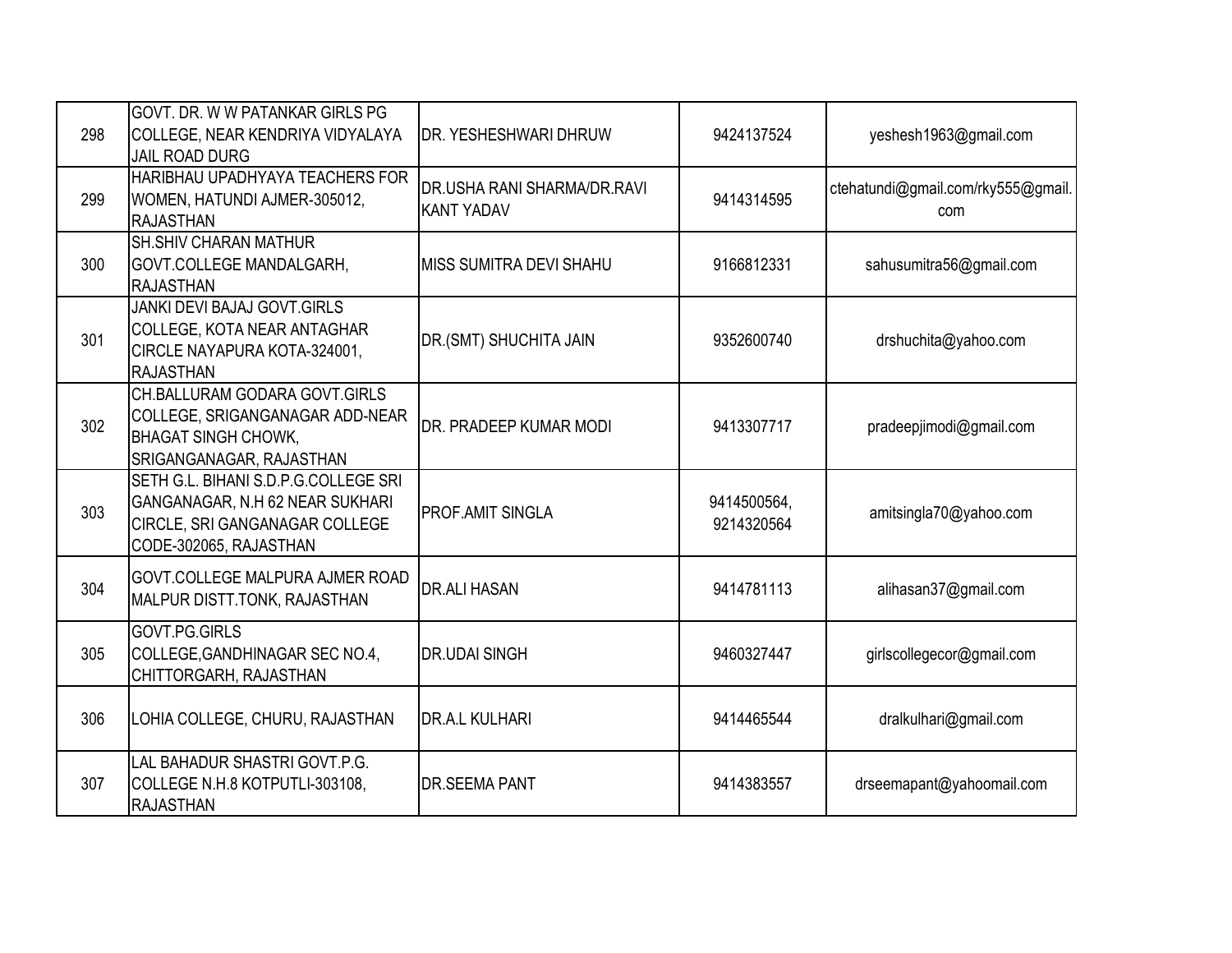| 308 | <b>MAHARANA PRATAP GOVERNMENT</b><br>COLLEGE CHITTOPRGARH, RAJASTHAN                      | K.S.KANG                      | 93141841                  | khushwantkang@gmailcom      |
|-----|-------------------------------------------------------------------------------------------|-------------------------------|---------------------------|-----------------------------|
| 309 | S.N.K.P.GOVT.COLLEGE.NEEM<br>KATHANA, SIKAR, RAJASTHAN                                    | SH.H.R.DHANETLA               | 9461618956                | harichem09@gmail.com        |
| 310 | GOVERNMENT MEERA GIRLS COLLEGE,<br>SARDARPURA UDAIPUR 313001,<br><b>RAJASTHAN</b>         | DR.SUNIL DUTT SHUKLA          | 7737194334                | shuklasd@gmail.com          |
| 311 | SRI SNAT SUNADARDAS GOVT.P.G,<br>GIRLS COLLEGE GUPTESHWAR ROAD<br>DAUSA.303303, RAJASTHAN | <b>DR.SATISH GUPTA</b>        | 9414321114                | Guptasatish61@gmail.com     |
| 312 | GOVT.DHULESHWAR ACHARYA<br>SANSKRIT (PG) COLLEGE,<br>MANOHARPUR (JAIPUR), RAJASTHAN       | <b>SH.LALIT KUMAR MAISHRA</b> | 9414553678                | govtdhulsco1970@gmail.com   |
| 313 | NEHRU MEMORIAL LAW PG COLLEGE,<br>HANUMANGARH TOWN, RAJASTHAN                             | <b>SHRI MOHD, IMRAN</b>       | 9759108093                | nmlpgc@rediffmail.com       |
| 314 | SBD Govt. PG College, Sardarshahar<br>Rajasthan                                           | Dr. Yogesh Chahar             | 9414777034                | chaharyk@gmail.com          |
| 315 | J.B.T.T. Institute 23ptp sadul shahar, sri<br>ganganagar, rajasthan                       | Dr. Usha Godara               | 9413231871,<br>9982177766 | ushagodra167@gmail.com      |
| 316 | SHREE RAM NARAYAN DIXIT PG<br>COLLEGE SHREE VIJAYNAGAR,<br><b>RAJASTHAN</b>               | DR. ARVIND KUMAR DIXIT        | 9982177766                | drarvinddixit1975@gmail.com |
| 317 | JASVEER MEMORIAL B.ED. COLLEGE<br>SANDWA CHURU RAJ.                                       | <b>SHREE ANUP KUMAR</b>       | 9355695753                | anupkuk@gmail.com           |
| 318 | Parmanand Degree College, Gajsinghpur<br>Distt. Shri Ganganagar, Rajasthan-335024         | Ashutosh Bang                 | 9950445704                | principalpnd@gmail.com      |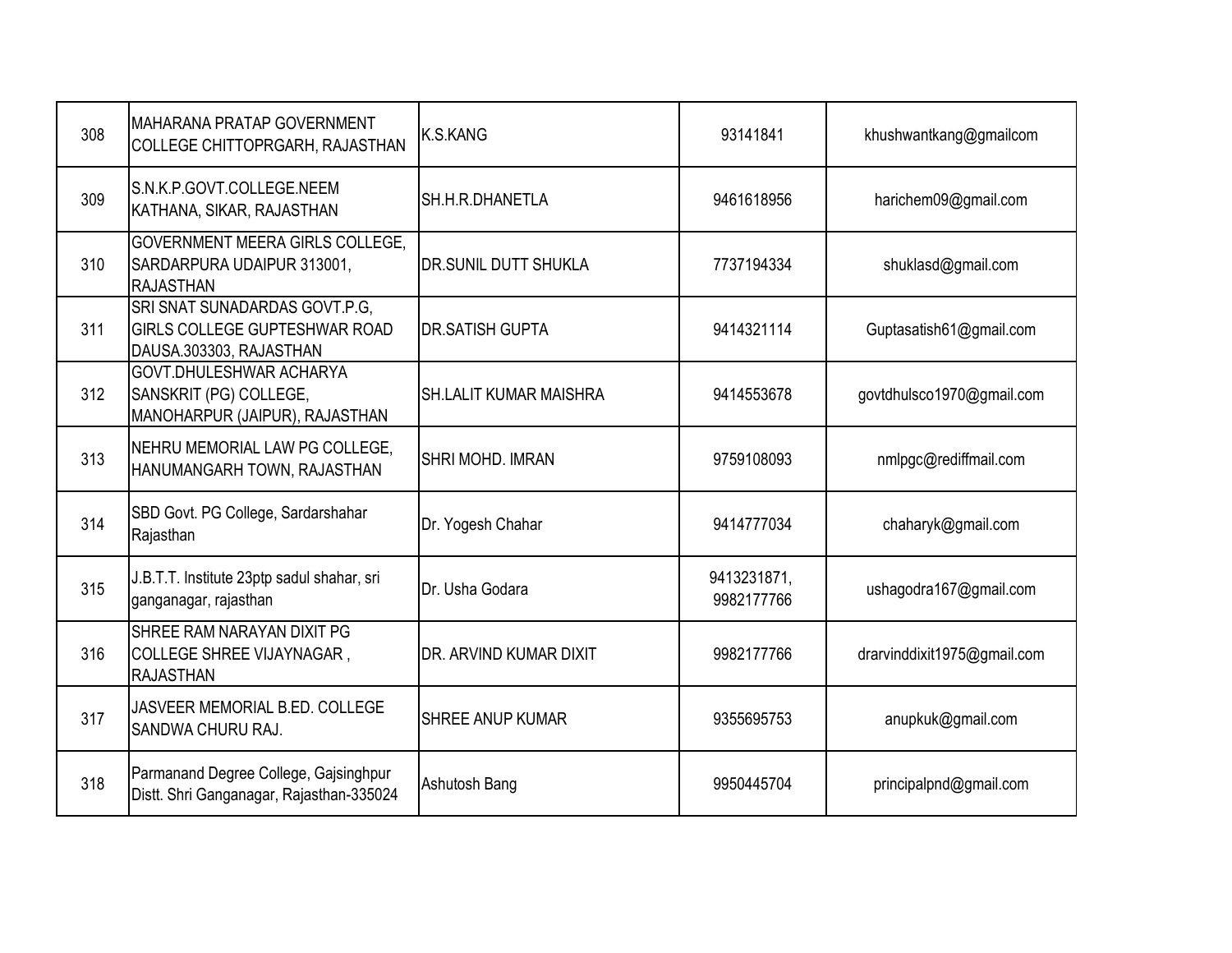| 319 | SHAKUNTLAM COLLEGE 22 P.S. TH. -<br>RAISINGHNAGAR, DISTT. -<br>SRIGANGANAGAR PIN CODE - 335051 | <b>SH.SAMIT KUMAR SUDA</b>   | 9460559660 | shakuntlamcollege07<br>@Gmail.com |
|-----|------------------------------------------------------------------------------------------------|------------------------------|------------|-----------------------------------|
| 320 | MANGI LAL BAGARI GOVT. COLLEGE,<br>NOKHA BIKANER RAJASTHAN                                     | IMR. TEJ KARAN CHOUHAN       | 9461904088 | proftkchouhan@gmail.com           |
| 321 | KEEN COLLEGE BIKANER RAJASTHAN                                                                 | DR. ANUPAMA CHOUDHRY         | 9829793540 | keencollegebikaner@gmail.com      |
| 322 | <b>SHIVA GIRLS COLLEGE BIKANER</b><br><b>RAJASTHAN</b>                                         | <b>TUSHAR GULGULIA</b>       | 9413504607 | tushargulgulia@gmail.com          |
| 323 | MBM B.ED. COLLEGE JAWAHAR NAGAR<br><b>SGNR RAJASTHAN</b>                                       | DR. MEENU SHARMA             | 7062950786 | leomeenu166@gmail.com             |
| 324 | SH. PARSHURAM COLLEGE, DUNGRANA                                                                | <b>ER. MOOLCHAND</b>         | 9680471151 | spcollegedungrna@gmail.com        |
| 325 | S.G.N. KHALSA PG COLLEGE NEAR TEEN<br>PULI HINDUMAL SHRIGANGANAGAR RAJ.                        | DR. GURDAS SINGH             | 9982800013 | dhilon.gurdas@gmail.com           |
| 326 | ARYA COLLEGE OF EDUCATIONDABRI<br>TEHSIL-BHADRA-HANUMANGARH<br>335503(RAJ.)                    | DR.S.V.ARYA                  | 9354323752 | aryacollegebhadra@gmail.com       |
| 327 | <b>BHAGWATI GIRLS COLLEGE, LALGARH</b><br><b>JATTAN</b>                                        | <b>I</b> Mr. DEVENDER KASWAN | 8104831509 | bhagwatigirlscollege@gmail.com    |
| 328 | GOVERNMENT COLLEGE, SURATGARH                                                                  | Dr. ANTARYAMI KAUSHIK        | 9414298422 | antaryamisgnr@gmail.com           |
| 329 | SWAMI KESHVANAND INSTITUTE OF<br><b>TECHNOLOGY, MANAGEMENT &amp;</b><br><b>GRAMOTHAN</b>       | Dr.D.K.SHARMA                | 9829120170 | jaipur.dk@gmail.com               |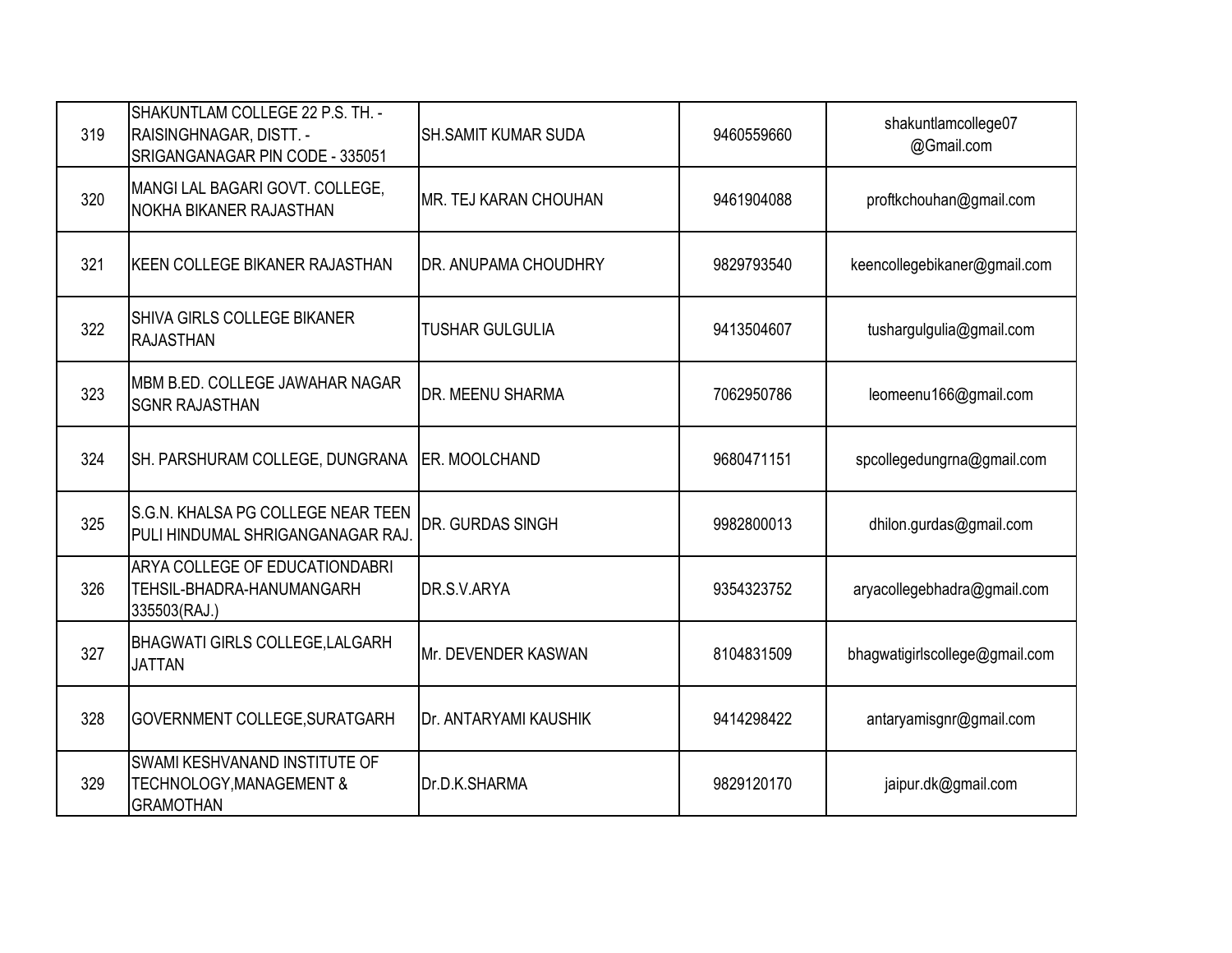| 330 | Govt. Law College Churu Rajasthan                                                         | Dr. S.K. Saini            | 9414278556                                  | glcchuru@gmail.com                |
|-----|-------------------------------------------------------------------------------------------|---------------------------|---------------------------------------------|-----------------------------------|
| 331 | CAREER PG COLLEGE, CHURU<br><b>RAJASTHAN</b>                                              | <b>KHEMCHAND SAINI</b>    | 8058529766                                  | career.cc@gmail.com               |
| 332 | SNDB Govt. PG College, Nohar                                                              | Mrs. Sangeeta Kapoor      | 9549918847                                  | sangeetakapoor047@gmail.com       |
| 333 | Dr. Sarvapalli radhakrishnan rajasthan<br>ayurved vishwavidyalaya, Jodhpur                | Dr. Harish Kumar Singhal  | 9636622206,<br>9258080100, 0291-<br>2795337 | drharish_md@yahoo.co.in           |
| 334 | Gargi Kanya Mahavidyalaya, Nohar Raj.                                                     | Anil Sharma               | 9414636298                                  | garginhr@gmail.com                |
| 335 | Sant Sri Prannath Parnami PG College,<br>Padampur                                         | Shri Parvinder Jeet Singh | 9829635379                                  | ramiyu9@gmail.com                 |
| 336 | Shiva College of Education, Ganganagar Raj. Mr. Govind Soni                               |                           | 9928164666                                  | shivacollegeofeducation@gmail.com |
| 337 | Govt. Mukutdhar Pandey College Katghora,<br>District- Korba, Chhattisgarh, Pin No. 495445 | Prem Narayan Verma        | 9407655493                                  | premmlis@gmail.com                |
| 338 | Shantiniketan College, Punjabi Colony,<br>Dayalband, Bilaspur                             | <b>Shishir Kurre</b>      | 99933844624                                 | shishirkurre@gmail.com            |
| 339 | Kalindri Devi Tilakram Chandra Art &<br>Science College, Salani Dist.- Janjgir-<br>Champa | Raju Palange              | 7999010843                                  | kalindricollegesalani@gmail.com   |
| 340 | Rambai Kanhaiya Lal Sahu Art & Science<br>College, Hasod Dist. Janigir Champa             | M.N. Dubey                | 9340020087                                  | rbkl.college@gmail.com            |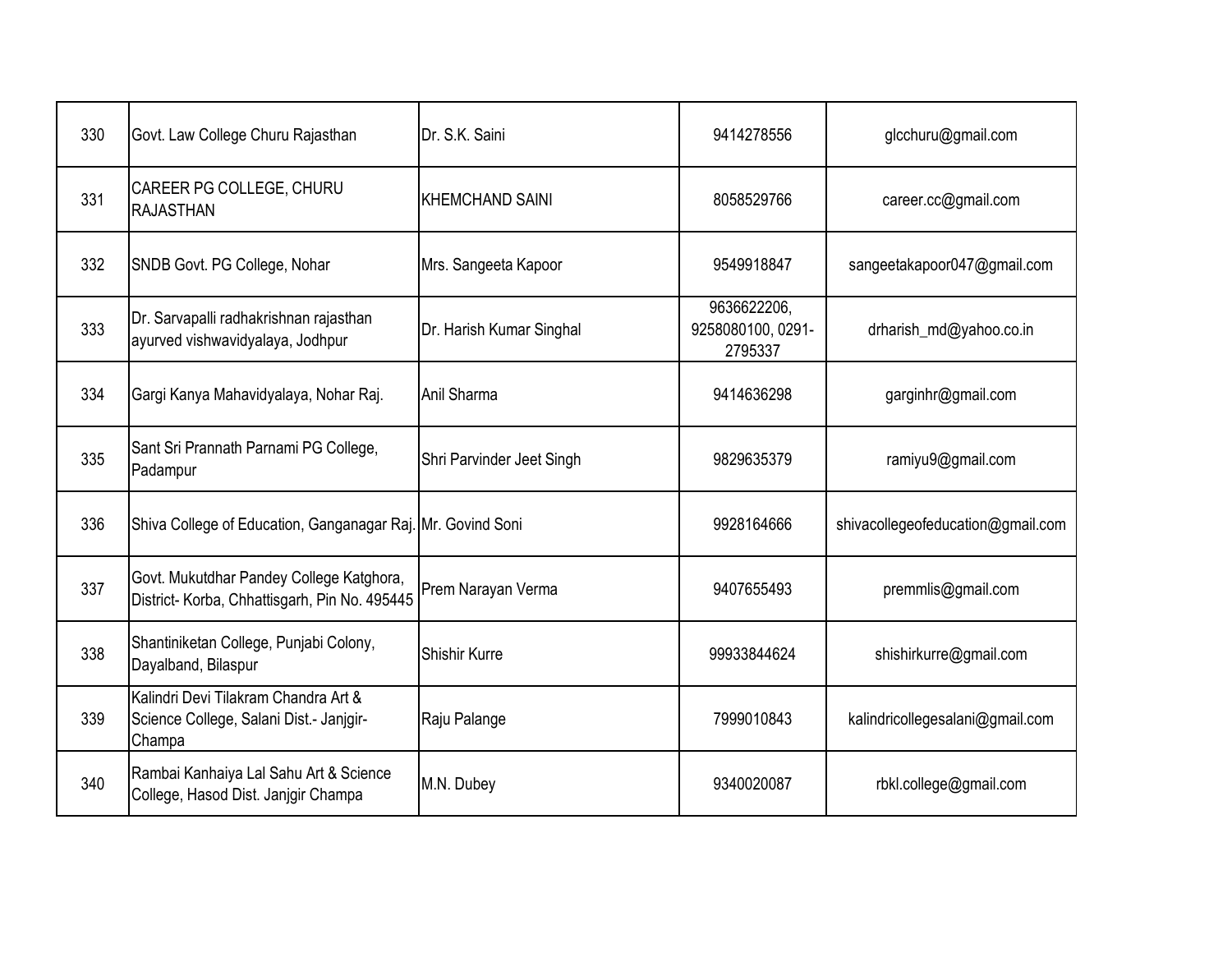| 341 | Art & Science College, Baloda, Dist. Janjgir-<br>Champa                                                              | Surendra Prasad Sahu      | 9754422205 | asc.baloda2016@gmail.com      |
|-----|----------------------------------------------------------------------------------------------------------------------|---------------------------|------------|-------------------------------|
| 342 | Govt.College Bhaisma                                                                                                 | Shri P.K.lahre            | 8109968744 | pklahrey@gmail.com            |
| 343 | Churu Balika Mahavidyalaya, Churu Raj.                                                                               | Mr. Nikita Ranwan         | 1562250305 | cbmchuru@gmail.com            |
| 344 | SHRI GOVIND SINGH GURJAR RAJKIYA<br>MAHAVIDYALAYA NASIRABAD, AJMER<br><b>RAJASTHAN</b>                               | DR. ATUL KUMAR AGARWAL    | 9414007751 | agarwalatul75@gmail.com       |
| 345 | DR. BHIMRAO AMBEDKAR GOVT.<br>COLLEGE, HINDUMALKOT ROAD<br><b>SRIGANGANAGAR</b>                                      | DR. RAJENDRA KUMAR        | 9414500898 | raj.2009karwasra@gmail.com    |
| 346 | SMB GOVT. PG COLLEGE NATHDWARA                                                                                       | DR. SADHANA SINGH         | 9414858407 | Dr.sadhanasingh@yahoo.in      |
| 347 | <b>GOVT. BANGUR PG COLLEGE STATION</b><br>ROAD, DIDWANA                                                              | <b>SH CHENA RAM</b>       | 7665371760 | chenarammahala@gmail.com      |
| 348 | <b>BGD GOVT. GIRLS COLLEGE SHAHPURA,</b><br>JAIPUR GANGA MARKET, SHAHPURA                                            | DR. MADHU RATHORE         | 9799704384 | madhurathore462@gmail.com     |
| 349 | NITYA LEELASTHA TILKAYAT SHRI<br>GOVINDLALJI MAHARAJ GOVT. GIRLS<br>COLLEGE NATHDWARA, 313301<br>RAJSAMAND RAJASTHAN | <b>DR. SHALINI MATHUR</b> | 9414343459 | ggcnathdwara@gmail.com        |
| 350 | <b>GOVT. SHASTRI SANSKRIT COLLEGE,</b><br>MAHAPURA JAIPUR RAJASTHAN                                                  | DR. ANUPAMA RAJORIA       | 9828116446 | anupamarajorial1970@gmail.com |
| 351 | RAJ RISHI COLLEGE, ALWAR NEAR<br><b>RAILWAY STATION ALWAR</b>                                                        | DR. SUNITA TANDON         | 9414681559 | 16sunita.tandon@gmail.com     |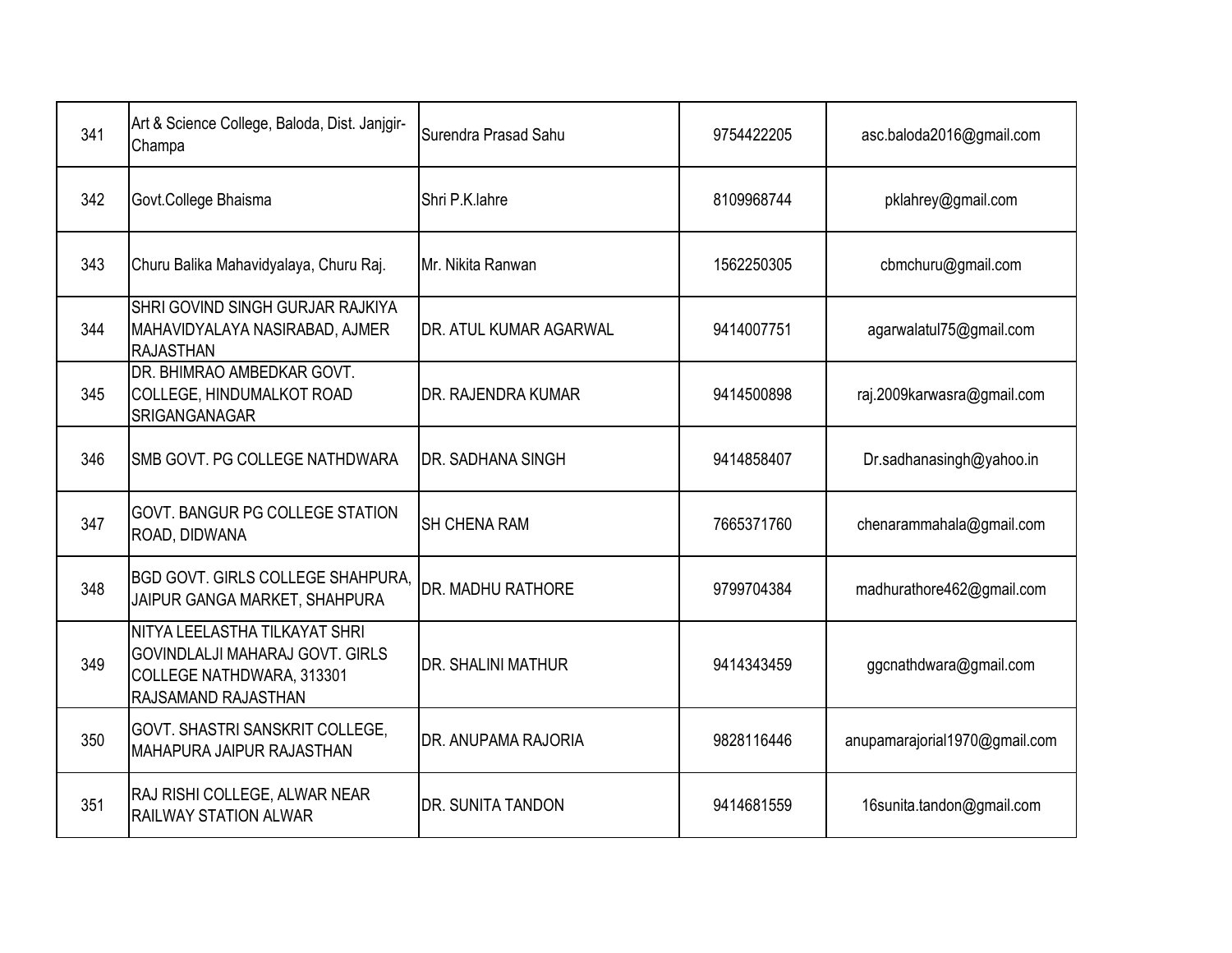| 352 | GOVT. PG COLLEGE, DAUSA RAJASTHAN DR. SUKANT SHARMA                                          |                          | 9414330199                | sukantsharma1411@gmail.com   |
|-----|----------------------------------------------------------------------------------------------|--------------------------|---------------------------|------------------------------|
| 353 | GOVT. COLLEGE, DHOLPUR                                                                       | DR. K C SHARMA           | 9911445697                | kcs60@yahoo.com              |
| 354 | SHRIMATI PANA DEVI MORIJAWALA<br>RAJKIYA KANYA MAHAVIDALAYA<br><b>KOTPUTLI, JAIPUR</b>       | DR. RENU MATHUR          | 9414606426                | renu30mathur@gmail.com       |
| 355 | GHS GOVT. COLLEGE, SUJANGARH DIST<br><b>CHURU RAJASTHAN</b>                                  | SH. BHEENWA RAM          | 9636508247                | bheenwaram@gmail.com         |
| 356 | <b>SMCC GOVT. COLLEGE ABU ROAD</b><br><b>RAJASTHAN</b>                                       | DR. ANSHU RANI SAXENA    | 9414449415                | dranshursaxena@gmail.com     |
| 357 | <b>GOVT. GIRLS COLLEGE SIROHI</b><br><b>RAJASTHAN</b>                                        | <b>DINESH KUMAR SONI</b> | 9414590028                | sonidinesh296#gmail.com      |
| 358 | <b>SH PSB GOVT. COLLEGE SHAHPURA</b><br><b>RAJASTHAN</b>                                     | DR. ANIL KUMAR SHROTRIYA | 9414300524                | anilshrotriya@rediffmail.com |
| 359 | GOVT. GIRLS PG COLLEGE, SAWAI<br><b>MADHOPUR</b>                                             | DR. RAVINDRA KUMAR MEENA | 9461597697                | ekghunawat@gmail.com         |
| 360 | SHRI AGRASEN SANTKOTTAR SHIKSHA<br>COLLEGE, CTE, KESHAV VIDHYAPEETH<br><b>JAMDOLI JAIPUR</b> | <b>PROF RITA SHARMA</b>  | 9828117686                | ritasharma567@gmail.com      |
| 361 | SBRM GOVT. COLLEGE, NAGAUR AJMER<br>JODHPUR NH LINK ROAD 341001                              | DR. R K MAHESHWARI       | 9252409007<br>01582240853 | sbrmprincipal@gmail.com      |
| 362 | H D J GOVT. GIRLS COLLEGE,<br><b>BANSWARA</b>                                                | <b>SHRI VIVEK GUPTA</b>  | 8058106001                | vivekalwar6001@gmail,com     |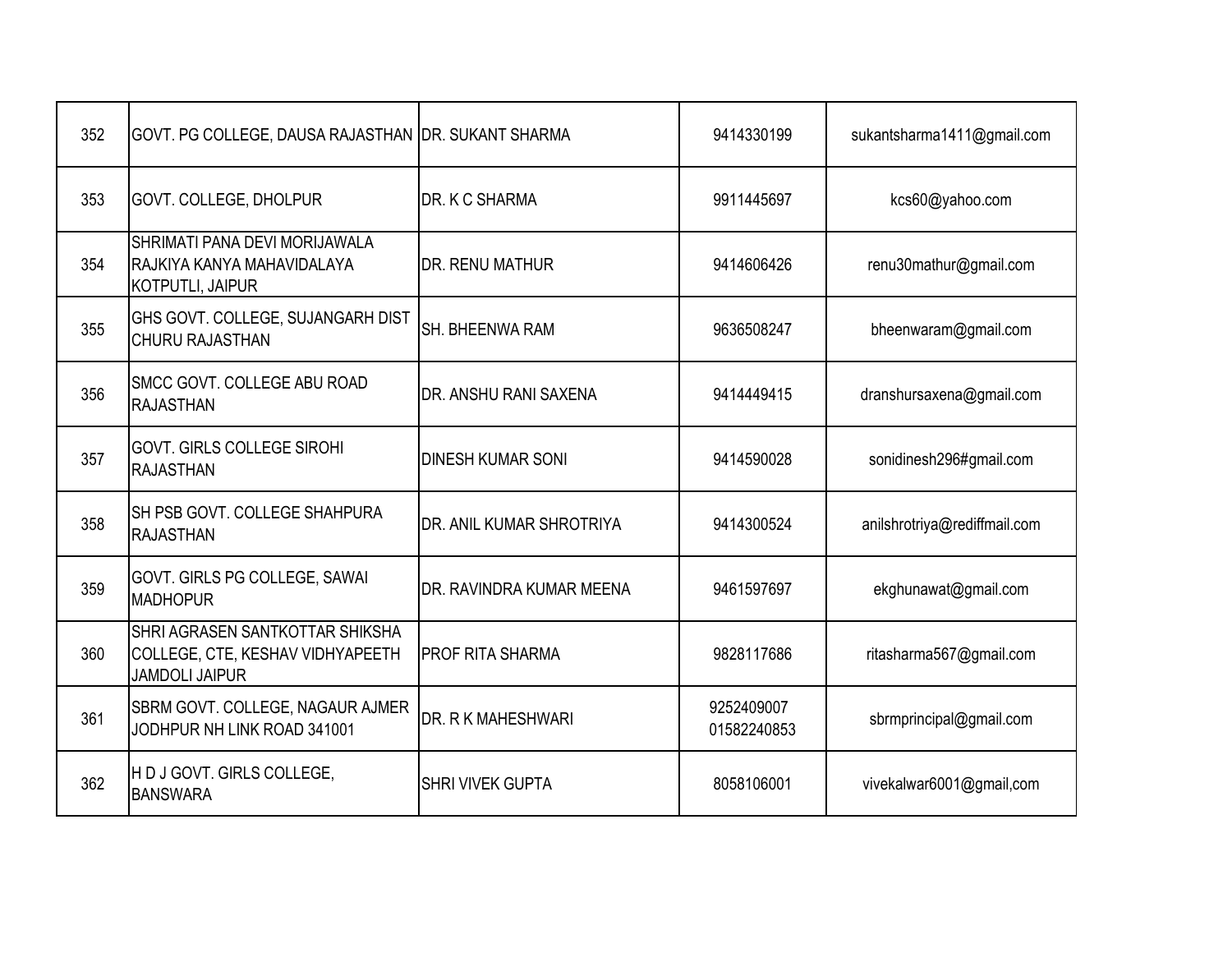| 363 | GOVT. PG BIRLS COLLEGE, BHAWANI<br><b>MANDI</b>                                       | <b>SHRI ABHISHEK KUMAR</b>  | 9461073125 | ameena34@gmail.com        |
|-----|---------------------------------------------------------------------------------------|-----------------------------|------------|---------------------------|
| 364 | GOVT. SHASTRI SANSKRIT COLLEGE,<br><b>ALWAR RAJASTHAN</b>                             | <b>SMT. MARIDULA KUMARI</b> | 9460576361 | mridulavijay9@gmail.com   |
| 365 | SHRI RAJENDRA SURI KUNDAN JAIN<br>RAJKIYA MAHILA COLLEGE, JALORE<br><b>AHORE ROAD</b> | <b>MRS. ANURADHA SAXENA</b> | 9414133393 | jdpradhaanu1965@gmail.com |
| 366 | GOVT. PG COLLEGE, NEAR GOVT.<br>HOSPITAL OLD N H DEOLI TONK<br><b>RAJASTAHN</b>       | <b>ANANT CHOUDHARY</b>      | 9413965209 | gc_deoli@rediffmail.com   |
| 367 | SRRMGOVT. COLLEGE, JHUNJHUNU RAJ SH. SURENDRA KUMAR BAGARIA                           |                             | 9468912003 | skbagaria87@gmail.com     |
| 368 | <b>GOVT. GIRLS COLLEGE BUNDI</b><br><b>RAJASTAHAN</b>                                 | SH RAMAVTAR KARAGWAL        | 9929078541 | grkaragwal@gmail.com      |
| 369 | <b>GIRIRAJ GOVT. COLLEGE</b><br>(AUTONOMOUS)                                          | <b>S.JOHN SUKUMAR</b>       | 9849823356 | john.nzb@gmail.com        |
| 370 | GOVT.DEGREE COLLEGE                                                                   | SRI M.D.MUZAFFAR ALI        | 9177821817 | GDC_ZHB91@YAHOO.COM       |
| 371 | <b>SRI VISHNU ENGINEERING COLLEGE</b><br><b>FOR WOMEN</b>                             | <b>DR.P.KIRAN SRI</b>       | 9493050794 | pkiransree@gmail.com      |
| 372 | RATHINAM COLLEGE OF ARTS AND<br><b>SCIENCE</b>                                        | M.GANADEVAN                 | 9524512302 | gnanadevan.cm@rathinam.in |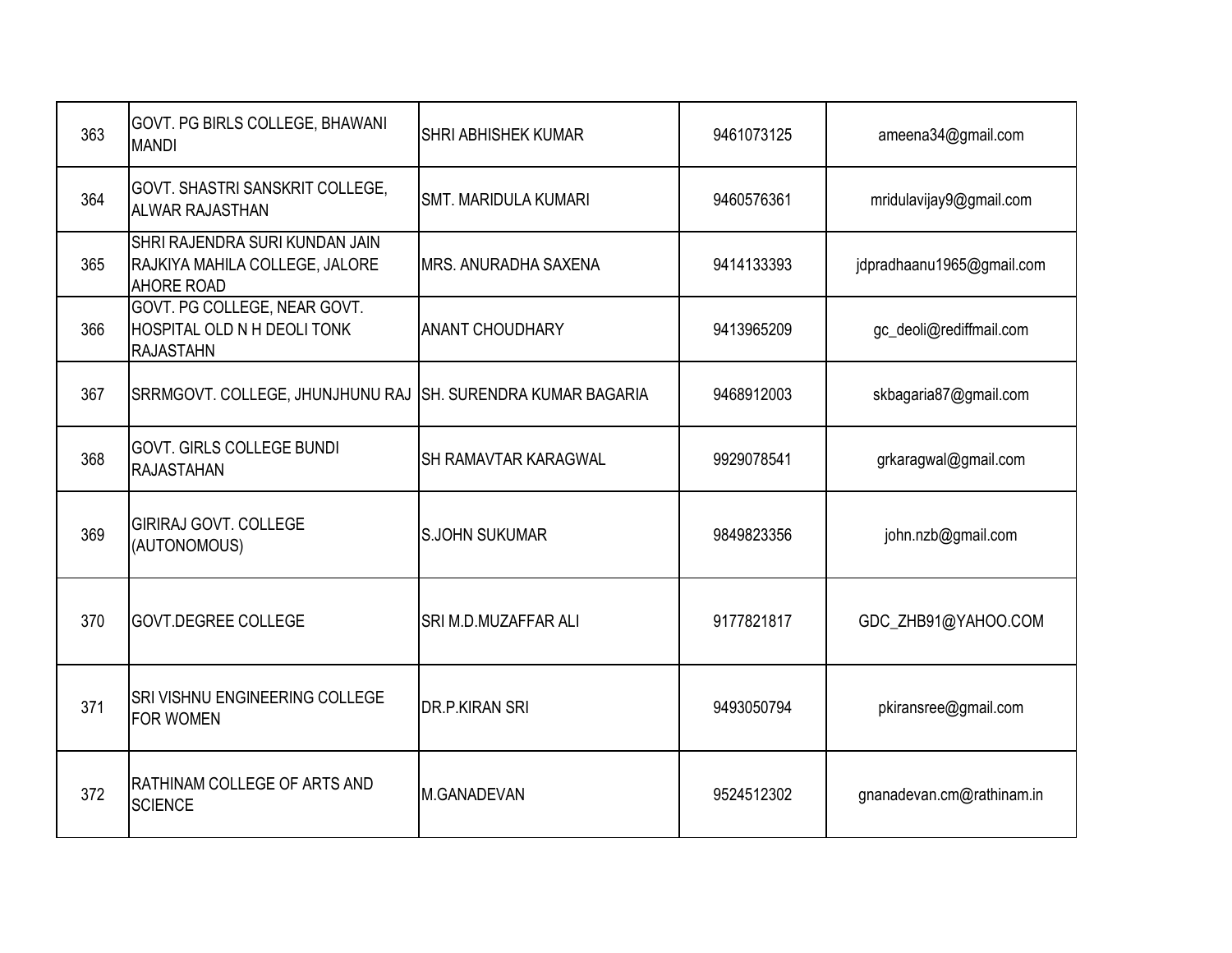| 373 | ANNAMACHARYA INSTITUTE OF<br><b>TECHNOLOGY &amp; SCIENCES</b> | P.SREEKANTH                   | 8099927012 | sreekanth2728@gmail.com     |
|-----|---------------------------------------------------------------|-------------------------------|------------|-----------------------------|
| 374 | JAGARLAMUDI KUPPUSWAMY<br><b>CHOUDARY COLLEGE</b>             | Y.VENKATESWARA RAO            | 9985428378 | yvrao.gnt@gmail.com         |
| 375 | MADRAS SCHOOL OF SOCIAL WORK                                  | <b>MS.SIVA RAJANI</b>         | 9444242131 | ranjani@mssw.in             |
| 376 | <b>SVCR GOVT. DEGREE COLLEGE</b>                              | DR.G.SRIDEVI                  | 9490940125 | gannavaramsridevi@gmail.com |
| 377 | MALLA REDDY ENGINEERING COLLEGE<br>(AUT)                      | <b>KESAVA VAMSI KRISHNA.V</b> | 9440701019 | swayam@mrec.ac.in           |
| 378 | SETHU INSTITUTE OF TECHNOLOGY                                 | <b>DR.S.NAGALAKSHMI</b>       | 9448695363 | nagalakshmieee@sethu.ac.in  |
| 379 | ABV GOVT. DEGREE COLLEGE                                      | MR.T.KARUNAKAR                | 9912437032 | karunakarthadoori@gmail.com |
| 380 | <b>PRR &amp; VS GOVT. COLLEGE</b>                             | <b>DR.I.S.CHAKRAPANI</b>      | 8500088788 | vidavaluru.jkc@gmail.com    |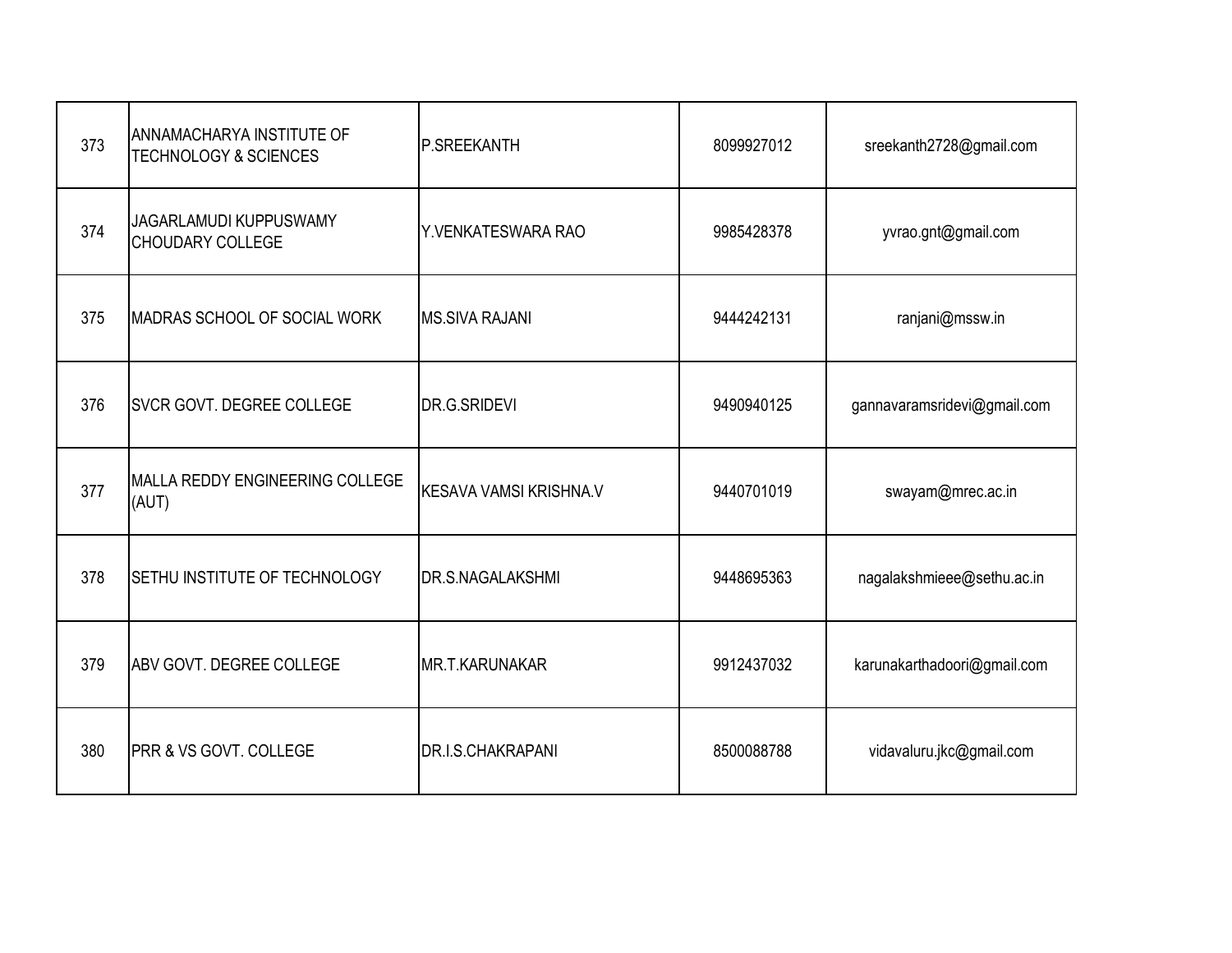| 381 | <b>AGKM COLLEGE</b>                                       | MR.R.SRINIVASA RAO        | 9966747733 | ramisetti.9966@gmail.com   |
|-----|-----------------------------------------------------------|---------------------------|------------|----------------------------|
| 382 | <b>IPVKN GOVT. COLLEGE</b>                                | <b>DR.K.RAJANI</b>        | 9494891064 | rajini.kalahasti@gmail.com |
| 383 | K.S.RANGASAMY COLLEGE OF<br><b>TECHNOLOGY</b>             | <b>DR.P.PREM KUMAR</b>    | 9790666007 | premkumar@ksrct.ac.in      |
| 384 | D.K.GOVT. COLLEGE FOR WOMEN(A)                            | <b>DR.GURU CHARAN DAS</b> | 9490176534 | vavilaladas@gmail.com      |
| 385 | <b>SVSSC GOVT. DEGREE COLLEGE</b>                         | <b>DR.K.SIVA PRASAD</b>   | 9676841978 | sullurpetjkc@gmail.com     |
| 386 | <b>BHARATHIYAR ARTS AND SCIENCE</b><br>COLLEGE FOR WOMEN, | MS. G.JEEVA               | 9942913539 | gjeevamsc@gmail.com        |
| 387 | SRI DURGA MALLESWARA SIDDHARTHA<br><b>MAHILA KALASALA</b> | <b>MS.B.KAVITHA</b>       | 8106075258 | sdmsmk@yahoo.co.in         |
| 388 | GOVT. COLLEGE FOR MEN(A)                                  | <b>DR.B.MAHESH</b>        | 9966524276 | mahi.babu3@gmail.com       |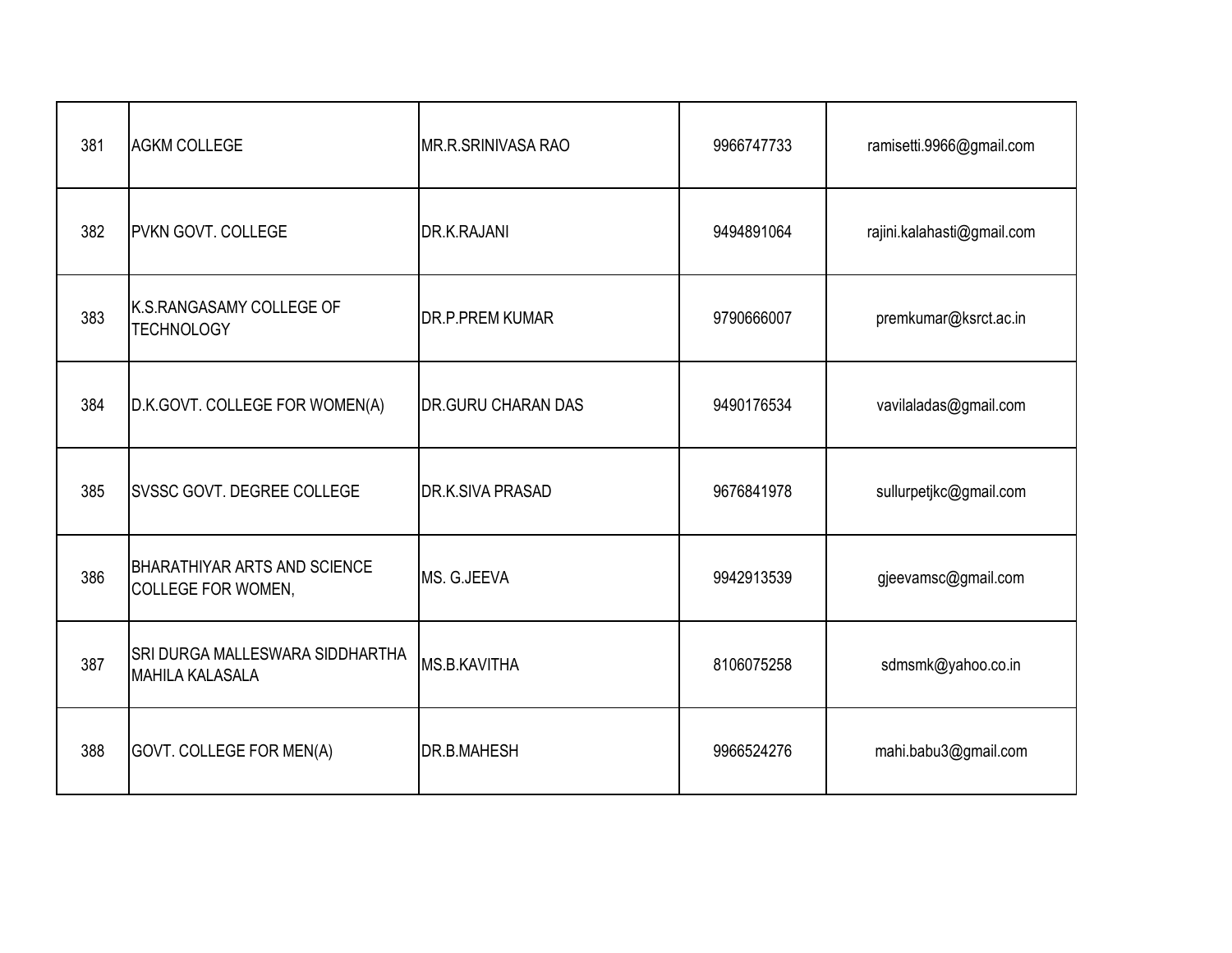| 389 | PSGR KRISHNAMMAL COLLEGE FOR<br><b>WOMEN</b>                 | <b>DR.S.KARPAGAVALLI</b>     | 8825434609 | karpagavalli@psgrkc.ac.in    |
|-----|--------------------------------------------------------------|------------------------------|------------|------------------------------|
| 390 | <b>GOVT. DEGREE COLLEGE</b>                                  | MR.B.S.S.P RAJASEKHAR        | 9440164157 | bssprajasekhar@gmail.com     |
| 391 | NIRMALA COLLEGE FOR WOMEN (A)                                | DR.R.MALLIGA                 | 9367788046 | precimeg@gmail.com           |
| 392 | <b>SAGI RAMA KRISHNAM RAJU</b><br><b>ENGINEERING COLLEGE</b> | <b>KDV PAVAN KUMAR VARMA</b> | 9959622225 | kdvpkvarma@gmail.com         |
| 393 | <b>GOVT. DEGREE COLLEGE</b>                                  | S.ANJANI                     | 9494963236 | anjanil.surisetti@gmail.com  |
| 394 | SIR C R REDDY (A) COLLEGE                                    | <b>SRI.M.RATNAKAR</b>        | 9848981899 | ratnakm74@gmail.com          |
| 395 | <b>GOVT. DEGREE COLLEGE</b>                                  | <b>SRI CH.MARTUTHI</b>       | 9701166125 | drmaruthi1@gmail.com         |
| 396 | <b>ADITYA ENGINEERING COLLEGE</b>                            | <b>MS.NAINAVARAPU RADHA</b>  | 9603854368 | radha.nainavarapu@aec.edu.in |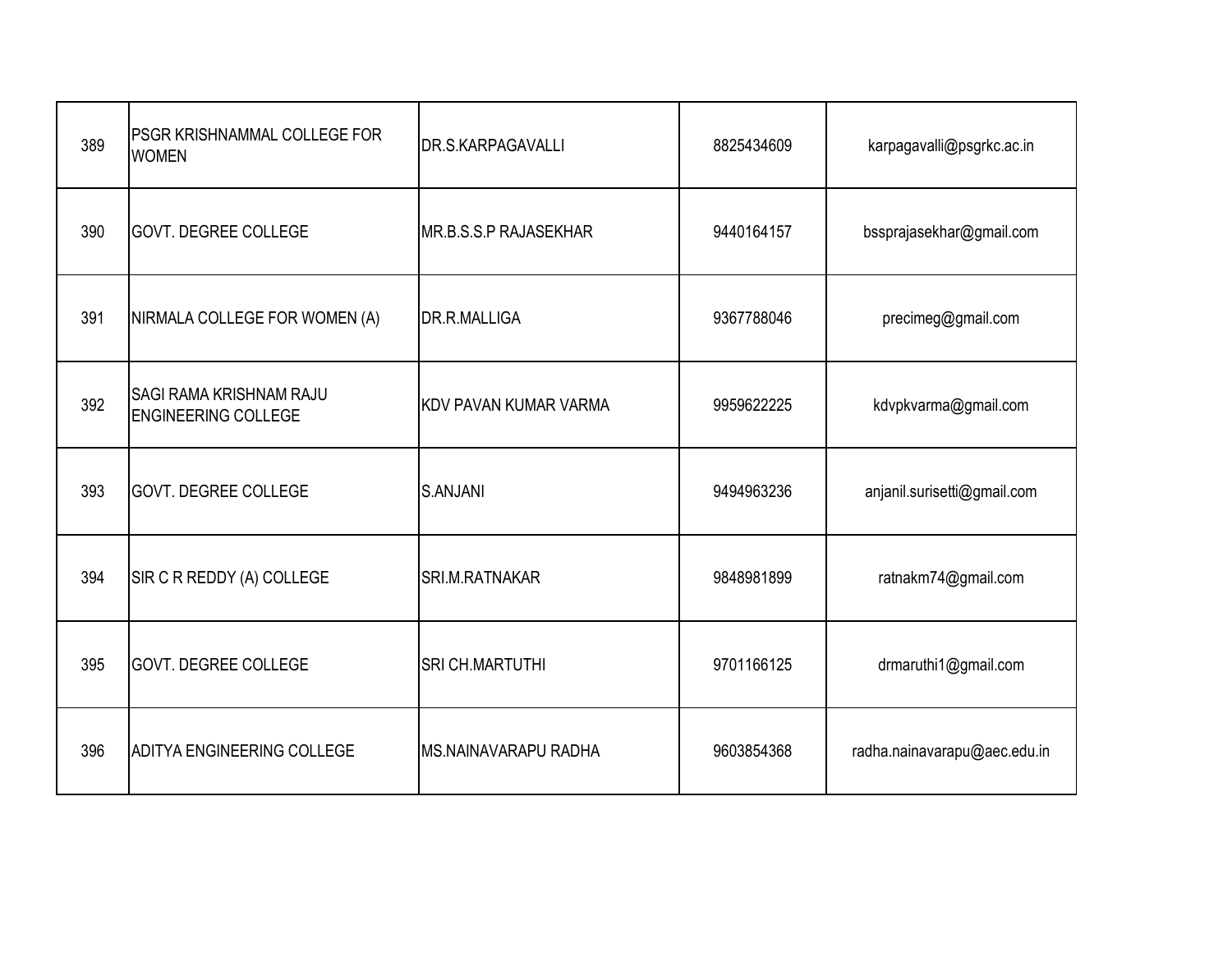| 397 | <b>COIMBATORE INSTITUTE OF</b><br><b>TECHNOLOGY</b> | DR.M.MANDHIRASALAM              | 9842956585 | citlibrary.cbe@gmail.com      |
|-----|-----------------------------------------------------|---------------------------------|------------|-------------------------------|
| 398 | KGRL AIDED DEGREE COLELGE (A)                       | <b>MR.K.RAVI KANTH</b>          | 9912045670 | k1r2k3@yahoo.co.in            |
| 399 | <b>KRR GOVT. ARTS &amp; SCIENCE COLLGE</b>          | SRI B.SAIDI REDDY               | 9492185921 | saidireddy74@gmail.com        |
| 400 | JAWAHAR BHARATI DEGREE COLLEGE                      | <b>DR.J.KRISHNA PRASAD BABU</b> | 9493234900 | krishnaparasadbabuj@gmail.com |
| 401 | <b>SCNR GOVT. DEGREE COLLEGE</b>                    | <b>G.DAMODARA RAO</b>           | 9440568246 | damubujji@gmail.com           |
| 402 | PINGLE GOVT. COLLEGE FOR WOMEN                      | <b>DR.M.SHANAWAZ BEGUM</b>      | 9849863201 | drshanawazbegum@gmail.com     |
| 403 | <b>LADY DOAK COLLEGE</b>                            | <b>DR.SIVA PRIYA T.R</b>        | 9443302416 | sivapriya@ldc.edu.in          |
| 404 | <b>G.PULLA REDDY ENGINEERING</b><br>COLLEGE (A)     | DR.K.SRI GOWRI                  | 9440253766 | gowrivasu.3@gmail.com         |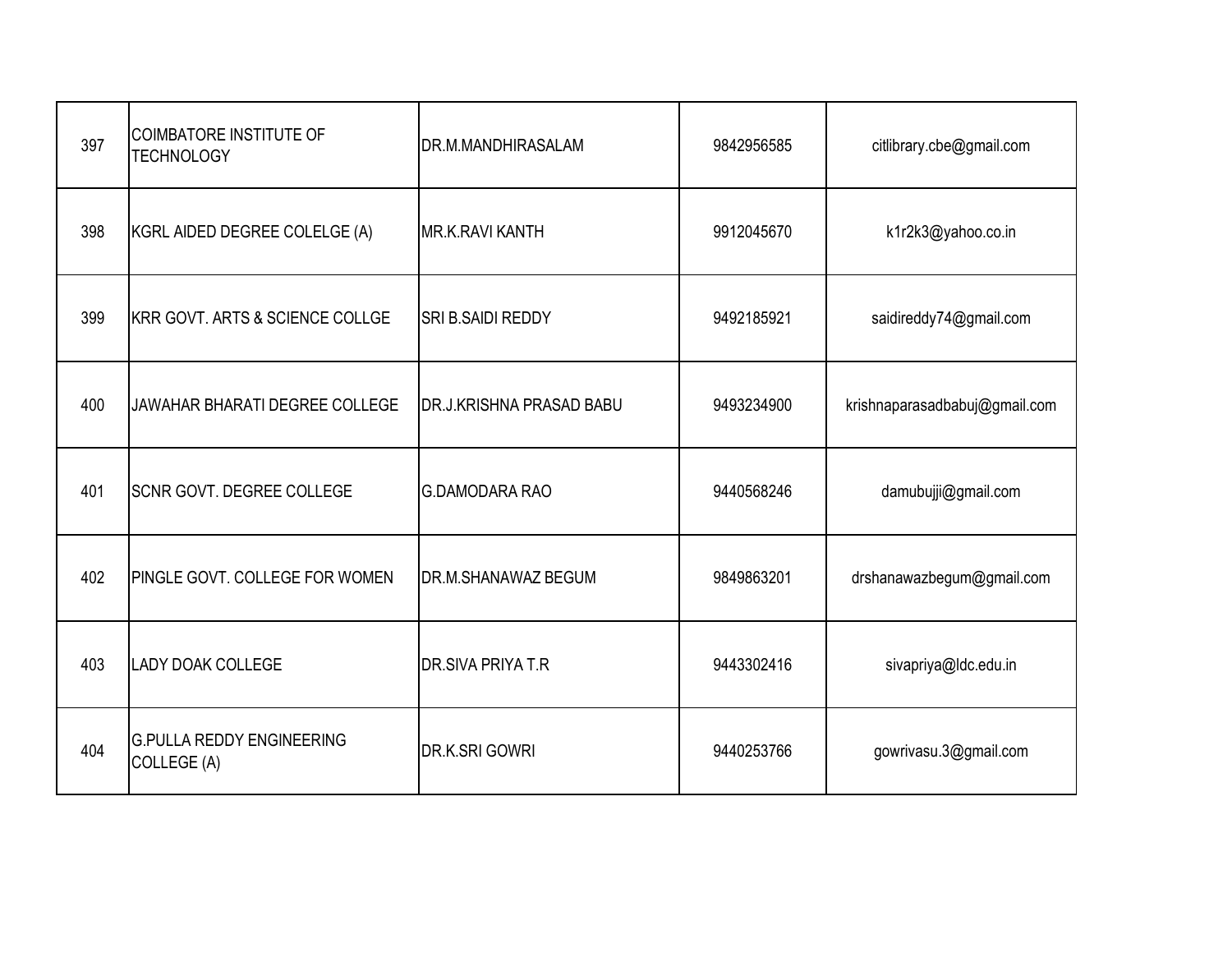| 405 | SUM GOVT. DEGREE COLLEGE,                                 | <b>MR.N.NARSMHA</b>        | 9440051268 | Kondangula.gdc@gmail.com     |
|-----|-----------------------------------------------------------|----------------------------|------------|------------------------------|
| 406 | C.ABDUL HAKEEN COLLEGE(A)                                 | MR.K.MD.SUHAIL             | 9043503073 | kmdsuhail1981@gmail.com      |
| 407 | <b>GOVT. DEGREE COLLEGE</b>                               | DR.D.VEERANAGENDRA KUMAR   | 9492657661 | veeranagendrakumar@gmail.com |
| 408 | <b>SACRED HEART COLLEGE</b>                               | <b>MR A JOHN MARTIN</b>    | 9842054102 | martin@shctpt.edu            |
| 409 | SHRIMATHI DEVKUNVAR NANALAL<br>BHATT VAISHNAV COLLEGE (W) | DR.R.RADHA                 | 9940094124 | radhasundar1993@gmail.com    |
| 410 | NIZAM COLLEGE (A)                                         | DR.Y.KALYANA LAKSHMI       | 8008244664 | yklou@osmania.ac.in          |
| 411 | <b>ANDHRA MUSLIM COLLEGE</b>                              | DR.GUNDIMEDA SRINIVASA RAO | 8500284838 | gundemedasti@gmail.com       |
| 412 | SINGARENI COLLIERIES WOMEN'S<br>DEGREE COLLEGE            | <b>SMT G.MANJULA</b>       | 8977766222 | manjulansuresh@gmail.com     |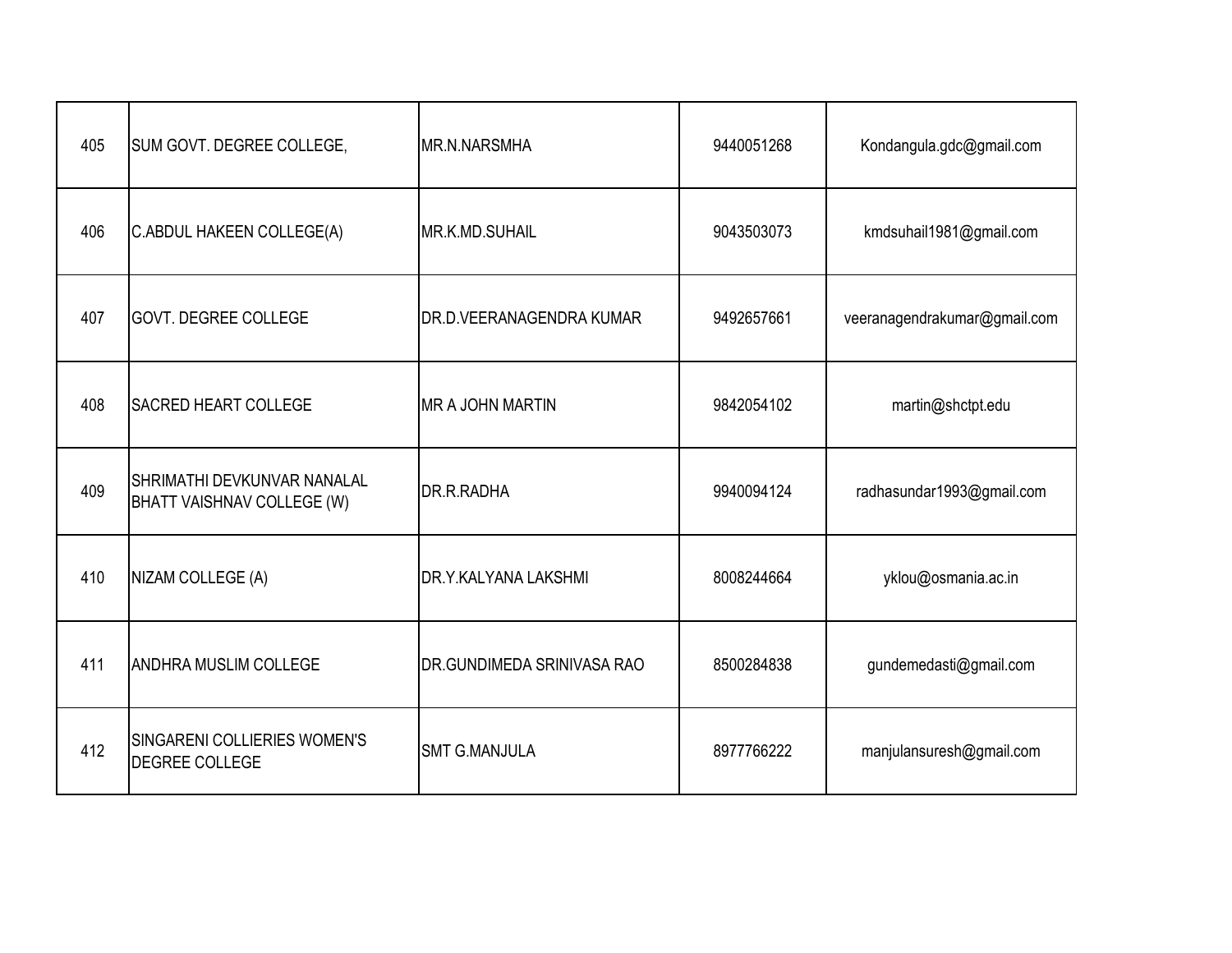| 413 | <b>GOVERNMENT COLLEGE FOR MEN</b>                                  | SMT LT.M.C.SAHITYA         | 8919699141 | sahityavinod23@gmail.com                |
|-----|--------------------------------------------------------------------|----------------------------|------------|-----------------------------------------|
| 414 | <b>OSMANIA COLLEGE</b>                                             | <b>DR.MEER ALTAF AHMED</b> | 9248617549 | meeer_altaf2006@yahoo.com               |
| 415 | <b>KVR, KVR &amp; MKR COLLEGE</b>                                  | <b>DR.CH.KISHORE KUMAR</b> | 9912892877 | suneeta.kishore@gmail.com               |
| 416 | CH.S.D.ST.THERESA'S COLLEGE FOR<br><b>WOMEN (A)</b>                | MRS.CH.SUSHMA              | 9581256764 | sushma.smile23@gmail.com                |
| 417 | S.R.ENGINEERING COLLEGE                                            | A HARSHAVARDHAN            | 8341933700 | harsha_vardhan_a@srecwarangal.ac.i<br>n |
| 418 | <b>GOVT. DEGREE COLLEGE FOR WOMEN</b>                              | SRI P.RAJI REDDY           | 9398818411 | prreddymcom@gmail.com                   |
| 419 | <b>GURU NANAK INSTITUTIONS TECHNICAL</b><br>CAMPUS(A)              | PROF.V.DEVASEKHAR          | 7658917658 | hodcse2.gnitc@gniindia.org              |
| 420 | <b>SRI KRISHNA COLLEGE OF</b><br><b>ENGINEERING AND TECHNOLOGY</b> | DR.P.ASHOKA VARTHANAN      | 9952422176 | ashokavarthanan@skcet.ac.in             |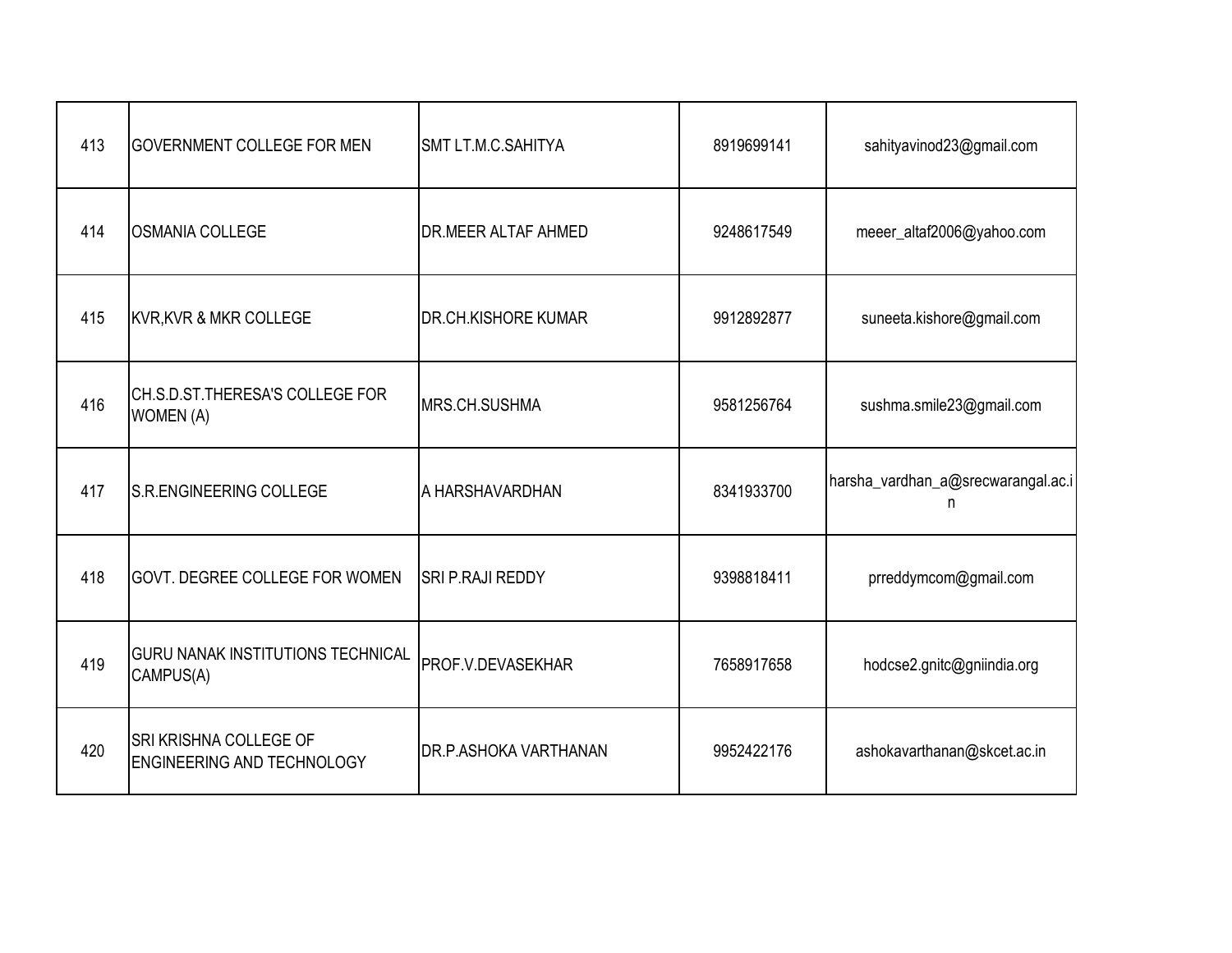| 421 | URUMU DHANALAKSHMI COLLEGE                        | MR.A.MOHAN                   | 9894618086 | appavumohan@gmail.com  |
|-----|---------------------------------------------------|------------------------------|------------|------------------------|
| 422 | <b>GOVERNMENT COLLEGE OF</b><br><b>TECHNOLOGY</b> | DR.K.MANONMANI               | 9842247959 | manonmani@yahoo.co.in  |
| 423 | <b>N.B.K.R SCIENCE &amp; ARTS COLLEGE</b>         | DR.N.BABU                    | 9885503276 | nbkrcollege@yahoo.com  |
| 424 | SRI SARADA COLLEGE FOR WOMEN (A)                  | DR.R.UMA RANI                | 9600330045 | umainweb@gmail.com     |
| 425 | JAMAL MOHAMED COLLEGE(A)                          | DR.A.NAGOOR GANI             | 9443411221 | ganijmc@yahoo.co.in    |
| 426 | S.B.V.R.DEGREE COLLEGE                            | <b>G.VEERA RAGHAVA REDDY</b> | 9491486058 | gvraghavabdl@gmail.com |
| 427 | K.S.R.M COLLEGE OF ENGINEERING                    | SMT.M.V.RATNAMMA             | 8555871782 | rathnamma@ksrmce.ac.in |
| 428 | MRS.A.V.N COLLEGE                                 | DR.S.SRINIVAS RAO            | 9849057189 | ssravn@gmail.com       |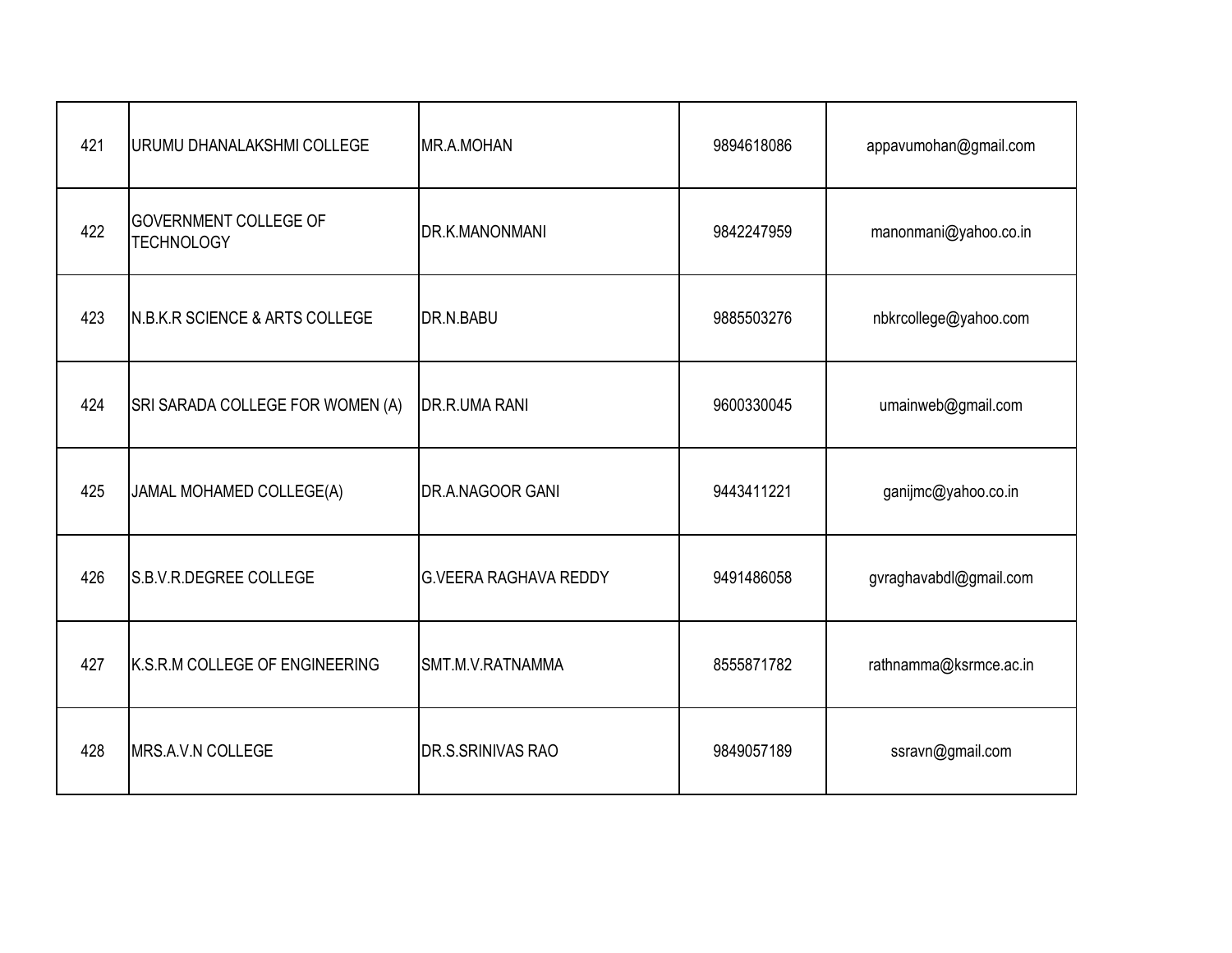| 429 | <b>SVVPVMC DEGREE COLLEGE</b>                                  | SMT.N.KRISHNAMMA               | 8977487885 | nimmalak18@yahoo.com             |
|-----|----------------------------------------------------------------|--------------------------------|------------|----------------------------------|
| 430 | SRI KALISWARI COLLEGE (A)                                      | MR.L.PRIYA                     | 9488716741 | l.priya.skc@gmail.com            |
| 431 | THIAGARAJAR COLLEGE OF<br><b>PRECEPTORS</b>                    | MR.S.ANBALGAN                  | 9047363199 | apmaths2tcp@gmail.com            |
| 432 | SONA COLLEGE OF TECHNOLOGY                                     | <b>DR.J.SENTHILKUMAR</b>       | 9715620240 | senthilkumarj@sonatech.ac.in     |
| 433 | <b>SREE VIDYANIKETHAN ENGINEERING</b><br>COLLEGE (A)           | MR.V.LOKANANDHAM NAIDU         | 9885985851 | vlnaidu1982@gmail.com            |
| 434 | IMATURI VENKATA SUBBA RAO<br><b>ENIGNEERING COLLEGE</b>        | DR.G.KANAKA DURGA              | 9290448153 | sekhararao_eee@mvsrec.edu.in     |
| 435 | DR.B.R.AMBEDKAR COLLEGE ARTS,<br><b>SCIENCE &amp; COMMERCE</b> | <b>SRI.KALYAN CHAKRAVARTHY</b> | 9348579774 | chkchakravarthytrainer@gmail.com |
| 436 | CHAITANYA BHARATHI INSTITUET OF<br><b>TECHNOLOGY</b>           | DR.T.SRIDEVI                   | 9703406001 | sridevi_t@cbit.ac.in             |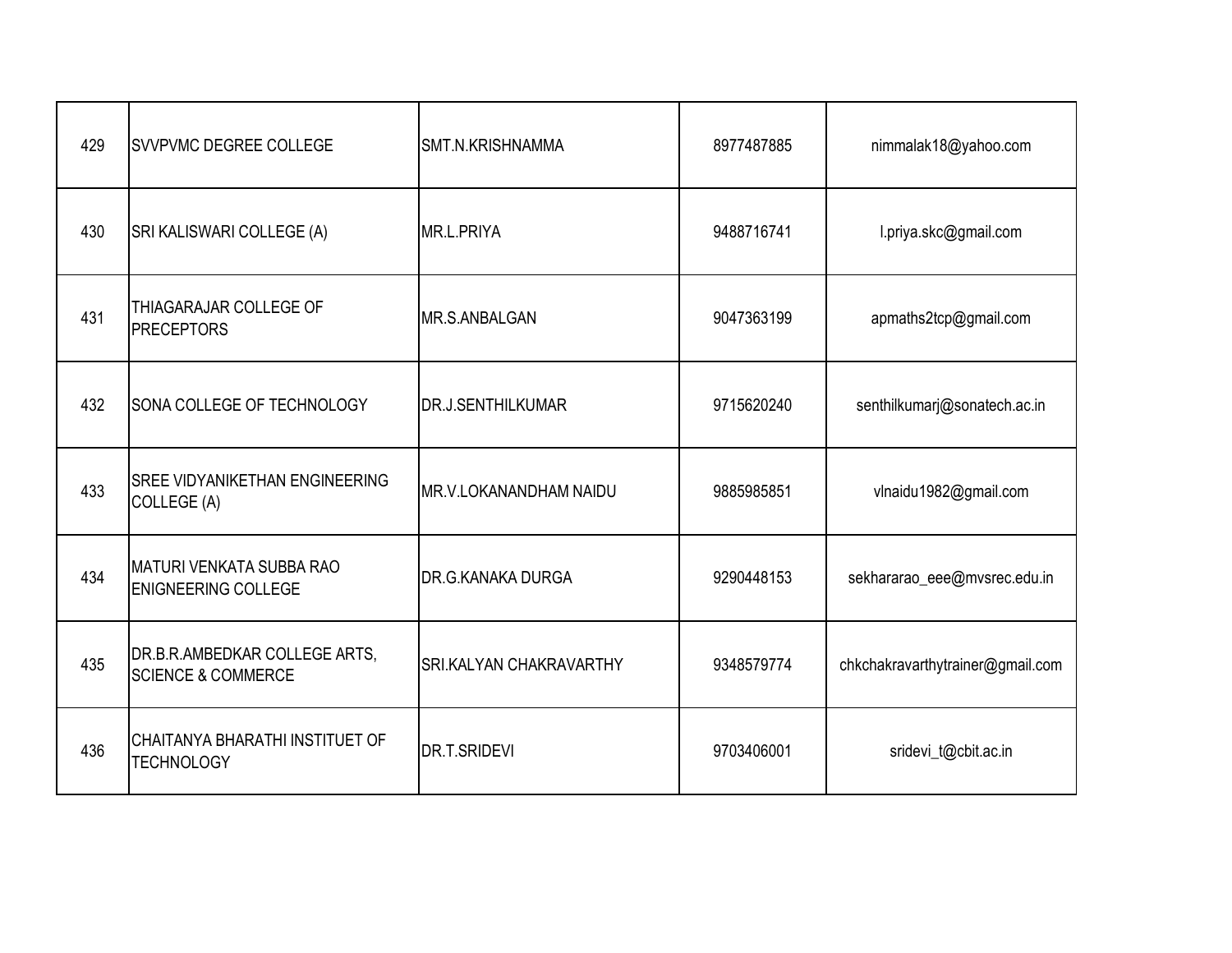| 437 | NATIONAL ENGINEERING COLLEGE      | K.J. PRASANNA VENKATESAN | 9894925348 | prasanna@nec.edu.in              |
|-----|-----------------------------------|--------------------------|------------|----------------------------------|
| 438 | HINDU COLLEGE                     | DR.S.V.S GIRIJA          | 9440632392 | svs.girija@gmail.com             |
| 439 | KNM GOVT. DEGREE COLLEGE          | DR.B.VENKATESHWARLU      | 9908930386 | venkateswarlubolisetty@gmail.com |
| 440 | P.B.N COLELGE                     | DR.K.SRINIVAS RAO        | 9866147604 | ksrao.kurapati@gmail.com         |
| 441 | <b>GOVERNMENT DEGREE COLLEGE,</b> | P.V.V.SATYA VARA PRASAD  | 9441897370 | varaprasad.gdc1@gmail.com        |
| 442 | <b>RAJAPALAYAM RAJU'S COLLEGE</b> | DR.D.VENKATESWARAN       | 9443396530 | deevee1965@gmail.com             |
| 443 | LOYOLA DEGREE COLLEGE (YSRR)      | M.RAJANI KUMAR           | 8639326847 | mesa.rajinikumar@gmail.com       |
| 444 | M.V.R DEGREE COLLEGE              | SMT.M.RADHA KUMARI       | 8374444886 | raakumari@yahoo.com              |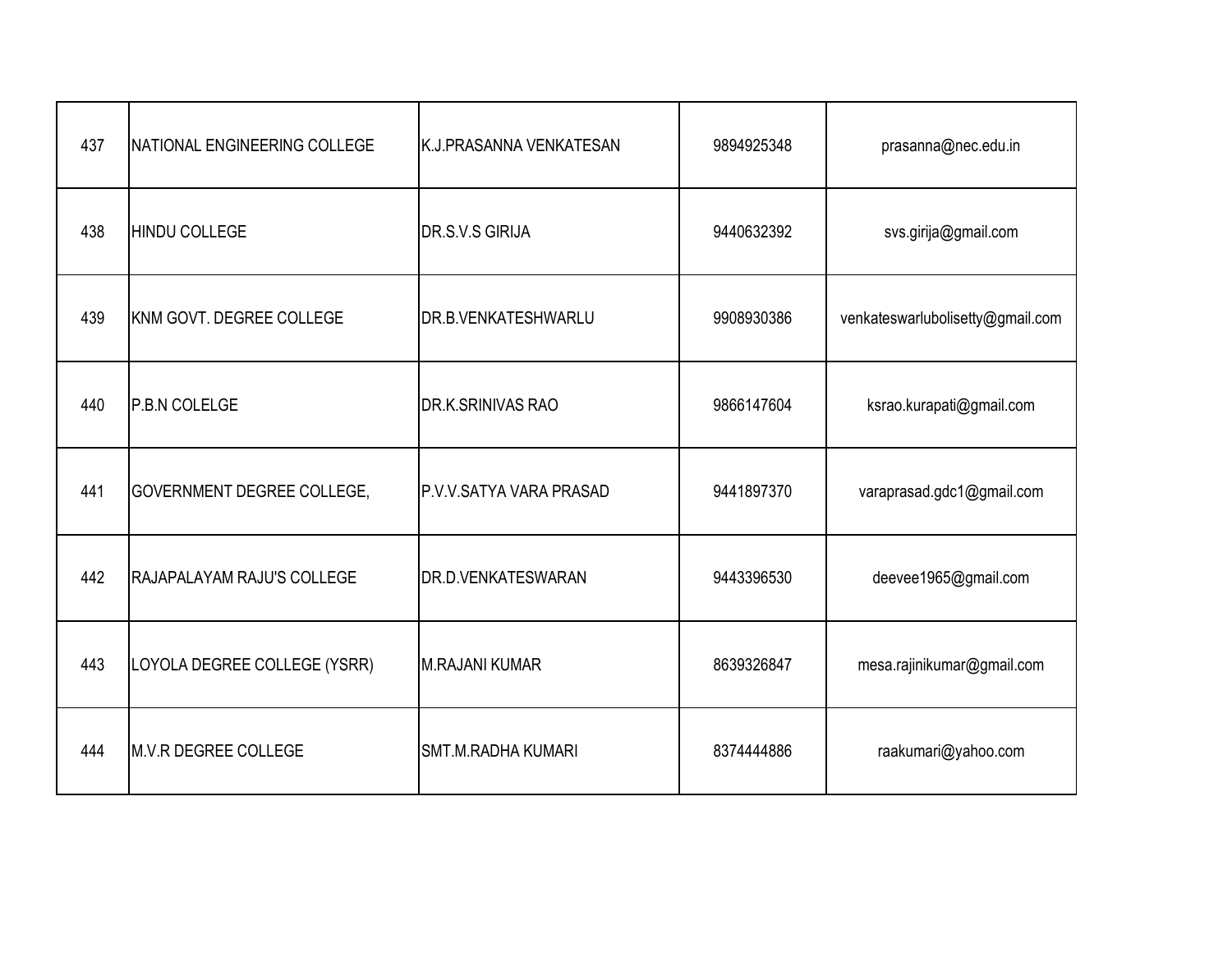| 445 | VIVEKANANDHA COLLEGE OF ARTS &<br><b>SCIENCE FOR WOMEN(A)</b> | R.BATHIRDEVANTH          | 9500432139 | vicasprincipal@gmail.com    |
|-----|---------------------------------------------------------------|--------------------------|------------|-----------------------------|
| 446 | M.V.MUTHIAH GOVT. ARTS COLLEGE(W)                             | DR.K.M.SUMATHI           | 9894675959 | sumaangel@yahoo.com         |
| 447 | SNS COLLEGE OF TECHNOLOGY                                     | NANDINI.N                | 9159992484 | nandhujee_01@rediffmail.com |
| 448 | <b>SNS COLLEGE OF ENGINEERING</b>                             | KOWSHIKA.A               | 9585552160 | shika2906@gmail.com         |
| 449 | <b>GOVERNMENT DEGREE COLLEGE</b>                              | <b>G.SRINIVASA RAO</b>   | 9290812640 | qtsrinivas@gmail.com        |
| 450 | <b>G.VENKATASWAMY NAIDU COLLEGE</b>                           | <b>DR.B.MAKESH KUMAR</b> | 9952344431 | bmkgvn@gmail.com            |
| 451 | ST.ANN'S COLLEGE OF EDUCATION(A)                              | DR.CH.NIRMALA            | 9849056141 | nirmalachava21@gmail.com    |
| 452 | ANNAMACHARYA INSTITUTE OF<br><b>TECHNOLOGY &amp; SCIENCES</b> | <b>V.RAMESH BABU</b>     | 9866417476 | rameshvarugu82@gmail.com    |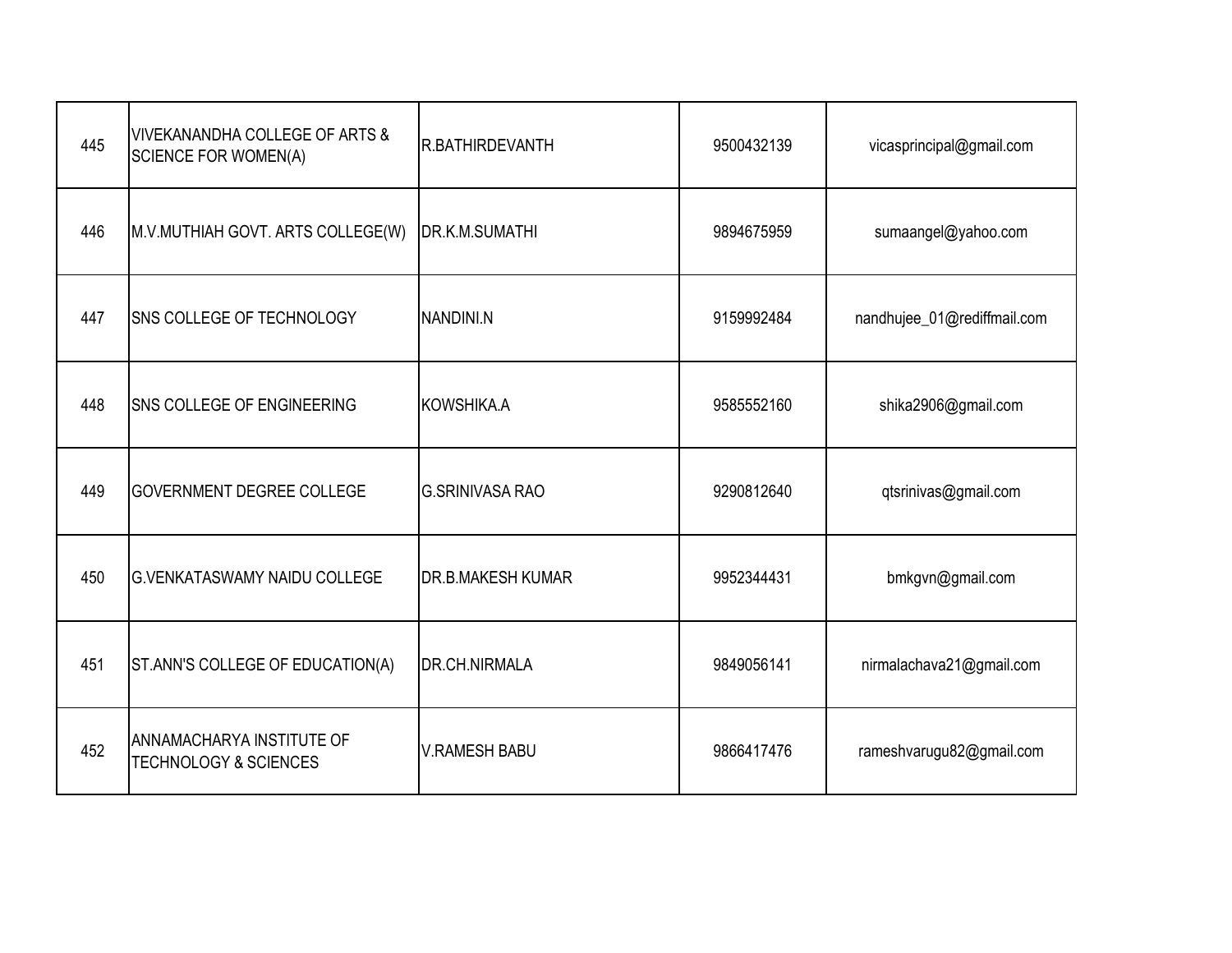| 453 | MADHU MALANACHA GOVT. DEGREE<br>COLLEGE                               | A.MALLESHAM            | 8374098942 | gdcmadhumalancha@gmail.com       |
|-----|-----------------------------------------------------------------------|------------------------|------------|----------------------------------|
| 454 | <b>SRI RACHAPUDY NAGABHUSHANAM</b><br><b>DEGREE &amp; PG COLLEGE</b>  | <b>M.SAMPATH KUMAR</b> | 9440261908 | srnbdegreecolelge@gmail.com      |
| 455 | JMJ COLLEGE FOR WOMEN(A)                                              | MS.J.VASUNDHARA        | 9951994581 | vasundhara.jammulapati@gmail.com |
| 456 | TIRUNELVELI DAKSHINA MARA NADAR<br>SANGAM COLLEGE                     | S.J.BALAMURUGAN        | 9442468976 | tdmnsbalamurugan@gmail.com       |
| 457 | V.N.VIGNANA JYOTHI INSTITUE OF<br><b>ENGINEERING &amp; TECHNOLOGY</b> | DR.K.RAVI KUMAR        | 9515430201 | ravikumar_k@vnrvjiet.in          |
| 458 | G.R.P GOVT. DEGREE COLELGE,                                           | <b>J.RAJEERU</b>       | 9966776399 | rajeecommerce@gmail.com          |
| 459 | SHRI VISHNU COLLEGE OF PHARMACY                                       | MR.S.V.SAI KUMAR       | 9550458351 | svsaikumar@svcp.edu.in           |
| 460 | <b>GOVT. DEGREE COLLEGE</b>                                           | A.RAM GOPAL            | 9441247706 | rag9srk@gmail.com                |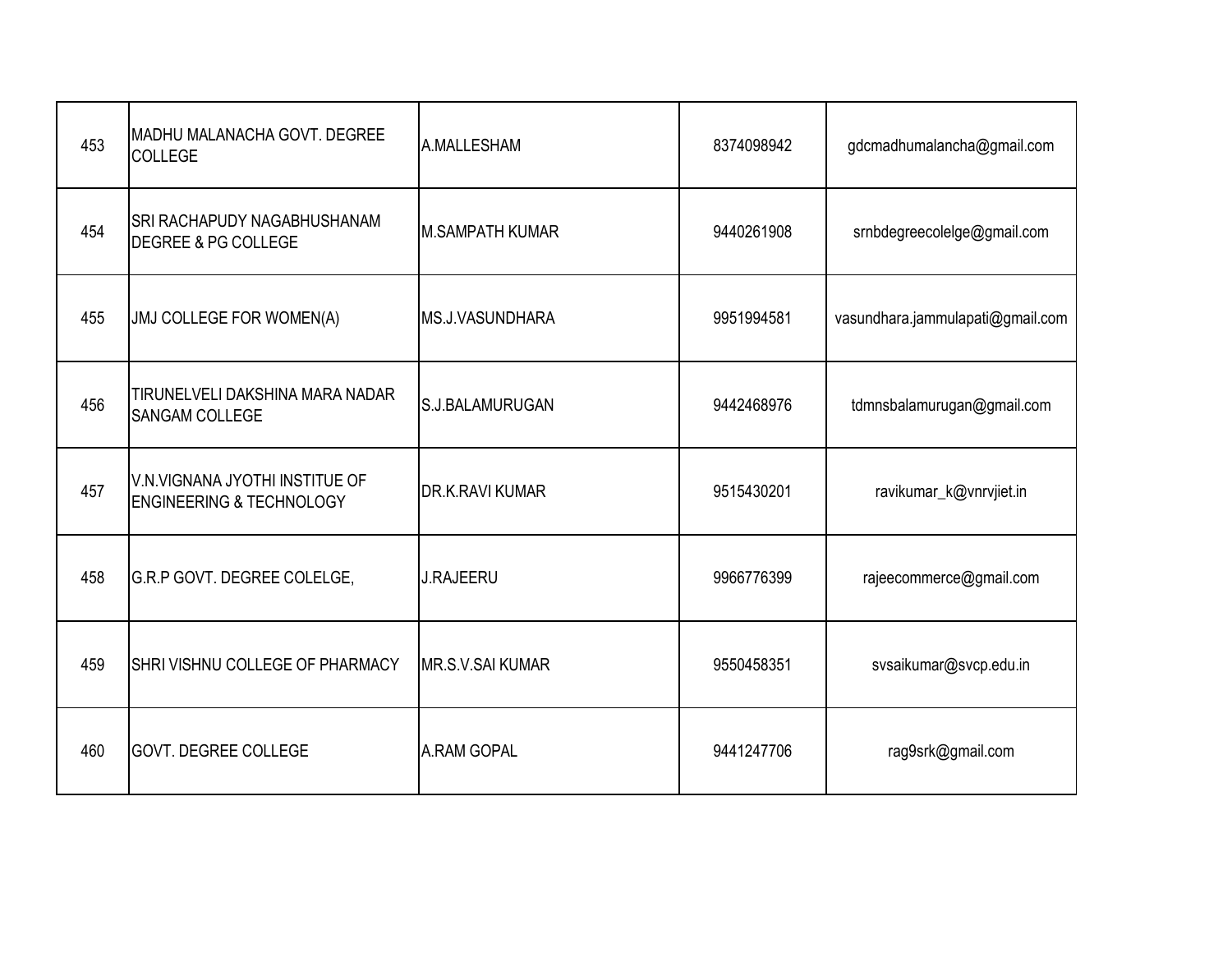| 461 | S.D.G.S COLLEGE                                                      | SMT.D.SASIKALA               | 6300589591 | sdgshdp@gmail.com           |
|-----|----------------------------------------------------------------------|------------------------------|------------|-----------------------------|
| 462 | <b>N.B.K.R INSTITUTE OF SCIENCE &amp;</b><br><b>TECHNOLOGY</b>       | DR.A.RAJA SEKHAR REDDY       | 9441615716 | rajreddy4u@rediffmail.com   |
| 463 | <b>GEETHANJALI COLLEGE OF</b><br><b>ENGINEERING &amp; TECHNOLOGY</b> | A.LALITHA                    | 7799874563 | a.lalitha83@gmail.com       |
| 464 | S.G.GOVT. DEGREE COLELGE                                             | DR.A.RAVI PRASAD             | 9666732325 | dr.ravis007@gmail.com       |
| 465 | <b>IK.T.S GOVT. DEGREE COLLEGE</b>                                   | <b>B.THIRUMALESH</b>         | 9912854034 | thirumalsku@gmail.com       |
| 466 | NAZARETH MARGOSCHIS COLLEGE                                          | <b>DR.M.BEULAH HEMALATHA</b> | 9829354050 | margoschiscollege@gmail.com |
| 467 | A.J.COLLEGE OF EDUCATION                                             | DR.P.J.KUTUMBA RAO           | 9032570039 | pjkutumbarao@gmail.com      |
| 468 | KUMARAGURU COLLEGE OF<br><b>TECHNOLOGY</b>                           | M.N.SAROJA                   | 9600410757 | saroja.mn.it@kct.ac.in      |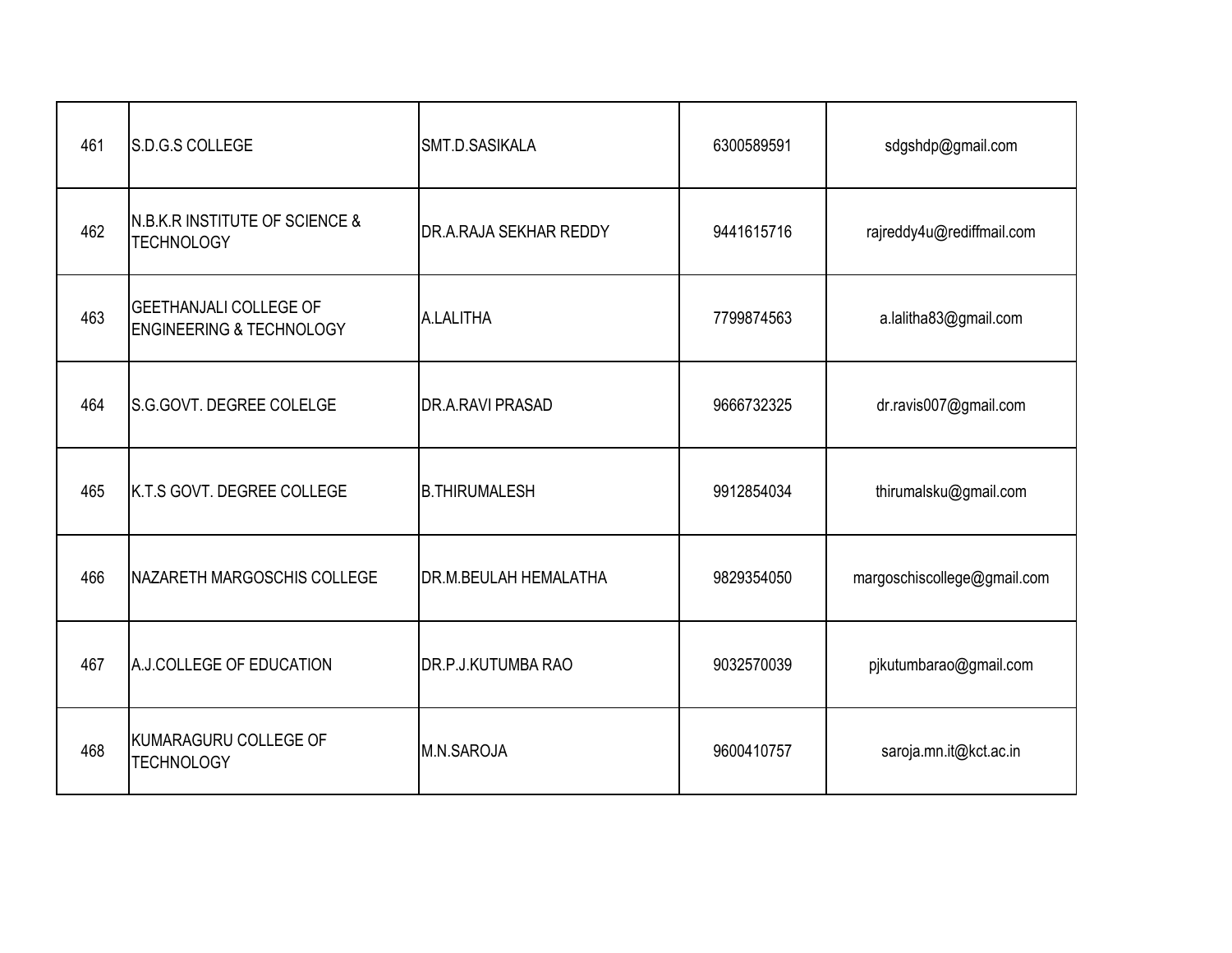| 469 | J.K.K.NATARAJA COLLEGE OF ARTS &<br><b>SCIENCE</b>        | <b>DR.V.SASIREKHA</b>            | 9842522271 | sasirekhailangkumaran@gmail.com |
|-----|-----------------------------------------------------------|----------------------------------|------------|---------------------------------|
| 470 | SUBHARAM GOVT. DEGREE COLLEGE                             | <b>DR.B.CHANDRASEKHARA REDDY</b> | 9492376446 | csr.bhumireddy@gmail.com        |
| 471 | <b>GOVT. DEGREE COLLEGE</b>                               | <b>SRI.M.VENKATESWARA RAO</b>    | 8885666578 | venkatmarrienglish@gmail.com    |
| 472 | <b>BABU JAGJIVAN RAM GOVT. DEGREE</b><br><b>COLLEGE</b>   | <b>V.MALLIKA VEDANTHAM</b>       | 9291467682 | mallikavvdl@gmail.com           |
| 473 | ANNAMMAL COLLEGE OF EDUCATION<br><b>FOR WOMEN</b>         | <b>IMRS.R.SURYAKALA</b>          | 9894220060 | rskmapril2010@gmail.com         |
| 474 | <b>GOVT. DEGREE COLLEGE</b>                               | <b>DR.M.V.SURESH BABU</b>        | 9966791906 | Mvs.ced2010@gmail.com           |
| 475 | ANDHRA CHRISTIAN COLLEGE<br>(DAY, EVENING & PG)           | <b>DR.CH.VIJAYA KUMAR</b>        | 9346346173 | accollegeguntur@ymail.com       |
| 476 | RAYAPATI VENKATA RANGA RAO<br><b>COLLEGE OF EDUCATION</b> | <b>DR.K.VENKATESWARLU</b>        | 9346881049 | kvr.kanamarlapudi939@gmail.com  |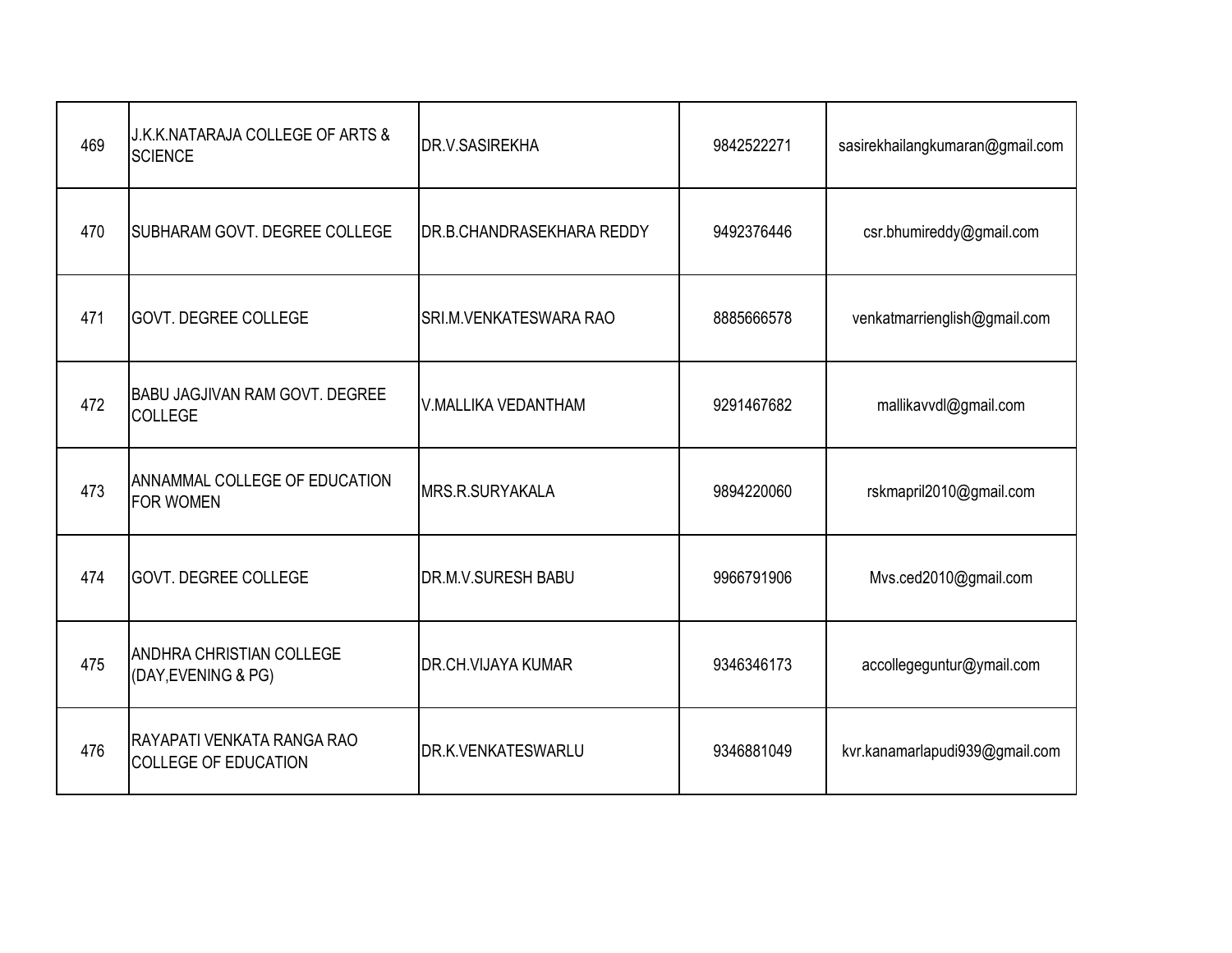| 477 | P.R.GOVT. COLLEGE(A)                                     | DR.K.SOBHA RANI       | 8500856417 | vsobharanik@yahoo.com     |
|-----|----------------------------------------------------------|-----------------------|------------|---------------------------|
| 478 | DUVVURU RAMANAMMA WOMENS<br><b>COLLEGE</b>               | DR.P.ANURADHA         | 9441990671 | anuradhaperipyd@gmail.com |
| 479 | RATHNAVEL SUBRAMANIAM COLLEGE<br>OF ARTS & SCIENCE(A)    | DR.A.NITHYA           | 9659428605 | nithya_cs@rvsgroup.com    |
| 480 | <b>GAYATRI VIDYA PARISHAD COLLEGE</b><br>FOR DEGREE & PG | SRI.D.DIVAKAR         | 9553062462 | divakar.bangaru@gmail.com |
| 481 | <b>CMS COLLEGE OF SCIENCE &amp;</b><br><b>COMMERCE</b>   | MADHU.P               | 9087016007 | madhui7@live.com          |
| 482 | SILVER JUBILEE GOVT. COLLEGE (A)                         | SRI.K.LAKSHMANA GUPTA | 9440673899 | klg1967@gmail.com         |
| 483 | STELLA MARIS COLLEGE (A)                                 | DR.FELBIN .C.KENNEDY  | 9281381056 | felbinckennedy@gmail.com  |
| 484 | SRI SARADA COLLEGE OF EDUCATION<br>(A)                   | DR.K.P.SHANMUGAVADIVU | 9487564702 | jananivadivu@gmail.com    |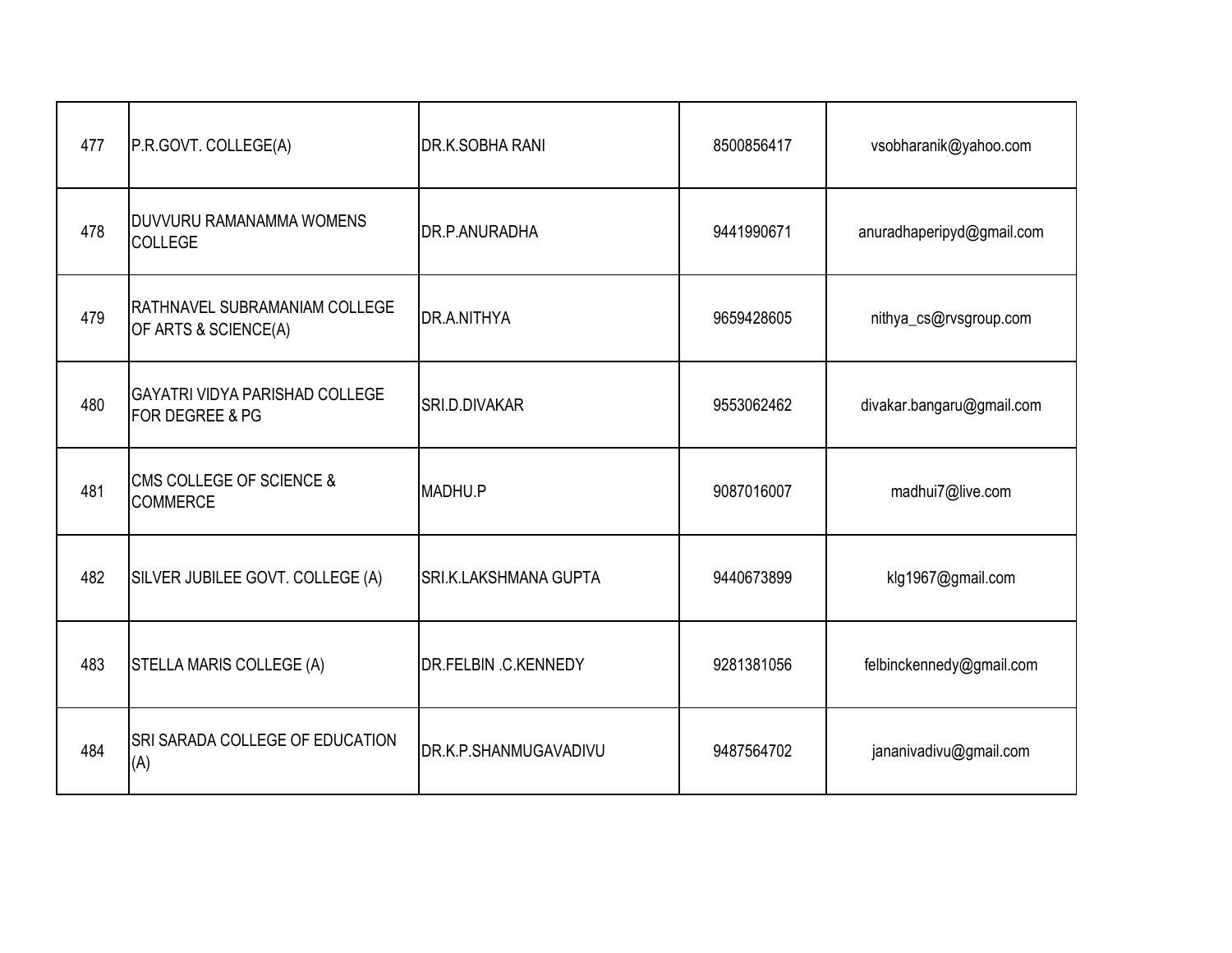| 485 | <b>BHARATHIDASAN UNIVERSITY</b><br>CONSTITUENT COLELGE                  | <b>MR.S.KARTHICK</b>       | 9994518992 | james_skart@yahoo.co.in                   |
|-----|-------------------------------------------------------------------------|----------------------------|------------|-------------------------------------------|
| 486 | S.V.A GOVT. COLLEGE(M)                                                  | DR.B.NAGESESHADRI          | 9494389870 | seshuorg@gmail.com                        |
| 487 | VIGNANA BHARATHI INSTITUTE OF<br><b>TECHNOLOGY</b>                      | <b>GANTA SRINIVASA RAO</b> | 9666656116 | libraryvbit@gmail.com                     |
| 488 | SRI VENKATESA PERUMAL COLLEGE OF<br><b>ENIGNEERING &amp; TECHNOLOGY</b> | <b>MR.B.SURESH BABU</b>    | 7036291115 | Sureshbabu95@gmail.com                    |
| 489 | <b>C.R.COLLEGE</b>                                                      | RAMAKRISHNA YEMBULURI      | 9640898473 | yembuluri@gmail.com                       |
| 490 | <b>GOVT. DEGREE COLLEGE</b>                                             | P THIRUPATHI               | 9440933848 | padalathirupathi@gmail.com                |
| 491 | AVS COLLEGE OF ARTS & SCIENCE                                           | DR.M.MANIVANNAN            | 9788002215 | principal@avscollege.ac.in                |
| 492 | <b>CAVERY COLLEGE FOR WOMEN</b>                                         | DR.S.SEETHALAKSHMI         | 9942188042 | seethalakshmi.comm@caverycollege.<br>ac.i |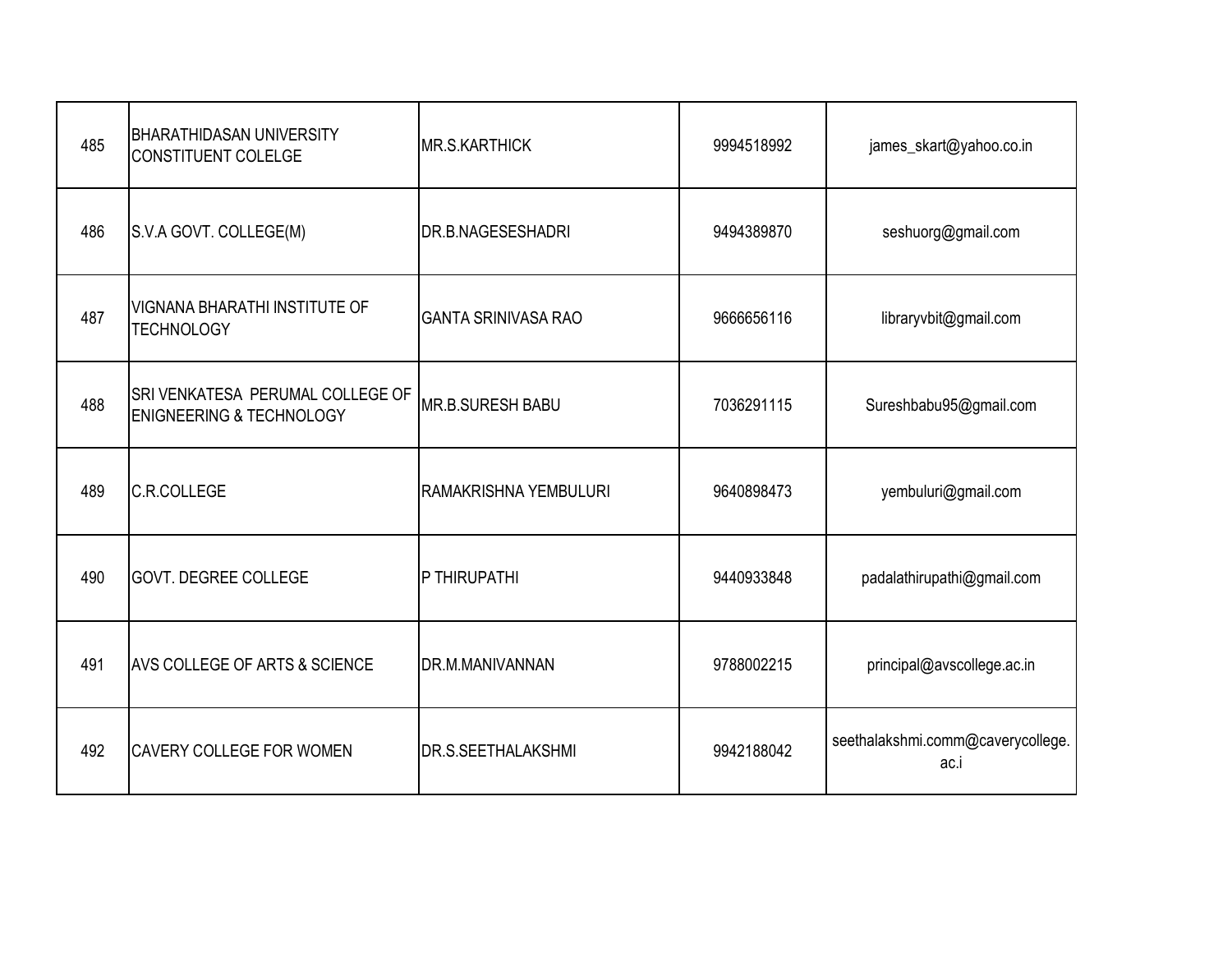| 493 | <b>GOVT. DEGREE COLELGE FOR WOMEN</b>                         | <b>DR.M.REVATHI</b>  | 9985039021 | hjrevathi@gmail.com        |
|-----|---------------------------------------------------------------|----------------------|------------|----------------------------|
| 494 | <b>ADITYA INSTITUTE OF TECHNOLOGY</b><br>AND MANAGEMENT       | <b>V.ASHOK KUMAR</b> | 9441306123 | venkuash123@rediffmail.com |
| 495 | RAILWAY DEGREE COLLEGE                                        | DR.P.S.RAMA SASTRY   | 9908579186 | psrsastry@gmail.com        |
| 496 | <b>GOVT. DEGREE COLLEGE</b>                                   | <b>CH.SREENIVAS</b>  | 9989146488 | chsreenivas25@gmail.com    |
| 497 | INDIRA PRIYADARSHINI GOVT. DEGREE<br><b>COLLEGE FOR WOMEN</b> | DR.SAJIDA BEGUM      | 6301503286 | begumsajida789@gmail.com   |
| 498 | <b>RATHINAM COLLEGE OF ARTS &amp;</b><br><b>SCIENCE</b>       | MR.J.GANADEVAN       | 9524512302 | gnanadevan.cm@rathinam.in  |
| 499 | K.S.R COLLEGE OF ENGINEERING                                  | DR.M.SOMU            | 9842803501 | ksrcepalsiitm@gmail.com    |
| 500 | THIAGARAJAR COLLEGE OF<br><b>ENGINEERING</b>                  | E.RAMANUJAM          | 9788153765 | erit@tce.edu               |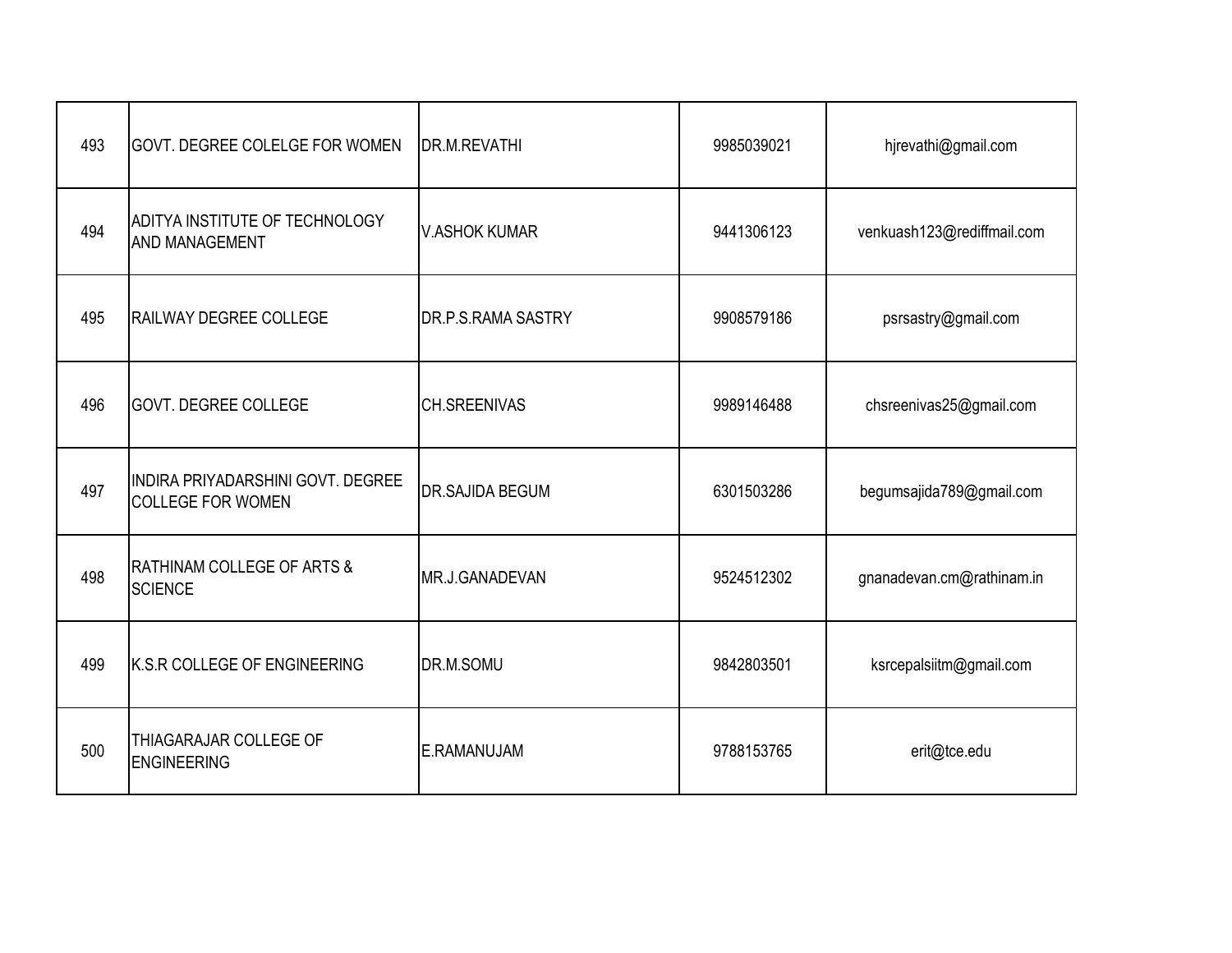| 501 | DR.R.V.ARTS AND SCIENCE COLLEGE                        | <b>V.ARCHANA</b>             | 9790659590 | archanashyam7@gmail.com       |
|-----|--------------------------------------------------------|------------------------------|------------|-------------------------------|
| 502 | <b>SKRBR COLLEGE</b>                                   | <b>SK.KHADAR BASHA</b>       | 9885751789 | Khadarbasha85@gmail.com       |
| 503 | SRI INDU COLLEGE OF ENGINEERING &<br><b>TECHNOLOGY</b> | P.DAYAKAR REDDY              | 7416374829 | librarysriindu@gmail.com      |
| 504 | <b>GOVT COLLEGE FOR MEN</b>                            | SMT.M.C.SAHITYA              | 8121651434 | Sahityavinod23@gmail.com      |
| 505 | M.V.MUTHAIAH GOVT. ARTS COLLEGE(W) P.MUTHAMIZH SELVI   |                              | 9715124240 | mvmwdindigul@gmail.com        |
| 506 | R.V.R & J.C COLLEGE OF<br>ENGINEERING(A)               | DR.M.V.P CHANDRA SEKHARA RAO | 9849403801 | manukondach@gmail.com         |
| 507 | COLLEGE OF TEACHER EDUCATION-<br>AMS-DDV               | MR.SL.JALAJA                 | 9440365510 | jalaja_sudheer@rediffmail.com |
| 508 | G.V.S.M GOVT. DEGREE COLLEGE                           | N.KUTUMBA RAO                | 7842762950 | rao.nidumolu@gmail.com        |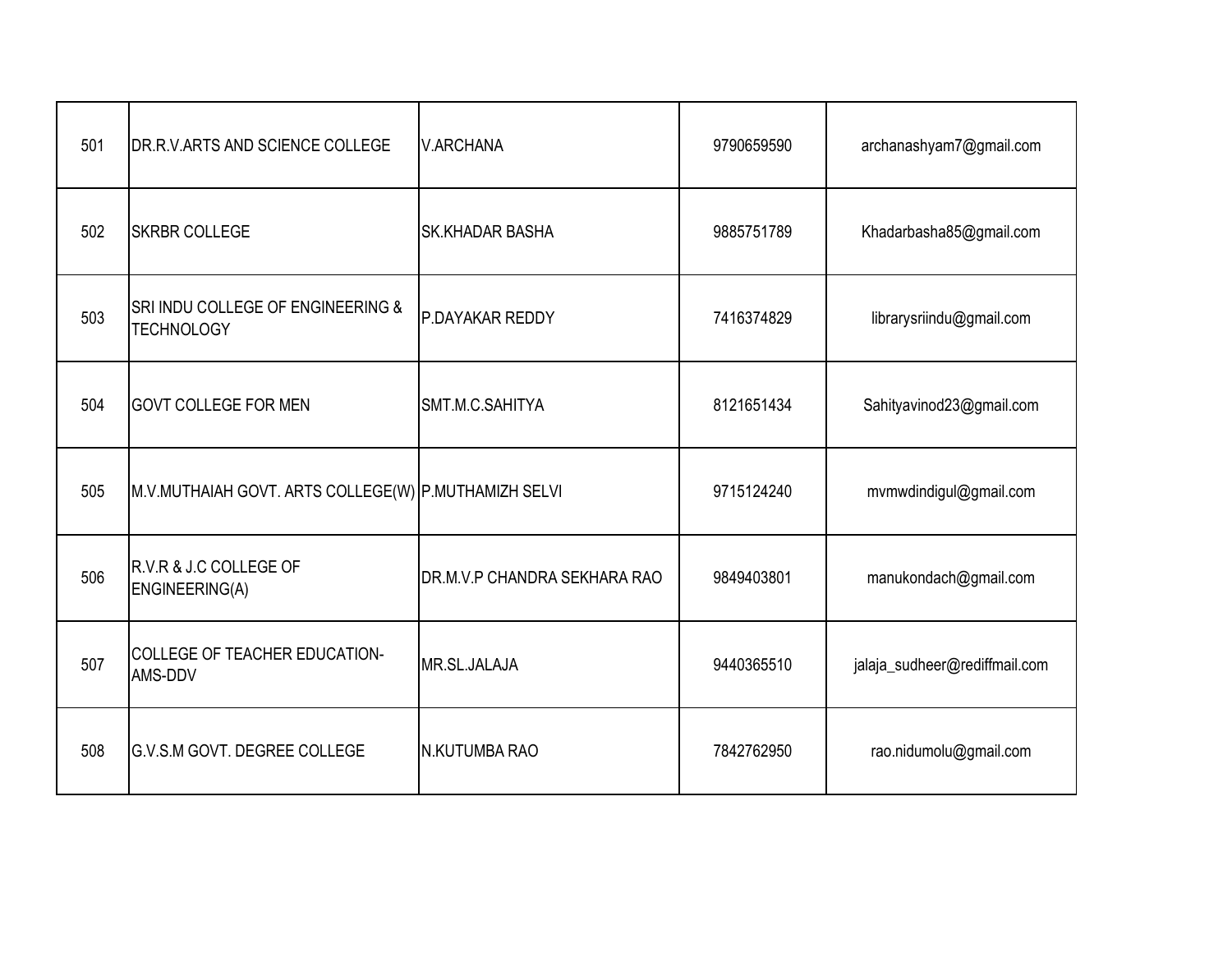| 509 | ARUMUGAM PILLAI SETHAI AMMAL<br>COLLEGE                     | DR.N.VIJAYANAND                | 9894289088 | vijayapsac@gmail.com        |
|-----|-------------------------------------------------------------|--------------------------------|------------|-----------------------------|
| 510 | <b>BHARATHI WOMEN'S COLLEGE</b>                             | <b>DR.S.THARANI</b>            | 9444423898 | tharani_srajan@yahoo.com    |
| 511 | GOVT. DEGREE COLLEGE (A)                                    | DR.V.SAMBASIVA RAO             | 7780692941 | vasa.ssrao@gmail.com        |
| 512 | TIRUPPUR KUMARAN COLLEGE FOR<br><b>WOMEN</b>                | <b>DR.R.HEMALATHA</b>          | 9047041914 | hemdaksin@gmail.com         |
| 513 | MAZAHARUL ULOOM COLLEGE                                     | <b>IMR.A.SHAFEE AHMED KHAN</b> | 9994617857 | shafeemuc@gmail.com         |
| 514 | <b>GODAVARI INSTITUTE OF ENGINEERING</b><br>& TECHNOLOGY(A) | DR.M.VARAPRASADA RAO           | 9441106822 | dean@giet.ac.in             |
| 515 | <b>WOMEN'S CHRISTIAN COLLEGE</b>                            | <b>DR.VANITHA WILLIAMS</b>     | 9840494352 | vanithawilliams@yahoo.co.in |
| 516 | THE HINDU COLLEGE                                           | DR.Y.N.CH.RAVI BABU            | 9908037019 | hc_mtm@yahoo.co.in          |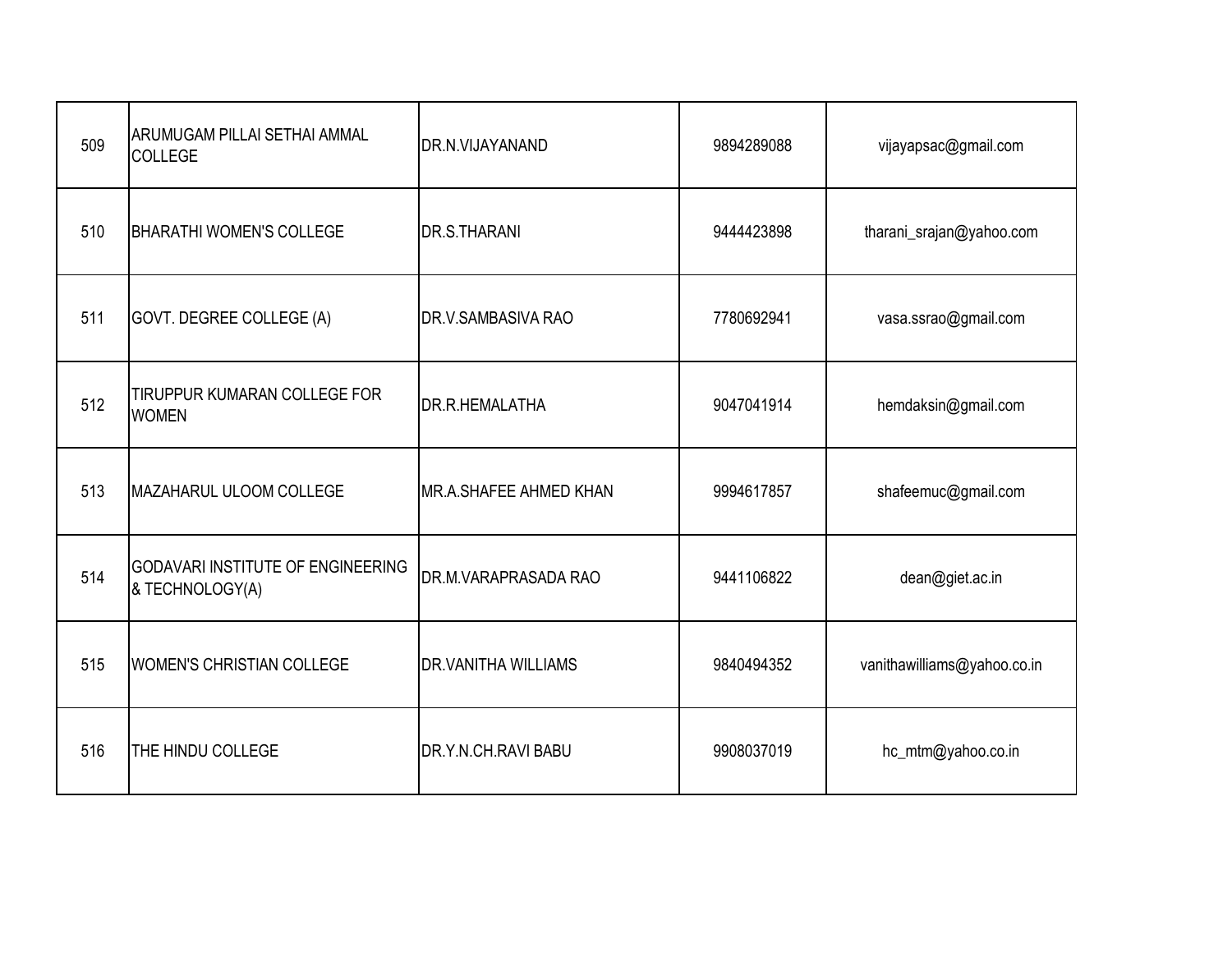| 517 | SRI KRISHNA COLLEGE OF<br><b>ENGINEERING AND TECHNOLOGY</b> | DR.P.ASHOKA VARTHANAN       | 9952422176 | ashokavarthanan@skcet.ac.in       |
|-----|-------------------------------------------------------------|-----------------------------|------------|-----------------------------------|
| 518 | QUAID-E-MILLATH GOVT. COLLEGE FOR<br><b>WOMEN (A)</b>       | <b>DR.JASMINE SAMRAJ</b>    | 9840779545 | jasminesamraj@gmail.com           |
| 519 | <b>SRNK GOVT. DEGREE COLLEGE</b>                            | <b>V.S.VENKAT REDDY</b>     | 8096744432 | Banswadagdc.jkc@gmail.com         |
| 520 | <b>GOVT. ARTS COLLEGE FOR WOMEN</b>                         | <b>IMRS.K.VASANTHAMEENA</b> | 9578107175 | vasantham22@yahoo.co.in           |
| 521 | A.V.C COLLEGE(A)                                            | MR.K.SINGARAVELAN           | 9047007118 | ksingaravelan@gmail.com           |
| 522 | <b>GOVT. DEGREE COLLEGE</b>                                 | SRI.L.THIRUPATHI            | 8106014469 | thirupathiapsc2009@gmail.com      |
| 523 | VAAGDEVI COLLEGE OF<br>ENGINEERING(A)                       | DR.A.CHANDRAMOULI           | 9160222977 | cakula.vaagdeviwarangal@gmail.com |
| 524 | SRI VASAVI ENGINEERING COLLEGE                              | <b>DR.VEERARAGHAVAN</b>     | 9443058393 | vjveeraraghavan@gmail.com         |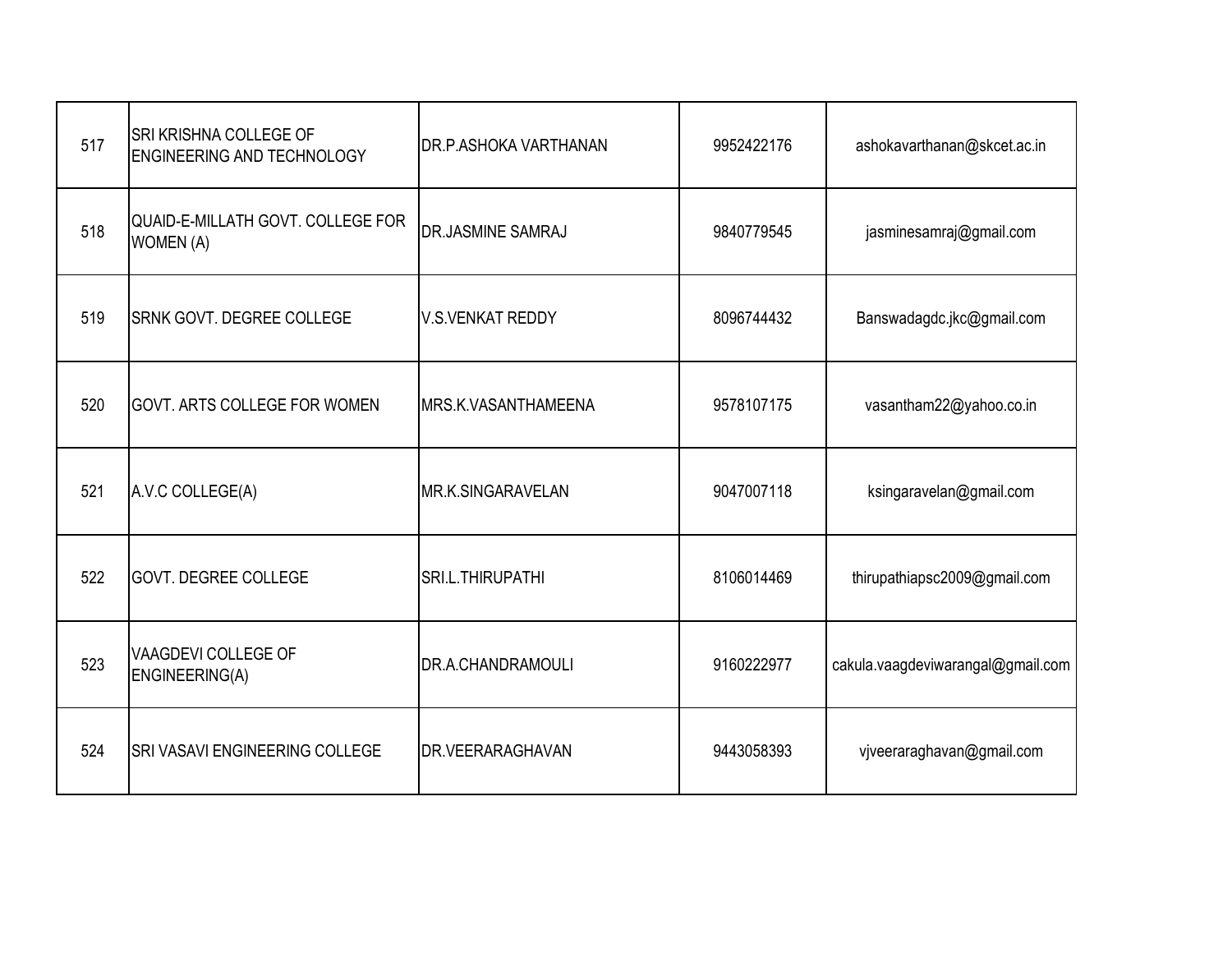| 525 | LOYOLA COLLEGE (A)                                     | DR.J.MERLINE SHYLA            | 9444239551 | jmshyla@gmail.com              |
|-----|--------------------------------------------------------|-------------------------------|------------|--------------------------------|
| 526 | A.VEERIYA VANDAYAR MEMORIAL SRI<br>PUSHPAM COLLEGE (A) | PROF.S.RAVISANKAR             | 9894429953 | srstnj@yahoo.com               |
| 527 | SEETHALAKSHMI RANASWANI COLLEGE   A.MULLAI             |                               | 9443816790 | mullai_a@yahoo.com             |
| 528 | JNTUA COLLEGE OF ENGINEERING                           | SRI.G.MURALI                  | 9701342406 | hod.cse.cep@jntua.ac.in        |
| 529 | M.R.COLLEGE OF EDUCATION                               | SRI.S.N.G RAMA MOHAN RAO GALI | 7032787439 | mrcevzm@gmail.com              |
| 530 | KAKITYA INSTITUTE OF TECHNOLOGY &<br><b>SCIENCE</b>    | DR.U.SHRINIVAS BALARAJU       | 9908350525 | u.shrinivas@gmail.com          |
| 531 | <b>SRI.S.RAMASAMY NAIDU MEMORIAL</b><br><b>COLLEGE</b> | DR.A.RANICHITRA               | 9443788666 | ranichitra117@gmail.com        |
| 532 | <b>GOVT. ARTS &amp; SCIENCE COLLEGE</b>                | CH.NARASIMHA RAJU             | 7842283974 | chennojunarsimharaju@gmail.com |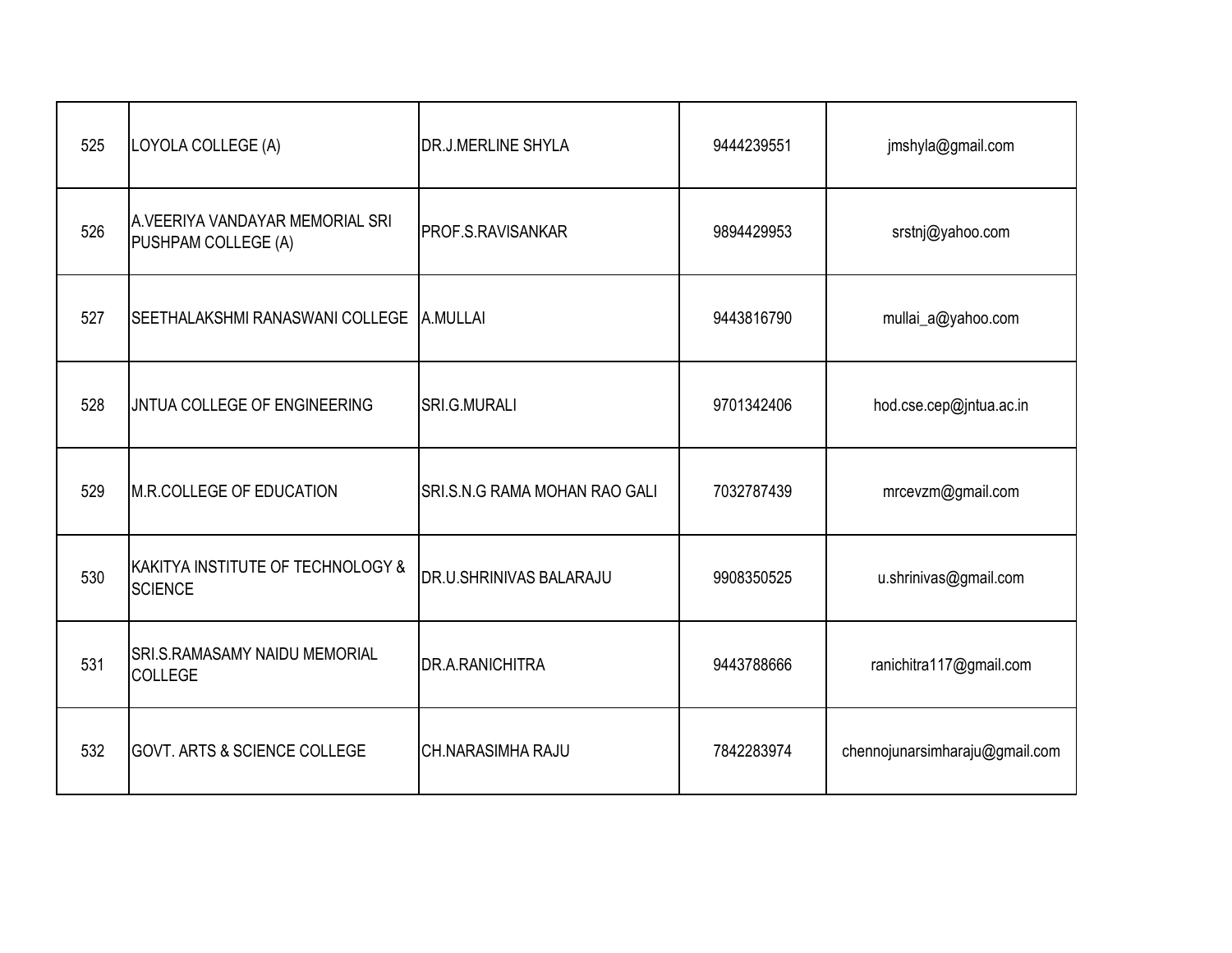| 533 | SREE SARASWATHI THYAGARAJA<br>COLLEGE                     | DR.M.ELAMPARITHI             | 9994027264 | elamparithi@stc.ac.in         |
|-----|-----------------------------------------------------------|------------------------------|------------|-------------------------------|
| 534 | <b>SALEM SOWDESWARI COLLEGE</b>                           | <b>DR.K.SHALINI</b>          | 9884012395 | shalini.stat@gmail.com        |
| 535 | POPE JOHN PAUL II COLLEGE OF<br><b>EDUCATION</b>          | DR.S.CISORON                 | 9003550008 | cisosimi@gmail.com            |
| 536 | SADHANA GOVT. JOBS ACADEMY                                | <b>M.VIJAYA LAKSHMI</b>      | 9849342511 | munagalavijayalaxmi@gmail.com |
| 537 | PASUMPON MUTHURAMALINGA THEVAR<br>COLLEGE                 | DR.C.PERIYASAMY              | 9443138573 | pmtbotany@gmail.com           |
| 538 | <b>BISHOP HEBER COLLEGE(A)</b>                            | DR.A.UMESH SAMUEL JEBASEELAN | 9842465252 | umeshsamuel@gmail.com         |
| 539 | DR.MAHALINGAM COLLEGE OF<br>ENGINEERING AND TECHNOLOGY    | DR.K.THIRUKUMAR              | 6380950212 | thirukumar@drmcet.ac.in       |
| 540 | ST.ANTONY'S COLLEGE OF ARTS &<br><b>SCIENCE FOR WOMEN</b> | MRS.A.ANGAYARKANNI           | 7339416149 | aangayarkanni@yahoo.com       |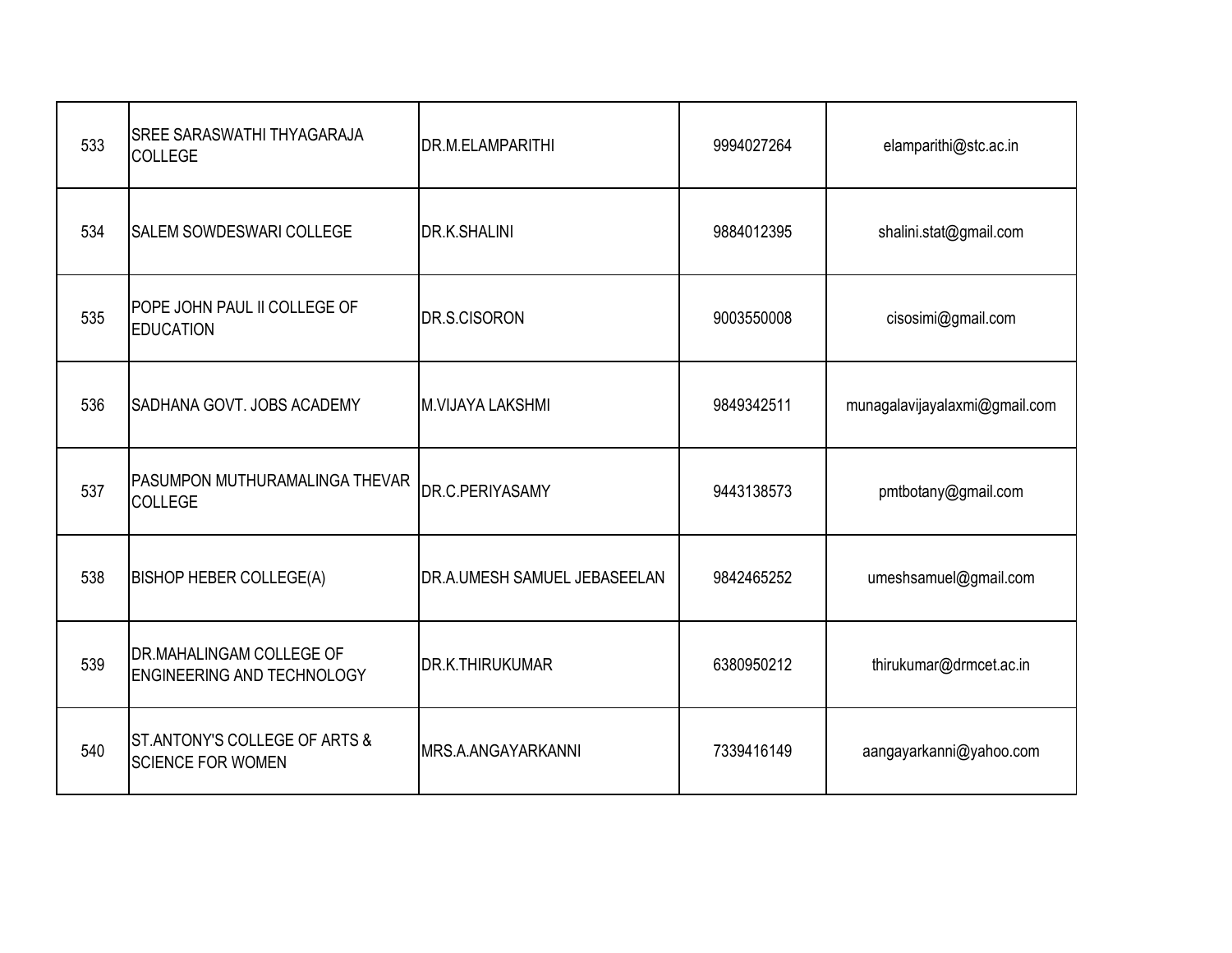| 541 | SREE AYYAPPA COLLEGE FOR WOMEN                                                                 | <b>DR.SMITHA NAIR</b>         | 9946321377 | smitharcnair@gmail.com    |
|-----|------------------------------------------------------------------------------------------------|-------------------------------|------------|---------------------------|
| 542 | <b>ST.JOHN'S COLLEGE</b>                                                                       | DR.R.JEYASUNDARARAJ           | 9994192448 | rajjeyasundar@gmail.com   |
| 543 | <b>PACHAIYAPPA'S COLLEGE FOR MEN</b>                                                           | DR.M.BOOPALAN                 | 9600572111 | boopalancm@gmail.com      |
| 544 | R.B.V.R.R WOMEN'S COLLEGE                                                                      | MRS.T.VAMSHI MOHANA           | 9849338286 | rbvrrcomputers@gmail.com  |
| 545 | <b>DWARAKA DOSS GOVERDHAN DOSS</b><br><b>VAISHNAV COLLEGE</b>                                  | DR.K.PREMALATHA               | 9444663963 | premswam66@gmail.com      |
| 546 | <b>GOVERNMENT ARTS COLLEGE</b>                                                                 | <b>DR.I.MOHAMED ALIJAFFER</b> | 9788607441 | jaffermathsgac@gmail.com  |
| 547 | SMT.NPS GDC(W)                                                                                 | K.SHOBHA RANI                 | 9951307031 | shobha.vyshueee@gmail.com |
| 548 | <b>SRIMATH SIVAGNANA BALAYA</b><br><b>SWAMIGAL TAMIL, ARTS &amp; SCIENCE</b><br><b>COLLEGE</b> | VEERAMUTHU                    | 7708273486 | vpaviyasree@gmail.com     |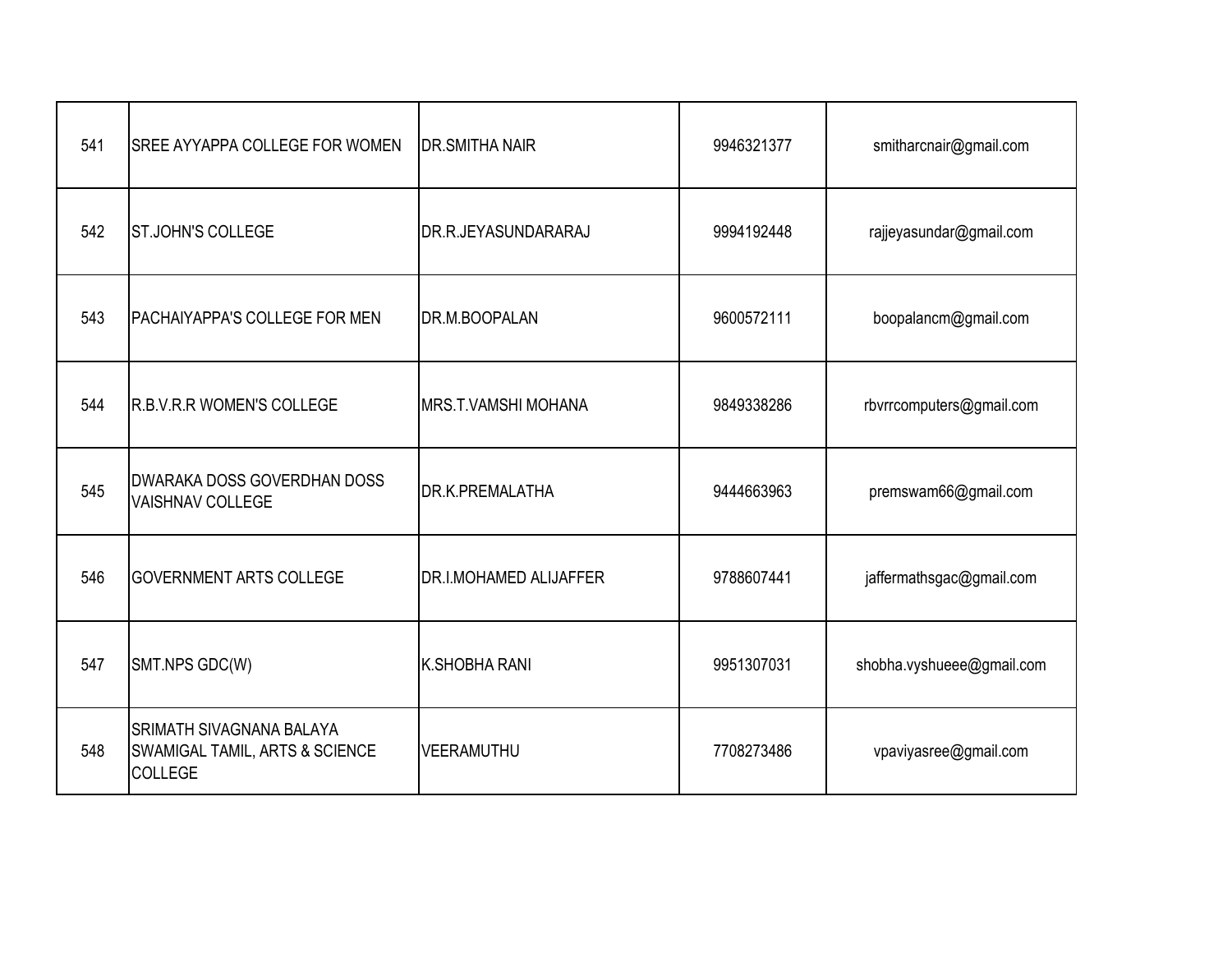| 549 | <b>C.ABDUL HAKEEM COLLEGE OF</b><br><b>ENGINEERING &amp; TECHNOLOGY</b>   | <b>R.RAMESH KUMAR</b>      | 9952744198 |                             |
|-----|---------------------------------------------------------------------------|----------------------------|------------|-----------------------------|
| 550 | <b>GRP GOVT. DEGREE COLLEGE</b>                                           | <b>G.SUBHASH</b>           | 7989582842 | subhashgnl@gmail.com        |
| 551 | <b>RODA MISTRY COLLEGE OF SOCIAL</b><br><b>WORK &amp; RESEARCH CENTRE</b> | <b>DR.VANILA BHASKARAN</b> | 9959974067 | vandec18@gmail.com          |
| 552 | GOVT. DEGREE COLLEGE FOR WOMEN,                                           | A SURYAKUMARI              | 9010135511 | skadurthi@gmail.com         |
| 553 | NTR GOVT. DEGREE COLLEGE FOR<br><b>WOMEN</b>                              | <b>G.K.PRADEEP KUMAR</b>   | 9866304279 | gkpradip@gmail.com          |
| 554 | J.J.COLLEGE OF ARTS AND SCIENCE(A)                                        | DR.P.JEEVAN                | 8903586609 |                             |
| 555 | <b>G.T.N ARTS COLLEGE</b>                                                 | DR.S.ARAVIND               | 9944884726 | gtncollegelib01@gmail.com   |
| 556 | S.T.HINDU COLLEGE                                                         | MR.M.MAHESH                | 9047545667 | maheshmanakavalan@gmail.com |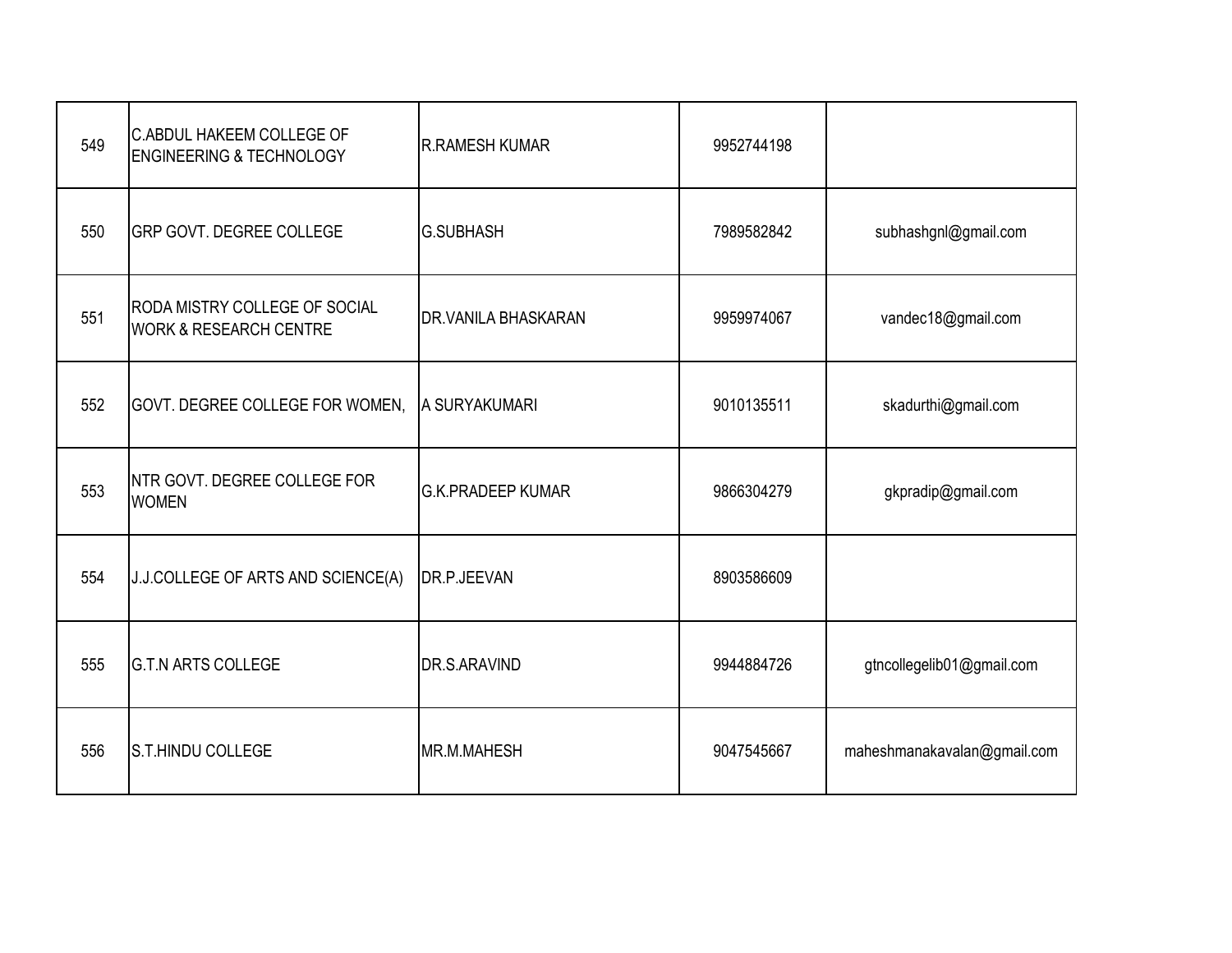| 557 | PERIYAR EVR COLLEGE (A)                               | DR.P.SIVAKUMAR          | 9443590028 | pevrcugc1965@gmail.com      |
|-----|-------------------------------------------------------|-------------------------|------------|-----------------------------|
| 558 | <b>SRI SARADA NIKETAN COLLEGE FOR</b><br><b>WOMEN</b> | <b>MRS B.VISALAKSHI</b> | 9843156505 | sreevisa@yahoo.com          |
| 559 | A.P.C.MAHALAXMI COLLEGE FOR<br><b>WOMEN</b>           | DR.S.UMAMAGESWARI       | 9486633240 | mag.s.murugan@gmail.com     |
| 560 | <b>GOVERNMENT ARTS COLLEGE</b>                        | S.BALAMURUGAN           | 9486485499 | balapoojaa2009@gmail.com    |
| 561 | <b>GOVERNMENT DEGREE COLLEGE FOR</b><br>WOMEN (A)     | PARVEEN SULTANA         | 9848470694 | praveen.saj@gmail.com       |
| 562 | ETHIRAJ COLLEGE FOR WOMEN (A)                         | MRS.M.MEHARUNNISA       | 9364460939 | m.meharunnisa1987@gmail.com |
| 563 | NALLA MALLA REDDY ENGINEERING<br>COLLEGE              | T.MADHUSUDAN RAO        | 9573856964 | tmsrao.mba@nmrec.edu.in     |
| 564 | ST.JOSEPH'S COLLEGE (A)                               | DR.S.R.SENTHILKUMAR     | 8489100777 | senkumar68@gmail.com        |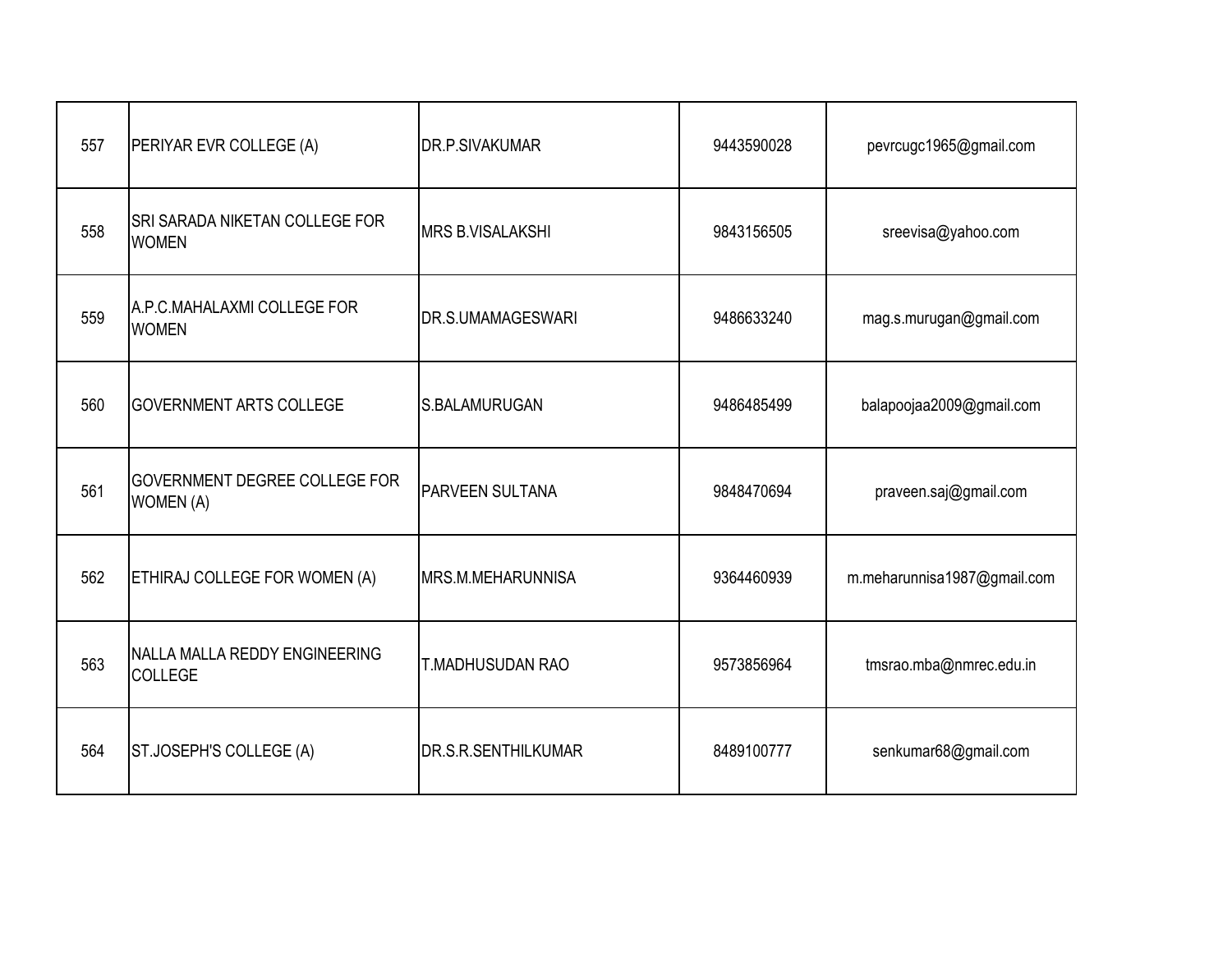| 565 | <b>ISLAMIAH COLLEGE(A)</b>                            | DR.MOHAMED IMRAN P K     | 9443270170 | imranpkm@gmail.com          |
|-----|-------------------------------------------------------|--------------------------|------------|-----------------------------|
| 566 | V.H.N.SENTHIKUMARA NADAR COLLEGE<br>(A)               | <b>DR.B.PAVALA KUMAR</b> | 9043286112 | pavalakumarb@vhnsnc.edu.in  |
| 567 | Dr.V.S.KRISHNA GOVT. DEGREE<br>COLLEGE(A)             | <b>J.LAXMI MANGAMMA</b>  | 9550395298 | laxmichemistry1@gmail.com   |
| 568 | DANTULURI NARAYANA RAJU<br>COLLEGE(A)                 | <b>G.MOSES</b>           | 9440185103 | gutlamoses@gmail.com        |
| 569 | SADHANA DEGREE COLLEGE                                | <b>B GURU PRASAD</b>     | 9494948565 | Prasad.bathala512@gmail.com |
| 570 | JAYAMUKHI INSTITUE OF<br><b>TECHNOLOGICAL SCIENCE</b> | <b>M.NARENDER</b>        | 9030234912 | narikits@gmail.com          |
| 571 | SKR & SKR GOVT, COLLEGE FOR<br>WOMEN(A)               | DR.M.PADMAVATHI          | 9160313719 | paddu.manchi@gmail.com      |
| 572 | <b>GOVERNMENT DEGREE COLLEGE</b>                      | <b>DR.PAVAN KUMAR</b>    | 9848781540 | pandeypavan67@gmail.com     |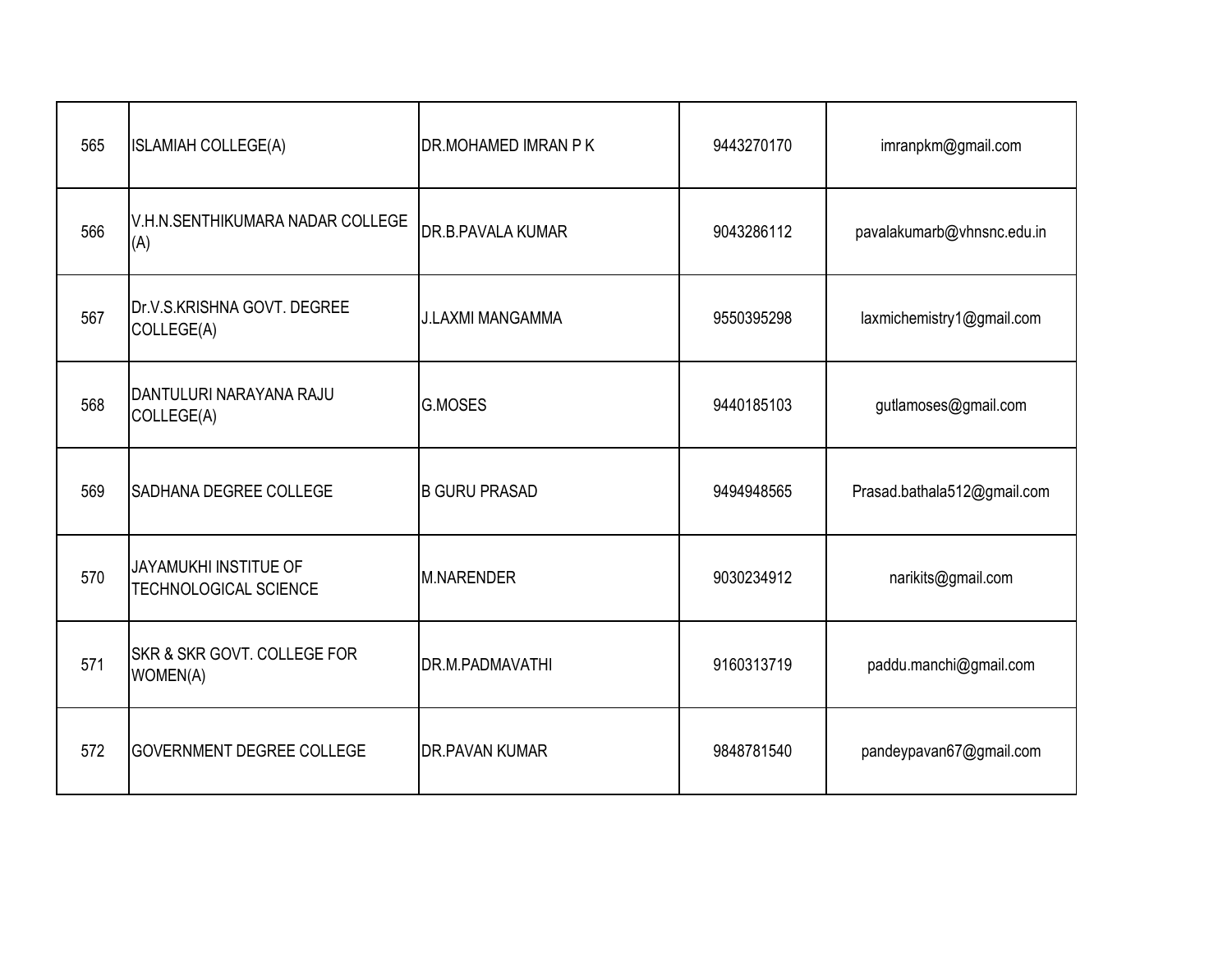| 573 | <b>GOVERNMENT DEGREE COLLEGE</b>                   | A VENKATASWAMY           | 9966699097 | venkatswamy830@gmail.com        |
|-----|----------------------------------------------------|--------------------------|------------|---------------------------------|
| 574 | SETHU INSTITUE OF TECHNOLOGY                       | <b>DR.S.NAGALAKSHMI</b>  | 9003724036 | nagalakshmieee@sethu.ac.in      |
| 575 | NAGARJUNA GOVT DEGREE COLLEGE                      | A.DURGA PRASAD           | 9885407652 | adperesource@gmail.com          |
| 576 | GOVT. DEGREE COLLEGE                               | <b>S.SHYAMALA DEVI</b>   | 9701553583 | Sreemojusd76@gmail.com          |
| 577 | AG & SG DEGREE COLLEGE OF ARTS &<br><b>SCIENCE</b> | <b>SRI.G.SIVA PRASAD</b> | 9703376120 | sivaprasadguntakala08@gmail.com |
| 578 | GOVT. DEGREE COLLEGE                               | <b>D.RAMAKRISHNA</b>     | 9440418423 | ramdulam@gmail.com              |
| 579 | <b>SVLNS GDC</b>                                   | SRI.M.RAJASWARA RAO      | 9441464109 | rajumankala@gmail.com           |
| 580 | <b>GOVT. DEGREE COLLEGE</b>                        | DR.S.KHALANDAR BASHA     | 9642139931 | drskbasha@gmail.com             |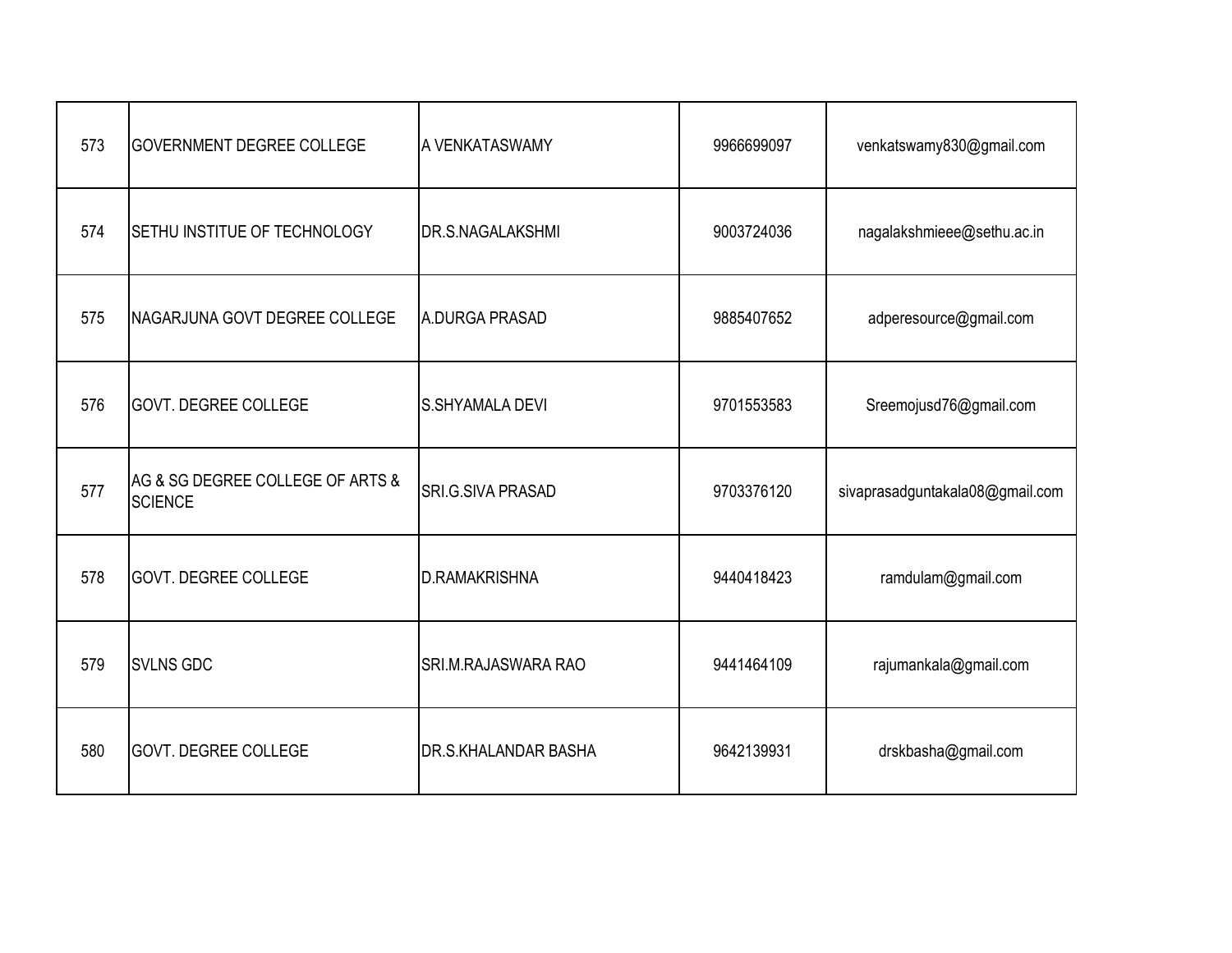| 581 | KSN GOVT. DEGREE COLLEGE FOR<br><b>WOMEN</b> | <b>M.VISHNU PRIYA</b>     | 9051298718 | priyaajfeb13@gmail.com        |
|-----|----------------------------------------------|---------------------------|------------|-------------------------------|
| 582 | IDEAL COLLEGE OF ARTS & SCIENCE (A)          | DR, S, PRISKILLA          | 7075091195 |                               |
| 583 | Y.A.GOVT. COLLEGE                            | <b>M.SANTHOSHI KUMARI</b> | 8247092267 | santhoshikumarimsc@gmail.com  |
| 584 | AL-MADINA COLLEGE OF EDUCATION               | DR.BASHEER AHMED          | 9885378808 | basheerahmed.amcoe@gmail.com  |
| 585 | GOVT. DEGREE COLLEGE (A)                     | <b>T.MALLESHAM</b>        | 9701325612 | mallesham.economics@gmail.com |
| 586 | M.R.DEGREE COLLGE                            | DR.R.PRAMEELA             | 8985128354 | prameelachris@yahoo.com       |
| 587 | KAKATIYA GOVT. COLLEGE                       | <b>K.MALLESHAM</b>        | 9542697401 | sushkamal@gmail.com           |
| 588 | SKNR GOVT. ARTS & SCIENCE COLLEGE D PRAKASH  |                           | 9848865350 |                               |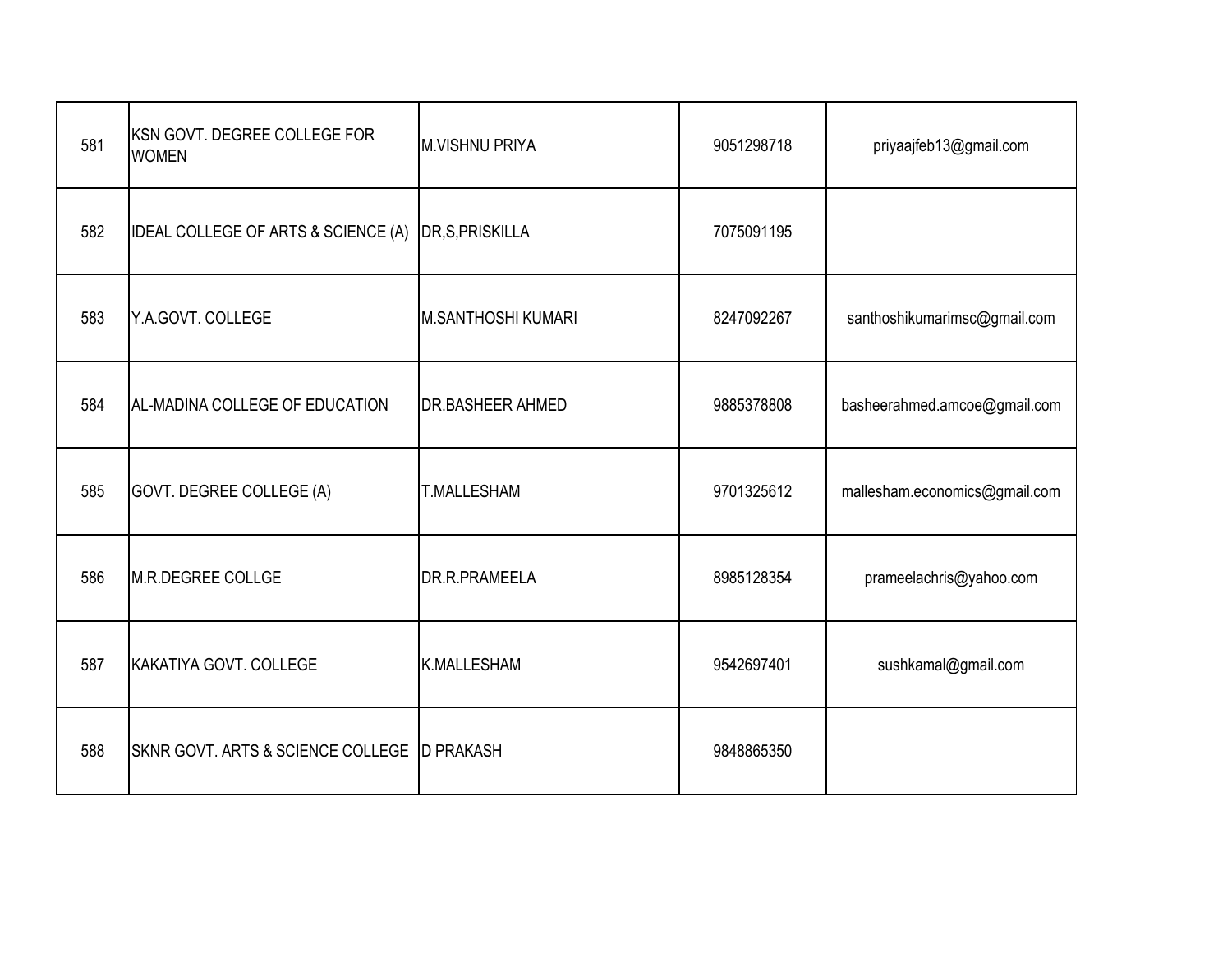| 589 | KONGU ENGINEERING COLLEGE                                  | DR.R.C.SUGANTHE                | 9842350051 | Suganthe_rc@kongu.ac.in  |
|-----|------------------------------------------------------------|--------------------------------|------------|--------------------------|
| 590 | GOVT. DEGREE COLLEGE 9CO-ED)                               | SRI.D.DAYAKAR                  | 9491559845 | dayakardagiri@gmail.com  |
| 591 | RAGHAVENDRA INSTITUTE OF<br>PHARMACEUTICAL EDU. & RESEARCH | <b>DR.SANTHIVARDHAN CHINNI</b> | 9885620668 | riper.nptel@gmail.com    |
| 592 | THE MADURAI DIRAVIYUM<br>THAYAMANAVAR HINDU COLLEGE        | DR.A.SIVAGURUNATHAN            | 9865334402 | mdtsiva@gmail.com        |
| 593 | <b>VIVEKANANDA COLLEGE</b>                                 | MR.V.PARTHASARATHY             | 9942387711 | zoopartha@yahoo.co.in    |
| 594 | <b>BANNARI AMMAN INSTITUE OF</b><br><b>TECHNOLOGY</b>      | DR.C.POONGODI                  | 9442494115 | poongodic@bitsathy.ac.in |
| 595 | V.V.V.VANNIAPERUMAL COLLEGE FOR<br>WOMEN(A)                | <b>DR.TMTY B.WINMAYIL</b>      | 9841377734 | vinmayil@gmail.com       |
| 596 | CMR COLLEGE OF ENGINEERING &<br><b>TECHNOLOGY</b>          | DR.M.SURESH                    | 9100073692 | msuresh@cmrcet.org       |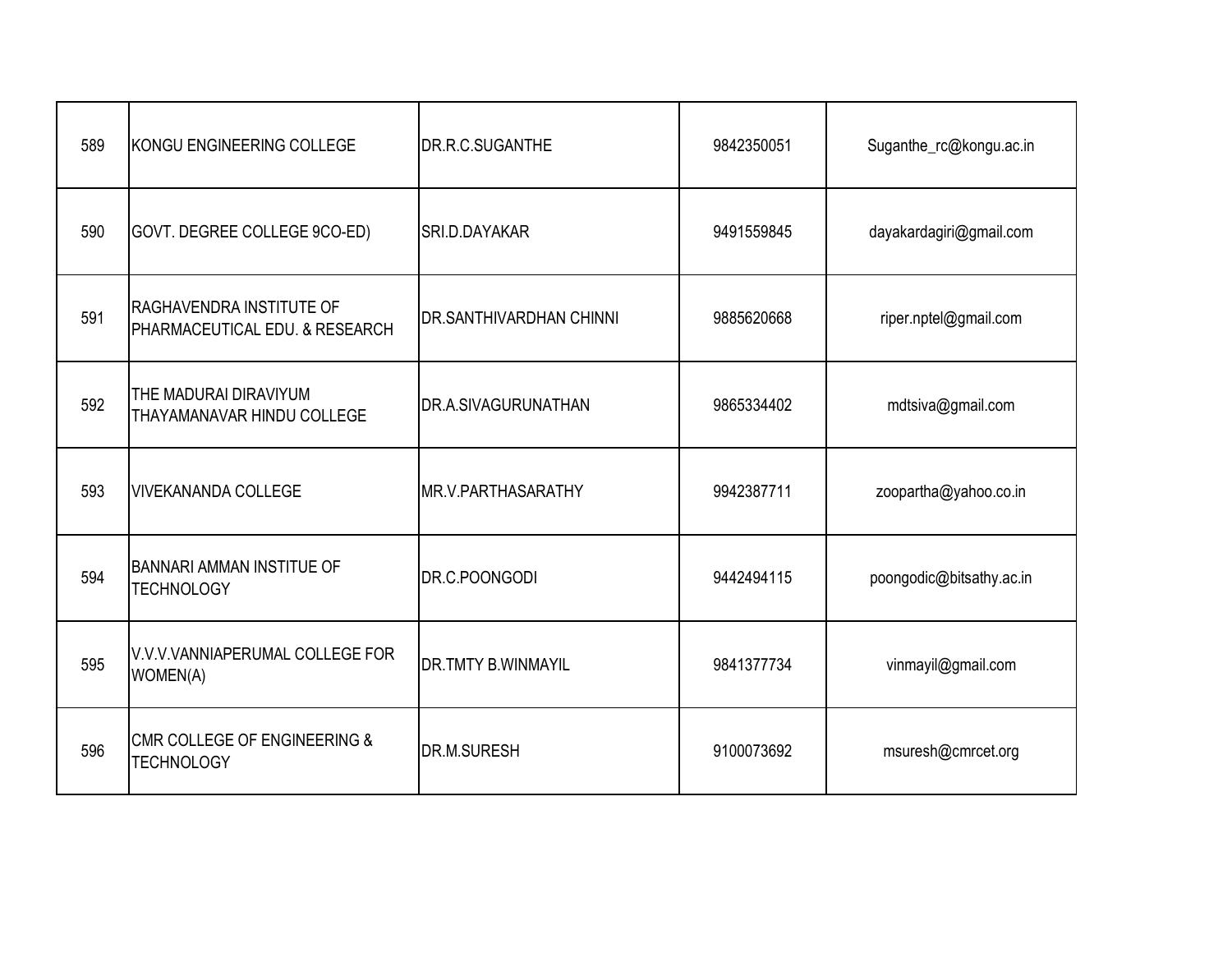| 597 | S.K.S.D MAHILA KALASALA UG & PG(A)                | N.S.V.N.A KUMAR            | 9449137120 | nsvnakumar@gmail.com                    |
|-----|---------------------------------------------------|----------------------------|------------|-----------------------------------------|
| 598 | QIS COLLEGE OF ENGINEERING &<br><b>TECHNOLOGY</b> | MR.T.V.N.SUDHEER           | 9949852680 | Tvn.sudgeer99@gmail.com                 |
| 599 | AVVAIYAR GOVT. COLLEGE FOR WOMEN A.ANTOINETTE     |                            | 9843660027 | antkkl@gmail.com                        |
| 600 | <b>VYSYA COLLEGE</b>                              | MR.R.MEIYAZHAGAN           | 9787636322 | mailid2mei@gmail.com                    |
| 601 | PRASAD V POTLURI SIDHARTHA INST.<br>OF TECHNOLOGY | SSRI A VANAMALA KUMAR      | 9959432595 | vanamalakumar.a@pvpsiddhartha.ac.i<br>n |
| 602 | S.M.B.T.T.A.V & S.N.DEGREE COLLEGE                | <b>SR.A.N.SUDHEER BABU</b> | 9640308447 | Sudheerbabu.arepalli@gmail.com          |
| 603 | SRI VENKATESWARA COLLEGE OF<br>PHARMACY           | MR.S.RAJASEKHAR            | 8142755997 | rajasekhar@svcop.in                     |
| 604 | NANDHA ENGINEERING COLLEGE(A)                     | DR.E.K.MOHANRAJ            | 7373714706 | deancivil@nandhaengg.org                |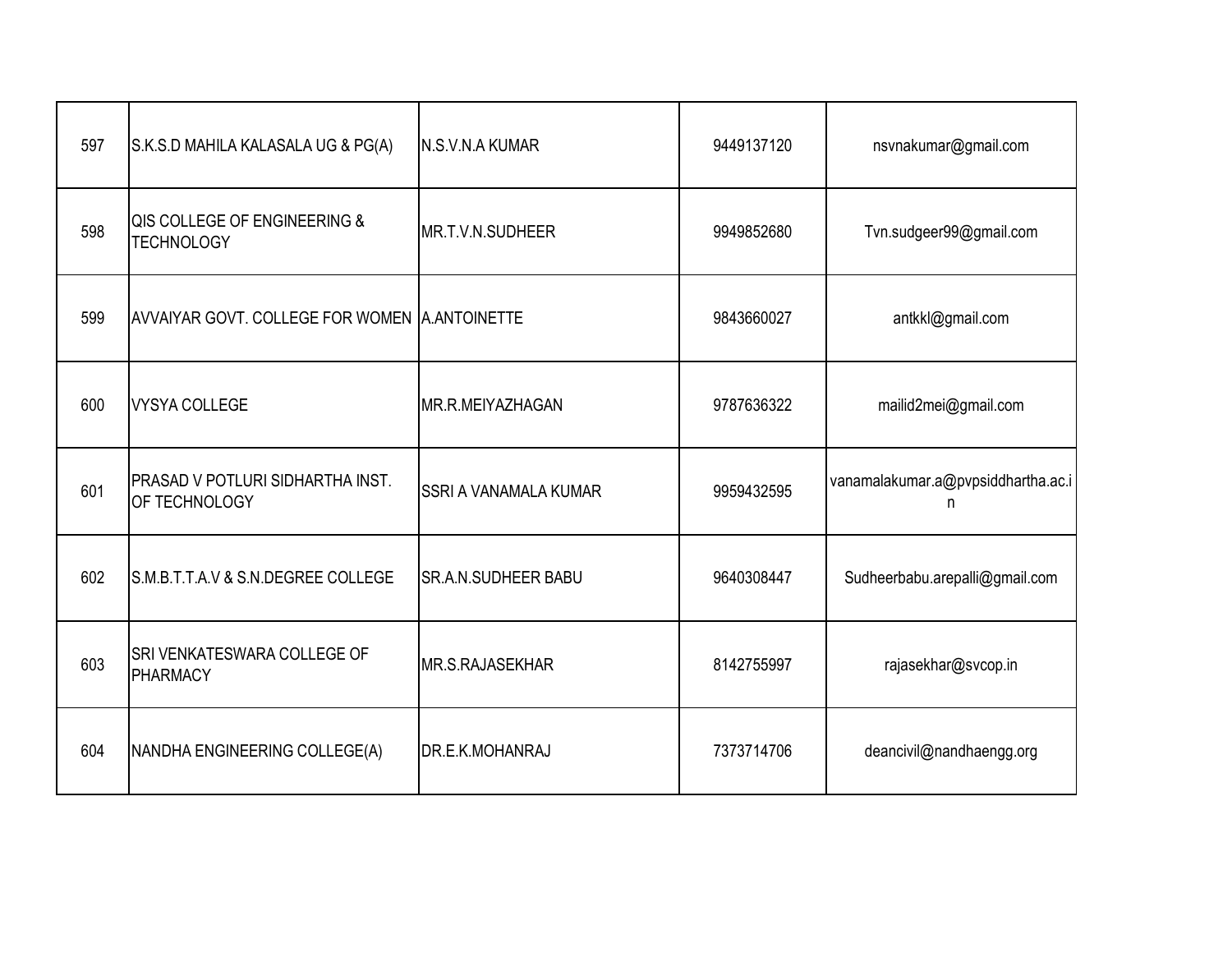| 605 | MKR GOVT DEGREE COLLEGE                                                    | <b>P.SRINIVAS</b>            | 9290081785 | pallasrinivasmaths@gmail.com   |
|-----|----------------------------------------------------------------------------|------------------------------|------------|--------------------------------|
| 606 | <b>CVR COLLEGE OF ENGINEERING</b>                                          | IMS.S.SUGUNA MALLIKA         | 9000516494 | suguna.kishore@gmail.com       |
| 607 | <b>GOKARAJU RANGARAJU INSTITUE OF</b><br><b>ENGINEERING AND TECHNOLOGY</b> | <b>DR.K.PRASANNA LAKSHMI</b> | 9849547910 | prasanna@griet.ac.in           |
| 608 | <b>SENGUNTHAR ARTS AND SCIENCE</b><br>COLELGE                              | MR.M.CHINNUSAMY              | 9344404054 | chitrachinnu@rediffmail.com    |
| 609 | HOLY CROSS COLLEGE (A)                                                     | DR.V.PRIYA                   | 9751516687 | priyavhcc@gmail.com            |
| 610 | <b>VR COLLEGE</b>                                                          | <b>D SREE VANI</b>           | 9059384417 | sreevani.devarapalli@gmail.com |
| 611 | V.S.R GOVT. DEGREE & PG COLLEGE                                            | N.SWARNAJYOTHI               | 9492489964 | Swarnajyothi117@gmail.com      |
| 612 | CAUVERY COLLEGE FOR WOMEN                                                  | DR.A.BHUVANESWARI            | 9715089903 | bhuvanaphd2011@gmail.com       |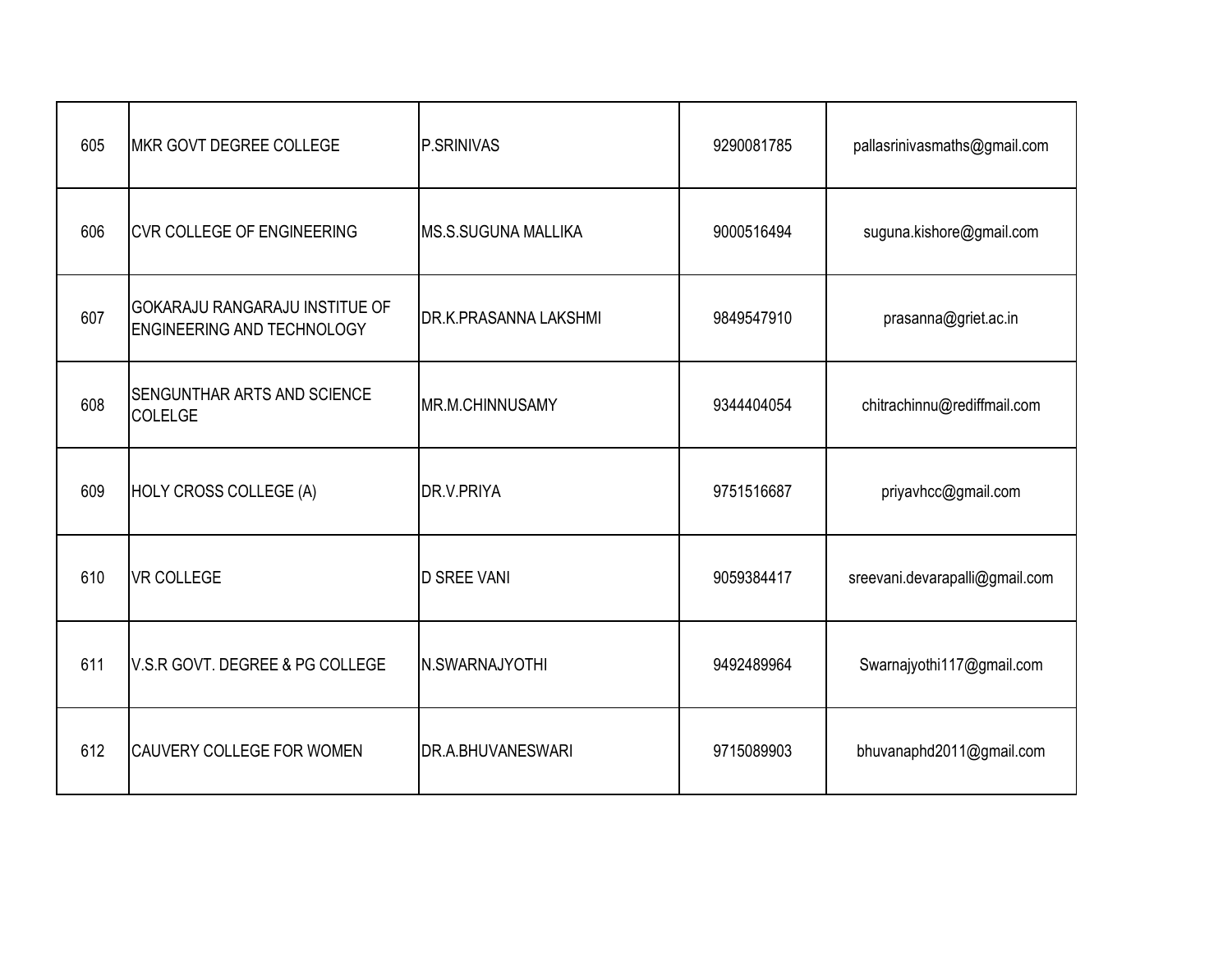| 613 | <b>SRR GOVT. ARTS &amp; SCIENCE COLLEGE</b>          | <b>DR.G.KISHORE KUMAR</b> | 9703663902 | gkkbio@yahoo.com              |
|-----|------------------------------------------------------|---------------------------|------------|-------------------------------|
| 614 | <b>IDR.ZAKIR HUSAIN COLLEGE</b>                      | DR.M.RASHITH MUHAMMAD     | 9600339795 | rashithmd@gmail.com           |
| 615 | <b>GOVT. DEGREE COLLEGE</b>                          | <b>DR.T.ARUNA KUMARI</b>  | 9440973384 | arunakumari.tata@gmail.com    |
| 616 | V.O.CHIDAMBARAM COLLEGE                              | DR.P.RAJAKANI             | 9787702881 | prkvoc@gmail.com              |
| 617 | <b>GOVT. DEGREE COLLEGE</b>                          | M.PITCHAIAH               | 9550225487 | pitchaiahmarella189@gmail.com |
| 618 | <b>STSN GOVT. DEGREE COLLEGE</b>                     | DR.JVVN KESAVA RAO        | 9440165007 | jkc.kadiri@gmail.com          |
| 619 | <b>GOVERNMENT DEGREE COLLEGE FOR</b><br><b>WOMEN</b> | DR.S.GURUPRASAD           | 8639600774 | segineniguru@gmail.com        |
| 620 | SRI AKILANDESWARI WOMEN'S COLLEGE N.TAMILARASI       |                           | 9486638756 | sjarasi08@gmail.com           |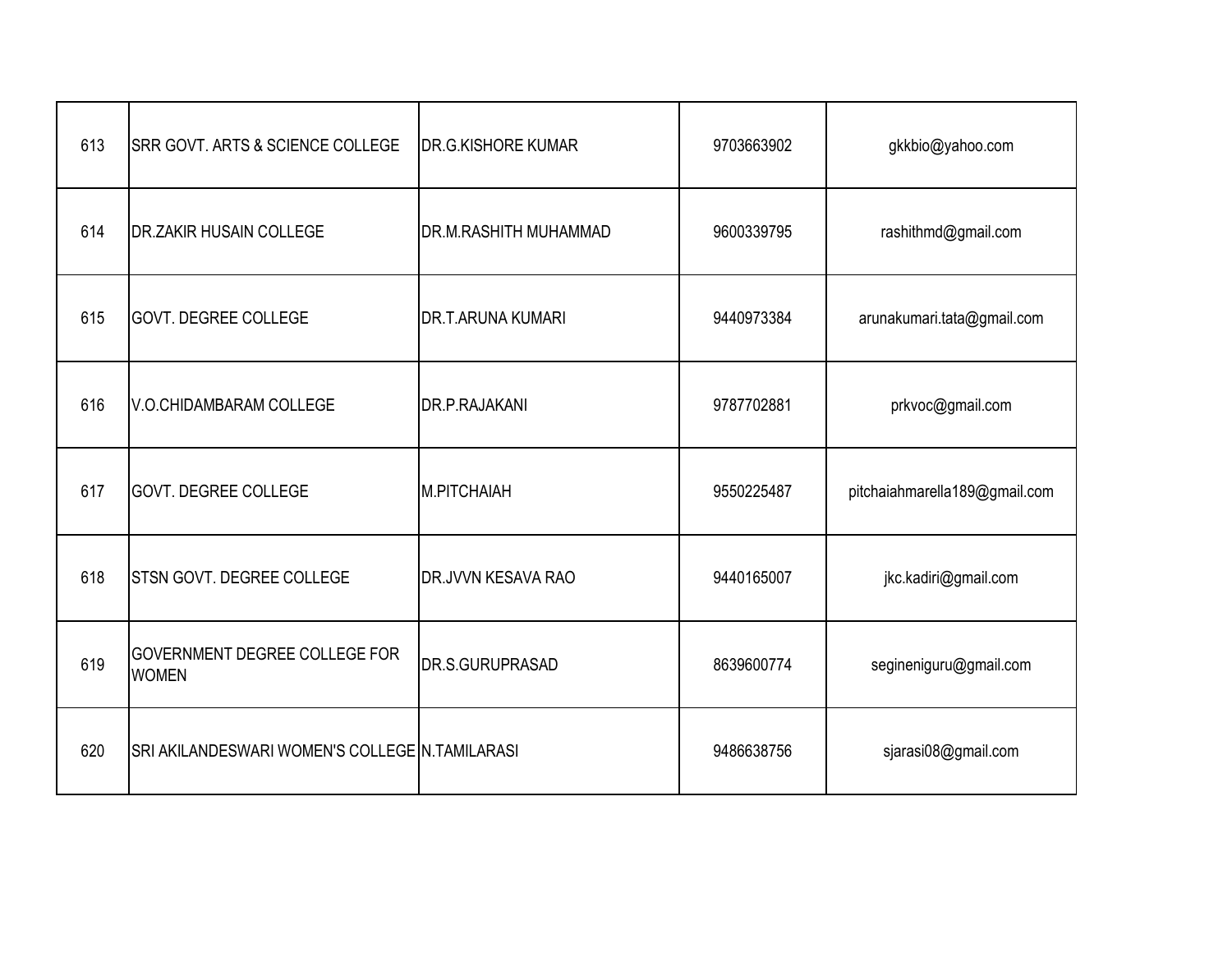| 621 | <b>BON SECOURS COLLEGE FOR WOMEN</b>               | <b>MS.B.ASHA</b>            | 9629486047 | ashamahini2718@gmail.com |
|-----|----------------------------------------------------|-----------------------------|------------|--------------------------|
| 622 | DHANRAJ BAID JAIN COLLEGE (A)                      | K.RAJASEKARAN               | 9884217242 | krs.salem@gmail.com      |
| 623 | NBKR INSTITUE OF SCIENCE AND<br><b>TECHNOLOGY</b>  | DR.A.RAJASEKHAR REDDY       | 9441615716 | arsreddy521@yaho.com     |
| 624 | HOLY CROSS COLLEGE (A)                             | <b>DR.SUBHA GANAPATHY</b>   | 9790651501 | theswiftbird@gmail.com   |
| 625 | <b>SADAKATHULLAH APPA COLLEGE</b>                  | <b>DR.S.SHAJUN NISHA</b>    | 9942096220 | shajunnisha78@gmail.com  |
| 626 | <b>SGS ARTS COLLEGE</b>                            | <b>DR.N.JAGADEESH KUMAR</b> | 9441492254 | drnjkumar@gmail.com      |
| 627 | <b>VOORHEES COLLEGE</b>                            | PROF.D.THIRUMARAN           | 9345304249 | tmaran2000@yahoo.co.in   |
| 628 | ST.PIOUS X DEGREE & PG COLLEGE<br><b>FOR WOMEN</b> | <b>MS ANIKA RAO</b>         | 970029856  | anikarao1982@gmail.com   |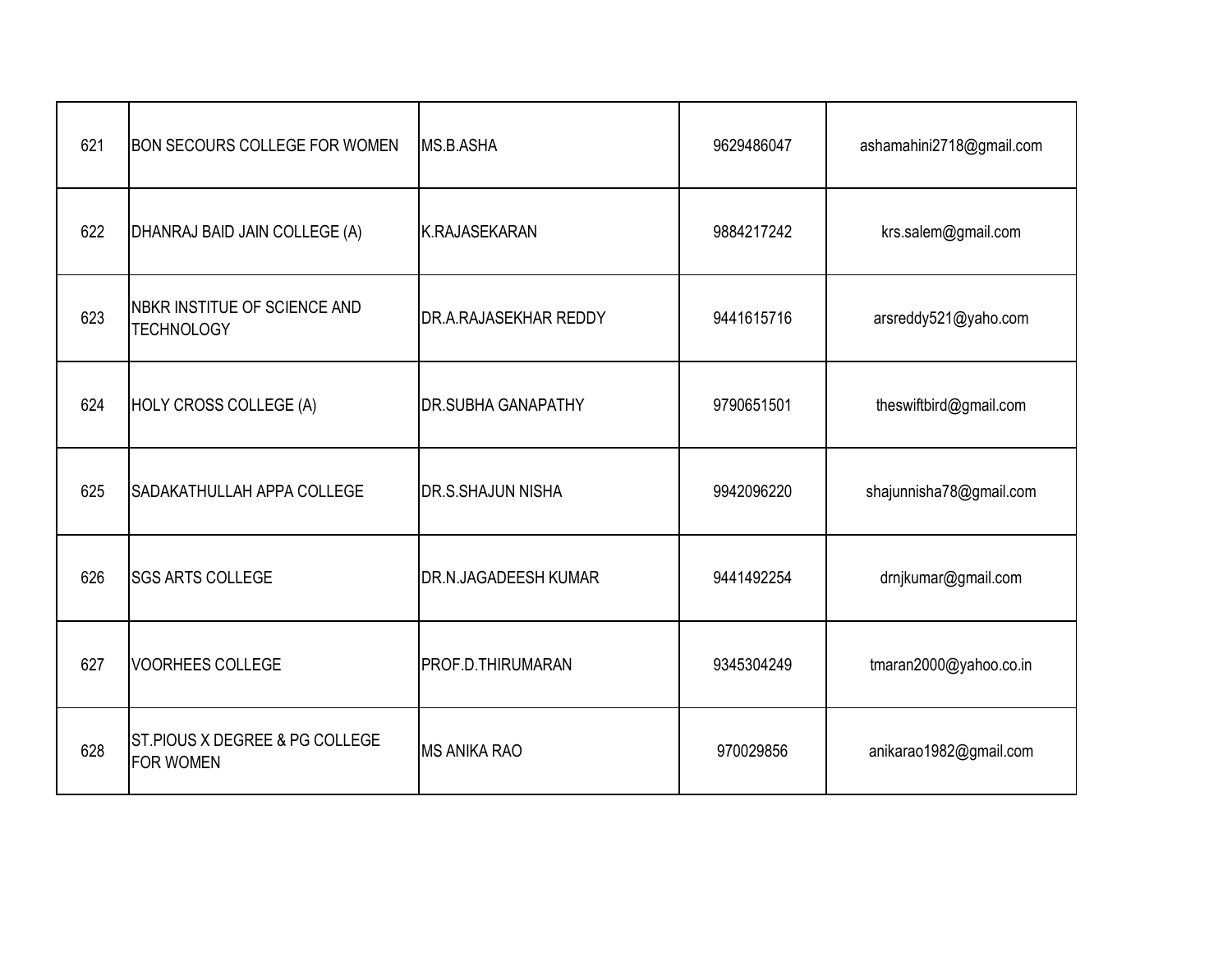| 629 | TARA GOVT. COLLEGE (A)                | MRS.M.PRAVEENA            | 9966424593 | mmarupakula@yahoo.in     |
|-----|---------------------------------------|---------------------------|------------|--------------------------|
| 630 | <b>INATIONAL DEGREE COLLEGE</b>       | <b>S.KHAJA HUSSAIN</b>    | 9440985567 | mailtokhaja@gmail.com    |
| 631 | <b>GOVT. DEGREE COLELGE</b>           | SMT.U.SARALA              | 9502059747 | karpurapusarau@gmail.com |
| 632 | GOVT. CITY COLLEGE (A)                | MR.B.ANIL KUMAR           | 9985976156 | citycollegehyd@gmail.com |
| 633 | KALAI KAVIRI COLLEGE OF FINE ARTS     | <b>DR.S.BEULA ESTHER</b>  | 9865426729 | beula.esther@yahoo.com   |
| 634 | <b>GOVT. DEGREE COLLEGE</b>           | DR.I.SHIVANAGASREENU      | 9949676100 | isnsreenu@gmail.com      |
| 635 | KONGU ARTS AND SCIENCE COLLEGE<br>(A) | MR.K.DHIYANESHWARAN       | 8056698484 | swayamkasc@gmail.com     |
| 636 | <b>S.V.ARTS &amp; SCIENCE COLLEGE</b> | <b>BALIGANDLA OBULESU</b> | 9963651556 | svcollege180@gmail.com   |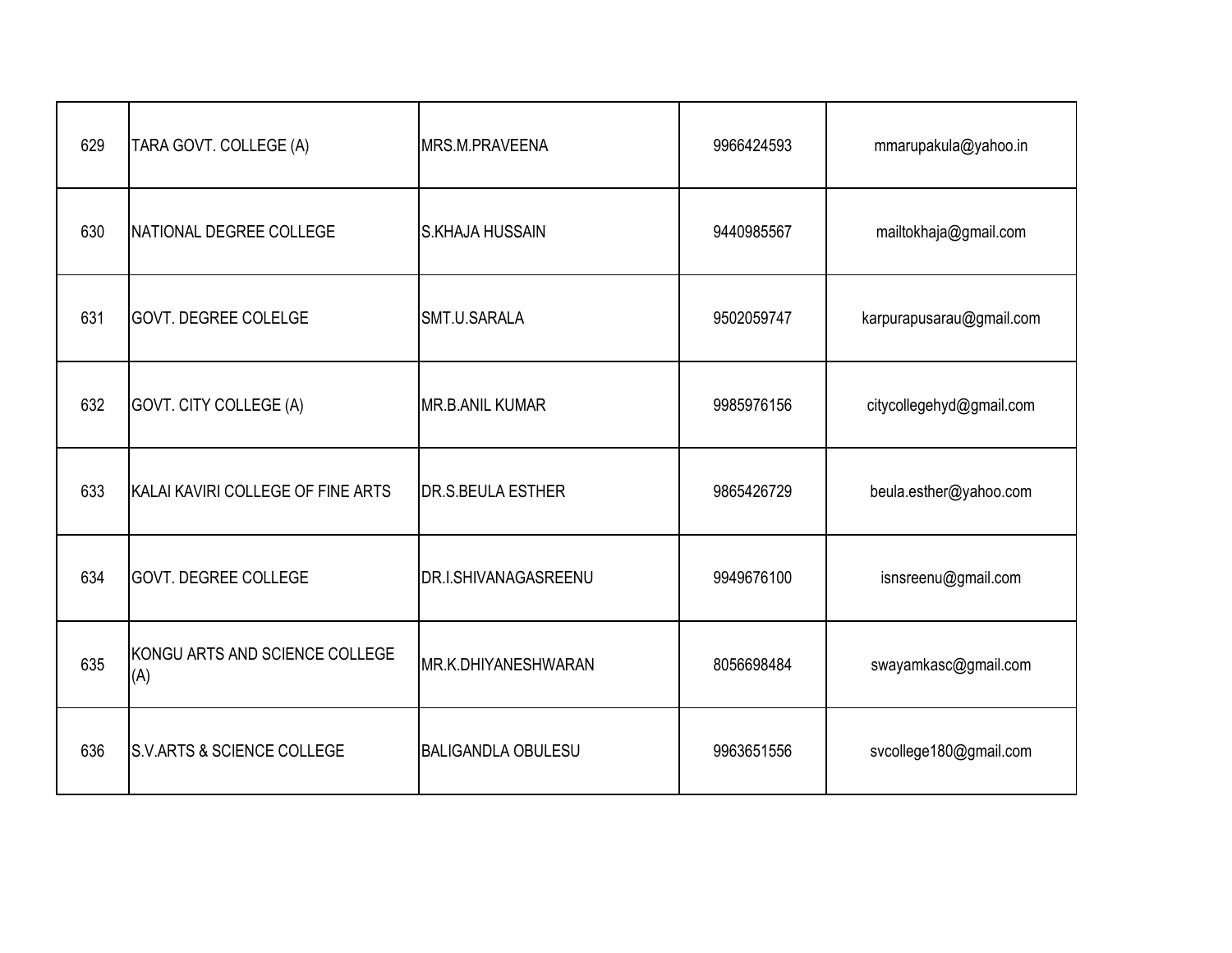| 637 | <b>GOVT. DEGREE COLLEGE</b>                                  | SRI.K.BHARATH RAJ           | 9346674613 | kbraju111@gmail.com         |
|-----|--------------------------------------------------------------|-----------------------------|------------|-----------------------------|
| 638 | BESANT THEOSOPHICAL COLLEGE                                  | <b>SRI.T.RAJASEKHAR</b>     | 9849675253 | sekharthummadi@gmail.com    |
| 639 | <b>SKBR GOVT. DEGREE COLLEGE</b>                             | DR.O.NAGARAJU               |            | profonr@gmail.com           |
| 640 | <b>GOVT. DEGREE COLLEGE</b>                                  | MURALIDHAR DUNNA            | 8500657165 | Muralib4u5@gmail.com        |
| 641 | ST.ANN'S COLLEGE OF ENGINEERING &<br><b>TECHNOLOGY</b>       | <b>DR.INDRANEEL SREERAM</b> | 9848793900 | sreeram.indraneel@gmail.com |
| 642 | IMADANAPALLE INSTITUTE OF<br><b>TECHNOLOGY &amp; SCIENCE</b> | <b>DR.K.ARUL KUMAR</b>      | 910097399  | swayam@mits.ac.in           |
| 643 | ST.JOHNS COLLEGE OF ENGINEERING &<br><b>TECHNOLOGY</b>       | DR.K.CHITHAMBARAIAH SETTY   | 9985421768 | dr.kcsetty@gmail.com        |
| 644 | <b>GUDLAVALLERU ENIGNEERING</b><br><b>COLLEGE</b>            | DR.G.V.S.N.R.V PRASAD       | 809642234  | Gutta.prasad1@gmail.com     |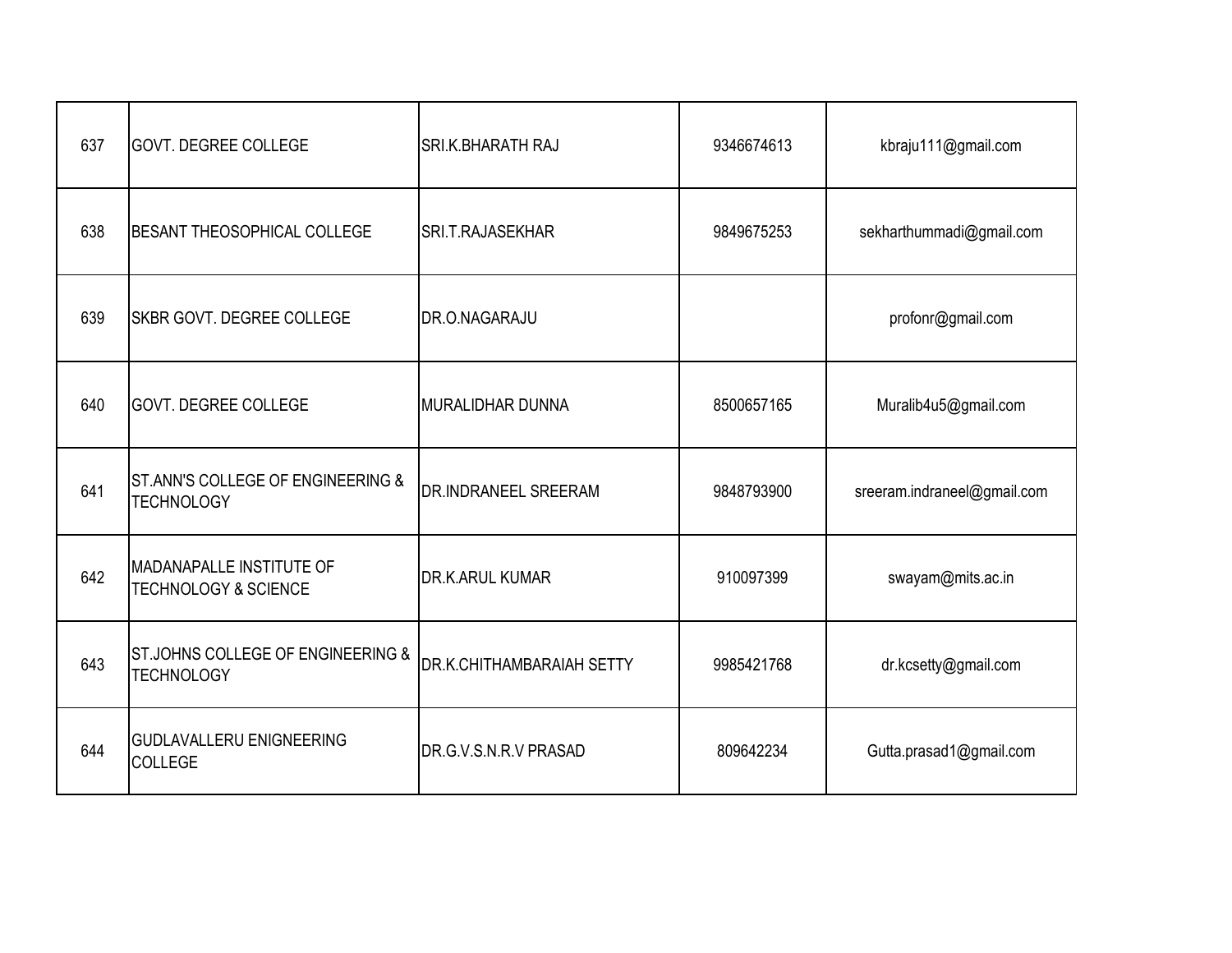| 645 | P.S.GOVT. DEGREE COLLEGE                | K.NAGABHUSHANAM           | 944076032  | k.nagabhushanam@gmail.com   |
|-----|-----------------------------------------|---------------------------|------------|-----------------------------|
| 646 | S.V.K.P & DR.K.S.RAJU ARTS & SCIENCE    | SRI.G.SRIDHAR             | 9490642499 | sridharsvkp@gmail.com       |
| 647 | AUXILIUM COLLEGE (A)                    | S.KAVITHA                 | 9942417016 | kavithasenthil14@yahoo.com  |
| 648 | GOVT. DEGREE COLLEG (W)                 | <b>T.KARUNAKAR</b>        | 9912099901 | thandrakarunakara@gmail.com |
| 649 | <b>POPE'S COLLEGE</b>                   | <b>S.JOHNSON NAVAMANI</b> | 9486180807 | swayam.popes@gmail.com      |
| 650 | <b>GOVT. DEGREE COLLEGE</b>             | DR.D.KARUNAKAR            | 9010525220 | Karunakardasa76@gmail.com   |
| 651 | <b>ST.ANN'S COLLEGE FOR WOMEN</b>       |                           |            | ict.stanns@gmail.com        |
| 652 | M.O.P VAISHNAV COLLEGE FOR WOMEN<br>(A) | DR.ARCHNA PRASAD          | 9884490202 | prasadarchna@yahoo.com      |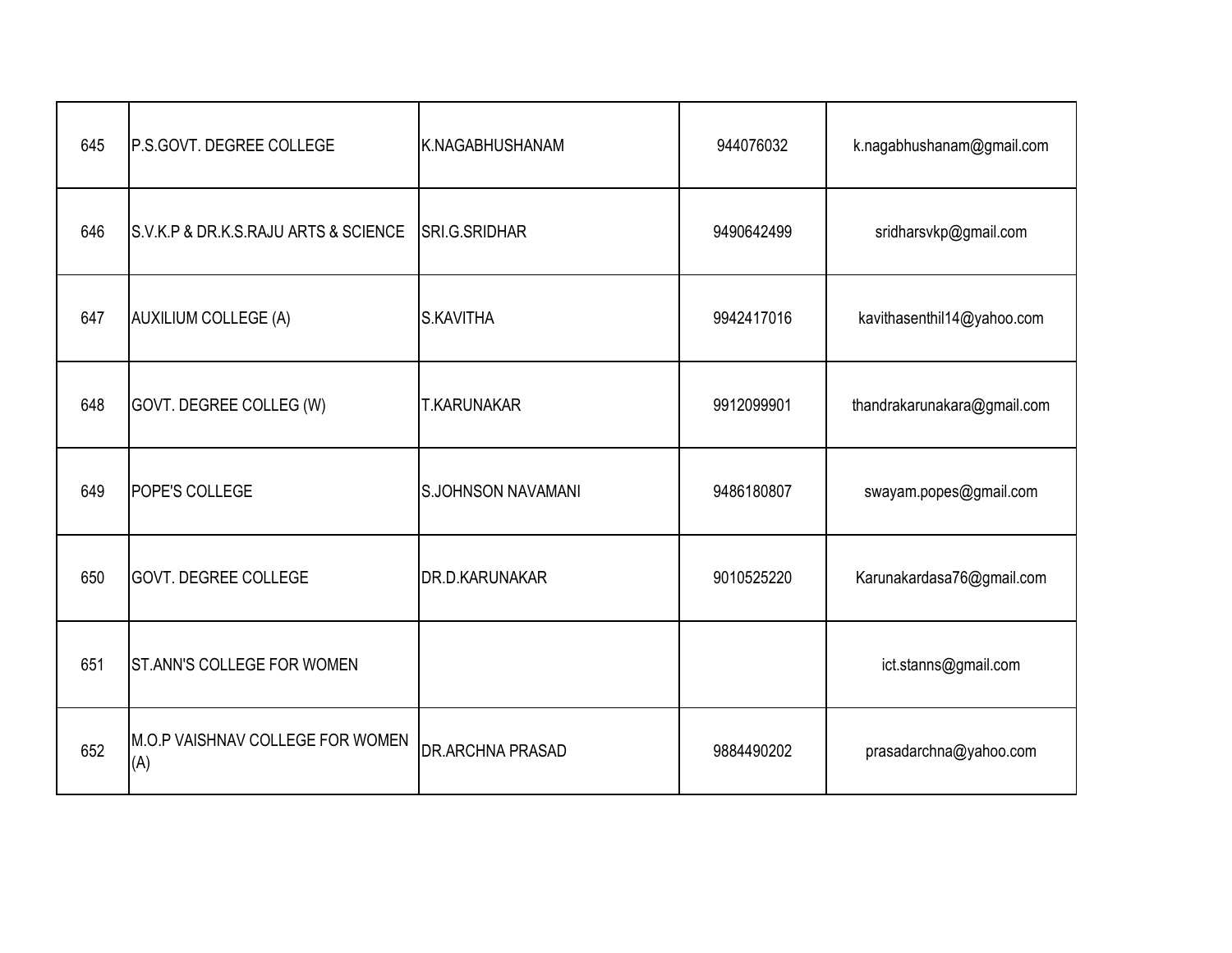| 653 | MARRI LAXMAN REDDY INSTITUTE OF<br><b>TECHNOLOGY AND MANAGEMENT</b> | <b>MS.K.RATNAMADHURI</b>      | 9502004560 | ratnamadhuri175@mlritm.ac.in            |
|-----|---------------------------------------------------------------------|-------------------------------|------------|-----------------------------------------|
| 654 | GOVT. ARTS COLELGE FOR WOMEN                                        | NAZIRA BEGUM.A                | 9566796378 | anazirabegum@gmail.com                  |
| 655 | KONGUNADU ARTS AND SCIENCE<br>COLLEGE (A)                           | DR.C.RAVICHANDRAN             | 9944840526 | ravichandran@kongunaducollege.ac.i<br>n |
| 656 | THE ADONI ARTS AND SCIENCE<br>COLLEGE                               | <b>DR.P.YUGANDHAR REDDY</b>   | 9347520135 | pyrbodepadu@gmail.com                   |
| 657 | PSC & KVSC GOVT. COLLEGE                                            | <b>SRI.Y.GISHNU NAG VIJAY</b> | 9395122131 | ndlg2.jkc@gmail.com                     |
| 658 | JNTUH COLLEGE OF ENGINEERING (A)                                    | DR.G.N.SRINIVAS               | 9440432277 | jntuhcehnptel.1965@gmail.com            |
| 659 | SRI Y.N.COLLEGE (A)                                                 | <b>MS.SM MAHESWARI</b>        | 9949092581 | mahi.suravarapu61@gmail.com             |
| 660 | <b>GOVT. DEGREE COLLEGE</b>                                         | <b>SRI.P.RAMA KRISHNA</b>     | 9949463567 | ichapuramgdc.jkc@gmail.com              |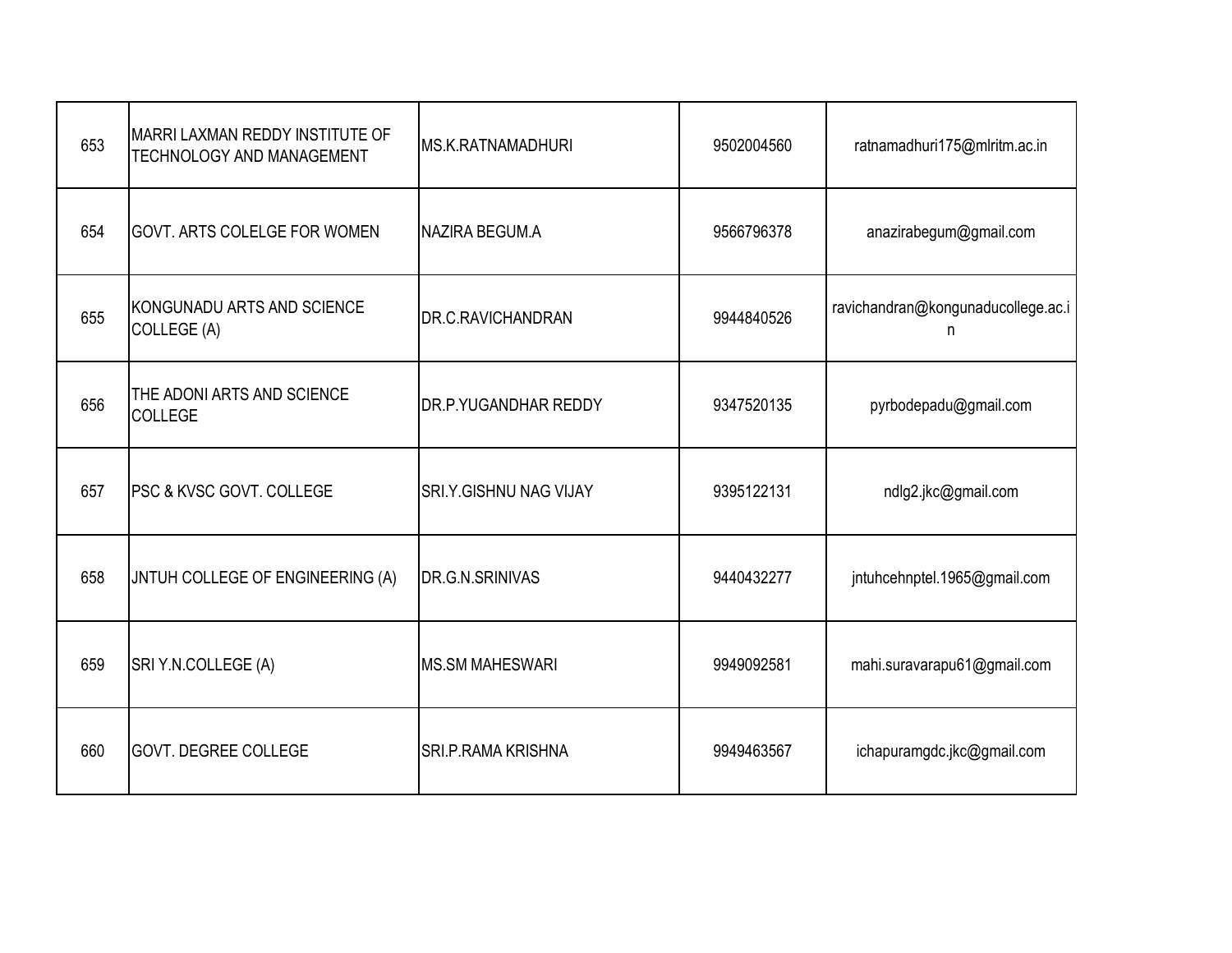| 661 | S.K.R. COLLEGE                                  | DR.K.NEERAJA            | 8985522881 | kalidindineeraja1@gmail.com  |
|-----|-------------------------------------------------|-------------------------|------------|------------------------------|
| 662 | PRAGATI MAHAVIDYALAYA DEGREE<br>COLLEGE         | DR.A.MADHAVILATHA       | 9849964373 | info@pragatimahavidyalaya.in |
| 663 | GOVT. ARTS COLLEGE (A)                          | DR.K.BALASUNRAMANI      | 9943382299 | amukunth2017@gmail.com       |
| 664 | ADHIYAMAAN COLLEGE OF<br><b>ENGINEERING (A)</b> | DR.S.SUJATHA            | 9487819134 | hod_eie@adhiyamaan.ac.in     |
| 665 | THIRU VI KA GOVT. ARTS COLLEGE                  | MR.B.VASUDEVAN          | 9952880506 | vasudevb4u@gmail.com         |
| 666 | <b>SREE NARAYANA GURU COLLEGE</b>               | <b>B SENTHIL KUMAR</b>  | 983642056  | sngcswayam@gmail.com         |
| 667 | <b>GOVT. DEGREE COLLEGE</b>                     | A RAJESH                | 9951753976 | rajesh.alukutha@gmail.com    |
| 668 | <b>GOVT. DEGREE COLLEGE</b>                     | <b>JADAV OM PRAKASH</b> | 9177055585 | omprakash.jadav9@gmail.com   |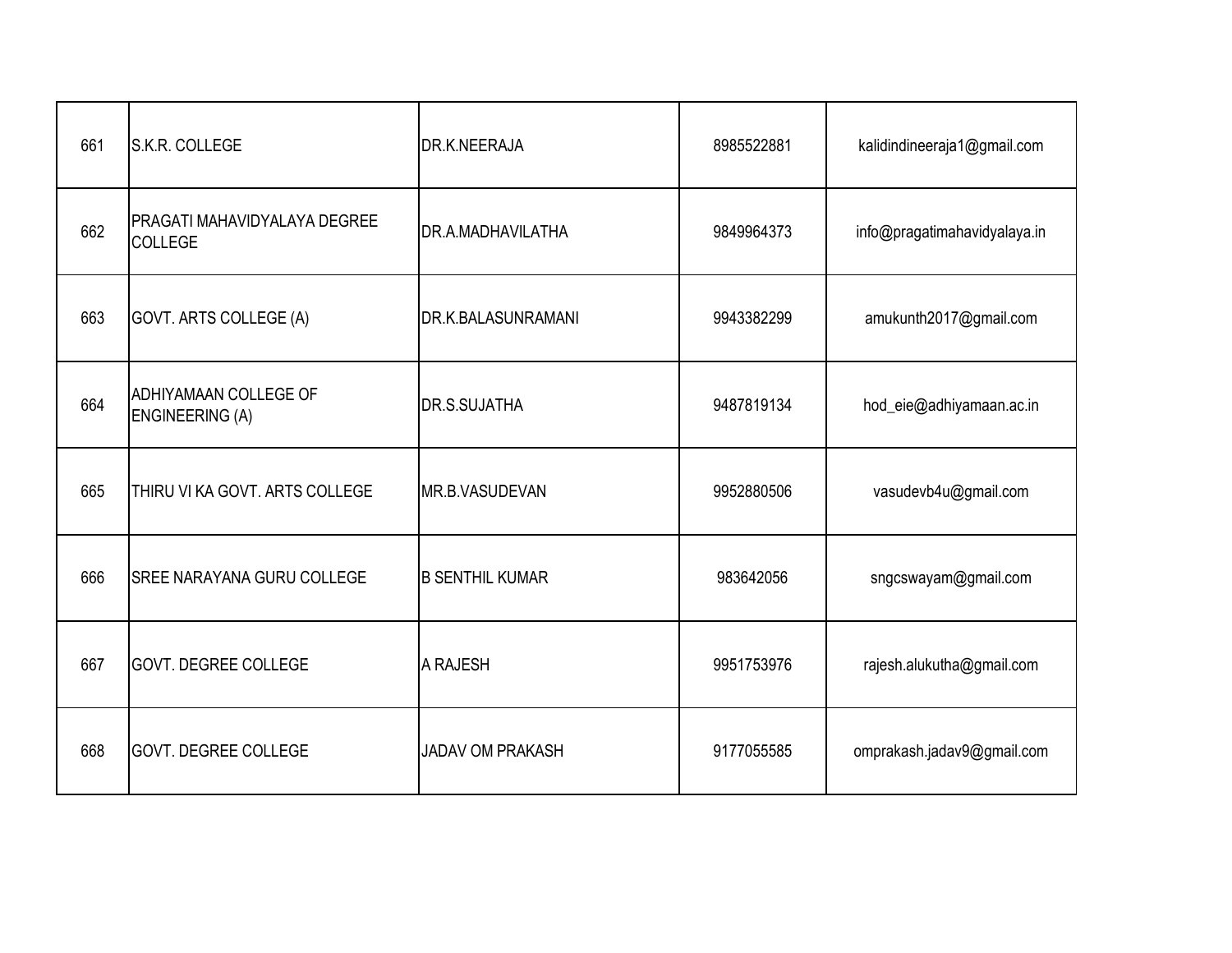| 669 | <b>SRI VASAVI COLLEGE</b>                          | R.JANANI                                                                      | 9952215651 | januram7676@gmail.com          |
|-----|----------------------------------------------------|-------------------------------------------------------------------------------|------------|--------------------------------|
| 670 | THE BAPATLA COLLEGE OF ARTS &<br><b>SCIENCE</b>    | <b>B RATNESWARA RAO</b>                                                       | 9951981976 | bratnesh)rao@yahoo.com         |
| 671 | <b>GOVT. DEGREE COLLEGE</b>                        | <b>G.P.ASHA LATHA</b>                                                         | 9000886357 | ashalatha.gp@gmail.com         |
| 672 | <b>GOVT. DEGREE COLLEGE</b>                        | <b>DR.M.VENGAL REDDY</b>                                                      | 9949820533 | vengalreddymuthumula@gmail.com |
| 673 | <b>GOVT. COLLEGE OF ENGINEERING</b>                | PROF.M.ANDAND BABU                                                            | 9597375335 | mab2k10@gmail.com              |
| 674 | ST.IGNATIUS COLLEGE OF EDUCATION<br>(A)            | <b>DR.N.THERESITA SHANTHI</b>                                                 | 9486225033 | navisk506@gmail.com            |
| 675 | M.V.MUTHIAH GOVT. ARTS COLLEGE<br><b>FOR WOMEN</b> | DR.K.M.SUMATHI                                                                |            | mvmwdindigul@gmail.com         |
| 676 | Vijayanagar College                                | Dr.Prabhaiah V.S. and Principal,<br><b>Associate Professor of Mathematics</b> | 9480065424 | prabhaiah@gmail.com            |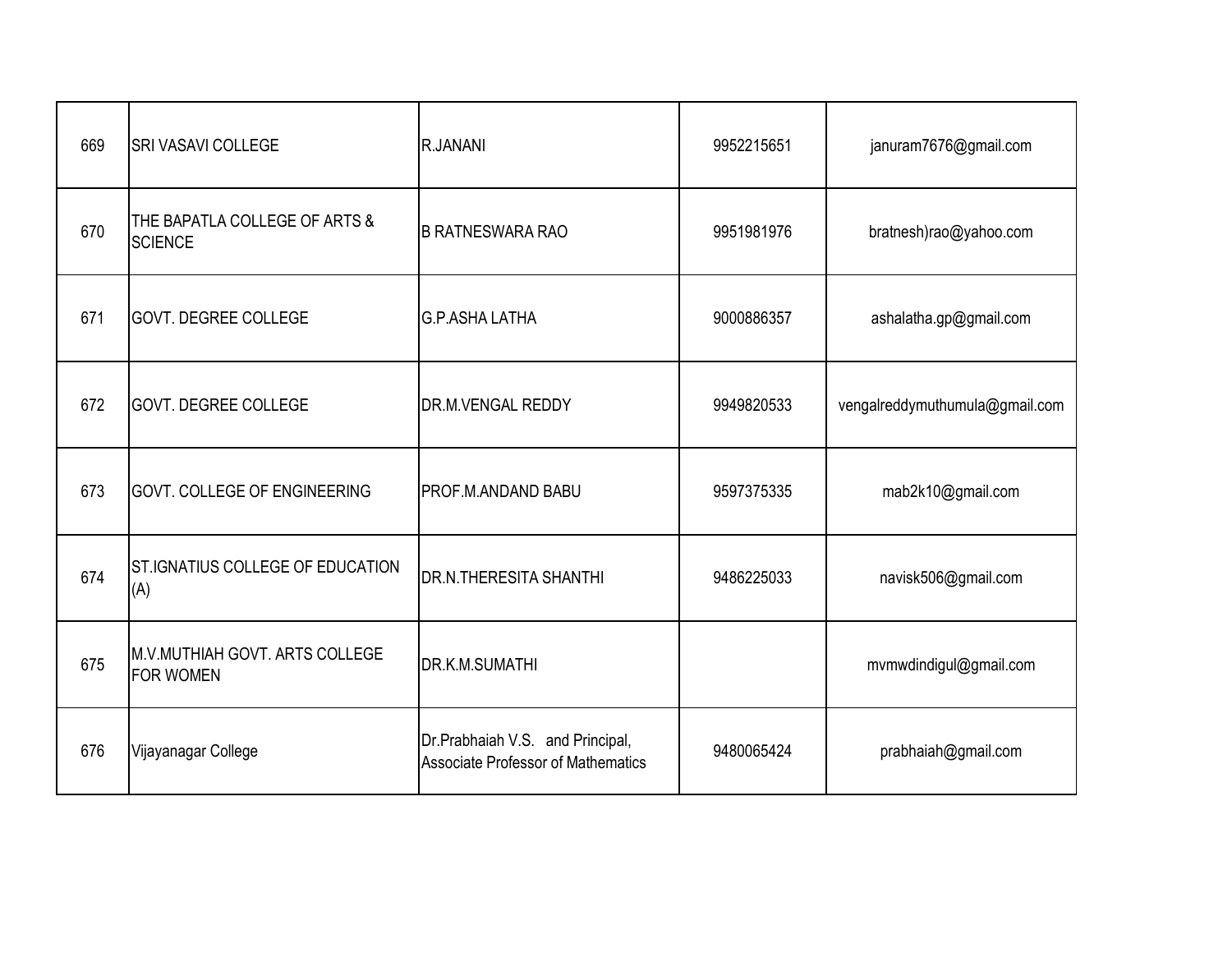| 677 | M E S Kalladi College Mannarkkad                                   | Limseer Ali P A, Assistant Professor                                   | 9946003502 | limseer@gmail.com             |
|-----|--------------------------------------------------------------------|------------------------------------------------------------------------|------------|-------------------------------|
| 678 | Government First Grade College                                     | Dr. Harish V, Assistant Professor of<br>Physics                        | 9448730669 | harishvenkatreddy@gmail.com   |
| 679 | Sree Siddaganga College of Arts Science<br>and Commerce            | <b>ANILKUMAR.M HOD Zoology</b>                                         | 9448101860 | aniltumkur2010@gmail.com      |
| 680 | <b>SREE NARAYANA COLLEGE</b>                                       | DR. S Srijith                                                          | 9633500425 | srijithkeanu@gmail.com        |
| 681 | MES COLLEGE MARAMPALLY                                             | MURUGAN R, Associate Professor,<br>Department of Computer Applications | 9447177829 | mes.murugan@gmail.com         |
| 682 | Principal C.M.Managuli Arts.Commerce and<br>Science college Sindgi | Dr.V.V.Salimath                                                        | 9482175111 | cmmanaguli@yahoo.in           |
| 683 | BV Bhoomaraddi College of Arts, Science<br>and Commerce            | Dr. Mallikarjun Kote Asst. Professor                                   | 8867200407 | kotemallu.2011@rediffmail.com |
| 684 | MES Asmabi College                                                 | Amitha P Mani                                                          | 9249724776 | amitha.pm@gmail.com           |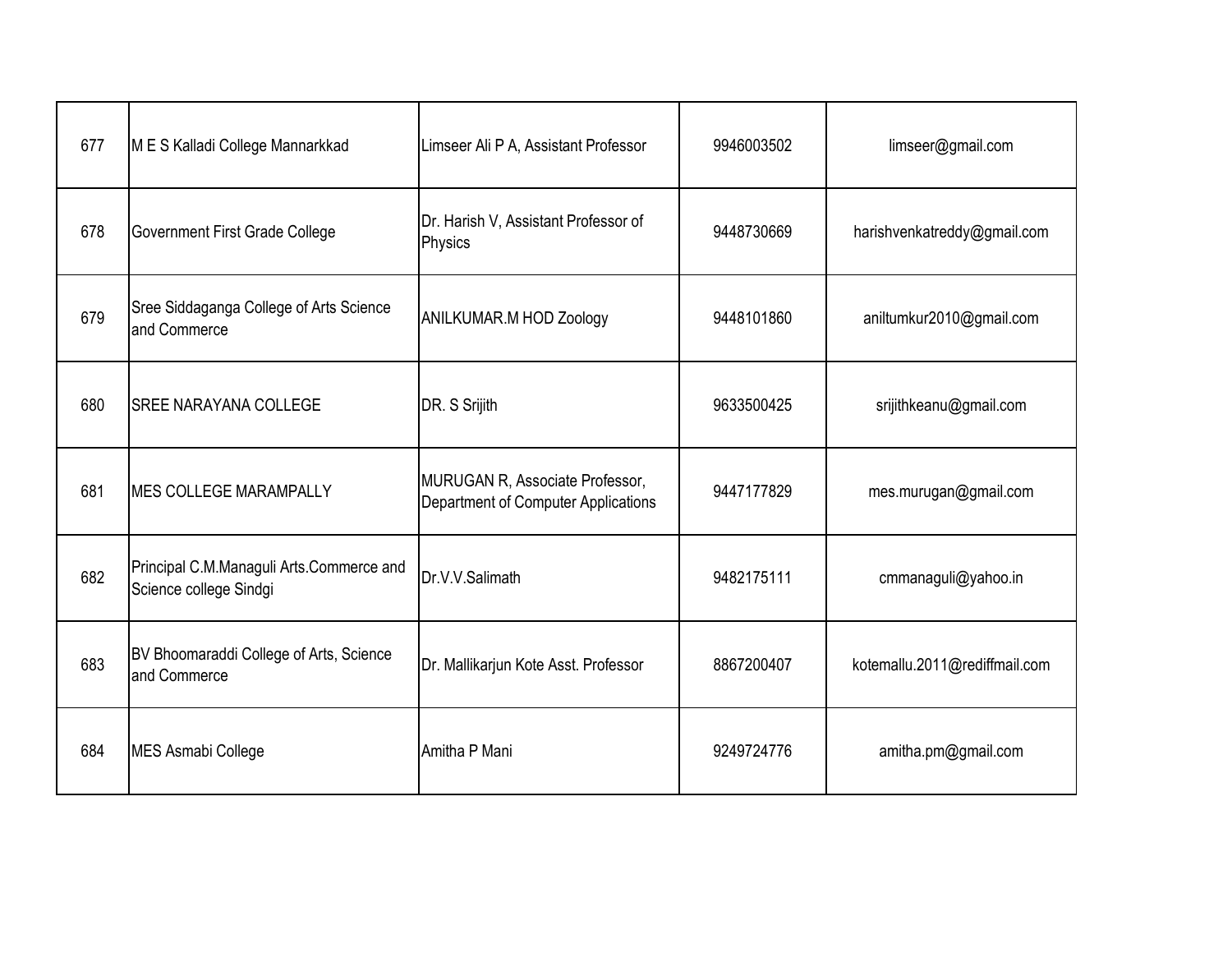| 685 | <b>UNION CHRISTIAN COLLEGE, ALUVA</b>                                 | CIJIN K PAUL, ASSISTANT<br>PROFESSOR IN COMPUTER<br><b>SCIENCE</b> | 9447169964 | cijinkpaul@uccollege.edu.in |
|-----|-----------------------------------------------------------------------|--------------------------------------------------------------------|------------|-----------------------------|
| 686 | MES Asmabi College                                                    | Amitha P Mani, Assistant Professor,<br>Department of English       | 9249724776 | amitha.pm@gmail.com         |
| 687 | <b>KKTM GOVERNMENT COLLEGE</b>                                        | DR.PRAVAS K, ASSISTANT<br>PROFESSOR OF MATHEMATICS                 | 9746495749 | pravask@gmail.com           |
| 688 | St. Thomas College of Teacher Education,<br>Pala                      | Dr. Sunu Austin, Assistant Professor in<br>Social Science          | 9446204425 | sunuaustin@gmail.com        |
| 689 | St. Albert's College Autonomous                                       | Sri Antony Vacko Arackal                                           | 9020301030 | antony@alberts.ac.in        |
| 690 | Deva Matha College                                                    | Dr. Varghese M. C., Assistant Professor<br>in Botany               | 9142302060 | varghesemcklcy@gmail.com    |
| 691 | <b>DES's BANGURNAGAR ARTS SCIENCE</b><br>AND COMMERCE COLLEGE DANDELI | DR.P.A.HOSAMANI                                                    | 9035761366 | pahosamani@radiffmail.com   |
| 692 | Government First Grade College, Tiptur                                | Manoj Kumar N, Physical Education<br><b>Director</b>               | 9448443552 | madishraju@gmail.com        |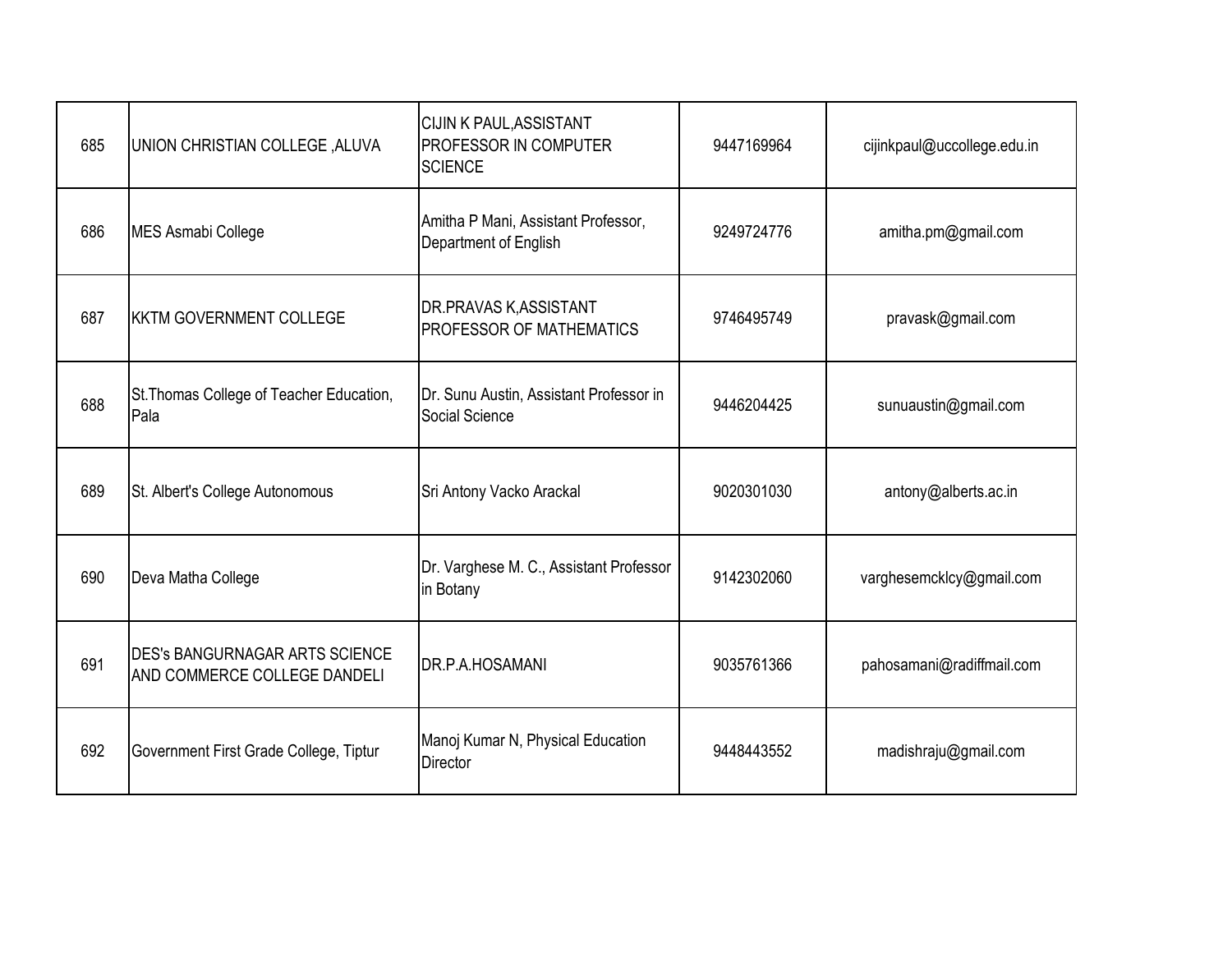| 693 | SACRED HEART COLLEGE,<br>MADANTHYAR-574224                                                                | MR PAUL MENEZES, SELECTION<br><b>GRADE LIBRARIAN</b>     | 9449283365 | paul.shc@hotmail.com         |
|-----|-----------------------------------------------------------------------------------------------------------|----------------------------------------------------------|------------|------------------------------|
| 694 | St. Albert's College Autonomous                                                                           | Sri Antony Vacko, Assistant Professor                    | 9020301030 | antony@alberts.ac.in         |
| 695 | Iqbal College                                                                                             | Dr. V. Jayaraju                                          | 9447958248 | vjayaraju@gmail.com          |
| 696 | <b>Government First Grade College</b>                                                                     | Mala.K.S, Assistant Professor,<br>Department of Commerce | 9901538848 | malalavith@gmail.com         |
| 697 | MANJUNATHA PAI MEMORIAL GOVT.<br>FIRST GRADE COLLEGE OF<br>PROFESSIONAL & BUSINESS<br>MANAGEMENT, KARKALA | <b>VIDYADHAR HEGDE S.</b>                                | 9845356265 | vidyadhartime@rediffmail.com |
| 698 | University College of Education, Dharwad                                                                  | Dr.(Smt) Prabha S.Guddadanveri                           | 9482058101 | kuceprincipal@gmail.com      |
| 699 | <b>Besant Women's College</b>                                                                             | Mr. Gopalkrishna Raikar                                  | 9448102756 | gar190367@gmail.com          |
| 700 | <b>Besant Women's College</b>                                                                             | Mr. Gopalkrishna Raikar, HoD<br><b>Computer Science</b>  | 9449102756 | gar190367@gmail.com          |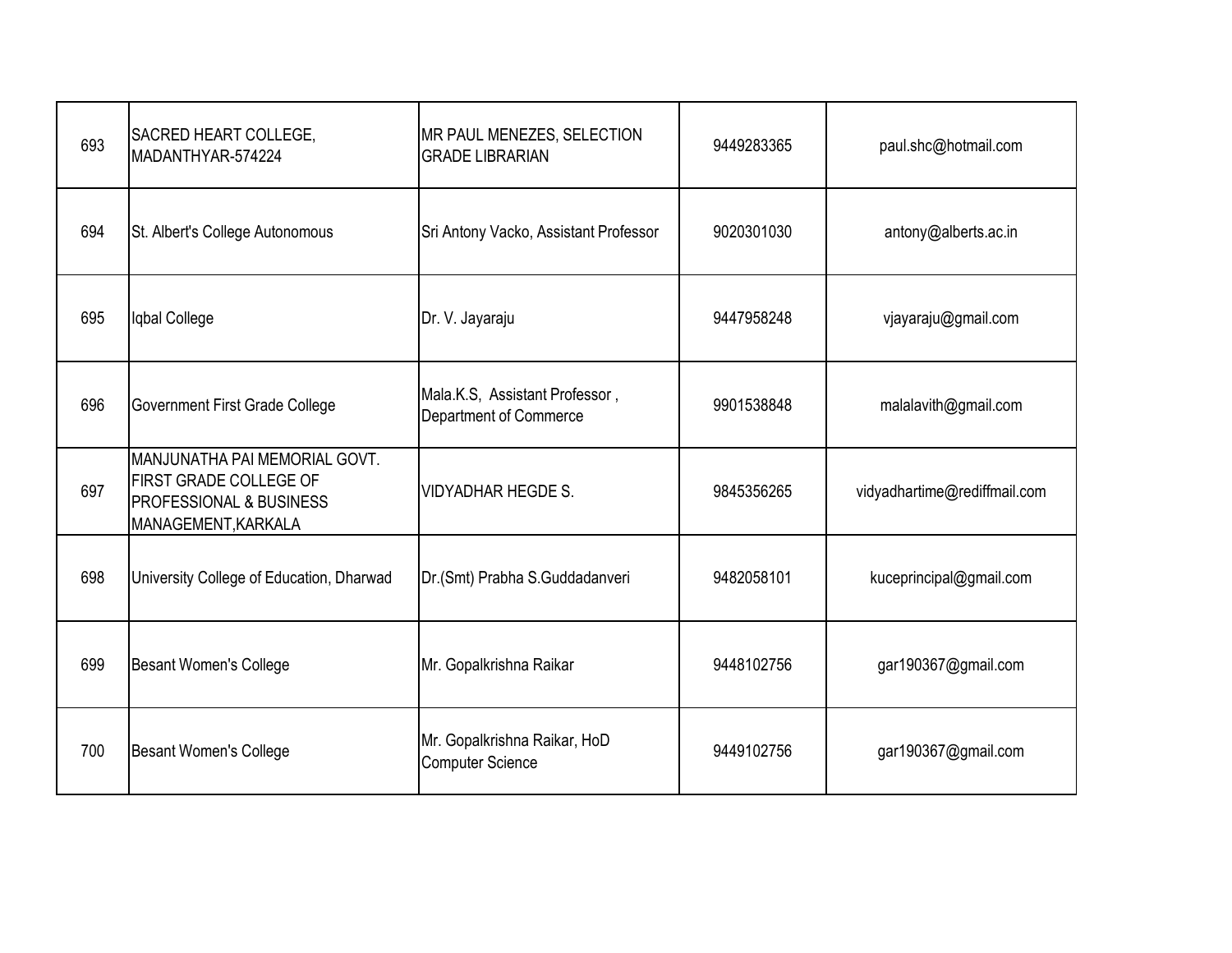| 701 | Govinda Pai Memorial Government College,<br>Manjeshwar              | Dr. Sindhu R. Babu, Assistant Professor<br>of Travel and Tourism Management. | 9496709834 | sindhurbabu@gmail.com           |
|-----|---------------------------------------------------------------------|------------------------------------------------------------------------------|------------|---------------------------------|
| 702 | BHANDARKARS ARTS & SCIENCE<br><b>COLLEGE</b>                        | Dr.M.B.NATARAJ                                                               | 9741816146 | Nataraj.MB@basck.org            |
| 703 | <b>VIMALA COLLEGE</b>                                               | Dr. ANJALY KISHORE, ASSISTANT<br><b>PROFESSOR</b>                            | 9446217283 | anjalykishor@gmail.com          |
| 704 | <b>Crossland College</b>                                            | Mrs.Jyothi, Assistant Professor, Dept.of<br><b>Management Science</b>        | 9480266450 | jpjyothi2002@yahoo.co.in        |
| 705 | Bi Bi Raza Degree College for Women (Arts<br>& Science) Kalaburagi) | Dr. S.M. Shahjahan, Associate Prof. in<br><b>Mathematics</b>                 | 9741299595 | smshahjahan1@gmail.com          |
| 706 | Govt. First Grade College Holehonnur                                | Ganesh H N Pai, Assistant Professor                                          | 8762787657 | ganeshhnpai@gmail.com           |
| 707 | <b>KEYI SAHIB TRAINING COLLEGE</b>                                  | <b>KASIM TP</b>                                                              | 7559974266 | kstcollege@gmail.com            |
| 708 | <b>NMKRV College For Women</b>                                      | Sudha G.                                                                     | 8015510495 | nmkrv.computerscience@gmail.com |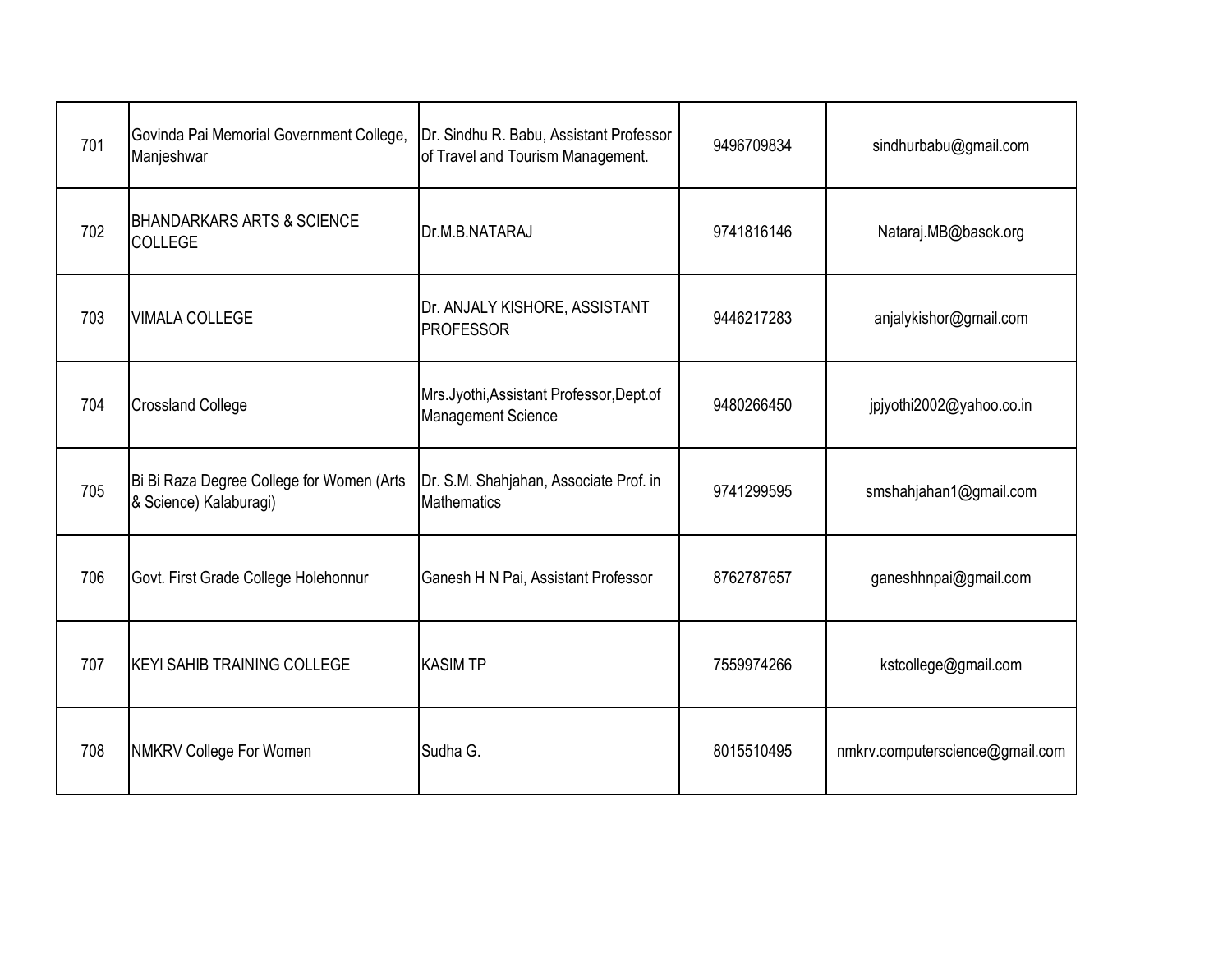| 709 | <b>MORNING STAR HOME SCIENCE</b><br>COLLEGE, ANGAMALY                                            | Dr. Rintu Mary Sebastian, Assistant<br>Professor Dept. of Physics    | 9846823285 | rintumsk@gmail.com           |
|-----|--------------------------------------------------------------------------------------------------|----------------------------------------------------------------------|------------|------------------------------|
| 710 | <b>JSS COLLEGE FOR WOMEN</b>                                                                     | <b>SOMANNA B</b>                                                     | 9449406761 | somannab.economics@gmail.com |
| 711 | <b>JSS COLLEGE FOR WOMEN</b>                                                                     | SOMANNA B, ASSOCIATE<br><b>PROFESSOR</b>                             | 9449406761 | somannab.economics@gmail.com |
| 712 | St. Joseph's College (Autonomous)<br>Irinjalakuda                                                | Dr. Benoy Anand, Assistant Professor                                 | 9061385338 | anandbenoy@gmail.com         |
| 713 | <b>SHRI DHARMASTHALA</b><br>MANJUNATHESHWARA COLLEGE OF<br><b>BUSINESS MANAGEMENT, MANGALURU</b> | SOWMYA HEGDE, ASST.<br><b>PROFESSOR</b>                              | 7411353590 | sowmyahegde21@gmail.com      |
| 714 | Bishop Chulaparambil Memorial College                                                            | Dr. Annu Thomas M.sc, Ph.D, P.D.F,<br><b>Assistant Professor</b>     | 9496833830 | annuthomas@gmail.com         |
| 715 | Commerce, BHS Arts & TGP Science<br>College, Jamkhandi                                           | Mr. B. K. Galagali, Assistant Lecturer in<br><b>Computer Science</b> | 9845031920 | basavaraj_kg@yahoo.co.in     |
| 716 | NSS College.                                                                                     | Dr.Saravanakumar.S. Asst.Professor                                   | 9447625367 | saravanks80@gmail.com        |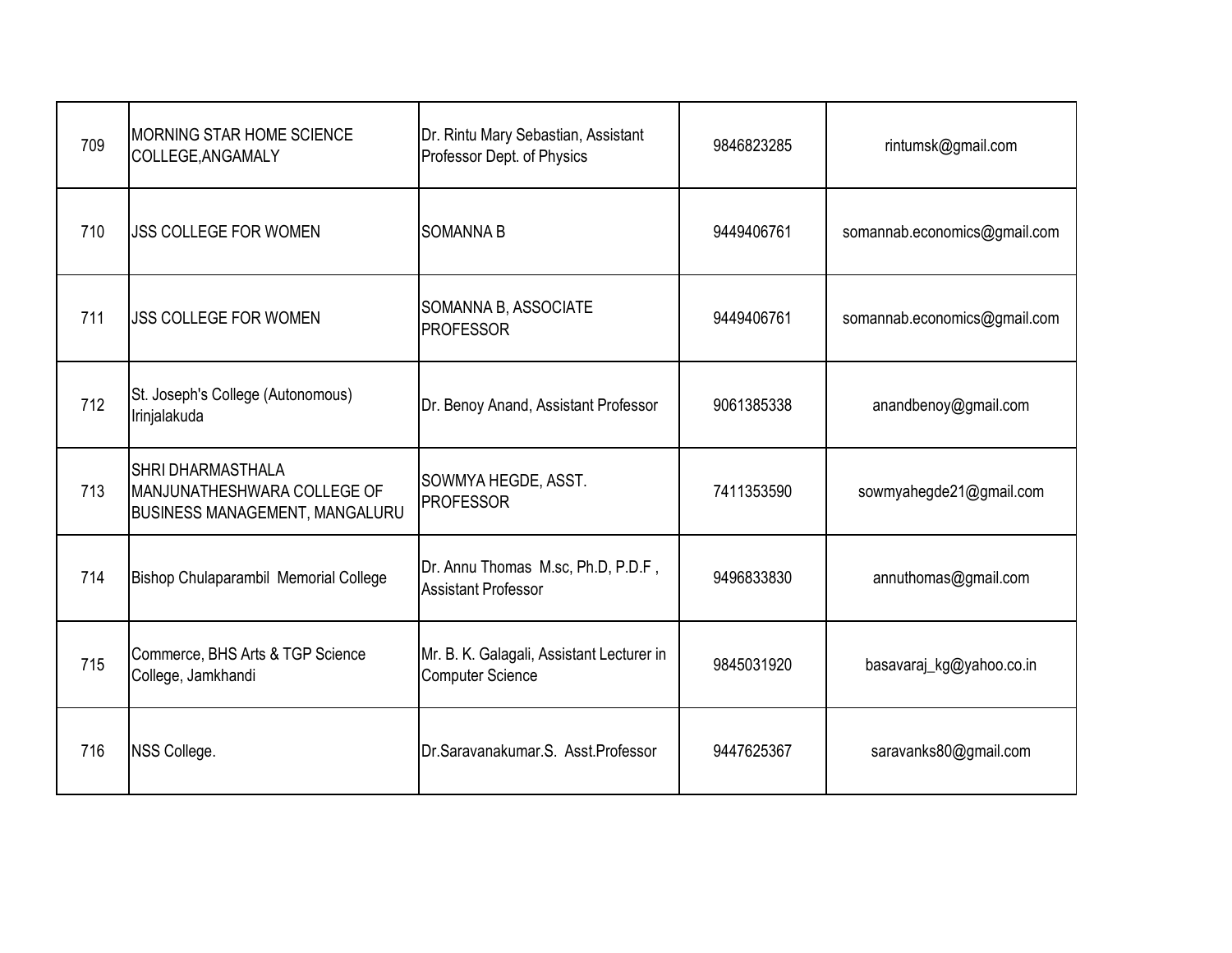| 717 | St. Thomas' College (Autonomous), Thrissur                                   | Sri. Sanjo Jose, College Librarian                                         | 8156884113 | stctlib@gmail.com         |
|-----|------------------------------------------------------------------------------|----------------------------------------------------------------------------|------------|---------------------------|
| 718 | Mercy College                                                                | Dr. C.G. Shyamala, Assistant Professor,<br>Department of English           | 9495855736 | cgsm2007@gmail.com        |
| 719 | St. Agnes College (Autonomous)                                               | Dr. Nancy H. Vaz, Associate Professor                                      | 9448061925 | henriettanancy@gmail.com  |
| 720 | <b>Government Brennen</b><br>College, Dharmadam, Thalassery-<br>670106Kannur | Dr.K.P.PRASHOBHITH, ASSISTANT<br>PROFESSOR OF PHYSICAL<br><b>EDUCATION</b> | 9400583148 | kpprashobhith@gmail.com   |
| 721 | <b>PRAJYOTI NIKETAN COLLEGE</b>                                              | DR BINOJ JOSE, ASSISTANT<br><b>PROFESSOR</b>                               | 9847757990 | binoj.jose@yahoo.com      |
| 722 | <b>PAZHASSIRAJA COLLEGE</b>                                                  | KOSHY C.J, ASST. PROFESSOR                                                 | 9400619869 | cjkoshy@gmail.com         |
| 723 | Christian College, Kattakada                                                 | Dr.L.S.Afinishadeepam, Assistant<br>Professor in chemistry                 | 9895609859 | afinishadpm@gmail.com     |
| 724 | St.MARY'S COLLEGE, MANARCAD                                                  | <b>Mr.TONY FRANCIS</b>                                                     | 9605280775 | tonyfrancis1990@gmail.com |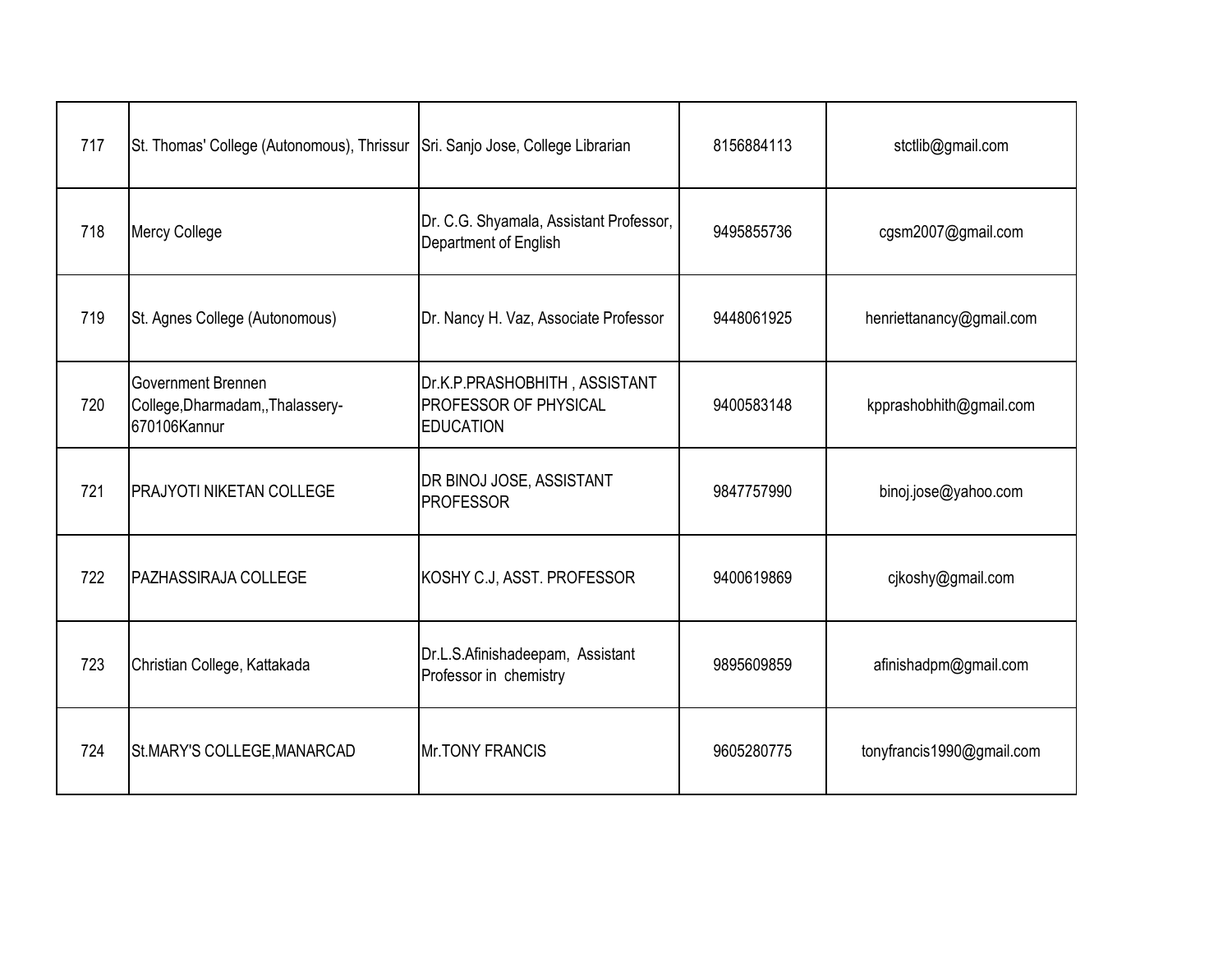| 725 | <b>SREE NARAYANA COLLEGE KANNUR</b>                                            | <b>VIPIN VK</b>                                               | 9847473022 | vkvipi@gmail.com          |
|-----|--------------------------------------------------------------------------------|---------------------------------------------------------------|------------|---------------------------|
| 726 | Sree Narayana College Chengannur                                               | Dr.K.Sreelatha, Assistant Professor,<br>Department of Physics | 9447897925 | sreelatharajiv@gmail.com  |
| 727 | M.E.S. Teachers College                                                        | Smt. P. Mythili Raju, Associate Professor                     | 9343704655 | mythilisayshi2u@gmail.com |
| 728 | N S S College Cherthala                                                        | Dr. Praveen AK Asst Professor in<br>Chemistry                 | 9497703497 | drakpraveen@gmail.com     |
| 729 | N S S Training College, Ottapalam                                              | Dr Mridula K., Assistant Professor                            | 9495341550 | drmgnath@gmail.com        |
| 730 | K.R.Bellad Arts and Commerce College and<br>P.G.Studies in Economics, Mundargi | Dr. D.C.Math, MA. Ph.D. Associate<br>Professor of Geography.  | 9986324781 | dcmathad1995@gmail.com    |
| 731 | <b>MES MAMPAD COLLEGE</b>                                                      | RAFIA YOOSAF, ASSISTANT<br><b>PROFESSOR</b>                   | 9446814302 | rafiafiroz@gmail.com      |
| 732 | Vivekananda College of Arts, Science and<br>Commerce.                          | Sooryanarayana P S., Lecturer in<br>Computer Science.         | 9483577449 | snbhatpadaru@gmail.com    |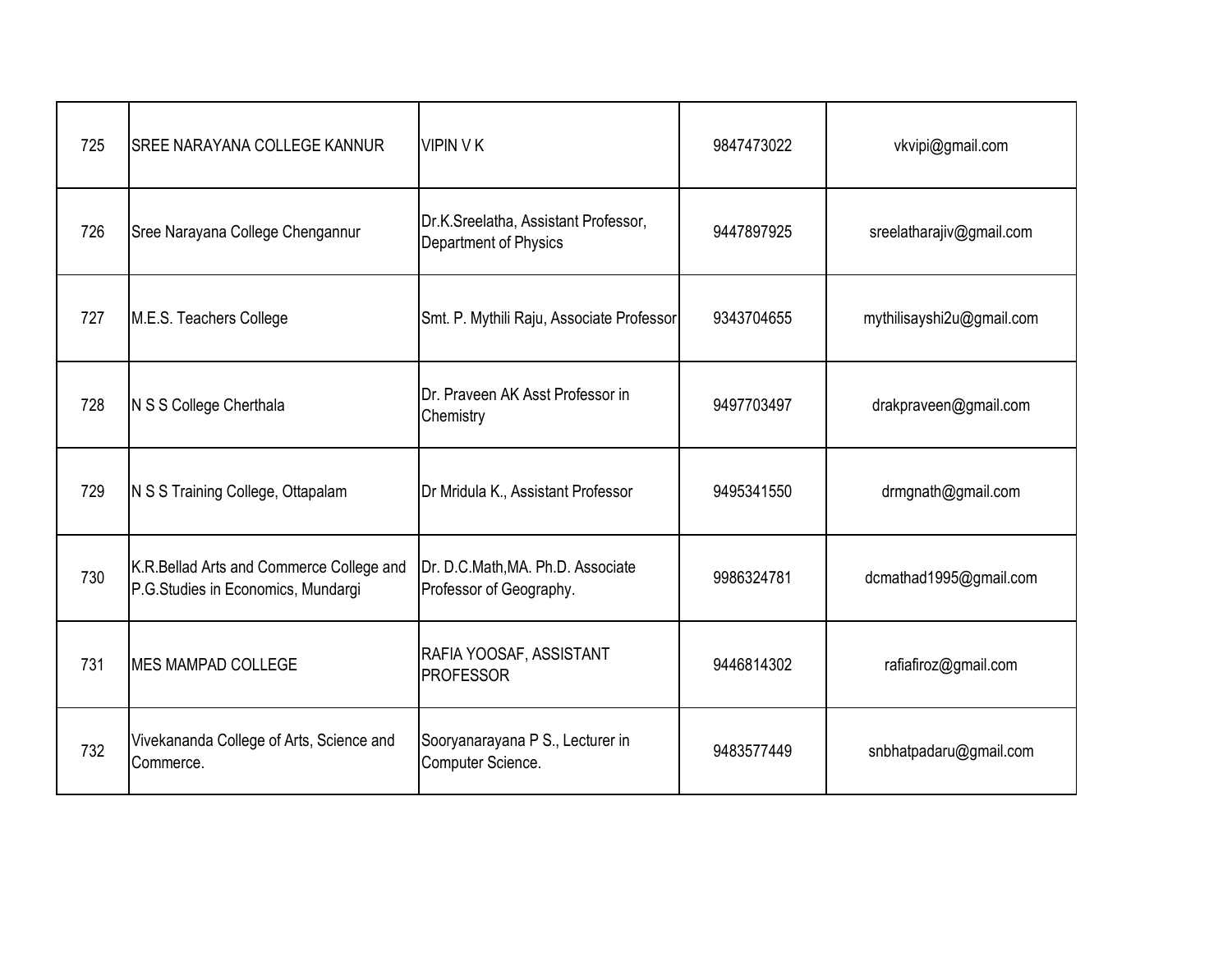| 733 | St.Xavier's college for Women, Aluva                     | Nisha P, Assistant Professor                                         | 9447538254 | nishap@stxaviersaluva.com |
|-----|----------------------------------------------------------|----------------------------------------------------------------------|------------|---------------------------|
| 734 | <b>MES Keveeyam College Valanchery</b>                   | Najila TY                                                            | 9495971122 | najila.faisal@gmail.com   |
| 735 | sree krishna college                                     | Dr.Manu k.m, Assistant professor                                     | 9995294129 | manphy@gmail.com          |
| 736 | <b>GOVERNMENT SANSKRIT COLLEGE</b>                       | DR.AJIKUMAR.P.V., VICE PRINCIPAL<br>& H.O.D. OF VEDANTA              | 944620056  | ajiperoor@gmail.com       |
| 737 | Sree Narayana College- Nattika                           | Praveen V Prasad                                                     | 8961256875 | praveenkareepra@gmail.com |
| 738 | S. K. E. Society's Govindram Seksaria<br>Science College | Dr. S. G. Adoor, Assistant Professor                                 | 9886335372 | sgadoor@gmail.com         |
| 739 | Christ College (Autonomous) Irinjalakuda                 | Dr Josheena Jose, Assistant Professor,<br>PG Department of Commerce, | 9495637096 | josheenajose@gmail.com    |
| 740 | Hiramani J.Molerakhi                                     | <b>Assitant Professor</b>                                            |            | hiramanijm@gmail.com      |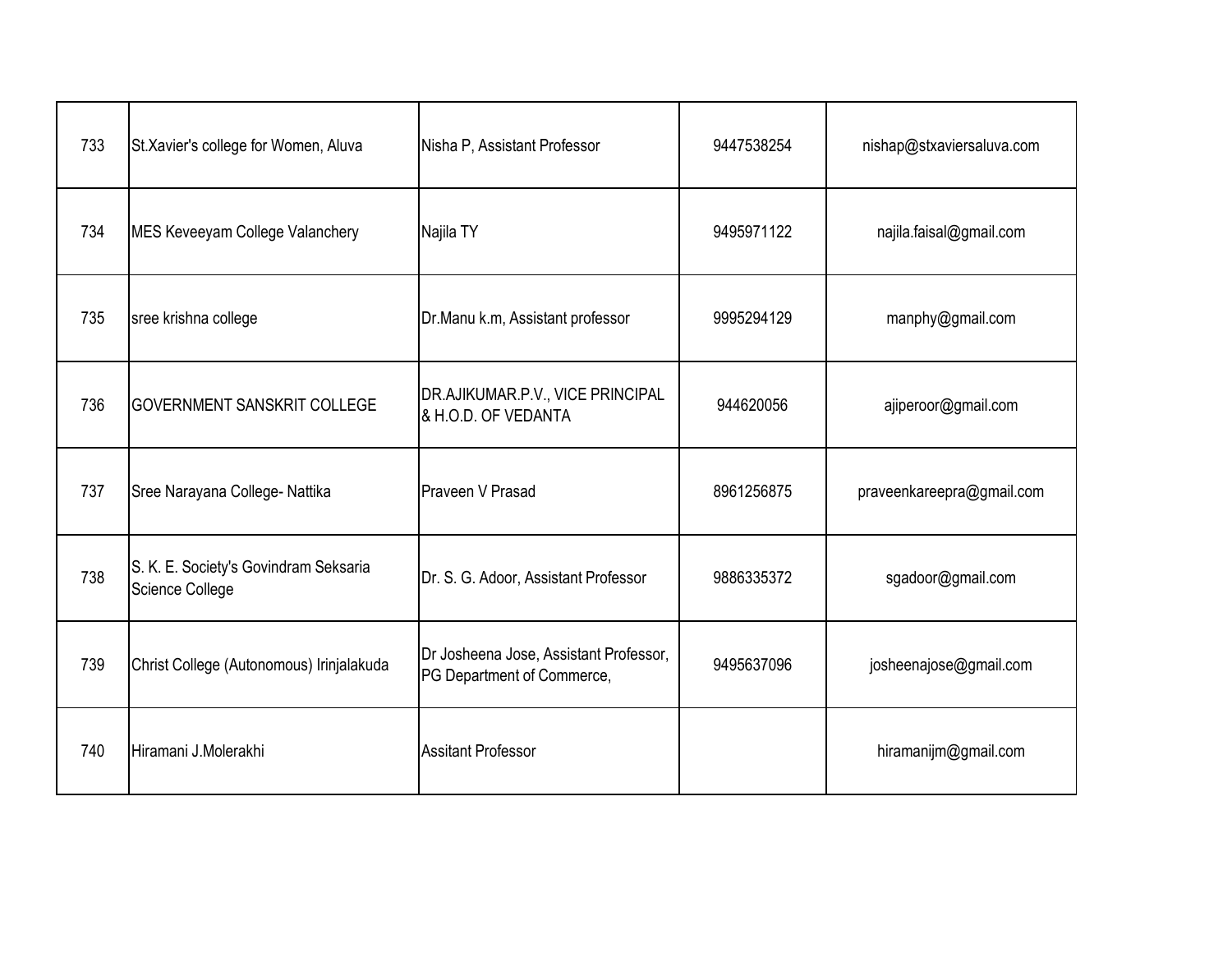| 741 | <b>MAR ATHANASIUS COLLEGE OF</b><br>ENGINEERING KOTHAMANGALAM | JISHA KURUVILLA, ASSISTANT<br><b>PROFESSOR</b>                   | 9446442416 | jishakuruvillamace@gmail.com |
|-----|---------------------------------------------------------------|------------------------------------------------------------------|------------|------------------------------|
| 742 | <b>VIMALA COLLEGE</b>                                         | Dr. ANJALY KISHORE, ASSISTANT<br>PROFESSOR in MATHEMATICS.       | 9446217283 | anjalykishor@gmail.com       |
| 743 | St Joseph"s Training College                                  | Dr. Jisha Baby                                                   | 9645901990 | jishababy100@gmail.com       |
| 744 | Pazhassi Raja N S S College, Mattanur                         | Dr. Amrutha K Adiyodi, Assistant<br>Professor of Physics         | 9497045729 | amruthakadiyodi@gmail.com    |
| 745 | St.Stephen's College                                          | Seena Sivadas, Assistant Professor                               | 9074123487 | seenaakhash@gmail.com        |
| 746 | Loyola College of Social Sciences                             | Aby Tellas, Assistant Professor, Dept.<br>of Personnel Managment | 9446488248 | abytellas@gmail.com          |
| 747 | <b>Assumption College</b>                                     | Wincy Abraham, Assistant Professor                               | 9946810532 | wincya@gmail.com             |
| 748 | M.L.Manjaiah Shetty Narasimha Shetty<br>College of Educaiton  | <b>B.E.Biliyappa Physical Education</b><br><b>Director</b>       | 9880809498 | principal@mesmlmnce.org      |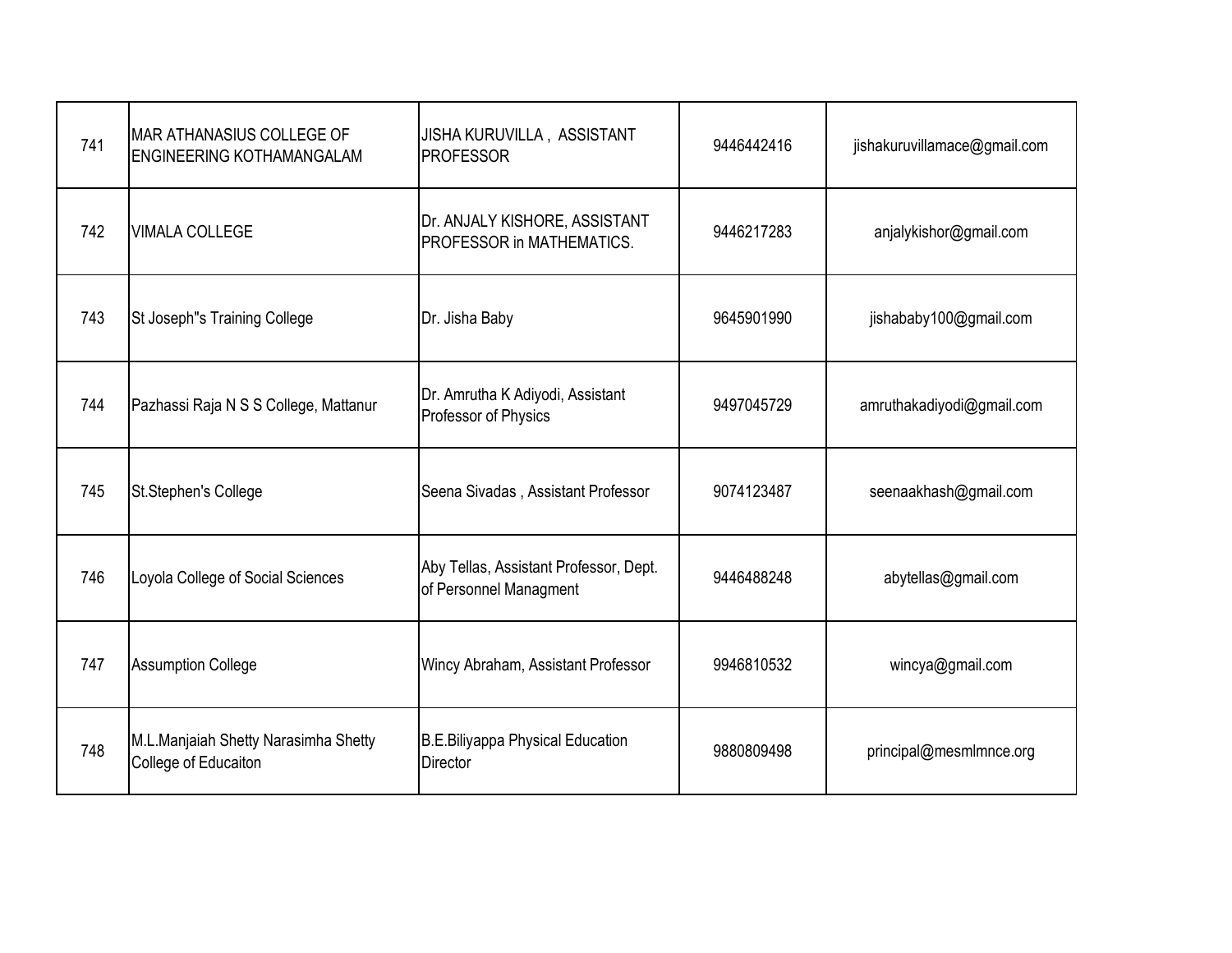| 749 | Sree Siddaganga College of Education                | Dr.G.V.Shobha, Lecturer                                                                            | 9591216230 | gvshobha14@gmail.com     |
|-----|-----------------------------------------------------|----------------------------------------------------------------------------------------------------|------------|--------------------------|
| 750 | IKAHM UNITY WOMENS COLLEGE                          | Dr. Usman A., Assistant Professor,<br>Department of Botany, KAHM Unity<br>Women's College, Manjeri | 9446973230 | usmaanarerath@gmail.com  |
| 751 | UNIVERSITY EVENING COLLEGE,<br><b>MYSURU</b>        | Dr. VIJAY KUMAR M. BORATTI,<br><b>ASSISTANT PROFESSOR</b>                                          | 9880552085 | borattivijay29@gmail.com |
| 752 | V.T.M.N.S.S College                                 | SATHEESH R., Assistant Professor,<br>Department of Physics                                         | 9446613476 | satheeshr83@gmail.com    |
| 753 | <b>LITTLE FLOWER COLLEGE</b>                        | HITHA PAULSON, ASST.PROFESSOR                                                                      | 9846387652 | hitha.paulson@gmail.com  |
| 754 | KLES JAGADGURU TONTADARYA<br>COLLEGE, GADAG-BETGERI | RAMESH, G. K.                                                                                      | 9900981204 | gkrmaths@gmail.com       |
| 755 | KLES JAGADGURU TONTADARYA<br>COLLEGE, GADAG-BETGERI | RAMESH, G. K.                                                                                      | 9900981204 | gkrmaths@gmail.com       |
| 756 | St.Aloysius College, Elthuruth                      | Librarian UGC                                                                                      | 9961773388 | libaloysius@gmail.com    |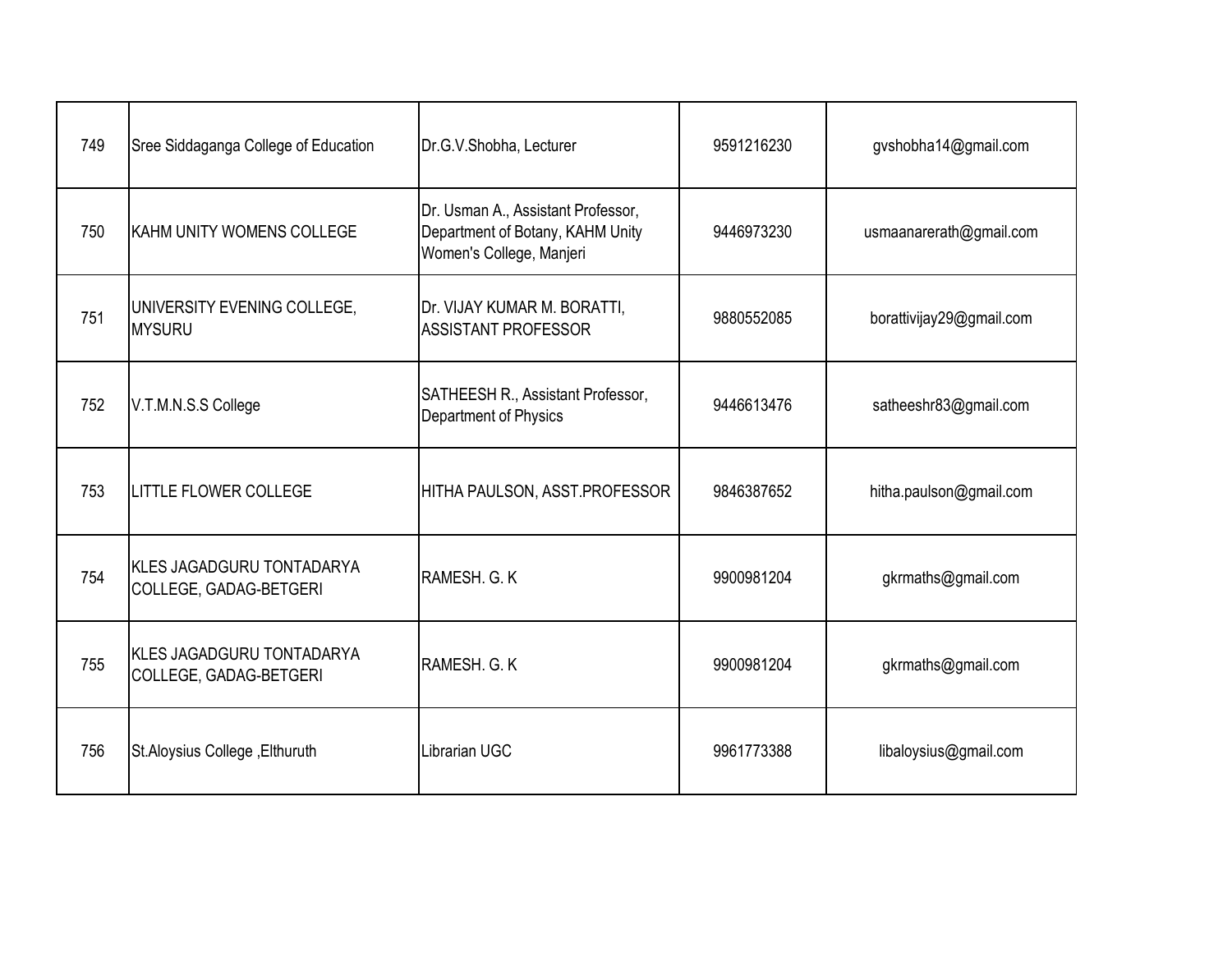| 757 | The Cochin College                                               | Jeena Jayan, UGC - Librarian                                      | 9633303991 | jeena.ranjit229@gmail.com  |
|-----|------------------------------------------------------------------|-------------------------------------------------------------------|------------|----------------------------|
| 758 | New Horizon College of Education                                 | Dr.Srinivasacharlu.A                                              | 9449134510 | asrinivasacharlu@gmail.com |
| 759 | T K Madhava Memorial College                                     | Dr. Preeth M., Assistant Professor of<br><b>Statistics</b>        | 9947775497 | mpreeth25@gmail.com        |
| 760 | smt. Veeramma Gangasiri Degree College<br>for women's Kalaburagi | DR Shivraj G. Gounhalli                                           | 9901410292 | sgg19777@gmail.com         |
| 761 | Providence Women's College                                       | Dr. Deepthi Jose; Assistant Professor,<br>Department of Chemistry | 8547385705 | alphydeepthi@gmail.com     |
| 762 | Anjuman Arts Science Commerce College &<br><b>PG Centre</b>      | Prof. Ravindra R Kaikini, Assistant<br>Pressor                    | 7019040504 | ravikaikini59@gmai.com     |
| 763 | Anjuman Arts Science Commerce College &<br><b>PG Centre</b>      | Prof. Ravindra R Kaikini, Assistant<br>Professor                  | 7019040504 | ravikaikini59@gmail.com    |
| 764 | Sree Narayna Training College                                    | Dr. Promod G Nair, Assistant professor                            | 9946382131 | sntcned@gmail.com          |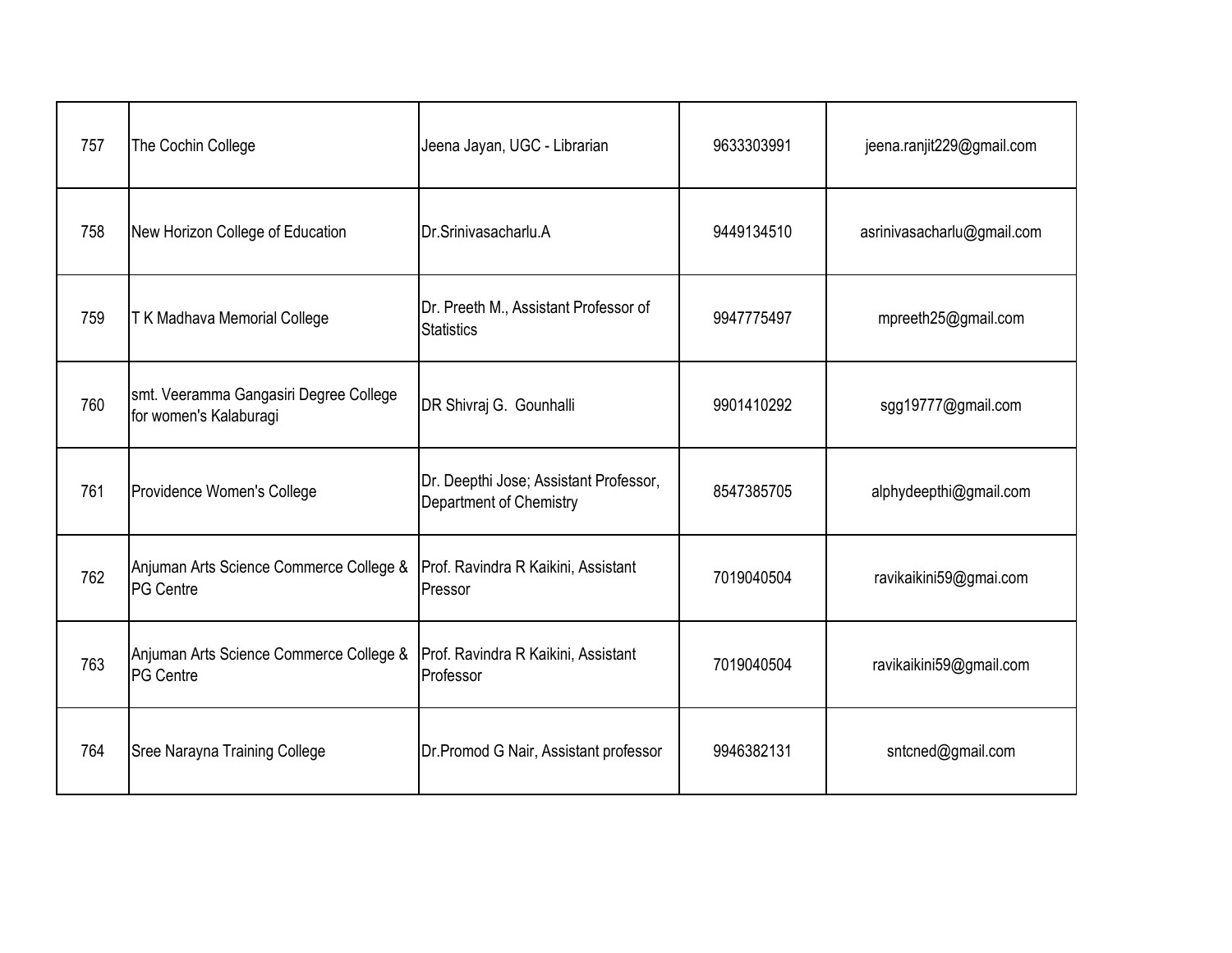| 765 | Rani Parvati Devi College of Arts &<br>Commerce                           | Shri. Prasanna B. Joshi, Assistant<br>Professor                   | 9844522005 | prasanna.economics@gmail.com |
|-----|---------------------------------------------------------------------------|-------------------------------------------------------------------|------------|------------------------------|
| 766 | Smt.Giriyamma R Kanthappa Shresthi First<br>Grade Women's College Harihar | Sri K B Manjunath Associate Professor<br>Commerce                 | 9844132289 | kbm_1990@yahoo.co.in         |
| 767 | St. Joseph's College (Autonomous)                                         | Arun Varma Thampan, Assistant<br>Professor                        | 9449835496 | arunvarma@sjc.ac.in          |
| 768 | AL-AMEEN COLLEGE, EDATHALA.                                               | Dr.LEJI LATHEEF, ASSISTANT<br>PROFESSOR, DEPT. OF CHEMISTRY       | 9497243431 | lejilatheef10@gmail.com      |
| 769 | Aquinas college                                                           | Berry Holaday M.G., Assistant<br>Professor in Economics           | 9142339747 | berry.holaday@gmail.com      |
| 770 | <b>MANNAM MEMORIAL NSS COLLEGE</b><br><b>KOTTIYAM</b>                     | Smt.KAVITHA L, Assistant<br>professor(Department of commerce)     | 9946790612 | kavithaleela@gmail.com       |
| 771 | St. Aloysius College, Elthuruth                                           | Ms. Vineetha Davies. V, Librarian UGC                             | 9961773388 | libaloysius@gmail.com        |
| 772 | Nirmala College Muvattupuzha                                              | Dr. T. M. Jacob, Associate Professor,<br>Department of Statistics | 9447003905 | tmjacob@gmail.com            |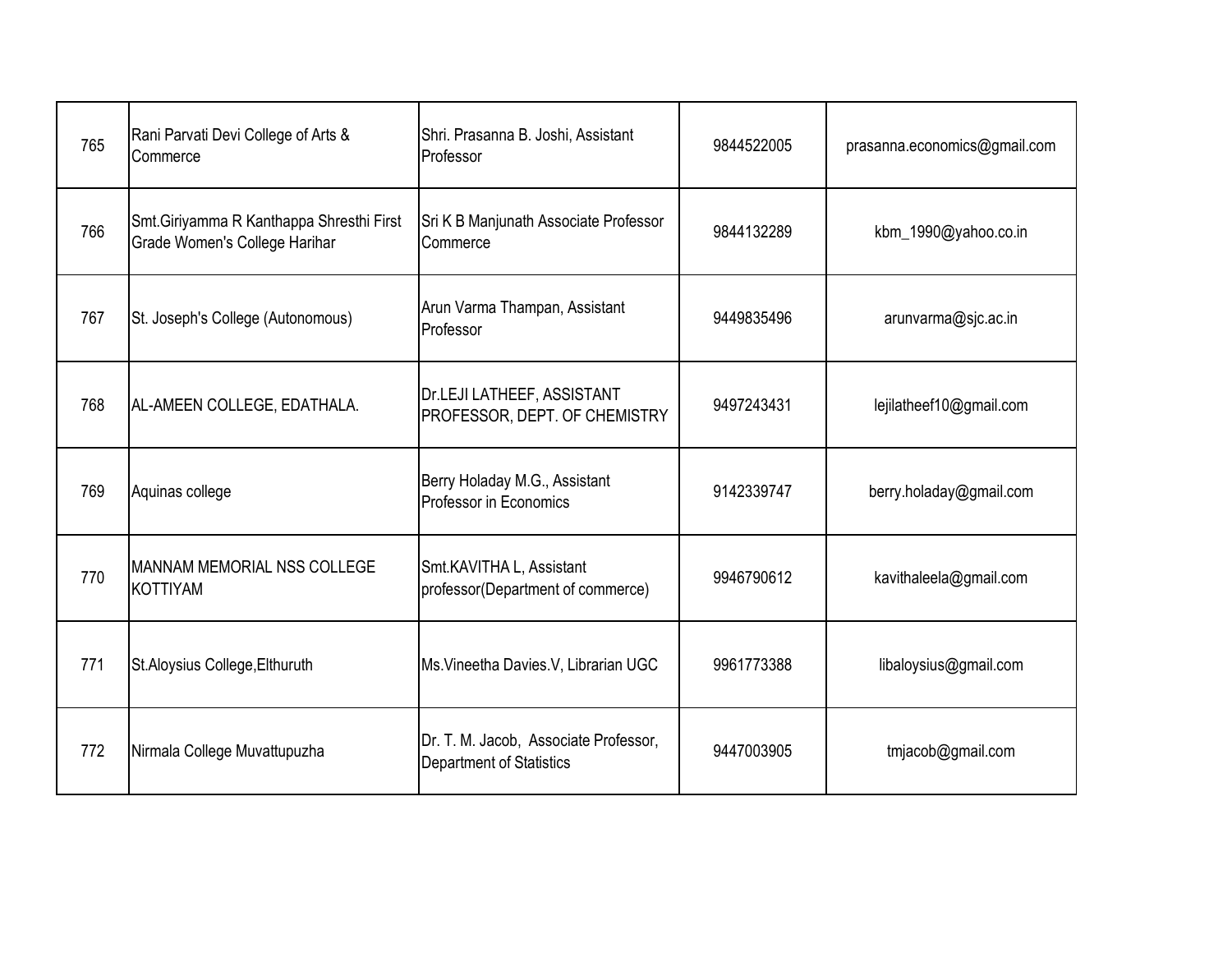| 773 | Basaveshwar Arts college                               | <b>RK KULKARNI, HOD DEPT OF</b><br><b>EDUCATION</b>                                                      | 9741976524 | kuki.rkbgk@gmail.com                       |
|-----|--------------------------------------------------------|----------------------------------------------------------------------------------------------------------|------------|--------------------------------------------|
| 774 | Mount Carmel College of Teacher Education<br>for Women | Ms. Liz Kuriakose, Assistant Professor,<br>Mount Carmel College of Teacher<br><b>Education for Women</b> | 9495202682 | liz.vinsoncl@gmail.com                     |
| 775 | Basaveshwar Arts College. Bagalkot                     | RK Kulkarni. HOD Dept of Education                                                                       | 9741976524 | kuki.rkbgk@gmail.com                       |
| 776 | Farook College (Autonomous)                            | Dr Abdul Haleem P P, Assistant<br>Professor, Department of Computer<br>Science                           | 9895544289 | abdulhaleem@farookcollege.ac.in            |
| 777 | St. Joseph's College (Autononous)<br>Irinjalakuda      | Dr. Benoy Anand, Assistant Professor                                                                     | 9061385338 | anandbenoy@gmail.com                       |
| 778 | <b>ST CYRIL'S COLLEGE</b>                              | NISHA MATHEW, ASSISTANT<br><b>PROFESSOR</b>                                                              | 9447076005 | nishamathewko@gmail.com                    |
| 779 | <b>MILAGRES COLEEGE</b>                                | REKHA U, LIBRARIAN                                                                                       | 9964281107 | librarymck@gmail.com,<br>rekamin@gmail.com |
| 780 | ST. ANN'S COLLEGE OF EDUCATION<br>(AUTONOMOUS)         | SR. DOROTHY D'SOUZA, A.C.,<br><b>LECTURER</b>                                                            | 8971680260 | mdorothyac@gmail.com                       |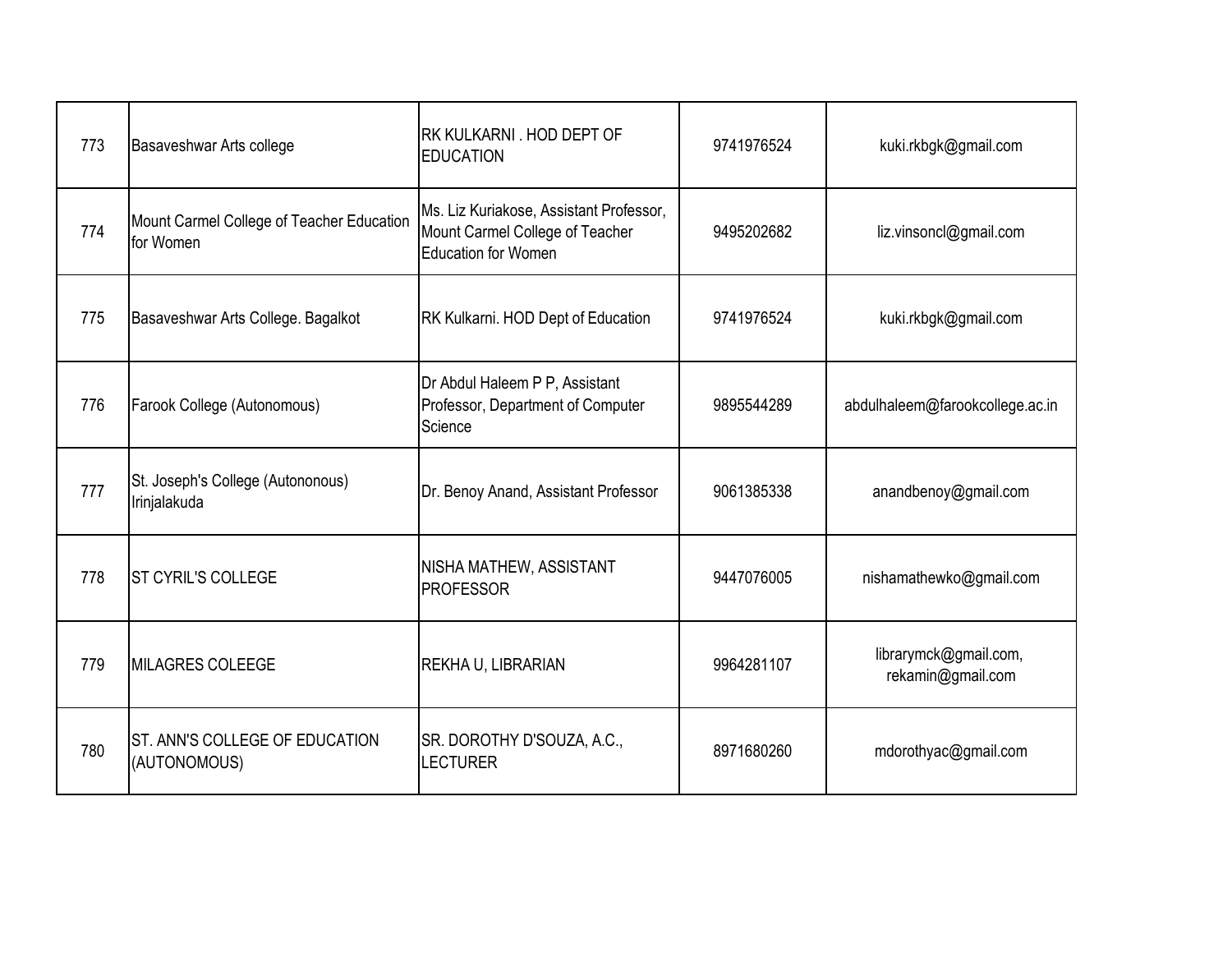| 781 | <b>Dr.MINI THOMAS</b>                                         | <b>ASSOCIATE PROFESSOR</b>                                           | 9447355729 | minitoms2006@rediffmail.com |
|-----|---------------------------------------------------------------|----------------------------------------------------------------------|------------|-----------------------------|
| 782 | <b>SRI MAHAVEERA FIRST GRADE</b><br><b>COLLEGE, MOODBIDRI</b> | MURARI B K, LECTURER                                                 | 9449902293 | muraribk@gmail.com          |
| 783 | MAR IVANIOS COLLEGE (AUTONOMOUS)                              | Dr. John Jacob, Assistant Professor of<br>Physics                    | 9447342941 | john.jacob@mic.ac.in        |
| 784 | Karnatak Arts, Science and Commerce<br>College,               | Somnath Biradar                                                      | 9880447201 | biradarsomnathb@gmail.com   |
| 785 | POOKOYA THANGAL MEMORIAL<br><b>GOVERNMENT COLLEGE</b>         | ABDUL JALEEL. T, ASSISTANT<br>PROFESSOR IN ARABIC                    | 9847502904 | jaleelarabi@gmail.com       |
| 786 | Vijaya Teachers College                                       | Hemalatha, S. Naik<br>Assistant<br>professor                         | 9663580216 | hemanaiks08@gmail.com       |
| 787 | <b>Bishop Moore College</b>                                   | Yogesh Prasad                                                        | 9497037377 | yogeshprd@gmail.com         |
| 788 | <b>GOVT. FIRST GRADE COLLEGE</b><br>VAMADAPADAVU              | ASHOK KUMAR B, ASSISTANT<br>PROFESSOR, DEPARTMENT OF<br>SOCIAL WORK. | 9480664728 | dashasya@gmail.com          |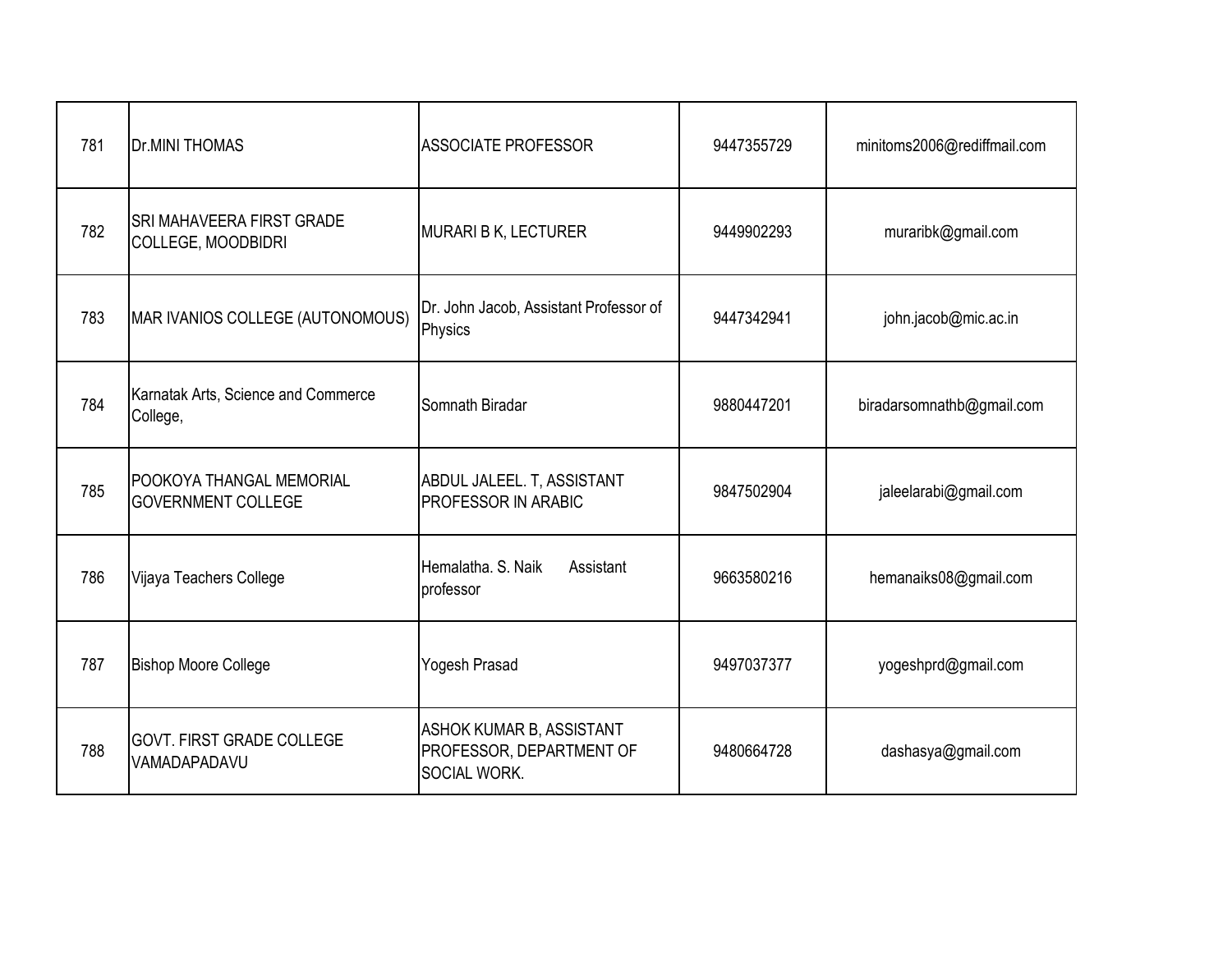| 789 | Sri Dharmasthala Manjunatheshwara<br>College, Ujire | Dr. Chetan Rao, Assistant Professor                                    | 9980606188 | chetanrao@sdmcujire.in  |
|-----|-----------------------------------------------------|------------------------------------------------------------------------|------------|-------------------------|
| 790 | NSS College, Rajakumari                             | Dr. Ajitha R S, Assistant Professor in<br><b>Computer Applications</b> | 9497792121 | ar.subhamathi@gmail.com |
| 791 | Mar Athanasius College                              | Shiny John, Asst. Professor                                            | 9495356384 | shinyjohnkp@gmail.com   |
| 792 | SBRR Mahajana First Grade College                   | Vinay M, Assistant Professor                                           | 9964665018 | vinay16687@gmail.com    |
| 793 | Nehru Memorial College, Sullia                      | Mr. Rudrakumar M.M., Assistant<br>Professor                            | 9480274545 | rudra.kumar33@gmail.com |
| 794 | Nehru Memorial College, Sullia                      | Mr. Rudrakumar M.M., Assistant<br>Professor                            | 9480274545 | rudra.kumar33@gmail.com |
| 795 | Government Science College, Bengaluru               | Dr. Anuroopa N, Assistant Professor,<br>Department of Microbiology     | 9448520195 | abanusri@gmail.com      |
| 796 | MES M M Arts and Science College                    | Kamalakar Hegde, Lecturer in<br><b>Computer Science</b>                | 8861477156 | koogtekamal@gmail.com   |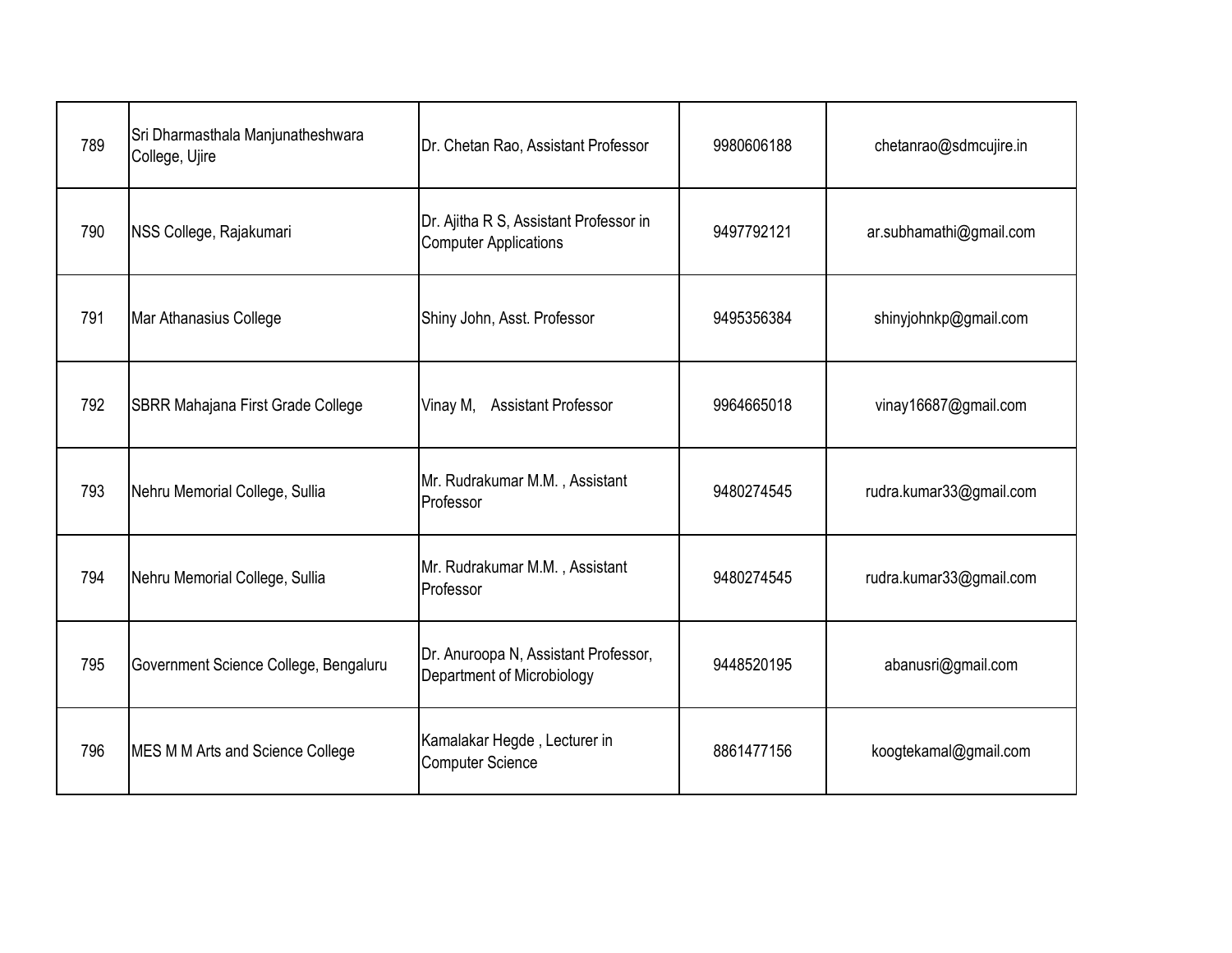| 797 | Goverment college for boys                                       | Dr. M.V Balasubramanyam and<br><b>Assistant Professor</b> | 9844360196 | balu10.honey@gmail.com  |
|-----|------------------------------------------------------------------|-----------------------------------------------------------|------------|-------------------------|
| 798 | Goverment college for boys                                       | Dr. M V Balasubramanyam and<br><b>Assistant Professor</b> | 9844360196 | balu10.honey@gmail.com  |
| 799 | Maratha Mandal Arts Comm Sci and Home<br>Science college Belgaum | Assistant Professor H J Molerakhi                         | 9448941748 | hiramanijm@gmail.com    |
| 800 | <b>GOVT. COLLEGE OF TEACHER</b><br><b>EDUCATION</b>              | Dr. ISSAC PAUL, ASST. PROFESSOR<br>IN COMMERCE            | 9746138913 | chenal4u@gmail.com      |
| 801 | KNM Government Arts and Science College,<br>Kanjiramkulam        | Vimalkumar C L, Assistant Professor                       | 9446795768 | tvmvimalkumar@gmail.com |
| 802 | KNM Government Arts and Science College,<br>Kanjiramkulam        | Vimalkumar C L, Assistant Professor                       | 9446795768 | tvmvimalkumar@gmail.com |
| 803 | St. Thomas College, Palai                                        | Dr. Ison V. Vanchipurackal, Assistant<br>Professor        | 9446126926 | isonv@rediffmail.com    |
| 804 | St.Philomenas college                                            | Reena Mol V U, Assistant Professor                        | 8050199084 | rmreenamol766@gmail.com |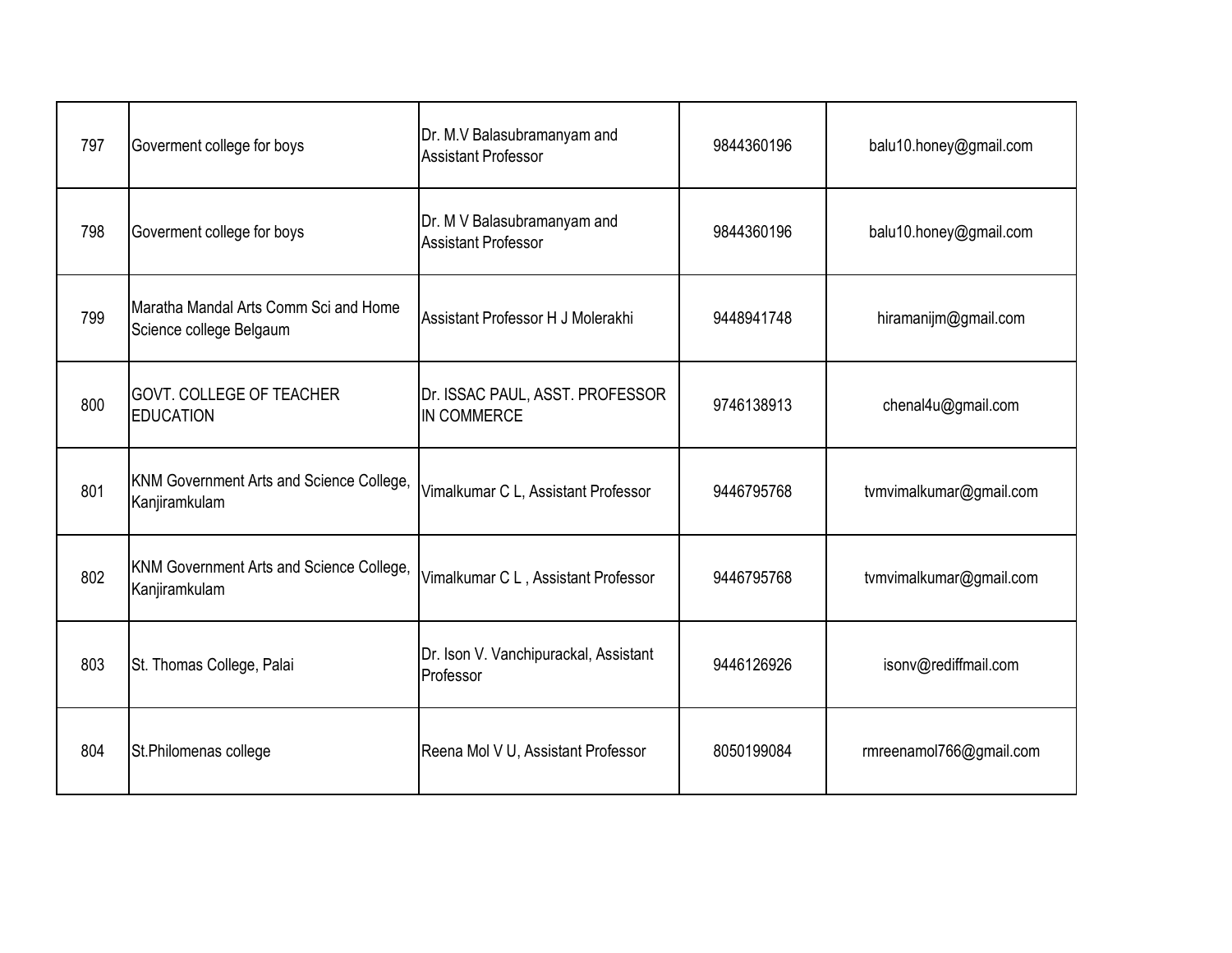| 805 | Ssrg womens college                                                                     | Sathyanarayan asst prof                            | 9845596625 | Ssrgwcr20@gmail.com                              |
|-----|-----------------------------------------------------------------------------------------|----------------------------------------------------|------------|--------------------------------------------------|
| 806 | Ssrg womens college raichur                                                             | Sathyanarayana                                     | 9986670712 | Ssrgwcr20@gmail                                  |
| 807 | Government First Grade College                                                          | MALA.K.S, Assistant Professor                      | 9901538848 | malalavith@gmail.com                             |
| 808 | SECAB A.R.S.Inamdar Arts, Science &<br>Commerce College for Women Vijaypur<br>Karnataka | Mrs, Shazad Afia<br>Librarian                      | 9880357828 | secabarsilib@gmail.com,<br>afia.shazad@yahoo.com |
| 809 | d.banumaiahs college of commerce and arts                                               | shyam r lecturer                                   | 9008001661 | bcmys@yahoo.com                                  |
| 810 | Sri.C.Achutha Menon Govt.College, Thrissur.                                             | Dr.Soni.T.L                                        | 9446361539 | sonipeeter@gmail.com                             |
| 811 | M E S Ponnani College                                                                   | Nusrath K, Assistant Professor                     | 9846997113 | nusrathk.mescs@gmail.com                         |
| 812 | Jyoti Nivas College Autonomous                                                          | Dr.Mrs.Vanaja Malathy (Admission Co-<br>ordinator) | 9886754713 | vanaja.malathy@gmail.com                         |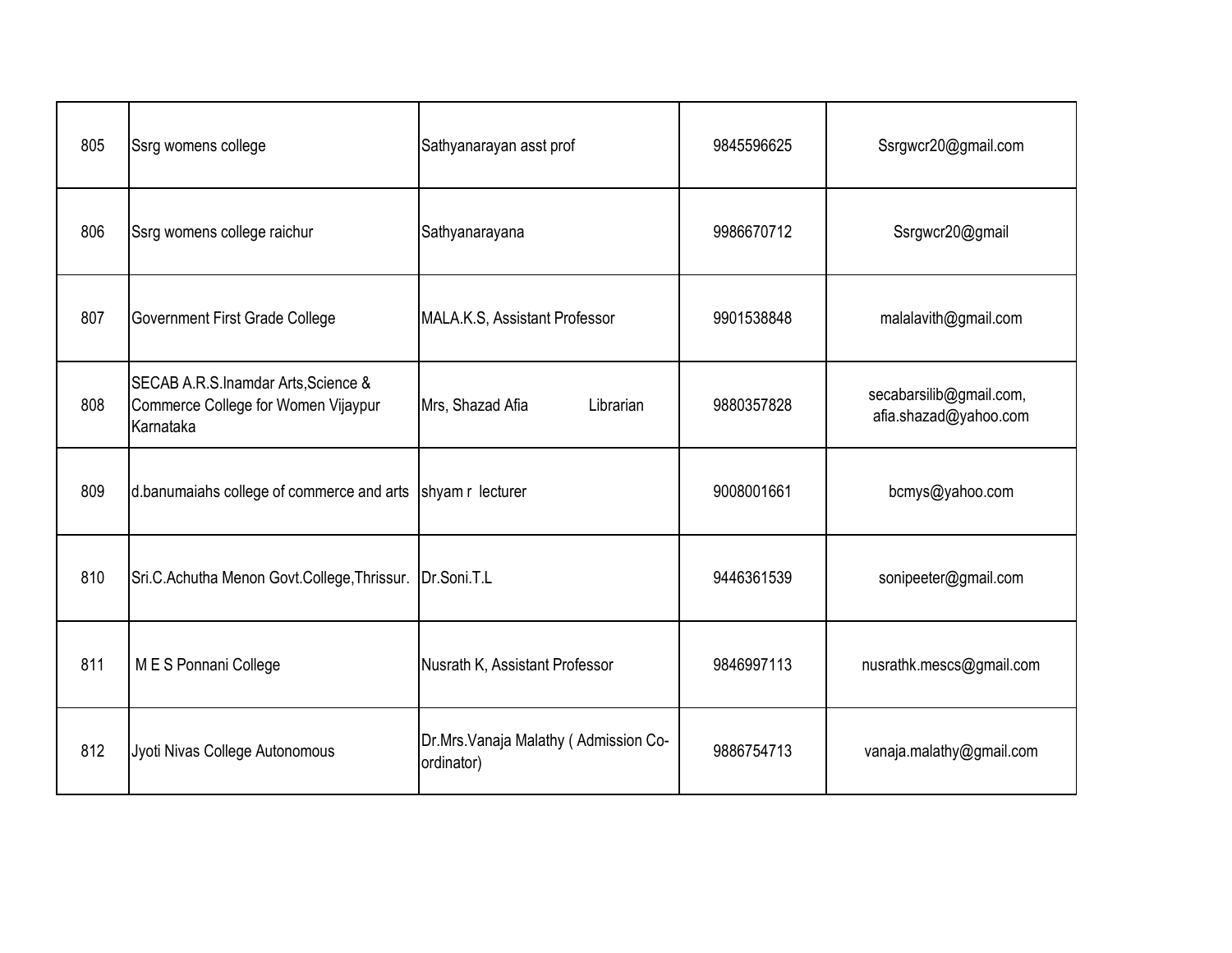| 813 | Govt. College Chittur, Palakkad        | SREEJITH M NAIR, Assistant Professor<br>in Electronics | 9745682616 | sreejithnairm@gmail.com        |
|-----|----------------------------------------|--------------------------------------------------------|------------|--------------------------------|
| 814 | NEWMAN COLLEGE, THODUPUZHA             | JITHIN JOY, ASSISTANT PROFESSOR                        | 9895981293 | jithin.joy@newmancollege.ac.in |
| 815 | Mahatma Gandhi College                 | Dr. Syamlal G.S. Assistant Professor of<br>Economicss  | 8606575706 | shaamjie@gmail.com             |
| 816 | Kittel Arts College Dharwad            | Dr. S. B. Nyamati Asst. Prof. Of<br>Economics          | 9448822050 | sureshnyamati@gmail.com        |
| 817 | <b>MSM COLLEGE</b>                     | Dr.S.Farook.Asst.Professor                             | 9895244420 | drfarookms@gmail.com           |
| 818 | Hasanamba College of Education         | H S Prakash Asst professor                             | 9448919851 | prakashhshc@gmail.com          |
| 819 | <b>M S M COLLEGE</b>                   | Dr.FAROOK S, ASSISTANT<br>PROFESSOR OF ARABIC          | 9895244420 | drfarookms@gmail.com           |
| 820 | Baselios Poulose II Catholicos College | Dr Santhosh P Kuruvilla, Associate<br>Professor        | 9446273069 | spotharay@gmail.com            |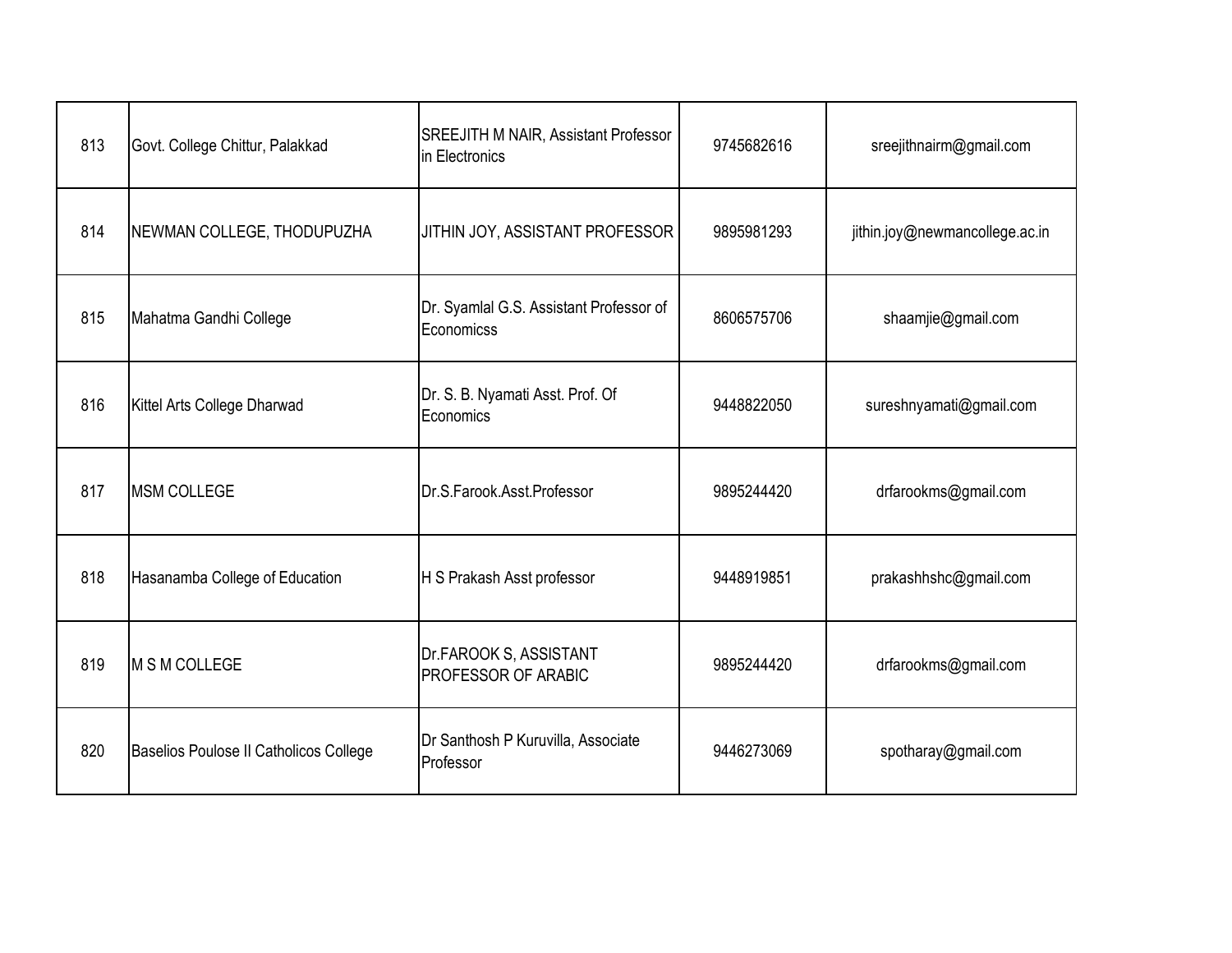| 821 | <b>ST DOMINIC'S COLLEGE</b>                               | Dr.Rani Alphonsa Jose                                                | 9633843616 | ranialphonsajose@gmail.com      |
|-----|-----------------------------------------------------------|----------------------------------------------------------------------|------------|---------------------------------|
| 822 | Maratha Mandal Arts and Commerce<br>College, Khanapur     | Snehal K. Pawar Lecturer                                             | 9900676868 | mmcollegeknp@gmail.com          |
| 823 | manusankarc@ssvcollege.ac.in                              | Manusankar C, Assistant Professor,<br>Department of Computer Science | 9446304150 | manusankarc@ssvcollege.ac.in    |
| 824 | POOKOYA THANGAL MEMORIAL GOVT.<br>COLLEGE, PERINTHALMANNA | NISHA. M, ASSISTANT PROFESSOR<br><b>IN ENGLISH</b>                   | 9495740588 | deapjay@gmail.com               |
| 825 | T K Madhava Memorial College                              | Dr. Preeth M, Assistant Professor of<br><b>Statistics</b>            | 9947775497 | mpreeth25@gmail.com             |
| 826 | Jyoti Nivas College Autonomous                            | Dr K Vanaja Malathy, PRO, Coordinator<br>for Admissions              | 9886754713 | vanaja.malathy@gmail.com        |
| 827 | <b>NSS College Nemmara</b>                                | Rajeesh P                                                            | 9809824849 | rajeesheledath@gmail.com        |
| 828 | All Saints' College                                       | Sonya J. Nair, Assistant Professor,<br>Department of English         | 9995209628 | mentorswayamallsaints@gmail.com |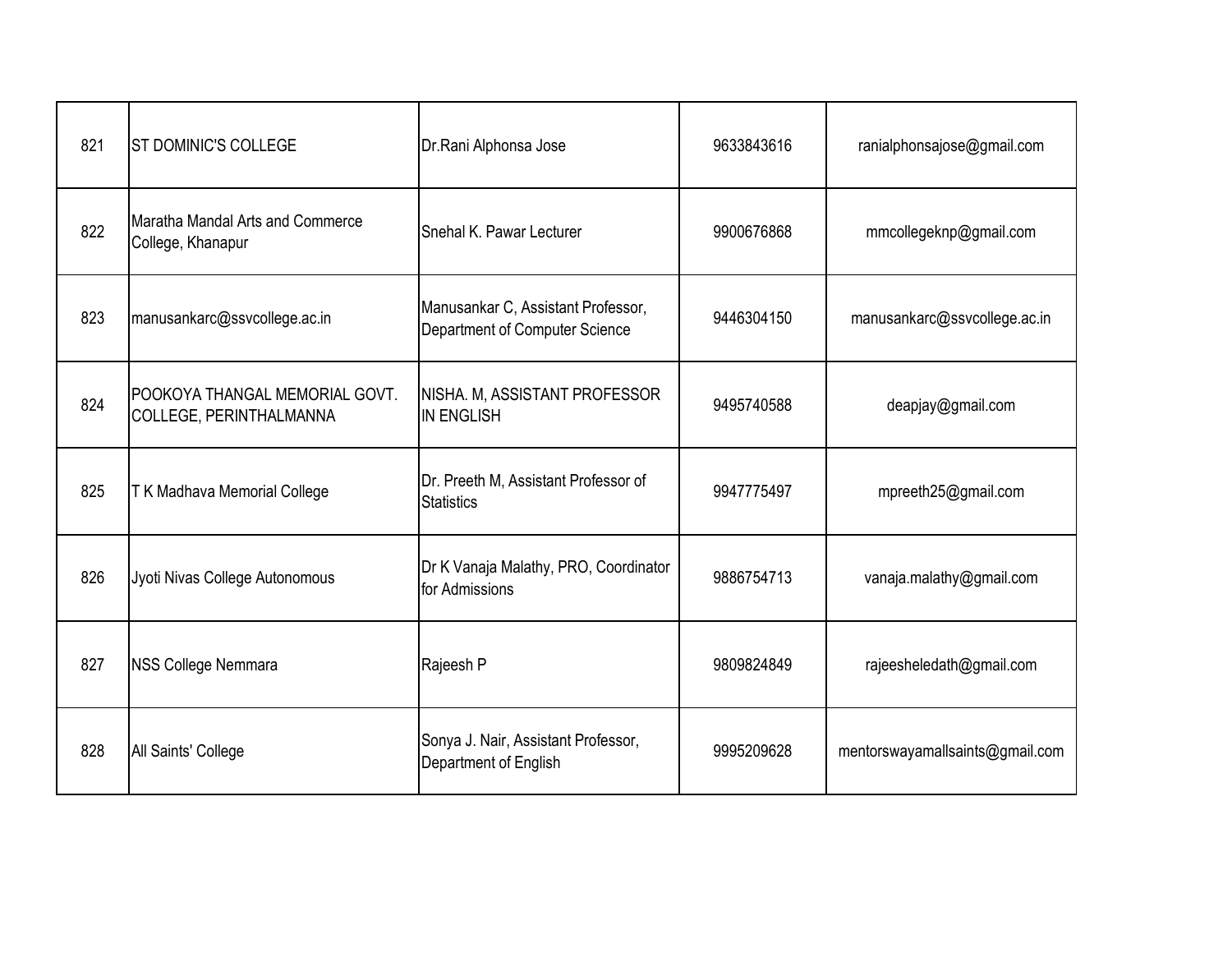| 829 | Teresian College                  | Merwin Pinto, Assistant Professor   | 9900665476 | merwin.tfgc@gmail.com  |
|-----|-----------------------------------|-------------------------------------|------------|------------------------|
| 830 | <b>MAMO College</b>               | Jesbira. M, Librarian               | 9645623138 | mamoclibrary@gmail.com |
| 831 | St. Paul's College                | Dr. Binu P C, UGC Librarian         | 9446897605 | binupc@gmail.com       |
| 832 | Iqbal college                     | Librarian(UGC)                      | 9946098049 | dhanyasaju8@gmail.com  |
| 833 | Sacred Heart College (Autonomous) | Biju V. V., College Librarian       | 9446143971 | bijuvv@shcollege.ac.in |
| 834 | St Stephen's College              | Jasimudeen S, UGC Librarian         | 9895786534 | jasimndd@gmail.com     |
| 835 | <b>Christian College</b>          | Dr. Rani Abraham                    | 9447439962 | raniabraham@gmail.com  |
| 836 | Sree Narayana College Alathur     | Dr. Shereena J. Assistant Professor | 9495645148 | j.shereena@gmail.com   |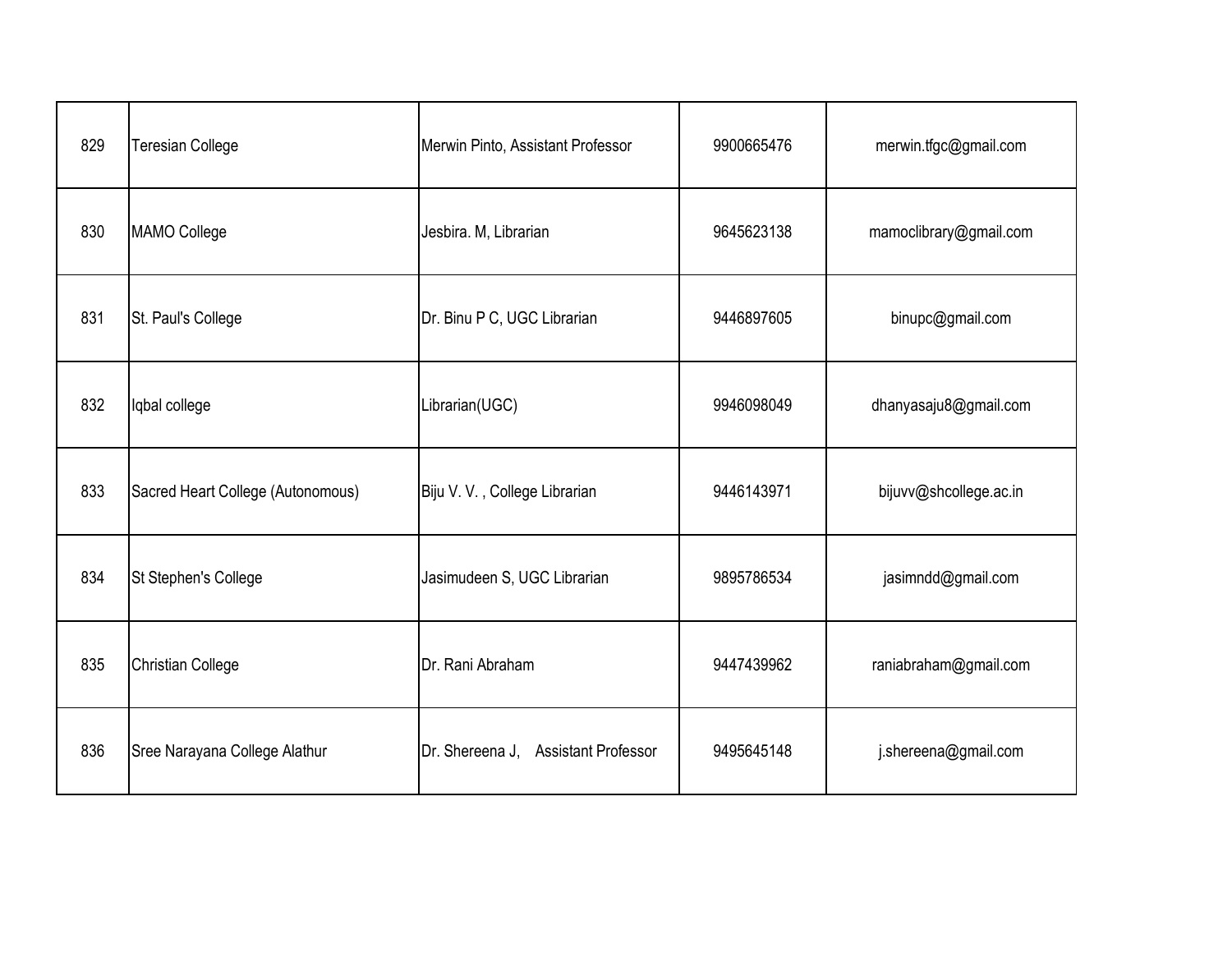| 837 | SREEKRISHNAPURAM V.T<br><b>BHATTATHIRIPAD COLLEGE</b>                                                                                      | <b>ASISH</b>                                      | 9847677405 | asish.nampoothiri@gmail.com     |
|-----|--------------------------------------------------------------------------------------------------------------------------------------------|---------------------------------------------------|------------|---------------------------------|
| 838 | N.M.S.M.Government College, Kalpetta                                                                                                       | Biju Abraham, Assistant Professor in<br>Economics | 9495024813 | kbiju2@gmail.com                |
| 839 | DNYANPRASARAK MANDAL'S COLLEGE<br>OF ARTS SOU SHEELA PREMANAND<br>VAIDYA COLLEGE OF SCIENCE & V N S<br><b>BANDEKAR COLLEGE OF COMMERCE</b> | Ms. Prasanna M. Kothawale                         | 9423320475 | prasanna.kothawale@gmail.com    |
| 840 | <b>CARMEL COLLEGE OF ARTS SCIENCE &amp;</b><br><b>COMMERCE FOR WOMEN</b>                                                                   | Dr. Glenis M. Mendonça                            | 9422449288 | glenis.mendonca@gmail.com       |
| 841 | PONDA EDUCATION SOCIETY'S SHRI<br>RAVI S NAIK COLLEGE OF ARTS AND<br><b>SCIENCE</b>                                                        | Dr.Mita Nilesh Amonkar                            | 9420978743 | namonkar@yahoo.com              |
| 842 | <b>DHEMPE COLLEGE OF ARTS AND</b><br><b>SCIENCE</b>                                                                                        | Ms. Shilpa Naik                                   | 9404910800 | shilpanaik@dhempecollege.edu.in |
| 843 | Fr. AGNEL COLLEGE OF ARTS &<br><b>COMMERCE</b>                                                                                             | Ms. Eunicia Fernandes                             | 9158663220 | eeunicia26@gmail.com            |
| 844 | GOA VIDYAPRASARAK MANDAL'S GOPAL<br>GOVIND POY RAITURCAR COLLEGE OF<br><b>COMMERCE AND ECONOMICS</b>                                       | Dr. Chandrakant N. Phadte                         | 9423056162 | dbyte09@gmail.com               |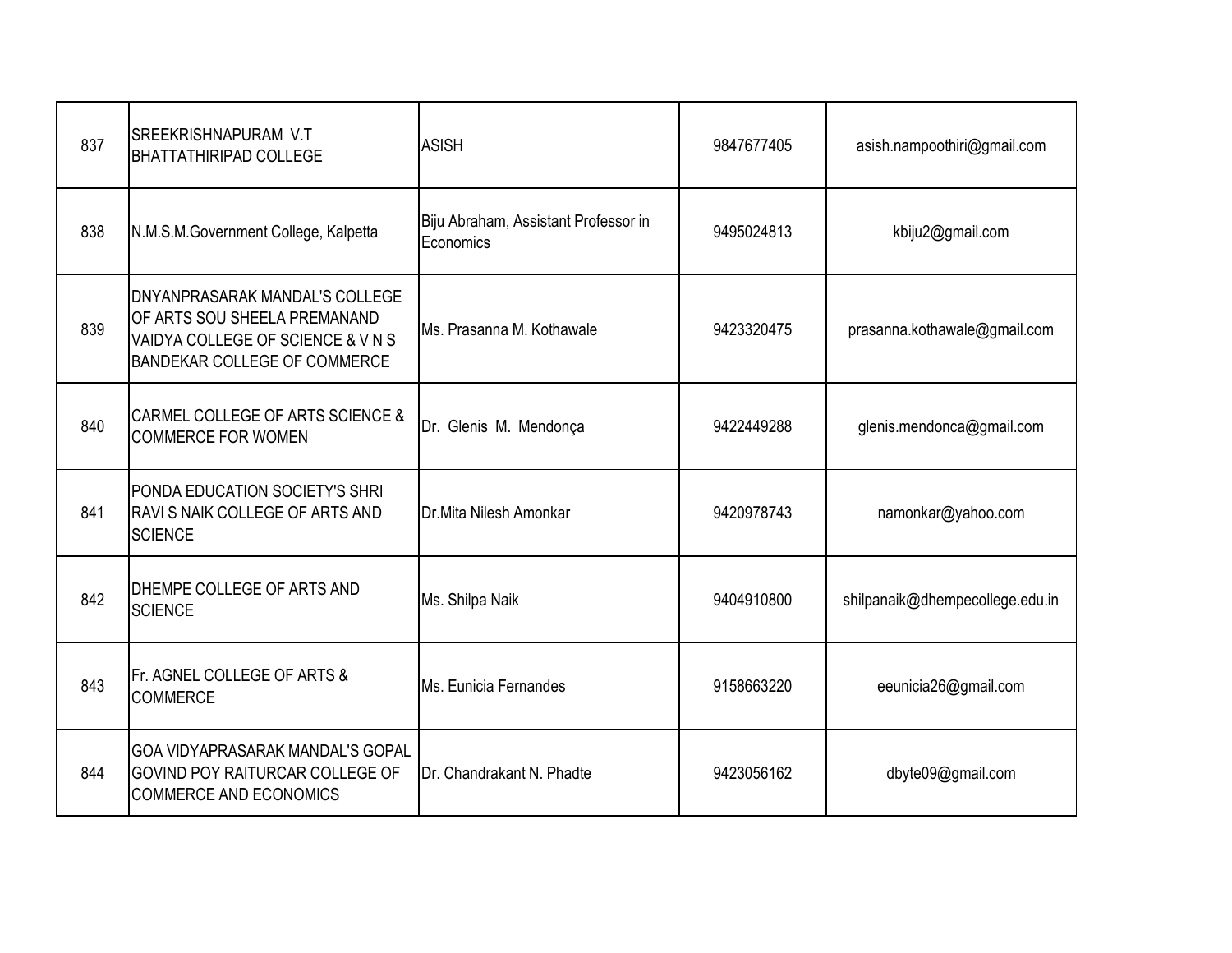| 845 | ROSARY COLLEGE OF COMMERCE &<br><b>ARTS</b>                                     | Ms. Naziya Mahamdul Shaikh | 9765729734 | naziya@rosarycollege.org        |
|-----|---------------------------------------------------------------------------------|----------------------------|------------|---------------------------------|
| 846 | <b>MURGAON EDUCATION SOCIETY'S</b><br><b>COLLEGE OF ARTS &amp; COMMERCE</b>     | Shri Ashish Joshi          | 9422593277 | ashishjoshi_2704@rediffmail.com |
| 847 | SHREE DAMODAR COLLEGE OF<br><b>COMMERCE AND ECONOMICS</b>                       | Dr. B.P. Sarath Chandran   | 9423445350 | sarath.chandran@vvm.edu.in      |
| 848 | NIRMALA INSTITUTE OF EDUCATION                                                  | Dr. Russell D'Souza        | 8806476170 | russsouza@gmail.com             |
| 849 | PARVATIBAI CHOWGULE COLLEGE OF<br><b>ARTS AND SCIENCE</b>                       | G. V. K. Nagalakshmi       | 9404437159 | spoc_pccgoa@chowgules.ac.in     |
| 850 | DEMPO CHARITIES TRUST'S S S DEMPO<br><b>COLLEGE OF COMMERCE &amp; ECONOMICS</b> | Dr. Sangeeta Chakrabarty   | 9326847473 | sangeetafromgoa@gmail.com       |
| 851 | GOVIND RAMNATH KARE COLLEGE OF<br>LAW                                           | Samantha Noronha           | 8007387113 | samantha.noronha@vvm.edu.in     |
| 852 | GOVERNMENT COLLEGE OF ARTS AND<br><b>COMMERCE</b>                               | Ms. Vinita V. Korgaonkar   | 9049467262 | vinitakorgaonkar@gmail.com      |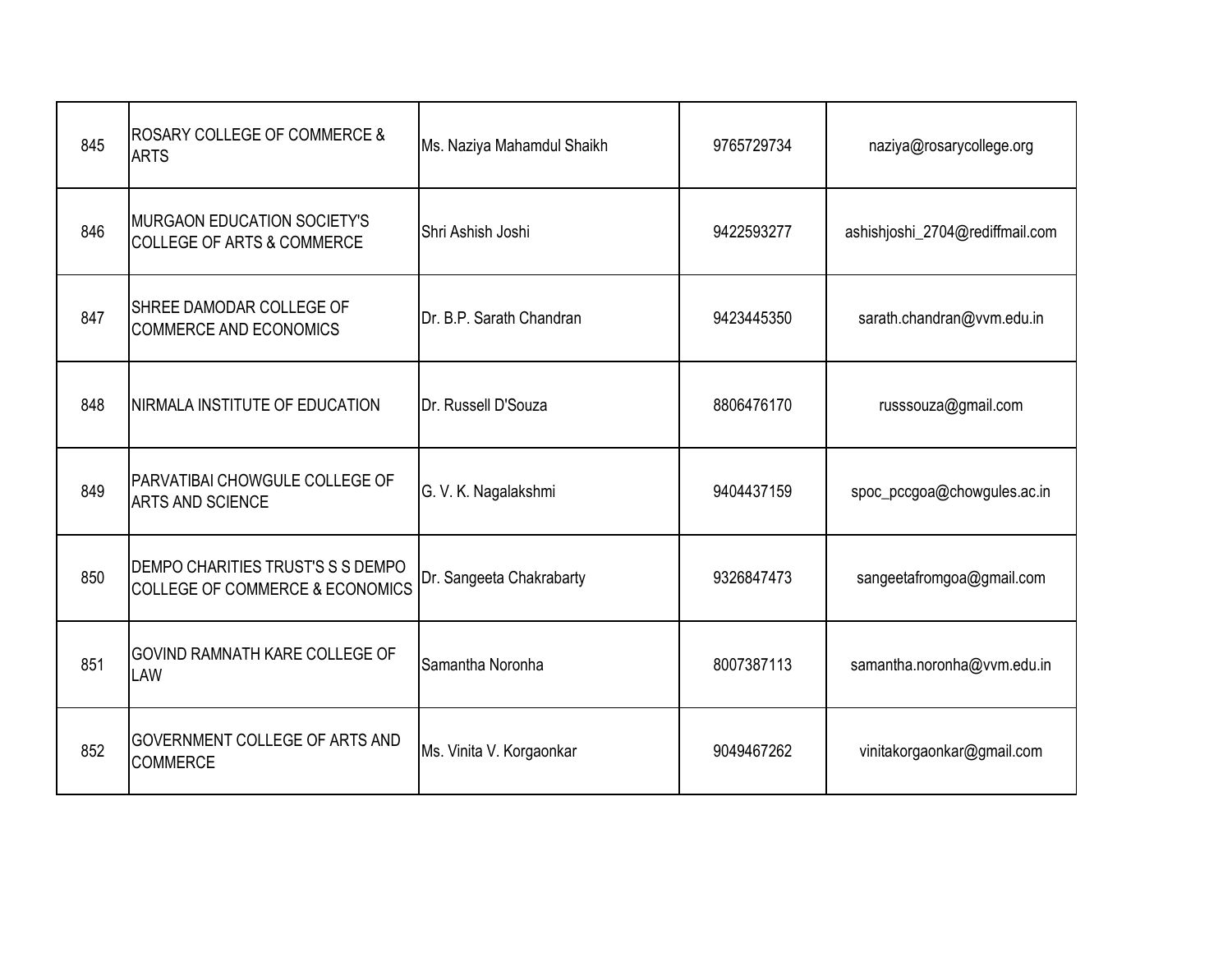| 853 | NARAYAN ZANTYE COLLEGE OF<br><b>COMMERCE</b>                                                       | Ms. Sona Keni             | 9765808838                | kenisona@gmail.com                     |
|-----|----------------------------------------------------------------------------------------------------|---------------------------|---------------------------|----------------------------------------|
| 854 | <b>SARASWAT VIDYALAYA'S SRIDORA</b><br>CACULO COLLEGE OF COMMERCE AND<br><b>MANAGEMENT STUDIES</b> | Mr.Satyajit Hirve         | 9850955334                | hirvesatyajit30@gmail.com              |
| 855 | <b>ST. XAVIER'S COLLEGE</b>                                                                        | Mr. Parmamand Mandrekar   | 9923096485                | parmanand_mandrekar@rediffmail.co<br>m |
| 856 | <b>SIR P P INSTITUTE OF SCIENCE</b>                                                                | DR. SANJAY B. SHRIVASTAVA | 9409417633                | sbshrivastava26@gmail.com              |
| 857 | L R VALIA ARTS & P R MEHTA<br><b>COMMERCE COLLEGE</b>                                              | Dr. Arvind Laniya         | 9974796407                | adlaniya@gmail.com                     |
| 858 | <b>SAMALDAS ARTS COLLEGE</b>                                                                       | Dr. Anil S. Vaghela       | 9428222469                | anilvaghela148@gmail.com               |
| 859 | M J COLLEGE OF COMMERCE                                                                            | Dr. Brijrajsinh P. Gohil  | 8401454508,<br>9426463641 | dr.bpgohil@gmail.com                   |
| 860 | <b>ACHARYASRI GULABRAI H SANGHAVI</b><br>SHIKSHAN MAHAVIDYALAYA                                    | RAMANBHAI PARMAR          | 9978410631                | ghssm64@yahoo.co.in                    |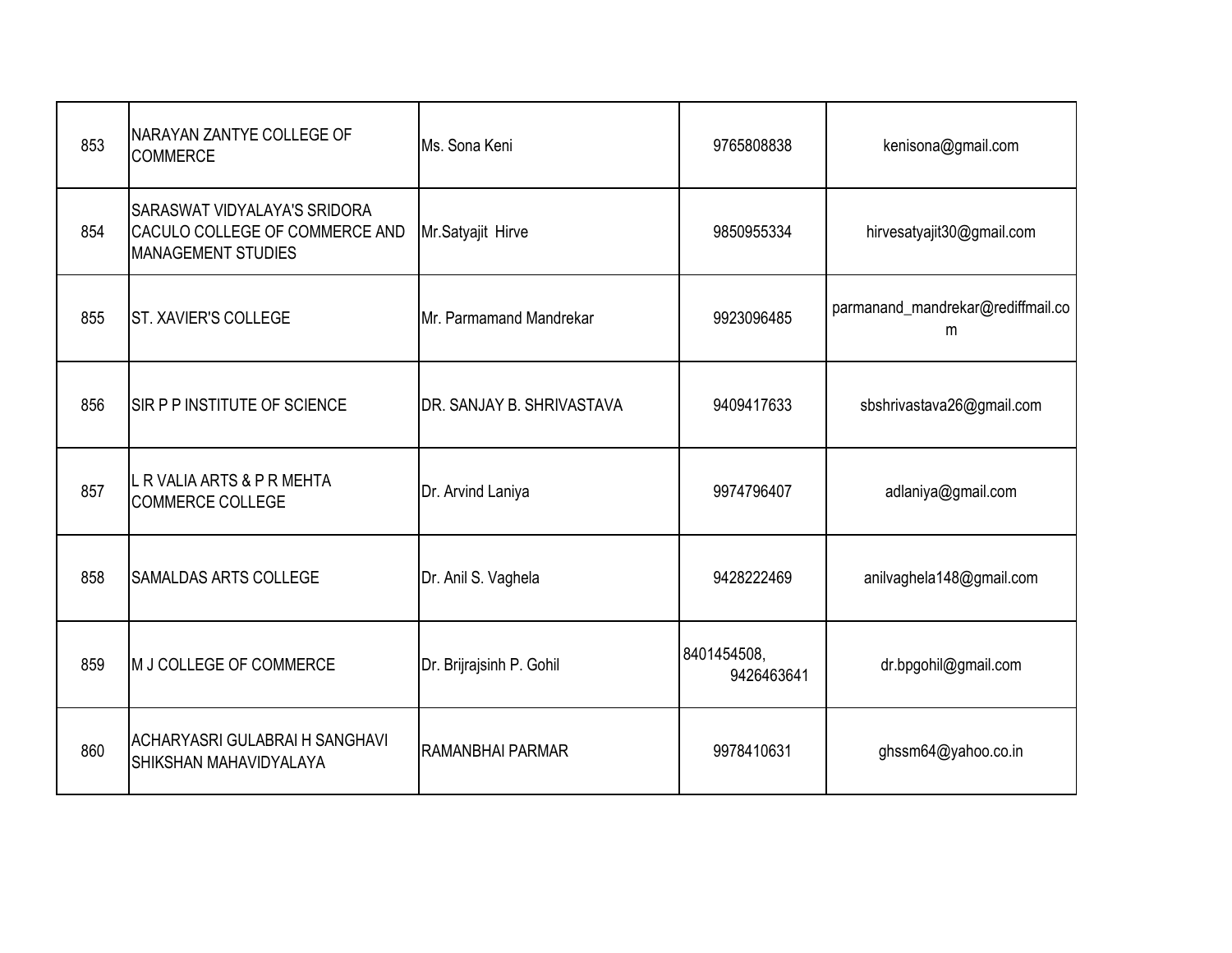| 861 | <b>SMT. V P KAPADIA MAHILA ARTS</b><br><b>COLLEGE</b>                   | Dr. B. J. Bhatt        | 9426255665 | bjpsychology@gmail.com                                  |
|-----|-------------------------------------------------------------------------|------------------------|------------|---------------------------------------------------------|
| 862 | <b>SMT. SAVITABAEN CHUNIBHAI PATEL</b><br>FARTIKULWALA COMMERCE COLLEGE | Prof. B. Z. Chaudhari  | 9998054244 | commdabhoi@gmail.com,<br>bakulchaudharidabhoi@gmail.com |
| 863 | SHRI KANTILAL RATANLAL DESAI ARTS &<br><b>COMMERCE COLLEGE</b>          | Dr. Ashish R. Modi     | 9825686254 | adarshmodi2002@yahoo.co.in                              |
| 864 | SHREE H K COMMERCE COLLEGE                                              | Dr. Goverdhan Banjara  | 9998305819 | dr.gjbanjara@gmail.com                                  |
| 865 | <b>SHRI KISHANDAS KIKANI ARTS &amp;</b><br><b>COMMERCE COLLEGE</b>      | Vanarajgar D Aparnathi | 9016480257 | aparnathivanraj@gmail.com                               |
| 866 | SHRIJLK KOTECHA ARTS AND SMT. SH<br><b>GARDI COMMERCE COLLEGE</b>       | Dr. J. N. Shashtri     | 9825029657 | k_kakanpur@yahoo.com                                    |
| 867 | <b>SHRIP K CHAUDHARI MAHILA ARTS</b><br><b>COLLEGE</b>                  | Dr. Minaben S. Vyas    | 9879926953 | rajmin29@gmail.com                                      |
| 868 | <b>SHRI SAHAJANAND VANIJYA</b><br>MAHAVIDYALAYA                         | Dr. Deepak R. Raste    | 9428802319 | deepakraste@gmail.com                                   |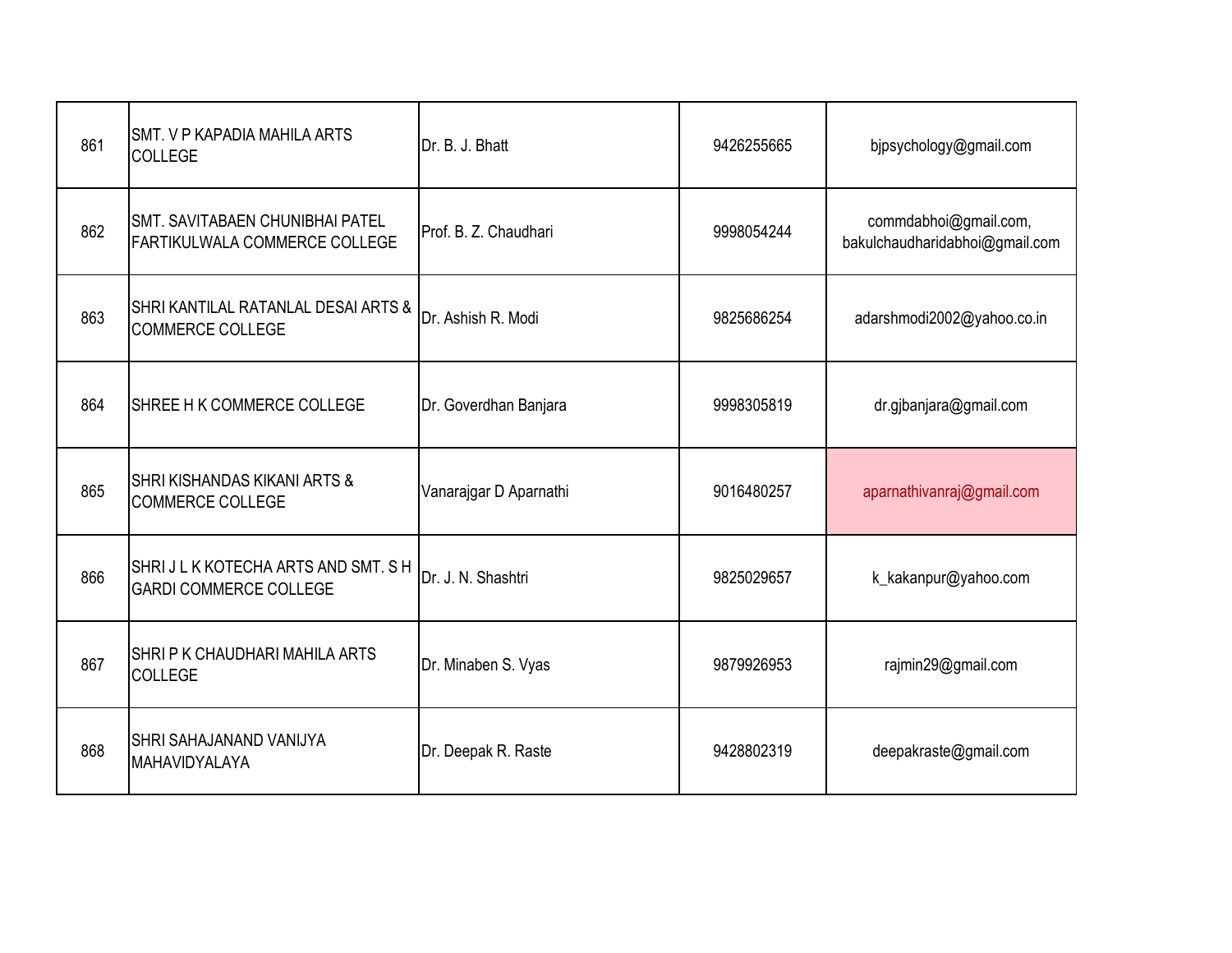| 869 | <b>S C A PATEL ARTS COLLEGE</b>                                                               | Dr. Ghanashyam K. Lakkad   | 9727473701 | sadhliarts@gmail.com                                |
|-----|-----------------------------------------------------------------------------------------------|----------------------------|------------|-----------------------------------------------------|
| 870 | <b>GANDHINAGAR CHARITABLE TURST</b><br>SANCHALIT ARTS AND COMMERCE<br><b>COLLEGE</b>          | Dr. Lalita M. Solanki      | 9925076124 | imsolanki69@gmail.com,<br>samarpancollege@yahoo.com |
| 871 | M B PATEL RASHTRABHASHA ARTS AND<br><b>COMMERCE COLLEGE</b>                                   | DR. PIYUSHKUMAR P. SOLANKI | 9727970109 | sparth731@gmail.com                                 |
| 872 | MANEKLAL NANAVATI LAW COLLEGE                                                                 | Dr. Hiren B. Patel         | 9825211110 | patelhirenoo@gmail.com                              |
| 873 | <b>LAW COLLEGE</b>                                                                            | <b>DR. APURVA PATHAK</b>   | 9825334760 | apurvapathak@hotmail.com                            |
| 874 | MAHILA MAHAVIDYALAYA                                                                          | Dr. Hiral K. Patel         | 9979588002 | kiranpatel0@gmail.com                               |
| 875 | <b>SIR L A SHAH LAW COLLEGE</b>                                                               | Shri Sunil Sonwane         | 9427408831 | sunilsonwane 2121965@gmail.com                      |
| 876 | SMT. SARLABAN BABUBHAI PATEL ARTS<br>& SHRI RAMBHAI NATHABHAI AMIN<br><b>COMMERCE COLLEGE</b> | Dr, Pnakaj K. Patel        | 9825367344 | accvaso@yahoo.com                                   |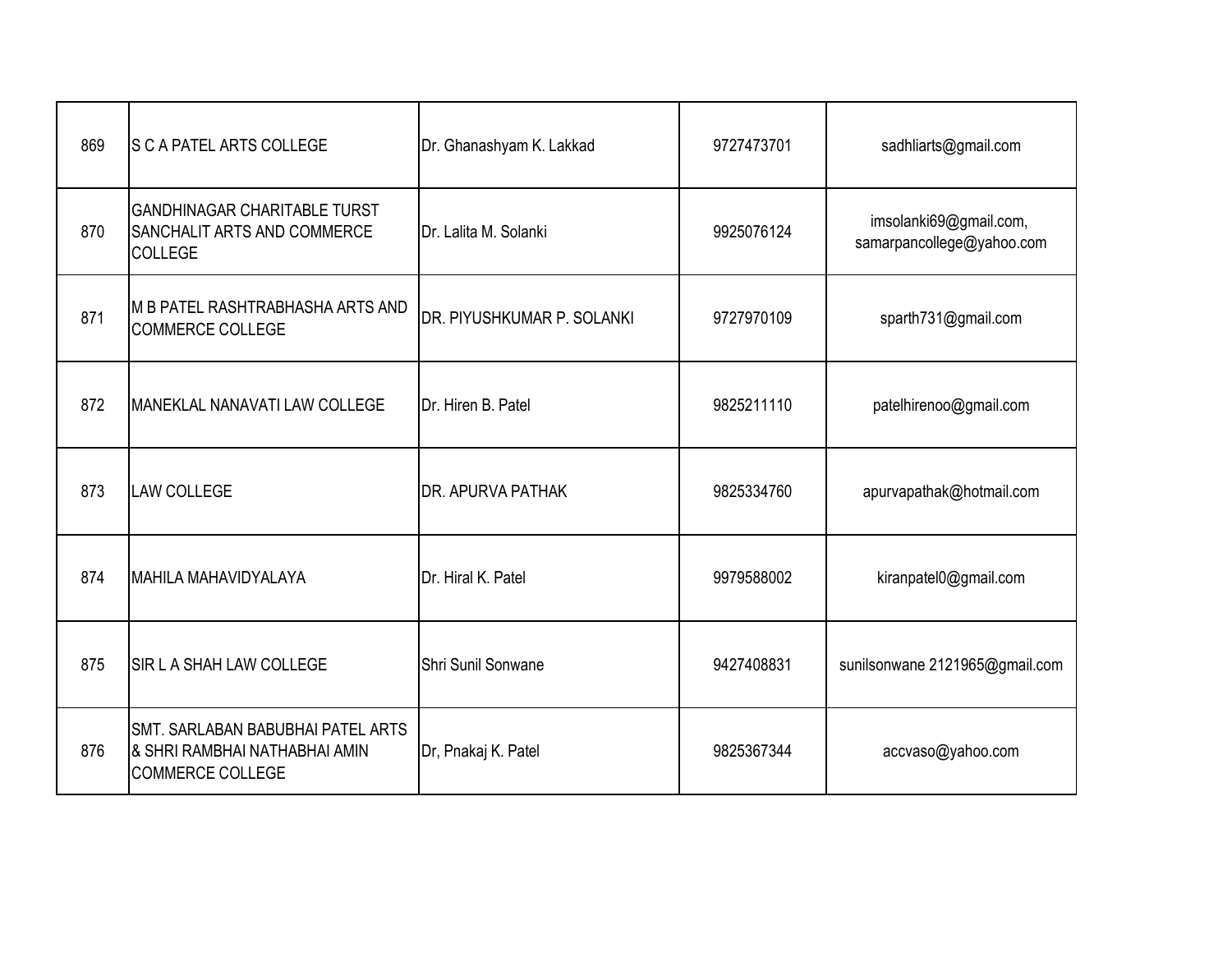| 877 | SMT. H C PATEL (KANDARI) ARTS &<br><b>COMMERCE COLLEGE</b>           | Mr.G.S.Patel                         | 9427404453                | gspkarjan67@yahoo.com                                        |
|-----|----------------------------------------------------------------------|--------------------------------------|---------------------------|--------------------------------------------------------------|
| 878 | GOVERNMENT COMMERCE COLLEGE                                          | <b>KIRIT MAKWANA</b>                 | 9427842824                | kirit_makwana76@yahoo.com                                    |
| 879 | <b>DESAI CHANDULAL MANILAL ARTS &amp;</b><br><b>COMMERCE COLLEGE</b> | DR Vipul D Rajpuriya, Mr. S B Vadher | 7990588050,<br>9924725869 | vipulraj4@gmail.com,<br>shamjibhaivadhel@gmail.com           |
| 880 | <b>ST. XAVIER'S COLLEGE</b>                                          | Dr Sebastian VA, Dr Sudeshna Menon   | 8000175529,<br>9374052653 | sebastian.vadakan@sxca.edu.in,sude<br>shna.menon@sxca.edu.in |
| 881 | SHAH K S ARTS & V M PAREKH<br><b>COMMERCE COLLEGE</b>                | Dr.R.R.Rana                          | 9428077278                | ritarana7777@gmail.com                                       |
| 882 | <b>SVARTS COLLEGE</b>                                                | Dr. Mukesh S. Prajapati              | 9427615955                | mukeshp108@gmail.com                                         |
| 883 | M B COLLEGE OF COMMERCE & SHRIG<br><b>M N ARTS COLLEGE</b>           | Dr. Ravindra Amin                    | 9824662828                | ravi6003@gmail.com                                           |
| 884 | K K SHAH JARODWALA MANINAGAR<br>SCIENCE COLLEGE                      | Sheeba Menon                         | 9879213025                | ksm51171@yahoo.com                                           |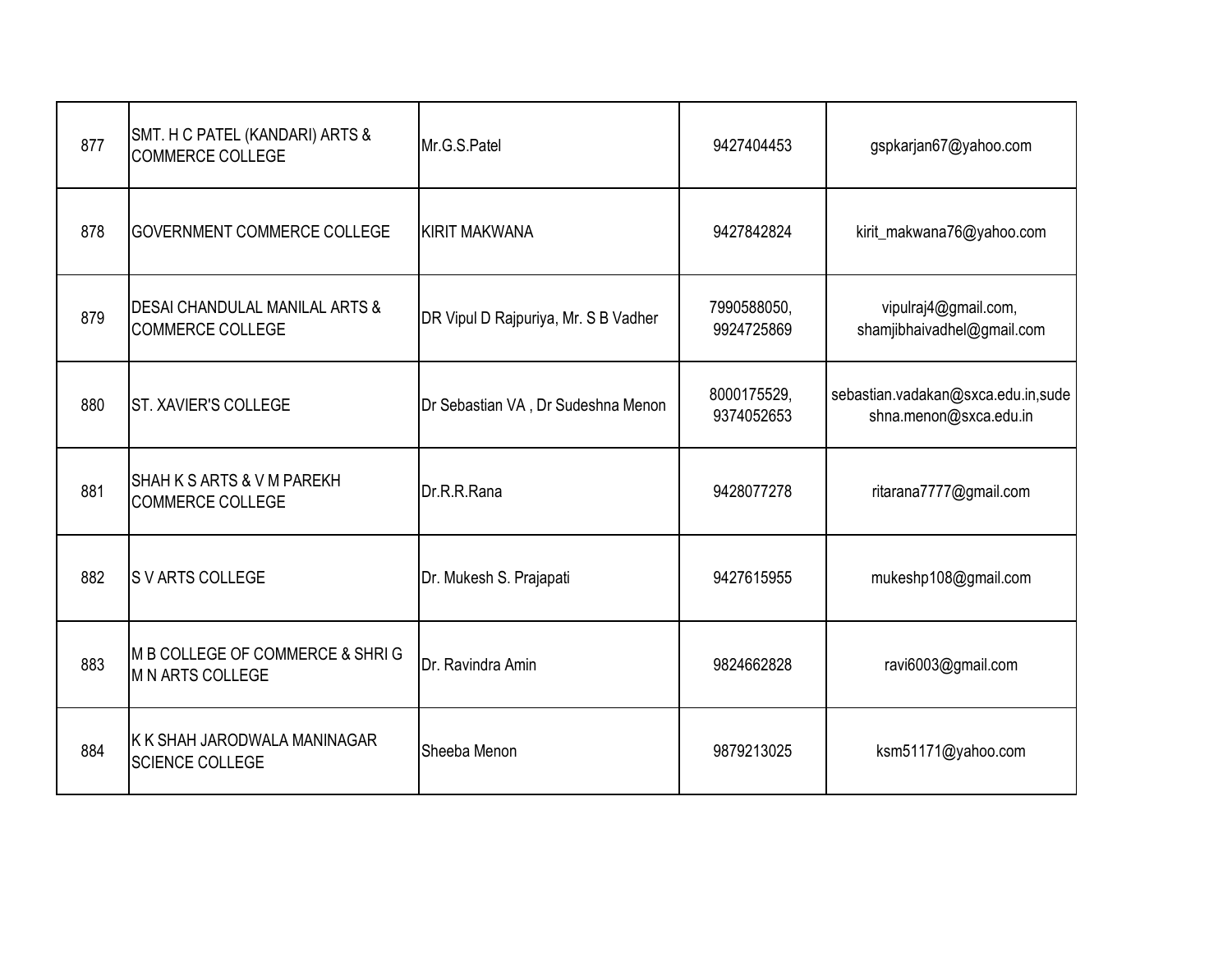| 885 | UMA ARTS & NATHIBA COMMERCE<br><b>MAHILA COLLEGE</b>                                | Bharatbhai P. Kalaria                       | 9426332185                | bkalaria98@gmail.com                            |
|-----|-------------------------------------------------------------------------------------|---------------------------------------------|---------------------------|-------------------------------------------------|
| 886 | <b>SMT LAXMIBEN &amp; SHRI CHIMANLAL</b><br>MEHTA ARTS COLLEGE                      | Jayeshkumar L. Mandanka                     | 9998999545                | jayesh.mandanka@gmail.com                       |
| 887 | IM P ARTS AND M H COMMERCE<br><b>COLLEGE FOR WOMEN</b>                              | <b>DR BHARTI GIRISH DAVE</b>                | 9824295381                | bhartigirish@yahoo.com                          |
| 888 | BHAVAN'S SHETH R A COLLEGE OF<br><b>ARTS &amp; COMMERCE</b>                         | Dr. Narendra Patel, Mrs. Beena<br>Gorvadiya | 9033446612,<br>9033424925 | nbpatel7@gmail.com,<br>gorvadiyabeena@gmail.com |
| 889 | <b>SMT. MANIGAURI NANSHA KALIDAS</b><br>DALAL EDUCATION COLLEGE FOR<br><b>WOMEN</b> | Dr.Keval Andharia                           | 9428637424                | krandharia@gmail.com                            |
| 890 | SHETH P T ARTS & SCIENCE COLLEGE                                                    | Dr Rupesh N. Nakar                          | 8141431462                | rupeshnakar@gmail.com                           |
| 891 | <b>ARTS COLLEGE</b>                                                                 | CHANDEL GYANSINGH M.                        | 9426720178                | gyansingh.chndel@yahoo.in                       |
| 892 | SMT. R D SHAH ARTS & SMT V D SHAH<br><b>COMMERCE COLLEGE</b>                        | Dr. Rekha O. Sharma                         | 9427006703                | rekhaom1958@gmail.com                           |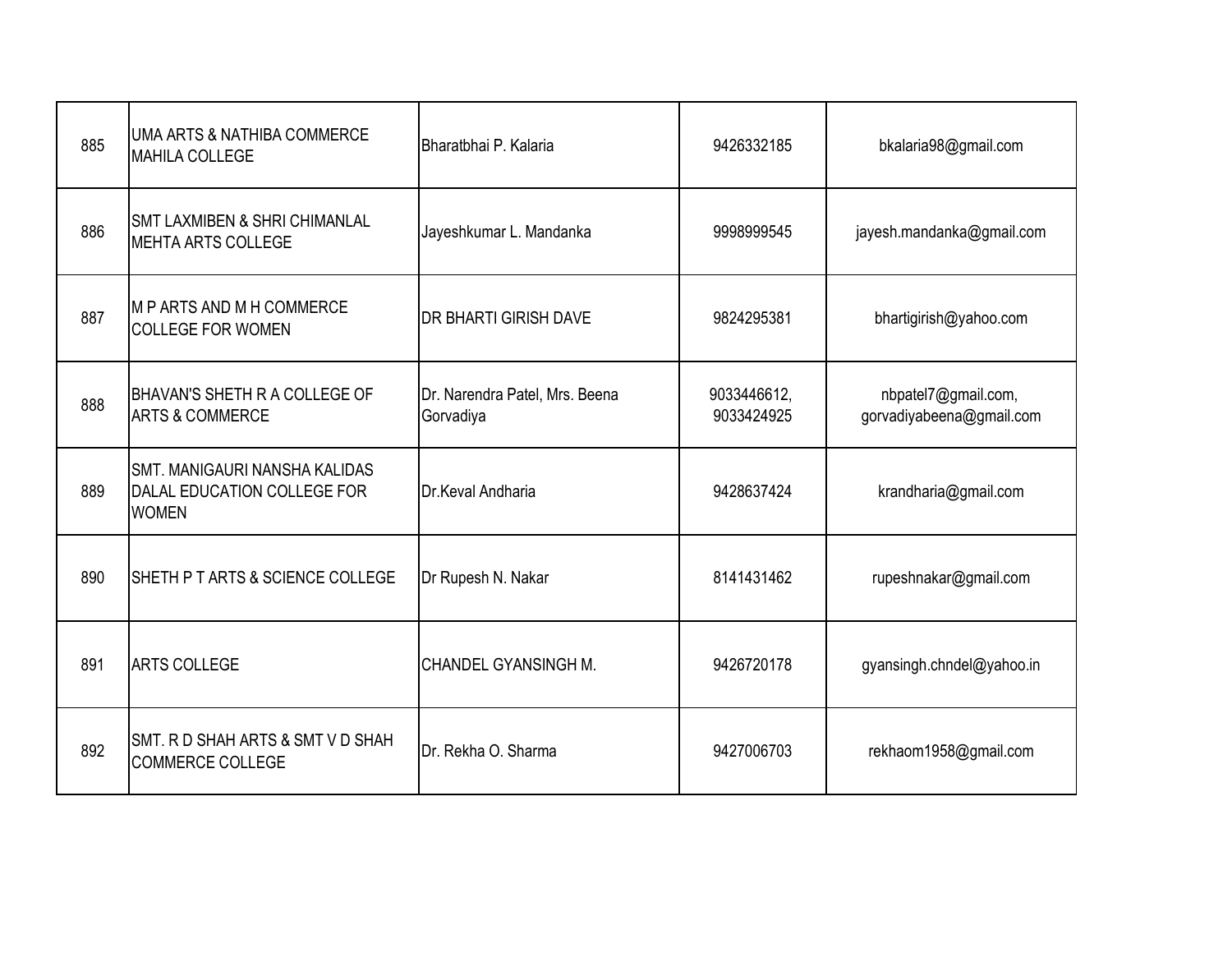| 893 | R J TIBREWAL COMMERCE COLLEGE                                                             | Dr Nilesh V Suchak                                                                 | 9426359357                                              | nileshsuchak@yahoo.co.uk                                                                            |
|-----|-------------------------------------------------------------------------------------------|------------------------------------------------------------------------------------|---------------------------------------------------------|-----------------------------------------------------------------------------------------------------|
| 894 | <b>ARTS SCIENCE &amp; R A PATEL COMMERCE</b><br><b>COLLEGE</b>                            | HARENDRASINH R. SISODIYA                                                           | 9427858989                                              | hrsisodiya2015@gmail.com                                                                            |
| 895 | KAPADIA N M M S ARTS & THE<br>SANKHEDA NAGARIK SAHAKARI BANK S<br><b>COMMERCE COLLEGE</b> | P.N. Shrivastava                                                                   | 9426321180                                              | pranay2670@yahoo.ci.in,<br>sankhedacollege@yahoo.com                                                |
| 896 | IK C SHETH ARTS COLLEGE                                                                   | Dr. Sujit Tripathi                                                                 | 9408433529                                              | sujittripathi87@yahoo.com                                                                           |
| 897 | <b>VIVEKANAND COLLEGE OF EDUCATION</b>                                                    | <b>IBALDEVBHAI CHAVADA</b>                                                         | 9537059790                                              | radhasita111@gmail.com                                                                              |
| 898 | SD ARTS & B R COMMERCE COLLEGE                                                            | DR. B.M.VAGHELA, DR. M.K. PATEL<br>,DR. J.R. PURABIYA, SHRI CHIRAG<br><b>PATEL</b> | 9377463258,<br>9427583275,<br>9016692732,<br>9574655843 | BMVAGHELA75@YAHOO.COM,<br>PATELMUKESH13@GMAIL.COM,<br>PURABIYAJR@GMAIL.COM,<br>CHIRAG8540@GMAIL.COM |
| 899 | <b>SMT. C R GARDI ARTS COLLEGE</b>                                                        | Dr.Prakash Kumar Vinodray                                                          | 9427276003                                              | prakashvekaria94@gmail.com                                                                          |
| 900 | IC U SHAH CITY COMMERCE COLLEGE                                                           | <b>IDR. SANDIP BRAHMBHATT</b>                                                      | 9714728997                                              | sandipu2013@gmail.com                                                                               |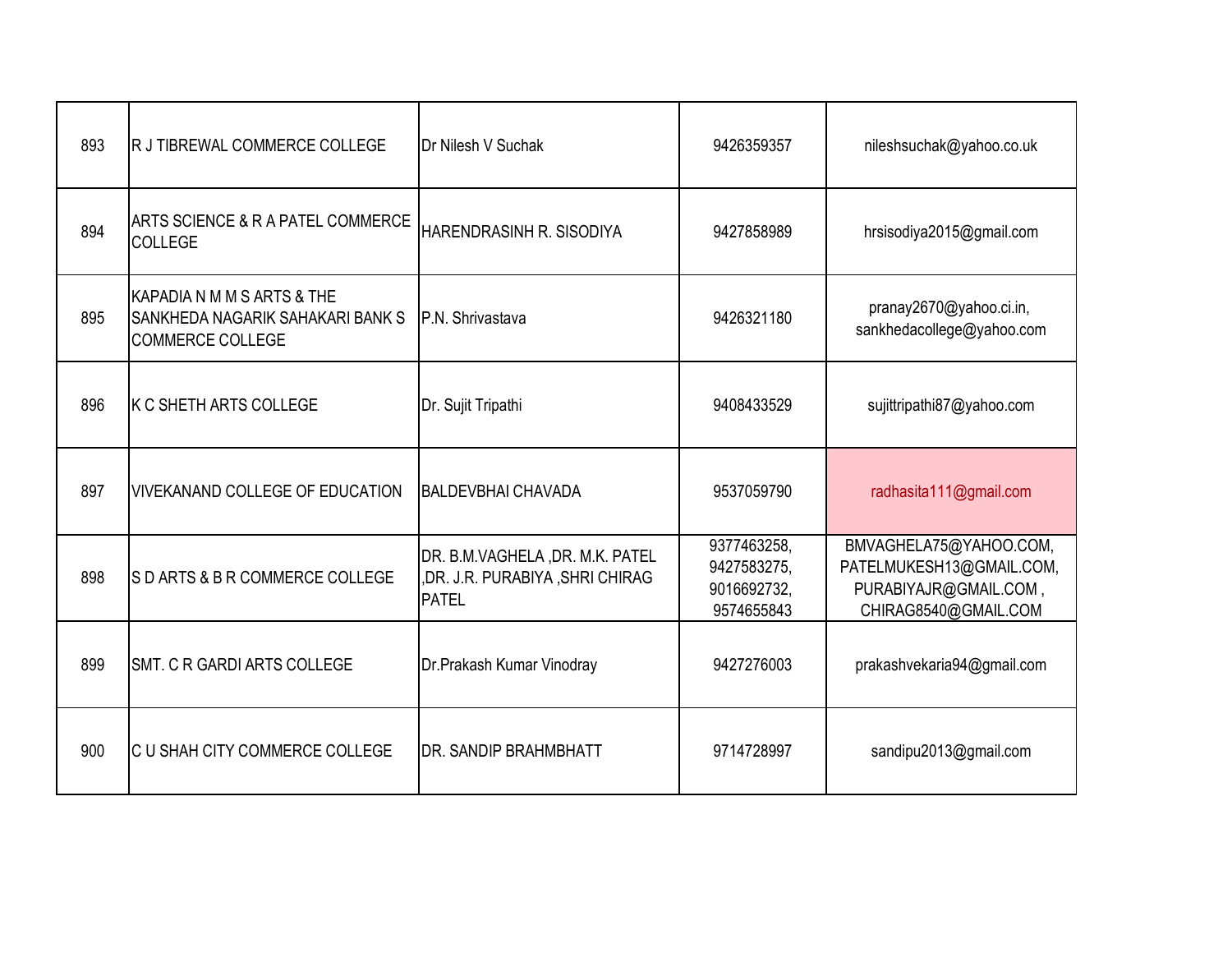| 901 | R H PATEL ARTS & COMMERCE COLLEGE Dr. Ashvin J Patel           |                                                | 9426353032                | ashvinjpatel@gmail.com                        |
|-----|----------------------------------------------------------------|------------------------------------------------|---------------------------|-----------------------------------------------|
| 902 | <b>PARKASH COLLEGE OF EDUCATION</b>                            | Dr. Tejal Pandit                               | 9427616757                | drtejalpandit1408@gmail.com                   |
| 903 | <b>SMT. ULLASBEN GORDHANDAS</b><br><b>COLLEGE OF EDUCATION</b> | Dr. J R Mahida                                 | 9428045098                | drjrmahida@rediffmail.com                     |
| 904 | NAVJIVAN ARTS & COMMERCE COLLEGE Dr. A. J. Pathan              |                                                | 9825332525                | ashukhan2006@gmail.com                        |
| 905 | <b>SABARMATI ARTS &amp; COMMERCE</b><br><b>COLLEGE</b>         | <b>Stallone Christian</b>                      | 9925982507                | stallonecxhristian007@gmail.com               |
| 906 | IM & V ARTS & COMMERCE COLLEGE                                 | SHRI.DINESHBHAI C.PATEL                        | 9429845331                | dcpatel.10@gmail.com                          |
| 907 | SMT. S I PATEL IPCOWALA COLLEGE OF<br><b>EDUCATION</b>         | Dr. Kamendu R. Thakar,<br>CHANDRAKANT J TANNNA | 9824422112,<br>9924112272 | kamenduthakar@gmail.com,<br>cjtanna@gmail.com |
| 908 | MAFATLAL GAGALBHAI SCIENCE<br><b>INSTITUTE</b>                 | Dr. Nirmal M. Shah                             | 9427604978                | profnirmalshah@yahoo.co.in                    |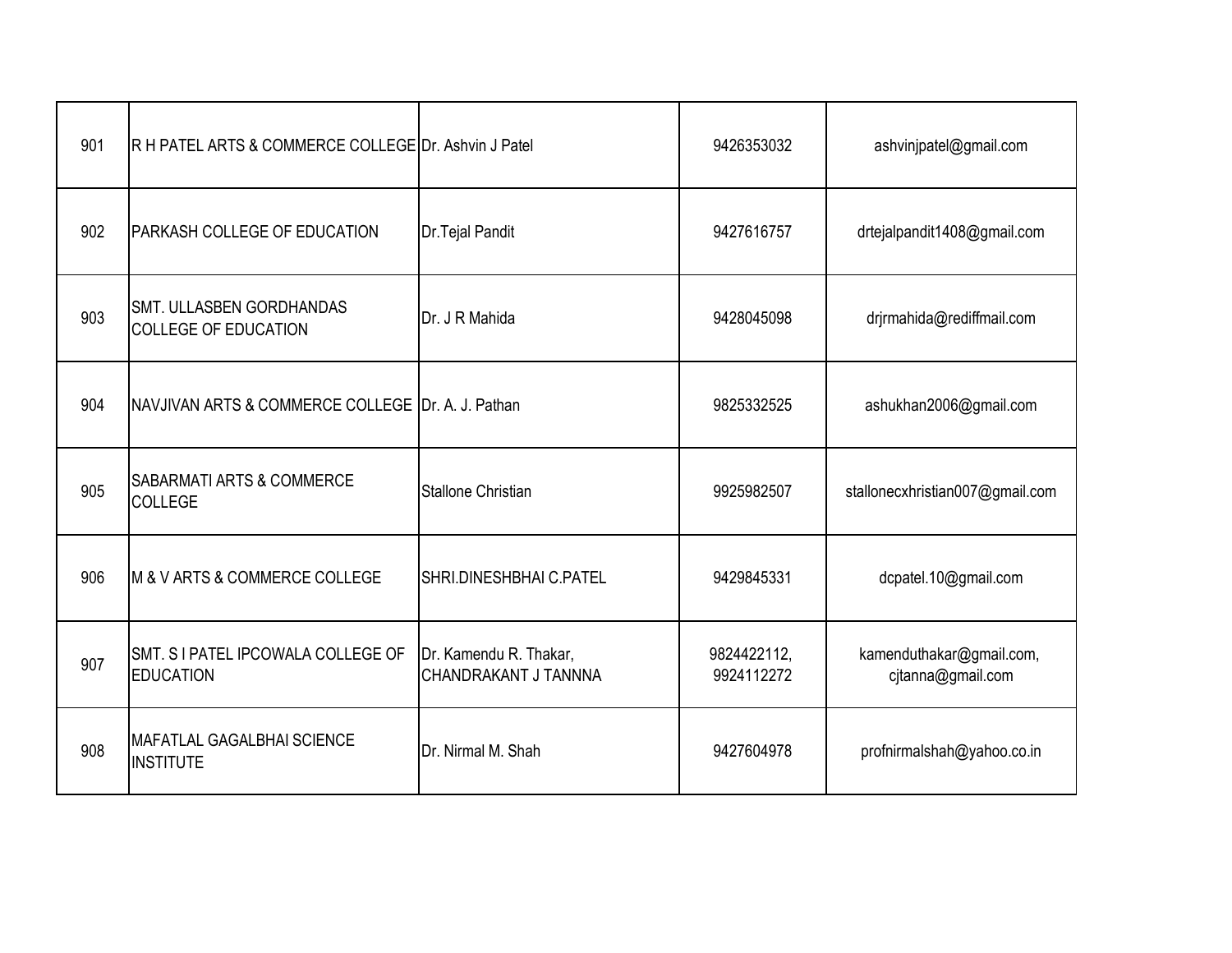| 909 | <b>BALBABHAI DAMODARDAS COLLEGE</b>                                          | DR. ULUPI M. RATHOD    | 9428420225 | glsgc2018@gmail.com          |
|-----|------------------------------------------------------------------------------|------------------------|------------|------------------------------|
| 910 | <b>SHRI PRABHATGIRI HARIGIRI GOSWAMI</b><br>MUNICIPAL ARTS & SCIENCE COLLEGE | Dr.J.R.prajapati.      | 9428224107 | jrpphg@gmail.com             |
| 911 | SMT. SADGUNA C U ARTS COLLEGE FOR<br><b>GIRLS</b>                            | DR. ULUPI M. RATHOD    | 9428420225 | glsgc2018@gmail.com          |
| 912 | <b>SHRI R K PARIKH ARTS &amp; SCIENCE</b><br><b>COLLEGE</b>                  | Dr. Uday Hariom Vyas   | 9427356588 | uhrushi@gmail.com            |
| 913 | LAL BHAI DALPATHBHAI ARTS COLLEGE                                            | Prof. Girish Puranik   | 9427314842 | puranik.girish@gmail.com     |
| 914 | SHRIBK PATEL ARTS & SMT. L M PATEL<br><b>COMMERCE COLLEGE</b>                | Dr. Santosh Kumar Dash | 9974621368 | santoshkumardash@gmail.com   |
| 915 | SHRIHK ARTS COLLEGE                                                          | Dr. Gordhan Banjara    | 9998305819 | dr.banjara@gmail.com         |
| 916 | <b>SHAH C K MUNICIPAL COMMERCE</b><br><b>COLLEGE</b>                         | Dr. Bharat U. Patel    | 9925356504 | patel.bharatbhai95@yahoo.com |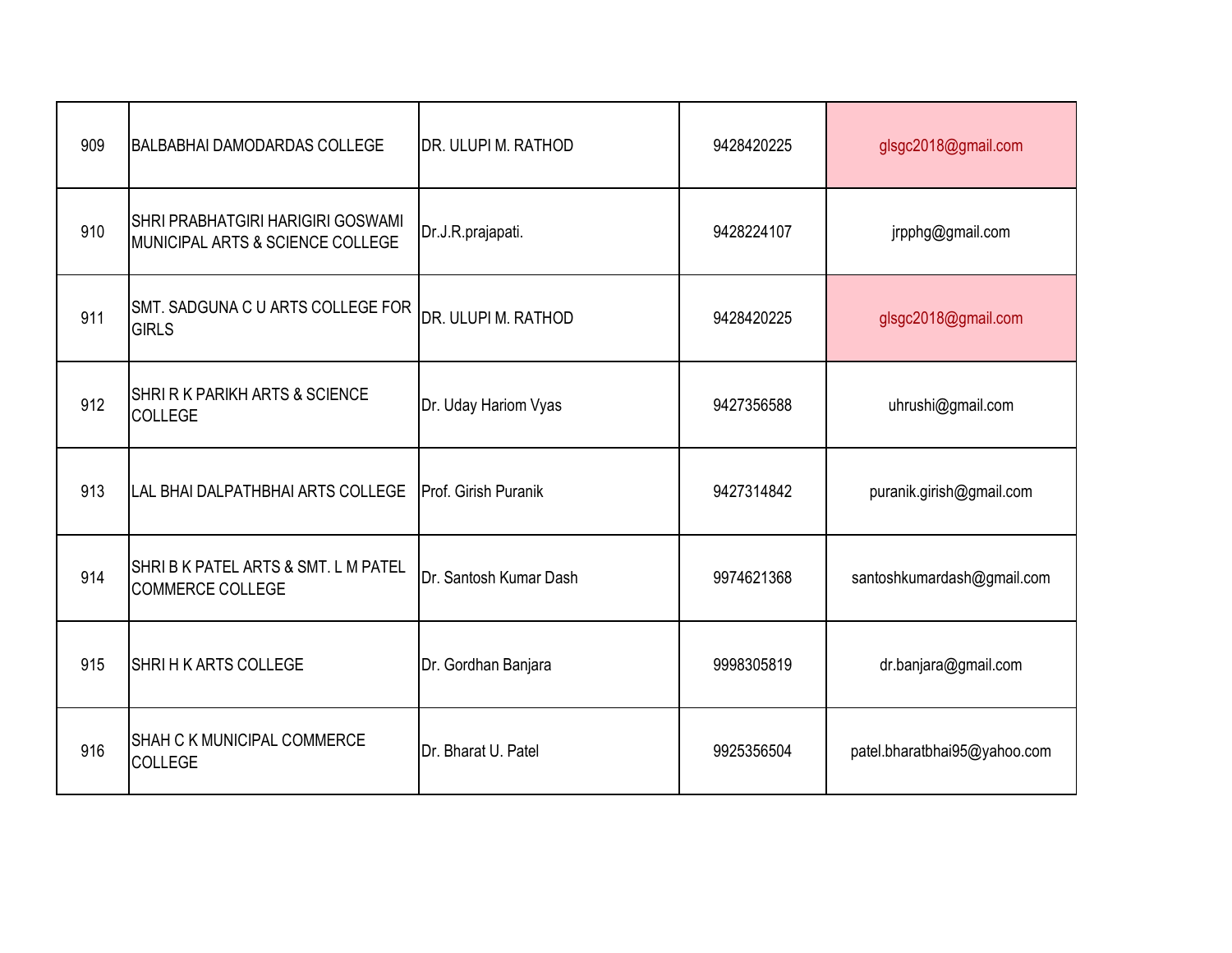| 917 | SHETH T C KAPADIA ARTS & COMMERCE<br><b>COLLEGE</b>                                                                                                | <b>B M SOLANKI</b>           | 9979249818 | s.bms@rediffmail.com     |
|-----|----------------------------------------------------------------------------------------------------------------------------------------------------|------------------------------|------------|--------------------------|
| 918 | SMT. S I PATEL IPCOWALA COLLEGE OF<br><b>COMMERCE</b>                                                                                              | CHANDRAKANT J TANNNA         | 9924112272 | cjtanna@gmail.com        |
| 919 | VIVEKANAND COLLEGE OF COMMERCE                                                                                                                     | <b>BALDEV V CHAVADA</b>      | 9537059790 | radhasita111@gmail.com   |
| 920 | ACHARATLAL GIRDHAR LAL TEACHER'S<br><b>COLLEGE</b>                                                                                                 | Dr. Ganpatsinh. S. Patel     | 8238038696 | drganpatspatel@gmail.com |
| 921 | SHREE LALSHANKAR UMIYASHANKAR<br>ARTS COLLEGE FOR WOMEN AND<br><b>SHREE HARIVADAN AND PADMABEN</b><br>THAKORE COMMERCE COLLEGE FOR<br><b>WOMEN</b> | <b>DR. SHITAL RATHOD</b>     | 9173032677 | rathodcool@gmail.com     |
| 922 | SHRI R P ANADA COLLEGE OF<br><b>EDUCATION</b>                                                                                                      | KAMALNAYAN BALDEVBHAI PARMAR | 9825398809 | rpanadaedu@yahoo.com     |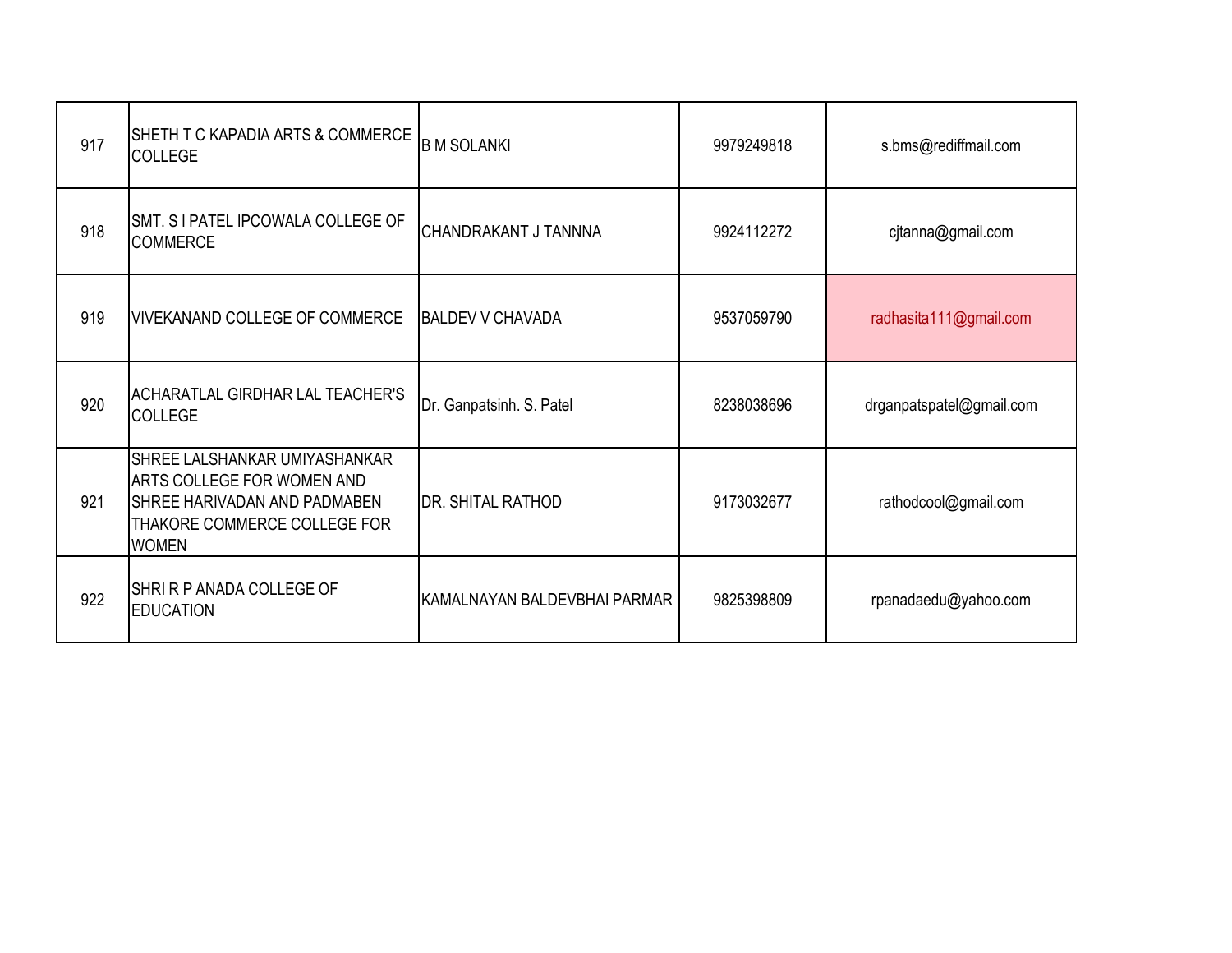| 923 | SHRI RAMESHBHAI AMBALAL PATEL<br><b>VIDHYA SANKUL MANAGED SHREE</b><br>JANKI VALLABH ARTS COLLEGE & SHRI<br>MANUBHAI C PATEL COMMERCE<br><b>COLLEGE</b> | Dr.Bhikalal V.Moradiya, Shah<br>Rajeshkumar Jayantilal, Padhiyar<br>Jayaben Badhabhai, Megha<br>nileshkumar Laxmanbhai, Smt Indraben<br>Mahendrabhai Vala, Parmar<br>Mahendrabhai Harisinh, Tandel Kantilal<br>Ravjibhai, Gohil Narendrabhai<br>Girdharbhai, Smt. Geetaben. K.<br>Rathava, Smt Pandya Varshaben<br>Jagdishbhai, Narendrabhai .D.Dabhi | 9427242578,<br>9427840487,<br>8980936723.<br>9429034925,<br>9998334661,<br>9426553371,<br>9724118880,<br>9879513361,<br>9427354051,<br>9427846029.<br>9725249006 | moradiyabv@gmail.com,<br>rajeshshah1603@gmail.com,,<br>nileshmegha71@gmail.com, Indiravala<br>79@gmail.com,<br>mahendrasinhgparmar@gmail.com,<br>tandelkr@gmail.com,<br>narendragohil1310@gmail.com,<br>geetarathava4@gmail.com,<br>Jnpandya37@gmail.com,<br>narendradabhi0007@gmail.com |
|-----|---------------------------------------------------------------------------------------------------------------------------------------------------------|-------------------------------------------------------------------------------------------------------------------------------------------------------------------------------------------------------------------------------------------------------------------------------------------------------------------------------------------------------|------------------------------------------------------------------------------------------------------------------------------------------------------------------|------------------------------------------------------------------------------------------------------------------------------------------------------------------------------------------------------------------------------------------------------------------------------------------|
| 924 | R G SHAH SCIENCE COLLEGE                                                                                                                                | Dr.P.P.Parekh                                                                                                                                                                                                                                                                                                                                         | 9925036799                                                                                                                                                       | pareshparekh70@gmail.com                                                                                                                                                                                                                                                                 |
| 925 | <b>R R LALAN COLLEGE</b>                                                                                                                                | Dr. Pranav J. Pandya                                                                                                                                                                                                                                                                                                                                  | 9099952548                                                                                                                                                       | pranavpandya1@yahoo.com                                                                                                                                                                                                                                                                  |
| 926 | TOLANI COLLEGE OF ARTS & SCIENCE                                                                                                                        | DR. YAGNESH DHORIYA, DR. NIRAJ<br><b>PANDYA</b>                                                                                                                                                                                                                                                                                                       | 9328613919,<br>9033623897, /927630<br>9603, 949014835                                                                                                            | yagneshdhoriya@gmail.com,nirajpand<br>ya2@gmail.co                                                                                                                                                                                                                                       |
| 927 | SHRIJM PATEL ARTS & SMT. MN PATEL<br><b>COMMERCE MAHILA COLLEGE</b>                                                                                     | Prof. Mahendrabhai S. Patel                                                                                                                                                                                                                                                                                                                           | 9426322623                                                                                                                                                       | mspatelunjha@gmail.com                                                                                                                                                                                                                                                                   |
| 928 | SHRI VANARASIDAS RANCHHODDAS<br>PATEL COLLEGE OF COMMERCE                                                                                               | Patel Dineshkumar Talashibhai                                                                                                                                                                                                                                                                                                                         | 9825883551                                                                                                                                                       | dtpatel1@gmail.com                                                                                                                                                                                                                                                                       |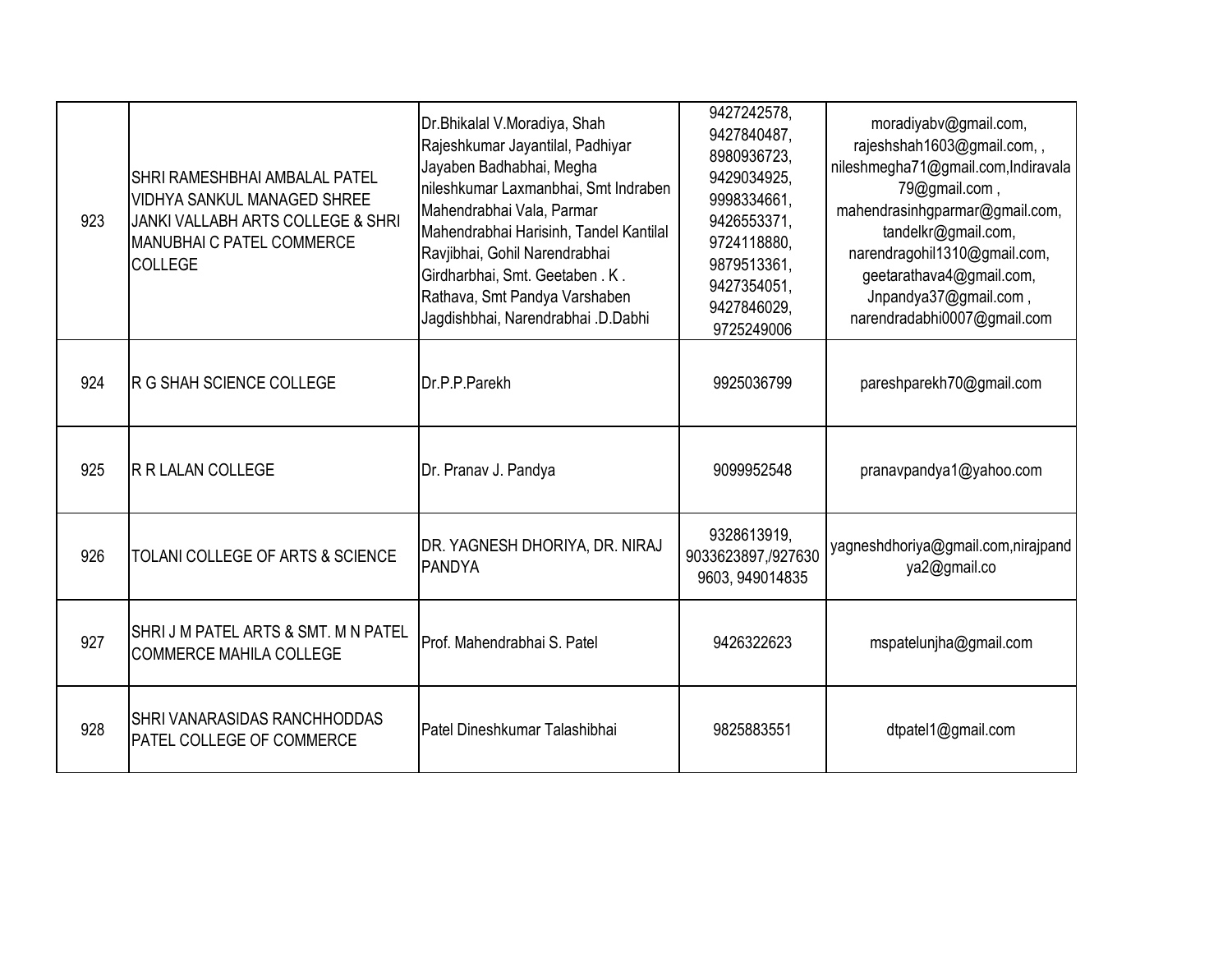| 929 | <b>IDAR ANJANA PATIDAR H K M ARTS &amp; P</b><br>N PATEL COMMERCE COLLEGE                            | Prof.Mayurkumar M.Solanki                     | 9427741920 | mmsmodasa@yahoo.com     |
|-----|------------------------------------------------------------------------------------------------------|-----------------------------------------------|------------|-------------------------|
| 930 | <b>SETH M N LAW COLLEGE</b>                                                                          | Dr. Nitin S. Vyas                             | 9426535850 | mnlawptn238@gmail.com   |
| 931 | THE DHANSURA PEOPLE'S CO-<br><b>OPERATIVE BANK LTD. MAHILA ARTS &amp;</b><br><b>COMMERCE COLLEGE</b> | Dr. Prafulla Brahmbhatt                       | 9427399932 | phhb.200@gmail.com      |
| 932 | <b>SH NARANBHAI SHAMALBHAI PATEL</b><br><b>LAW COLLEGE</b>                                           | Ashok M.Shroff                                | 9428062064 | am_shroff@yahoo.com     |
| 933 | SWAMI VIVEKANAND SARVODAYA BANK<br><b>EDUCATION COLLEGE</b>                                          | <b>DR.SURESH R. PARMAR</b>                    | 9428471956 | principal@svsbedu.ac.in |
| 934 | THE HIMATNAGAR NAGARIK SAHAKARI<br><b>BANK LTD SCIENCE COLLEGE</b>                                   | DR. ZAKIRHUSEN MIYANAHMED<br><b>GADHAWALA</b> | 9426575775 | zmgadhawala@yahoo.co.in |
| 935 | SHRI B D SHAH COLLEGE OF EDUCATION Dr. B. A. Modi                                                    |                                               | 9426597575 | bhavana.modi3@gmail.com |
| 936 | <b>PRAMUKH SWAMI SCIENCE &amp; H D PATEL</b><br><b>ARTS COLLEGE</b>                                  | Dr Mohit Swadia                               | 9978355045 | swadia.mohit@gmail.com  |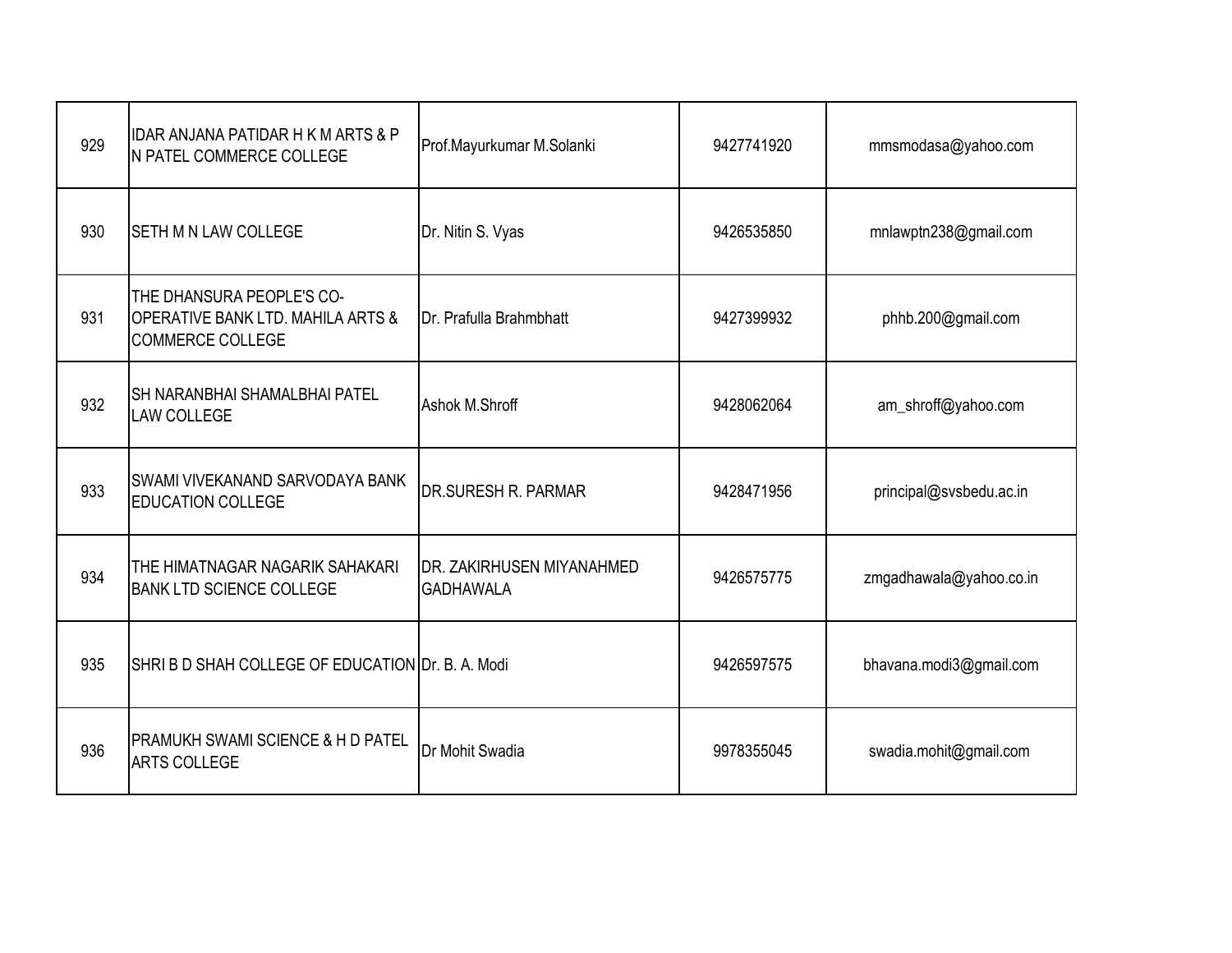| 937 | <b>SMT P R PATEL ARTS COLLEGE</b>                                                | Dr.Ashutosh A Pathak           | 9376720940 | ashufalupathak@gmail.com   |
|-----|----------------------------------------------------------------------------------|--------------------------------|------------|----------------------------|
| 938 | <b>COLLEGE OF EDUCATION</b>                                                      | Dr.Mahesh Chaudhari            | 9824689192 | dr.mahesh.edu@gmail.com    |
| 939 | SMT. C C MAHILA ARTS & SHETH C N<br><b>COMMERCE COLLEGE</b>                      | Dr. J. M. Chaudhari            | 9427069428 | drjmchaudhari@yahoo.com    |
| 940 | C N ARTS & B D COMMERCE COLLEGE                                                  | <b>IDR. CHIRAG DHANDHUKIYA</b> | 9428488692 | chiragcnbd@gmail.com       |
| 941 | DEESA NAGAR PANCHAYAT ARTS &<br><b>COMMERCE COLLEGE</b>                          | Tejas B. Azad                  | 9429922337 | tejasazad7@gmail.com       |
| 942 | SHRI & SMT. P K KOTAWALA ARTS<br><b>COLLEGE</b>                                  | Dr. Ashutosh Pathak            | 9376720940 | ashufalupathak@gmail.com   |
| 943 | <b>SHRI TRIKAMJIBHAI CHATWANI ARTS &amp; J</b><br>V GOKAL TRUST COMMERCE COLLEGE | Dr. Chiragkumar V. Raval       | 7698002789 | ravalchiragkumar@gmail.com |
| 944 | D D THAKAR ARTS & K J PATEL<br><b>COMMERCE COLLEGE</b>                           | Dr.Mahendrabhai B.Parmar       | 9427058538 | mbparmar1968@gmail.com     |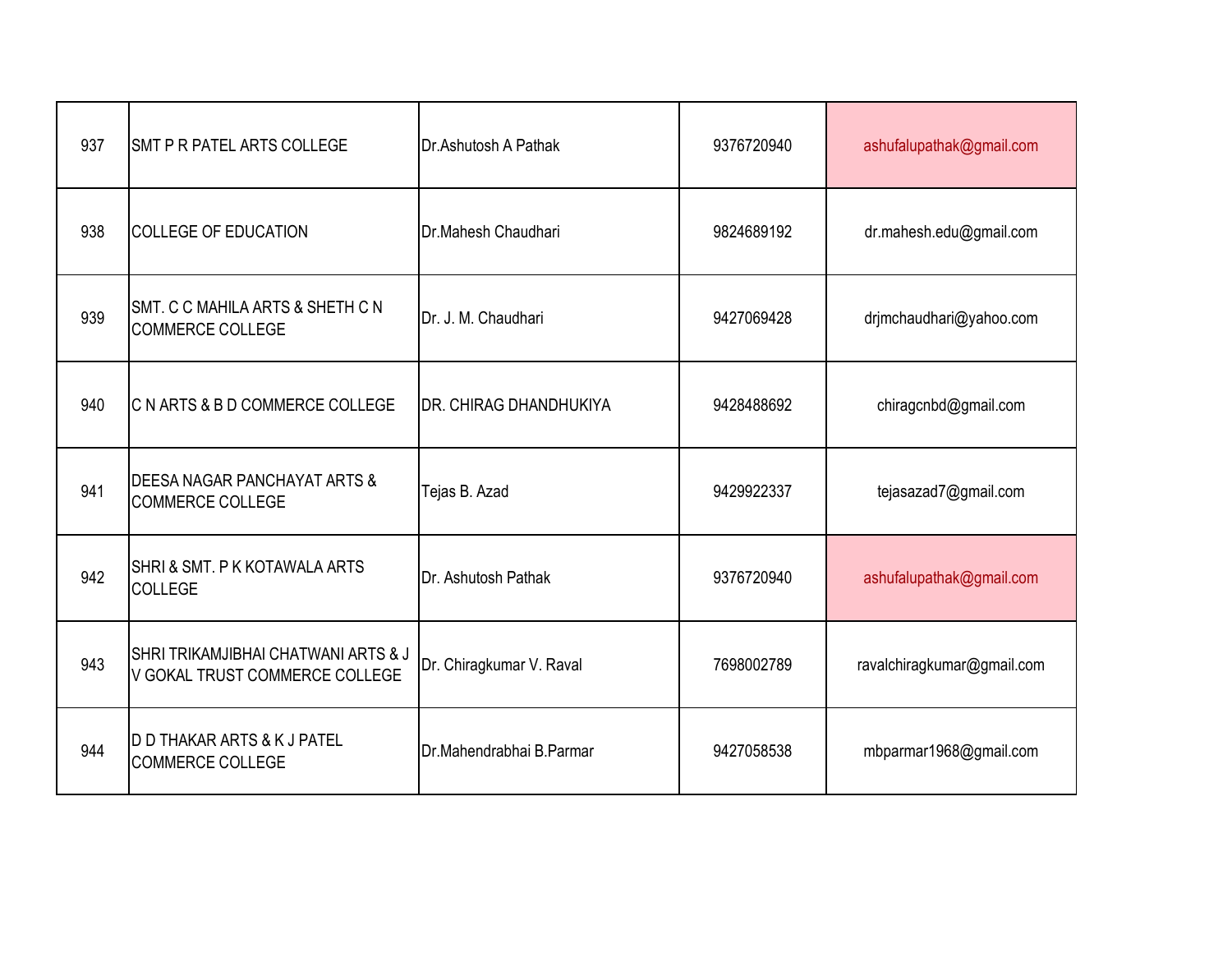| 945 | <b>D D CHOKSI COLLEGE OF SECONDARY</b><br><b>EDUCATION</b>                | Dr. N. G. Ghosh, Ms. Arpana Tripathi | 9428852627,<br>9427778518                 | neelu.ghosh@gmail.com,<br>arpana_shashi@yahoo.co.in |
|-----|---------------------------------------------------------------------------|--------------------------------------|-------------------------------------------|-----------------------------------------------------|
| 946 | S S MEHTA ARTS & M M PATEL<br><b>COMMERCE COLLEGE</b>                     | Dr. Dinesh P. Patel                  | 2772229336                                | achmt@rediffmail.com                                |
| 947 | SHETH H P ARTS & T S M COMMERCE<br>COLLEGE                                | MAmtaben Ambashankar Pathak          | 9428856556                                | acc_talod@yahoo.com                                 |
| 948 | SMT S M PANCHAL SCIENCE COLLEGE                                           | Mr. Natvarsinh Solanki               | 9724010276                                | info@sciencecollegetalod.org                        |
| 949 | SHRIUP ARTS SMT. M G PANCHAL<br>SCIENCE & SHRIVL SHAH COMMERCE<br>COLLEGE | Shri S.S. Mirza                      | 9824349092                                | siraj.mirza01@gmail.com                             |
| 950 | <b>ISIR P T SCIENCE COLLEGE</b>                                           | Shri H.A.Patel                       | Mo:- 09426022418                          | sirptscience127@gmail.com                           |
| 951 | MUNICIPAL ARTS & URBAN BANK<br>SCIENCE COLLEGE                            | Dr. Vipul B Audichya                 | 9377819199<br>M:9979275284<br>(Principal) | vipul.audichya@gmail.com                            |
| 952 | R R MEHTA COLLEGE OF SCIENCE & C L<br>PARIKH COLLEGE OF COMMERCE          | K. K. Mathur                         | 9825197297                                | matkul2873@gmail.com                                |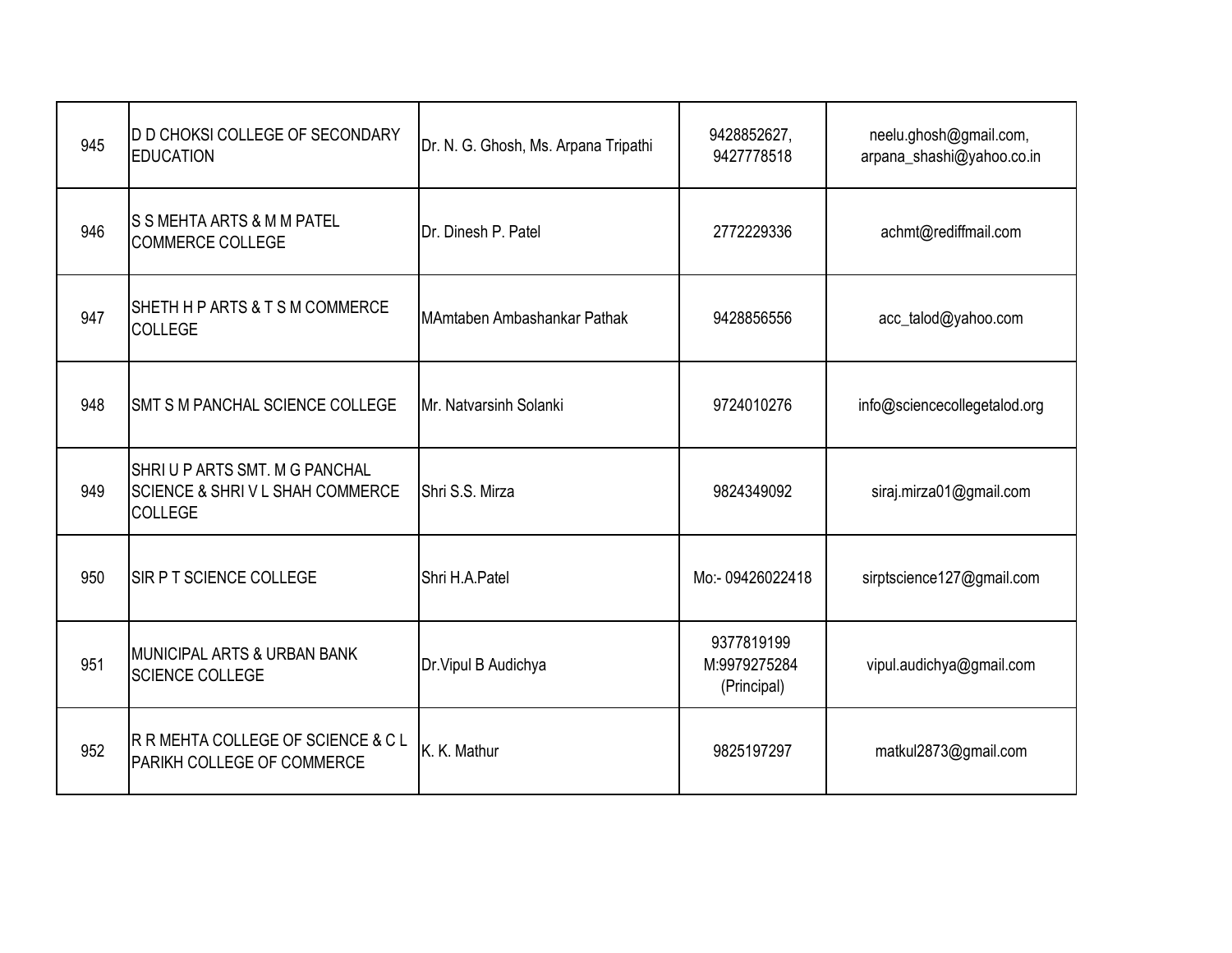| 953 | THE K N S B LTD ARTS & COMMERCE<br>COLLEGE                                                   | <b>DR. BABUBHAI JESANGBHAI</b><br><b>CHAUDHARI</b> | 8758580606                | chaudharibj67@gmail.com      |
|-----|----------------------------------------------------------------------------------------------|----------------------------------------------------|---------------------------|------------------------------|
| 954 | <b>G D MODI COLLEGE OF ARTS</b>                                                              | IPROF. MUKESHKUMAR M. RAVAL                        | 9879573847                | rajshlokswarda@gmail.com     |
| 955 | <b>ARTS COLLEGE</b>                                                                          | <b>ALPANABEN G PATIDAR</b>                         | 9426362190                | alpanagpatidar@gmail.com     |
| 956 | THE CHANASMA NAGARIK SAHAKARI<br>BANK ARTS & B A PATEL & D B VYAS<br><b>COMMERCE COLLEGE</b> | Prof. D. L. Bhaysar                                | 9724331432                | chnscoll@gmail.com           |
| 957 | <b>ARTS COLLEGE</b>                                                                          | Rushikesh R. Joshi                                 | 9978753208                | rushikeshrjoshi@yahoo.in     |
| 958 | <b>SHRI AMBAJI ARTS COLLEGE</b>                                                              | <b>IDR. SHANKARBHAI N. PATEL</b>                   | 9426031709                | shankarbhain.patel@gmail.com |
| 959 | LOKNIKETAN MAHAVIDYALAYA                                                                     | Dr keshavbhai j goti                               | 9879593716,<br>9409422990 | keshavbhaigoti@gmail.com     |
| 960 | <b>BABUBHAI M SHAH MAHAVIDYALAYA</b>                                                         | <b>I</b> Shree Dalsukhabhai vasava                 | 9825566580                | mpmsw13@gmail.com            |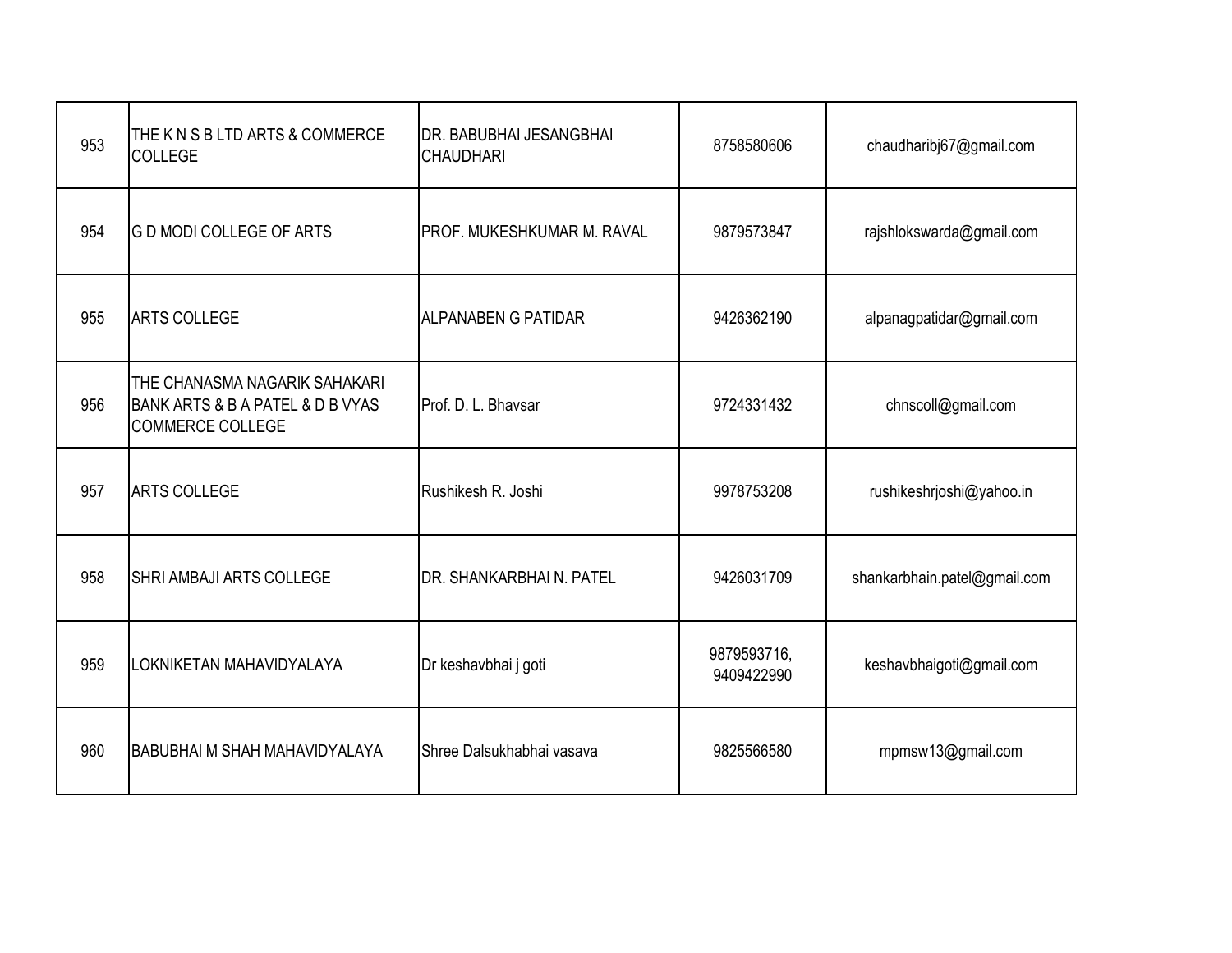| 961 | <b>LAW COLLEGE</b>                                                                          | DR.PANKAJBHAI K. PANDYA    | 9426729816   | pandya.pankajbhai@gmail.com   |
|-----|---------------------------------------------------------------------------------------------|----------------------------|--------------|-------------------------------|
| 962 | SAIFEE JUBILEE ARTS & COMMERCE<br><b>COLLEGE</b>                                            | Dr. C.A.Kharadi            | 9426485946   | drcakharadi@gmail.com         |
| 963 | <b>SMT. ANANDIBEN SHANKARBHAI</b><br>CHAUDHARY MAHILA ARTS & HOME<br><b>SCIENCE COLLEGE</b> | Dr. Vrajesh J. Mistri      | 099044 82506 | vrajeshmistri@gmail.com       |
| 964 | <b>SMT. R M PRAJAPATI ARTS COLLEGE</b>                                                      | Dr.Manishbhai B. Chaudhari | 7698494166   | mbbhai@gmail.com              |
| 965 | IM P SHAH COMMERCE COLLEGE                                                                  | Dr. Mayur Wadhwaniya       | 9998090608   | wadhwaniya.mayur@gmail.com    |
| 966 | <b>DARBAR GOPALDAS SHIKSHAN</b><br><b>MAHAVIDYALAYA</b>                                     | Dr. Rupalben S. Mankad     | 9375390783   | rsmankad@yahoo.com            |
| 967 | <b>SHREE MAHILA ARTS &amp; COMMERCE</b><br><b>COLLEGE</b>                                   | Prof. A.M. Bhaskar         | 9054590123   | bhaskaralpa@gmail.com         |
| 968 | <b>SHRI BHARAT SARASWATI MANDIR</b><br>SANSAD SANCHALIT SHRI GRAMVIDHYA<br>MAHAVIDYALAYA    | Prof. K.E. Chandravadia    | 9374668863   | khimji.chandravadia@gmail.com |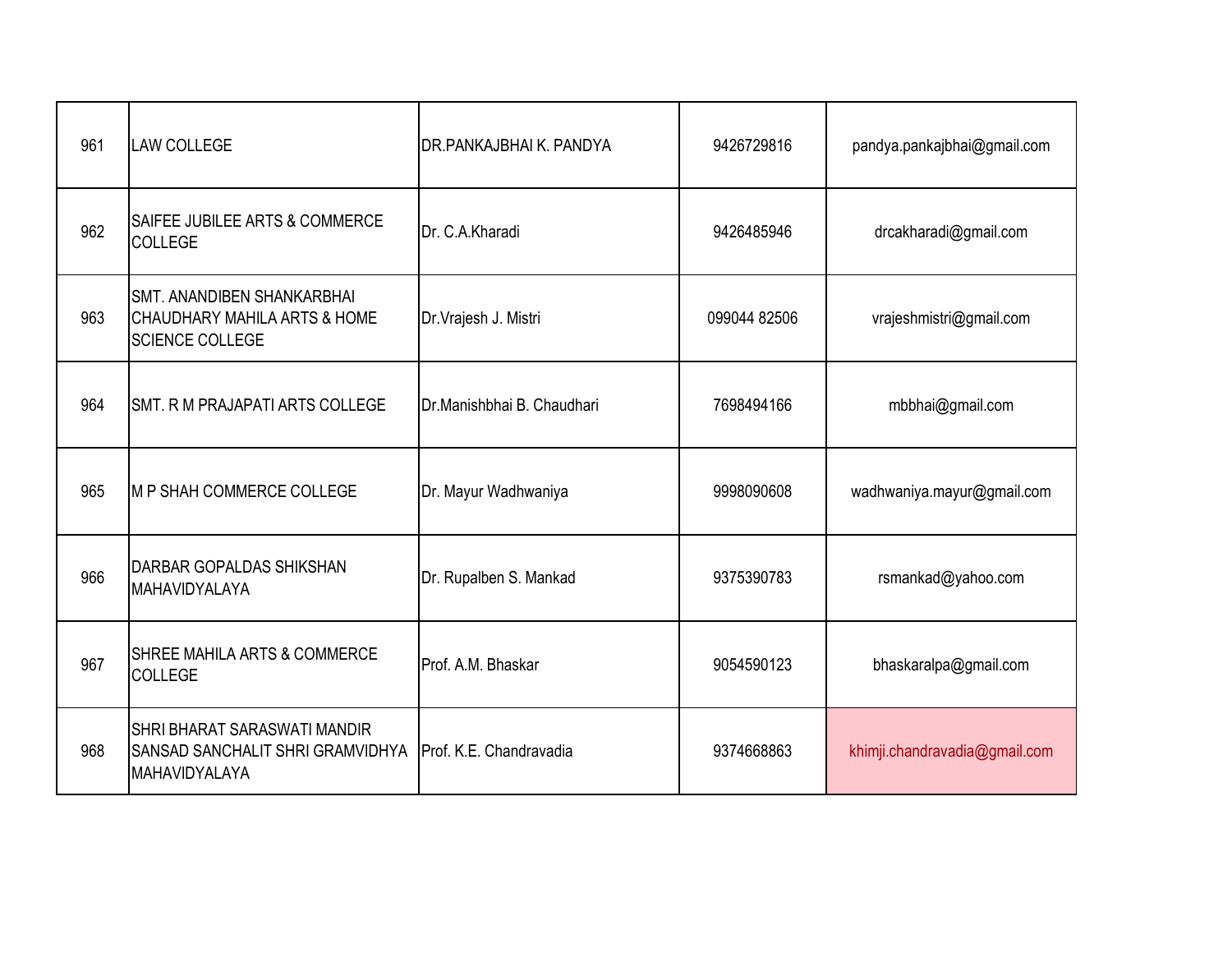| 969 | <b>SHREE BHARAT SARASVATI MANDIR</b><br><b>SANSAD SHRI MAHENDRA KUMAR</b><br><b>INAVINCHANDRA KAMPANI ARTS &amp; SHRI</b><br><b>AMITKUMAR KISHORCHANDRA SHAH</b><br>COMMERCE COLLEGE | Dr. Bipin R. Parmar       | 9638568162 | br_parmar444@yahoo.co.in |
|-----|--------------------------------------------------------------------------------------------------------------------------------------------------------------------------------------|---------------------------|------------|--------------------------|
| 970 | JUNIOR CHAMVUR EDUCATION TRUST<br><b>SANCHALIT COMMERCE COLLEGE</b>                                                                                                                  | Prof.Tanna Rajeshkumar J. | 8460458845 | rajeshtanna24@gmail.com  |
| 971 | H & H B KOTAK INSTITUTE OF SCIENCE                                                                                                                                                   | Dr. N. U. Pandya          | 9879537395 | nilaypandya@gmail.com    |
| 972 | ISMT. H B JASANI ARTS & SHRI N K<br><b>JASANI COMMERCE COLLEGE</b>                                                                                                                   | Dr. Bhavna L. Gajera      | 9925225078 | bjpateljbs@gmail.com     |
| 973 | KAMANI SCIENCE COLLEGE &<br><b>PRATAPRAI ARTS COLLEGE</b>                                                                                                                            | Dr. Atulkumar H. Patel    | 9427274924 | atulkumarp@hotmail.com   |
| 974 | SMT. G J SHETH COMMERCE COLLEGE                                                                                                                                                      | K.N.PATEL                 | 9909974874 | gjsccmrv@yahoo.com       |
| 975 | <b>SHRIK H MADHVANI ARTS &amp; COMMERCE</b><br><b>COLLEGE</b>                                                                                                                        | Dr. Ansuya N. Chaudhari   | 9879064144 | anckhmpbr@gmail.com      |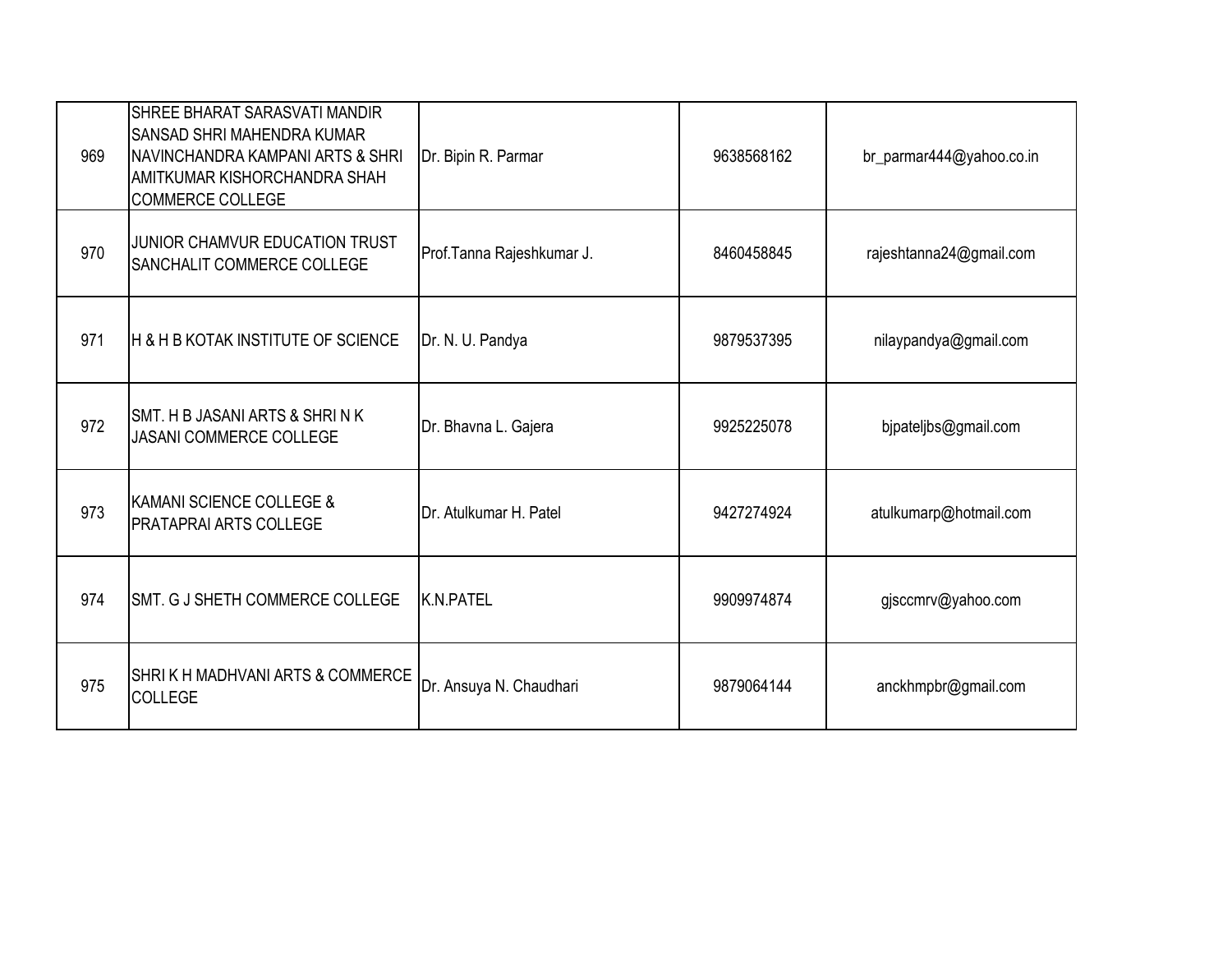| 976 | DR. VIRAMBHAI RAJABHAI GODHANIYA<br><b>COLLEGE OF ARTS COMMERCE &amp; HOME</b><br><b>SCIENCE AND INFORMATIONS</b><br><b>TECHNOLOGY FOR GIRLS</b> | MOKARIYA POOJA, SADIYA<br>MITAL, THANKI SONALI, SIMARIYA<br>MANSI, THANKI AAYUSHI,LAGDHIR<br>TEJASVI ,KARMATA BHAVISHA<br>VARU NEETA | 8140177888,9081796<br>504,9512389317,972<br>7466746,8980727854<br>,9099230600,958677<br>6183,9737652309 | mokariyapooja3@gmail.com,mitalsadi<br>ya095@gmail.com,sonalithanki09@g<br>mail.com,simariyamansi888@gmail.co<br>m,thankiaayushi@gmil.com,lagdhirteju<br>@gmail.com, karamatabhavisha@gmai<br>I.com, nitavaru001@gmail.com |
|-----|--------------------------------------------------------------------------------------------------------------------------------------------------|--------------------------------------------------------------------------------------------------------------------------------------|---------------------------------------------------------------------------------------------------------|---------------------------------------------------------------------------------------------------------------------------------------------------------------------------------------------------------------------------|
| 977 | SHRIH L PATEL ARTS & COMMERCE<br><b>COLLEGE</b>                                                                                                  | SHIVAM A. PADALIYA                                                                                                                   | 9428986443                                                                                              | padaliya.shivam@gmail.com                                                                                                                                                                                                 |
| 978 | <b>N P ARTS &amp; COMMERCE COLLEGE</b>                                                                                                           | Prof. K. L. Harnesha                                                                                                                 | 9979008328                                                                                              | klharnesha@gmail.com                                                                                                                                                                                                      |
| 979 | M M GHODASARA MAHILA ARTS &<br><b>COMMERCE COLLEGE</b>                                                                                           | Vanarajgar D Aparnathi                                                                                                               | 9016480257                                                                                              | aparnathivanraj@gmail.com                                                                                                                                                                                                 |
| 980 | <b>MAHARAJA SHREE MAHENDRASINHJI</b><br><b>SCIENCE COLLEGE</b>                                                                                   | Dr. Ritweej Rajeev Ranjan                                                                                                            | 9898181604                                                                                              | ritweej@gmail.com                                                                                                                                                                                                         |
| 981 | A R S SAKHIDA ARTS C C GEDIWALA<br><b>COMMERCE &amp; HOME SCIENCE COLLEGE</b>                                                                    | Prof. K M Thakkar                                                                                                                    | 9825238385                                                                                              | kmthakkar9@gmail.com                                                                                                                                                                                                      |
| 982 | SHRI SHARDAPEETH ARTS COMMERCE<br>& COLLEGE OF EDUCATION                                                                                         | DR. SANDIP A. VADHER                                                                                                                 | o9427279245                                                                                             | shrispccollege@yahoo.co.in                                                                                                                                                                                                |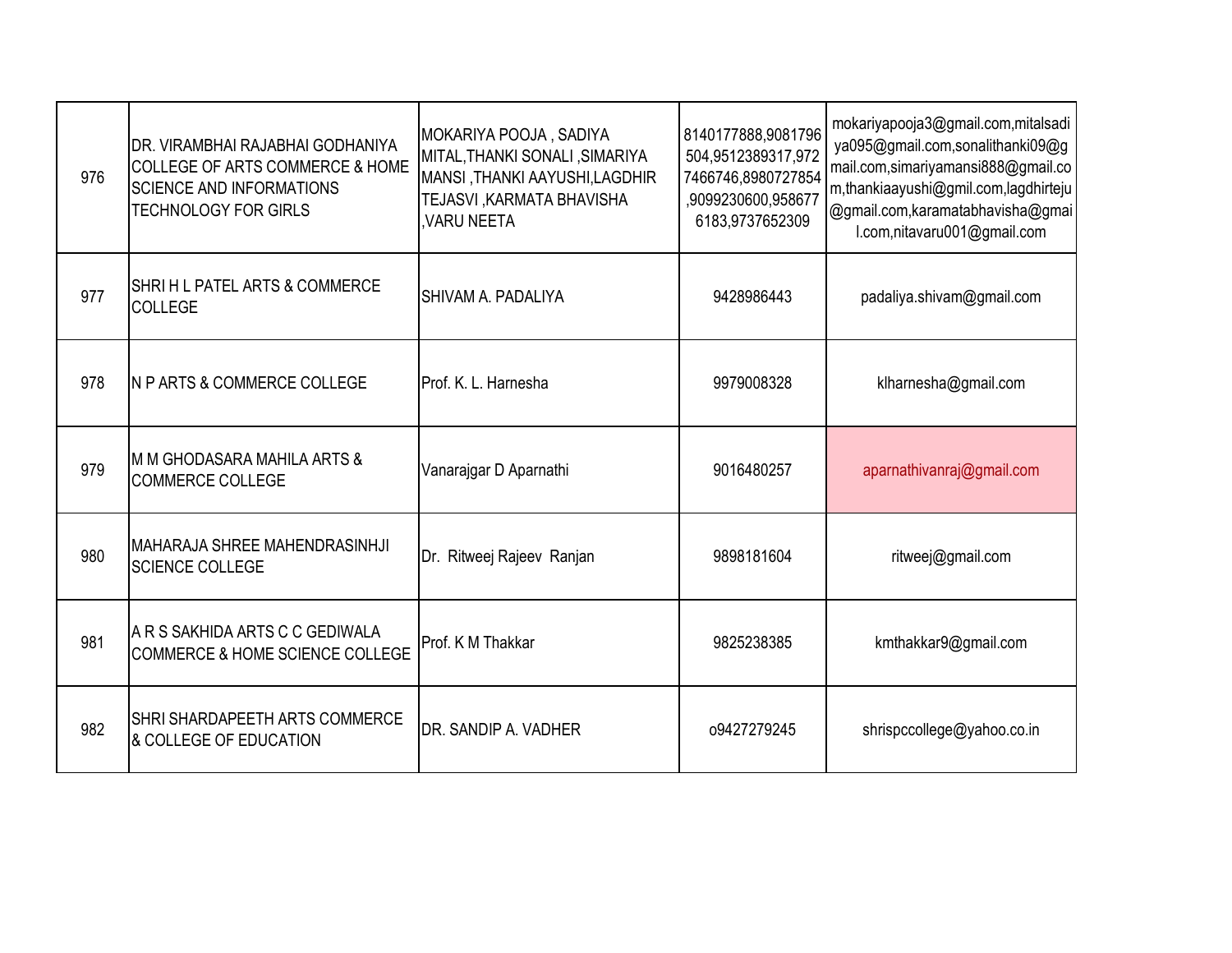| 983 | SHREE D K V ARTS & SCIENCE COLLEGE                                        | Isharani Nirmalsinh Akhubha                                                                                                                                                                                                 | 9375348898                                                                                                                           | isharani.n.a@gmail.com                                                                                                                                                                                                                                 |
|-----|---------------------------------------------------------------------------|-----------------------------------------------------------------------------------------------------------------------------------------------------------------------------------------------------------------------------|--------------------------------------------------------------------------------------------------------------------------------------|--------------------------------------------------------------------------------------------------------------------------------------------------------------------------------------------------------------------------------------------------------|
| 984 | <b>SMT. M T DHAMASANIA COMMERCE</b><br><b>COLLEGE</b>                     | Dr. Haresh Vaishnani                                                                                                                                                                                                        | 9427406830                                                                                                                           | mtdcc.rajkot@gmail.com                                                                                                                                                                                                                                 |
| 985 | SMT. R R PATEL MAHILA ARTS &<br><b>COMMERCE COLLEGE</b>                   | DR. JAYANTILAL DHANJIBHAI<br><b>KANZARIYA</b>                                                                                                                                                                               | 9426237297                                                                                                                           | bjdkanzariya@gmail.com                                                                                                                                                                                                                                 |
| 986 | SMT. J J KUNDALIYA GRADUATE<br><b>TEACHERS COLLEGE</b>                    | DR. ALPESHKUMAR G. NAKRANI                                                                                                                                                                                                  | 9727669462                                                                                                                           | JJKBED@GMAIL.COM                                                                                                                                                                                                                                       |
| 987 | H N DOSHI ARTS & R N DOSHI<br><b>COMMERCE COLLEGE</b>                     | Dr.Y.M.Chudasama                                                                                                                                                                                                            | 9426967229                                                                                                                           | doshicollegewkr@yahoo.co.in                                                                                                                                                                                                                            |
| 988 | <b>SHRI MANIBHAI &amp; SMT. NAVALBEN</b><br><b>VIRANI SCIENCE COLLEGE</b> | Dr. Satish D. Tala, Dr. Nikunj V.<br>Bhadja, Mr. Manoharsinh R. Jadeja, Ms.<br>Priyanka Dave, Dr. Reena P. Dave, Dr.<br>Pankaj C. Shah, Dr. Shivangi<br>Oza, Dr. Mehul L. Savaliya, Dr. Nutan<br>Prakash, Ms. Rupal Ranpara | 8141668961,9409632<br>246,7990078949,982<br>2350096,9925076775<br>9428466015,951058<br>7799,9825293173,97<br>26168904,973712419<br>4 | sdtala@vsc.edu.in,nvbhadja@vsc.edu.<br>in<br>,jadejamanoharsinh111@gmail.com,b<br>pinkidave@gmail.com,reenadave23@<br>gmail.com,pankajcshahups@gmail.co<br>m<br>,sdoza@vsc.edu.in,mlsavaliya@vsc.e<br>du.in,nutank@vsc.edu.in,rdranpara@v<br>sc.edu.in |
| 989 | P D MALAVIYA COLLEGE OF COMMERCE                                          | Dr Vibhaben V. Bhatt, Dr. Anil H. Kinger,<br>Dr. Pradeep V. Jobanputra, Dr Kamlesh<br>M. Jani                                                                                                                               | 9879219377,<br>9427200132,<br>9426719804,<br>9825594959                                                                              | vibha.bhatt@rediffmail.com,anilkinger<br>@yahoo.com,pvjobanputra@yahoo.co<br>m,kmjani66@yahoo.co.in                                                                                                                                                    |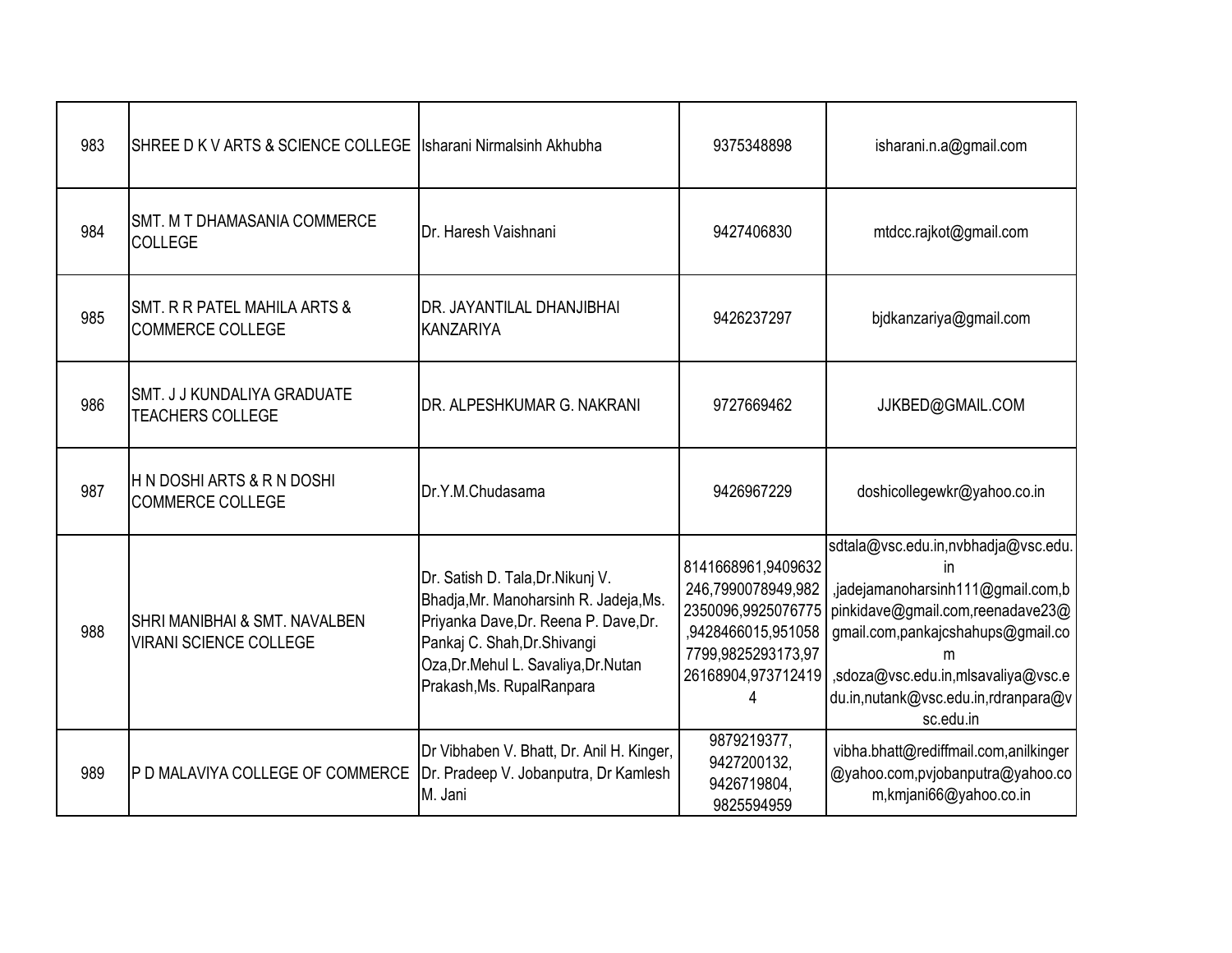| 990 | SAHU SHRIYANS PRASAD JAIN ARTS &<br><b>COMMERCE COLLEGE</b>                                                   | Prof Rajeshkumar G. Dave             | 9825639911                | profrgdave@yahoo.com                                  |
|-----|---------------------------------------------------------------------------------------------------------------|--------------------------------------|---------------------------|-------------------------------------------------------|
| 991 | <b>BHAVAN'S SHRI A K DOSHI MAHILA</b><br><b>COLLEGE</b>                                                       | <b>JOSHI VIJAY R.</b>                | 9727286956                | akdmcjam@gmail.com                                    |
| 992 | SHRIGK & CK BOSAMIA ARTS &<br><b>COMMERCE COLLEGE</b>                                                         | Sachin V Dave, Manoj A Vyas          | 9879251074,<br>8511153288 | sachinvdave@rediffmail.com,manojvy<br>as66@gmail.com  |
| 993 | DR. SUBHASH MAHILA ARTS COMMERCE<br>& HOME SCIENCE COLLEGE                                                    | DR. PIYUSH MARTHAK                   | 9988861218                | piyushmarthak@gmail.com                               |
| 994 | <b>SMT. SADGUNA C U SHAH HOME</b><br><b>SCIENCE &amp; C U SHAH ARTS AND</b><br><b>COMMERCE MAHILA COLLEGE</b> | Shri Tejalben B. Desai               | 9426242185                | tbdesaim71@yahoo.co.in                                |
| 995 | SHRIH M V ARTS & COMMERCE<br><b>COLLEGE</b>                                                                   | Mr.Vinod Vaza                        | 9898024065                | vhvaza@gmail.com                                      |
| 996 | <b>MATUSHRI VIRBAIMA MAHILA SCIENCE &amp;</b><br><b>HOME SCIENCE COLLEGE</b>                                  | Dr. N.N.Gosai                        | 9712159742                | mvmscience@yahoo.co.in                                |
| 997 | B R S COLLEGE (COLLEGE OF RURAL<br>STUDIES)                                                                   | Dr. K. R. Bharad,<br>Shri B.B.Garara | 9427231513,<br>9925334748 | horticulture.brs@gmail.com,<br>bharatgarara@gmail.com |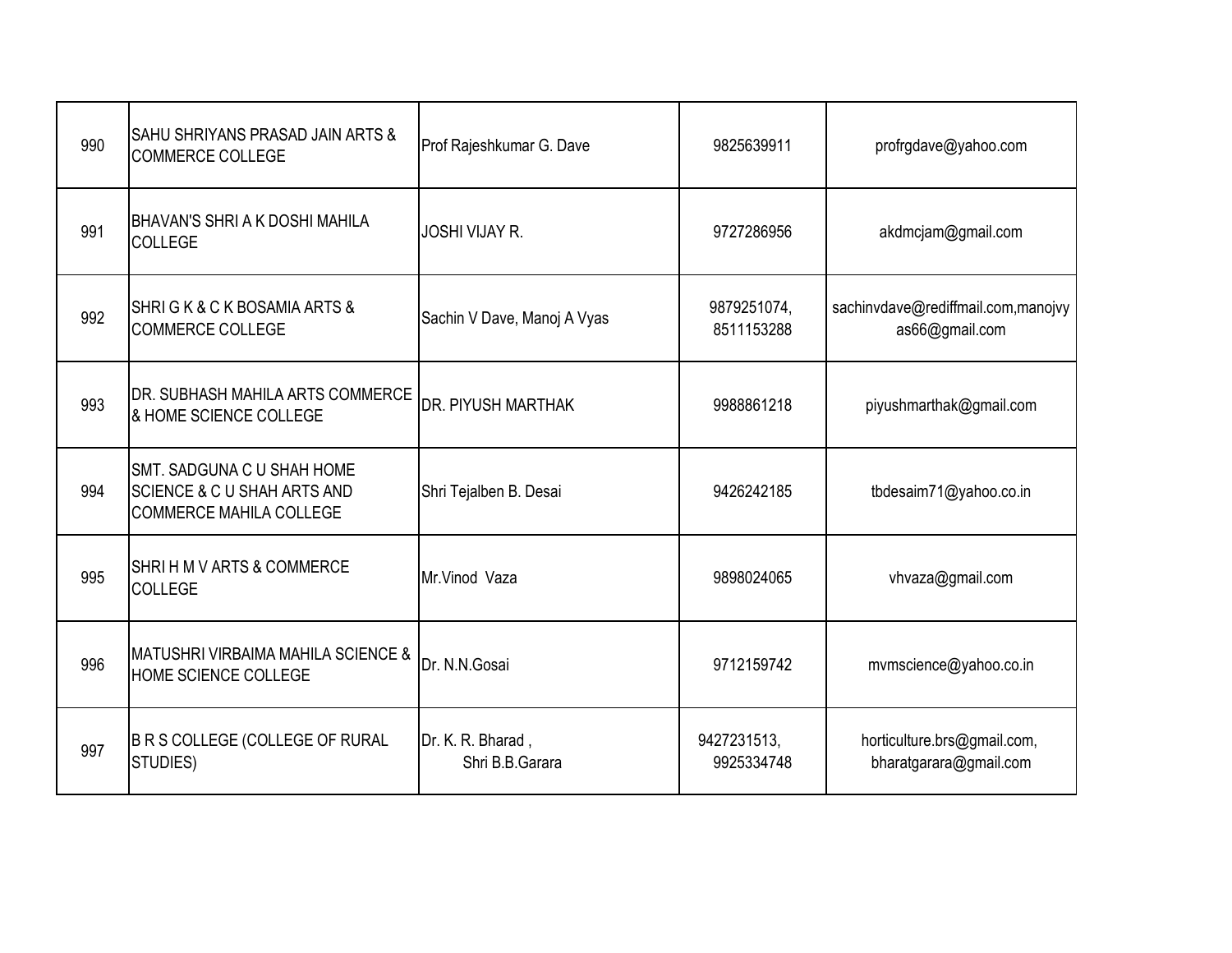| 998  | YOGIJI MAHARAJ MAHAVIDYALAYA<br>(MAHILA ARTS & COMMERCE COLLEGE)                      | DR.D.N.JOSHI              | 9427456822                               | dr.durganaveen@yahoo.in   |
|------|---------------------------------------------------------------------------------------|---------------------------|------------------------------------------|---------------------------|
| 999  | <b>MATUSHRI VIRBAIMA MAHILA ARTS</b><br>COLLEGE                                       | Dr. Iros Vaja             | 9879791416                               | irosvaja79@gmail.com      |
| 1000 | DHARMENDRASINHJI ARTS COLLEGE                                                         | Mr. Bhavesh B. Kachhadiya | 8485946860,<br>8469667565,<br>9427786127 | bhaveshkachh123@gmail.com |
| 1001 | SMT. K S N KANSAGARA MAHILA<br>COLLEGE                                                | Dr. S N Ransariya         | 9426224222                               | snransariya@gmail.com     |
| 1002 | <b>BAHAUDDIN ARTS COLLEGE</b>                                                         | Mr. Amin S. Sama          | 9979025638                               | aminsama1111@gmail.com    |
| 1003 | MAHILA ARTS & COMMERCE COLLEGE                                                        | sanjay v.bhut             | 9998774567                               | sanjay.bhut@yahoo.com     |
| 1004 | LATE SHREE N R BORICHA EDUCATION<br>TRUST SANCHALIT ARTS & COMMERCE<br><b>COLLEGE</b> | Dr.R.S.Topandashani       | 9909187583, 02872<br>242525              | profrajkumarjnd@gmail.com |
| 1005 | SHRIC H SHAH MAITRI VIDYAPEETH<br>MAHILA COLLEGE OF EDUCATION                         | Dr. K.D. Gohel            | 990425360                                | edumaitri1988@gmail.com   |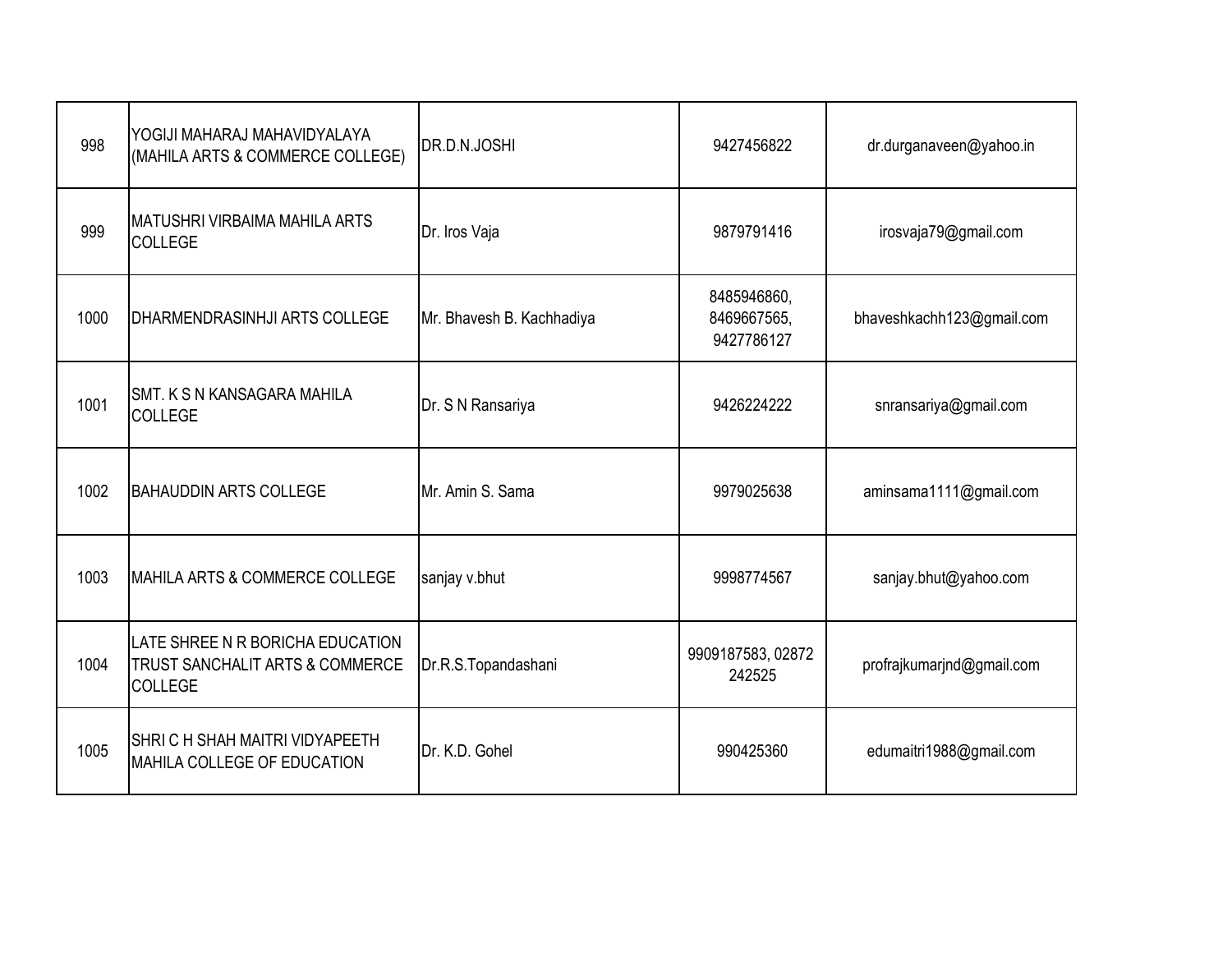| 1006 | SHRIK P SHAH LAW COLLEGE                                                                                                                    | Dr. Vimalkumar R. Parmar      | 9898691691 | vimalrparmar@gmail.com   |
|------|---------------------------------------------------------------------------------------------------------------------------------------------|-------------------------------|------------|--------------------------|
| 1007 | <b>GURUKUL MAHILA ARTS AND</b><br><b>COMMERCE COLLEGE</b>                                                                                   | <b>SHRI ARVIND RAVALIYA</b>   | 9979290752 | arvind_ravi15@yahoo.com  |
| 1008 | SMT. C D JHOBALIA ROFEL ARTS & ISR<br>ACHCHHARIWALA ROFEL COMMERCE<br><b>COLLEGE</b>                                                        | Dr.V.S.Pathak                 | 9427863424 | rofelac@yahoo.com        |
| 1009 | A V PATEL COMMERCE COLLEGE                                                                                                                  | Prof Chirag Maheshbhai Gulani | 9558417808 | chiraggulani9@gmail.com  |
| 1010 | SHRIM RARTS & SCIENCE COLLEGE                                                                                                               | Dineshkumar Prajapati         | 8866337013 | dineshphy13@gmail.com    |
| 1011 | SHRI CHHOTUBHAI PURANI DEGREE<br>COLLEGE OF PHYSICAL EDUCATION (PL.<br>STOP THE GRANT DUE TO COLLEGE DO<br>NOT RUNNING F. NO. F.76-1112/14) | <b>C.D.PANCHAL</b>            | 9428176933 | chhaya_6512@yahoo.in     |
| 1012 | SHRI JSB & SHRI KMB ARTS, SHRI ANS<br><b>SCIENCE &amp; SHRI NFS COMMERCE</b><br><b>COLLEGE</b>                                              | Prof. Nisarg R. Kothari       | 7069989272 | kholwadcollege@gmail.com |
| 1013 | Z F WADIA WOMEN'S COLLEGE & N K<br>JHOTA COLLEGE OF COMMERCE                                                                                | Smt. Bijal Chinmay Nanavati   | 9425694977 | nanavati.bijal@gmail.com |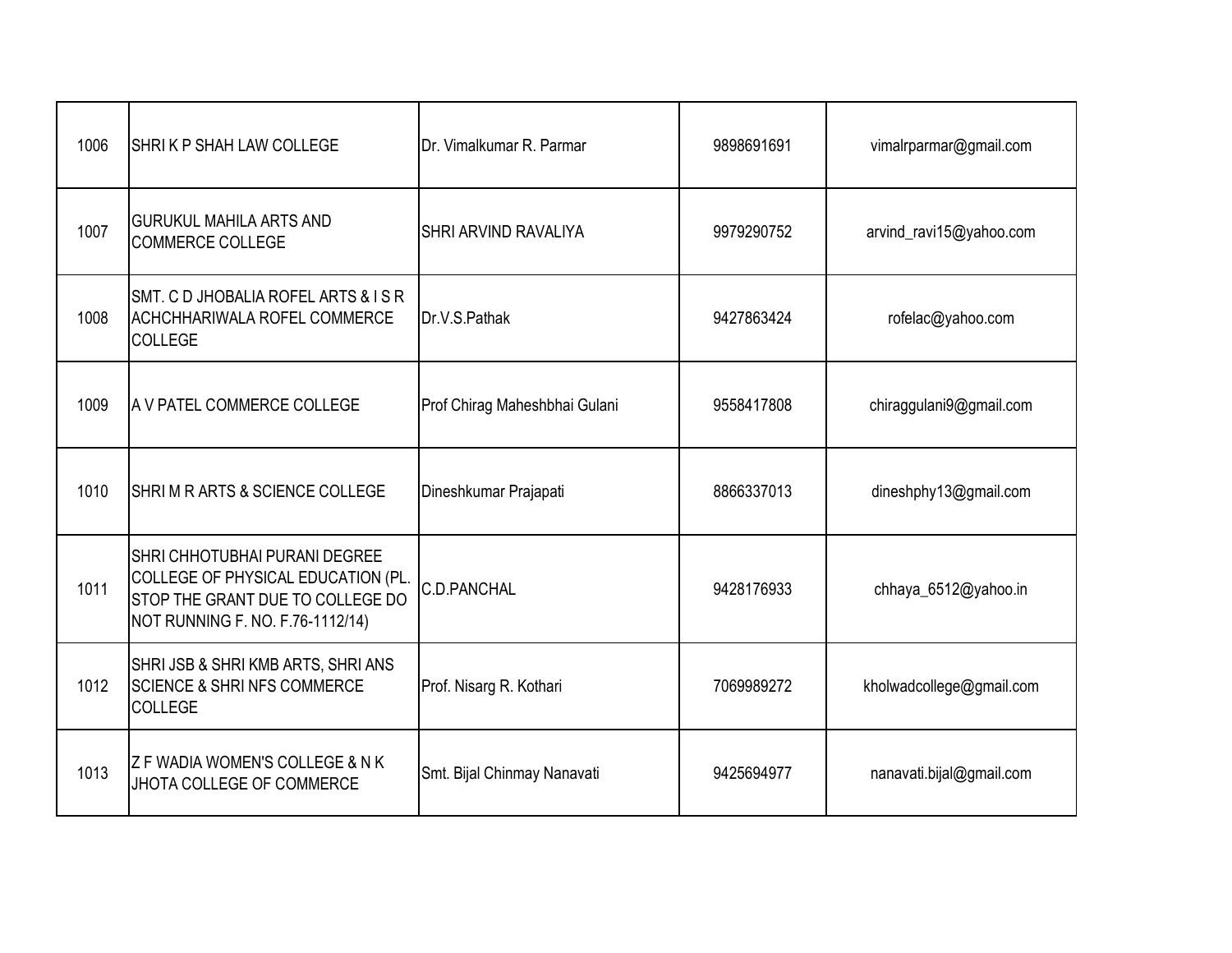| 1014 | V.T. CHOKSI SARVAJANIK COLLEGE OF<br><b>EDUCATION</b>                              | Dr.Narendrasinh Pratapsinh Gohil | 0261-2254109 | npgohil74@gmail.com       |
|------|------------------------------------------------------------------------------------|----------------------------------|--------------|---------------------------|
| 1015 | <b>J.P. PARDIWALA ARTS &amp; COMMERCE</b><br><b>COLLEGE</b>                        | DR.G.D.PATEL                     | 9913228508   | p_gangaben@yahoo.com      |
| 1016 | <b>NAVYUG COMMERCE COLLEGE</b>                                                     | Rajesh K Naik                    | 9898082535   | naikrajesh747@gmail.com   |
| 1017 | SIR K P COLLEGE OF COMMERCE                                                        | Dr. Hetal A. Desai               | 9824301188   | Dr.Hetaldesai@yahoo.com   |
| 1018 | J Z SHAH ARTS & H P DESAI COMMERCE<br><b>COLLEGE</b>                               | Dr. ZANKHANA LABHUBHAI PARMAR    | 9925234152   | zparmar25@gmail.com       |
| 1019 | SMT. R P CHAUHAN ARTS & SMT. J K<br>SHAH & SHRIK D SHAH COMMERCE<br><b>COLLEGE</b> | Vijay Bhika Lindayat             | 8141408445   | vijaylingayat13@yahoo.com |
| 1020 | <b>B P BARIA SCIENCE INSTITUTE</b>                                                 | Dr. V. K. Patel                  | 7990141860   | vinaynavsari@gmail.com    |
| 1021 | <b>PRBARTS &amp; PGR COMMERCE</b><br>COLLEGE                                       | Dr. Bhavin Purohit               | 9974090537   | bhavinpurohit51@gmail.com |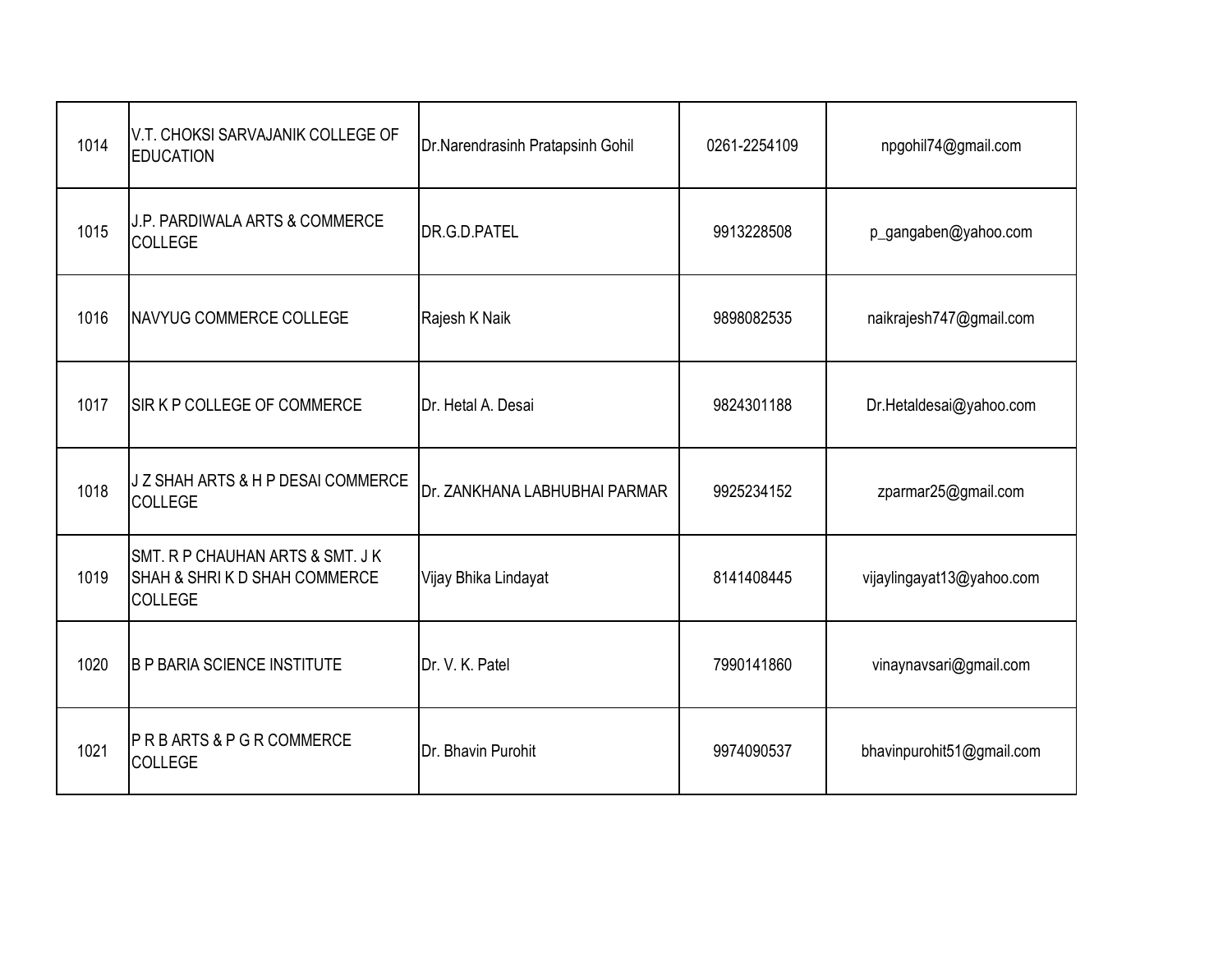| 1022 | <b>SHRI JAYEDRAPURI ARTS &amp; SCIENCE</b><br><b>COLLECE</b>                      | K R Chaudhari                             | 9427461726 | jayendrapuricollege@yahoo.in |
|------|-----------------------------------------------------------------------------------|-------------------------------------------|------------|------------------------------|
| 1023 | <b>MAHAMANDLESHWAR SHRI</b><br><b>KRISHNANANDJI COLLEGE OF</b><br><b>COMMERCE</b> | Rahul Indravadan Mehta                    | 9825728542 | mehtarahuli@yahoo.co.in      |
| 1024 | <b>NAVYUG ARTS COLLEGE</b>                                                        | Prof. Narendrabhai Pitambarbhai<br>Pandya | 9737967050 | narmeeta0809@gmail.com       |
| 1025 | M T B ARTS COLLEGE                                                                | Dr. Bhavesh V. Jadhav                     | 9898346247 | dr.bhaveshjadhav37@gmail.com |
| 1026 | SHRI RANG SHIKSHAN MAHAVIDYALAYA                                                  | Dr.Gayatri R. Patel                       | 9925223774 | patelgayatri7@gmail.com      |
| 1027 | <b>SHAH N H COMMERCE COLLEGE</b>                                                  | IMIGNESH HARSADBHAI BHANDARI              | 8141783847 | montybhandari143@gmail.com   |
| 1028 | M R DESAI ARTS & SHRI E E LAHER<br>KOSADIA COMMERCE COLLEGE                       | Dr.Riyaz A. Tai                           | 9879654584 | riyaztai786@gmail.com        |
| 1029 | THE PATIDAR GIN SCIENCE COLLEGE                                                   | Prof.Mohammed Hasam Dhupli                | 9879688867 | mady005@yahoo.com            |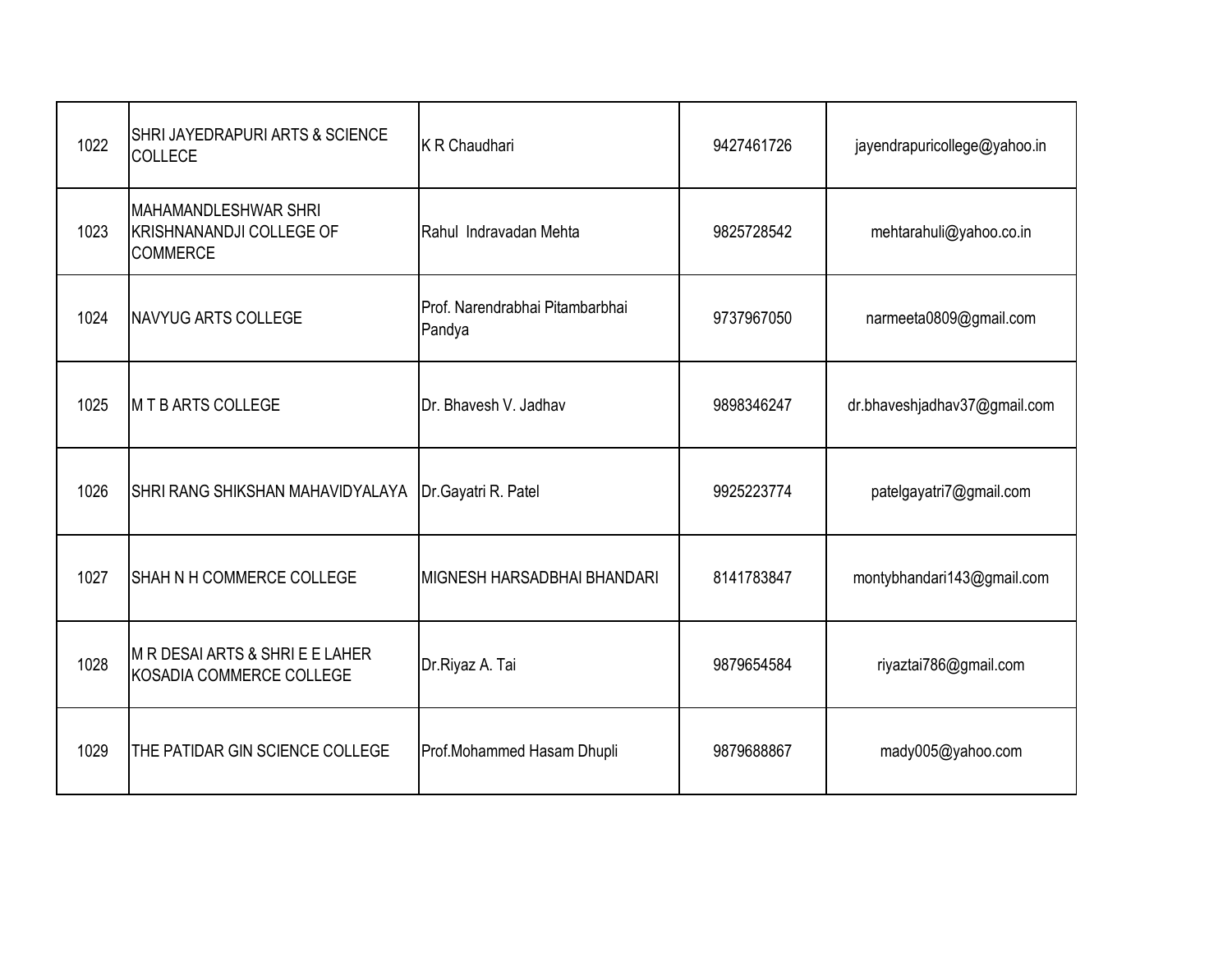| 1030 | <b>ARTS &amp; COMMERCE COLLEGE</b>                                   | Prof. Jaydip I. Shah         | 9879522405  | accmandvisrt86@gmail.com,<br>accmandvisrt86@gmail.com |
|------|----------------------------------------------------------------------|------------------------------|-------------|-------------------------------------------------------|
| 1031 | <b>AKHAND ANAND ARTS AND COMMERCE</b><br><b>COLLEGE</b>              | Prof.Dr. B.M. Dhodi          | 9879595354  | bakulchandradhodi@gmail.com                           |
| 1032 | J M SHAH ARTS & COMMERCE COLLEGE                                     | <b>PROF.D.M.VAGHELA</b>      | 9714880802  | jmshah_edu@yahoo.co.in                                |
| 1033 | M S K LAW COLLEGE                                                    | Dr. Alkesh Punamchand Swami  | 98986 44365 | dr.alkeshswami@yahoo.co.in                            |
| 1034 | <b>SHAH K M LAW COLLEGE</b>                                          | Prof. T. P. Desai            | 9904160033  | tanvipdesai@yahoo.com                                 |
| 1035 | <b>VITHTHALDAS THAKURDAS CHOKSI</b><br><b>SARVAJANIK LAW COLLEGE</b> | Dr. Eramala D Dayal          | 9879107798  | ermala.dayal@gmail.com                                |
| 1036 | <b>ANAND COMMERCE COLLEGE</b>                                        | <b>DR.ASHUTOSH K. YAGNIK</b> | 94265 23267 | yagnikashutosh@yahoo.in                               |
| 1037 | <b>IM B PATEL SCIENCE COLLEGE</b>                                    | Dr.Manish B.Mapara           | 94269 83609 | manish94269@gmail.com                                 |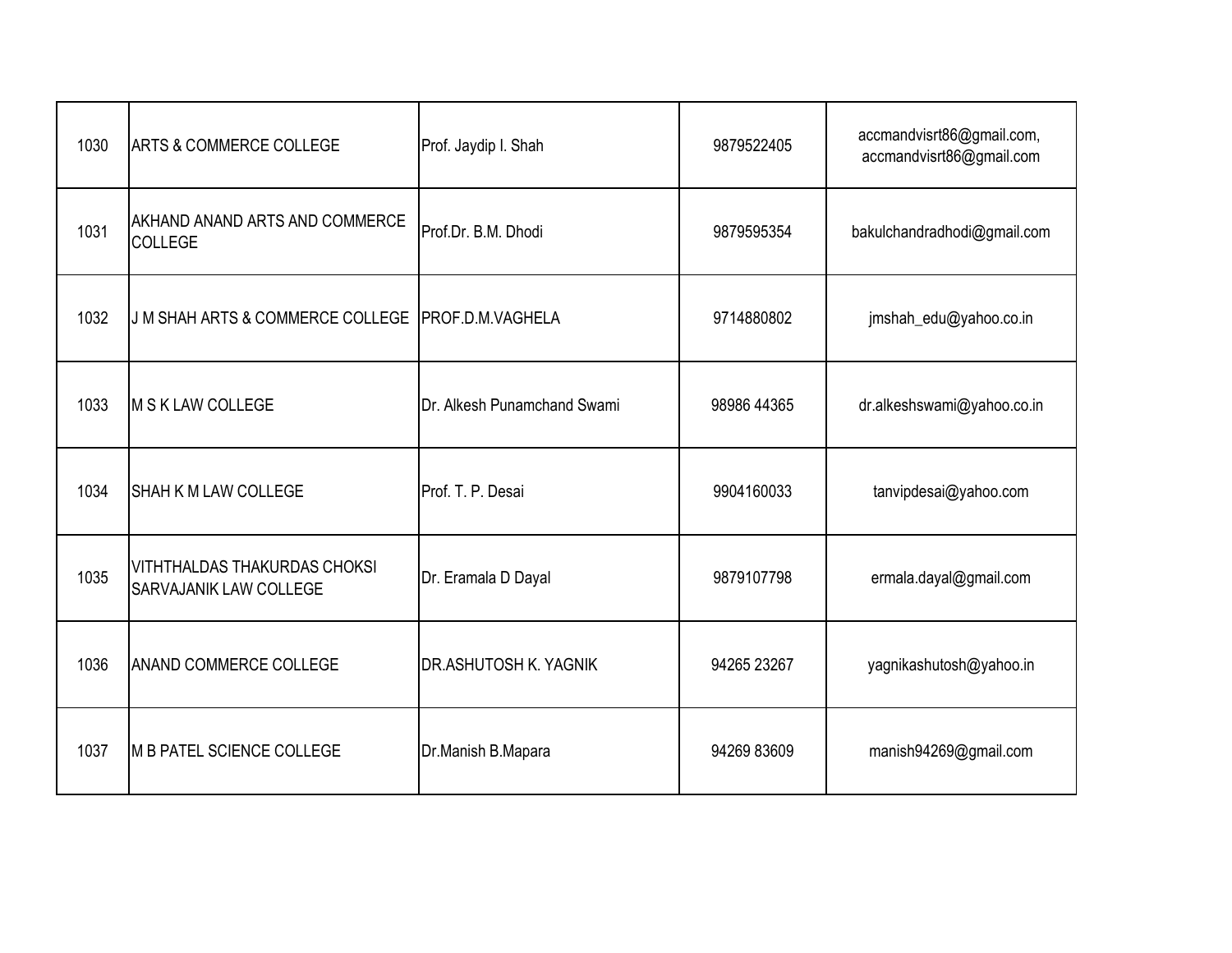| 1038 | IN H PATEL COLLEGE OF EDUCATION                                  | Dr. Jayshri J. Dixit         | 9429668331 | jayshridixit@gmail.com    |
|------|------------------------------------------------------------------|------------------------------|------------|---------------------------|
| 1039 | C P PATEL & F H SHAH COMMERCE<br><b>COLLEGE</b>                  | Dr.Brijesh H Valand          | 9558118780 | brijhv@gmail.com          |
| 1040 | S M PATEL COLLEGE OF HOME SCIENCE                                | Ms. Kalpana Srivastav        | 9974032981 | kalpanaisha14@gmail.com   |
| 1041 | H M PATEL INSTITUTE OF ENGLISH<br><b>TRAINING &amp; RESEARCH</b> | Dr Mayur Parmar              | 9426567555 | joyofmayur@gmail.com      |
| 1042 | N S PATEL ARTS COLLEGE                                           | Pratikkumar Vishnubhai Patel | 8140856428 | pratiknspatel@gmail.com   |
| 1043 | <b>ANAND ARTS COLLEGE</b>                                        | DR JITU KHANIYA              | 9925504559 | jitubhaikhaniya@yahoo.com |
| 1044 | BHIKHABHAI JIVABHAI VANIJYA<br>MAHAVIDYALAYA                     | Dr. J. P. Parmar             | 9427175911 | johnbjvm94@gmail.com      |
| 1045 | <b>ANAND EDUCATION COLLEGE</b>                                   | DR.DILIPBHAI MANIBHAI PATEL  | 9624531113 | drdilip.aec@gmail.com     |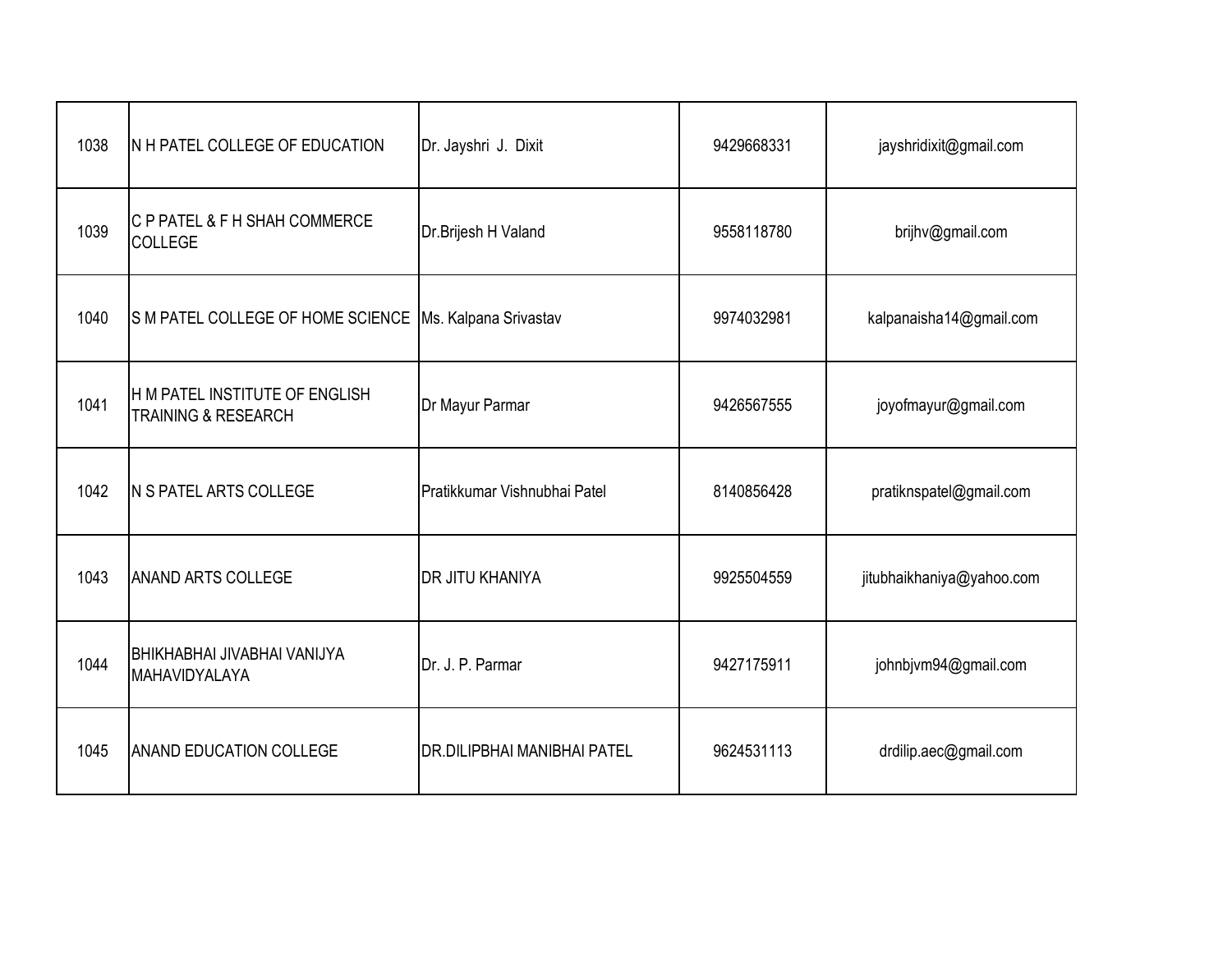| 1046 | NALINI ARVIND & TV PATEL ARTS<br>COLLEGE                          | Prof. D. A. Solanki                | 9426309165 | das.9165@gmail.com,<br>naliniartscollege@yahoo.com |
|------|-------------------------------------------------------------------|------------------------------------|------------|----------------------------------------------------|
| 1047 | <b>SHRI VYANKATESH ARTS COMMERCE</b><br><b>COLLEGE</b>            | Shri, P. M. Kadam                  | 8275009134 | pavankadam001@gmail.com                            |
| 1048 | SMT. SURAJDEVI RAMCHAND MOHATA<br><b>MAHILA MAHAVIDYALAYA</b>     | Prof. Rajendra Vithal Waghmare     | 8806666367 | rajdongaonkar@gmail.com                            |
| 1049 | <b>B B ARTS, N B COMMERCE &amp; B P</b><br><b>SCIENCE COLLEGE</b> | Shri Vijay Shrikrushnarao Pachgade | 7588084658 | vijaypachgade@gmail.com                            |
| 1050 | SHRI SHIVAJI COLLEGE OF ARTS<br><b>COMMERCE &amp; SCIENCE</b>     | Dr. Ashish S. Raut                 | 9822731118 | iqacasraut@gmail.com                               |
| 1051 | <b>SITABAI ARTS COLLEGE</b>                                       | Shri, A. M. Khare                  | 9822644473 | khareanirudha@gmail.com                            |
| 1052 | DR. BABASAHEB AMBEDKAR<br>MAHAVIDYALAYA                           | Dr.Rajesh M.Deshmukh               | 9421822084 | dr.rejesh.deshmukh30@gmail.com                     |
| 1053 | <b>G S TOMPE ARTS COMMERCE &amp;</b><br><b>SCIENCE COLLEGE</b>    | Dr. Parwati Shirke                 | 9822910652 | drparwatishirke01@rediffmail.com                   |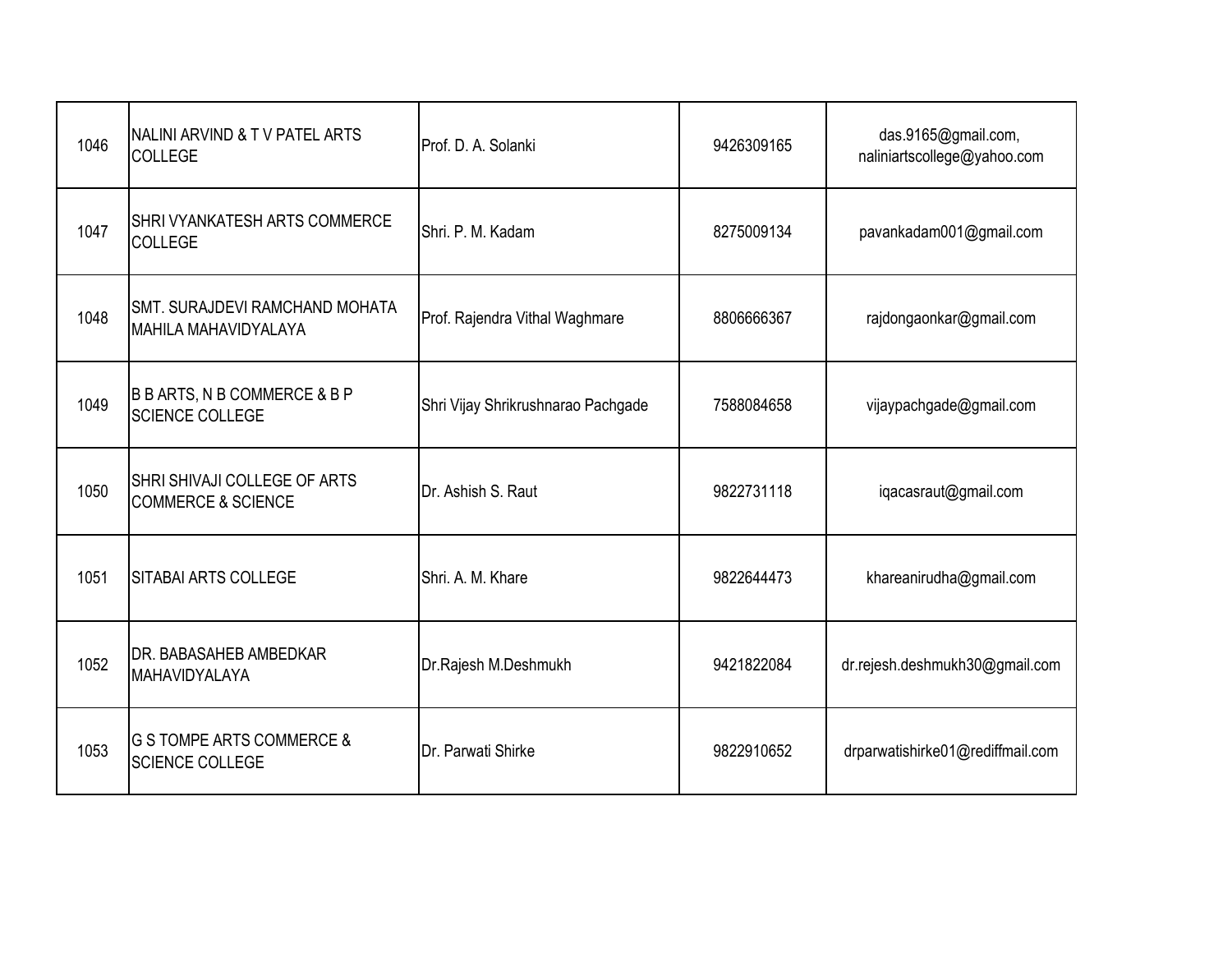| 1054 | <b>ADARSHA MAHAVIDYALAYA</b>                                                                                                                                                         | Dr. A.G. Naranje                          | 9371735671,<br>8379949627 | proanandsir@gmail.com                                   |
|------|--------------------------------------------------------------------------------------------------------------------------------------------------------------------------------------|-------------------------------------------|---------------------------|---------------------------------------------------------|
| 1055 | <b>DEGREE COLLEGE OF PHYSICAL</b><br>EDUCATION (AUTONOMOUS COLLEGE)                                                                                                                  | <b>Vilas Belsare</b>                      | 9423125779                | vsbelsare@gmail.com                                     |
| 1056 | MAHATMA FULE ARTS COMMERCE AND<br>SITARAMJI CHOUDHARI SCIENCE<br><b>MAHAVIDYALAYA</b>                                                                                                | Dr. O.S. Deshmukh                         | 9422125738                | os_deshmukh@rediffmail.com                              |
| 1057 | JAGADAMBA MAHAVIDYALAYA                                                                                                                                                              | Dr. P P Kalbende                          | 8087106056                | pawankalbende@gmail.com                                 |
| 1058 | <b>SHRI SHIVAJI SCIENCE COLLEGE</b>                                                                                                                                                  | Dr. Dinesh D. Khedkar                     | 9423622287                | Sonudin@gmail.com                                       |
| 1059 | <b>SMT. RADHABAI SARDA COLLEGE OF</b><br><b>ARTS &amp; COMMERCE</b>                                                                                                                  | Dr Jugal Eknathro Maldhure                |                           | jugalmaldhure@gmail.com                                 |
| 1060 | <b>SMT. LAXMIBAI RADHAKISAN TOSHNIVAL</b><br><b>COLLEGE OF COMMERCE</b>                                                                                                              | Dr. Yogesh K. Agrawal, Dr. Anil M. Tirkar | 9881063987,<br>9922283553 | profyogesh@rediffmail.com,<br>aniltirkar@rediffmail.com |
| 1061 | <b>BAR. RAMRAO DESHMUKH ARTS SMT.</b><br><b>INDIRAJI KAPADIYA COMMERCE &amp;</b><br>NYAYMURTI KRUSHNARAO DESHMUKH<br>SCIENCE COLLEGE (BSR CLARIENCE<br>PENDINGE INSTR. N DELHI OFF.) | Mr. R. P. Meshram                         | 9922856730                | rajeshmeshram2@gmail.com                                |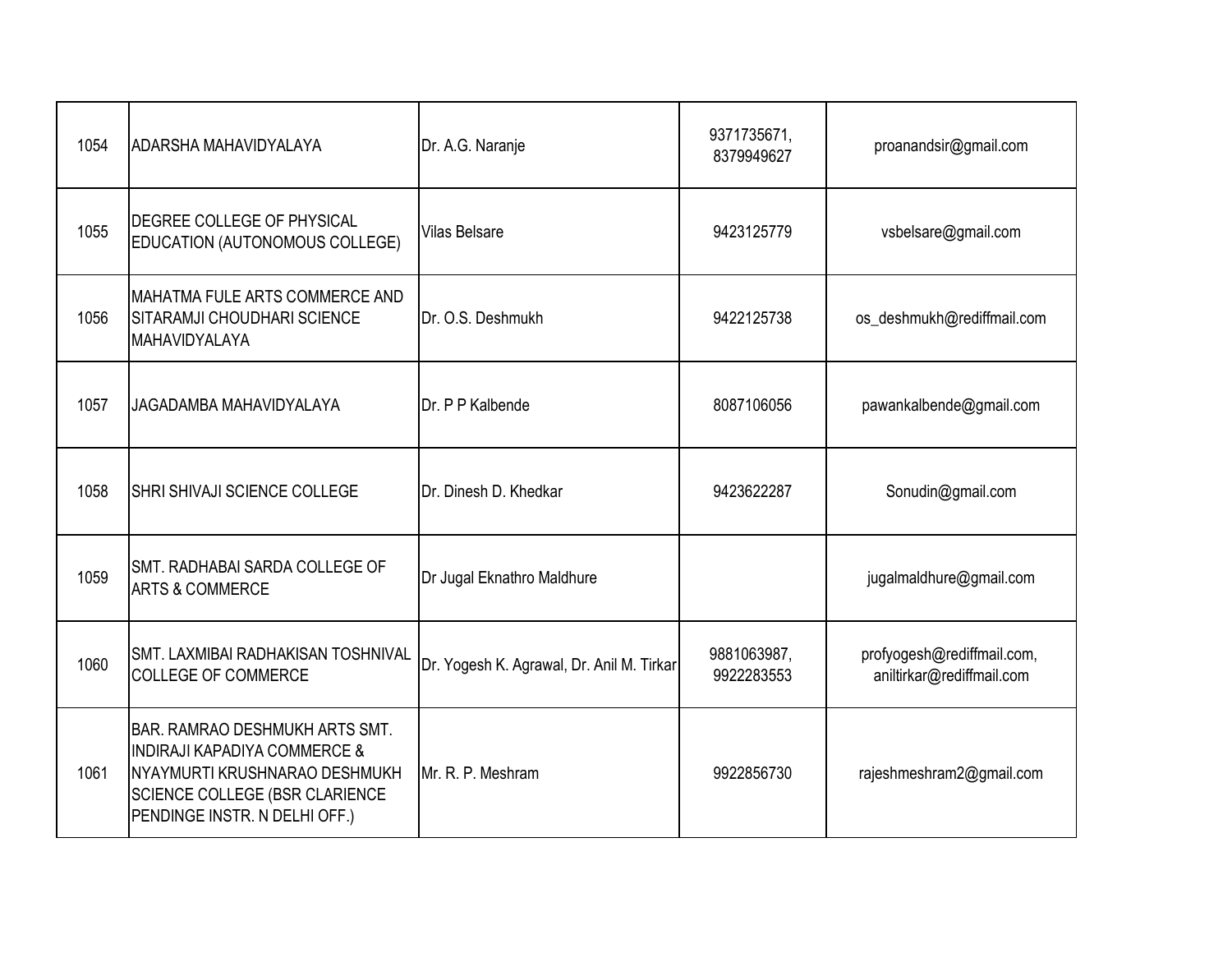| 1062 | <b>PHULSING NAIK MAHAVIDYALAYA</b>                                                                          | IDR. SANJAY RAMKRISHNA BHOYAR                             | 9422583592                | sbhoyar68@yahoo.com,srbhoyar2009<br>@rediffmail.com        |
|------|-------------------------------------------------------------------------------------------------------------|-----------------------------------------------------------|---------------------------|------------------------------------------------------------|
| 1063 | Y D V D ARTS & COMMERCE COLLEGE                                                                             | madhuri jagannath dhiware-raut                            | 7020660060                | animita.raut02@gmail.com                                   |
| 1064 | DR. H N SINHA ARTS & COMMERCE<br><b>COLLEGE</b>                                                             | sanjay khandel                                            | 9420106587                | sanjaykhandel40@gmail.com                                  |
| 1065 | SHRI RADHAKISAN LAXAMINARAYAN<br><b>TOSHNIWAL COLLEGE OF SCIENCE</b><br>(R.L.T. COLLEGE OF SCIENCE)         | Prof. Rajesh.D. Chaudhari, Dr.<br>Rajendra.L.Rahatgaonkar | 9689102037,<br>9860660201 | rdchaudhari20@gmail.com,<br>rajendrarahatgaonkar@gmail.com |
| 1066 | BABAJI DATEY KALA ANI VANIJYA<br>MAHAVIDYALAYA                                                              | Shri. Vijay B. Dixit                                      | 9423131690                | vijaydixit1968@gmail.com                                   |
| 1067 | MUNGSAJI MAHARAJ MAHAVIDYALAYA                                                                              | <b>IPYARELAL H. BHAGWAT</b>                               | 9423663312,<br>9423421497 | mmcollegedarwha@gmail.com,<br>phbhagwat@gmail.com          |
| 1068 | <b>G S COLLEGE OF SCIENCE ARTS &amp;</b><br><b>COMMERCE (BSR CLARIENCE</b><br>PENDINGE INSTR. N DELHI OFF.) | Prithvirajsingh Thakur                                    | 9881721193                | prithvithakur1@rediffmail.com                              |
| 1069 | <b>SMT. RADHADEVI GOENKA COLLEGE</b><br><b>FOR WOMEN</b>                                                    | Prof. Mr. Ajay P. Shingade                                | 9730746191                | shingade.ajay1@gmail.com                                   |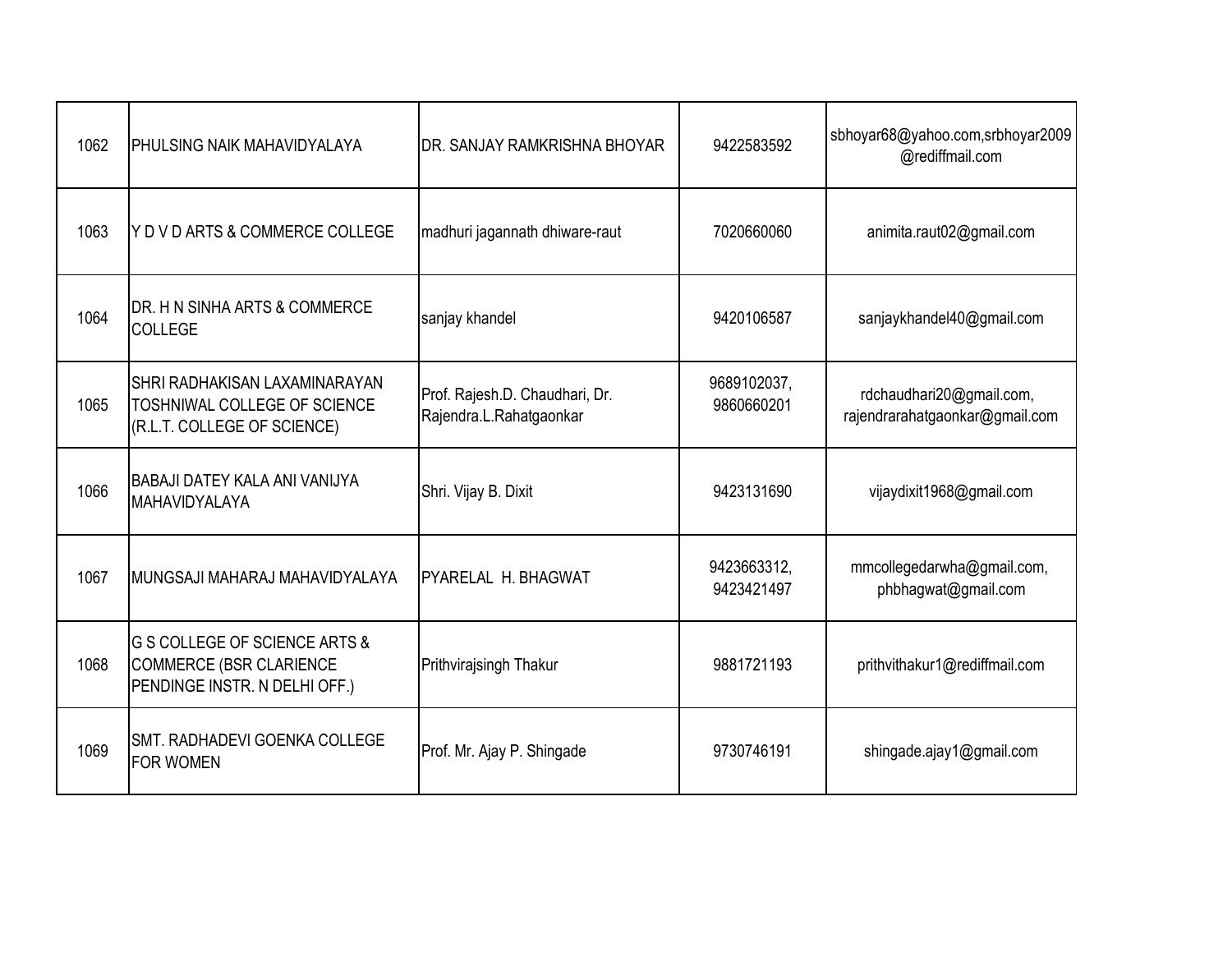| 1070 | JANATA KALA VANIJYA MAHAVIDYALAYA Prof. S.L. Mali                       |                               | 8806372265 | suny.sm1@gmail.com            |
|------|-------------------------------------------------------------------------|-------------------------------|------------|-------------------------------|
| 1071 | BHARATIYA MAHAVIDYALAYA                                                 | Dr. Lajwanti Ramdas Tembhurne | 9881116380 | Irtembhurne@gmail.com         |
| 1072 | MAHILA MAHVIDYALAYA                                                     | Dr. Mrs. Shalini K. Pande     | 9422355752 | shalinipande06@gmail.com      |
| 1073 | SHRI GADGE MAHARAJ MAHAVIDYALAYA Prof. Akshay Chavhan                   |                               | 9767171098 | chavanakshay971@gmail.com     |
| 1074 | <b>BHARATIYA MAHAVIDYALAYA</b>                                          | Dr. V. S. Kalyamwar           | 9404104014 | vskalyamwar@gmail.com         |
| 1075 | SHRI SHIVAJI COLLEGE (BSR<br>CLARIENCE PENDINGE INSTR. N DELHI<br>OFF.) | DR.B. S. ZARE                 | 9011081872 | babanzare@gmail.com           |
| 1076 | ISSSKR INNANI MAHAVIDYALAYA                                             | Dr. Sandeep K. Thorat         | 9860017426 | sandeep_thorat@rediffmail.com |
| 1077 | <b>INDIRA MAHAVIDYALAYA</b>                                             | Dr. Chetana Ugale             | 9405528512 | ugale.chetna@gmail.com        |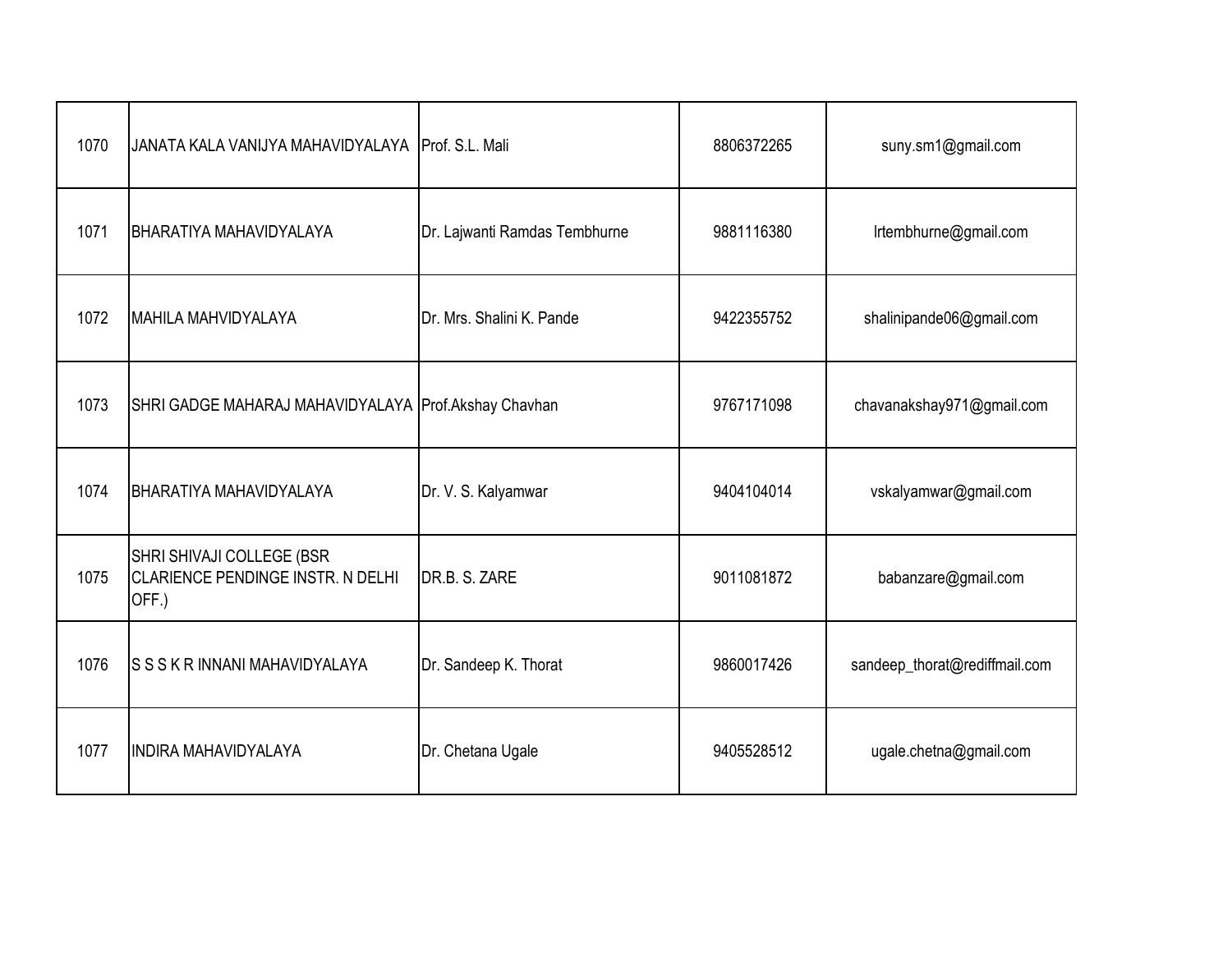| 1078 | PROF. RAJABHAU DESHMUKH KALA<br>MAHAVIDYALAYA                         | Dr. Nilesh V. Gore                                          | 9860923956                | ngore80@gmail.com                                 |
|------|-----------------------------------------------------------------------|-------------------------------------------------------------|---------------------------|---------------------------------------------------|
| 1079 | <b>ARTS COLLEGE</b>                                                   | Prof. Dr. Manoj L. Vyawahare                                | 9422855647                | manojlvyawahare1410@gmail.com                     |
| 1080 | <b>MAHILA ARTS COMMERCE COLLEGE</b>                                   | Dr. Seema S. Jagtap                                         | 9421742513                | jagtapeng@gmail.com                               |
| 1081 | TAKSHASHILA MAHAVIDHYALAYA                                            | Dr. Sanjay Vasantrao Deshmukh                               | 9421043440                | deshmukhsv64@gmail.com                            |
| 1082 | <b>SHRI VASANTRAO NAIK ARTS AND</b><br>AMARSING NAIK COMMERCE COLLEGE | Dr. Laxmikant Shivdas Hurne,<br>Vishwanath Pandurang Hissal | 9822947761,<br>9421883655 | laxmikanthurne@gmail.com,<br>vishhissal@gmail.com |
| 1083 | LATE CHHAGANLAL MULJIBHAI KADHI<br>KALA MAHAVIDYALAYA                 | <b>Dr.Nilesh Arvind Tare</b>                                | 9403721444                | nileshtare.15@gmail.com                           |
| 1084 | <b>ARTS AND COMMERCE COLLEGE</b>                                      | Prakash Madhukar Telgote                                    | 9923834372                | telgotepm@rediffmail.com                          |
| 1085 | LATE DATTATRAYA PUSADKAR ARTS<br><b>COLLEGE</b>                       | Mr. Vikas Tukaramji Adlok                                   | 9423649914                | avikas2001@gmail.com                              |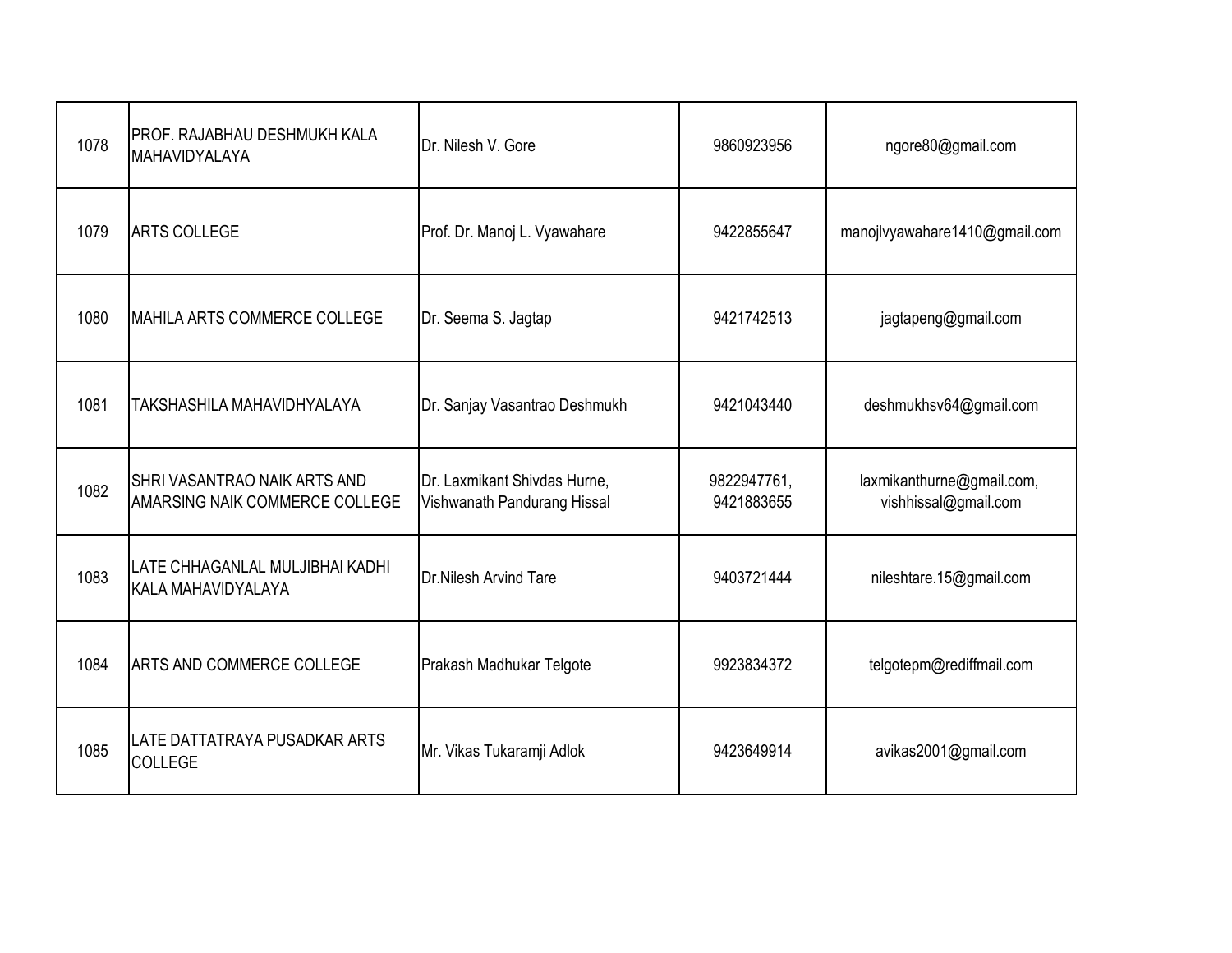| 1086 | <b>SHRI SANT GAJANAN MAHARAJ ARTS</b><br><b>COLLEGE</b>                                                                       | Avinash S. Shete                                       | 9860476700                | avinashshete1245@gmail.com                       |
|------|-------------------------------------------------------------------------------------------------------------------------------|--------------------------------------------------------|---------------------------|--------------------------------------------------|
| 1087 | HANUMAN VYAYAM SHALA KRIDA<br>MANDAL'S PHYSICAL EDUCATION<br><b>COLLEGE</b>                                                   | Dr. Suhas Raghunath Tiwalkar                           | 9423135258                | suhastiwalkar@gmail.com                          |
| 1088 | M S P ARTS SCIENCE & K P T<br><b>COMMERCE COLLEGE</b>                                                                         | Dr. Avinash Sitaram Nile, Dr.<br>Mohammad Nafees Iqbal | 9860378757,<br>9890606510 | avinashnile1@gmail.com,<br>khan2013msp@gmail.com |
| 1089 | SHRIR R LAHOTI SCIENCE COLLEGE                                                                                                | Dr. Ravidrakumar Sahebrao Dhande                       | 7588085179                | ravi_dhande2005@yahoo.co.in                      |
| 1090 | <b>MATOSHRI SHANTABAI GOTE ARTS</b><br><b>COMMERCE &amp; SCIENCE COLLEGE</b>                                                  | Prof. V. A. Gaikwad                                    | 9881516115                | vilasgaikwad854@gmail.com                        |
| 1091 | YASHWANTRAO CHAVAN ARTS &<br><b>SCIENCE MAHAVIDYALAYA</b>                                                                     | Dr.A.H.SHINDE                                          | 9421748486                | principalyccmp@rediffmail.com                    |
| 1092 | <b>INDIRABAI MEGHE MAHILA</b><br>MAHAVIDYALAYA                                                                                | Aruna V.Tasare                                         | 9420833050                | arunaraut035@gmail.com                           |
| 1093 | LATE BHASKARRAO SHINGANE ARTS<br>PROF. NARAYANRAO GAWANDE<br><b>SCIENCE &amp; ASHALATA GAWANDE</b><br><b>COMMERCE COLLEGE</b> | Mr. Sachin Ramchandra Gawai                            | 9970582691                | sachingawai29@gmail.com                          |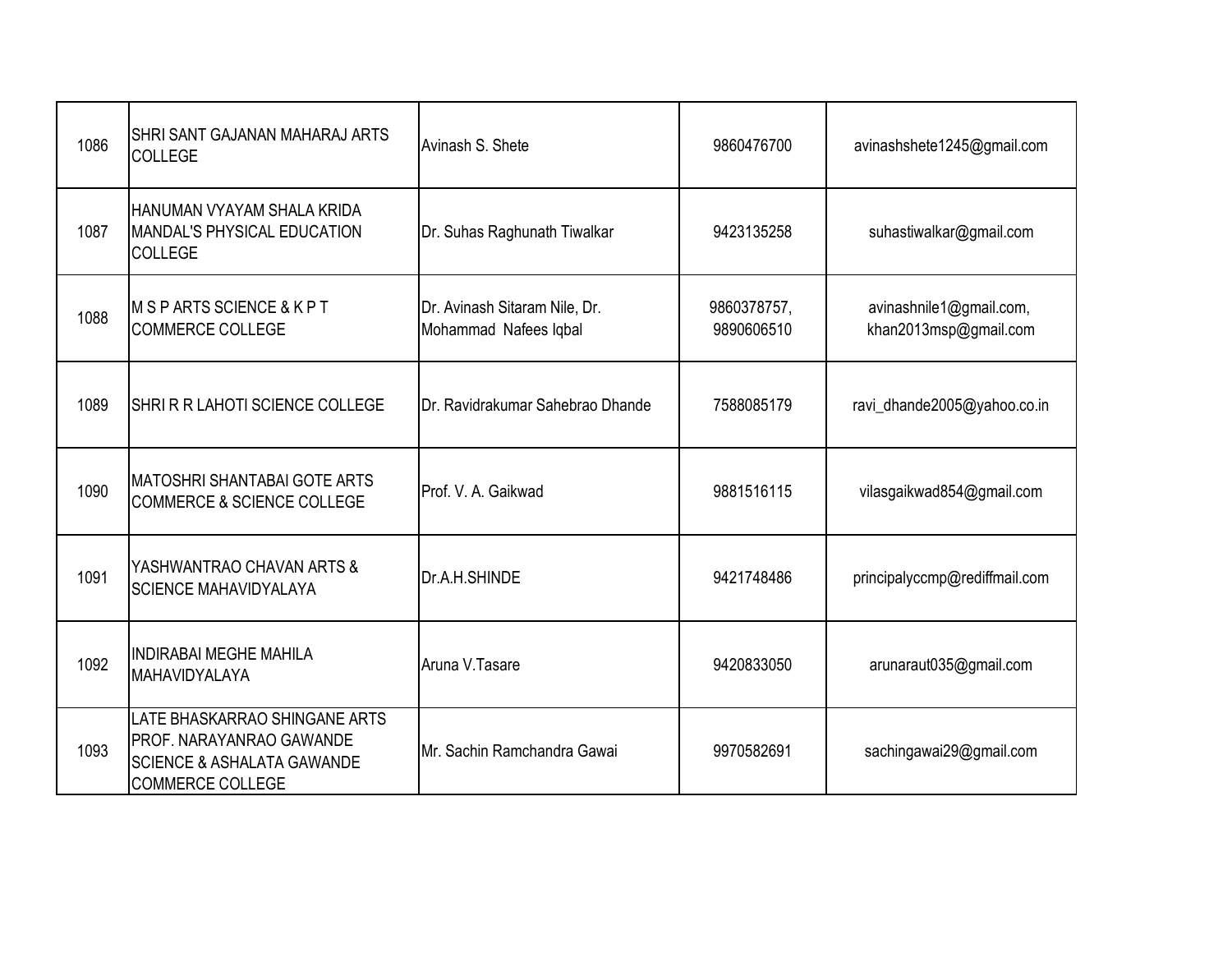| 1094 | LOKMANYA TILAK MAHAVIDYALAYA (Stop<br>Grant new delhi Order) 13.07.18 | Praful Anandrao kose               | 9421787383                | prafullakose.pk@gmail.com                        |
|------|-----------------------------------------------------------------------|------------------------------------|---------------------------|--------------------------------------------------|
| 1095 | APPASWAMI MAHAVIDYALAYA                                               | Prof. P. T. Adhao, Dr A. R. Borkar | 9823681018,<br>9405335369 | pramodadhav01@gmail.com,<br>amolborkar@gmail.com |
| 1096 | ARTS COMMERCE & SCIENCE COLLEGE                                       | Prof. C. H. Sawarkar               | 9028156725                | principal@narsammaacsc.org                       |
| 1097 | <b>SHRI PUNDLIK MAHARAJ</b><br>MAHAVIDYALAYA                          | Rajesh Vasantrao Gawande           | 9372071210                | spmcollegendr@gmail.com                          |
| 1098 | J B S P MANDAL'S ARTS AND SCIENCE<br><b>COLLEGE</b>                   | Dr. Tangalwad Datta Madhavrao      | 9922283630                | tangalwadd2009@gmail.com                         |
| 1099 | <b>JAWAHAR ARTS SCIENCE &amp; COMMERCE</b><br><b>COLLEGE</b>          | Dr. Vishwas Ganpatrao Mane         | 9420333132                | vgmt@redifmail.com                               |
| 1100 | <b>MAULI VIDYAPEETH'S MAHILA KALA</b><br>MAHAVIDYALAYA                | Dr. Ram Pralhad Tate               | 9921544027                | drramtate77@rediffmail.com                       |
| 1101 | TERNA MAHAVIDYALAYA (ARTS<br><b>SCIENCE &amp; COMMERCE)</b>           | Sunil Hanmant Patil                | 9422929678                | shpatil81@rediffmail.com                         |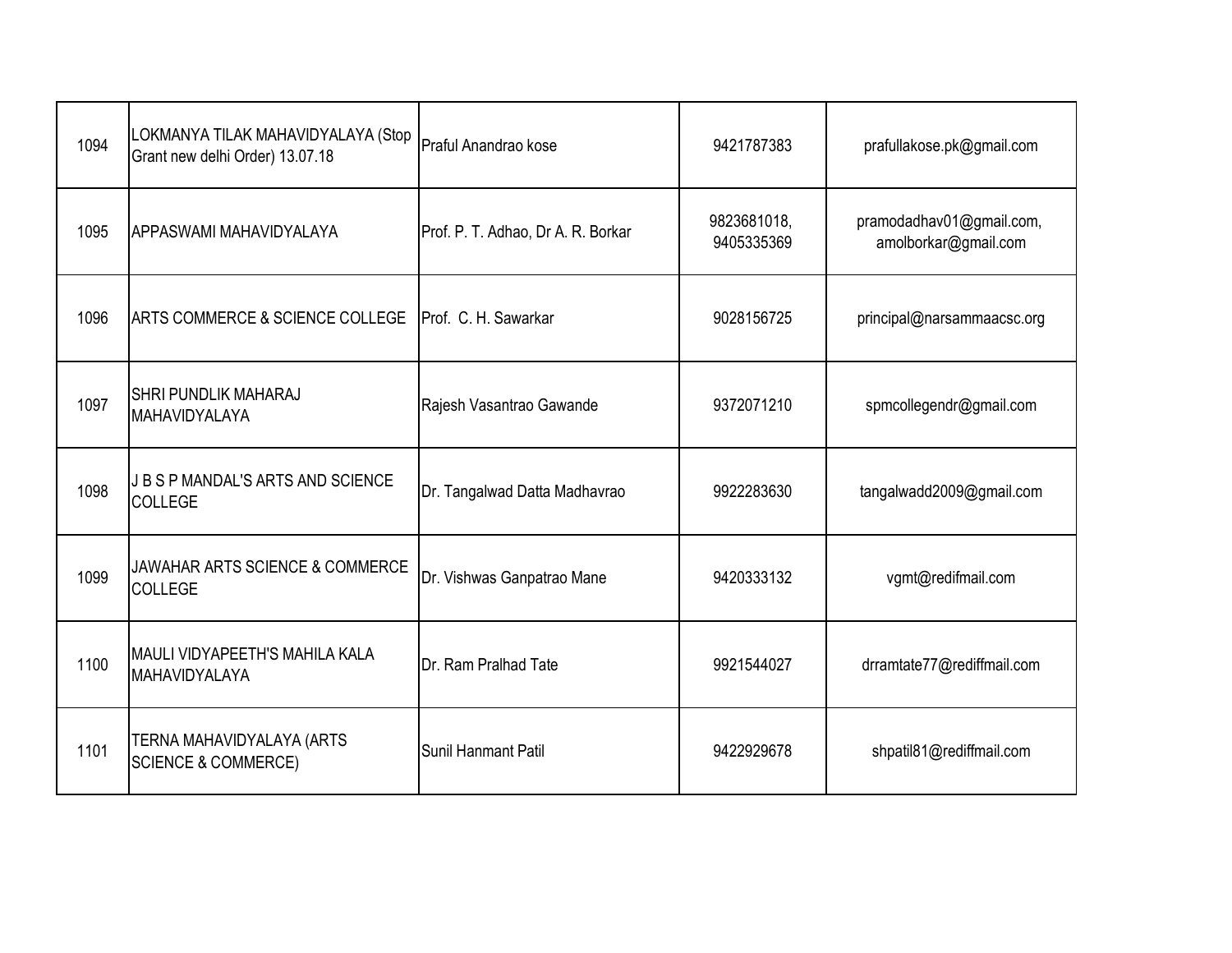| 1102 | ASHTI TALUKA SHIKSHAN PRASARAK<br>MANDAL'S ARTS & COMMERCE COLLEGE                                       | Dr. Suhas Ganpat Gopane   | 9423702777                | drsuhasgopane@gmail.com       |
|------|----------------------------------------------------------------------------------------------------------|---------------------------|---------------------------|-------------------------------|
| 1103 | MARATHWADA COLLEGE OF EDUCATION Dr. Muntajeeb Ali Baig                                                   |                           | 9860733161                | muntajeeb@gmail.com           |
| 1104 | M.L. & G.E. SOCIETY'S MANIKCHAND<br><b>PAHADE LAW COLLEGE</b>                                            | Dr. S. G. Shirsat         | 9370139762                | shashikantshirsat25@gmail.com |
| 1105 | JALNA EDUCATION SOCIETY'S R G<br><b>BAGDIA ARTS S B LAKHOTIA COMMERCE</b><br>& R BEZONJI SCIENCE COLLEGE | Dr. Umesh Pandurang Mogle | 9420633777,<br>9420633717 | upmogle@gmail.com             |
| 1106 | DR. AMBEDKAR COLLEGE OF LAW                                                                              | Dr. Pramod Herode         | 9403629469                | pramod.herode@gmail.com       |
| 1107 | DR. SOW INDIRABAI BHASKARRAO<br>PATHAK MAHILA KALA MAHAVIDYALAYA                                         | Smt. J.N. Jawale          | 9423151287                | jjawale19@gmail.com           |
| 1108 | IMATSYODARI SHIKSHAN SANSTHA'S<br>ARTS COMMERCE & SCIENCE COLLEGE                                        | Dr. S.A. Patil            | 8275515692                | sanjay_apatil@rediffmail.com  |
| 1109 | BALBHIM COLLEGE OF ARTS SCIENCE &<br>COMMERCE (BSR CLARIENCE<br>PENDINGE INSTR. N DELHI OFF.)            | Dr Mahadeo Abarao Sakhare | 9860955417                | sakahrema.chem@gamil.com      |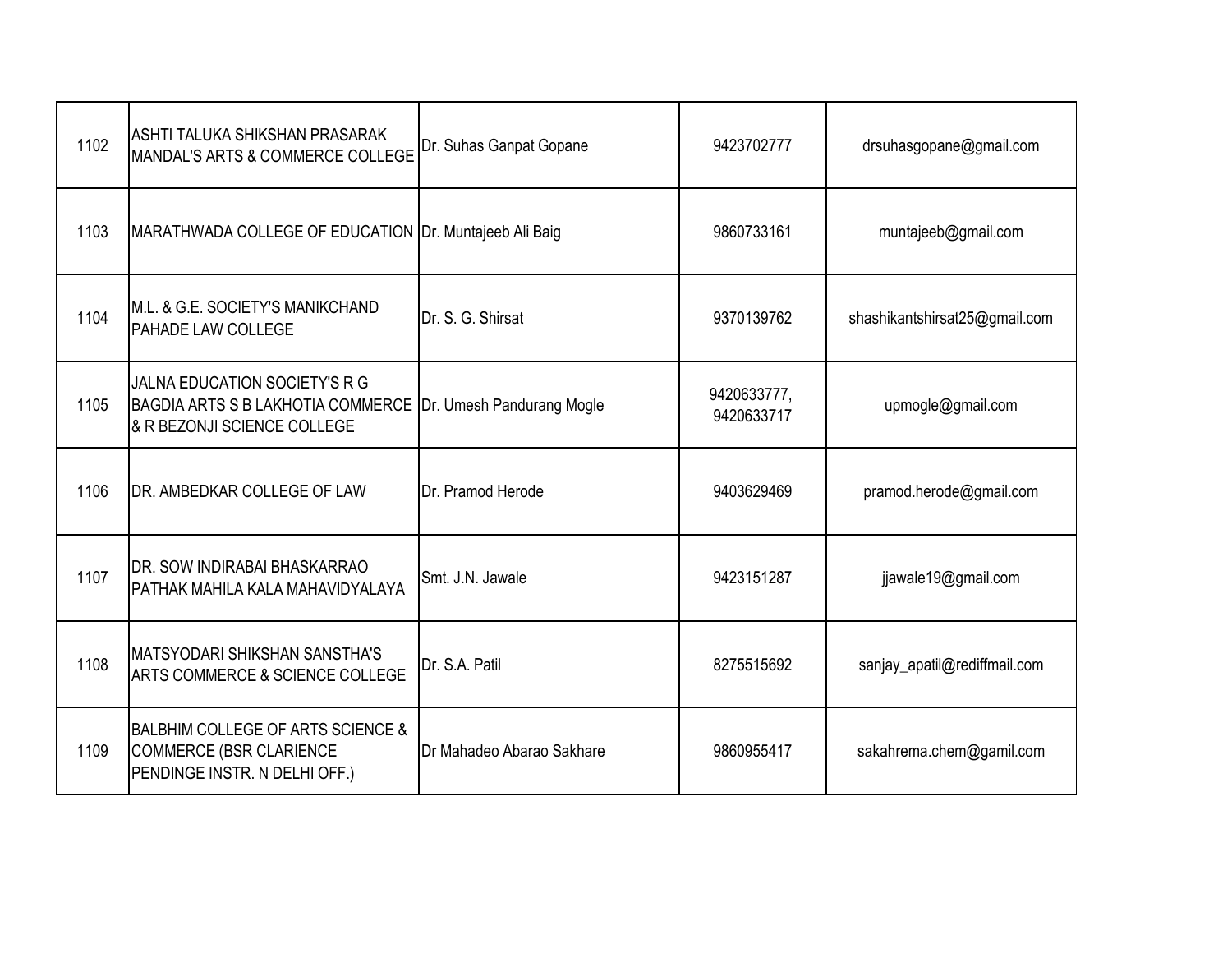| 1110 | YOGESHWARI MAHAVIDYALAYA (BSR<br><b>CLARIENCE PENDINGE INSTR. N DELHI</b><br>OFF.)                                                     | Hamde Venkat Shankarrao             | 9822536036 | venkathamde@gmail.com              |
|------|----------------------------------------------------------------------------------------------------------------------------------------|-------------------------------------|------------|------------------------------------|
| 1111 | NAVGAN SHIKSHAN SANSTHA RAJURI<br>(N) MRS. KESHARBAI SONAJIRAO<br>KSHIRSAGAR ALIAS KAKU ARTS,<br><b>SCIENCE &amp; COMMERCE COLLEGE</b> | Dr. Khan Ansarullah Shafiullah      | 9970444200 | drkhanas@rediffmail.com            |
| 1112 | <b>VIVEKANAND ARTS SARDAR</b><br><b>DALIPSINGH COMMERCE &amp; SCIENCE</b><br>COLLEGE (BSR CLARIENCE PENDINGE<br>INSTR. N DELHI OFF.)   | Dr. Mahesh Govindrao Shioorkar      | 9284930433 | shioorkar@vivekanandcollege.edu.in |
| 1113 | YESHWANTRAO CHAVAN COLLEGE OF<br>ARTS COMMERCE & SCIENCE (BSR<br>CLARIENCE PENDINGE INSTR. N DELHI<br>OFF.)                            | Asst. Prof. Pravin Vasantrao Chavan | 9764056814 | pravinchavan01@gmail.com           |
| 1114 | SHIVAJI ARTS COMMERCE & SCIENCE<br><b>COLLEGE</b>                                                                                      | Bhosikar A.B.                       | 9146499935 | ashokbhosikar@gmail.com            |
| 1115 | IM S P MANDAL'S DEOGIRI COLLEGE                                                                                                        | Dr. A.N. Ardad                      | 9822294496 | anardadraje@gmail.com              |
| 1116 | TULJABHAVANI MAHAVIDYALAYA                                                                                                             | Maj. Dr. Yashwant Yashwant Doke     | 9420779632 | dryashwant.doke@rediffmail.com     |
| 1117 | <b>JAWAHAR EDUCATION SOCIETY'S</b><br>VAIDYANATH COLLEGE (BSR<br>CLARIENCE PENDINGE INSTR. N DELHI<br>OFF.)                            | Mr. S. A. Dhande                    | 9921987203 | shankardhande07@gmail.com          |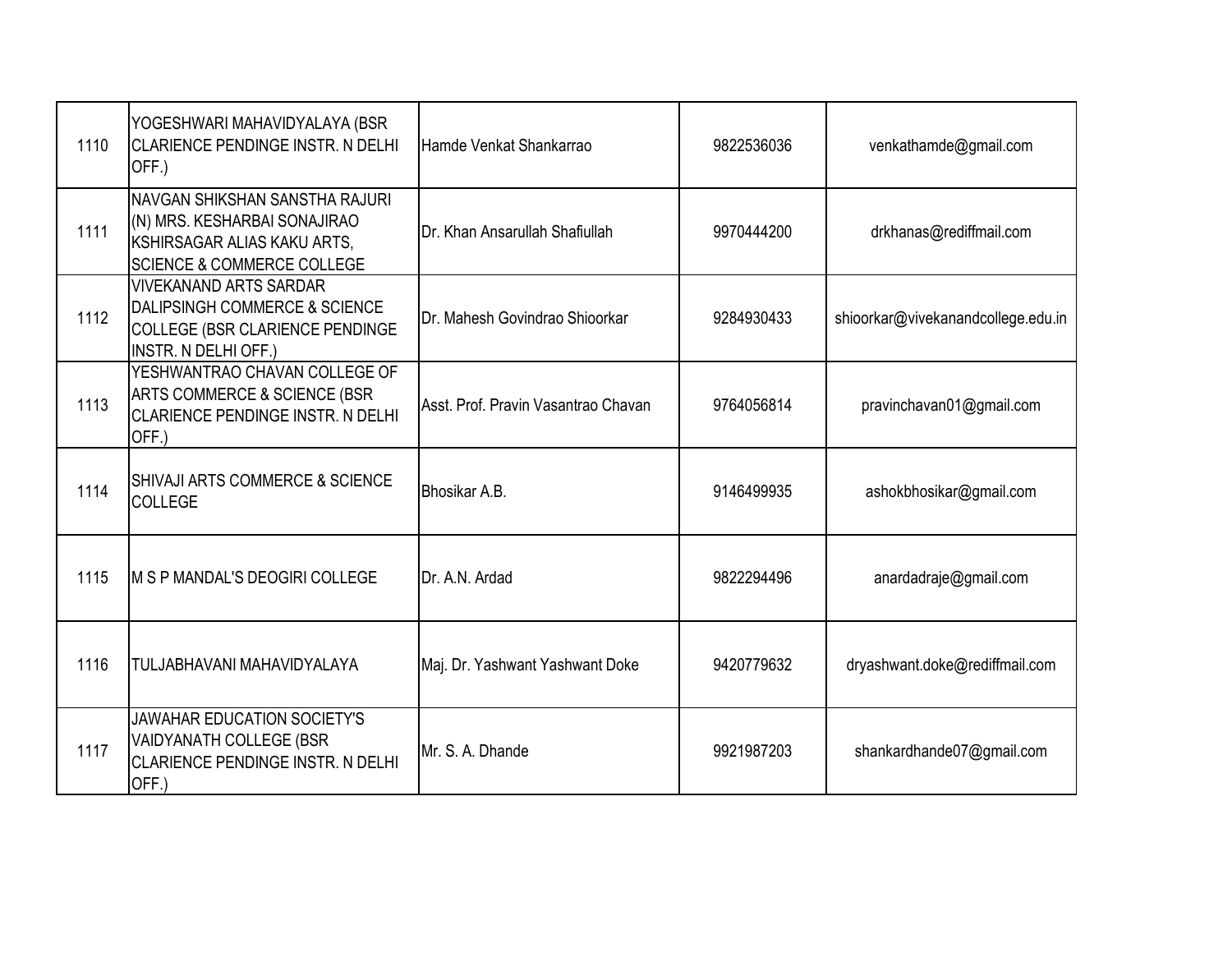| 1118 | M S P MANDAL'S R B ATTAL ARTS<br><b>SCIENCE &amp; COMMERCE COLLEGE</b>                                        | Dr.Sandip Vanjari            | 9552511885                | vanjarisb@yahoo.co.in,<br>rbattal_college@yahoo.com |
|------|---------------------------------------------------------------------------------------------------------------|------------------------------|---------------------------|-----------------------------------------------------|
| 1119 | DR. RAFIQ ZAKARIA COLLEGE FOR<br><b>WOMEN</b> (Stop New Delhi)                                                | Dr. Syed Qadeeruddin chishty | 9975373320                | chishtysq@gmail.com                                 |
| 1120 | <b>SHRI MUKTANAND COLLEGE</b>                                                                                 | Dr. Ajay Sahebrao Deshmukh   | 9657890683,<br>8208416382 | ajayd802@gmail.com                                  |
| 1121 | VASANTRAO NAIK MAHAVIDYALAYA                                                                                  | Dr. B. R. Madje              | 9822758926                | drmadjebr@gmail.com                                 |
| 1122 | <b>GOVERNMENT COLLEGE OF</b><br>EDUCATION (I A S E)                                                           | Dr. Gaikwad G M              | 9765334433                | gmgurubed22870@gmail.com                            |
| 1123 | SHIKSHAN MAHARSHI DNYANDEO<br>MOHEKAR MAHAVIDYALAYA                                                           | Shri, Nitin Maruti Ankushrao | 9960665494                | ankushrao.nitin@gmail.com                           |
| 1124 | <b>BHARAT SHIKSHAN SANSTHA'S SHRI</b><br>CHHATRAPATI SHIVAJI COLLEGE                                          | Dr. Sanjay Namdev Aswale     | 9422070783                | nsaswale@rocketmail.com                             |
| 1125 | SHRAMJIVI SHIKSHAN PRASARAK<br>MANDAL ADARSH MAHAVIDYALAYA (BSR<br>CLARIENCE PENDINGE INSTR. N DELHI<br>OFF.) | Dr. Mathpati S. P            | 9423399070                | sudhirmathpati2010@gmail.com                        |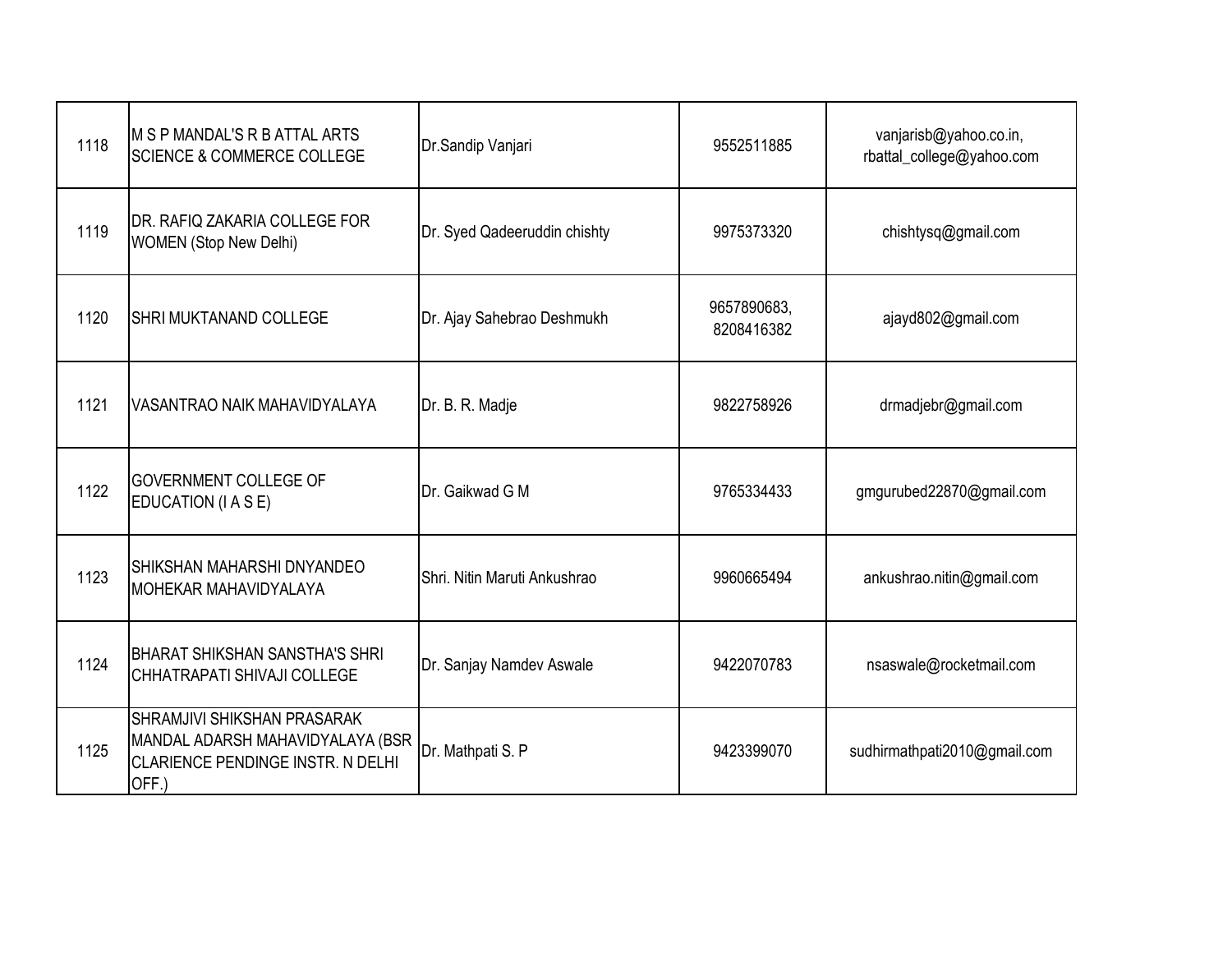| 1126 | <b>BADRINARAYAN BARWALE</b><br>MAHAVIDYALAYA                   | Mr.Sandeep D.Patil                   | 9420825093                | patil2005@rediffmail.com                                                                       |
|------|----------------------------------------------------------------|--------------------------------------|---------------------------|------------------------------------------------------------------------------------------------|
| 1127 | SHRI KRISHNA MAHAVIDYALAYA                                     | Mr.Y.A.Vijapure                      | 9922464622                | yogirajvijapure@hotmail.com                                                                    |
| 1128 | <b>SHRI MADHAVRAO PATIL</b><br>MAHAVIDYALAYA                   | Dr. Ganapure Rajendra Dnyandev       | 9970927878,<br>9421367893 | smpc4717@rediffmail.com,rdganapure<br>@gmail.com                                               |
| 1129 | SHRI ASARAMJI BHANDWALDAR ARTS<br>COMMERCE AND SCIENCE COLLEGE | Prof. Dr. Birdavade J.T.             | 9823773260                | jaybhandwaldar@gmail.com                                                                       |
| 1130 | PADMABHUSHAN VASANT DADA PATIL<br><b>COLLEGE</b>               | Mr. K. A. Salunke, Dr. A. M. Chandre | 9011317277,<br>9421768310 | kushsalunke@gmail.com,<br>anurathchandre@gmail.com                                             |
| 1131 | SHIKSHAN MAHARSHI GURUVARYA R G<br>SHINDE MAHAVIDYALAYA        | Dr. Maheshkumar L. Mane              | 9404677460                | mane.maheshkumar@hotmail.com                                                                   |
| 1132 | SWAMI VIVEKANAND SR. COLLEGE                                   | Mr. Dhotre B. K.                     | 9527233538,<br>1918323511 | swamicollege@gmail.com,<br>bharatd219@gmail.com                                                |
| 1133 | <b>JBSPMANDAL'S ARTS &amp; SCIENCE</b><br><b>COLLEGE</b>       | Dr. Jadhav S.M., Smt.Rakte J.B.      | 9421348555,<br>9767782601 | artsandsciencecollegepatoda@gmail.c<br>om,<br>artsandsciencecollegepatoda@gmail.c<br><b>om</b> |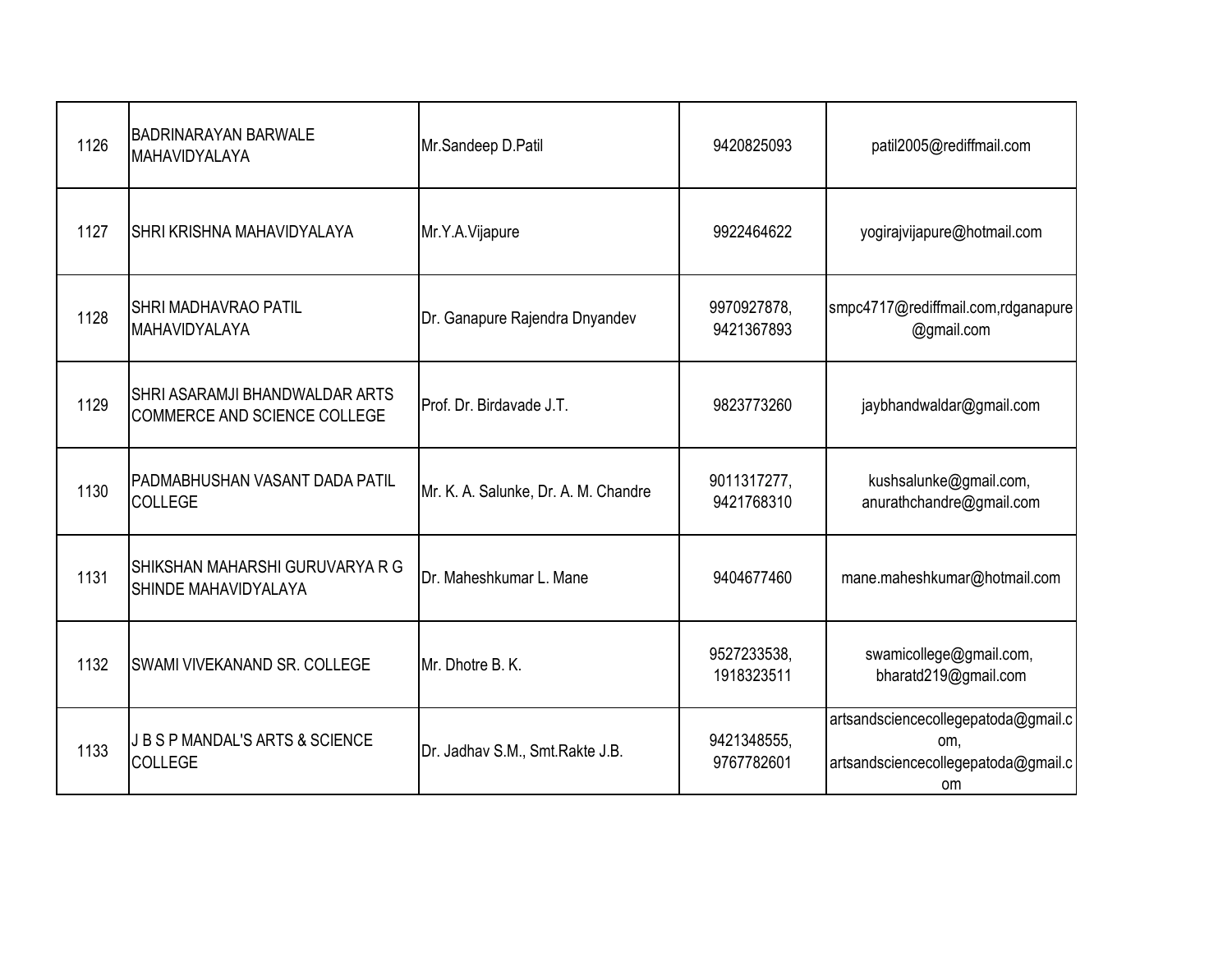| 1134 | <b>SWA. SAWARKAR MAHAVIDYALAYA</b>                                                            | ISMT. ANUJA ANANTRAO KASTIKAR     | 9011254100                | anujapatki23@gmail.com          |
|------|-----------------------------------------------------------------------------------------------|-----------------------------------|---------------------------|---------------------------------|
| 1135 | <b>SWAMI RAMANAND TEERTH</b><br>MAHAVIDYALAYA (BSR CLARIENCE<br>PENDINGE INSTR. N DELHI OFF.) | Aaklod Gangadhar Potanna          | 9960593018                | aaklodgpa@gmail.com             |
| 1136 | <b>SANT RAMDAS ARTS COMMERCE &amp;</b><br><b>SCIENCE COLLEGE</b>                              | Dr. Patil S. R.                   | 9423712644                | srpatil756@gmail.com            |
| 1137 | MILLIYA ARTS SCIENCE AND<br>MANAGEMENT SCIENCE COLLEGE                                        | Dr Mohammed Asef Iqbal            | 9860918158                | e_bareed@yahoo.co.in            |
| 1138 | <b>SIDDHARTH ARTS COMMERCE &amp;</b><br><b>SCIENCE COLLEGE</b>                                | Prof. Ubale R. T.                 | 9923410271,<br>7620442070 | rameshubale1971@gmail.com       |
| 1139 | <b>SIR SAYYED COLLEGE OF ARTS</b><br><b>COMMERCE &amp; SCIENCE</b>                            | <b>IDr BINNASER AZIZ ABDULLAH</b> | 9890954837                | azizbinnaser@gmail.com          |
| 1140 | SHRI SIDDHEDSHWAR MAHAVIDYALAYA                                                               | Dr. Vikas Vitthalrao Borgaonkar   | 8275521761                | vikas.borgaonkar@rediffmail.com |
| 1141 | VPSPMSARTSCOMMERCEAND<br><b>SCIENCE COLLEGE</b>                                               | Dr. Mahedra Balasaheb Patil       | 9823616322                | mahendrapsy@gmail.com           |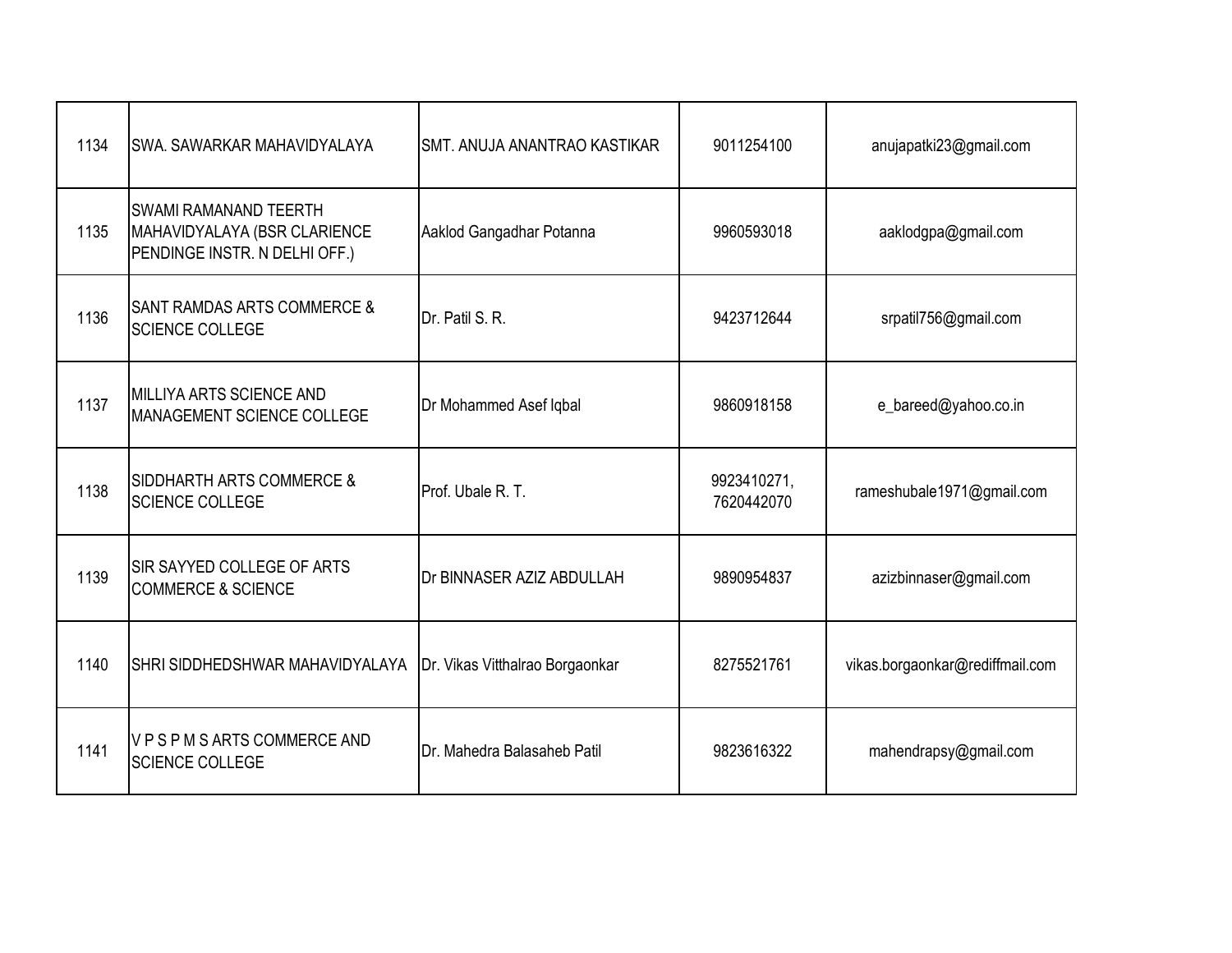| 1142 | ARTS SCIENCE & COMMERCE COLLEGE                                                                                     | Dr. Shivshankar Ghumare   | 9422219642                | drskghumre@gmail.com              |
|------|---------------------------------------------------------------------------------------------------------------------|---------------------------|---------------------------|-----------------------------------|
| 1143 | M S P MAJALGAON ART'S SCIENCE &<br><b>COMMERCE COLLEGE</b>                                                          | Shri, Rathod Umesh Kushal | 8605581279                | rathodumesh279@gmail.com          |
| 1144 | <b>J B S P MANDAL'S MAHILA</b><br>MAHAVIDYALAYA                                                                     | Dr. Sheela Y. Shinde      | 9028907067                | sheelashinde1@gmail.com           |
| 1145 | POONA COLLEGE OF PHARMACY                                                                                           | <b>Dr. AJAY NAMDEO</b>    | 9834479446                | ajay.namdeo@bharatividyapeeth.edu |
| 1146 | YADAORAO POSHATTIWAR ARTS<br><b>COLLEGE</b>                                                                         | Hiralal Annaji Bansod     | 9767245829                | hiraybansod@gmail.com             |
| 1147 | R D NATIONAL COLLEGE OF ARTS &<br>COMMERCE & W A SCIENCE COLLEGE<br>(BSR CLARIENCE PENDINGE INSTR. N<br>DELHI OFF.) | Dr. Mona Kejariwal        | 9702040004,<br>9987923125 | monabansal@gmail.com              |
| 1148 | GOVERNMENT COLLEGE OF EDUCATION Dr Suvidya Mahesh Sarvankar                                                         |                           | 9969106724                | suvidya.sarvankar@gmail.com       |
| 1149 | <b>GOVERNMENT OF MAHARASHTRA'S</b><br>ISMAIL YUSUF COLLEGE OF ARTS<br><b>SCIENCE &amp; COMMERCE</b>                 | Dr. Arvind S. Luhar       | 9324556424                | luhararvind@rediffmail.com        |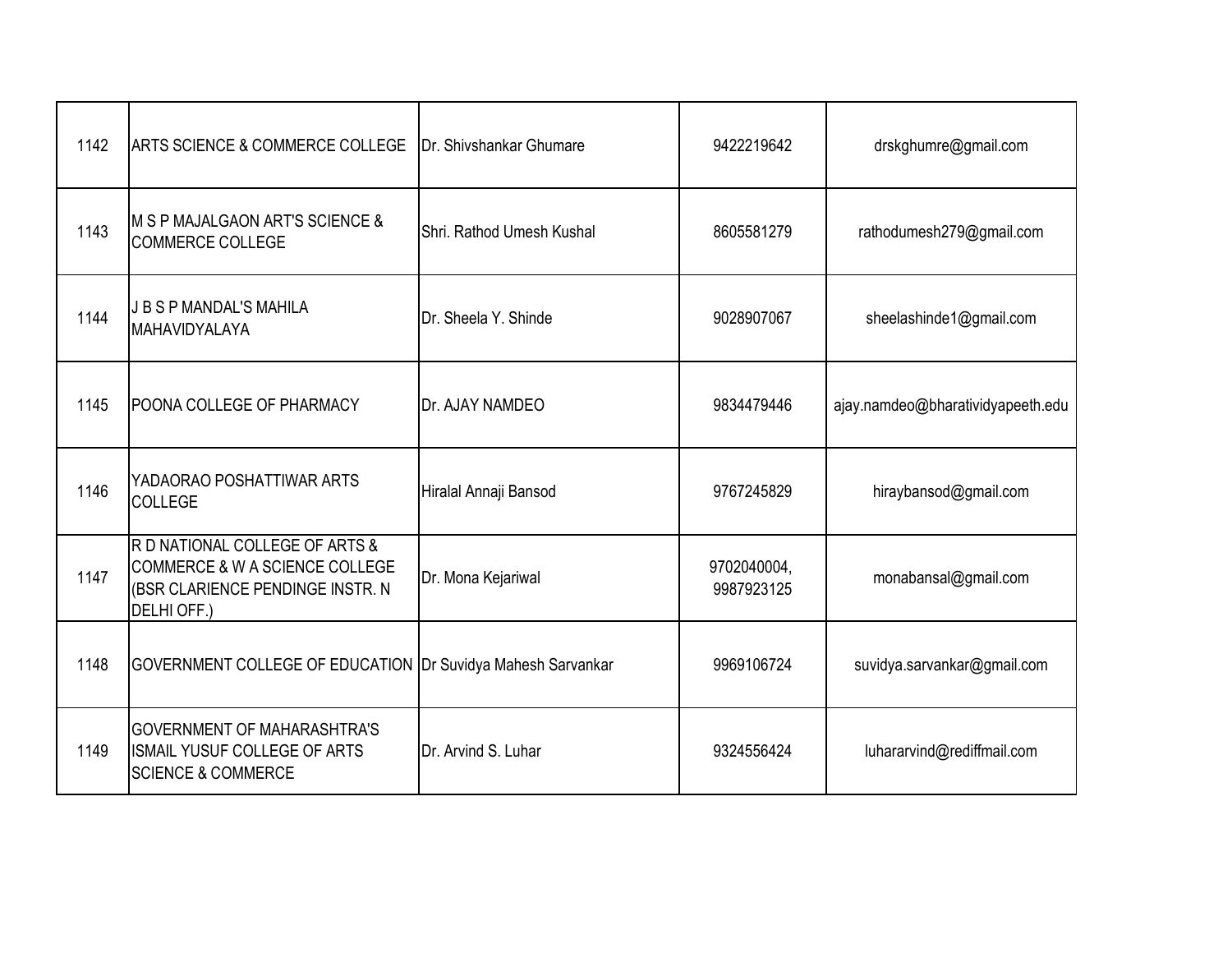| 1150 | M L DAHANUKAR COLLEGE OF<br><b>COMMERCE</b>                                                                   | Shri Shuddhodhan Baliram Athwale | 9561924345                    | shuddhodhanathwale@gmail.com                            |
|------|---------------------------------------------------------------------------------------------------------------|----------------------------------|-------------------------------|---------------------------------------------------------|
| 1151 | DR. BABASAHEB AMBEDKAER COLLEGE<br>OF ARTS SCIENCE & COMMERCE                                                 | Rakesh Shrikant Sonar            | 8766454246                    | rakeshssonar@gmail.com                                  |
| 1152 | TOLANI COLLEGE OF COMMERCE                                                                                    | <b>Bandita Singh</b>             | 9920913231                    | banditas@tcc.tolani.edu                                 |
| 1153 | GOVERNMENT COLLEGE OF EDUCATION Dr. Tarsing B. Naik                                                           |                                  | 9850040980                    | tarsing.naik@gov.in                                     |
| 1154 | <b>NAGRIK SHIKSHAN SANSTHAS COLLEGE</b><br>OF COMMERCE & ECONOMICS                                            | Dr. Raj Soshte, Mrs. Amitha Rao  | 9867841148,<br>9769900681     | rajsoshte_ca@rediffmail.com,<br>amitha k2000@yahoo.com  |
| 1155 | <b>BHAUSAHEB NENE ARTS SCIENCE AND</b><br><b>COMMERCE COLLEGE</b>                                             | Prof.P.D.Patil                   | 9422690362 /<br>02143252496   | hipankaj.1977@gmail.com                                 |
| 1156 | <b>SAVITRIBAI PHULE SHIKSHAN</b><br>PRASARAK MANDAL'S MANDANGAD<br><b>ARTS COMMERCE &amp; SCIENCE COLLEGE</b> | Dr. Mahes Kisanrao Kulkarni      | 9325056897, 02350 -<br>225535 | maccmandangad@rediffmail.com,<br>maheshkul111@gmail.com |
| 1157 | <b>SMT. KAMALADEVI GAURIDUTT MITTAL</b><br>COLLEGE OF ARTS AND COMMERCE                                       | Ms. Darshika Karia               | 9769499812                    | darshikakaria@gmail.com                                 |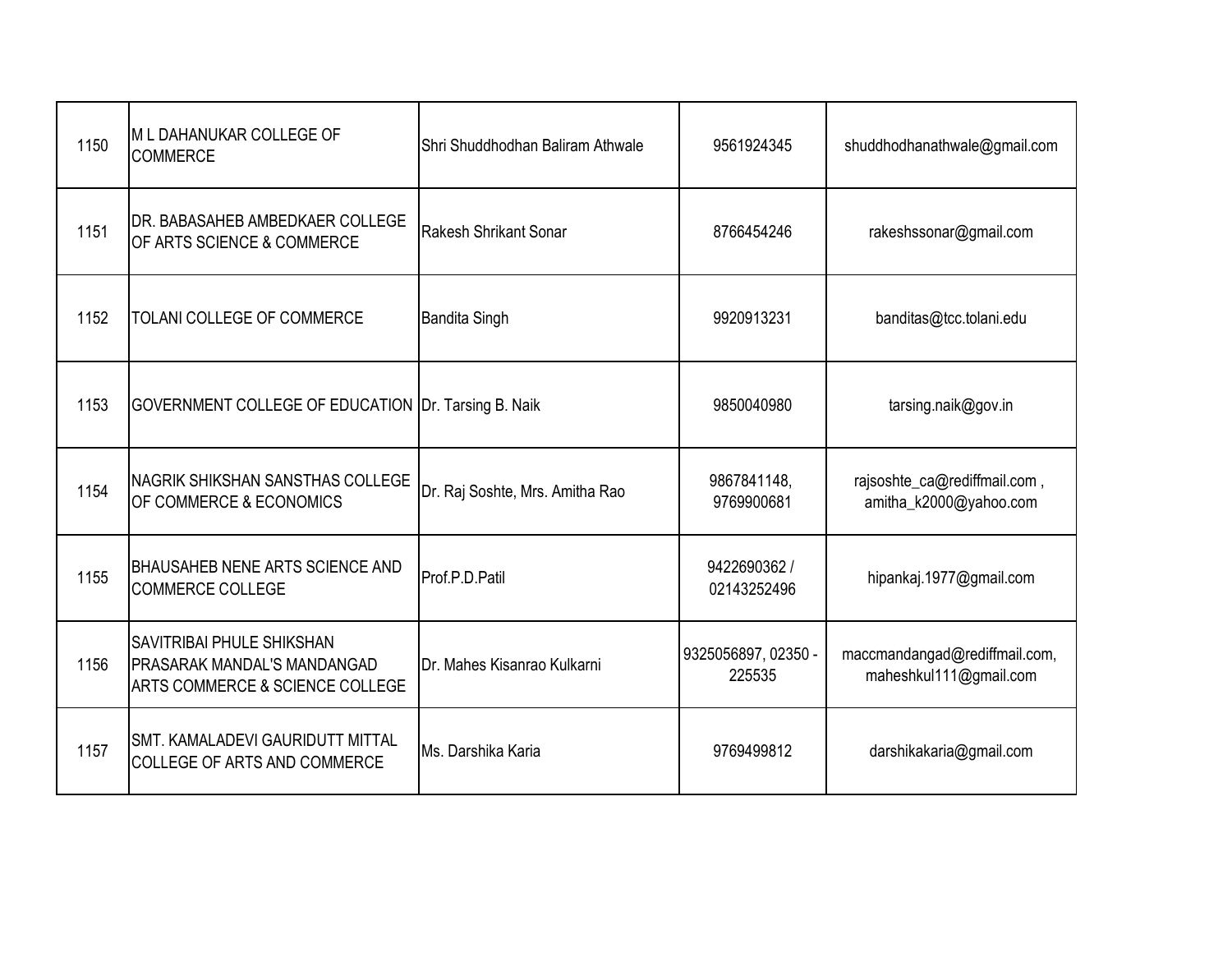| 1158 | <b>SANSKAR SARJAN EDUCATION</b><br><b>SOCIETY'S DHIRAJLAL TALAKCHAND</b><br>SANKALCHAND SHAH COLLEGE OF<br><b>COMMERCE</b> | Prof. Chandrakant Vishnu Borle           | 9004779594 | computer@sanskarsarjan.org |
|------|----------------------------------------------------------------------------------------------------------------------------|------------------------------------------|------------|----------------------------|
| 1159 | <b>GUJARAT RESEARCH HANSARAJ</b><br>JIVANDAS COLLEGE OF EDUCATION                                                          | Dr. VAISHALI SAWANT                      | 9820779024 | sawantv2010@gmail.com      |
| 1160 | <b>CHANGU KANA THAKUR ARTS</b><br><b>COMMERCE &amp; SCIENCE COLLEGE</b>                                                    | Mr. Shailesh Namdev Vajekar              | 9867296850 | shaileshchem81@gmail.com   |
| 1161 | <b>MAHATMA EDUCATION SOCIETY'S</b><br>MAHATMA NIGHT DEGREE COLLEGE OF<br><b>ARTS AND COMMERCE</b>                          | Assoc. Prof. Dr. Lata Krishnan           | 9819930769 | lata@mes.ac.in             |
| 1162 | <b>K M E SOCEITY'S G M MOMIN WOMEN'S</b><br><b>COLLEGE</b>                                                                 | Ms. Tanwin Mohammad Salauddin<br>Ashrafi | 7507592038 | tanwin.pawle@gmail.com     |
| 1163 | <b>MARGTAMHANE EDUCATION SOCIETY'S</b><br><b>IDR. TATYASAHEB NATU COLLEGE OF</b><br><b>ARTS</b>                            | Dr. N. B. Dongre                         | 9403816110 | namdev.dongare11@gmail.com |
| 1164 | ST. JOSEPH COLLEGE OF ARTS AND<br><b>COMMERCE</b>                                                                          | Mrs. Romia Correia                       | 9850251112 | romiacorreia@gmail.com     |
| 1165 | <b>VEER WAJEKAR ARTS SCIENCE &amp;</b><br><b>COMMERCE COLLEGE</b>                                                          | <b>IMR. GOSAVI RAM NARAYAN</b>           | 9987720432 | ramgosavi7@gmail.com       |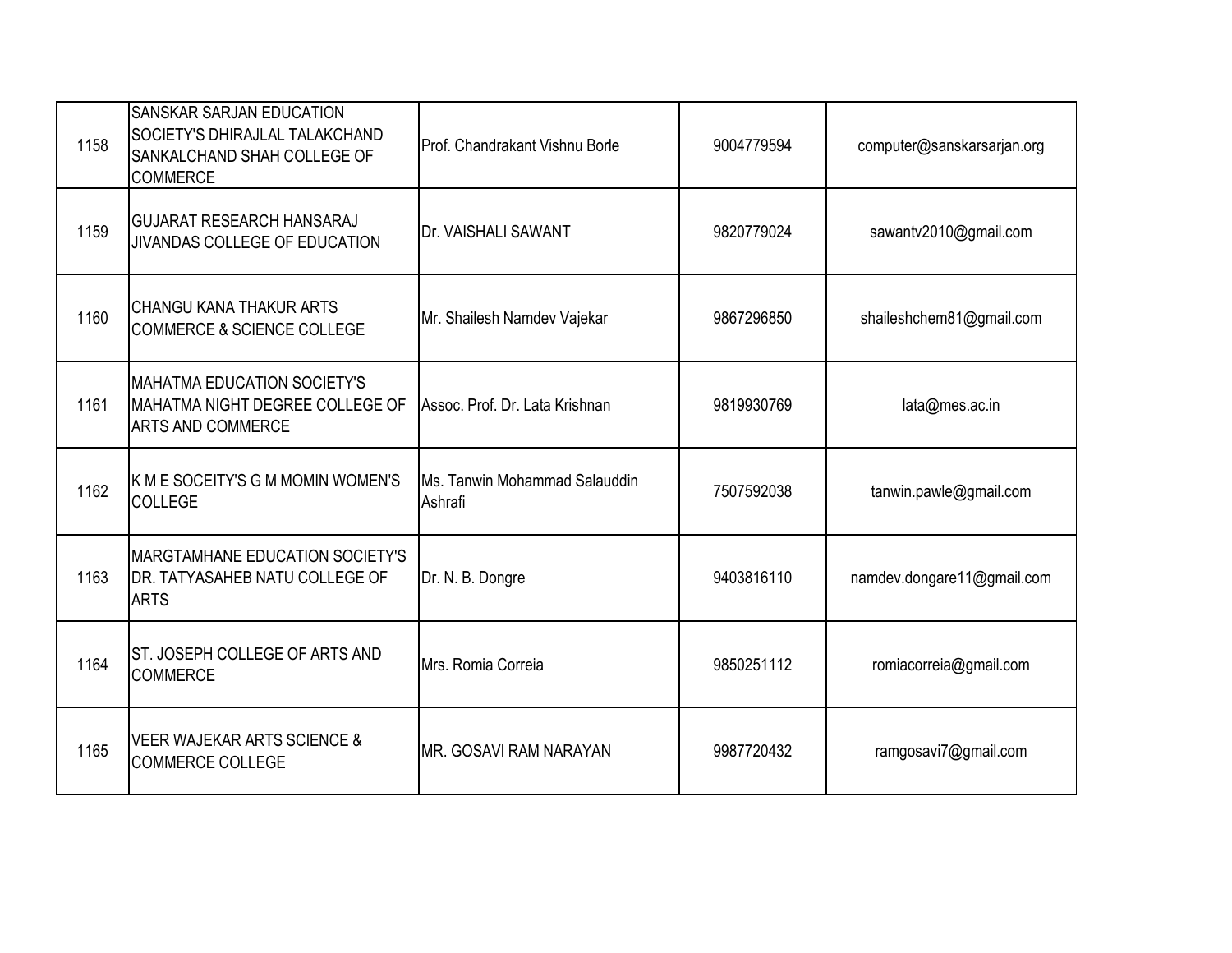| 1166 | <b>ARTS COMMERCE AND SCIENCE</b><br><b>COLLEGE</b>                                                                                                                                          | Dr.Sachin Shivaji Ghoble       | 9421303895                | ghoble@yahoo.co.uk             |
|------|---------------------------------------------------------------------------------------------------------------------------------------------------------------------------------------------|--------------------------------|---------------------------|--------------------------------|
| 1167 | NARSEE MONJEE COLLEGE OF<br><b>COMMERCE &amp; ECONOMICS</b>                                                                                                                                 | Mrs. Prerna Dedhi              | 9975999725                | prerna.dedhia@nmcce.ac.in      |
| 1168 | <b>GOKHALE EDUCATION SOCIETY'S ARTS</b><br>COMMERCE AND SCIENCE COLLEGE                                                                                                                     | Dr. Vilas Rajaram Whankatte    | 9970852447,<br>8928463337 | vilpowerplus@rediffmail.com    |
| 1169 | V K KRISHNA MENON COLLEGE OF<br>COMMERCE AND ECONOMICS AND<br><b>SCEINCE</b>                                                                                                                | Mr. Sachin Shastri             | 9223510238                | mailto sachinshastri@gmail.com |
| 1170 | <b>GOKHALE EDUCATION SOCIETY'S ARTS</b><br>AND COMMERCE COLLEGE                                                                                                                             | Prof. Bagdane Shailesh Tukaram | 9637502890                | shaileshbagdane@gmail.com      |
| 1171 | DAPOLI EDUCATION SOCIETY'S DAPOLI<br><b>URBAN BANK SENIOR SCIENCE</b><br><b>COLLEGE</b>                                                                                                     | Shri.Sadanand S.Dongare        | +91 9423111039            | dongare.sadanand@gmail.com     |
| 1172 | GOKAHLE EDUCATION SOCIETY'S DR. T<br>K TOPE ARTS AND COMMERCE NIGHT<br>(SENIOR) COLLEGE                                                                                                     | Dnyaneshwar Jambhule           | 9552425501                | db1980j@gmail.com              |
| 1173 | SMT. INDIRA MAHADEV BEHARAY<br><b>COLLEGE OF ARTS SHRIMAN</b><br>CHANDULAL SHETH COLLEGE OF<br><b>COMMERCE AND SHRIMATI</b><br><b>SHOBHANATAI CHANDULAL SHETH</b><br><b>COLLEGE OF SCIE</b> | Dr. Ayub Mheboob Shaikh        | 8805979643                | drayub15@yahoo.in              |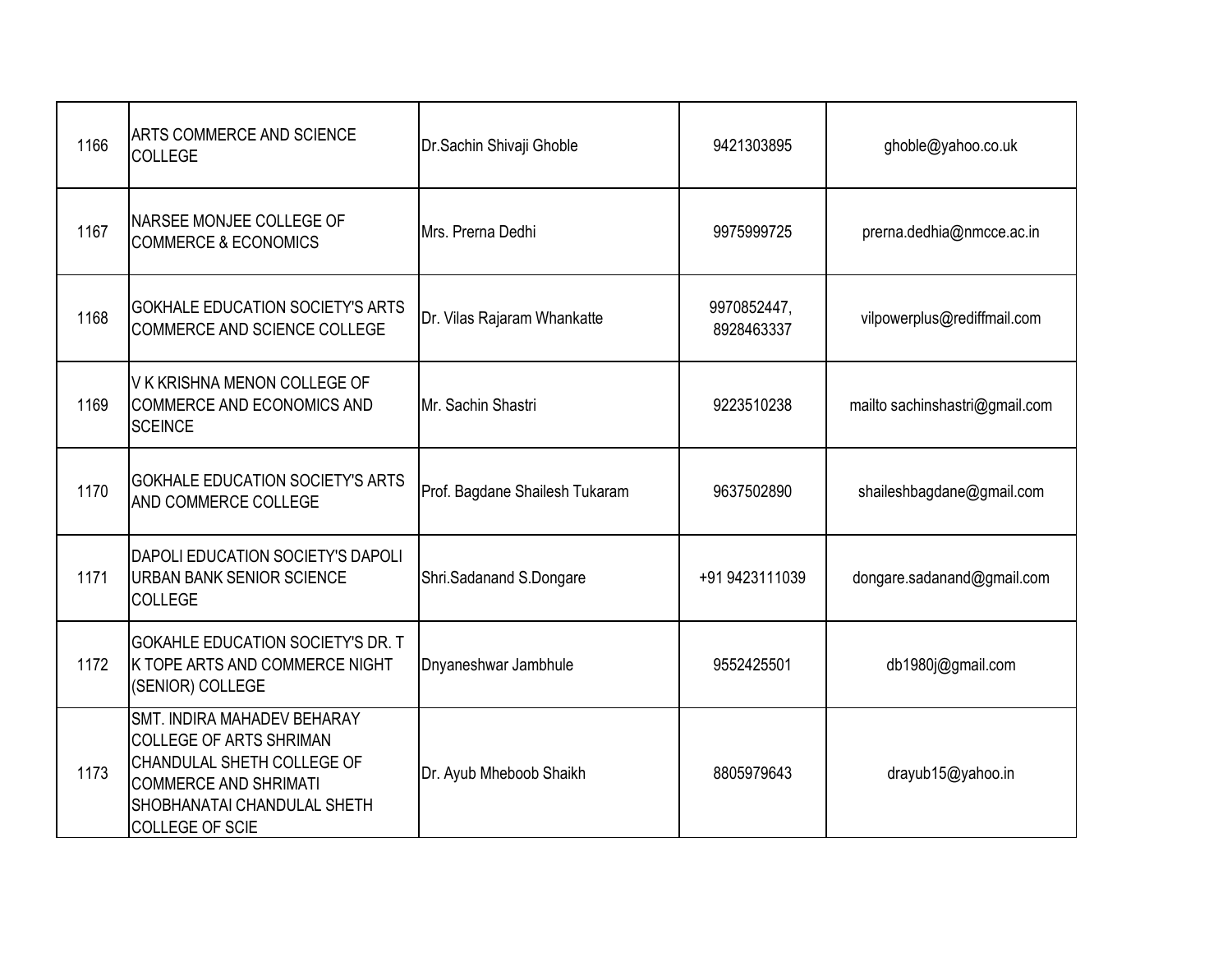| 1174 | CHEMBUR TROMBAY EDUCATION<br>SOCIETY'S N G ACHARYA & D K<br>MARATHE COLLEGE OF ARTS SCIENCE<br>AND COMMERCE                     | Mrs. Shilpa Jadhav                |                            | shilpajadhav321@gmail.com     |
|------|---------------------------------------------------------------------------------------------------------------------------------|-----------------------------------|----------------------------|-------------------------------|
| 1175 | SMT. KAPILA KHANDVALA COLLEGE OF<br><b>EDUCATION</b>                                                                            | Mrs. Deepali Sarode               | 8097777018                 | kkcelibrary2015@gmail.com     |
| 1176 | RAOSAHEB GOGATE COLLEGE OF<br><b>COMMERCE &amp; SMT. SARASWATIBAI</b><br><b>GANSHET WALKE COLLEGE OF ARTS</b>                   | SHRI ABHIJIT P. MAHALE            | 9421268204                 | mahale.abhijit@rediffmail.com |
| 1177 | ST. TERESA'S INSTITUTE OF EDUCATION Allexander Tina                                                                             |                                   | 9619169107 /<br>2226672653 | alexandertina07@gmail.com     |
| 1178 | <b>MAHATAMA PHULE ARTS SCIENCE &amp;</b><br><b>COMMERCE COLLEGE</b>                                                             | Dr. Pramod Bhagwan Thakur         | 8793700896                 | pramodbt2006@gmail.com        |
| 1179 | NYAYADHISH TATYASAHEB ATHALYE<br>ARTS AND VEDMURTIS R SAPRE<br><b>COMMERCE AND VIDHIDNYA</b><br>DADASAHEB PITRE SCIENCE COLLEGE | Mr. Uday Bhaskar Bhatye.          | 9404933003                 | udaybhatye@gmail.com          |
| 1180 | <b>VIVEKANAND EDUCATION SOCIETY'S</b><br>COLLEGE OF ARTS SCIENCE AND<br><b>COMMERCE</b>                                         | Meghana Sanjeeva                  | 9820723392                 | meghana.sanjeeva@ves.ac.in    |
| 1181 | DNYANVARDHINI TRUST'S SONUBHAU<br><b>BASWANT COLLEGE OF ARTS &amp;</b><br><b>COMMERCE</b>                                       | Dr. Shri. Santosh Subhas Budhwant | 9892886169                 | budhwant203@gmail.com         |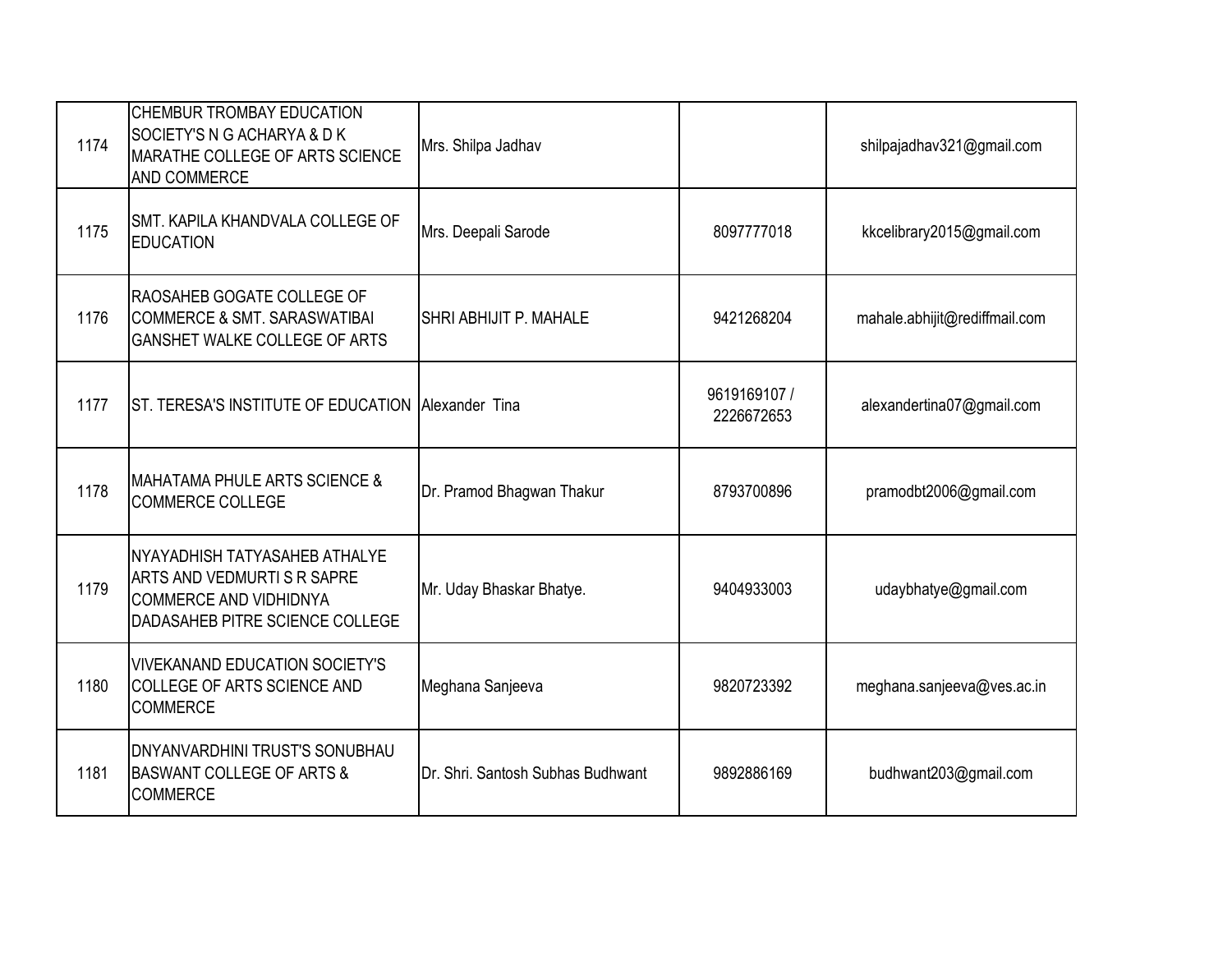| 1182 | ANJUMAN-I-ISLAM'S AKBAR PEERBHOY<br><b>COLLEGE OF COMMERCE &amp; ECONOMICS</b>                    | Prof. Sameer Naik            | 9768826628                | naiksameer.75@gmail.com    |
|------|---------------------------------------------------------------------------------------------------|------------------------------|---------------------------|----------------------------|
| 1183 | <b>CHEMBUR EDUCATION SOCIETY'S</b><br><b>CHEMBUR SARVANKASH SHIKSHAN</b><br>SHASTRA MAHAVIDYALAYA | Dr. Vibhavari Nikam          | 9819611324                | vibhanikam@gmail.com       |
| 1184 | SIDDHARTH COLLEGE OF ARTS<br><b>SCIENCE &amp; COMMERCE</b>                                        | Dr. Nandkishor S. Chandan    | 9867742553                | nandkishorc@gmail.com      |
| 1185 | MULUND COLLEGE OF COMMERCE                                                                        | Dr. HIREN JAYANTILAL DAND    | 9821140717,<br>7021654456 | dandhiren@gmail.com        |
| 1186 | RAYAT SHIKSHAN SANSTHAJ<br>KARMAVEER BHAURAO PATIL COLLEGE                                        | Dr. Sarjerao Pandurang Yadav | 7039316477,<br>9969023477 | sarjeraoyadav2@gmail.com   |
| 1187 | <b>ST. XAVIER'S INSTITUTE OF EDUCATION</b>                                                        | Dr.Bijoy K Thomas            | 8879289831                | bijoy10@gmail.com          |
| 1188 | <b>SECONDARY TRAINING COLLEGE</b>                                                                 | Dr. Masarrat Saheb Ali       | 9869241728                | masarratsahebali@gmail.com |
| 1189 | J S M'S SMT I G KULKARNI ARTS J B<br>SAWANT SCIENCE & SAU J D KUNTE<br><b>COMMERCE COLLEGE</b>    | DR. S. A. KANADE             | 9011110265                | sadakanade76@gmail.com     |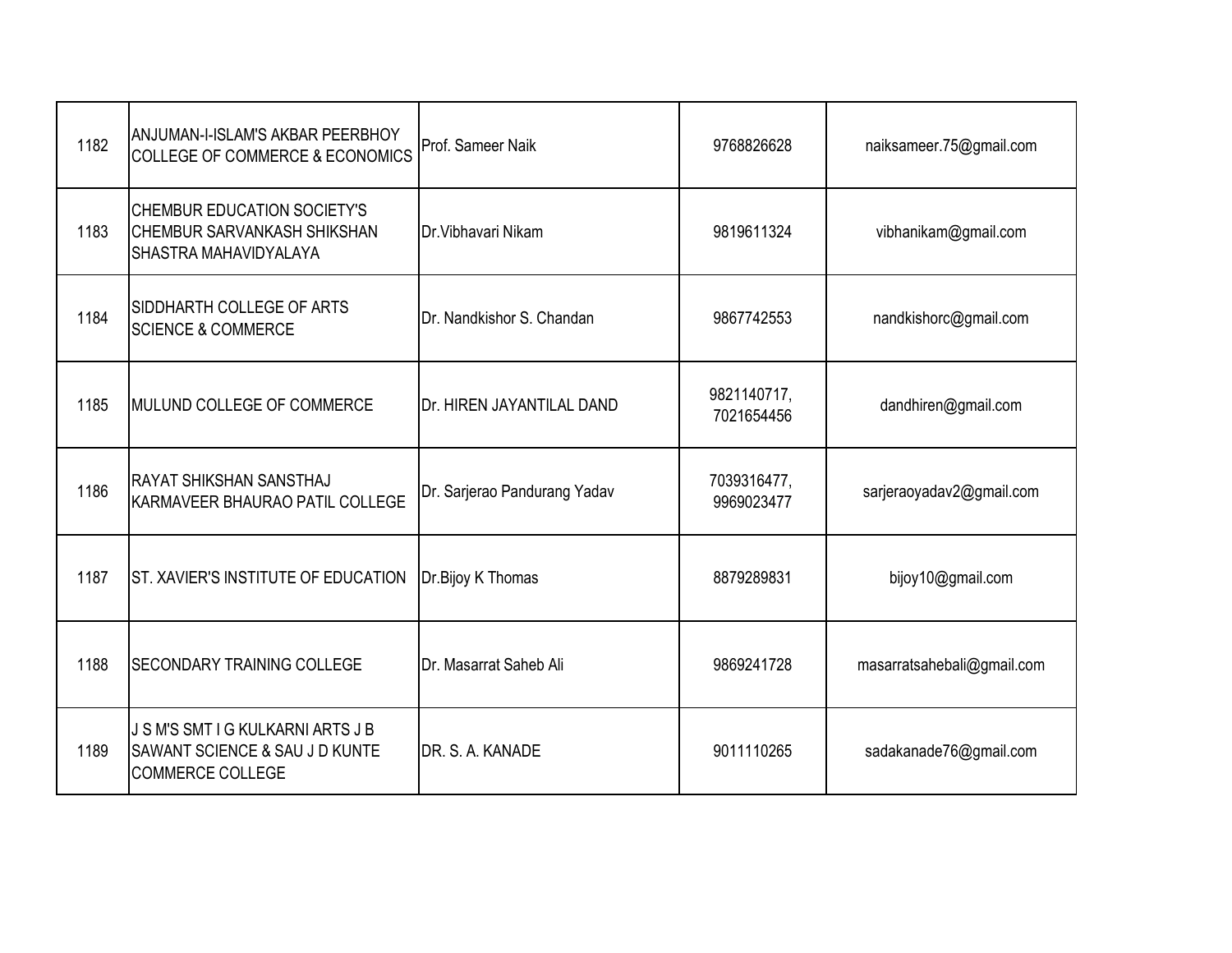| 1190 | DR. DATAR SCIENCE DR. BEHERE ARTS<br>AND SHRI PILUKAKA JOSHI COMMERCE<br><b>COLLEGE</b>                                                                    | <b>SURYAWANSHI RAJARAM MAHADEV</b> | 9420198453                | rajendra_surya1963@yahoo.in                      |
|------|------------------------------------------------------------------------------------------------------------------------------------------------------------|------------------------------------|---------------------------|--------------------------------------------------|
| 1191 | ST. XAVIER'S COLLEGE                                                                                                                                       | Prof. Subhash Kumar                | 9323922451,<br>7506596940 | subhash.kumar@xaviers.edu                        |
| 1192 | <b>SMT. MITHIBAI MOTIRAM KUNDNANI</b><br><b>COLLEGE OF COMMERCE &amp; ECONOMICS</b>                                                                        | Dr. Shreekumar Menon               | 9224220680                | shreekumarmenon986@gmail.com                     |
| 1193 | <b>H R COLLEGE OF COMMERCE &amp;</b><br><b>ECONOMICS</b>                                                                                                   | Dr Madhuri V. Tikam                | 9821569536                | drmadhuritikam@gmail.com                         |
| 1194 | <b>BIRLA COLLEGE ARTS SCIENCE &amp;</b><br><b>COMMERCE</b>                                                                                                 | Mr. Prakash Uttam Sansare          | 8691999130,<br>7977466970 | prakashsansare@yahoo.co.in                       |
| 1195 | <b>BHARATIYA VIDYA BHAVAN'S</b><br>HAZARIMAL SOMANI COLLEGE OF ARTS<br>& SCIENCE AND J. P. COLLEGE OF<br><b>COMMERCE AND MANAGEMENT</b><br><b>STUDIES</b>  | Shri Kiran V. Jadhav               | 9921991115                | kiranvsjadhav@gmail.com                          |
| 1196 | MITHIBAI COLLEGE OF ARTS CHAUHAN<br>INST OF SCIENCE & A J COLLEGE OF<br><b>COMMERCE &amp; ECONOMICS (BSR</b><br>CLARIENCE PENDINGE INSTR. N DELHI<br>OFF.) | Dr. Papiya Deb                     | 9820701140                | papiyadeb@gmail.com<br>papiya.deb@mithibai.ac.in |
| 1197 | <b>KELKAR EDUCATION TRUST'S VINAYAK</b><br>GANESH VAZE COLLEGE OF ARTS<br><b>SCIENCE &amp; COMMERCE</b>                                                    | Ms. Manasi Kedari                  | 09167071838               | manasikedari@gmail.com                           |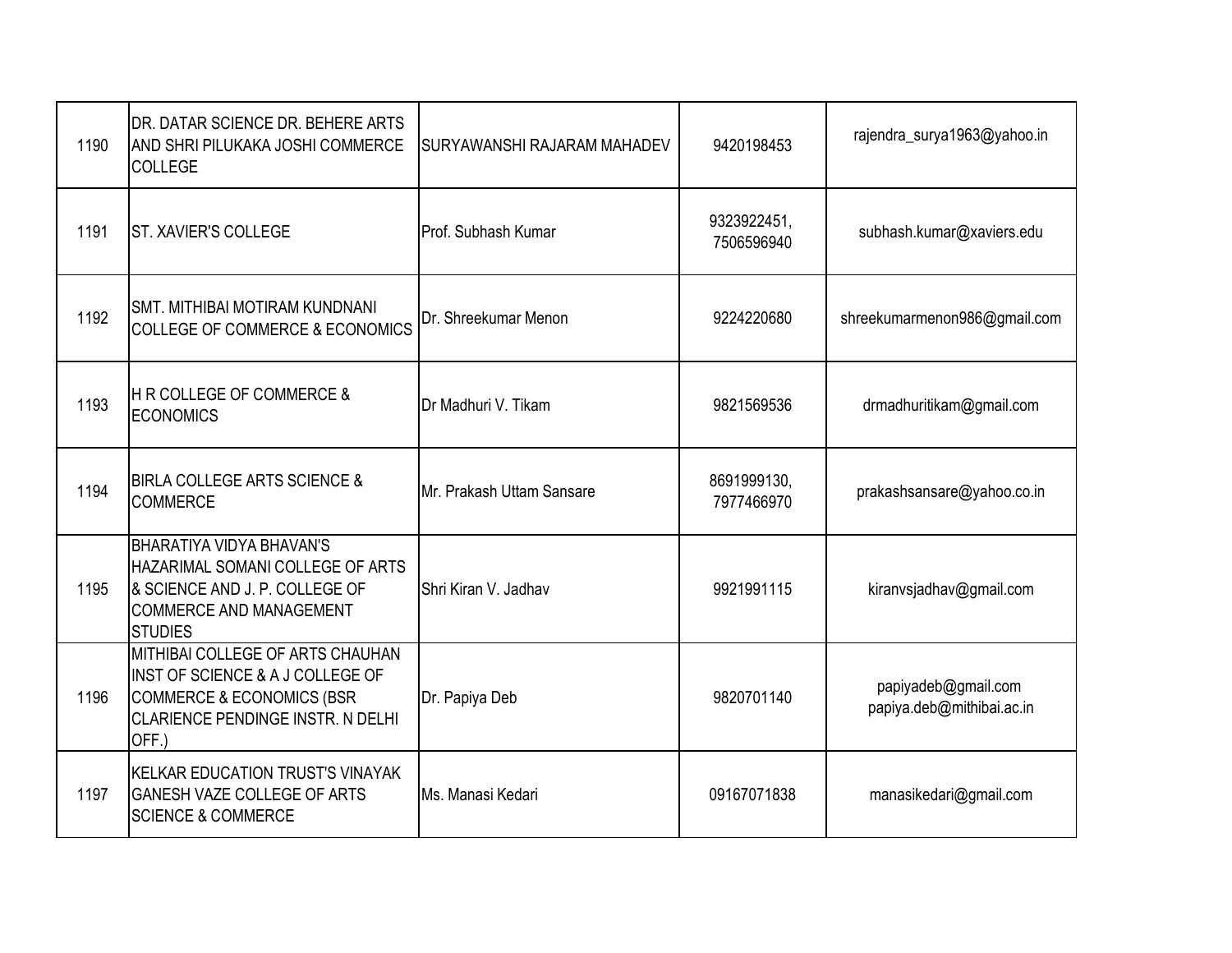| 1198 | ROYAL HIGHER EDUCATION SOCIETY'S<br>ROYAL COLLEGE OF ARTS SCIENCE &<br><b>COMMERCE</b>                   | Ms. Zainab Valikarimwala                                       | 9820751553                               | royalcollege_office@yahoo.com                                                        |
|------|----------------------------------------------------------------------------------------------------------|----------------------------------------------------------------|------------------------------------------|--------------------------------------------------------------------------------------|
| 1199 | <b>D G RUPAREL COLLEGE OF ARTS</b><br><b>SCIENCE &amp; COMMERCE</b>                                      | Mr. Mandar S. Bhave, Ms. Gayatri M<br>Gadgil, Ms. Priti Kharbe | 9869444207,<br>9869200431,<br>7875839629 | mandar.bhave@ruparel.edu,<br>gayatri.gadgil@ruparel.edu,<br>priti.kharbe@ruparel.edu |
| 1200 | <b>B N BANDODKAR COLLEGE OF SCIENCE</b>                                                                  | Mr. S. Venkatraman                                             | 9820726152                               | ahilavenkatraman@gmail.com                                                           |
| 1201 | THE CHIKHITSAR SAMUHA'S SIR<br>SITARAM AND LADY SHANTABAI PATKAR<br><b>COLLEGE OF ARTS &amp; SCIENCE</b> | Deepti Mujumdar, Dr. Bhushan<br>Mulgaonkar                     | 9833764775,<br>9920296304                | deeptim04@gmail.com,<br>bhushan.mulgaonkar@gmail.com                                 |
| 1202 | SOPHIA COLLEGE FOR WOMEN (BSR<br><b>CLARIENCE PENDINGE INSTR. N DELHI</b><br>OFF.)                       | Dr. Roshan D'Souza                                             | 9819614114                               | roshancd@gmail.com                                                                   |
| 1203 | SHRI PANCHAM KHEMRAJ<br>MAHAVIYALAYA (BSR CLARIENCE<br>PENDINGE INSTR. N DELHI OFF.)                     | Dr. Y. A. Pawar                                                | 7798234556                               | dryogesh@live.com                                                                    |
| 1204 | <b>COLLEGE OF HOME SCIENCE</b>                                                                           | Dr. Ritu Madhan                                                | 9820849763                               | ritumadhan@nnchsc.edu.in                                                             |
| 1205 | RAMNARAIN RUIA COLLEGE (BSR<br>CLARIENCE PENDINGE INSTR. N DELHI<br>OFF.)                                | Dr Himani Chaukar                                              | 9819595286                               | himanichaukar@ruiacollege.edu                                                        |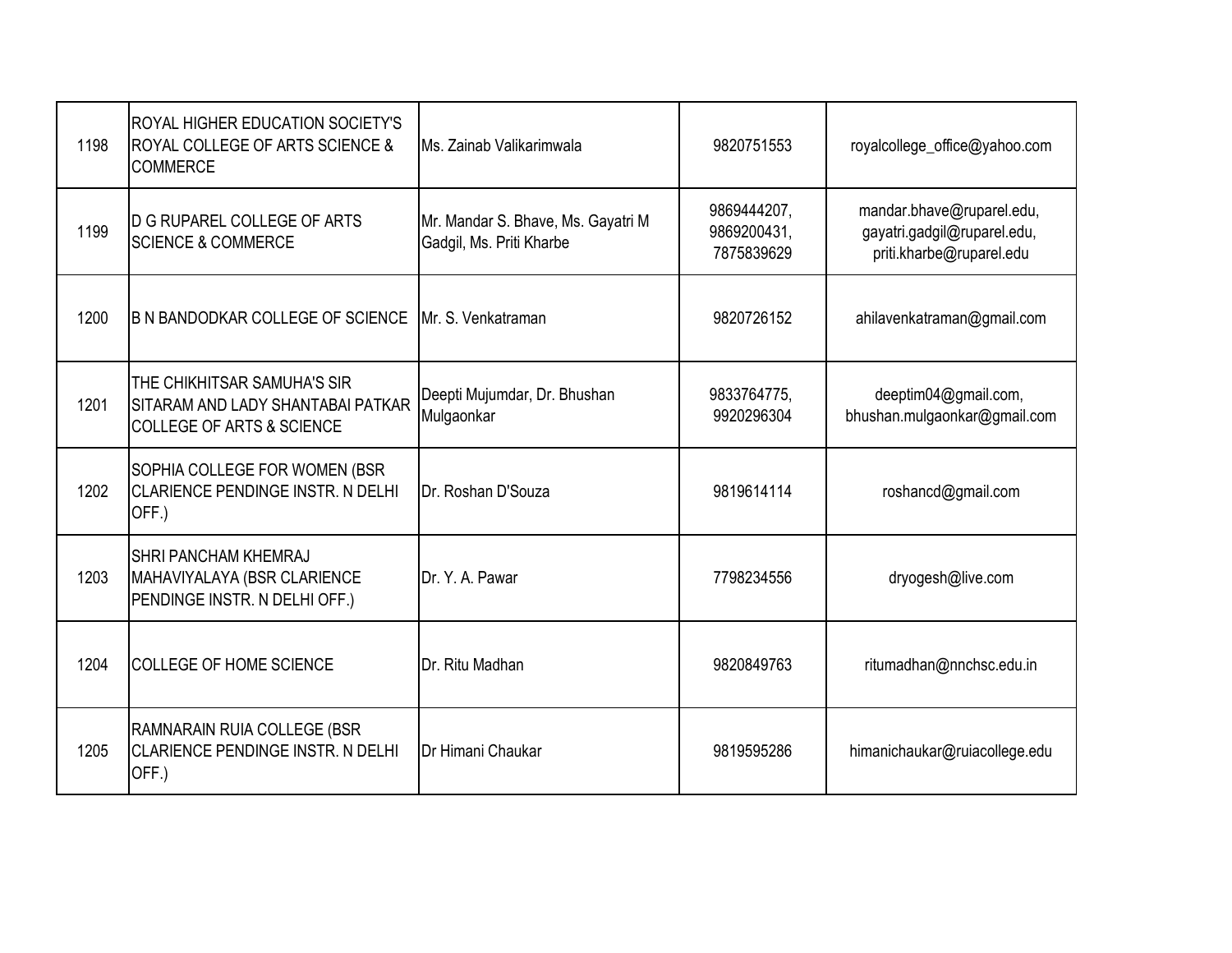| 1206 | <b>COLLEGE OF SOCIAL WORK</b>                                                                    | Shashikant Vandeo Dange    | 9822644565  | shashi15136@gmail.com                                                                            |
|------|--------------------------------------------------------------------------------------------------|----------------------------|-------------|--------------------------------------------------------------------------------------------------|
| 1207 | JAI HIND COLLEGE                                                                                 | Gokul Ganesan              | 9833384423  | gokulganesan.412@gmail.com,gokul.g<br>anesan@jaihindcollege.com,contactus<br>@jaihindcollege.com |
| 1208 | SADHANA EDUCATION SOCIETY'S L S<br>RAHEJA COLLEGE OF ARTS AND<br><b>COMMERCE</b>                 | Ms. Dhvani Rathod          | 9730293776  | dhvani.rathod@Israheja.org                                                                       |
| 1209 | <b>GURU NANAK KHALSA COLLEGE OF</b><br><b>ARTS SCIENCE &amp; COMMERCE</b>                        | Gauri Chavan               | 9820605978  | gauriadalvi@gmail.com                                                                            |
| 1210 | <b>BHIWANDI NIZAMPUR NAGARPALIKA</b><br><b>COLLEGE</b>                                           | Dr Ravi Sahadeorao Manohar | 8600141114  | ravimanohar504@gmail.com                                                                         |
| 1211 | R J COLLEGE OF ARTS SCIENCE &<br><b>COMMERCE</b>                                                 | Dr. Anil Avhad             | 93222 70124 | anilavhad@rjcollege.edu.in,<br>anilavhad@yahoo.com                                               |
| 1212 | BHAVAN'S COLLEGE M M COLLEGE OF<br>ARTS N M INST. OF SCIENCE H R J<br><b>COLLEGE OF COMMERCE</b> | Dr Nitin Lambhane          | 9765393101  | nitinmlabhane@gmail.com                                                                          |
| 1213 | <b>KANKAVLI COLLEGE</b>                                                                          | Dr. Shamrao Tanaji Disale  | 8652757703  | shyamdisale@gmail.com                                                                            |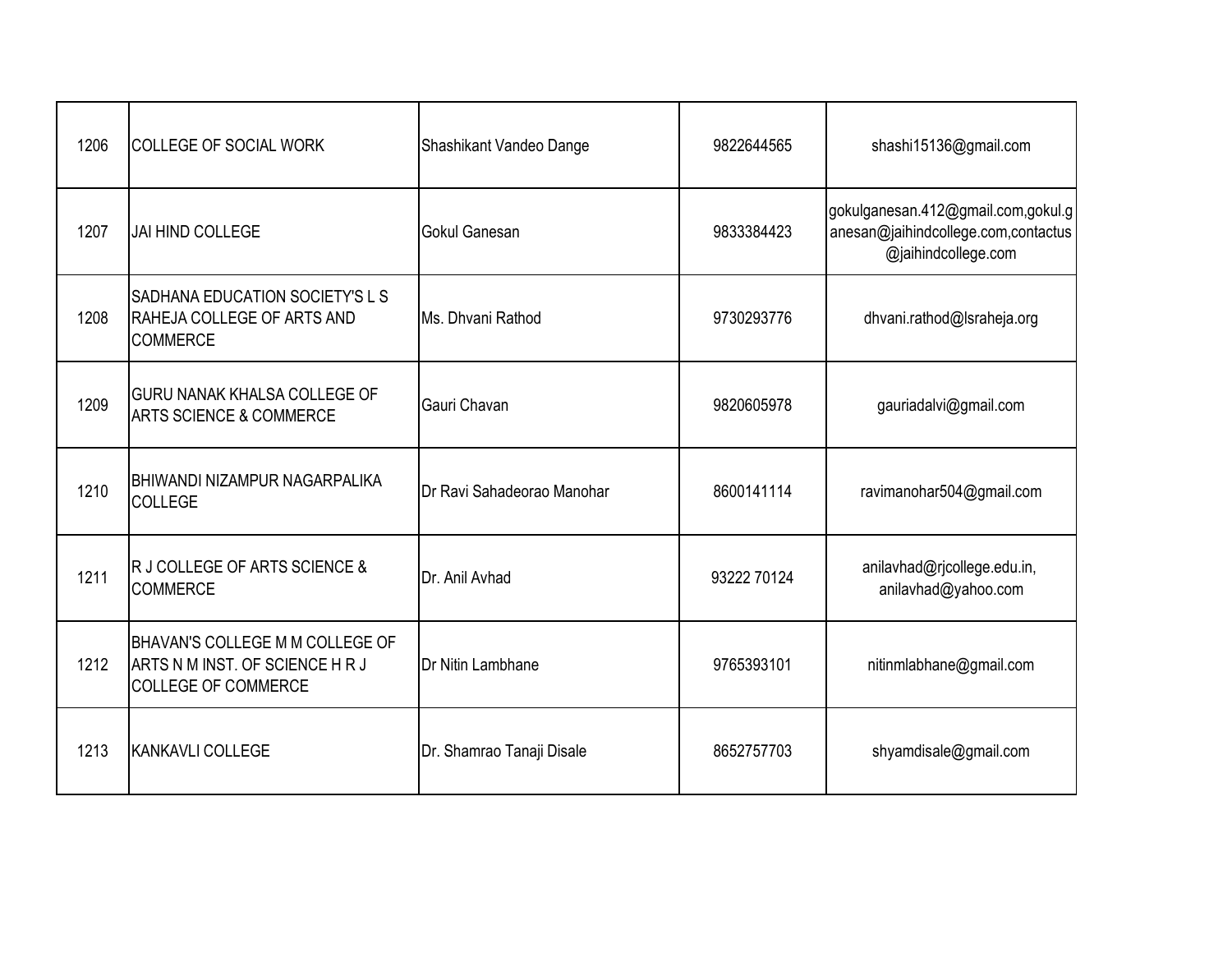| 1214 | SANT RAWOOL MAHARAJ<br>MAHAVIDYALAYA                                                                              | Dr. N. P. Kamble             | 9422451860 | dr.npk@rediffmail.com             |
|------|-------------------------------------------------------------------------------------------------------------------|------------------------------|------------|-----------------------------------|
| 1215 | <b>GOVERNMENT OF MAHARASHTRA</b><br><b>ELPHINSTONE COLLEGE (BSR</b><br>CLARIENCE PENDINGE INSTR. N DELHI<br>OFF.) | Mr. Parag Masram             | 9619569343 | ppmasram@gmail.com                |
| 1216 | <b>GURU NANAK COLLEGE OF ARTS</b><br><b>SCIENCE &amp; COMMERCE</b>                                                | Ms Indarjit Kaur             | 9892703523 | inderjitmatta.b@gmail.com         |
| 1217 | <b>S K PATIL SINDHUDURG</b><br>MAHAVIDYALAYA & RAMBHAU<br><b>PARULEKAR JUNIOR COLLEGE</b>                         | Mr.Shankar Pandurang Khobare | 7588133972 | Shankarkhobare32@gmail.com        |
| 1218 | K P B HINDUJA COLLEGE OF COMMERCE Dr. Gayatri Agarwal                                                             |                              | 9819647423 | gayatriagarwal5@gmail.com         |
| 1219 | KONKAN EDUCATION SOCIETY'S<br><b>ANANDIBAI PRADHAN SCIENCE</b><br><b>COLLEGE</b>                                  | Dr. Vilas Raghunath Jadhavar | 9422375492 | vilas_jadhavar1974@rediffmail.com |
| 1220 | RAMANAND ARYA D A V COLLEGE                                                                                       | Basutkar Thirupathi Laxman   | 9969427670 | basutkartirupati@gmail.com        |
| 1221 | MES PILLAI'S COLLEGE OF ARTS,<br><b>COMMERCE &amp; SCIENCE</b>                                                    | Mrs. Sujata Shahabade        | 9987458638 | sujatha.shahbade@mes.ac.in        |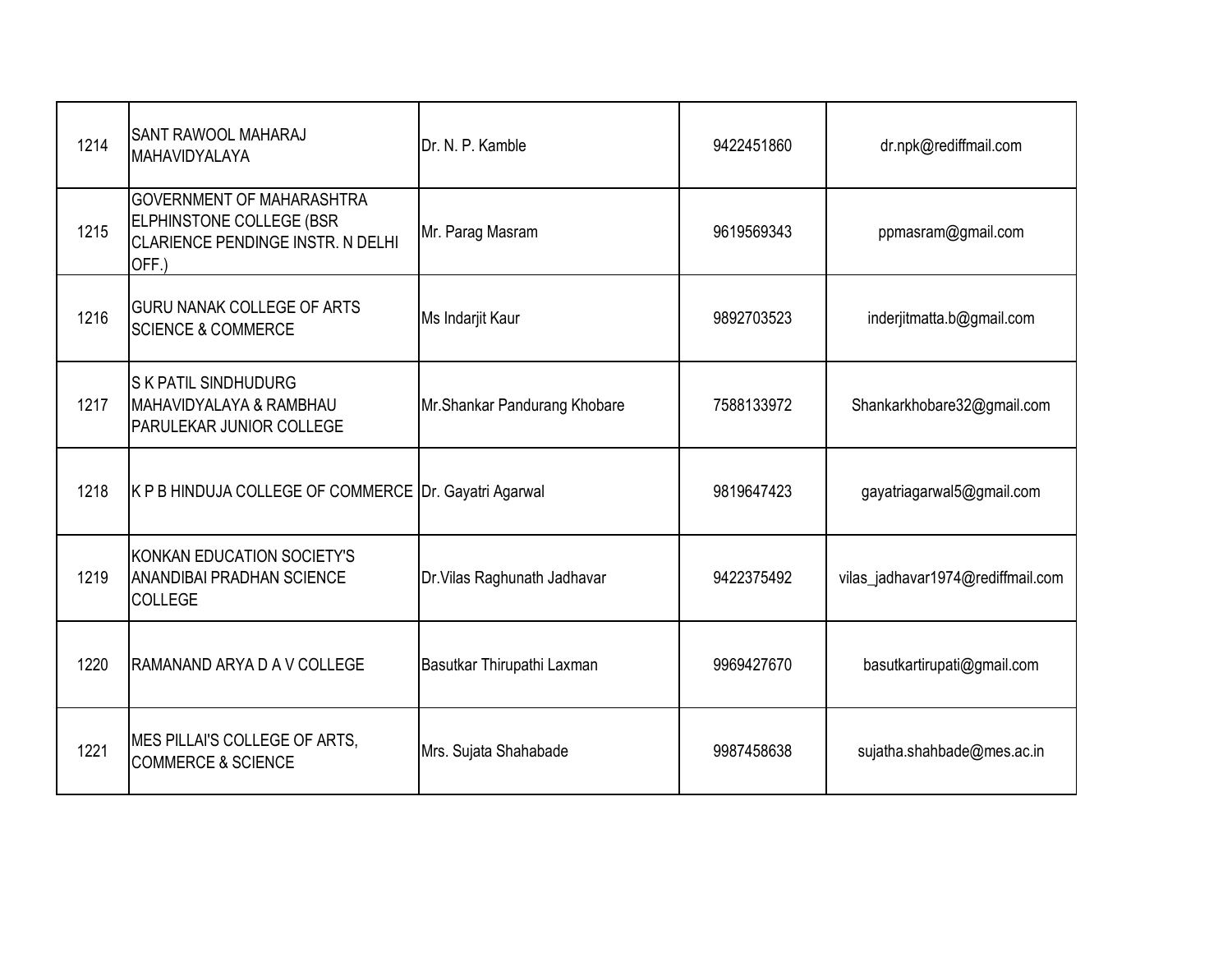| 1222 | DNYANASADHANA COLLEGE (ARTS<br><b>SCIENCE &amp; COMMERCE)</b>    | Dr.Mahesh Madhukar Dalvi         | 9869540016                | dmahesh111@hotmail.com                                  |
|------|------------------------------------------------------------------|----------------------------------|---------------------------|---------------------------------------------------------|
| 1223 | B K SHROFF COLLEGE OF ARTS & M H<br>SHROFF COLLEGE OF COMMERCE   | Pranav Shastri, Samrat Srivastav | 9920423095,<br>9820944543 | shastripranav@gmail.com,<br>samratsrivastav20@gmail.com |
| 1224 | JASHBHAI MAGANBHAI PATEL COLLEGE<br>OF COMMERCE                  | Prof. C. A. Rajesh Dalal         | 9821627420                | rajesh@dalalca.com                                      |
| 1225 | ABASAHEB MARATHE ARTS AND NEW<br><b>COMMERCE SCIENCE COLLEGE</b> | Mr. Karade Gorakhanath Rambhau   | 9834141420                | karadegr1986@gmail.com                                  |
| 1226 | K J SOMAIYA COLLEGE OF SCIENCE &<br><b>COMMERCE</b>              | Dr Deepak More                   | 9869526596                | deepak.more@somaiya.edu                                 |
| 1227 | DR. AMBEDKAR COLLEGE OF ARTS<br><b>COMMERCE &amp; SCIENCE</b>    | Dr K D Kalaskar                  | 9421880517                | keshao_kalaskar@yahoo.co.in                             |
| 1228 | SHRI B P NATIONAL INSTITUTE OF<br><b>SOCIAL WORK</b>             | <b>ANIL ANANDRAO SARGAR</b>      | 8421936342                | anilsargar01@gmail.com                                  |
| 1229 | DHOTE BANDHU SCIENCE COLLEGE                                     | Dr. Prashant C. Shahare          | 9421701167                | prashant_26184@rediffmail.com                           |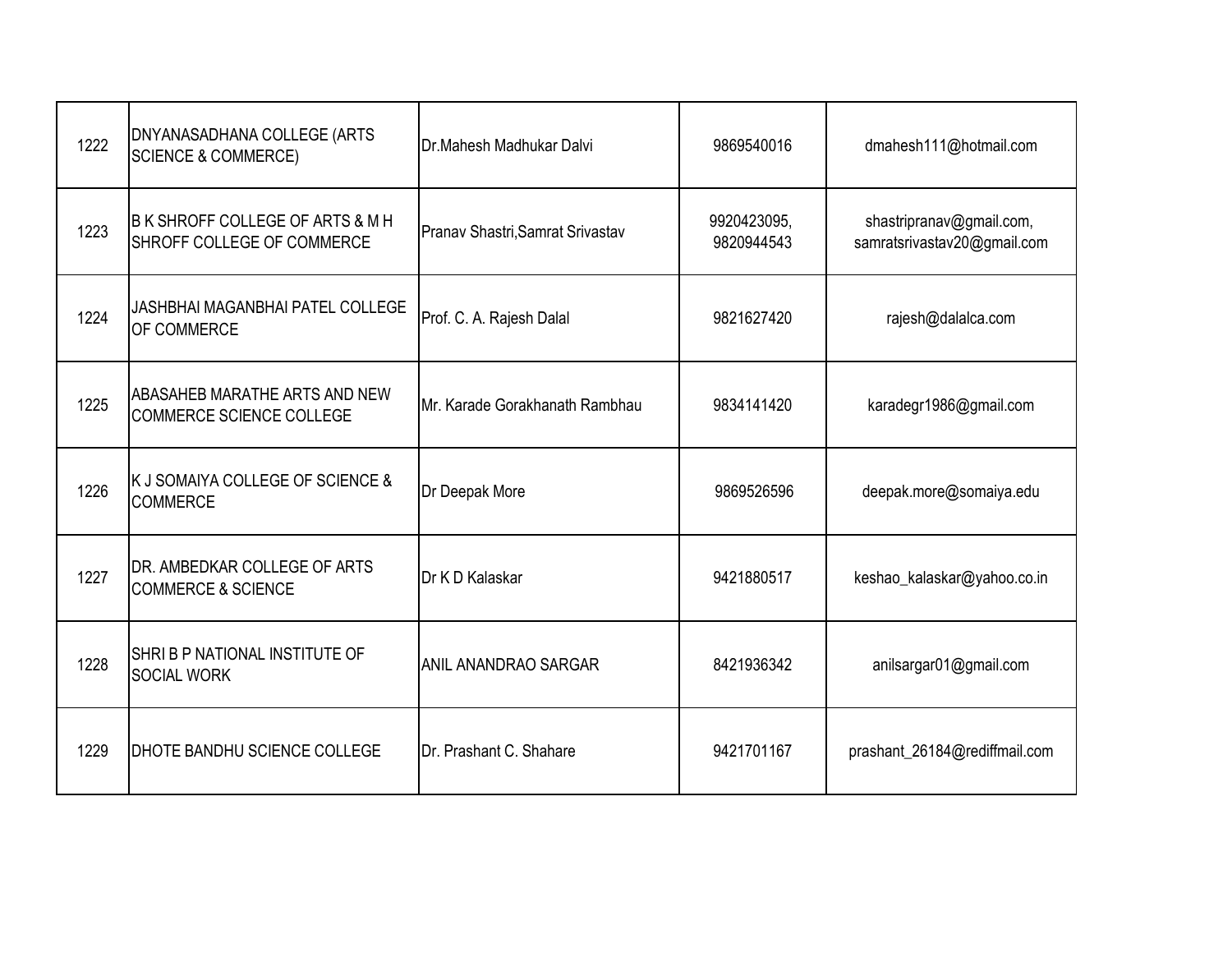| 1230 | SWAVALAMBI COLLEGE OF EDUCATION                                                           | Gopalkrushna Ganpatrao Kumbhare | 9421726958 | gopal.kumbhare@rediffmail.com |
|------|-------------------------------------------------------------------------------------------|---------------------------------|------------|-------------------------------|
| 1231 | <b>TAYWADE COLLEGE</b>                                                                    | Ajay S Ramteke                  | 9922431714 | ajayramteke1973@gmail.com     |
| 1232 | <b>ARTS &amp; COMMERCE DEGREE COLLEGE</b>                                                 | Prof. V.S.Ganvir                | 9764577409 | accjbhandara@rediffmail.com   |
| 1233 | <b>BHAWABHUTI MAHAVIDYALAYA (BSR</b><br><b>CLARIENCE PENDINGE INSTR. N DELHI</b><br>OFF.) | Bhaskar Yadao Kathane           | 9423413854 | bykathane@rediffmail.com      |
| 1234 | SHRI BINZANI CITY COLLEGE (BSR<br><b>CLARIENCE PENDINGE INSTR. N DELHI</b><br>OFF.)       | Dr. Mohini T. Bherwani          | 9765525472 | mohinibherwani@gmail.com      |
| 1235 | NEVJABAI HITKARINI COLLEGE                                                                | Dr. Atul N. Yerpude             | 9637782611 | atulyerpude@gmail.com         |
| 1236 | <b>ARTS COMMERCE &amp; SCIENCE COLLEGE</b>                                                | Dr. Amar Manoharrao Sote        | 9890994971 | amar_sote@rediffmail.com      |
| 1237 | SHIVPRASAD SADANAND JAISWAL<br><b>COLLEGE</b>                                             | Dr.Nitin D.Vilayatkar           | 9028631242 | vilayatkar.nitin@gmail.com    |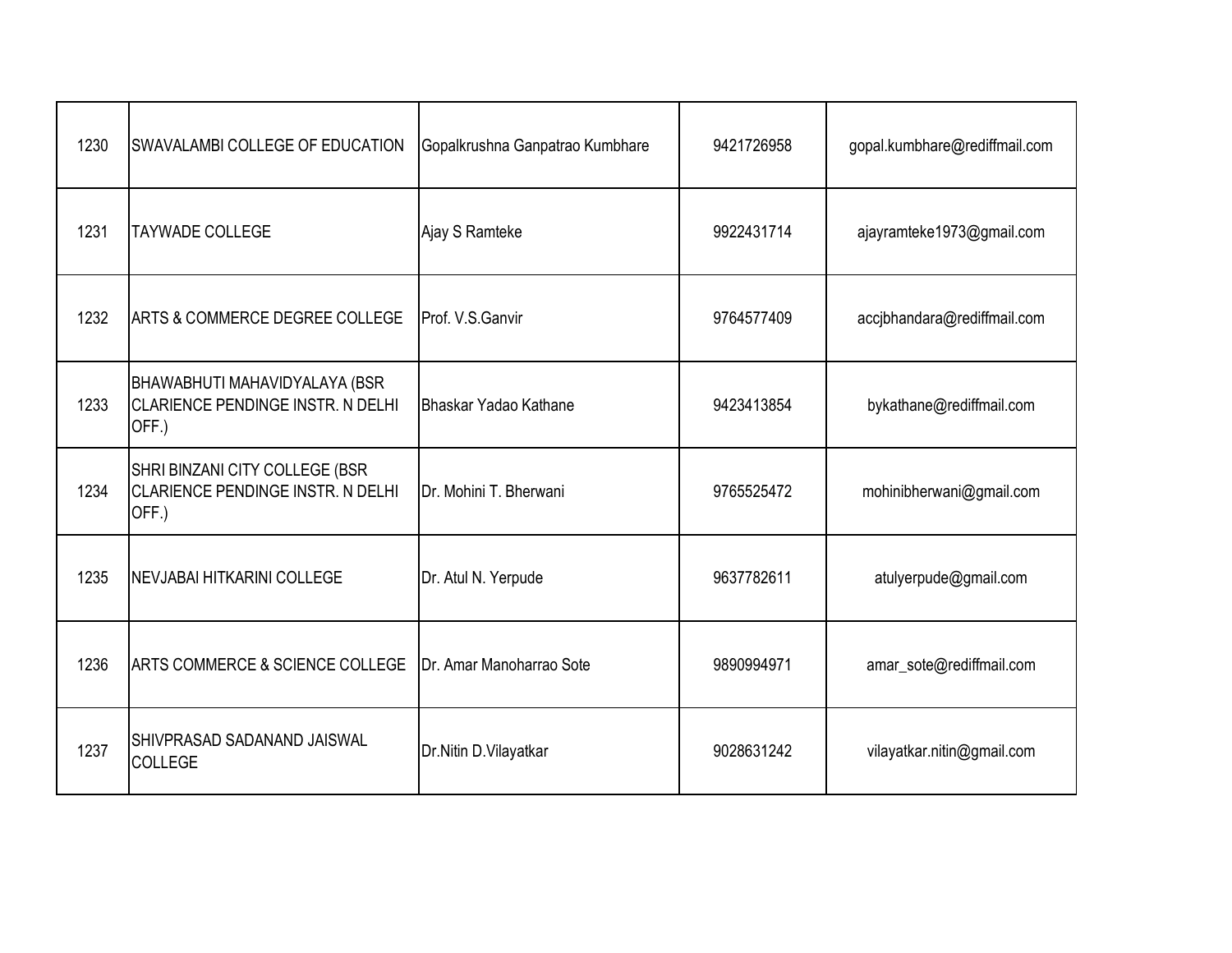| 1238 | C P & BERAR EDUCATION SOCIETY'S<br><b>COLLEGE</b>                                                                                           | DR. Anjali Patil              | 8011992233                | anjalipatilgaikwad@gmail.com |
|------|---------------------------------------------------------------------------------------------------------------------------------------------|-------------------------------|---------------------------|------------------------------|
| 1239 | <b>SARDAR PATEL MAHAVIDYALAYA</b>                                                                                                           | Dr. Akshay Vinayak Dhote      | 9422137685                | avdhote31@gmail.com          |
| 1240 | KAMLA NEHRU MAHAVIDYALAYA                                                                                                                   | Dr. Suresh P. Puppalwar       | 9881049243                | suresh.puppalwar@gmail.com   |
| 1241 | SETH. NARSINGADAS MOR COLLEGE OF<br>ARTS COMMERCE & SMT G D SARAF<br><b>SCIENCE COLLEGE (BSR CLARIENCE</b><br>PENDINGE INSTR. N DELHI OFF.) | Vijay V. Warhate              | 9822919088                | vvwarhate@gmail.com          |
| 1242 | DR. BABASAHEB AMBEDKAR COLLEGE<br>OF ARTS COMMERCE & SCIENCE                                                                                | Shri Umesh Gangadhar Harde    | 8550907808                | hardeumesh123@gmail.com      |
| 1243 | SHRI KRISHNADAS JAJOO GRAMEEN<br>SEVA MAHAVIDYALAYA                                                                                         | Dr. R. R. Chaudhari           | 9822333179                | ratanextn@gmail.com          |
| 1244 | <b>SHIVAJI MAHAVIDYALAYA</b>                                                                                                                | Prof. Sanjay Chandrabhan Raut | 9420855116,<br>8177874899 | sanjayraut47@gmail.com       |
| 1245 | SINDHU MAHAVIDYALAYA                                                                                                                        | Dr. VISHWAJIT PENDSEY         | 9823912580                | vmpendsey@gmail.com          |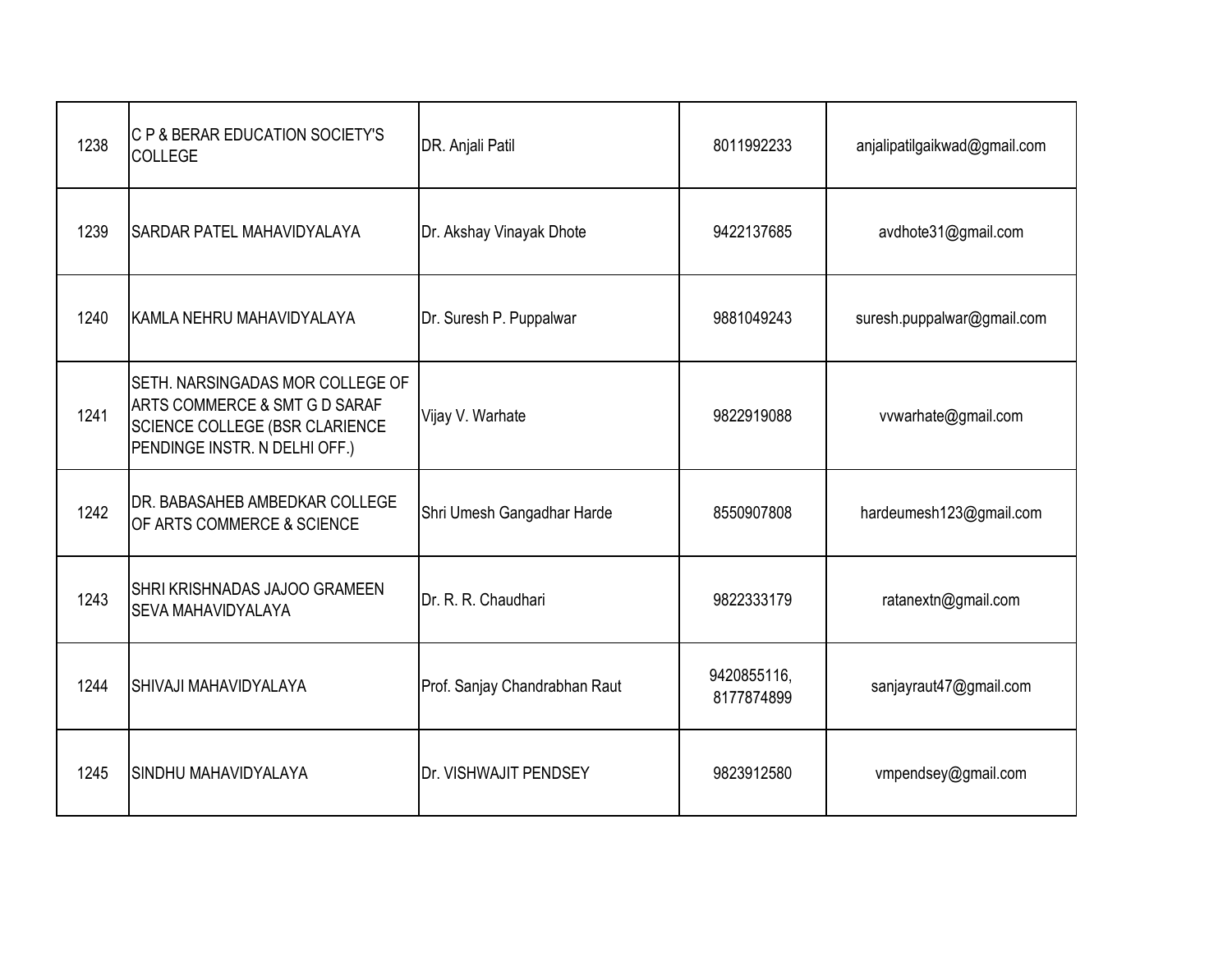| 1246 | ST. FRANCIS DE SALES' COLLEGE                                                    | Mr.Biju A                                            | 9822698089                | bijuangalees@gmail.com                             |
|------|----------------------------------------------------------------------------------|------------------------------------------------------|---------------------------|----------------------------------------------------|
| 1247 | <b>NUTAN ADARSHA ARTS COMMERCE &amp;</b><br>SMT. M H WEGAD SCIENCE COLLEGE       | <b>DR. PRASHANT R. RAUT</b>                          | 9921284056                | prashantrt75@gmail.com                             |
| 1248 | <b>S S GIRLS COLLEGE</b>                                                         | Dr. J.D.Punde                                        | 9421705618                | jagendrapund@gmail.com                             |
| 1249 | <b>GURU NANAK COLLEGE OF SCIENCE</b>                                             | <b>DR AMOL V. NANDE</b>                              | 7219436824                | nande.av@gmail.com                                 |
| 1250 | MANOHARBHAI PATEL COLLEGE OF<br><b>ARTS COMMERCE &amp; SCIENCE</b>               | Baldeo Bhanudas kakde                                | 9881810806                | baldeoguru@gmail.com                               |
| 1251 | <b>DHANWATE NATIONAL COLLEGE</b>                                                 | <b>IDr Pravin Ghosekar</b>                           | 9423102776                | pravinghosekar@gmail.com                           |
| 1252 | YESHWANT MAHAVIDYALAYA (BSR<br><b>CLARIENCE PENDINGE INSTR. N DELHI</b><br>OFF.) | Dr. Atul Sidurkar, MR. ARJUN<br>NAMDEVRAO KHOBRAGADE | 9890804471,<br>9850307101 | sidurkar@yahoo.co.in,arjunkhobragad<br>e@gmail.com |
| 1253 | SETH KESARIMAL PORWAL COLLEGE                                                    | Dr. Kishor M Dhole, Dr. Siddharth H.<br>Meshram      | 9823666359,<br>9970779085 | km_phd108@yahoo.co.in,siddhmeshr<br>am@gmail.com   |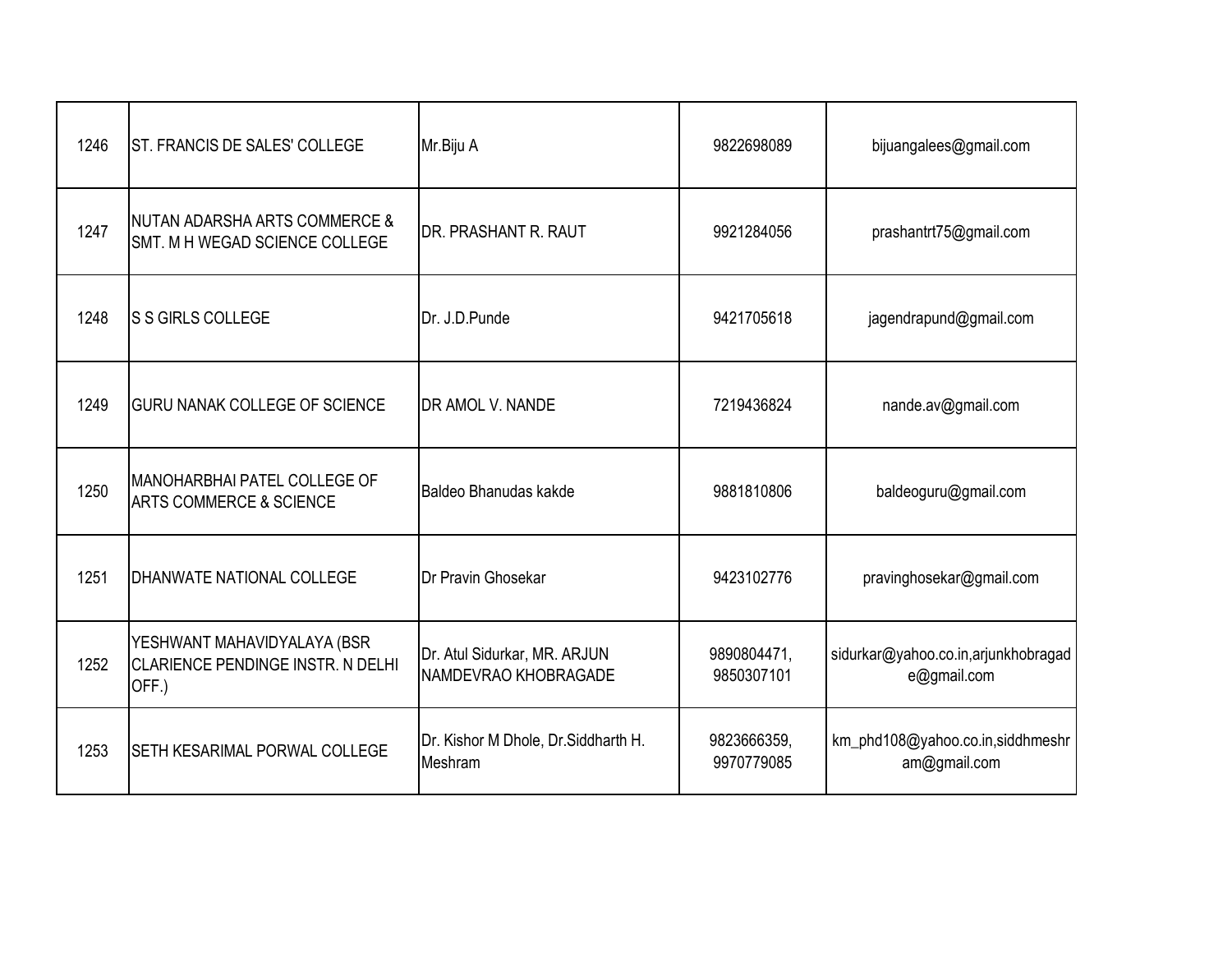| 1254 | <b>NEW ARTS COMMERCE &amp; SCIENCE</b><br>COLLEGE            | Swati Lambat                     | 8087306413 | swatirlambat@gmail.com    |
|------|--------------------------------------------------------------|----------------------------------|------------|---------------------------|
| 1255 | <b>ARTS &amp; SCIENCE COLLEGE</b>                            | Ashok Y. Dawande                 | 9970955121 | ashokdawande@gmail.com    |
| 1256 | <b>SAMARTH MAHAVIDYALAYA</b>                                 | Sandeep Kumar Saraiya            | 9881259831 | saraiyasandeep1@gmail.com |
| 1257 | SHRI NARENDRA TIDKE ARTS &<br><b>COMMERCE COLLEGE</b>        | Shri. Nitin Jagjivandas Ghamandi | 9049141224 | ghamandinitin@gmail.com   |
| 1258 | DHARAMPETH MANOHAR PANDURANG<br>DEO MEMORIAL SCIENCE COLLEGE | Dr. Mrs. V. V. Rangari           | 9890364522 | rangarivarsha1@gmail.com  |
| 1259 | PUNJABHAI PATEL COLLEGE OF<br><b>EDUCATION</b>               | Dr.B.R.Sharma                    | 9423412723 | brsharma95@gmail.com      |
| 1260 | JANKIDEVI BAJAJ COLLEGE OF SCIENCE Dr. Ulka Atul Malode      |                                  | 9764996587 | ulka9malode@gmail.com     |
| 1261 | SMT. BINZANI MAHILA MAHAVIDYALAYA                            | Dr. Amruta Bhuskute              | 9552554864 | amritagokhale@gmail.com   |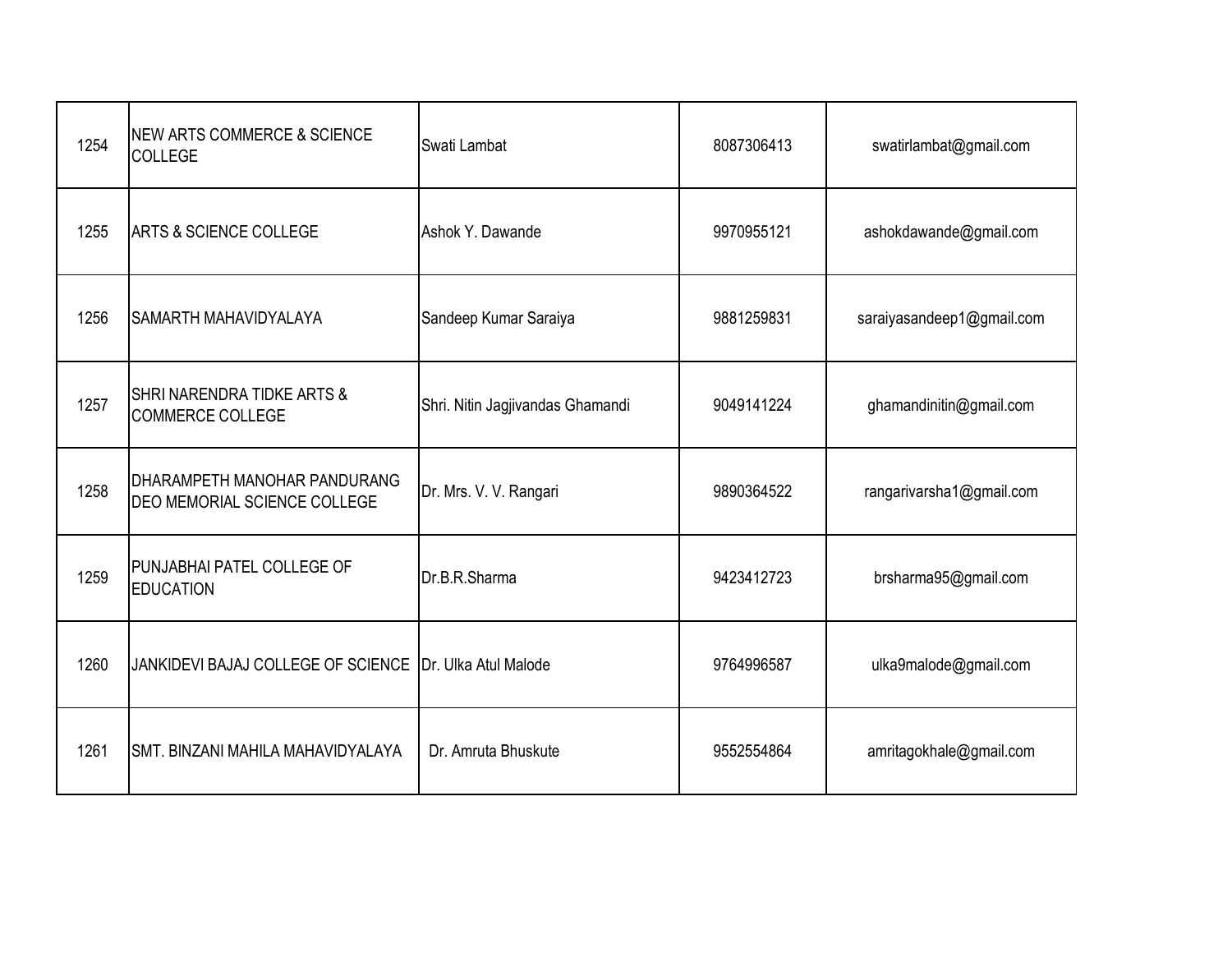| 1262 | <b>G S COLLEGE OF COMMERCE &amp;</b><br><b>ECONOMICS</b>                        | Prof. Akash S. Jain          | 8055959507 | prof.akashjain@gmail.com    |
|------|---------------------------------------------------------------------------------|------------------------------|------------|-----------------------------|
| 1263 | GOVINDRAM SEKSARIA COLLEGE OF<br><b>COMMERCE</b>                                | DR.K.V.SOMANADH              | 8007787321 | somrada_kolluru@yahoo.co.in |
| 1264 | SHRI MATHURADAS MOHOTA COLLEGE<br>OF SCIENCE                                    | DR. E.B.RAUT                 | 9850266315 | rauteb@gmail.com            |
| 1265 | TIRPUDE COLLEGE OF SOCIAL WORK                                                  | Mr. Manish R. Deshmukh       | 8888780275 | manish.deshmukh53@gmail.com |
| 1266 | DR. AMBEDKAR COLLEGE (BSR<br>CLARIENCE PENDINGE INSTR. N DELHI<br>OFF.)         | <b>DR. SHAILESH BAHADURE</b> | 9420698699 | spectra.b@rediffmail.com    |
| 1267 | SANTAJI MAHAVIDYALAYA (BSR<br><b>CLARIENCE PENDINGE INSTR. N DELHI</b><br>OFF.) | Prof. Mahesh G. Chonde       | 9096005377 | maheshchonde@gmail.com      |
| 1268 | <b>MAHILA MAHAVIDYALAYA</b>                                                     | Mr. Anil G. Dodewar          | 9049800714 | anildodewar@gmail.com       |
| 1269 | ANNASAHEB GUNDEWAR COLLEGE                                                      | Dr. Varsha Thakre            | 9422809770 | vthakre.nagpur@gmail.com    |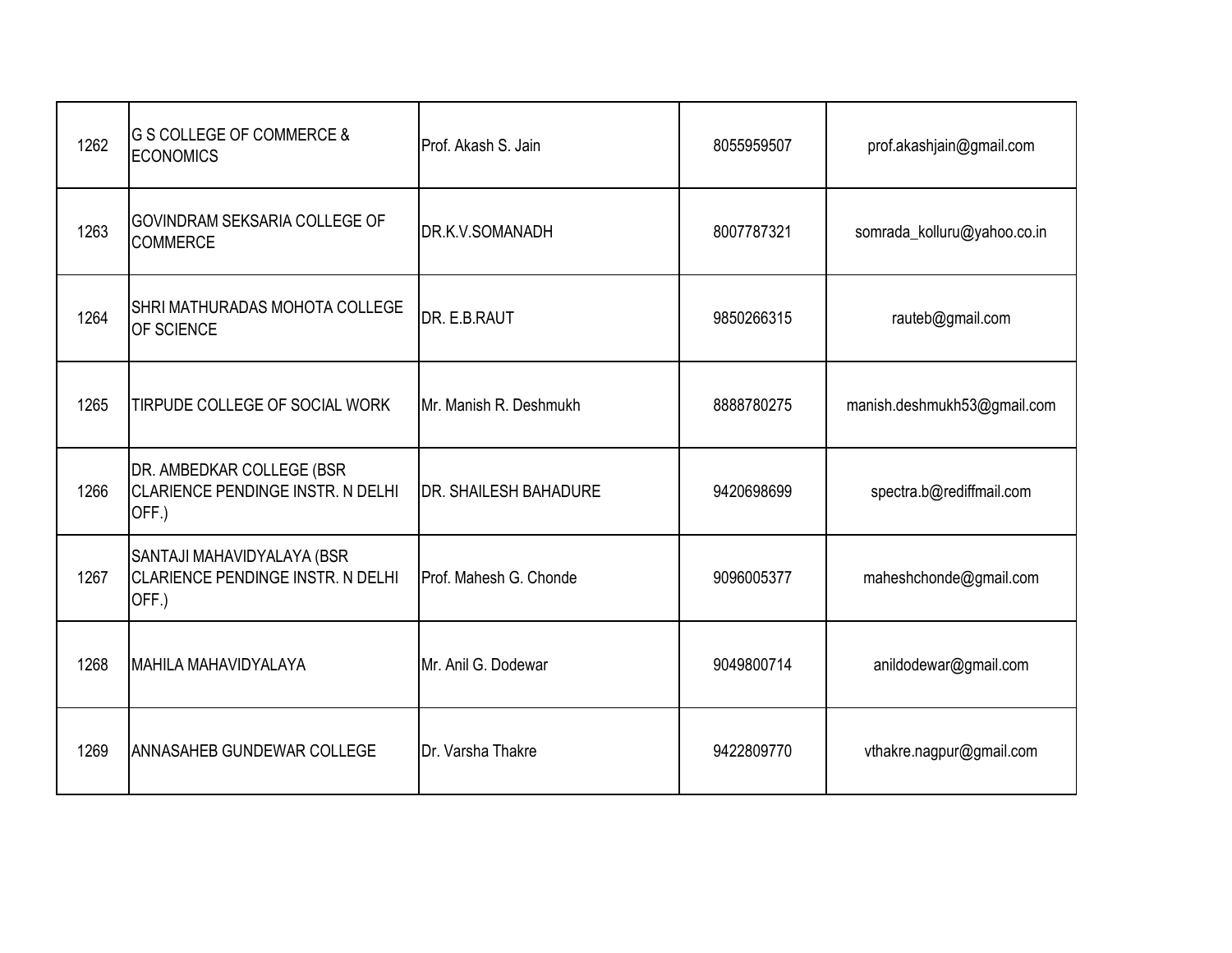| 1270 | <b>IMATRU SEWA SANGH INSTITUTE OF</b><br><b>SOCIAL WORK</b>                                                                                                                      | Dr Jyoti Niswade, Dr Keshav M. Walke,                                                     | 9595778886,<br>9112755849                               | jyoti.niswade@gmail.com,kwkeshavwa<br>lke@gmail.com                                                                         |
|------|----------------------------------------------------------------------------------------------------------------------------------------------------------------------------------|-------------------------------------------------------------------------------------------|---------------------------------------------------------|-----------------------------------------------------------------------------------------------------------------------------|
| 1271 | <b>HISLOP COLLEGE</b>                                                                                                                                                            | Dr. Shubhajit Halder                                                                      | 9175490338                                              | suvochem.halder@gmail.com                                                                                                   |
| 1272 | LADY AMRITBAI DAGA COLLEGE FOR<br><b>WOMEN OF ARTS COMMERCE &amp;</b><br><b>SCIENCE &amp; SMT. R P COLLEGE OF HOME</b><br><b>SCIENCE &amp; HOME SCIENCE</b><br><b>TECHNOLOGY</b> | Dr. Sangeeta Sahasrabudhe                                                                 | 9422114986                                              | sangeeta_1512@yahoo.co.in                                                                                                   |
| 1273 | MAHATMA JYOTIBA FULE<br>MAHAVIDYALAYA                                                                                                                                            | Satish S. Karnase                                                                         | 9923988761                                              | satishkarnase@gmail.com                                                                                                     |
| 1274 | NABIRA MAHAVIDYALAYA                                                                                                                                                             | Dr VILAS GULABRAO BARSAGADE                                                               | 8921356907                                              | vikasbarsagade@gmail.com                                                                                                    |
| 1275 | <b>J M PATEL ARTS COMMERCE &amp; SCIENCE</b><br>COLLEGE (BSR CLARIENCE PENDINGE<br>INSTR. N DELHI OFF.)                                                                          | <b>DR. KARTHIK PANICKER, DR.</b><br>PRADEEP MESHRAM, DR. ANAND<br>MULEY, DR. APARNA YADAV | 9850239948,<br>9372640165,<br>9822333188,<br>9960757528 | karthikpanicker2025@gmail.com,<br>pradeepmeshram1967@gmail.com,<br>muleyanand21@gmail.com,<br>aparnayadav.10@rediffmail.com |
| 1276 | SHREE SHIVAJI ARTS, COMMERCE &<br><b>SCIENCE COLLEGE</b>                                                                                                                         | Sachin D. Yeginwar                                                                        | 9423409841                                              | shivanisachin1999@rediffmail.com                                                                                            |
| 1277 | <b>MAHATMA GANDHI ARTS, SCIENCE &amp;</b><br>LATE N P COMMERCE COLLEGE                                                                                                           | Prof. S. M. Sontakke                                                                      | 8698856936                                              | satyachem16@gmail.com                                                                                                       |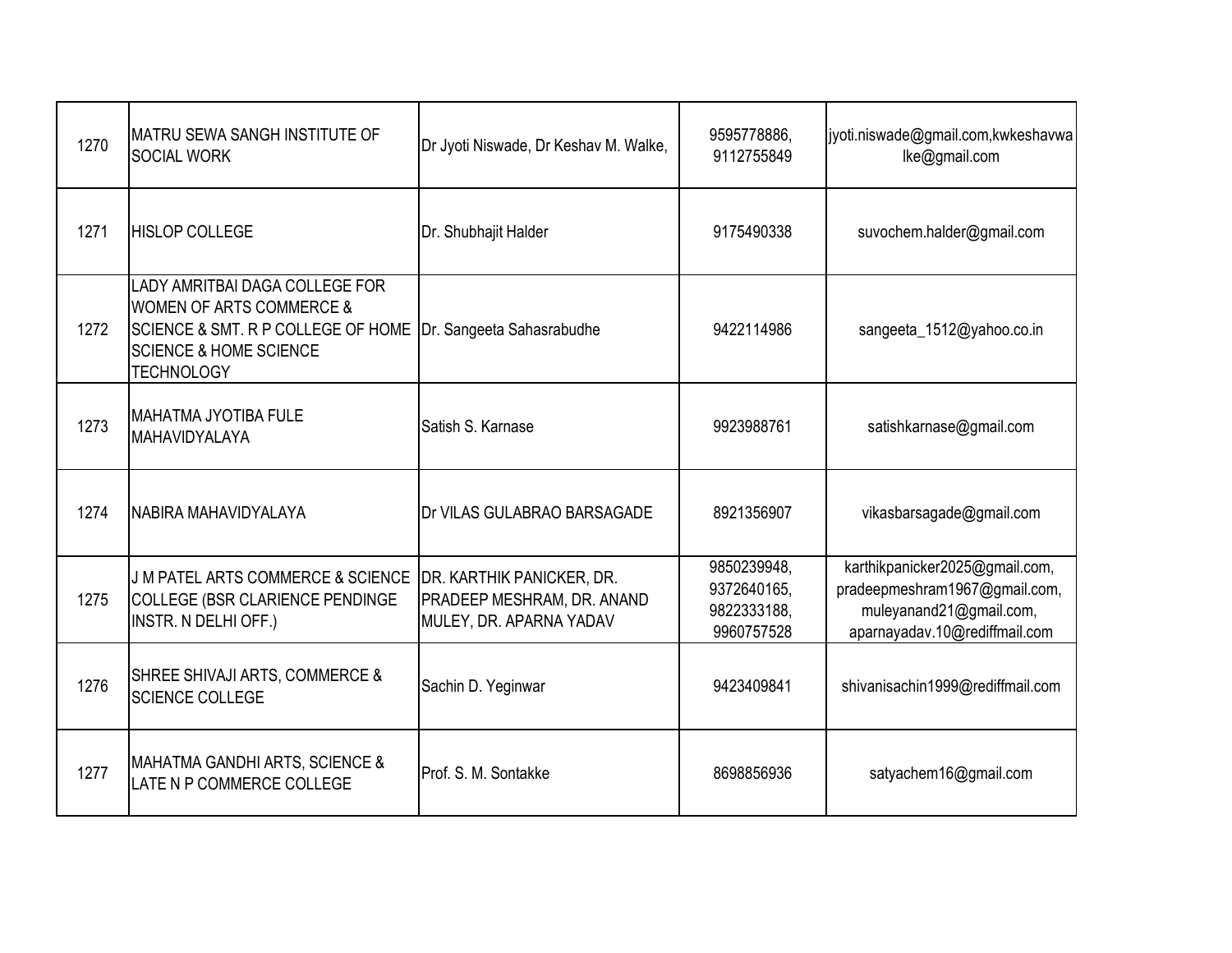| 1278 | R S BIDKAR ARTS COMMERCE AND<br><b>SCIENCE COLLEGE</b>                    | Pramod Chandrabhan Wankhede   | 9763932286,<br>9763932286 | pramodwankhede38@gmail.com    |
|------|---------------------------------------------------------------------------|-------------------------------|---------------------------|-------------------------------|
| 1279 | R S MUNDLE DHARAMPETH ARTS &<br><b>COMMERCE COLLEGE</b>                   | Dr.Manjushree Sardeshpande    | 7755911968                | manjusardeshpande@gmail.com   |
| 1280 | DR. M K UMATHE ARTS &<br>RAMCHANDRARAO MOKHARE<br><b>COMMERCE COLLEGE</b> | Miss. Kirti R. Dekate         | 9011054604                | dekate_kirti85@rediffmail.com |
| 1281 | DAYANAND ARYA KANYA<br>MAHAVIDYALAYA                                      | <b>Babita Manish Thool</b>    | 9420866227                | babitathool@gmail.com         |
| 1282 | Shri Govindrao Munghate Arts & Science<br>College,                        | Dr. Abhay B. Solunke          | 9403579999                | abhay.solunke@rediffmail.com  |
| 1283 | SHRIJS PATIL MUNGHATE ARTS AND<br><b>COMMERCE COLLEGE</b>                 | Dr. Sonali Baburao Dhawas     | 9850547554                | dhawas.sonali@gmail.com       |
| 1284 | <b>VIVEKANAND MAHAVIDYALAYA</b>                                           | Shri M.B. Sawe                | 9922036229                | mohit.sawe123@gmail.com       |
| 1285 | S S E S AMRAVATI'S SCIENCE COLLEGE                                        | Pro Mrs. Sonali Rajesh Bansod | 9049335666                | sonslibansod12@gmail.com      |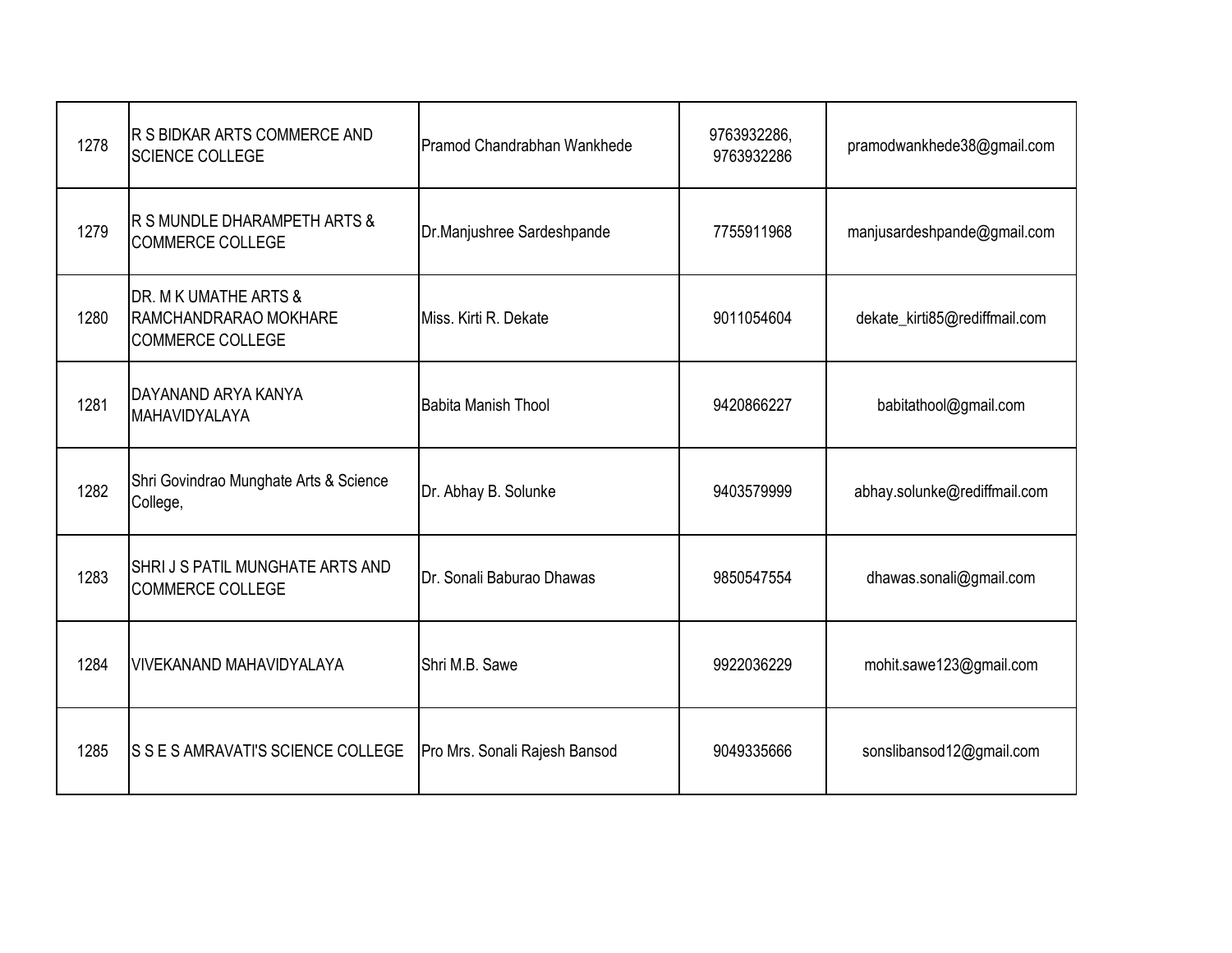| 1286 | <b>SUWALAL PATNI ARTS &amp; COMMERCE</b><br><b>COLLEGE</b>        | Dr. Kishor M. Dhumne                              | 9326192486                | kishor.dhumne3108@gmail.com                             |
|------|-------------------------------------------------------------------|---------------------------------------------------|---------------------------|---------------------------------------------------------|
| 1287 | <b>BAR. SHESHRAO WANKHEDE ARTS AND</b><br><b>COMMERCE COLLEGE</b> | Dr. Gajanan R. Somkuwar                           | 9552666442                | gsngp1972@gmail.com                                     |
| 1288 | SHRI SAMRATH ARTS AND COMMERCE<br><b>COLLEGE</b>                  | Shri. Yogesh Gaurishankar Paylimode               | 9422545222                | pgyogesh82@gmail.com                                    |
| 1289 | <b>BHALERAO SCIENCE COLLEGE</b>                                   | Vijay R. Junghare                                 | 9421777900                | vrjunghare@yahoo.com                                    |
| 1290 | RASHTRAPITA MAHATMA GANDHI ARTS<br>& COMMERCE COLLEGE             | Mr SANDEEP RAMESH DESHMUKH                        | 9689398414                | sandeepdeshmukh51@gmail.com                             |
| 1291 | <b>BHAGWANTRAO ARTS COLLEGE</b>                                   | Rajender Rajaiah Tula                             | 9421729438                | rrtula@gmail.com                                        |
| 1292 | <b>INDIRA GANDHI ARTS &amp; COMMERCE</b><br><b>COLLEGE</b>        | Prof.Hemantkumar V. Bagde, Nisha<br>Ashok Kalambe | 8793221476,<br>9527755250 | hemantkumarbagde@gmail.com,nisha<br>kalambe20@gmail.com |
| 1293 | <b>SHRI SANT GADGE MAHARAJ</b><br>MAHAVIDYALAYA                   | Ritesh Laxman Kohale                              | 9552082766                | riteshkohale@gmail.com                                  |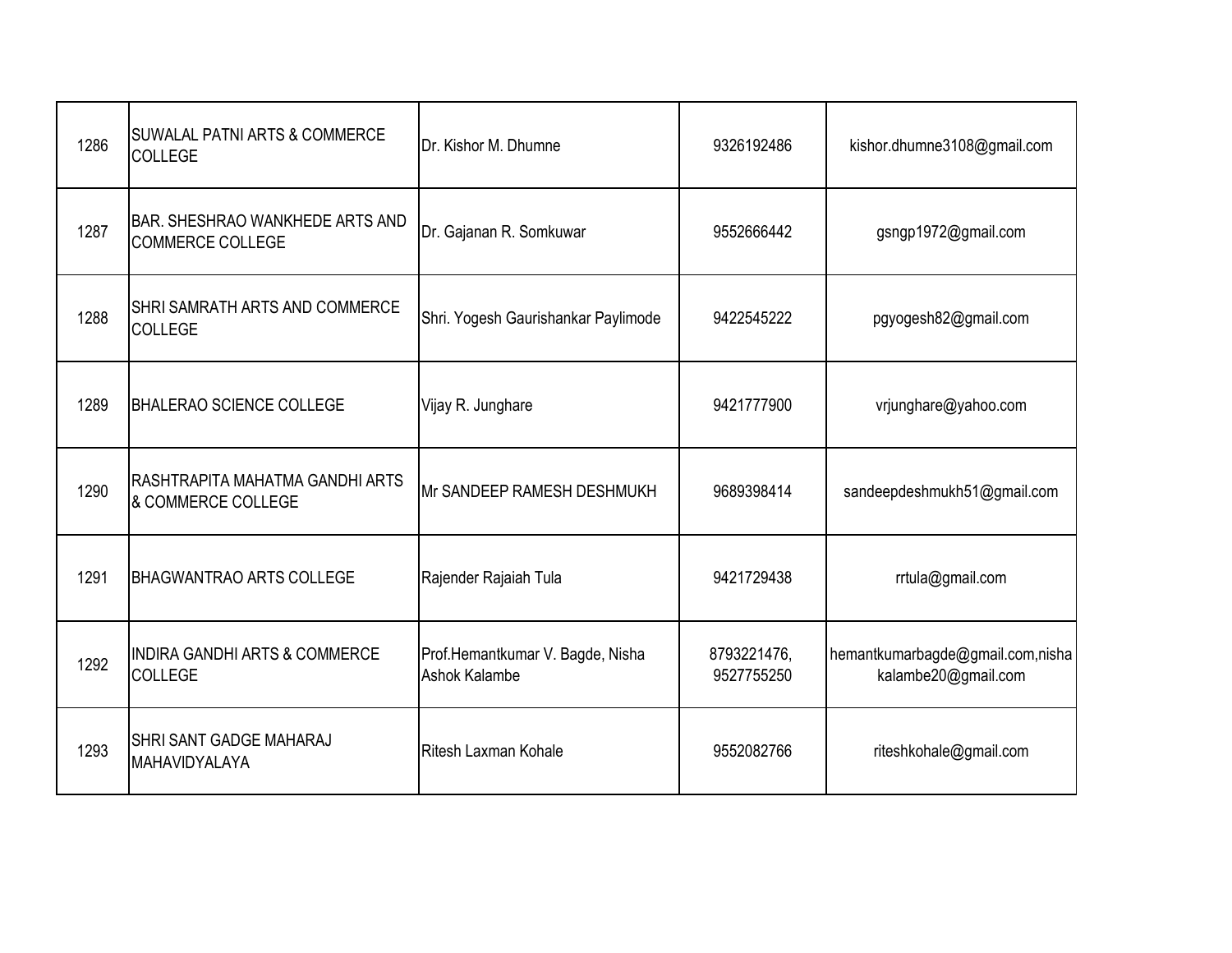| 1294 | <b>SHRI SANT GADGE BABA HINDI</b><br>MAHAVIDYALAYA                                      | Dr. J R. Suchik                         | 8329309190                | sgm_hmv2007@rediffmail.com                          |
|------|-----------------------------------------------------------------------------------------|-----------------------------------------|---------------------------|-----------------------------------------------------|
| 1295 | <b>MANOHARBHAI PATEL ARTS &amp;</b><br><b>COMMERCE COLLEGE</b>                          | Aswin suresh khandekar                  | 9158802294                | khandekar27@gmail.com                               |
| 1296 | JAGAT ARTS COMMERCE AND<br><b>INDIRABEN HARIHARBHAI PATEL</b><br><b>SCIENCE COLLEGE</b> | Dr. B. G. Suryawanshi, Dr. C. T. Rahule | 9421713677,<br>8390650199 | suryawanshi.bg@gmail.com,drrahule.c<br>tr@gmail.com |
| 1297 | YASHODA GIRL'S ARTS & COMMERCE<br>COLLEGE                                               | Amol Mohan Raut                         | 9822277497                | amolsaroj@rediffmail.com                            |
| 1298 | <b>K Z S SCIENCE COLLEGE</b>                                                            | AJAY M. SHRIRAME                        | 9371549698                | ajayshri968@gmail.com                               |
| 1299 | ARUNRAO KALODE MAHAVIDYALAYA                                                            | Dr. Baijayanti Swain                    | 9423636514                | bjswain09@gmail.com                                 |
| 1300 | LATE SUSHILABAI RAMCHANDRARAO<br>MAMIDWAR COLLEGE OF SOCIAL WORK                        | Prof. Nilesh Shankarrao Dhekre          | 9422191822                | ganrayanilesh@gmail.com                             |
| 1301 | YESHWANT MAHAVIDYALAYA                                                                  | Dr. Atul R. Sidurkar                    | 9890804471                | sidurkar@yahoo.co.in                                |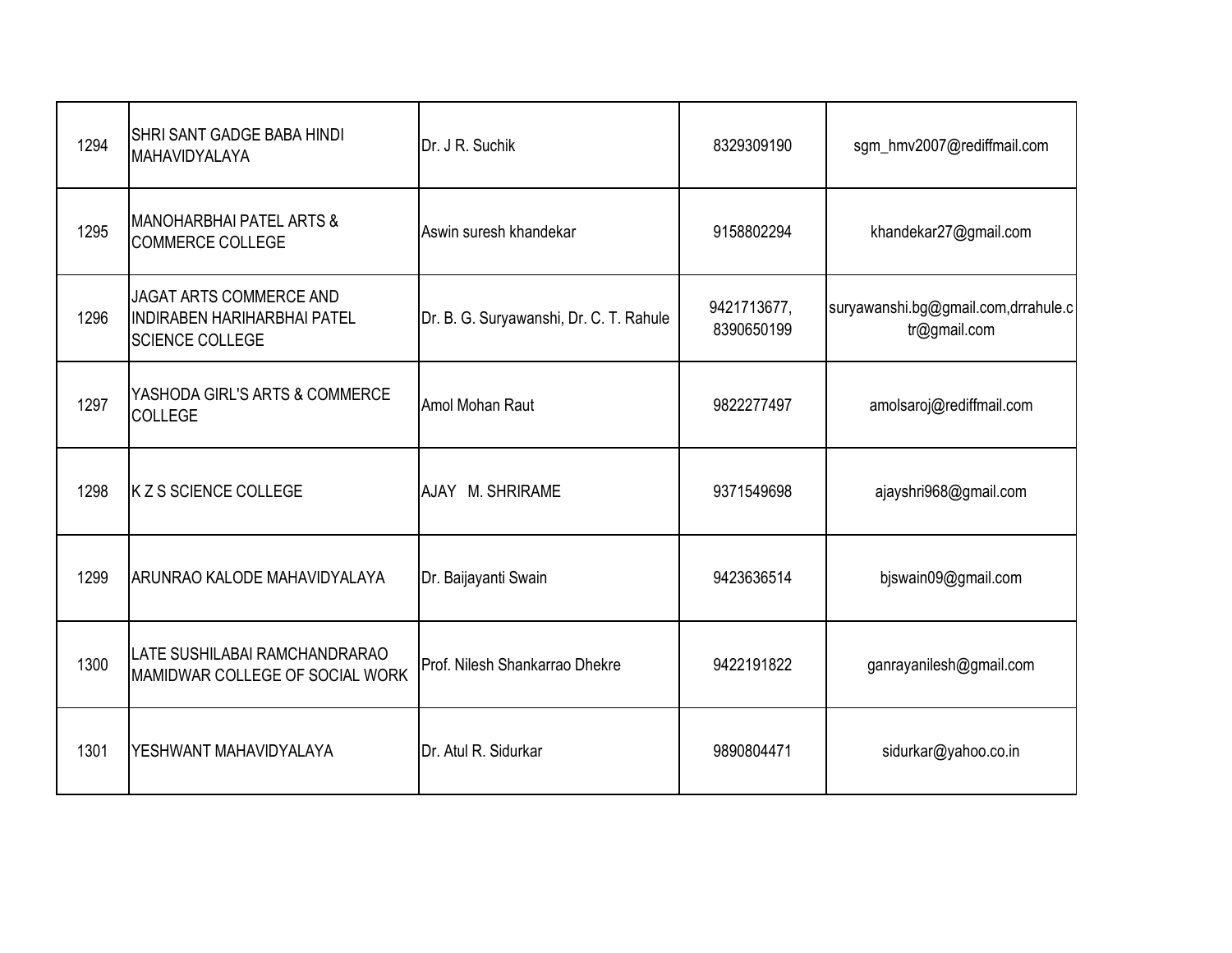| 1302 | <b>ARVINDBABU DESHMUKH</b><br>MAHAVIDYALAYA                                                                                               | Dr. Nitin Raut               | 7709590566 | niitbio2017@gmail.com                                  |
|------|-------------------------------------------------------------------------------------------------------------------------------------------|------------------------------|------------|--------------------------------------------------------|
| 1303 | <b>JEEVAN VIKAS MAHAVIDYALAYA</b>                                                                                                         | Dr.Mangesh G. Acharya        | 8550971310 | jvmthugaondeo@gmail.com,<br>mangesh.aacharya@gmail.com |
| 1304 | <b>SMT. RAJKAMAL BABURAO TIDKE</b><br>MAHAVIDYALAYA                                                                                       | <b>ISHWAR JANARDHAN WAGH</b> | 8806685850 | ishwarwagh714@gmail.com                                |
| 1305 | <b>SMT. REWABEN MANOHARBHAI PATEL</b><br>MAHILA KALA MAHAVIDYALAYA                                                                        | Dr. Shweta Deepak Vegad      | 9405533682 | ashwetavegad@gmail.com                                 |
| 1306 | SHRI SETH MURLIDHARJI MANSINGKA<br>ARTS, SCIENCE & COMMERCE COLLEGE                                                                       | Mr. Mahale Ravindra Prakash  | 8208275209 | ravimahale05@gmail.com                                 |
| 1307 | M G S M'S ARTS SCIENCE & COMMERCE<br><b>COLLEGE</b>                                                                                       | Dr. Vishnu Ramrao Huse       | 8698151543 | vishnuhuse@gmail.com                                   |
| 1308 | K C E SOCIETY'S COLLEGE OF<br><b>EDUCATION</b>                                                                                            | Prof. Ketan Popat Chaudhari  | 9764493516 | ketans2u@gmail.com                                     |
| 1309 | YASHWANTRAO CHAVAN SHIKSHAN<br>PRASARAK MANDAL'S DADASAHEB<br><b>DIGMBAR SHANKAR PATIL ARTS,</b><br><b>COMMERCE &amp; SCIENCE COLLEGE</b> | Narendra Sonu Tayade         | 9404595937 | tayadens@gmail.com                                     |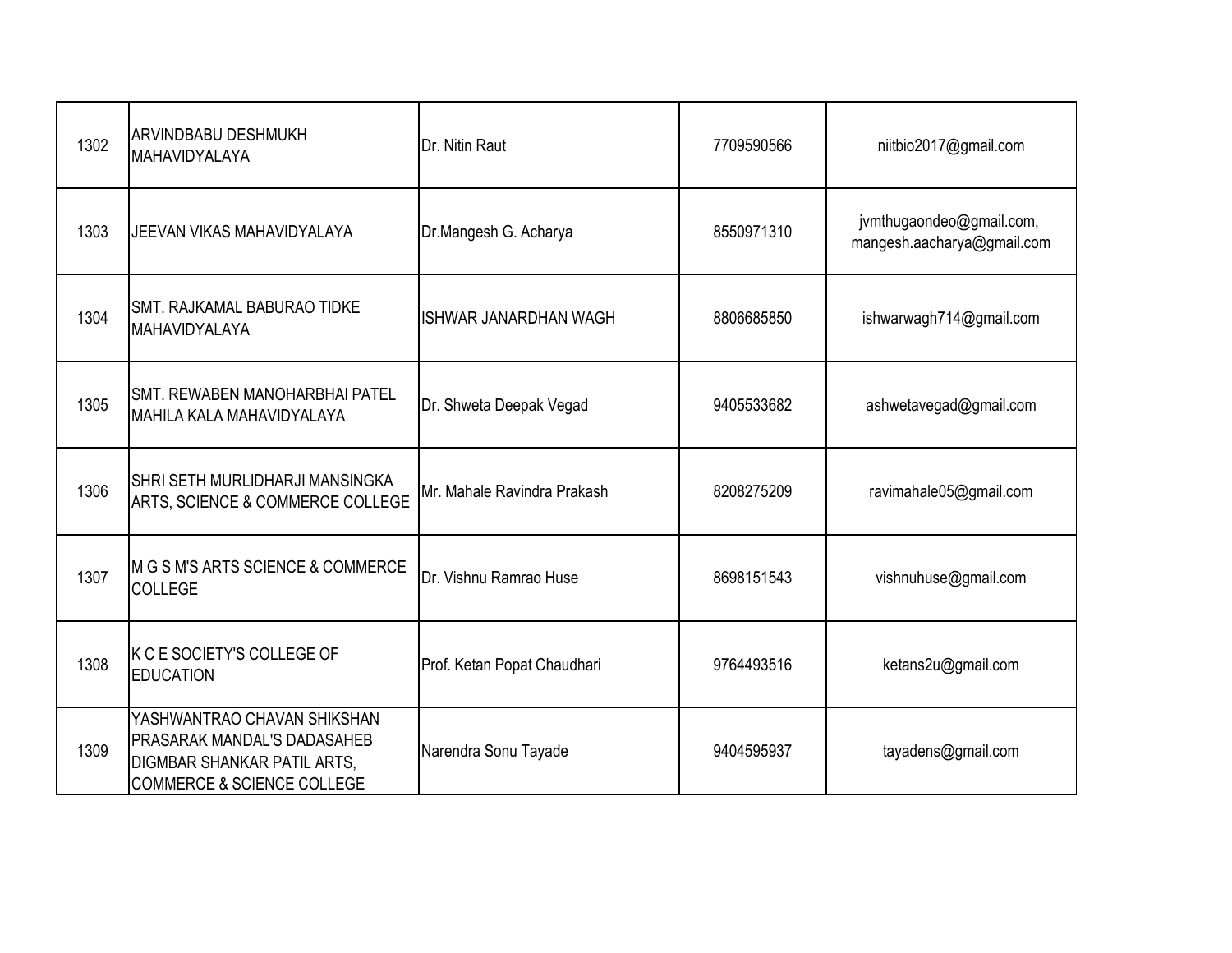| 1310 | <b>VIDYA WARDHINI SABHA'S ARTS</b><br><b>COMMERCE &amp; SCIENCE COLLEGE</b>                                                                                                   | Amrutkar Sunil Chandrakant         | 7588736461                  | amrutkar77@gmail.com                         |
|------|-------------------------------------------------------------------------------------------------------------------------------------------------------------------------------|------------------------------------|-----------------------------|----------------------------------------------|
| 1311 | JAMNER TALUKA EDUCATION SOCIETY'S<br>GITABAI DATTATRAYA MAHAJAN ARTS<br>SHRI KESHARIMAL RAJMAL NAVLAKHA<br><b>COMMERCE &amp; MANOHARSHET</b><br>DHARIWAL SCIENCE COLLEGE      | Prof.Arvind Kesharao Raut          | 9657261875                  | arvindkraut358@gmail.com                     |
| 1312 | RASHTIYA SAHAKARI SHIKSHAN<br>PRASARAK MANDAL LTD. CHALISGAON<br><b>DIST JALGAON SANSTHA'S NANASAHEB</b><br>YASHAVANTRAO NARAYANRAO CHAVAN<br>ARTS SCIENCE & COMMERCE COLLEGE | <b>DESHMUKH KAILAS CHANDRAKANT</b> | 9420111419                  | kcdmeg@rediffmail.com                        |
| 1313 | ARTS COMMERCE & SCIENCE COLLEGE                                                                                                                                               | Dr.Abhijeet Anil Joshi             | 9420377665                  | yourajaaj@gmail.com                          |
| 1314 | SMT. PADAMBAI KAPURCHANDJI<br>KOTECHA MAHILA MAHAVIDYALAYA                                                                                                                    | Dr.Janhavi Talegaonkar             | 9422784993                  | talegaonkar29@rediffmail.com                 |
| 1315 | DR. ANNASAHEB G D BENDALE MAHILA<br>MAHAVIDYALAYA                                                                                                                             | Prof. Pravin Nivrutti Bhirud       | 9405732017                  | bhirudpn22@gmail.com                         |
| 1316 | S S V P SANSTHA'S LATE S D PATIL<br>ALIAS BABURAO DADA ARTS,<br>COMMERCE & LATE BHAUSAHEB M D<br>SISODE SCIENCE COLLEGE                                                       | Dr. N. S. Pawar                    | 08087561259,<br>09975151259 | nsp7109@fmail.com,nsp7109@rediffm<br>ail.com |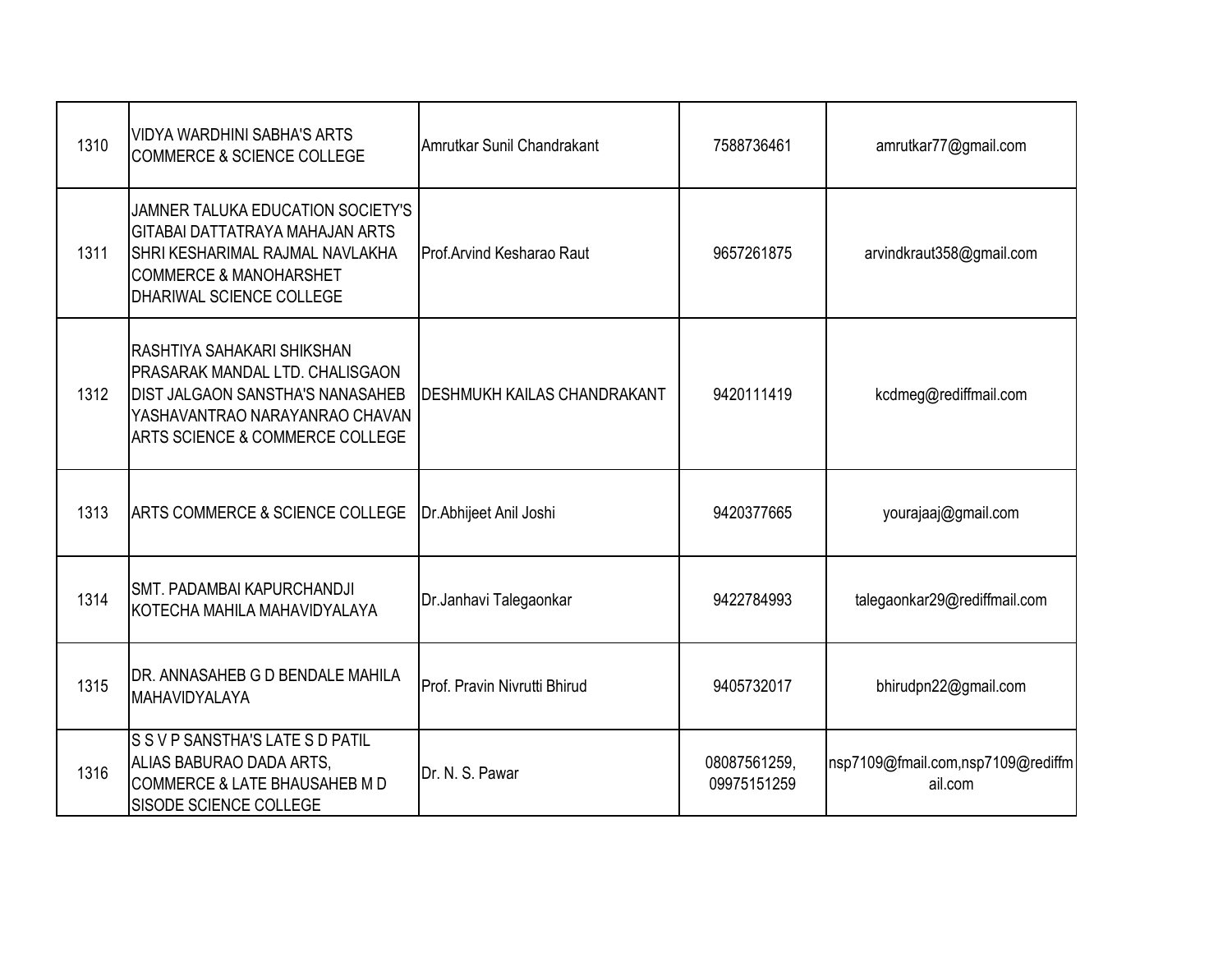| 1317 | <b>G T PATIL ARTS COMMERCE AND</b><br><b>SCIENCE COLLEGE</b>                                                                                 | Mr. Swapnil V. Mishra                                        | 9422288120                                           | swapnielmishra@gmail.com                                                   |
|------|----------------------------------------------------------------------------------------------------------------------------------------------|--------------------------------------------------------------|------------------------------------------------------|----------------------------------------------------------------------------|
| 1318 | IN T V S'S COLLEGE OF EDUCATION                                                                                                              | Dr.Mukesh Shankar Raghuwanshi                                | 9823344259                                           | dr.msr222508@gmail.com                                                     |
| 1319 | S S V P SANSTHA'S LATE KARMVEER DR.<br><b>P R GHOGREY SCIENCE COLLEGE</b>                                                                    | <b>IDr. Chetan Bhaskarrao Patil</b>                          | 9423777333                                           | cbpatil82@rediffmail.com                                                   |
| 1320 | <b>KVPS'S SHRIMATI PARVTIBAI DALPAT</b><br>MALI ARTS & S B B & S H D COMMERCE S Prof. Dinesh Bhaidas<br>M A SCIENCE COLLEGE (Stop New Delhi) |                                                              | 9028956875,<br>9922553785                            | dineshstat@yahoo.com                                                       |
| 1321 | JD M V P S CO SAMAJ'S S S PATIL ARTS<br>SBTT SALUNKE COMMERCE & SHRIG<br><b>R PANDIT SCIENCE COLLEGE</b>                                     | Dr.A.Y Badgujar, Dr.S.A. Gaikawad<br>Dr. Afaq Shaikh Anjuman | 9405059261/8788499<br>489, 9423573910,<br>8208888324 | aybadgujar@gmail.com,<br>israelgaik444@gmail.com,<br>drafaqanjum@gmail.com |
| 1322 | <b>PRATAP COLLEGE</b>                                                                                                                        | Joshi Shashikant Anant                                       | 9923694170                                           | shashikantjoshi46@yahoo.com                                                |
| 1323 | V V M'S SITARAM GOVIND PATIL ARTS,<br><b>SCIENCE &amp; COMMERCE COLLEGE</b>                                                                  | Mr.Sachin R. Govardhane                                      | 9823969165                                           | sachingovardhane@gmail.com                                                 |
| 1324 | BHUSAWAL ARTS, SCIENCE & PO<br>NAHATA COMMERCE COLLEGE                                                                                       | Prof. Dr. Gouri Milind Patil                                 | 9420157229                                           | gourimpatil@gmail.com                                                      |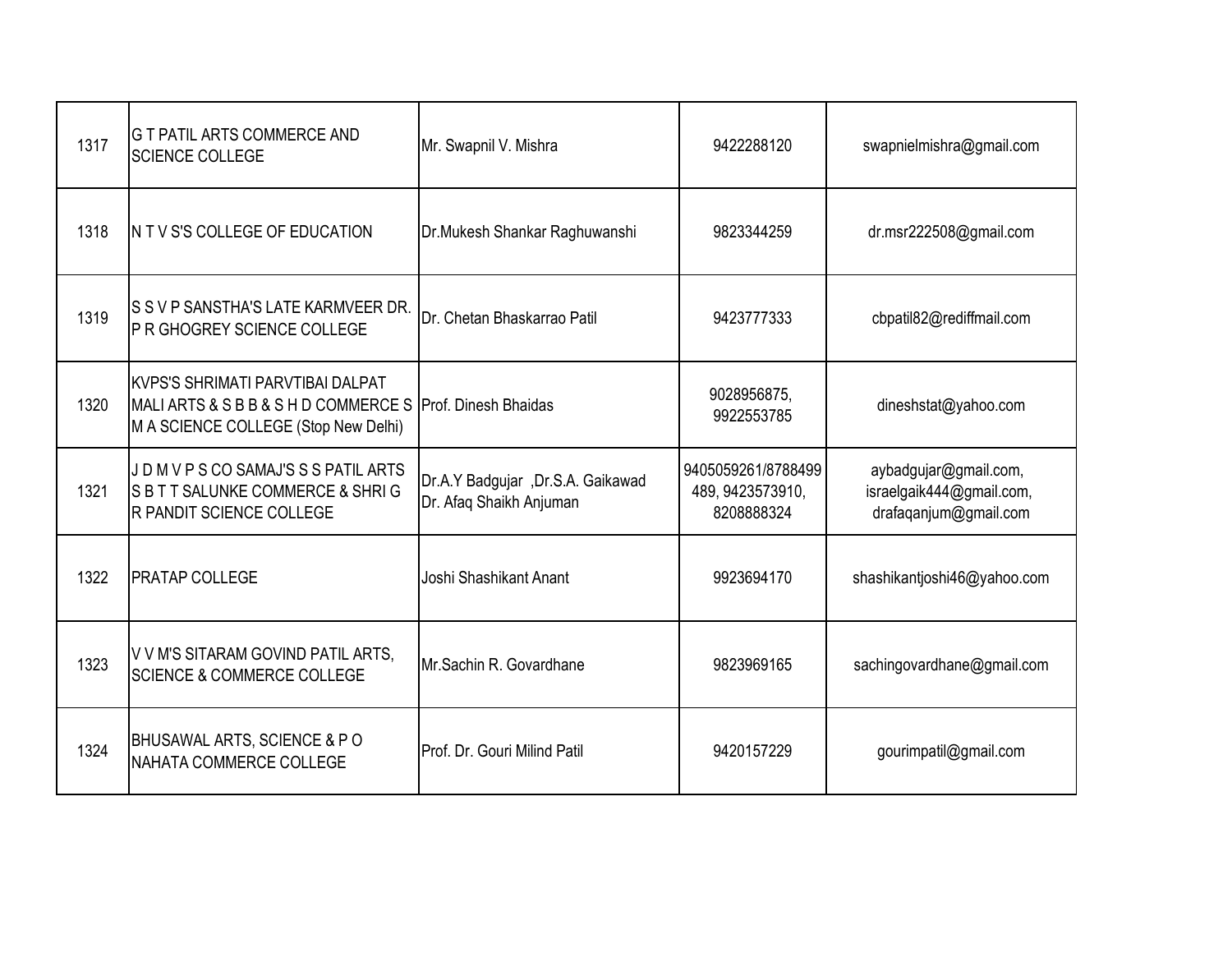| 1325 | S S V P SANSTHA'S BHAUSAHEB N S<br><b>PATIL ARTS &amp; M F M A COMMERCE</b><br><b>COLLEGE</b>       | Dr.Naresh Madhukar Bagal                           | 9823241423                | nareshbagal@yahoo.co.uk                                   |
|------|-----------------------------------------------------------------------------------------------------|----------------------------------------------------|---------------------------|-----------------------------------------------------------|
| 1326 | SANT MUKTABAI ARTS & COMMERCE<br><b>COLLEGE</b>                                                     | Dr. P. A. Waghmare                                 | 8806427522                | panchsheela_55@rediffmail.com                             |
| 1327 | K.V.P. SANSTHA'S KISAN ARTS,<br><b>COMMERCE &amp; SCIENCE COLLEGE</b>                               | Dr Gunvant Hari Sonawane, Mr Nitin<br>Namdeo Patil | 9422213977,<br>7620696959 | drgunvantsonawane@gmail.com,<br>nitinpatil.bvoc@gmail.com |
| 1328 | THE BHUSAWAL PEOPLE'S CHARITABLE<br><b>SANTHAS DADASAHEB DEVIDAS</b><br>NAMDEO BHOLE COLLEGE NM CNG | <b>DEEPAKKUMAR JAISWAR</b>                         | 9420110911                | dkumar.jaiswar@gmail.com                                  |
| 1329 | JIJAMATA EDUCATION SOCIETY'S ARTS,<br><b>COMMERCE &amp; SCIENCE COLLEGE</b>                         | Mr. K. G. Vasave                                   | 9604265587                | kantilalvasave28@gmail.com                                |
| 1330 | <b>APPASAHEB RAGUNATHRAO BHAURAO</b><br><b>GARUD ARTS COMMERCE &amp; SCIENCE</b><br>COLLEGE         | Dr. Vasant Nanarao Patange                         | 8805847541                | vasantpatange@gmail.com                                   |
| 1331 | <b>ARTS AND COMMERCE COLLEGE</b>                                                                    | Dr. Anil Ramdas Bari                               | 9421523832                | anilbari_piyu@yahoo.com                                   |
| 1332 | THE SHIRPUR EDUCATION SOCIETY'S<br><b>SMT. H R PATEL ARTS MAHILA COLLEGE</b>                        | Dr.Atul Padmaka Khose                              | 9604794910                | hrpmahila302@gamil.com,apkhose20<br>11@gmail.com          |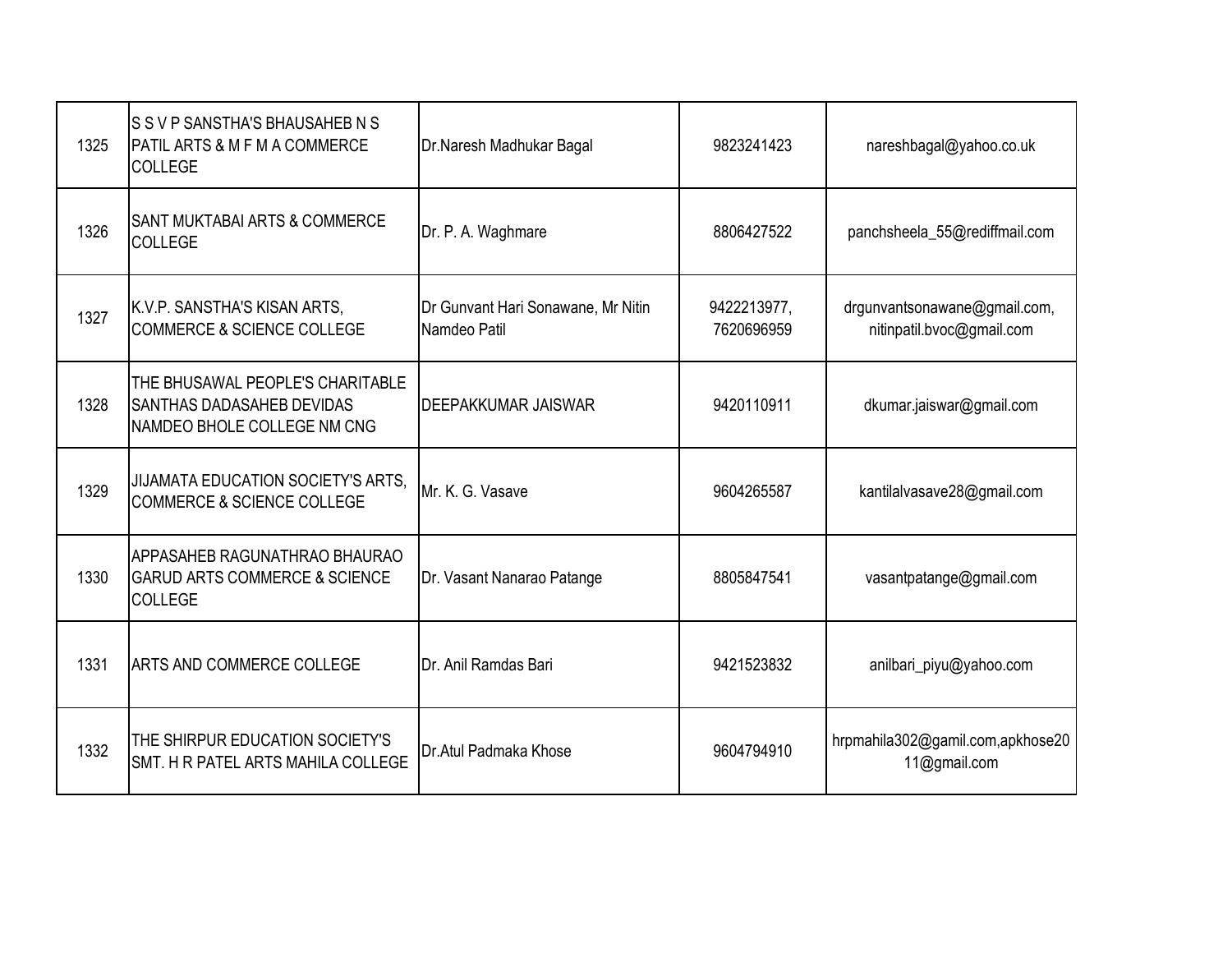| 1333 | R C PATEL ARTS, COMMERCE AND<br>SCIENCE COLLEGE (BSR CLARIENCE<br>PENDINGE INSTR. N DELHI OFF.)                            | Mr. Gopal Kailas Bide                                          | 9767813712                | gopal.bide@gmail.com                                |
|------|----------------------------------------------------------------------------------------------------------------------------|----------------------------------------------------------------|---------------------------|-----------------------------------------------------|
| 1334 | DHULE EDUCATION SOCIETY'S M D<br>PALESHA COMMERCE COLLEGE                                                                  | <b>UPASANI RAJESH VASANT</b>                                   | 9404088911                | raj.upasani@gmail.com                               |
| 1335 | GRAM VIKAS SANSTHA'S ARTS COLLEGE Prof. Yogesh Raman Patil                                                                 |                                                                | 9420604223                | patilyr@gmail.com                                   |
| 1336 | SAU RAJANITAI NANASAHEB DESHMUKH<br>ARTS COMMERCE & SCIENCE COLLEGE                                                        | Prof.KAMBLE LAXMAN GYNOBA                                      | 9423158711                | kamblelaxman43@gmail.com                            |
| 1337 | SARDAR VALLABHABHAI PATEL ARTS<br>AND SCIENCE COLLEGE                                                                      | <b>I</b> Dr. DIPAK BHAGAWAN PATIL                              | 9766967737,<br>9595079137 | dbpatil37@gmail.com                                 |
| 1338 | <b>ARTS &amp; SCIENCE COLLEGE</b>                                                                                          | Mukesh Tulshiram Chaudhari                                     | 9403383670                | mukeshtchaudhari@gmail.com                          |
| 1339 | SHRIS I PATIL ARTS G B PATEL SCIENCE<br>& STSKVS COMMERCE COLLEGE                                                          | Dr. Milind Kashinath Patel, Dr. Sushil<br>Dattatay Sindkhedkar | 9421888176,<br>9423163859 | mkp_64shahada@rediffmail.com,<br>susd28@outlook.com |
| 1340 | RAVER PARISAR SHIKSHAN PRASARAK<br>MANDAL'S SHRI VITTHALRAO<br><b>SHANKARRAO NAIK ARTS COMMERCE</b><br>AND SCIENCE COLLEGE | Prof. Chatur Pandurang Gadhe                                   | 9021962262,<br>7020238453 | cpgadhe@gmail.com                                   |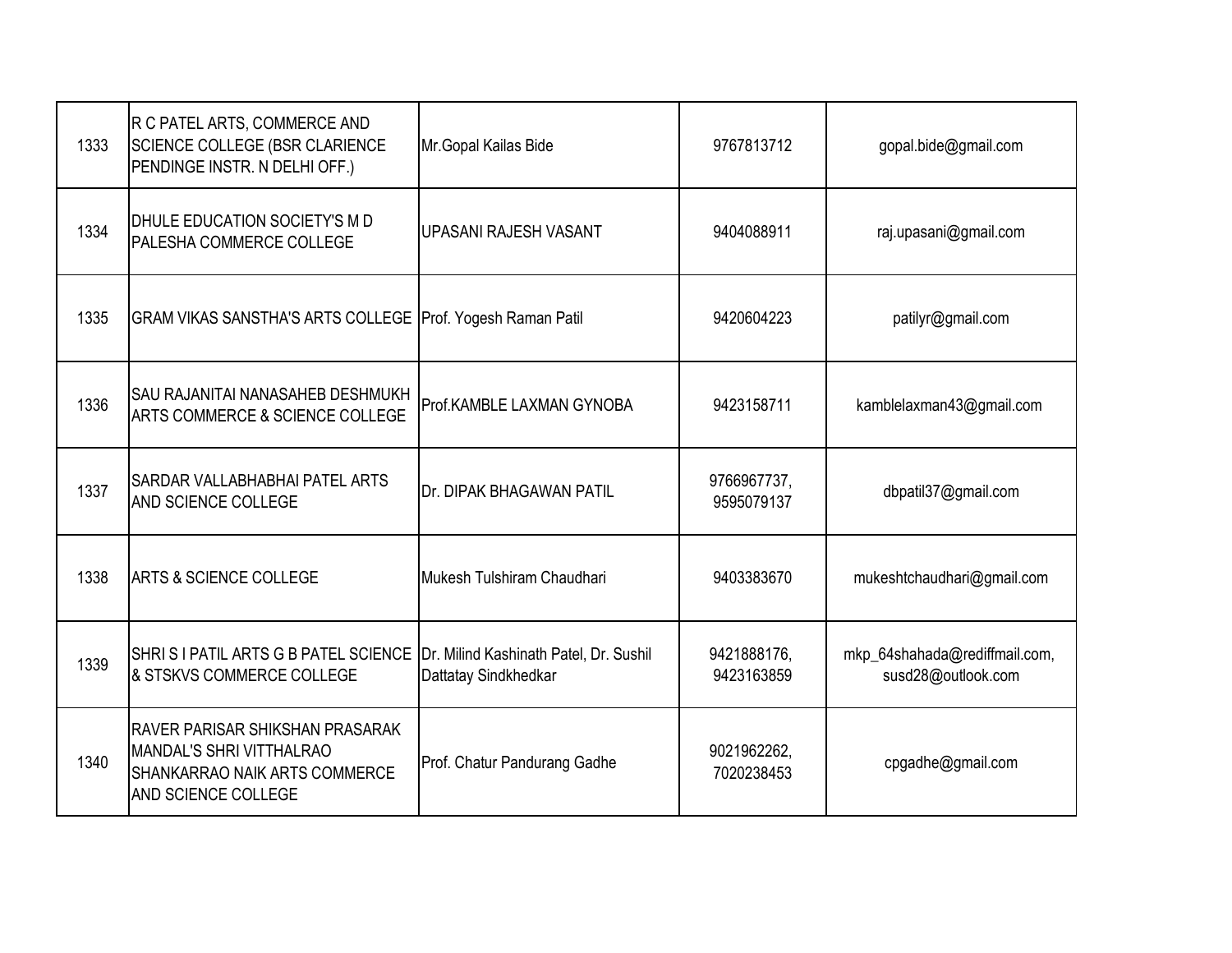| 1341 | H J THIM COLLEGE OF ARTS & SCIENCE                                                                 | Dr.Tanveer A. Khan              | 9850560224     | tanveerkhan04@gmail.com      |
|------|----------------------------------------------------------------------------------------------------|---------------------------------|----------------|------------------------------|
| 1342 | <b>MOOLJI JAITHA COLLEGE</b>                                                                       | Dr. Maroti Kisanrao Deshattiwar | +91 9405409428 | dmaroti03@gmail.com          |
| 1343 | <b>SHRAM SADHANA BOMBAY TRUST'S</b><br>COLLEGE OF ENGINEERING AND<br>TECHNOLOGY (SELF FINANCING)   | Manoj E. Patil                  | 9420107905     | mepatil@gmail.com            |
| 1344 | M S KAKADE COLLEGE                                                                                 | Ravikiran Subhash More          | 9423240303     | 0303ravi@gmail.com           |
| 1345 | <b>DNYANESHWAR GRAMONNATI</b><br>MANDAL'S HON. BALASAHEB JADHAV<br>ARTS COMMERCE & SCIENCE COLLEGE | Santosh Bhikaji Rathod          | 9096013403     | santoshchem21@gmail.com      |
| 1346 | PANDURANG SHAMRAO MULGAONKAR<br>VISHESH SHIKSHAN ADHYAPAK<br><b>MAHAVIDYALAYA</b>                  | Prof.Dinkar Baban Dalavi        | 9890850230     | sunandinkar@yahoo.com        |
| 1347 | INDRAYANI MAHAVIDYALAYA (BSR<br>CLARIENCE PENDINGE INSTR. N DELHI<br>OFF.)                         | Dr.Sadashiv Sitaram Mengal      | 9970247686     | mengalsadashiv.eco@gmail.com |
| 1348 | A K K NEW LAW ACADEMY                                                                              | Dr. Intekhab Alam Siddiqui      | 9890865605     | library.nlapune@gmail.com    |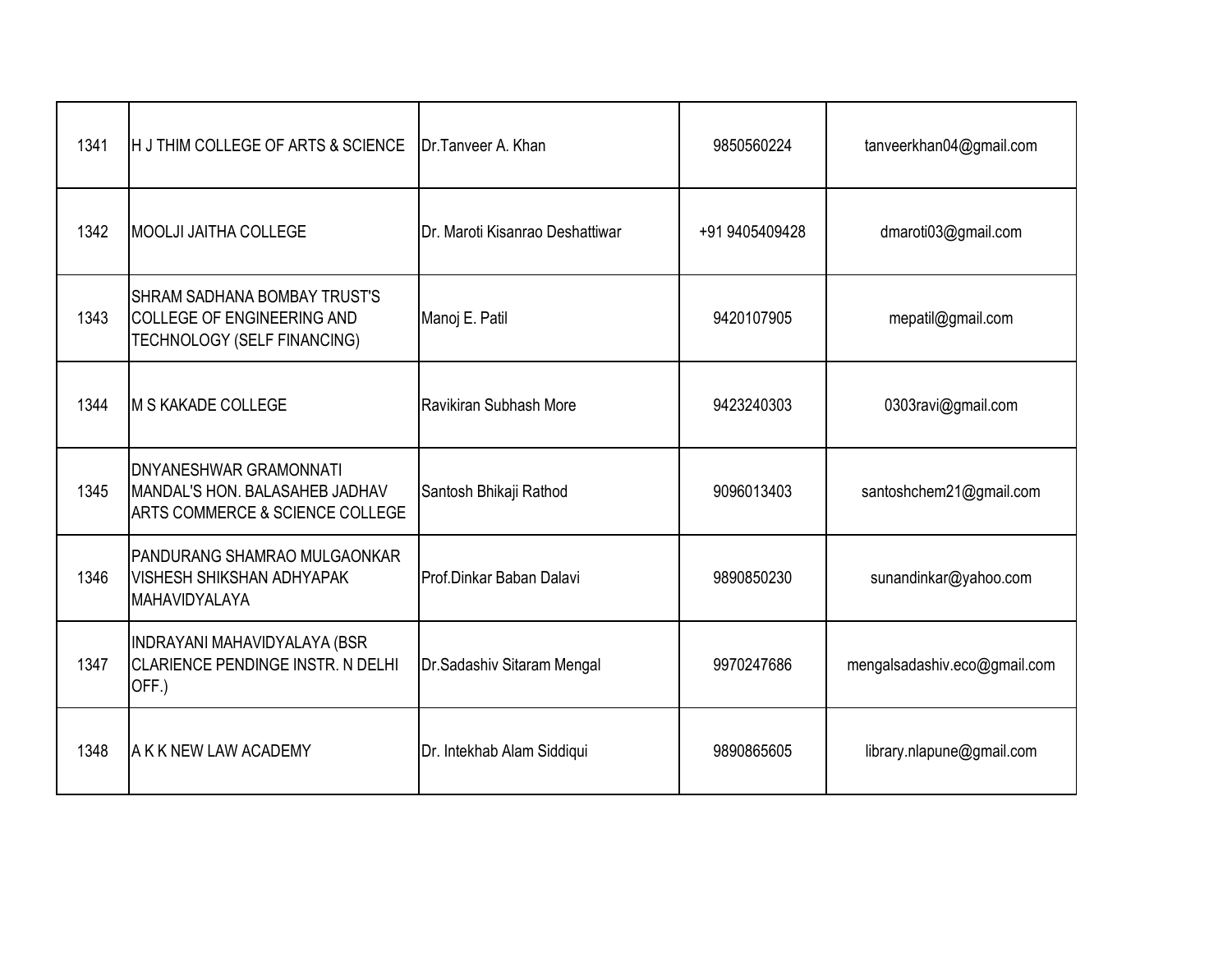| 1349 | <b>P E S MODERN COLLEGE OF ARTS</b><br><b>SCIENCE AND COMMERCE</b>                                           | Mrs. Priti Suresh Deshmukh                                                                                                                                                                 | 9922922283                                                                            | pss.deshmukh@gmail.com                                                                                                                                          |
|------|--------------------------------------------------------------------------------------------------------------|--------------------------------------------------------------------------------------------------------------------------------------------------------------------------------------------|---------------------------------------------------------------------------------------|-----------------------------------------------------------------------------------------------------------------------------------------------------------------|
| 1350 | ARTS, SCIENCE & COMMERCE COLLEGE                                                                             | Shri Umbardand Sadashiv Vitthal                                                                                                                                                            | 9850121773                                                                            | svu2020@gmail.com                                                                                                                                               |
| 1351 | AHMEDNAGAR JILHA MARATHA VIDYA<br><b>PRASSARAK SAMAJ'S NEW ARTS</b><br><b>COMMERCE &amp; SCIENCE COLLEGE</b> | Dr.VIJaykumar Raut                                                                                                                                                                         | 8275266361                                                                            | dr.vijaykraut@gmail.com                                                                                                                                         |
| 1352 | <b>BHARATRATNA DR. BABASAHEB</b><br>AMBEDKAR MAHAVIDYALAYA                                                   | Shri. Kumbhar Kiran Ganpat                                                                                                                                                                 | 9271764690                                                                            | kirangkumbhar@gmail.com                                                                                                                                         |
| 1353 | K J SOMAIYA COLLEGE OF ARTS<br><b>COMMERCE &amp; SCIENCE</b>                                                 | Dr. S. G. Konada, Dr. S. M. Devare                                                                                                                                                         | 9860020934,<br>9421718411                                                             | kondasg@rediffmail.com,<br>sureshmdevare@gmail.com                                                                                                              |
| 1354 | G M D ARTS B W COMMERCE & SCIENCE<br><b>COLLEGE</b>                                                          | MR. MANOHAR KASHIRAM JOPALE,<br>MR. KIRAN ARUN HUGADE, MR.<br><b>SUNIL BHASKAR KARDAK, MRS.</b><br>PRATIKSHA DINKAR GARUD, MRS.<br>JAYSHREE JANAK BHANGRE, DR.<br>AMOL HARIDAS KATEGAONKAR | 9423928494,<br>9226657879,<br>9325878785,<br>9970436020,<br>9890972525.<br>9421027663 | jopale83@gmail.com,<br>khugade@gmail.com,<br>skardak85@gmail.com,<br>pratiksha.garud123@gmail.com,<br>bhangre.jayshree@gmail.com,amol.ka<br>tegaonkar@gmail.com |
| 1355 | IN V P MANDAL'S ARTS COMMERCE &<br><b>SCIENCE COLLEGE</b>                                                    | Dr. Vilas Vishwanath Bankar                                                                                                                                                                | 9922873766                                                                            | vilas.bankar@yahoo.com                                                                                                                                          |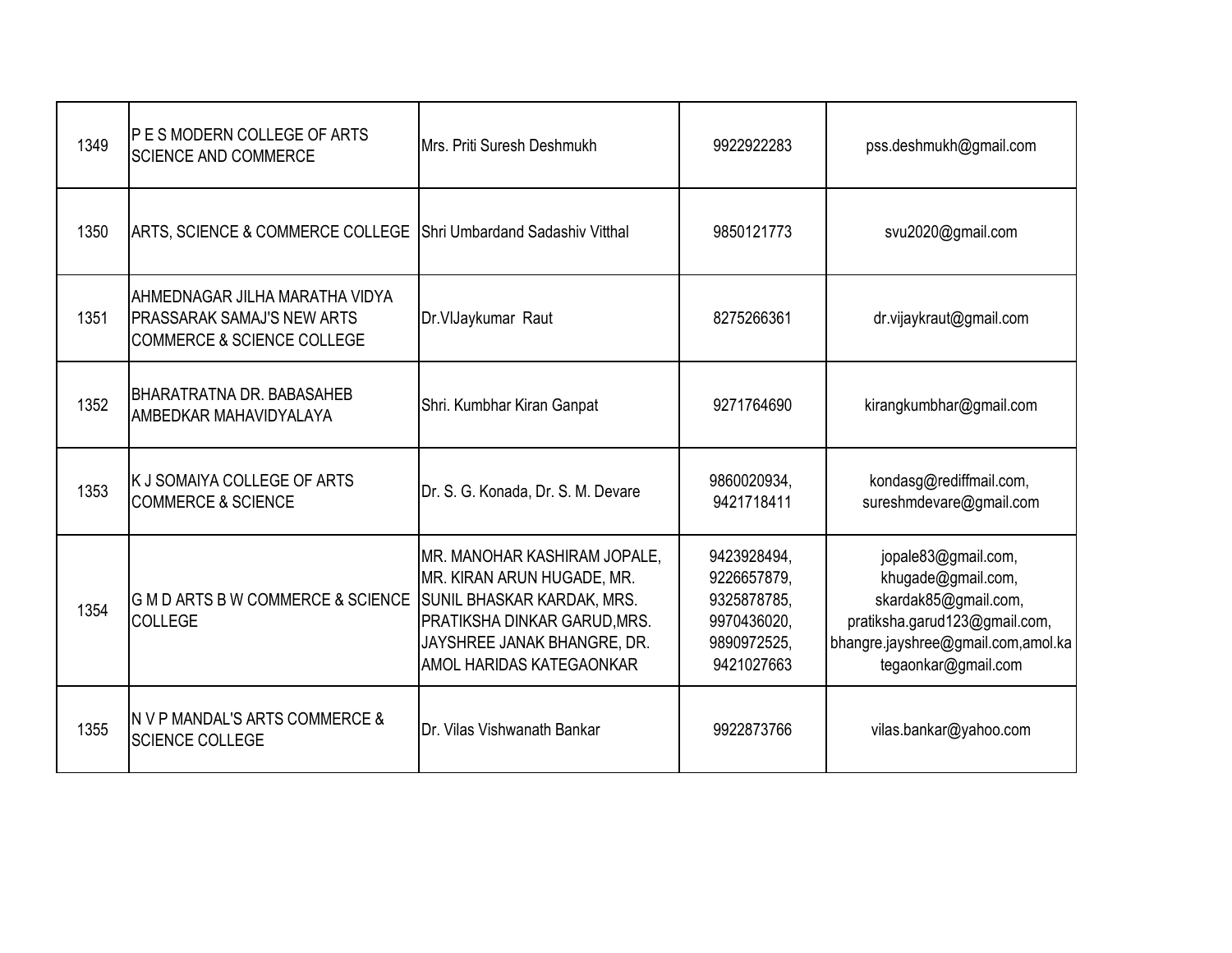| 1356 | <b>B D KALE MAHAVIDYALAYA</b>                                    | Dr. Gulabrao Gopala Parkhe     | 7588680235                | ggparkhe@gmail.com          |
|------|------------------------------------------------------------------|--------------------------------|---------------------------|-----------------------------|
| 1357 | <b>G E SOCIETY'S NARHAR BALWANT</b><br><b>THAKUR LAW COLLEGE</b> | Mrs. A. A. Vaidya              | 9422830266                | aa_vaidya1@rediffmail.com   |
| 1358 | ARTS SCIENCE AND COMMERCE<br><b>COLLEGE</b>                      | Dr.Kiran Haribhau Rakibe       | 9767959534                | kiranrakibe1575@gmail.com   |
| 1359 | M V P SAMAJ'S ARTS SCIENCE &<br><b>COMMERCE COLLEGE</b>          | Dr. D. S. Borade               | 9923750465                | dsb14@rediffmail.com        |
| 1360 | JALID ANJUMAN E-TALEM ARTS<br>SCIENCE & COMMERCE GIRLS COLLEGE   | Dr. Aadil Ajij Momin           | 9764645777                | adilmomin86@gmail.com       |
| 1361 | M V P SAMJ'S ARTS & COMMERCE<br><b>COLLEGE</b>                   | Prof. Rajendra Tulshidas Ahire | 9371506012                | ahirerajendra125@gmail.com  |
| 1362 | <b>NEW ARTS COMMERCE &amp; SCIENCE</b><br><b>COLLEGE</b>         | Dr. Yuvraj Shivaji Sudake      | 9881253412                | yuvraj_sudake@yahoo.co.in   |
| 1363 | DADA PATIL MAHAVIDYALAYA                                         | Salunke Ravindra Balasaheb     | 8788028843,<br>8805800699 | Ravindrasalunke81@gmail.com |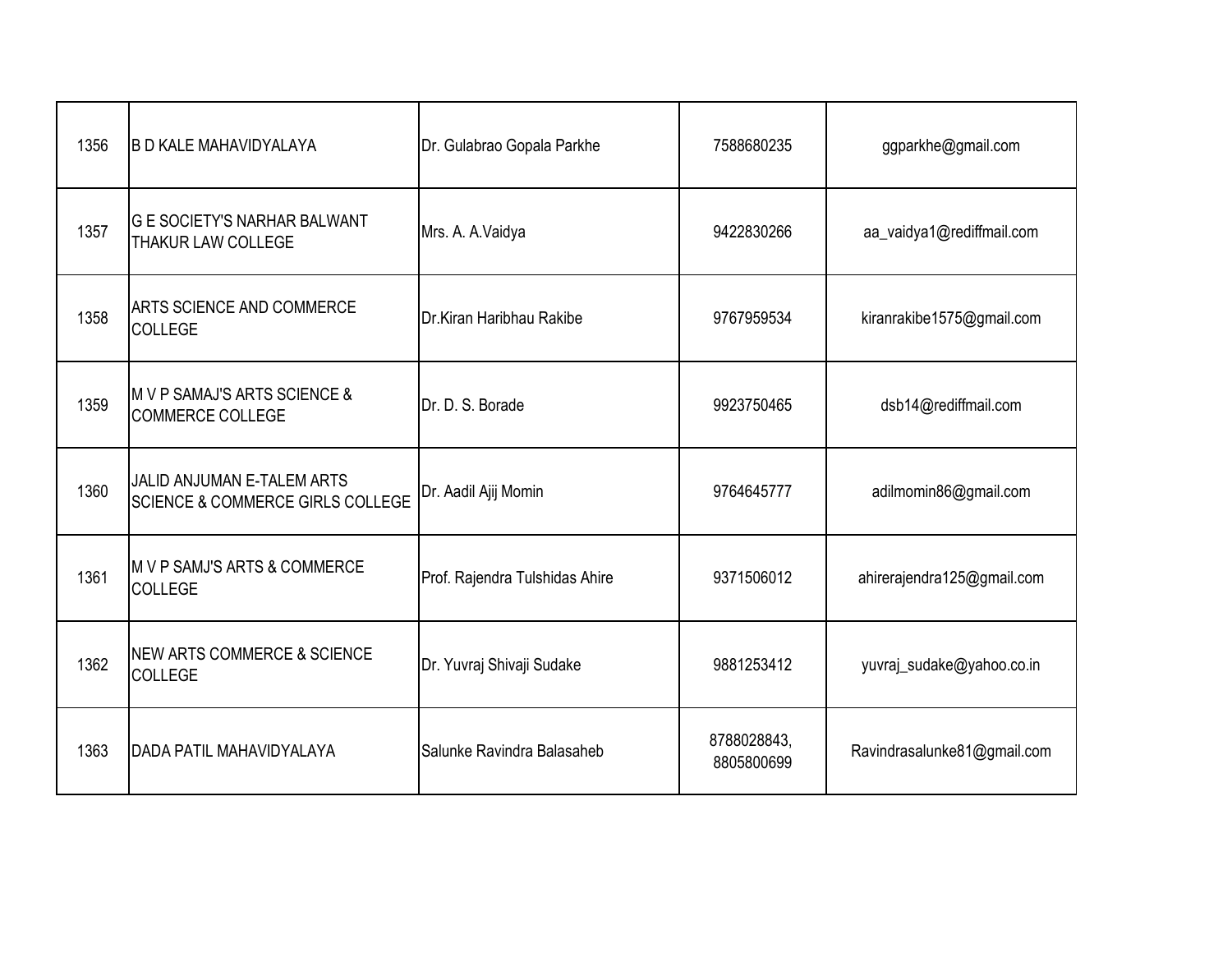| 1364 | <b>ILS LAW COLLEGE</b>                                                                  | Dr. Nitish Nawsagaray               | 9850962278                | nawsagaray@gmail.com                                    |
|------|-----------------------------------------------------------------------------------------|-------------------------------------|---------------------------|---------------------------------------------------------|
| 1365 | VIDYA PRATISTHAN'S COLLEGE OF<br><b>EDUCATION</b>                                       | Prof.Dr. Kumawat Amarnath Shantaram | 9922227278                | kumawatashantaram@gmal.com                              |
| 1366 | S S S P MANDAL'S ARTS SCIENCE &<br><b>COMMERCE COLLEGE</b>                              | <b>I</b> THORAT VIDYA BHIKA         | 8888549084                | vbthorat008@gmail.com                                   |
| 1367 | RADHABAI KALE MAHILA<br>MAHAVIDYALAYA                                                   | Dr.H.N.Akolkar                      | 8668725700,<br>9970646574 | hemantakolkar@gmail.com                                 |
| 1368 | M V P SAMAJ'S COLLEGE OF EDUCATION Dr. Kailas Ramesh Khonde                             |                                     | 8855999252                | krkhonde81@gmail.com                                    |
| 1369 | SYMBIOSIS COLLEGE OF ARTS AND<br><b>COMMERCE</b>                                        | Mr. Anil Adagale                    | 9011927575                | anil.symbi@gmail.com                                    |
| 1370 | KARAMVEER ABASAHEB ALIAS NARAIN<br>MANSARAM SONAWANE ARTS SCIENCE<br>& COMMERCE COLLEGE | Smt.S.B.Shewale                     | 9423230048                | sunita.shewale@gmail.com                                |
| 1371 | <b>SIR PARASHURAMBHAU COLLEGE</b>                                                       | Shri.Prashant P. Bhosale            | 9422303307                | prashantpbhosale@hotmail.com,<br>ppbhosale403@gmail.com |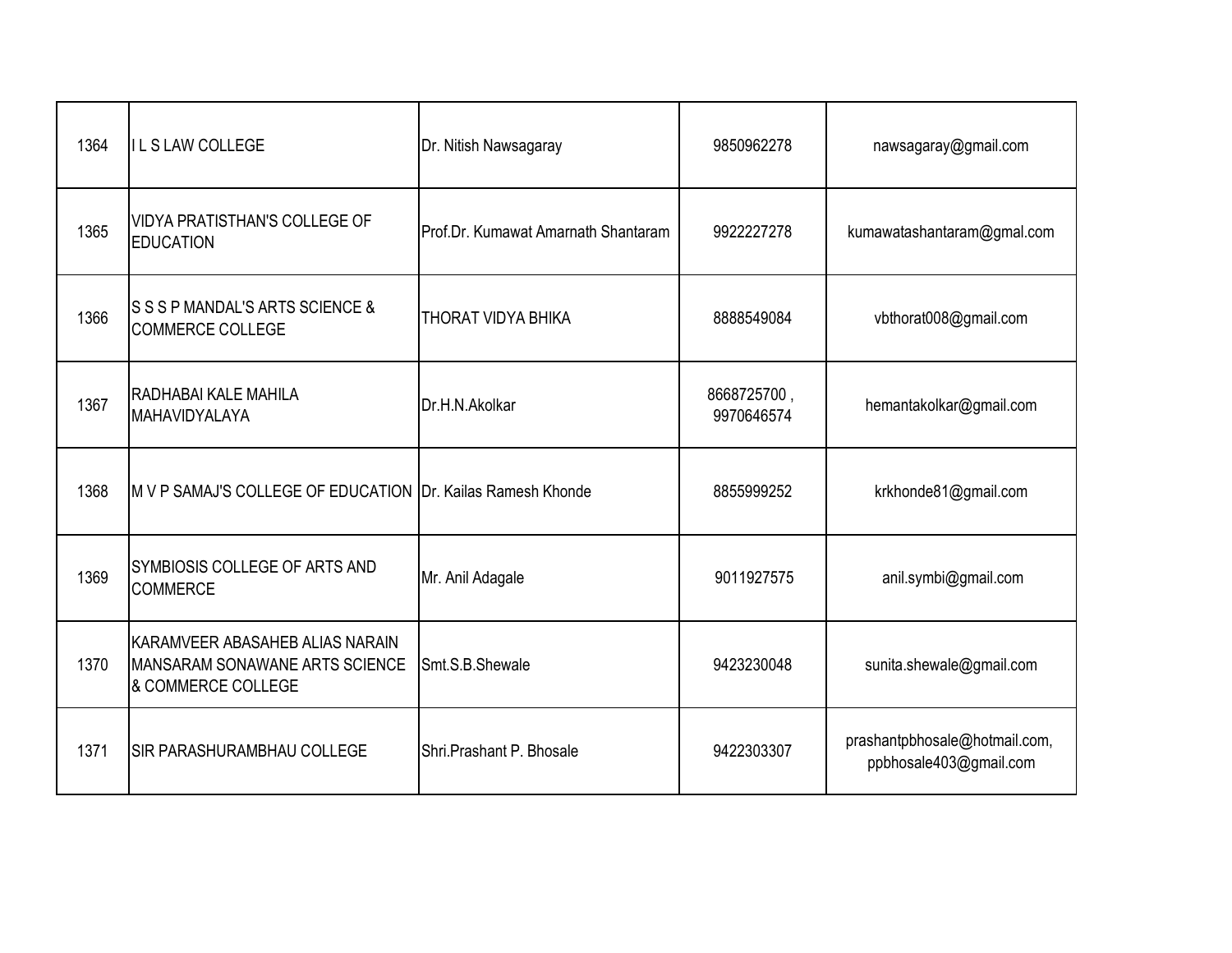| 1372 | <b>PUNE DISTRICT EDUCATION</b><br><b>ASSOCIATION'S WAGHIRE COLLEGE</b>                                          | Mr. Dattatray Popat Sankpal  | 9921931803 | sankpaldattatray@gmail.com                   |
|------|-----------------------------------------------------------------------------------------------------------------|------------------------------|------------|----------------------------------------------|
| 1373 | NOWROSJEE WADIA COLLEGE                                                                                         | Ms. Pramila Pannalal Dasture | 9822858436 | pramiladasture@gmail.com                     |
| 1374 | <b>MES GARWARE COLLEGE OF</b><br><b>COMMERCE</b>                                                                | Smt. Ashwini Ranjit Thakur   | 9923585833 | ash9272@gmail.com                            |
| 1375 | ST. MIRA'S COLLEGE FOR WOMEN<br>(AUTONOMOUS) (BSR CLARIENCE<br>PENDINGE INSTR. N DELHI OFF.)                    | Mrs. Swati Pulate            | 9765272594 | swati.pulate@gmail.com                       |
| 1376 | <b>VIDYA PRATISHTHAN ARTS SCIENCE &amp;</b><br>COMMERCE COLLEGE (BSR CLARIENCE<br>PENDINGE INSTR. N DELHI OFF.) | Mrs. Nilima B. Pendharkar    | 9922868384 | nilimapendharkar@rediffmail.com              |
| 1377 | SHRI SHIV CHHATRAPATI COLLEGE (Stop<br>New Delhi)                                                               | Prof. Dr. Wagmare M. B.      | 9766173862 | wagmaremb7@gamil.com                         |
| 1378 | MODERN COLLEGE OF ARTS, SCIENCE<br><b>AND COMMERCE</b>                                                          | Dr. Anjali S. Sardesai       | 9325382444 | sardesaicompsci@moderncollegepune<br>.edu.in |
| 1379 | M G VIDYAMANDIR'S ARTS SCIENCE &<br><b>COMMERCE COLLEGE</b>                                                     | Mr. Rahul Ashok Shinde       | 7709304239 | rahulshinde843@gmail.com                     |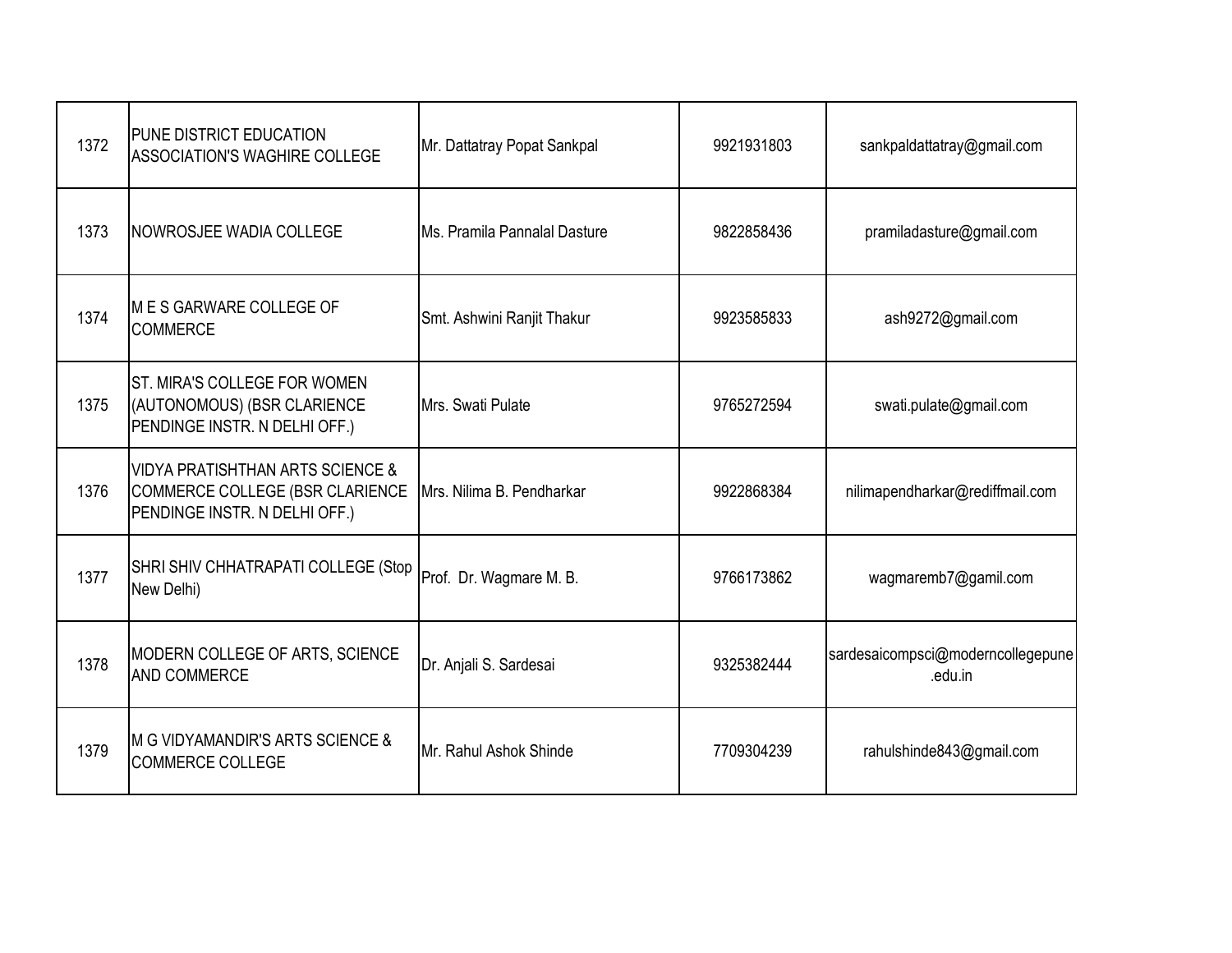| 1380 | A J M V P SAMAJ'S NEW LAW COLLEGE                                                                | Narsale Bhausaheb Sahebrao        | 9766478284 | narsaleraj09@gmail.com                                              |
|------|--------------------------------------------------------------------------------------------------|-----------------------------------|------------|---------------------------------------------------------------------|
| 1381 | HARIBHAI V DESAI COLLEGE OF ARTS<br><b>SCIENCE &amp; COMMERCE</b>                                | Dr Gugale G S                     | 9422944333 | gsgugale02@gmail.com                                                |
| 1382 | SATYANIKETAN'S ADV. MANOHARRAO<br><b>NANASAHEB DESHMUKH ARTS &amp;</b><br><b>SCIENCE COLLEGE</b> | Prof. Rohit Chandrkant Muthe      | 7588514943 | rohitmuthe23@gmail.com                                              |
| 1383 | DADA PATIL RAJALE ARTS & SCIENCE<br>COLLEGE                                                      | Dr. Atulkumar Ramakant Chourpagar | 8390129150 | atul_chourpagar@rediffmail.com,<br>atulchourpagar@dprcollege.edu.in |
| 1384 | <b>VIDYA PRATISHTHAN'S COLLEGE OF</b><br><b>EDUCATION (SELF FINANCING)</b>                       | Prof. Ram Baburao Deokar          | 9860621833 | ramdeokar12@rediffmail.com                                          |
| 1385 | <b>SHRI DNYANESHWAR COLLEGE</b>                                                                  | Dr Shaikh Amanulla Mohamad        | 9822069706 | dramanshaikh64@gmail.com                                            |
| 1386 | KARMAVEER KAKASAHEB WAGH ARTS<br><b>SCIENCE &amp; COMMERCE COLLEGE</b>                           | Prof. Dr. Baste Yogeshwar Rajaram | 9420695274 | yogeshwarbaste@yahoo.co.in                                          |
| 1387 | MANGHANMAL UDHARAM COLLEGE OF<br><b>COMMERCE</b>                                                 | Sunita Desale                     | 8796453126 | sntdesale@gmail.com                                                 |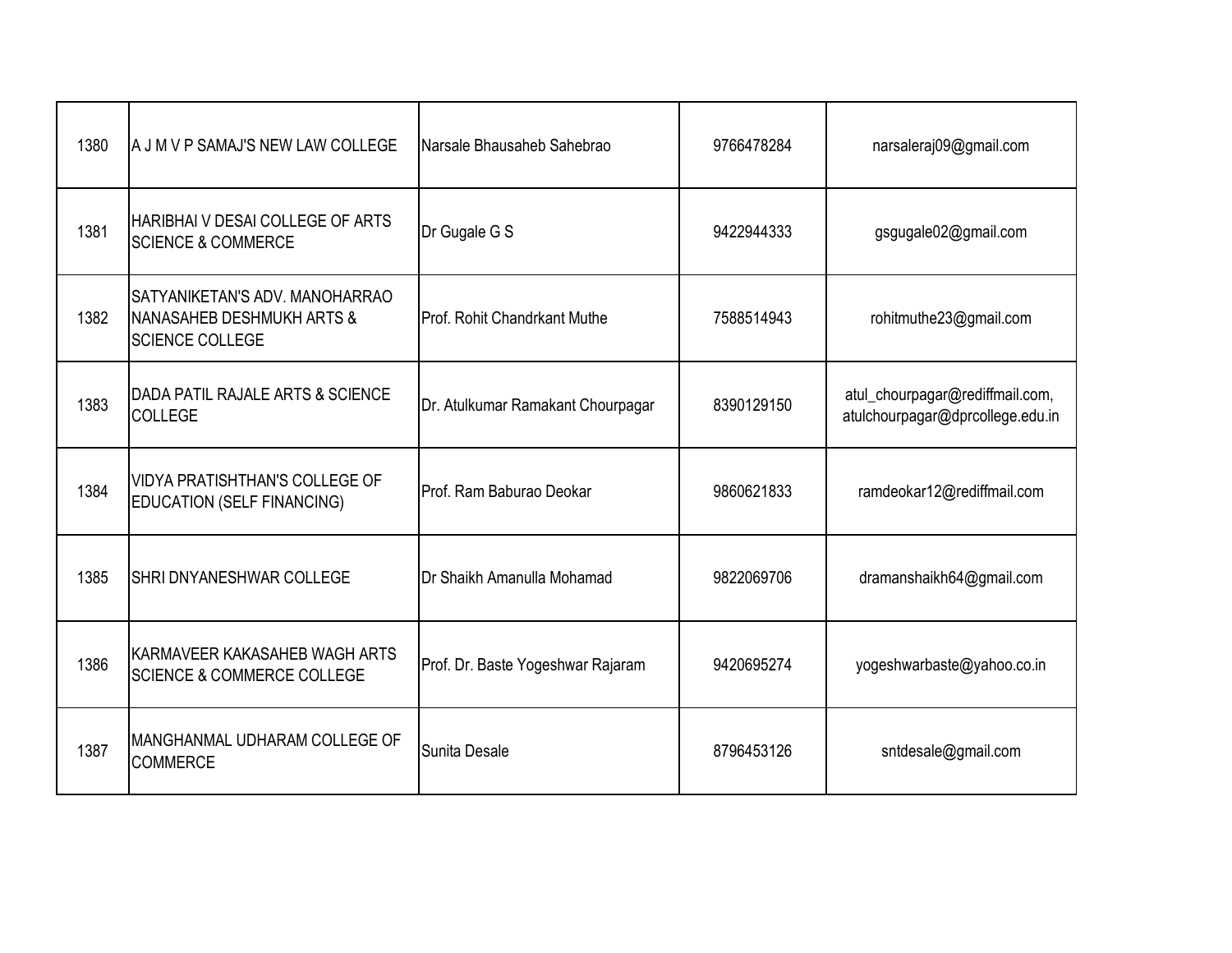| 1388 | <b>BABURAOJI GHOLAP COLLEGE</b>                         | Sunita Sanjay Desale              | 8796453126 | librarymucollege@gmail.com        |
|------|---------------------------------------------------------|-----------------------------------|------------|-----------------------------------|
| 1389 | RNCARTS, JDBCOMMERCE & NSC<br><b>SCIENCE COLLEGE</b>    | Dr. Meenakshi Virendra Rathi      | 9403510314 | meenakship2@gmail.com             |
| 1390 | <b>SHRI CHHATRAPATI SHIVAJI</b><br>MAHAVIDYALAYA        | Prof. Karpe Dnyaneshwar Ganpatrao | 9272443124 | dgkshrigonda@gmail.com            |
| 1391 | <b>HPT ARTS &amp; RYK SCIENCE COLLEGE</b>               | Dr. P P Joshi                     | 9423968110 | skycom.nsk@gmail.com              |
| 1392 | <b>TULJARAM CHATURCHAND COLLEGE</b>                     | Prof. Vishal V. Shaha             | 9730348617 | vv.shah@tccollege.org             |
| 1393 | <b>FERGUSSON COLLEGE</b>                                | Mrs. Aparna Vaidyanathan          | 9970173631 | aparna.vaidyanathan@fergusson.edu |
| 1394 | RAYAT SHIKSHAN SANSTHA'S MAHATMA<br>PHULE MAHAVIDYALAYA | Dr. Sageeta Sanjay Ahiwale        | 9860356226 | sangeeta.ahiwale2@gmail.com       |
| 1395 | R B NARAYANRAO BORAWAKE COLLEGE Dr. Pravin V. Badadhe   |                                   | 9834566259 | pvbadadhe@gmail.com               |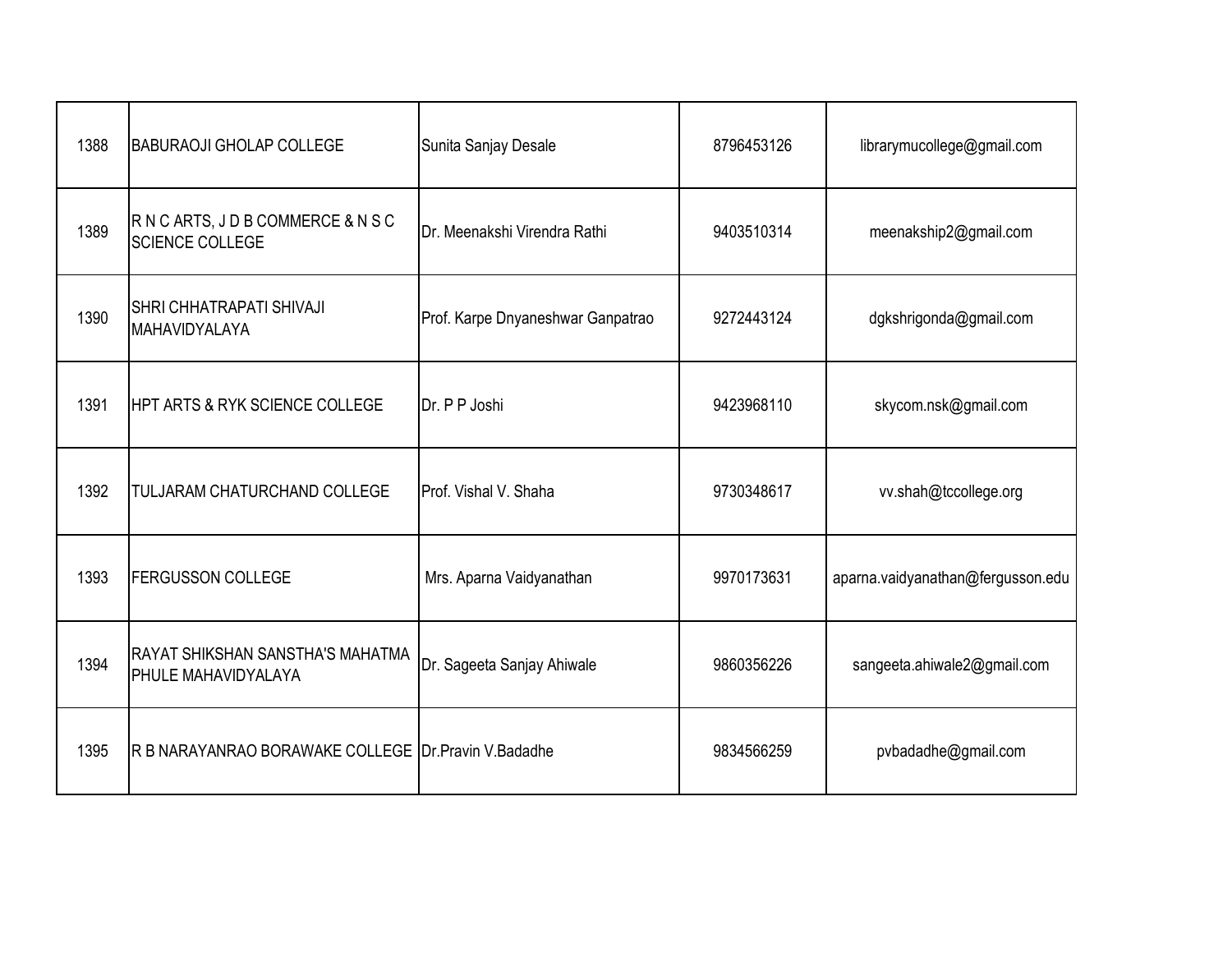| 1396 | KR TARTS B H COMMERCE & A M<br><b>SCIENCE COLLEGE</b>                                                                                                                                                                                    | Dr Sachin Arjun Gurule         | 09764215025,<br>09850837917 | sachingurule@kthmcollege.ac.in,sachi<br>n.gurle@yahoo.com |
|------|------------------------------------------------------------------------------------------------------------------------------------------------------------------------------------------------------------------------------------------|--------------------------------|-----------------------------|-----------------------------------------------------------|
| 1397 | <b>ARTS COMMERCE &amp; SCIENCE COLLEGE</b>                                                                                                                                                                                               | Dr. Avinash Vijay Salve        | 9420635473                  | salveav@gmail.com                                         |
| 1398 | <b>M E S'S ABASAHEB GARWARE COLLEGE</b>                                                                                                                                                                                                  | Dr. Vinod Namdeo Dhage         | 9421343183                  | vinod.dhage@mesagc.org                                    |
| 1399 | M S G ARTS, SCIENCE & COMMERCE<br><b>COLLEGE</b>                                                                                                                                                                                         | Dr. Rajendra Vinayak Tribhuvan | 9673707317                  | rajtribhuvan17@gmail.com                                  |
| 1400 | SANGAMNER NAGARPALIKA ARTS D J<br><b>IMALPANI COMMERCE &amp; B N SARDA</b><br><b>SCIENCE COLLEGE</b>                                                                                                                                     | Mr.Dattatray Renukadas Patil   | 8806581642                  | mathsdrp@rediffmail.com                                   |
| 1401 | <b>SHRI NEMINATH JAIN</b><br><b>BRAHMACHARYASHRAM'S (JAIN</b><br>GURUKUL'S) KARMVEER KESHAVLALJI<br>HARAKCHANDJI ABAD ARTS SHRIMAN<br><b>MOTILALJI GIRIDHARILALJI LODHA</b><br>COMMERCE AND SHRIMAN P. H. JAIN<br><b>SCIENCE COLLEGE</b> | Mr. Devendra Ajit Dagade       | 7588858296                  | devsnjb@gmail.com                                         |
| 1402 | CHANDRAROOP DAKALE JAIN COLLEGE<br>OF COMMERCE                                                                                                                                                                                           | Shri. Kekane Maruti Arjun      | 9011687692                  | maruti.kekane@gmail.com                                   |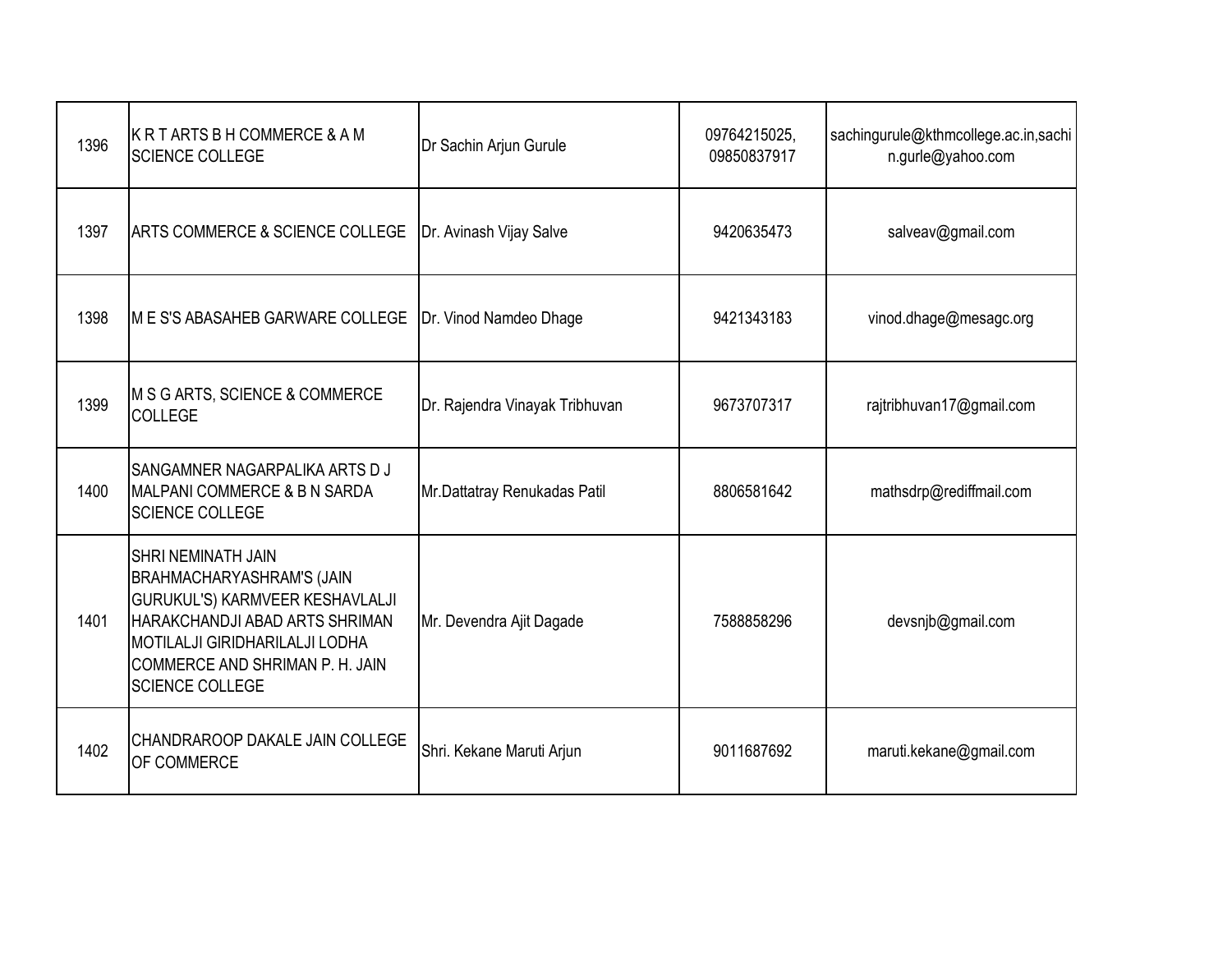| 1403 | SHARADABAI PAWAR MAHILA<br>MAHAVIDYALAYA (ARTS, COMMERCE &<br>SCIENCE)                                                   | Prof. Sunita Sanjay Dange        | 9860554399 | sunitadange@gmail.com    |
|------|--------------------------------------------------------------------------------------------------------------------------|----------------------------------|------------|--------------------------|
| 1404 | <b>ARTS &amp; COMMERCE COLLEGE</b>                                                                                       | Mubeen Ahmed Nazeer Ahmed Ansari | 8983152574 | ansa.net42@gmail.com     |
| 1405 | KARMAVEER RAMRAOJI AHER ARTS<br><b>SCIENCE &amp; COMMERCE COLLEGE (BSR</b><br>CLARIENCE PENDINGE INSTR. N DELHI<br>OFF.) | <b>DR.JAYWANT R. BHADANE</b>     | 9423255450 | jaywantrekha@gmail.com   |
| 1406 | PADAMSHREE VIKHE PATIL COLLEGE OF<br><b>ARTS SCIENCE COMMERCE</b>                                                        | Patil Manoj Uttamrao             | 9970544101 | akshymanoj@gmail.com     |
| 1407 | BHARATIYA JAIN SANGHATANA'S ARTS<br><b>SCIENCE &amp; COMMERCE COLLEGE</b>                                                | Dr.Kishor S. Desarda             | 9422514925 | ksdesarda@gmail.com      |
| 1408 | <b>GOKHALE EDUCATION SOCIETY'S</b><br><b>COLLEGE OF EDUCATION</b>                                                        | Mr. Sunil Desale                 | 9822248175 | sundesale@gmail.com      |
| 1409 | <b>SM JOSHI COLLEGE</b>                                                                                                  | Dr. Dongare ML                   | 9823244245 | dongareml@gmail.com      |
| 1410 | SMT. VIMALBEN KHIMJI TEJOOKAYA<br>ARTS SCIENCE AND COMMERCE<br><b>COLLEGE</b>                                            | Dr. Labhade Kailas Rangnath      | 9860468170 | krlabhade@rediffmail.com |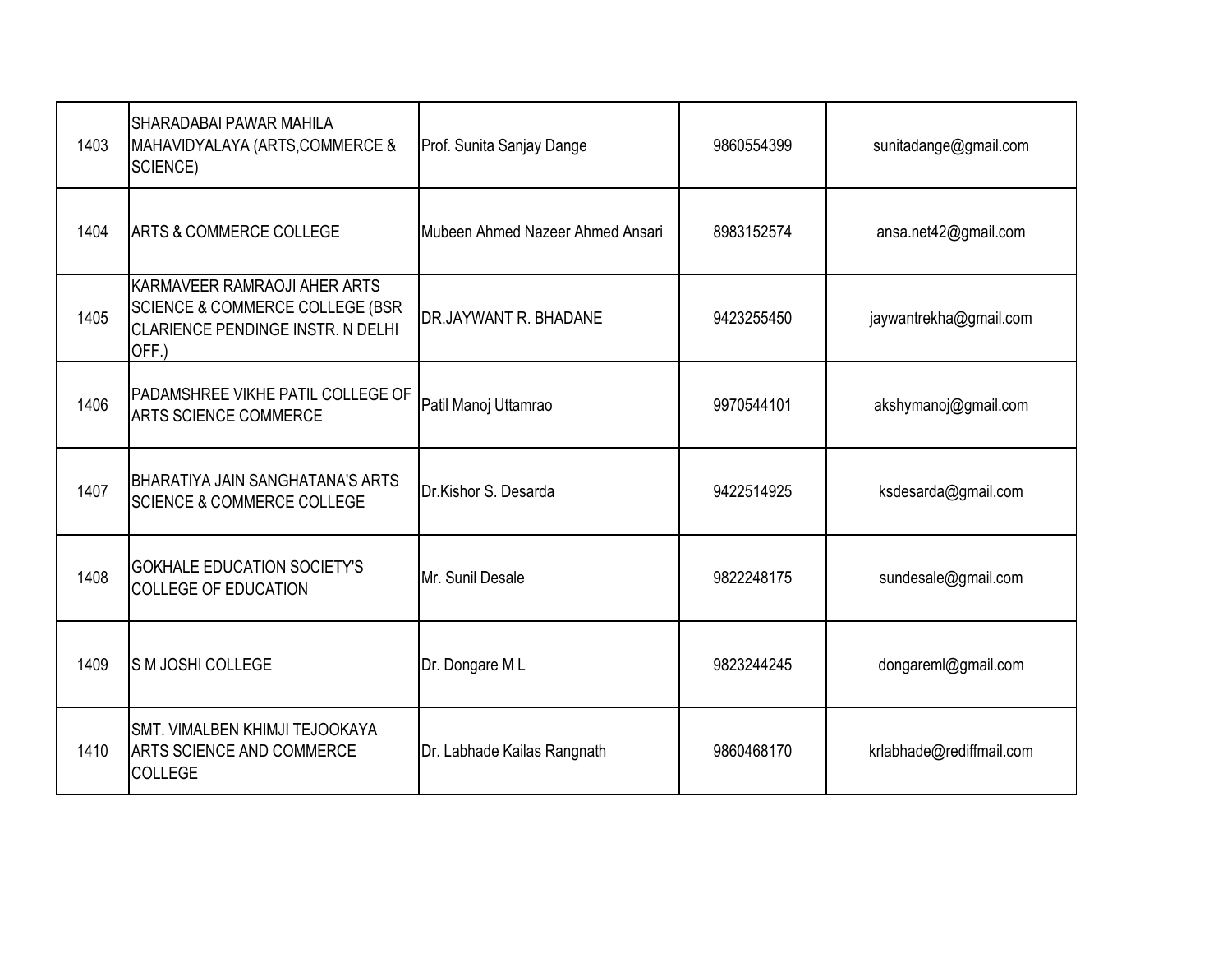| 1411 | ARTS, COMMERCE & SCIENCE COLLEGE   Dr. Pandhare Gajanan Rangnath                                                                        |                                                                              | 9822556591                               | pandharegr@gmail.com                                                               |
|------|-----------------------------------------------------------------------------------------------------------------------------------------|------------------------------------------------------------------------------|------------------------------------------|------------------------------------------------------------------------------------|
| 1412 | EKNATH SITARAM DIVEKAR COLLEGE                                                                                                          | Dr. Gaikwad Sanindhar Shreedhar                                              | 9561807487/<br>9503584358                | sanindhargaikwad@gmail.com                                                         |
| 1413 | THE POONA DIOCESAN EDUCATION<br><b>SOCIETY'S VIDYA BHAVAN COLLEGE OF</b><br><b>COMMERCE</b>                                             | Prof. Sunil.K. Jadhav                                                        | 9823353691                               | skjadhav73@rediffmail.com                                                          |
| 1414 | <b>TILAK COLLEGE OF EDUCATION</b>                                                                                                       | Dr. Dipak Kedusheth Chavan                                                   | 9850742304                               | dipakchavansir@yahoo.co.in                                                         |
| 1415 | DADASAHEB BIDKAR COLLEGE (ARTS &<br>COMMERCE)                                                                                           | Sanvidhan Suresh Sonawane                                                    | 9561425181                               | rakesh.sweden@gmail.com                                                            |
| 1416 | TAKALI DHOKESHWAR COLLEGE OF<br><b>ARTS</b>                                                                                             | Dr. Suroshi Vijay Nivruti, Pingat Savita<br>Pandurang, Dalavi Samir Dadabhau | 9881841204,<br>9657371370,<br>9420120772 | vijaysuroshi@gmail.com,<br>savitapingat123@gmail.com,<br>dalvi25592samir@gmail.com |
| 1417 | NASHIK SHIKSHAN PRASARAK MANDAL,<br><b>NASHIK LATE BINDU RAMRAO</b><br><b>DESHMUKH ARTS AND COMMERCE</b><br><b>MAHILA MAHAVIDYALAYA</b> | Dr. Karuna Deepak Kushare                                                    | 9422279551                               | karunakushare@yahoo.com                                                            |
| 1418 | ARTS SCIENCE & COMMERCE COLLEGE                                                                                                         | Prof.Pagare Amol Ratan                                                       | 9766454102                               | saishraddha5984@gmail.com                                                          |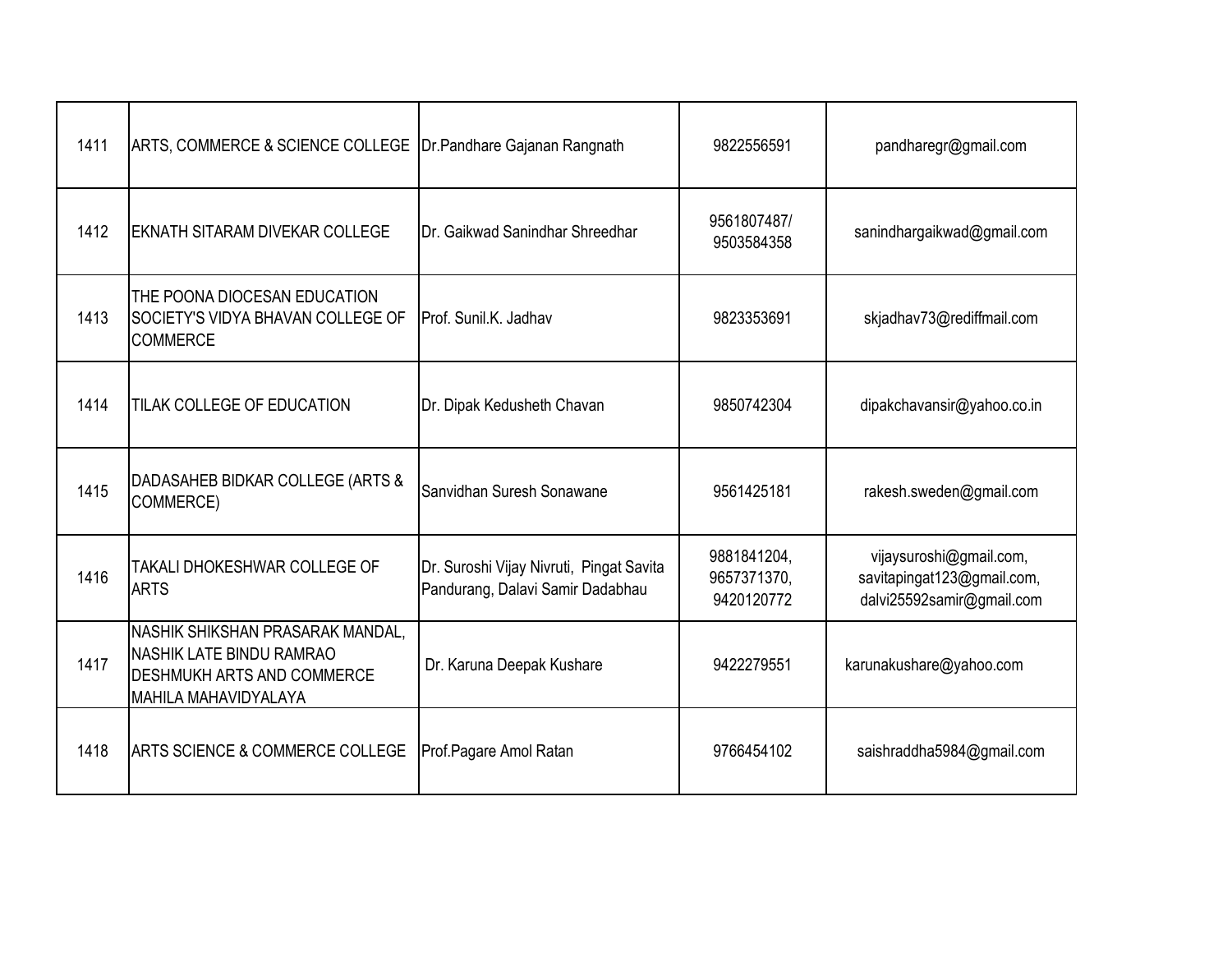| 1419 | CAMP EDUCATION SOCIETY DR. ARVIND<br><b>B TELANG SR. COLLEGE OF ARTS</b><br><b>SCIENCE AND COMMERCE</b> | <b>IDR. VIKAS VITTHAL SHEWALE</b>                                       | 9850882324                                              | vikas.shewale74@gmail.com                                                                             |
|------|---------------------------------------------------------------------------------------------------------|-------------------------------------------------------------------------|---------------------------------------------------------|-------------------------------------------------------------------------------------------------------|
| 1420 | SAMAJBHUSHAN GANPATRAO KALBHOR<br>ARTS COMMERCE & SCIENCE COLLEGE                                       | Dr. Manjulkar Ambadas Kallappa                                          | 9326889927                                              | drakmanjulkar777@gmail.com                                                                            |
| 1421 | <b>MAHATMA PHULE NUTAN</b><br>MAHAVIDYALAYA                                                             | <b>Gondkar Prashant Pramod</b>                                          | 9404578040                                              | prashantgondkarsir@gmail.com                                                                          |
| 1422 | SWAMI MUKTANAND COLLEGE OF<br><b>SCIENCE</b>                                                            | Jadhav Kailaspati Kisanrao                                              | 8087044644                                              | kkjadhav@rediffmail.com                                                                               |
| 1423 | NETAJI SHIKSHAN SANSTHA'S SUBHASH<br><b>BABURAO KUL ARTS COMMERCE &amp;</b><br><b>SCIENCE COLLEGE</b>   | Dr.Shaikh T.K., Dr.Jawale N.H.,<br>Dr. Thopate M.G., Dr. Raut D.M.      | 7741972350,<br>7588952444,<br>9423532378,<br>9890089942 | shaikh.tanwwer1@gmail.com,<br>jawalenanasaheb@gmail.com,<br>mgt861978@gmail.com,<br>dr.raut@gmail.com |
| 1424 | <b>ID R MANE MAHAVIDYALAYA</b>                                                                          | Prof. Shrinivas Balasaheb Patil                                         | 9422415818                                              | shrisports6@gmail.com                                                                                 |
| 1425 | SMT. PUTALABEN SHAH COLLEGE OF<br><b>EDUCATION</b>                                                      | Dr.B.P. Maraje                                                          | 9822319827                                              | b.maraje.22@gmail.com                                                                                 |
| 1426 | PADMABHUSHAN VASANTRAO DADA<br>PATIL MAHAVIDYALAYA                                                      | Kiran Laxman Sakat, Mr. Vinod Dilip<br>Kamble, Mr. Avinash Ashok Kamble | 9404704922,<br>9822917283,<br>9579547375                | sakatkiran@gmail.com,kamble.vinod1<br>1@gmail.com,avinash.1273@gmail.co<br>m                          |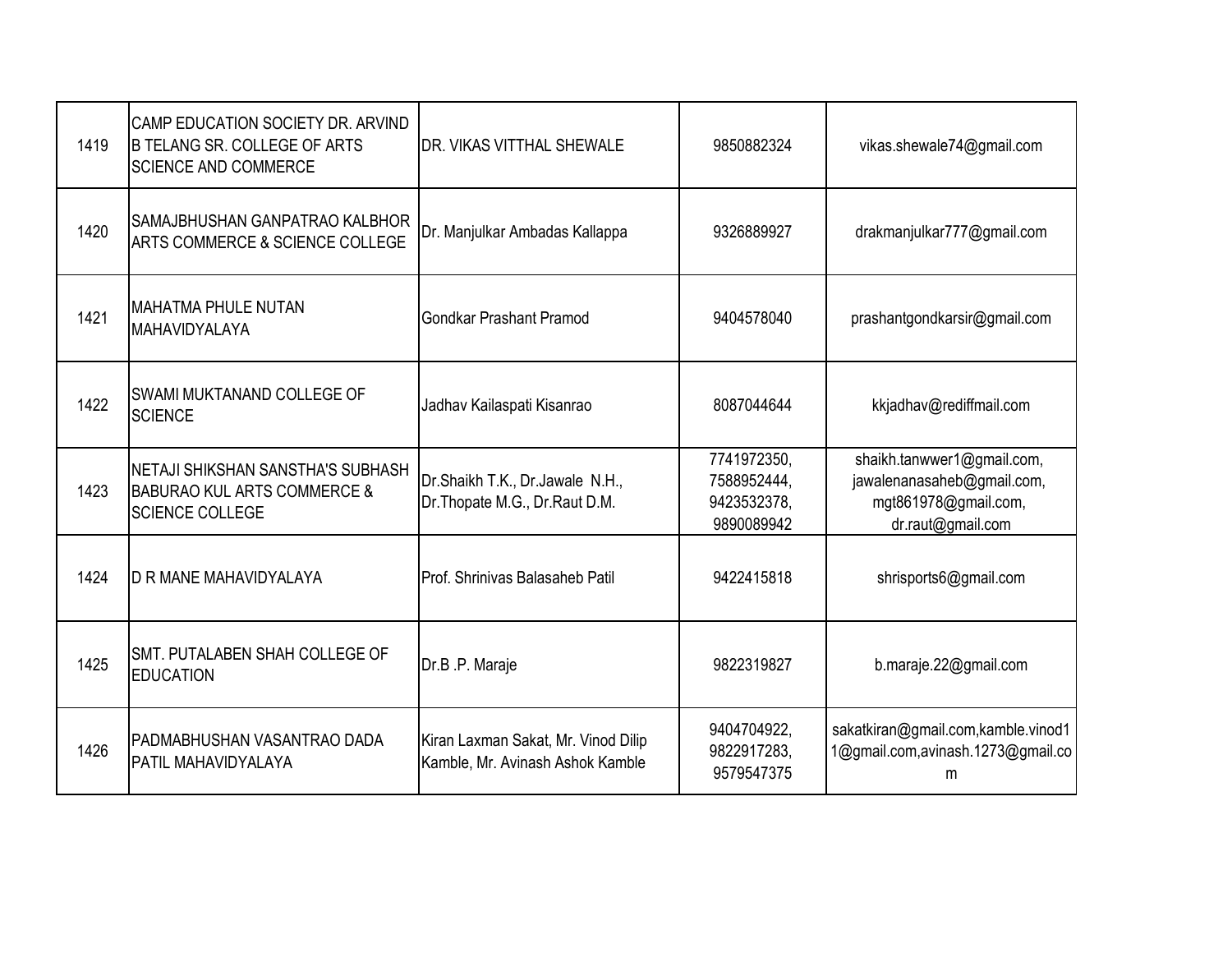| 1427 | SHRI SHIV SHAHU MAHAVIDYALAYA                                | Prof. Dattatraya Vishwas Nalage | 9730835022 | profdvnalage@gmail.com     |
|------|--------------------------------------------------------------|---------------------------------|------------|----------------------------|
| 1428 | SHIKSHANMAHARSHI DR. BAPUJI<br><b>SALUNKHE MAHAVIDYALAYA</b> | Mrs. Asha Venkatrao Potalwad    | 9130150194 | asha.potalwad@gmail.com    |
| 1429 | <b>SAHAKARBHUSHAN S K PATIL COLLEGE</b>                      | Dr. Deepak Vamanrao Suryawanshi | 9423741055 | drdvsuryawanshi@gmail.com  |
| 1430 | KAKASAHEB CHAVAN COLLEGE                                     | Shri.Naik Sambhaji Kallappa     | 9423860415 | sambhajinaik88@gmail.com   |
| 1431 | <b>DR. BABASAHEB AMBEDKAR</b><br>MAHAVIDYALAYA               | J C Ghatage                     | 9823303626 | bacpvd@yahoo.co.in         |
| 1432 | R. B. MADKHOLKAR MAHAVIDYALAYA                               | Dr. M.M.Mane                    | 942111168  | mansingmmane@gmail.com     |
| 1433 | YASHWANTRAO CHAVAN COLLEGE                                   | Dr. Madhukar Vithoba Jadhav     | 9975546020 | mvj_history@rediffmail.com |
| 1434 | CHANDRABAI SHANTAPPA SHENDURE<br><b>COLLEGE</b>              | Dr.Khole Supriya Chandrashekhar | 9823978995 | acscollegehpr@yahoo.co.in  |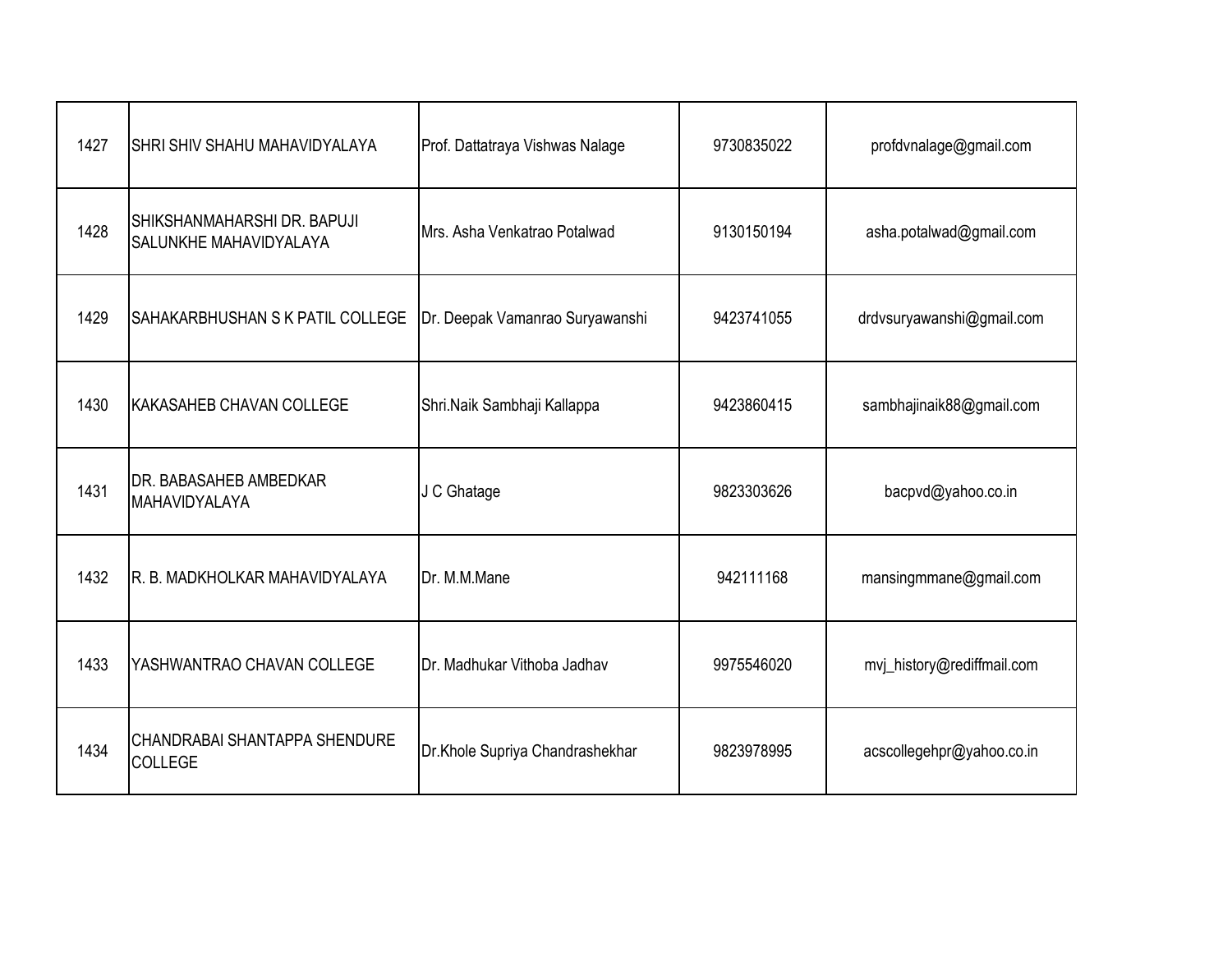| 1435 | <b>SHARADCHANDRA PAWAR</b><br>MAHAVIDYALAYA                                  | Dr. Patare Machindra Ambadas | 9130603637 | mapatare@rediffmail.com   |
|------|------------------------------------------------------------------------------|------------------------------|------------|---------------------------|
| 1436 | <b>DESHBHAKT RATNAPPA KUMBHAR</b><br><b>COLLEGE OF COMMERCE</b>              | Mrs. Varsha N. Rayanada      | 9763999115 | varsharayanada@gmail.com  |
| 1437 | <b>R S S'S D P BHOSALE COLLEGE</b>                                           | Dr. N.D. Nikam               | 9767600262 | nikamndchem@gmail.com     |
| 1438 | BHOGAWATI MAHAVIDYALAYA (FIRST<br>NAME ARTS SCIECNE & COMMERCE<br>COLLEGE)   | <b>Thorat Milind Baburao</b> | 9850774830 | mbthorat10@gmail.com      |
| 1439 | <b>VIVEKANAND COLLEGE (BSR</b><br>CLARIENCE PENDINGE INSTR. N DELHI<br>OFF.) | Mrs.Rajashri Yashwant Patil  | 9823122121 | rajashrishendre@gmail.com |
| 1440 | SHAHAJIRAJE MAHAVIDYALAYA                                                    | Kamble Tanaji Sukhadeo       | 7719889441 | tanaji431981@gmail.com    |
| 1441 | SADGURU GADAGE MAHARAJ COLLEGE                                               | Dr. More U.B.                | 9860373480 | uttambmore@gmail.com      |
| 1442 | ACHARYA JAWDEKAR ADHYAPAK<br>MAHAVIDYALAYA                                   | Dr.Ravasaheb Kerappa Shelake | 8275459230 | drrkshelake@gmail.com     |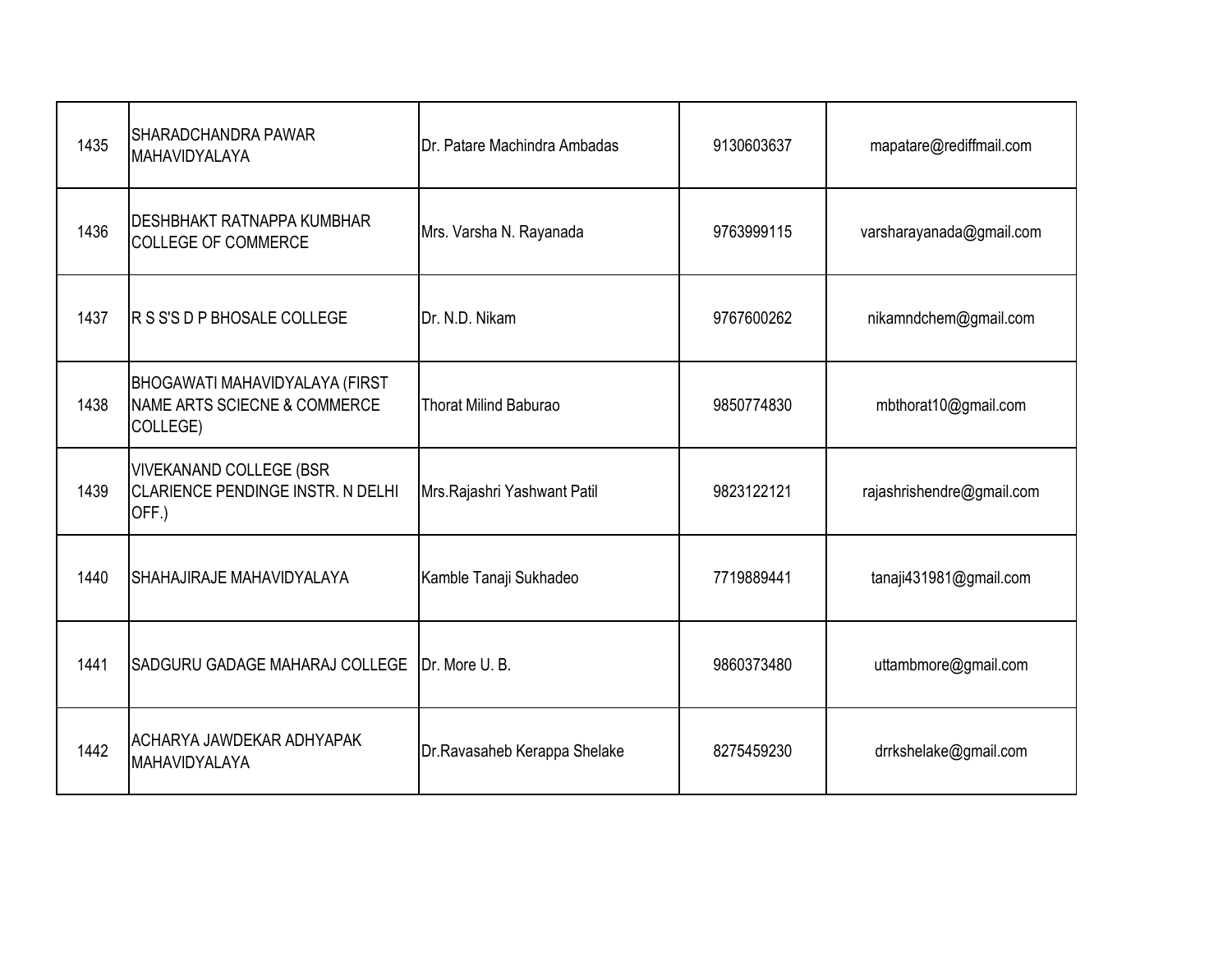| 1443 | RAJARAM COLLEGE (BSR CLARIENCE<br>PENDINGE INSTR. N DELHI OFF.)         | Dr. Vishwanath Keru Bite          | 9423278008 | vishwanathbite@gmail.com    |
|------|-------------------------------------------------------------------------|-----------------------------------|------------|-----------------------------|
| 1444 | KARMAVEER BHAURAO PATIL COLLEGE                                         | Prof. Shakuntala Patil            | 9220415665 | shakupatil2303@gmail.com    |
| 1445 | NIGHT COLLEGE OF ARTS AND<br><b>COMMERCE</b>                            | Mr. Ganesh Bajirao Khandekar      | 9370027593 | nightich@gmail.com          |
| 1446 | IMAHAVIR MAHAVIDYALAYA                                                  | Prof. S. S. Omase                 | 9119429495 | omase_sanjay@rediffmail.com |
| 1447 | MUDHOJI COLLEGE                                                         | Prof Madan Jahangir Padavi        | 9421019167 | padavi915@gmail.com         |
| 1448 | AZAD COLLEGE OF EDUCATION                                               | <b>SANDEEP DAGDU PATIL</b>        | 7219187777 | sensationalpatils@gmail.com |
| 1449 | <b>VENUTAI CHAVAN COLLEGE</b>                                           | Deepak Kishanrao Nagarkar         | 9595639495 | dnagarkar2010@gmail.com     |
| 1450 | MAHILA MAHAVIDYALAYA (BSR<br>CLARIENCE PENDINGE INSTR. N DELHI<br>OFF.) | <b>DR.PARAG SUDHAKAR SONTAKKE</b> | 7057436208 | paragsontakke75@gmail.com   |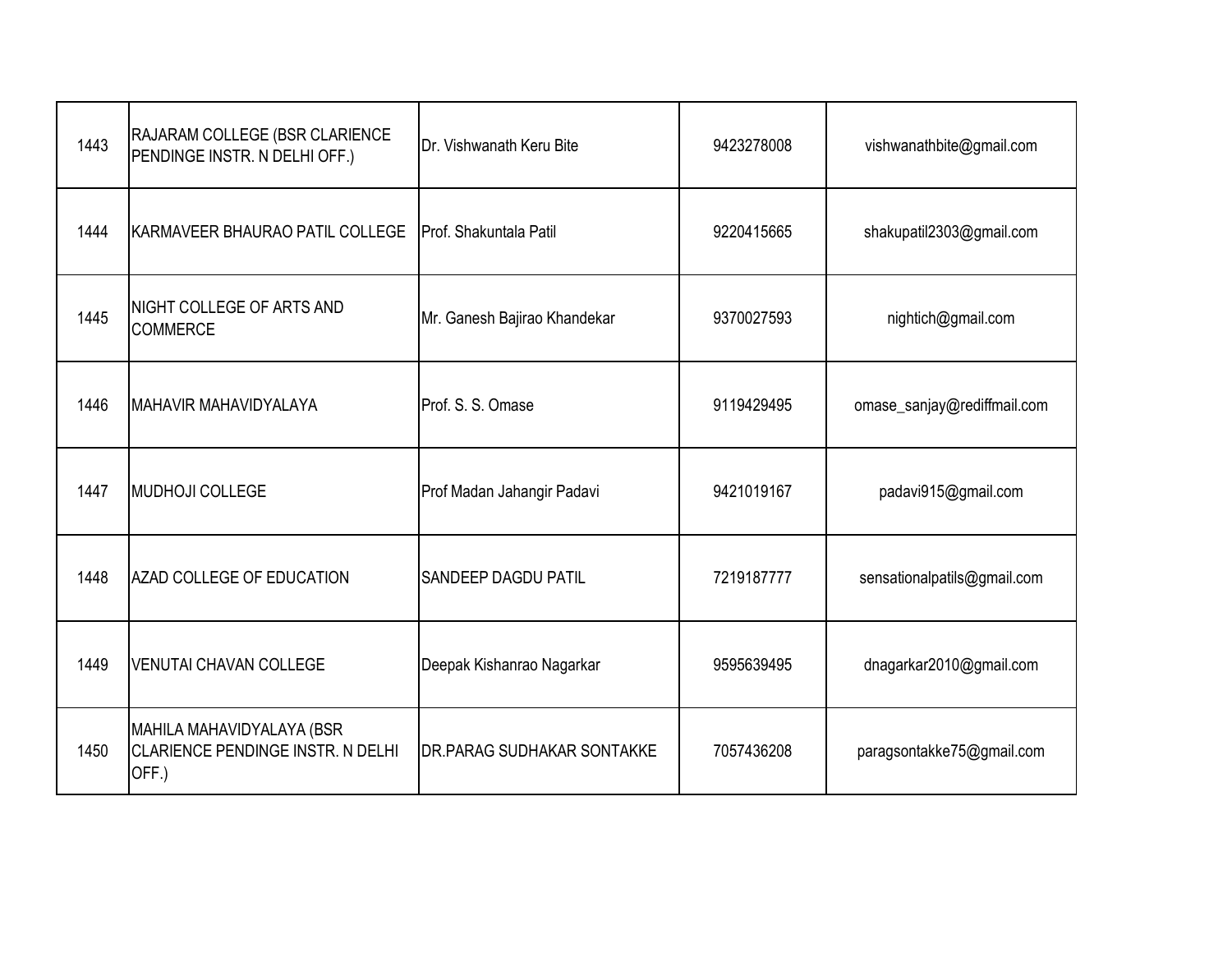| 1451 | SM V P SAMAJ'S ARTS & COMMERCE<br>COLLEGE                                        | Dr. Bharat Bhimrao Jadhav                                   | 9421183837                | bharatjadhav13@rediffmail.com                           |
|------|----------------------------------------------------------------------------------|-------------------------------------------------------------|---------------------------|---------------------------------------------------------|
| 1452 | YASHWANTRAO CHAVAN ARTS &<br><b>COMMERCE COLLEGE</b>                             | Dr.Arun Murlidhar Jadhav                                    | 9421225287                | amjadhav2011@gmail.com                                  |
| 1453 | <b>GANPATRAO ARWADE COLLEGE OF</b><br><b>COMMERCE</b>                            | Dr. S. S. Bure                                              | 7020184654                | suryanarayanabure@gmail.com                             |
| 1454 | <b>BALWANT COLLEGE</b>                                                           | Dr Prakash Shankar Salunkhe, Mr.<br>Sambhaji Shivaji Shinde | 9665534243,<br>8459588458 | salunkhepatil96@gmail.com,sam23shi<br>vshinde@gmail.com |
| 1455 | <b>SHETKARI SHIKSHAN PRASARAK</b><br>MANDAL'S KRISHNA MAHAVIDYALAYA              | Dr. Sunita H. Jadhav                                        | 9766212762                | jsunita1210@gmail.com                                   |
| 1456 | GOPAL KRISHNA GOKHALE COLLEGE<br>(BSR CLARIENCE PENDINGE INSTR. N<br>DELHI OFF.) | JAYANTBABU VITHALRAO<br>KHANAPURKAR                         | 7588808988                | jayant_kh@yahoo.co.in                                   |
| 1457 | <b>ARTS SCIENCE AND COMMERCE</b><br><b>COLLEGE</b>                               | Dr. Sudhir Sadashiv Lendave                                 | 9421027900                | drsudhlen@gmail.com                                     |
| 1458 | RAJARSHI CHHATRAPATI SHAHU<br><b>COLLEGE</b>                                     | SHRI BADRINATH D DHAKANE                                    | 9423344333,<br>9423344333 | bddhakane@gmail.com,klpshahucol@<br>gmail.com           |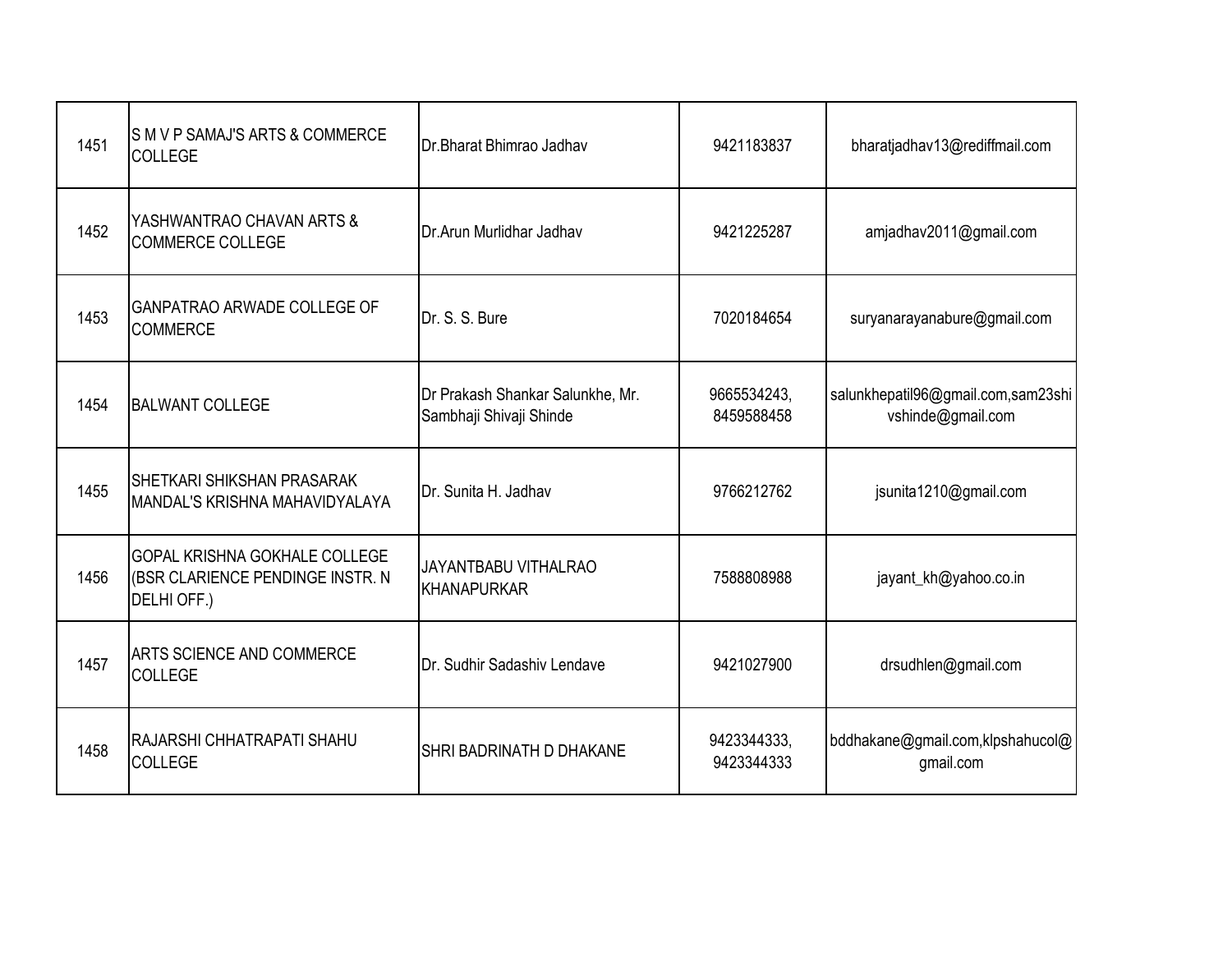| 1459 | SMT. MATHUBAI GARWARE KANYA<br>MAHAVIDYALAYA               | DHANASHREE SHAM DESHPANDE                                             | 9422517030,<br>7977673632                               | mandarworld@yahoo.co.in                                                                          |
|------|------------------------------------------------------------|-----------------------------------------------------------------------|---------------------------------------------------------|--------------------------------------------------------------------------------------------------|
| 1460 | BHARTI VIDYAPEETH'S DR. PATANGRAO<br>KADAM MAHAVIDYALAYA   | Dr.A.R.Supale                                                         | 9372956750                                              | amitsupale@gmail.com                                                                             |
| 1461 | <b>JAYSINGPUR COLLEGE</b>                                  | Mr. R. D. Shinde                                                      | 9096749973                                              | rameshshinde21@gmail.com                                                                         |
| 1462 | <b>BALASAHEB DESAI COLLEGE</b>                             | Dr.Gajanan Sopan Pattebahadur                                         | 9403808914                                              | gpattebahadur@gmail.com                                                                          |
| 1463 | IRAJE RAMRAO MAHAVIDYALAYA                                 | Mr. Deepak Ananda Kumbhar                                             | 8275272409                                              | deepak.que@gmail.com                                                                             |
| 1464 | DATTAJIRAO KADAM ARTS SCIENCE &<br><b>COMMERCE COLLEGE</b> | Mr. Akshay Ramesh Swami                                               | 9975717289                                              | akshayswami99@gmail.com                                                                          |
| 1465 | <b>DAHIWADI COLLEGE</b>                                    | Dr. V.P. Gaikwad, Dr.S.M. Khtetre,<br>Dr.K.S. Raut, Mr.M.B. Shikalgar | 9421219153,<br>9423911374,<br>9561628277,<br>9421125873 | gaikwadvp@gmail.com,<br>sanjaykhetre@gmail.com,<br>rkushal077@gmail.com,<br>shiklgarmb@gmail.com |
| 1466 | <b>KAMALA COLLEGE</b>                                      | Dr. V. V. Maindargi                                                   | 9975664646                                              | varsha.maindargi@hotmail.com                                                                     |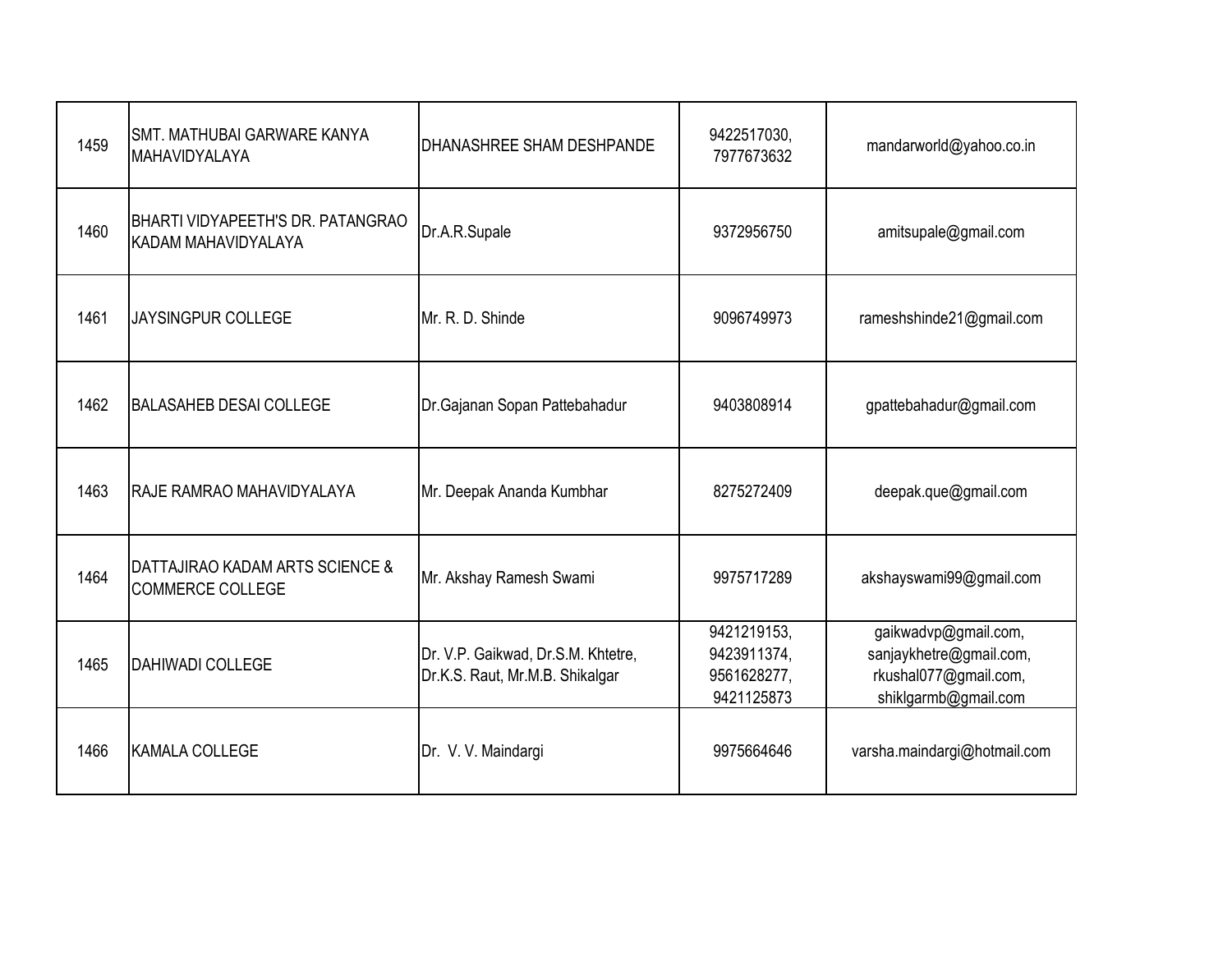| 1467 | SHRI VENKATESH MAHAVIDYALAYA<br>(BSR CLARIENCE PENDINGE INSTR. N<br>DELHI OFF.)    | Mrs. Sunita Hansraj Ambawade | 9405056990                | Sambawade85@gmail.com        |
|------|------------------------------------------------------------------------------------|------------------------------|---------------------------|------------------------------|
| 1468 | DHANANJAYRAO GADGIL COLLEGE OF<br><b>COMMERCE</b>                                  | Prof. Vijay Dinkar Patil     | 9850849383                | vijaypatil1581@gmail.com     |
| 1469 | CHHATRAPATI SHAHU INSTITUTE OF<br><b>BUSINESS EDUCATION &amp; RESEARCH</b>         | Dr R S Kamath                | 9096004515                | rskamath@siberindia.edu.in   |
| 1470 | YASHWANTRAO CHAVAN COLLEGE OF<br><b>SCIENCE</b>                                    | Dr. Burungale S. H.          | 8806844869                | shivajiburugale777@gmail.com |
| 1471 | KISAN VEER MAHAVIDYALAYA (BSR<br><b>CLARIENCE PENDINGE INSTR. N DELHI</b><br>OFF.) | Shri, Waliv Rahul Hanmant    | 9673637618                | rahulwaliv@gmail.com         |
| 1472 | WILLINGDON COLLEGE (BSR<br>CLARIENCE PENDINGE INSTR. N DELHI<br>OFF.)              | Dr. Kumbhar Suresh Raghunath | 9923183867                | srkumbhar@yahoo.co.in        |
| 1473 | <b>DEVCHAND COLLEGE</b>                                                            | Dr. Smt. A. B. Nadgouda      | 9326620892                | aratinadgouda09@gmail.com    |
| 1474 | SMT. KASTURBAI WALCHAND COLLEGE<br>(ARTS SCIENCE)                                  | Dr. Dadaso Jaypal Shetti     | 9860688077,<br>7972739148 | jitushetti@gmail.com         |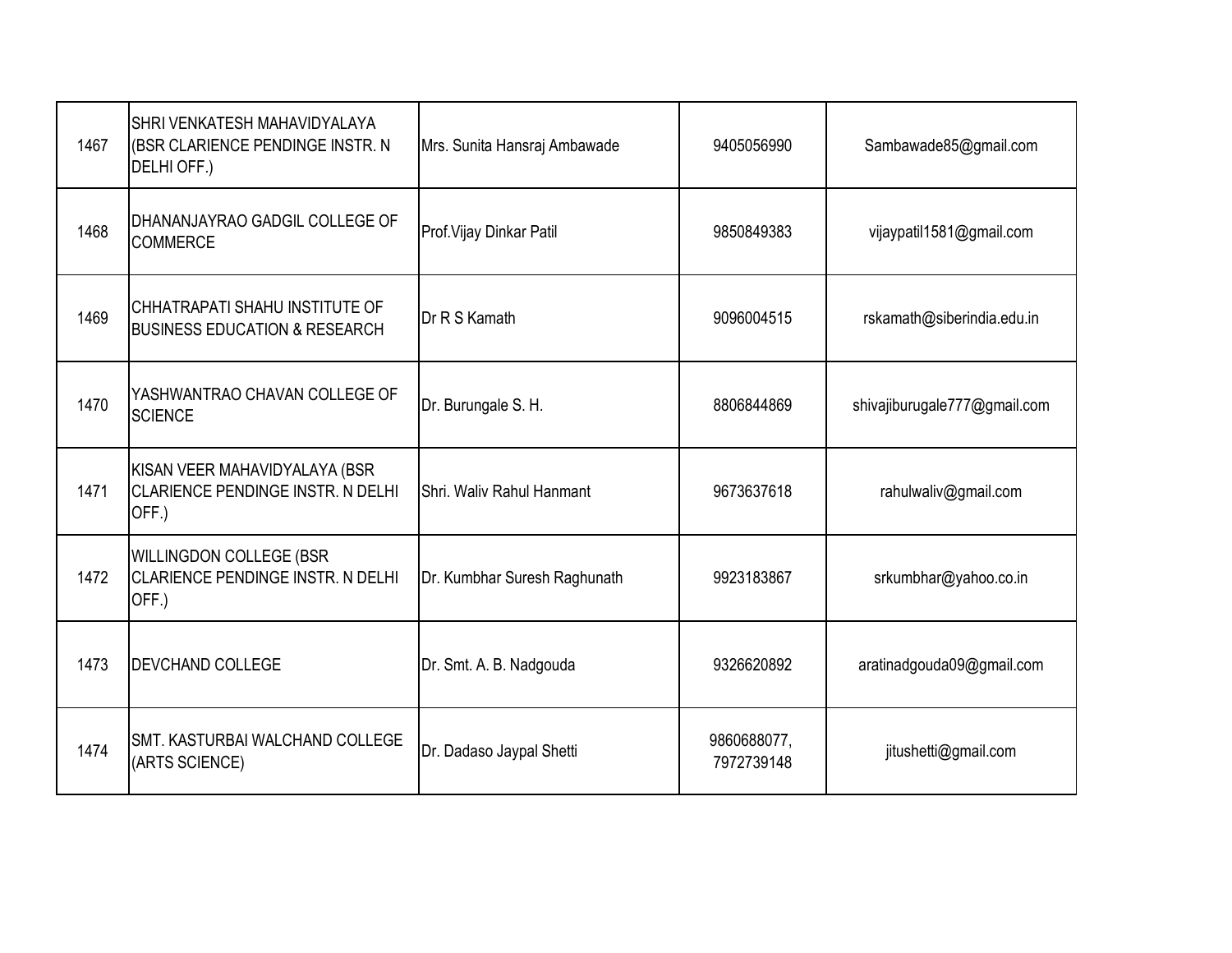| 1475 | <b>LAL BAHADUR SHASTRI COLLEGE</b>                                                                        | Dr Prashant Pundlik Lohar      | 9766292479                | lohar.prashant1979@gmail.com                      |
|------|-----------------------------------------------------------------------------------------------------------|--------------------------------|---------------------------|---------------------------------------------------|
| 1476 | DR. GHALI COLLEGE                                                                                         | Shri. Ahvin Govinda Godghate   | 8087345652,<br>9665156076 | ashvinrgodghate@gmail.com,<br>mscashvin@gmail.com |
| 1477 | CHHATRAPATI SHIVAJI COLLEGE (BSR<br>CLARIENCE PENDINGE INSTR. N DELHI<br>OFF.)                            | Dr. Abhiman Ganpat Nimase      | 9922096401                | abhimannimase@gmail.com                           |
| 1478 | PADMABHUSHAN DR. VASANTRAO DADA<br>PATIL MAHAVIDYALAYA (BSR<br>CLARIENCE PENDINGE INSTR. N DELHI<br>OFF.) | Dr. Wagh A. S. (Geography)     | 9175548832                | arjunwagh2011@gmail.com                           |
| 1479 | <b>BHARATI VIDYAPEETH'S MATOSHRI</b><br>BAYABAI SHRIPATRAO KADAM KANYA<br>MAHAVIDYALAYA                   | Dr.Gajanan Vishnu Mali         | 9881813306                | gajamali@rediffmail.com                           |
| 1480 | <b>ARTS COMMERCE &amp; SCIENCE COLLEGE</b>                                                                | Shri Kalange Dhananjay Narayan | 9822544378                | dnkalange@gmail.com                               |
| 1481 | MALATI VASANTDADA PATIL KANYA<br>MAHAVIDYALAYA                                                            | Mr. Ghule Ramchandra Gurling   | 7972274734                | ramghule81@gmail.com                              |
| 1482 | KRANTISINH NANA PATIL COLLEGE                                                                             | Dr. S.A. Nayakawadi            | 9890928818                | drsanayakawadi1188@gmail.com                      |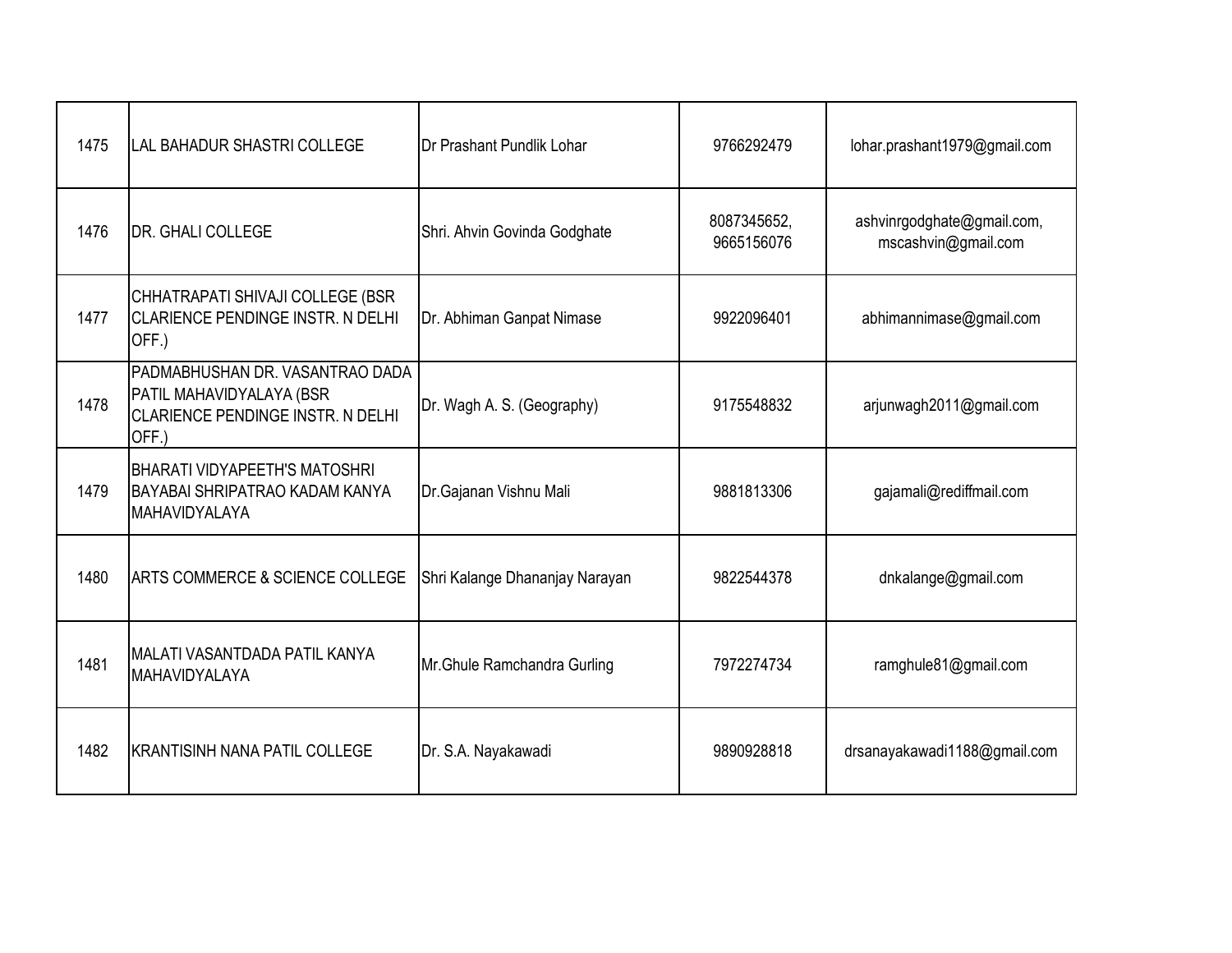| 1483 | SMT. AKKATAI RAMGONDA PATIL KANYA<br>MAHAVIDYALAYA                | Prof. S. K. Indi                 | 7411398411                | sudhakarindi@gmail.com      |
|------|-------------------------------------------------------------------|----------------------------------|---------------------------|-----------------------------|
| 1484 | SHRIPATRAO KADAM MAHAVIDYALAYA                                    | <b>I</b> Prof. Bhaskar J. Raskar | 9970867589                | bhasu.rasu@gmail.com        |
| 1485 | SHREEMATI GANGABAI KHIVARAJ<br><b>GHODAWAT KANYA MAHAVIDYALYA</b> | Dr. S.S. Suryavanshi             | 9850883263                | sonali227747@gmail.com      |
| 1486 | MIRAJ MAHAVIDYALAYA                                               | Mr. M. M. Gurav                  | 9890731638                | guravmm68@gmail.com         |
| 1487 | DOODHSAKHAR MAHAVIDYALAYA                                         | Mr. Nagarkar Atul Ramdas         | 9860893294                | atulnagarkarakluj@gmail.com |
| 1488 | <b>SHRI SANT GADGEBABA</b><br>MAHAVIDYALAYA                       | <b>KESHAV KISAN CHAWAN</b>       | 9823324919                | keshavc88@gmail.com         |
| 1489 | <b>D D SHINDE SARKAR COLLEGE</b>                                  | Patil Vijay Ramchandra           | 7875694624                | vpatil255@yahoo.com         |
| 1490 | ISMAILSAHEB MULLA LAW COLLEGE                                     | Shri. Desai Yogesh Narayan       | 2162234138,<br>9766070435 | prof.desai@rediffmail.com   |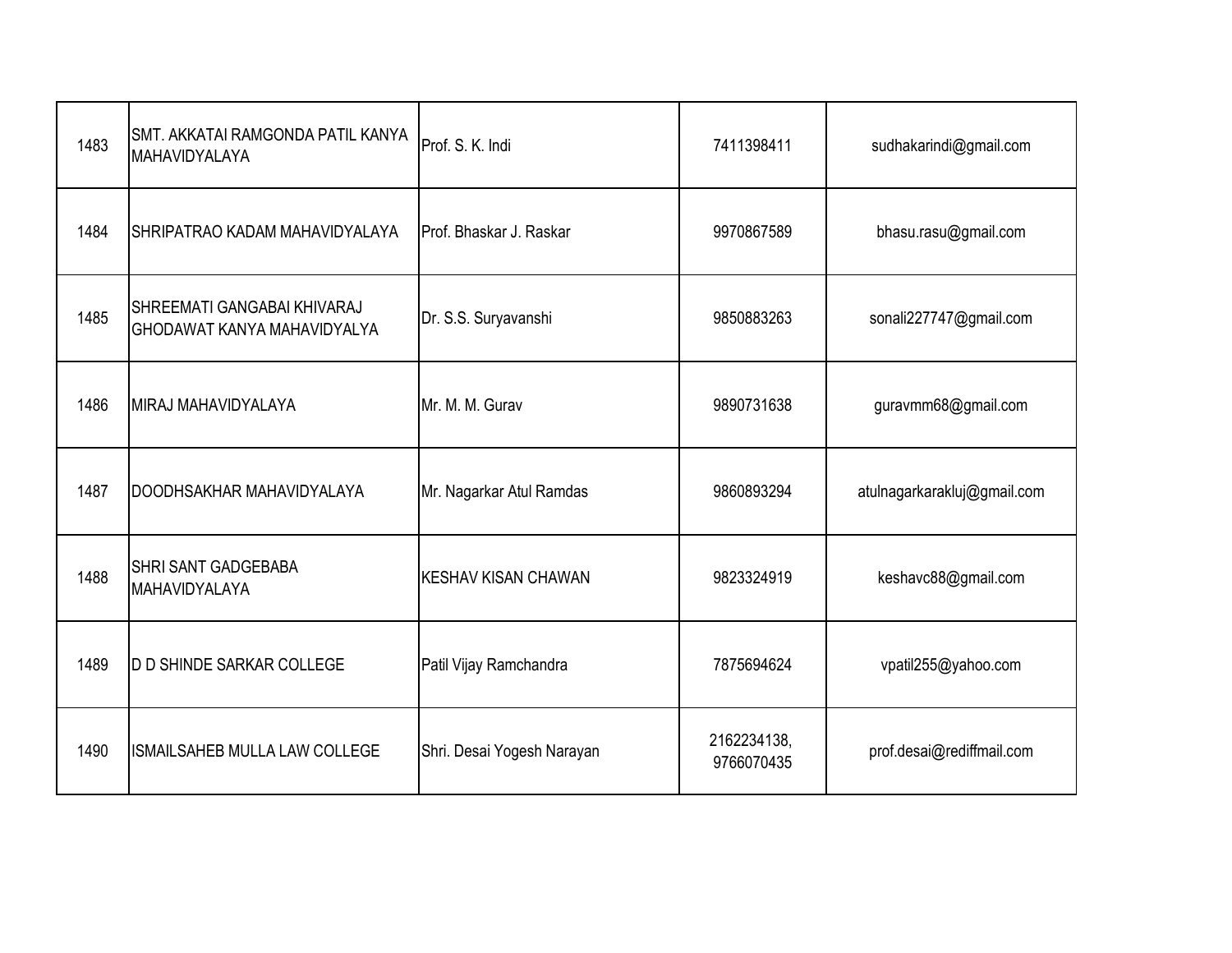| 1491 | NARAYANDAS SARWOTTAMDAS SOTI<br><b>LAW COLLEGE</b>                                      | Manish Manikrao Deshpande       | 7588365259   | manishdeshpande1981@gmail.com |
|------|-----------------------------------------------------------------------------------------|---------------------------------|--------------|-------------------------------|
| 1492 | NEMGONDA DADA PATIL NIGHT<br><b>COLLEGE OF ARTS &amp; COMMERCE</b>                      | Prof.Shete Shivprasad Madhukar  | 9371115556   | ndpncsangli@rediffmail.com    |
| 1493 | SHRIPATRAO CHOUGULE ARTS AND<br><b>COMMERCE COLLEGE</b>                                 | Shri.Jagdish Appasaheb Sardesai | 9011619899   | jagdishsardesai@gmail.com     |
| 1494 | M H SHINDE MAHAVIDYALAYA                                                                | Dr. Dhanaji Baburao Ingawale    | 9923558669   | idhanaji@gmail.com            |
| 1495 | <b>DESHBHAKTA ANANDRAO</b><br><b>BALWANTRAO NAIK ARTS AND SCIENCE</b><br><b>COLLEGE</b> | Dr Khansole G S                 | 9766867680   | chik106.cl@unishivaji.ac.in   |
| 1496 | <b>BABASAHEB CHITALE MAHAVIDYALAYA</b>                                                  | SHRI. SHRIPATI N. KHOT.         | 9960840136   | snkhot1@gmail.com             |
| 1497 | PROF. SAMBHAJIRAO KADAM COLLEGE                                                         | Adate S.S.                      | 02371-254368 | principalpskcd@gmail.com      |
| 1498 | <b>ADARSH COLLEGE</b>                                                                   | Shri. Shinde Sambhaji S.        | 8459588458   | sam23shivshinde@gmail.com     |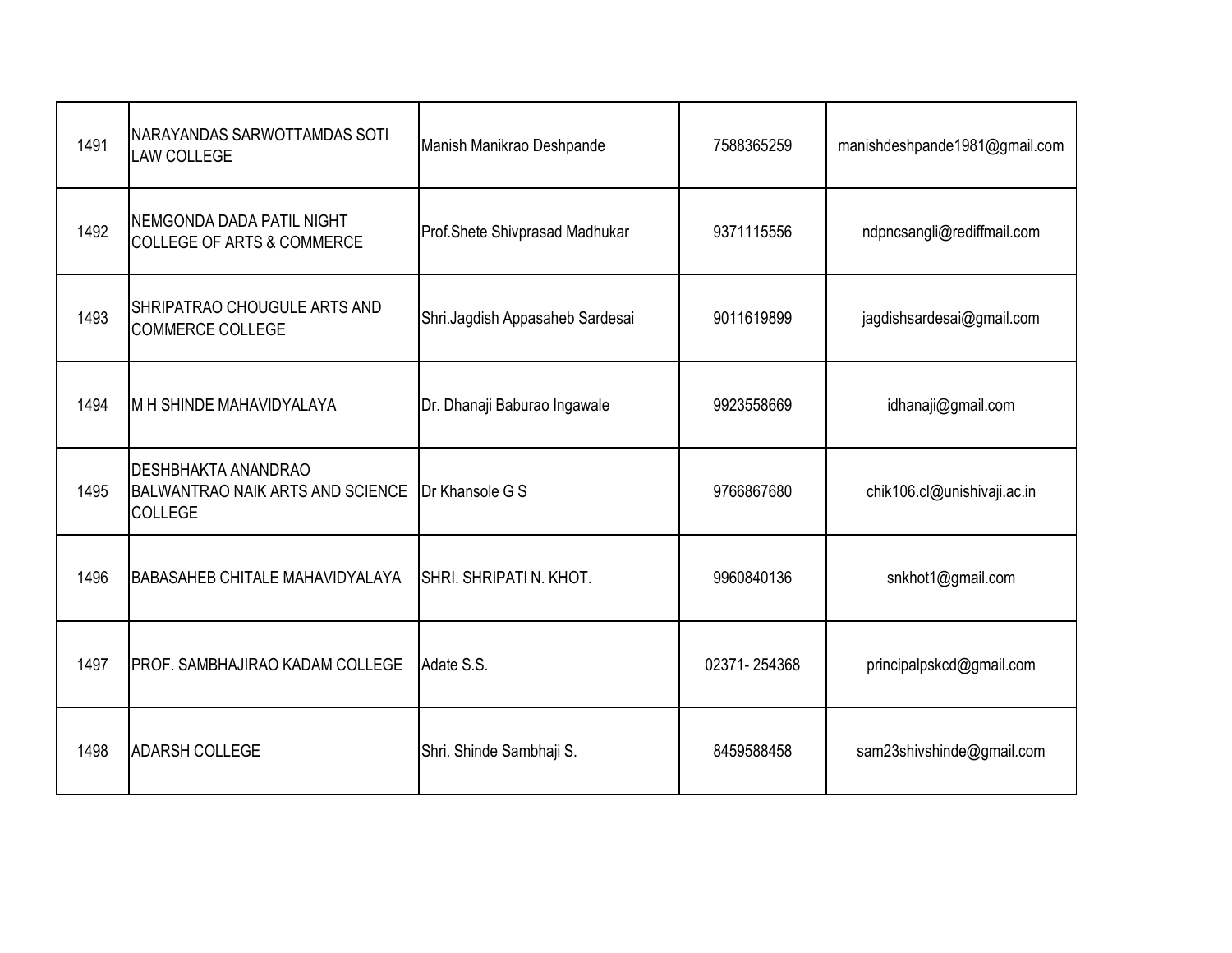| 1499 | <b>ARTS AND COMMERCE COLLEGE</b>                                        | Dr. Dattatray Keraba Kamble    | 9765856276 | dattatrayk1977@gmail.com      |
|------|-------------------------------------------------------------------------|--------------------------------|------------|-------------------------------|
| 1500 | <b>ARTS &amp; COMMERCE COLLEGE</b>                                      | Mr. Sandeep Kondiba Lokhande   | 9881421224 | sanlokhande87@gmail.com       |
| 1501 | HON. SHRI ANNASAHEB DANGE ARTS<br><b>COMMERCE &amp; SCIENCE COLLEGE</b> | Shri. Ekanath Shamrao Patil    | 9881371959 | espatil72@gmail.com           |
| 1502 | <b>SHRI VIJAYSINHA YADAV ARTS &amp;</b><br><b>SCIENCE COLLEGE</b>       | Dr. Surwase Nitesh Preamnath   | 9860805704 | niteshsurwase@gmail.com       |
| 1503 | <b>ARTS &amp; COMMERCE COLLEGE</b>                                      | Dr. Kamble S.G.                | 9552686800 | sachinkm1983@gmail.com        |
| 1504 | <b>KRANTIAGRANI G D BAPU LAD</b><br>MAHAVIDYALAYA, KUNDAL               | Subhash Gautam Chavare         | 9890637780 | subhash.mtech44@gmail.com     |
| 1505 | SMT. MEENALBEN MEHTA COLLEGE OF<br><b>ARTS &amp; COMMERCE</b>           | Dr. Arun Gade                  | 9637448055 | smt.meenalbenmehtac@yahoo.com |
| 1506 | SAHAKAR MAHARSHI SHANKARRAO<br><b>MOHITE PATIL MAHAVIDYALAYA</b>        | Dr.Ms.Otari Vaijayanti Krushna | 9637440144 | otarivaijayanti@gmail.com     |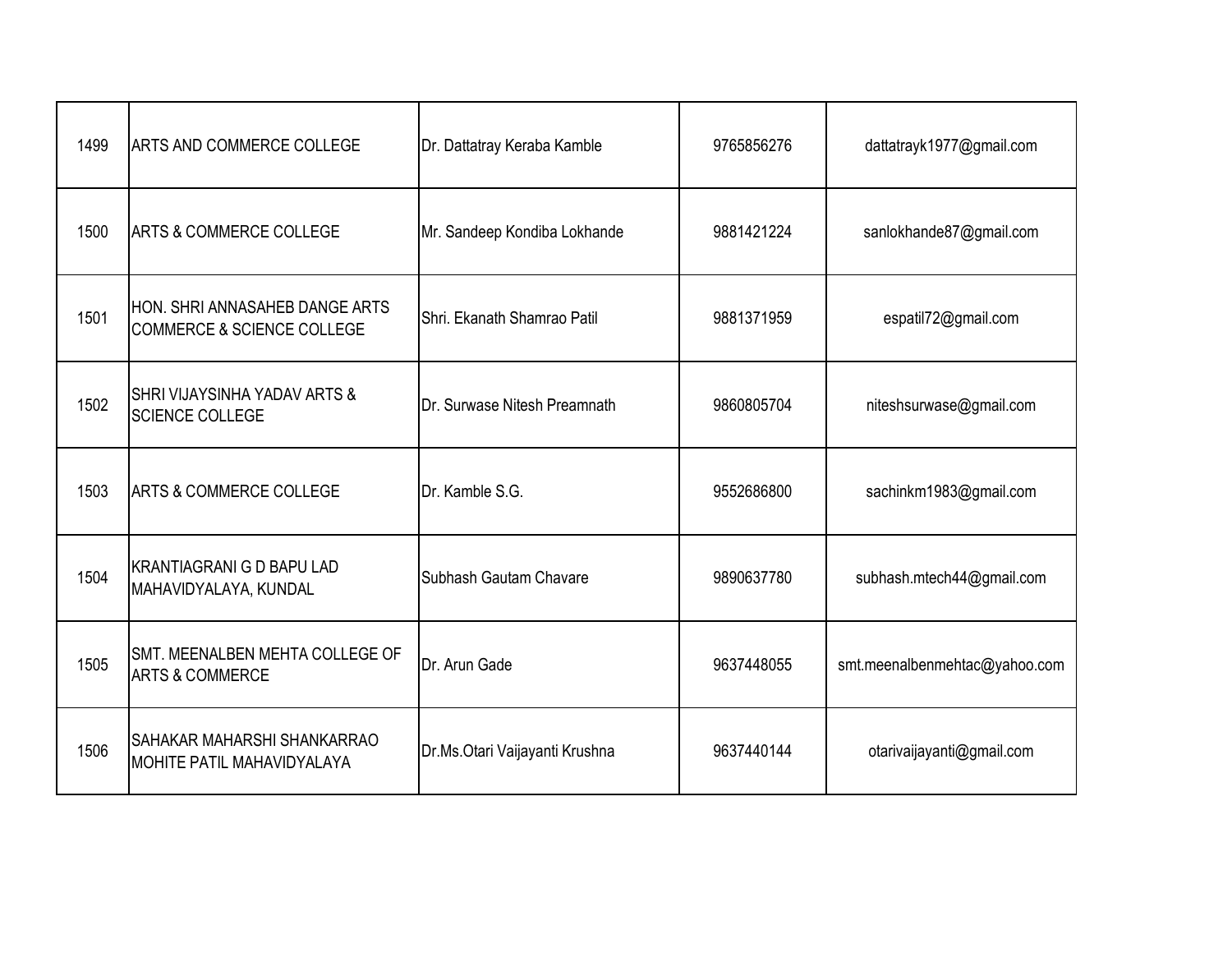| 1507 | YASHAWANTRAO CHAVAN<br>MAHAVIDYALAYA                  | Kamble Krishna B.                  | 9403293645 | krishnabkamble@gmail.com      |
|------|-------------------------------------------------------|------------------------------------|------------|-------------------------------|
| 1508 | KASTURBAI COLLEGE OF EDUCATION                        | Ayesha MD. S. Rangrej              | 9421025774 | rangrejayesha@gmail.com       |
| 1509 | D B F DAYANAND COLLEGE OF ARTS &<br><b>SCIENCE</b>    | Nanaware Deepak C.                 | 9637335551 | deepak_nanaware2003@yahoo.com |
| 1510 | <b>D A V VELANKAR COLLEGE OF</b><br><b>COMMERCE</b>   | DR. D.C. NANAWARE                  | 9637335551 | deepak_nanaware2003@yahoo.com |
| 1511 | <b>SHRIMAN BHAUSAHEB ZADBUKE</b><br>MAHAVIDYALAYA     | Dr. Waghmare Vaibhav Harishchandra | 9860522844 | waghmare.vaibhav@gmail.com    |
| 1512 | <b>D P B DAYANAND COLLEGE OF</b><br><b>EDUCATION</b>  | Dr. V. B. Kidgaonkar               | 9850330788 | vbkidgaonkar@gmail.com        |
| 1513 | SHANKARRAO MOHITE MAHAVIDYALAYA Lohar Prasad Arjunrao |                                    | 9168668429 | prasadlohar9@gmail.com        |
| 1514 | WALCHAND COLLEGE OF ARTS AND<br><b>SCIENCE</b>        | <b>Relekar Santosh Ashok</b>       | 8149159505 | santoshrelekar1976@gmail.com  |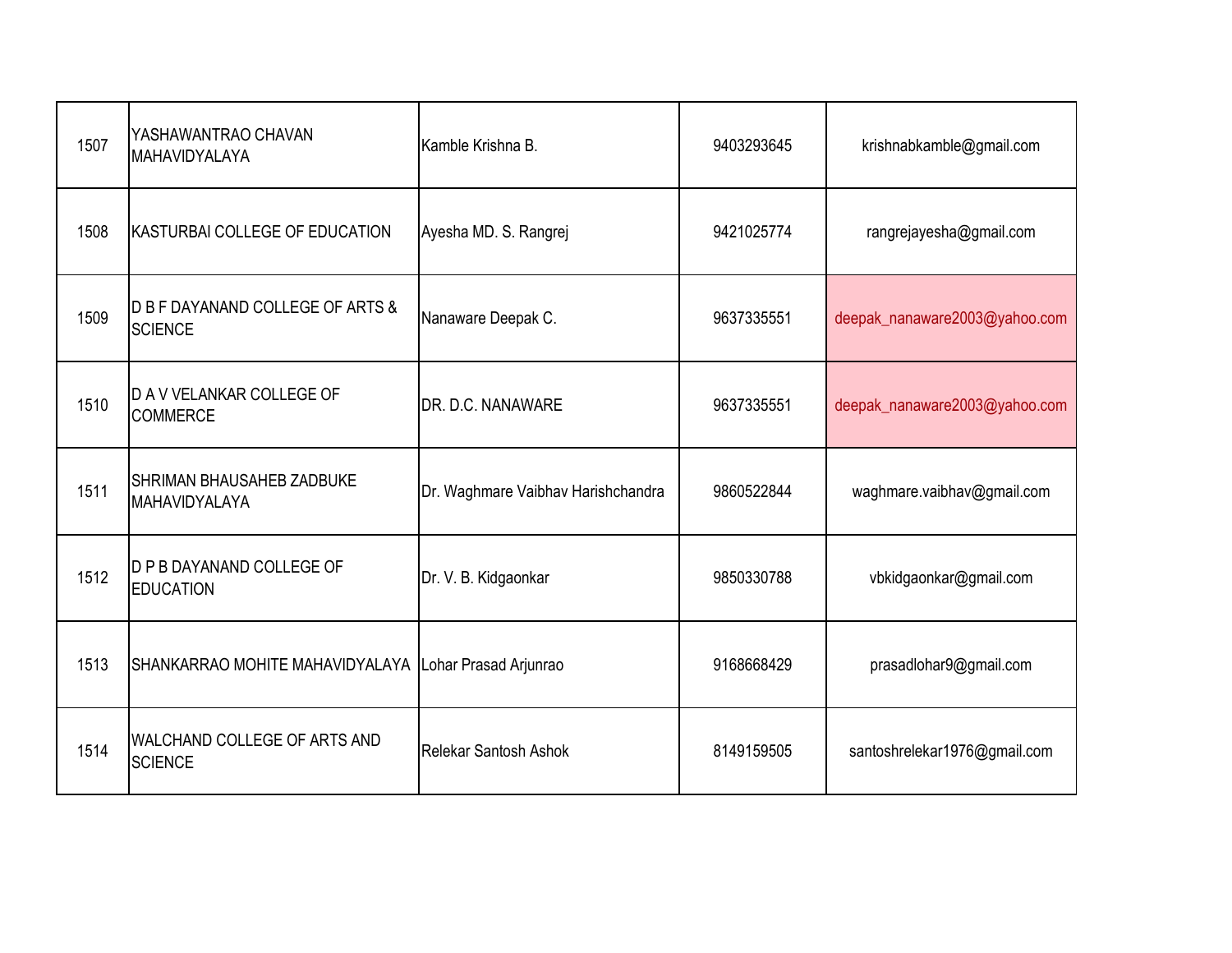| 1515 | <b>KARMVEER BHAURAO PATIL</b><br>MAHAVIDYALAYA                  | Dr. Mane Samadhan Subhash | 9890096689 | mane.samadhan277@gmail.com   |
|------|-----------------------------------------------------------------|---------------------------|------------|------------------------------|
| 1516 | <b>SHRI SHIVAJI MAHAVIDYALAYA</b>                               | Dr. S. P. Gaikwad         | 9011339912 | ssmb_barshi@rediffmail.com   |
| 1517 | <b>D G B DAYANAND LAW COLLEGE</b>                               | Smt. S. J. Gaikwad        | 9922396808 | sonaligaikawad1976@gmail.com |
| 1518 | <b>COLLEGE OF EDUCATION</b>                                     | Ajam Shaikh               | 9561578750 | shaikhajam@gmail.com         |
| 1519 | SANGAMESHWAR COLLEGE                                            | Pramod M. Dargopatil      | 9423535659 | pdargopatil@gmail.com        |
| 1520 | K N BHISE ARTS & COMMERCE COLLEGE Prof. Phulwale S. P.          |                           | 9503072531 | spphulwale@gmail.com         |
| 1521 | C B K'S B.SCI. R V COM AND R J ARTS<br><b>COLLEGE</b>           | Dr. Shinde Ankush Shankar | 8626050905 | ankushshindegeo@gmail.com    |
| 1522 | SANGOLA COLLEGE (BSR CLARIENCE<br>PENDINGE INSTR. N DELHI OFF.) | Patil Suryakant V         | 9423067068 | surya_patil@rediffmail.com   |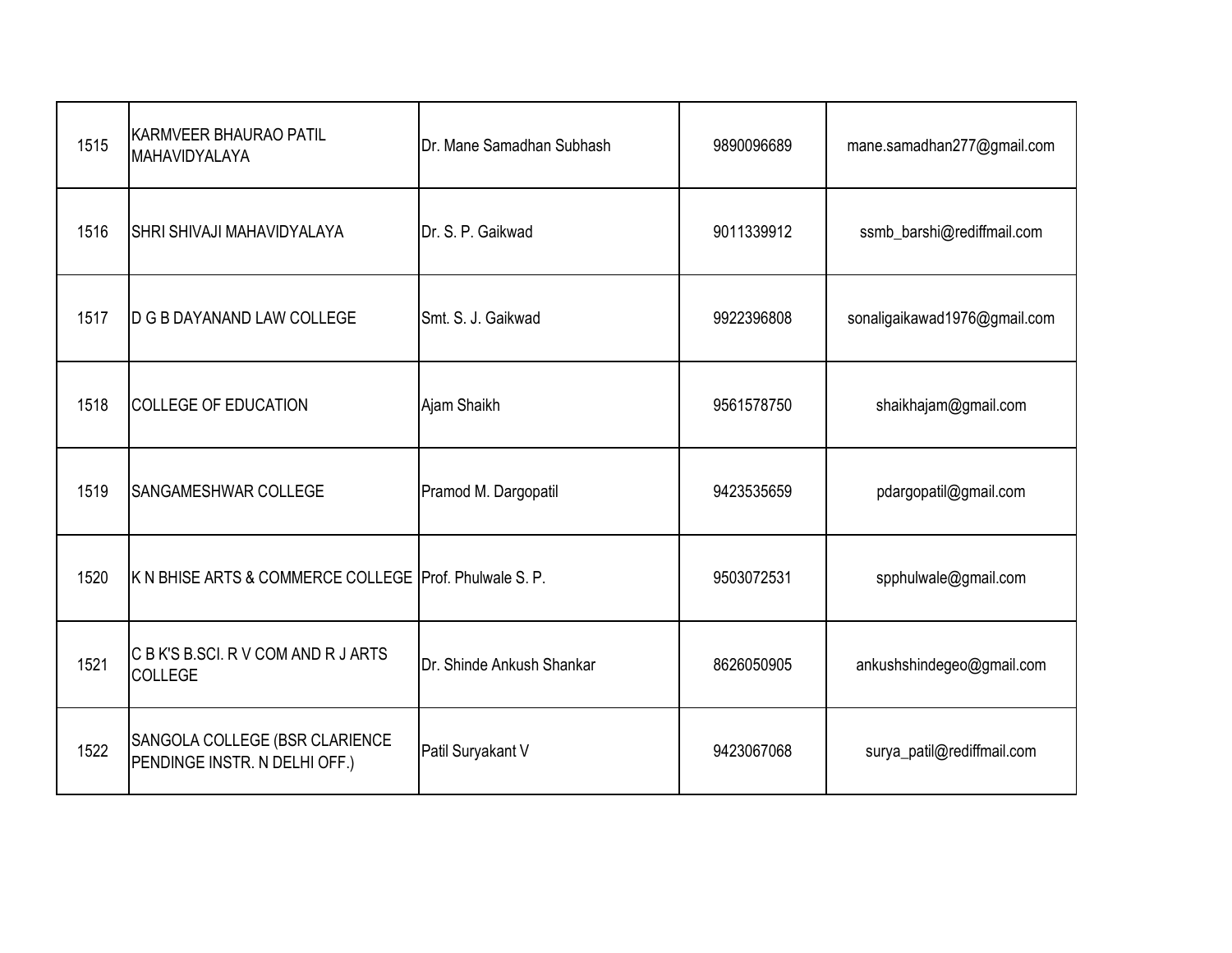| 1523 | <b>ARTS &amp; COMMERCE COLLEGE</b>                                  | Palkar Jaywant M.                  | 9665049850                                 | jayvai2006@gmail.com         |
|------|---------------------------------------------------------------------|------------------------------------|--------------------------------------------|------------------------------|
| 1524 | SHRI VIDYA VIKAS MANDAL'S SHRI SANT<br>DAMAJI MAHAVIDYALAYA         | Honrao P. M.                       | 9423463872                                 | parmeshhonrao@gmail.com      |
| 1525 | RAJARSHI SHAHU LAW COLLEGE                                          | Shri. Sonkamble Ratandeep Yadavrao | 9422663013                                 | ratnakamal@gmail.com         |
| 1526 | HIRACHAND NEMCHAND COLLEGE OF<br><b>COMMERCE</b>                    | Dr.Snehal D.Godbole                | 9657720558                                 | snehalbidkar12@gmail.com     |
| 1527 | <b>DESHBHAKTA SAMBHAJIRAO GARAD</b><br>MAHAVIDYALAYA                | Banate Abhishek B.                 | 8421408768                                 | abhishekbanate2015@gmail.com |
| 1528 | A R BURLA MAHILA VARISHTHA<br>MAHAVIDYALAYA                         | Waghmare Panchappa M.              | 9921085825                                 | panchuwaghmare@gmail.com     |
| 1529 | BHARAT MAHAVIDYALAYA                                                | Dr.Dalavi Arvind Vaman             | 02182-242042,<br>9657730994,<br>7588506557 | arvind.dalavi@gmail.com      |
| 1530 | SHOLAPUR SOCIAL ASSOCIATION'S<br><b>ARTS &amp; COMMERCE COLLEGE</b> | DR. A. A. GADWAL                   | 9420660358                                 | gadwalarahim@gmail.com       |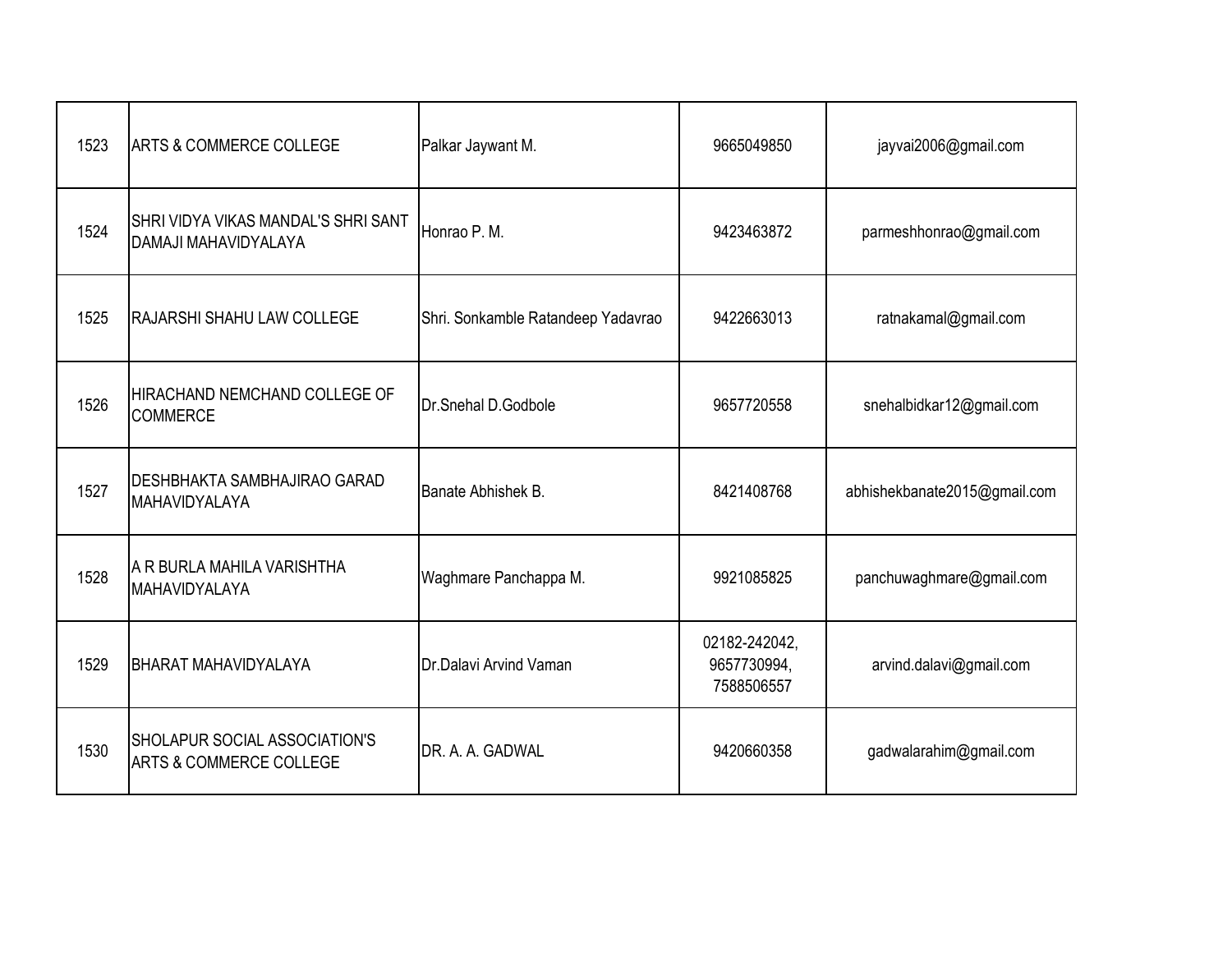| 1531 | VIDNYAN MAHAVIDYALAYA (SELF<br><b>FINANCE)</b>                                                                                                                 | Shri. Lawate Pandurang Mahadeo | 9766872146                   | lawate1986@gmail.com   |
|------|----------------------------------------------------------------------------------------------------------------------------------------------------------------|--------------------------------|------------------------------|------------------------|
| 1532 | <b>B P SULAKHE COMMERCE COLLEGE</b>                                                                                                                            | Jamge Santosh D.               | 8412090014                   | santoshjamge@gmail.com |
| 1533 | SIR VITHALDAS THACKERSEY COLLEGE<br>OF HOME SCIENCE                                                                                                            | Mr. Prakash Navgire            | 7738331907                   | pnavgire@gmail.com     |
| 1534 | MANIBEN NANAVATI WOMEN'S COLLEGE   Mrs. Anuja Deshpande                                                                                                        |                                | 9820495667                   | anuja185@gmail.com     |
| 1535 | SMT. P N DOSHI WOMEN'S COLLEGE OF<br><b>ARTS KUM. U R SHAH WOMEN'S</b><br>COLLEGE OF COMMERCE DR. SMT<br>NANAVTI B M WOMEN'S COLLEGE OF<br><b>HOME SCIENCE</b> | Prof. Chavan Savita            | 7045081855                   | pndsavita@gmail.com    |
| 1536 | <b>SMT. B M RUIA MAHILA MAHAVIDYALAYA</b><br>(BSR CLARIENCE PENDINGE INSTR. N<br>DELHI OFF.)                                                                   | Dr. Santosh Kaul Kak           | 022 23808130 /<br>8422930956 | skkbmr@gmail.com       |
| 1537 | DR. BHANUBEN MAHENDRA NANAVATI<br>COLLEGE OF HOME SCIENCE                                                                                                      | Amruta Sapre                   | 9619400514                   | amruta@bmncollege.com  |
| 1538 | SMT. N C GANDHI & B V GANDHI MAHILA<br><b>ARTS &amp; COMMERCE COLLEGE</b>                                                                                      | Dr. Viram J. Vala              | 9727775758                   | viramvala909@gmail.com |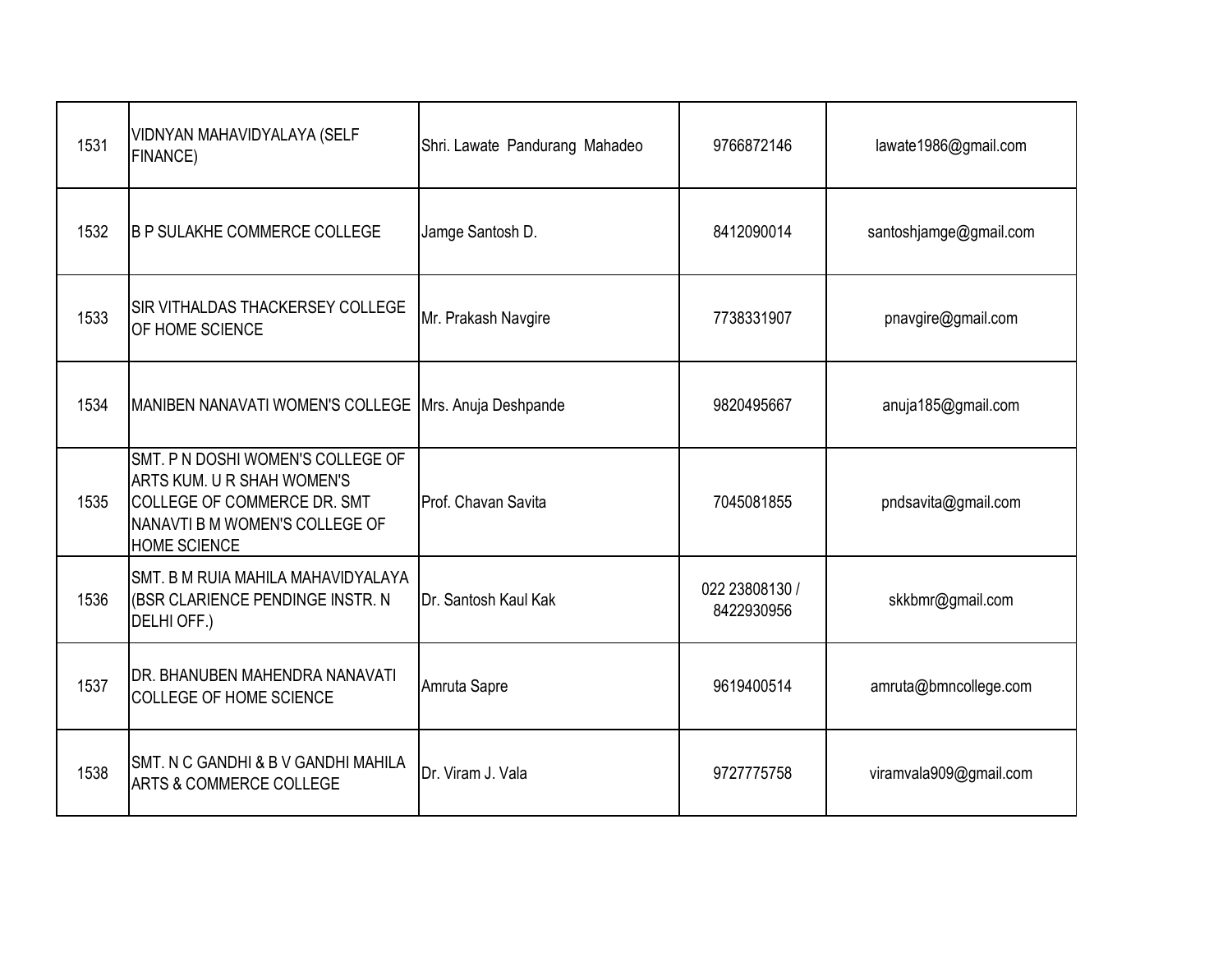| 1539 | SMT. MANIBEN M P SHAH WOMEN'S<br><b>COLLEGE OF ARTS &amp; COMMERCE</b>                   | Dr. Bhatt Avaneesh Kirit         | 9819640355                  | avaneesh@gmail.com                   |
|------|------------------------------------------------------------------------------------------|----------------------------------|-----------------------------|--------------------------------------|
| 1540 | W K B S MANDAL'S ARTS & COMMERCE<br><b>COLLEGE FOR WOMEN</b>                             | Mrs. Sarbjit Kaur Cheema         | 9423979064                  | prin_wkbs@rediffmail.com             |
| 1541 | <b>SMT. CHAMPABEN BALCHAND SHAH</b><br><b>MAHILA MAHAVIDYALA</b>                         | Dr.Sanjaykumar Namdev Gaikwad    | 8275508553                  | sanjaykumar3505@rediffmail.com       |
| 1542 | SETH P T MAHILA COLLEGE OF ARTS &<br><b>HOME SCIENCE</b>                                 | DR. A. H. DHOLAKIA               | 9825460110                  | ahdholakia@gmail.com                 |
| 1543 | SND TARTS & COMMERCE COLLEGE<br><b>FOR WOMEN</b>                                         | Dr. Rajetri Kulkarni             | 9890291244                  | rajetriskulkarni@gmail.com           |
| 1544 | GES'S SMT. MRKARTS FINE ARTS BK<br>COMMERCE AND A K HOME SCIENCE<br>MAHILA MAHAVIDYALAYA | Smt. Shubhada Nilkanth Deshpande | 0253-2338197<br>9371103170  | shubhadadeshpande.smrk@gmail.co<br>m |
| 1545 | WOMEN'S COLLEGE OF HOME SCIENCE<br>& BCA                                                 | Mr.Nitin Eknath Kakade           | 9970204211                  | nitinkakade2010@gmail.com            |
| 1546 | SMT. RATNAPRABHADEVI MOHITE-PATIL<br>COLLEGE OF HOME SCIENCE FOR<br><b>WOMEN</b>         | Prof. Ghadge A.B.                | 02185-227427,<br>9921331883 | srmphomesc@rediffmail.com            |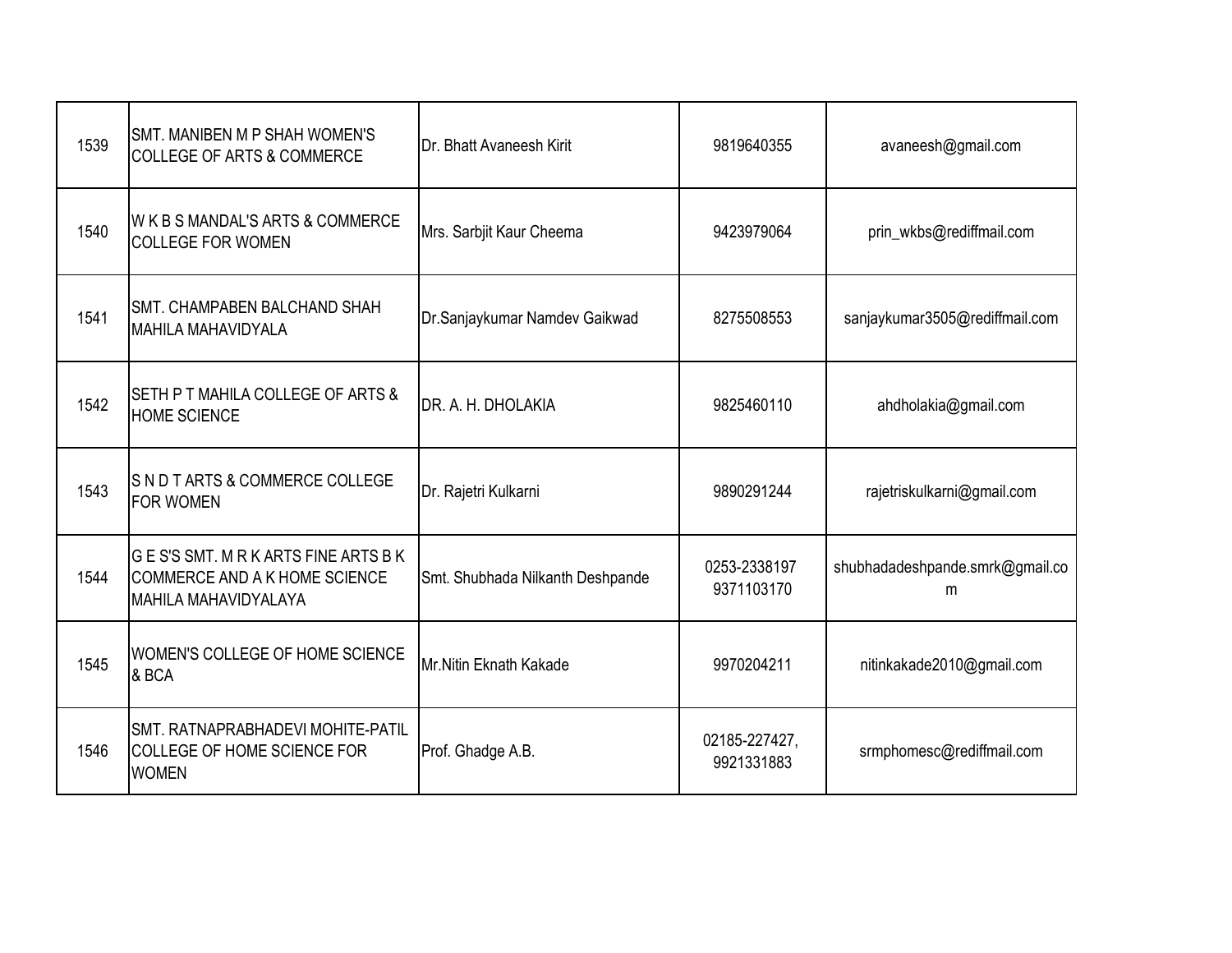| 1547 | KATRUWAR ARTS RATANLAL KABRA<br><b>SCINECE &amp; B R M COMMERCE COLLEGE</b>                              | Dr. S. R. Rathod                | 9421858588 | rathod.sr@gmail.com            |
|------|----------------------------------------------------------------------------------------------------------|---------------------------------|------------|--------------------------------|
| 1548 | RAJARSHI SHAHU MAHAVIDYALAYA                                                                             | Mrs. Manjusha Anant Shinde      | 9922748999 | smanjusha07@gmail.com          |
| 1549 | DAYANAND COLLEGE OF ARTS                                                                                 | Dr. Sunil Vasantrao Salunke     | 9960772572 | salunkesv@gmail.com            |
| 1550 | NUTAN MAHAVIDYALAYA (BSR<br><b>CLARIENCE PENDINGE INSTR. N DELHI</b><br>OFF.)                            | SHRIKANT SURESHRAO DESHMUKH     | 7709679917 | shrikant.deshmukh48@gmail.com  |
| 1551 | <b>SHRI GURU BUDDHISWAMI</b><br>MAHAVIDYALAYA                                                            | Dr. Dalvi Sanjay Marotrao       | 9921101210 | dalvisanjay777@rediffmail.com  |
| 1552 | <b>KINWAT EDUCATION SOCIETY'S</b><br><b>BALIRAM PATIL ARTS, COMMERCE &amp;</b><br><b>SCIENCE COLLEGE</b> | <b>SOMWANSHI</b><br>YOGESH V.   | 9960775235 | prof.yogeshsomwanshi@gmail.com |
| 1553 | <b>MASTER DEENANATH MANGESHKAR</b><br>COLLEGE (BSR CLARIENCE PENDINGE<br>INSTR. N DELHI OFF.)            | Dr.Pradeep B.Patil              | 7588876455 | prinmdm313@gmail.com           |
| 1554 | <b>ADAT VYAPARI EDUCATION SOCIETY'S</b><br>DEGLOOR COLLEGE                                               | <b>IDr.Sudam Laxmankumar H.</b> | 9420537319 | sudam_laxman@rediffmail.com    |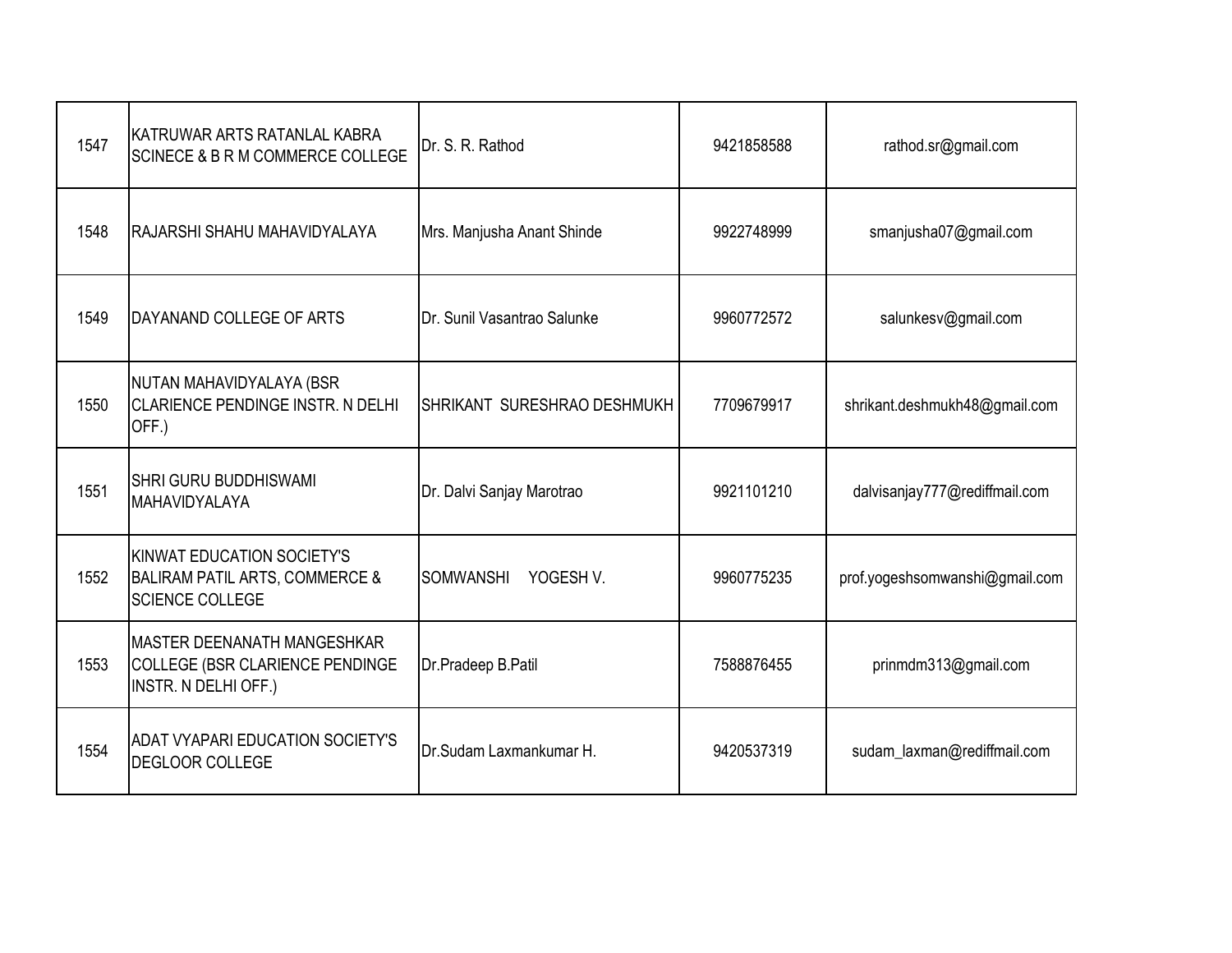| 1555 | ADARSH EDUCATION SOCIETY'S ARTS,<br><b>COMMERCE &amp; SCIENCE COLLEGE</b>                        | <b>IMr. T. R. HAPGUNDE</b>                                                                                                                                                               | 9921986899                                                                                                          | hapgundetr@gmail.com                                                                                                                                                                                                |
|------|--------------------------------------------------------------------------------------------------|------------------------------------------------------------------------------------------------------------------------------------------------------------------------------------------|---------------------------------------------------------------------------------------------------------------------|---------------------------------------------------------------------------------------------------------------------------------------------------------------------------------------------------------------------|
| 1556 | M S P MANDAL'S SHRI SHIVAJI COLLEGE<br>OF ARTS COMMERCE & SCIENCE                                | Dr. Rohidas Shivajirao Nitonde                                                                                                                                                           | 9420034750                                                                                                          | rsnitonde@gamil.com                                                                                                                                                                                                 |
| 1557 | SHRI HAVAGISWAMI COLLEGE (BSR<br><b>CLARIENCE PENDINGE INSTR. N DELHI</b><br>OFF.)               | Dr.Gore Vitthal Gangadharrao                                                                                                                                                             | 9604304973                                                                                                          | dr.vitthalgore@gmail.com                                                                                                                                                                                            |
| 1558 | DAYANAND COLLEGE OF COMMERCE                                                                     | Dr. Brijmohan Dayma, Dr. Balasaheb T.<br>Chavan, Dr. Sarika B. Dayma, Dr.<br>Sachin M. Prayag, Dr. Smita Bhakkad,<br>Mr. Shrikant Pandya, Mr. Premsagar<br>Mundada, Mrs. Aruna Choudhari | 9421020331,<br>9923715080,<br>9860594966,<br>9881717278.<br>9765359875,<br>8087417720,<br>9730590725,<br>9822258193 | brijdayma@gmail.com,<br>chavan.balaji@gmail.com,<br>ojasdayma@gmail.com,<br>sachinprayag1@gmail.com,<br>smitabidada@gmail.com,<br>shrikantgpandya@gmail.com,<br>mundadaprem@gmail.com,<br>arunarchoudhari@gmail.com |
| 1559 | <b>DNYANOPASAK SHIKSHAN MANDAL'S</b><br><b>COLLEGE OF ARTS, COMMERCE &amp;</b><br><b>SCIENCE</b> | Dr. Khanale P.B.                                                                                                                                                                         | 9421176740                                                                                                          | prakashkhanale@gmail.com                                                                                                                                                                                            |
| 1560 | DAYANAND SCIENCE COLLEGE                                                                         | Dr. Vishwanath Dattu Mote                                                                                                                                                                | 09960639169,<br>09834310568                                                                                         | vmote.physics@gmail.com                                                                                                                                                                                             |
| 1561 | IH.G.P.S.P. MANDAL'S PANSARE<br><b>MAHAVIDYALAYA</b>                                             | Dr. Choudhari Govind Pandurang                                                                                                                                                           | 9096312211,<br>8830740047,<br>9075443322                                                                            | govind.ucdab@gmail.com                                                                                                                                                                                              |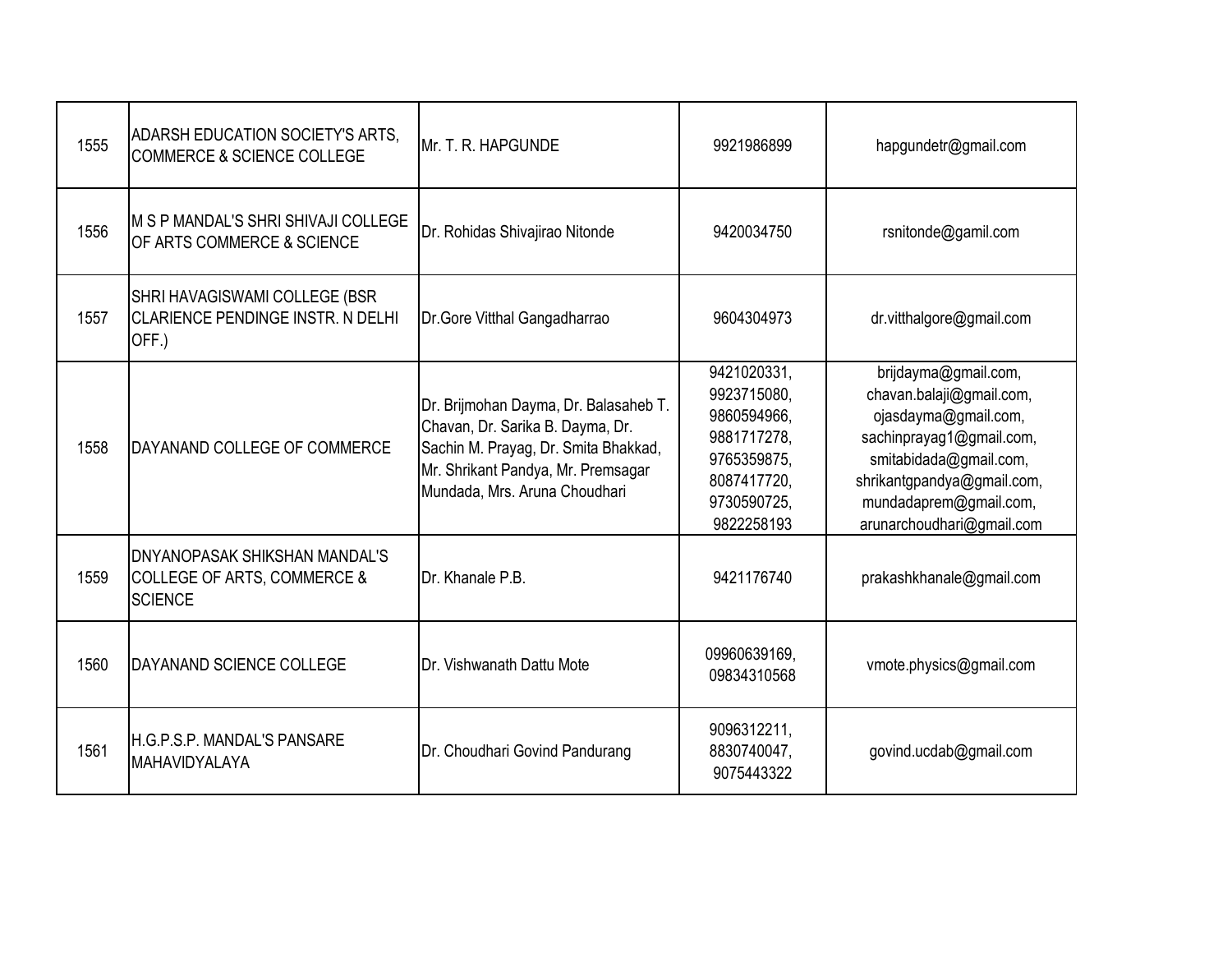| 1562 | <b>SCIENCE COLLEGE</b>                                                                                  | Dr. P. S. Borkar                                     | 9921121194                               | pritaschaware@gmail.com                                                    |
|------|---------------------------------------------------------------------------------------------------------|------------------------------------------------------|------------------------------------------|----------------------------------------------------------------------------|
| 1563 | <b>MAHARASHTRA UDAYAGIRI</b><br><b>MAHAVIDYALAYA</b>                                                    | Dr. R.B. Allapure                                    | 9421092583                               | allapure@yahoo.co.in                                                       |
| 1564 | AZAD MAHAVIDYALAYA (Stop New Delhi)                                                                     | Dr Barote M A                                        | 9422658959                               | barotema@yahoo.com                                                         |
| 1565 | NAGNATH ARTS COMMERCE & SCIENCE<br><b>COLLEGE</b>                                                       | Mr. K.R. Kadam, Dr. R.B. Borse, Dr. A.K.<br>Deshmukh | 8600890695,<br>9271241087,<br>9423737634 | krkadam72@gmail.com,<br>rajeshborse25@gmail.com,odeshmuk<br>h916@gmail.com |
| 1566 | ARTS COMMERCE & SCIENCE COLLEGE                                                                         | Dr. Kabadi Sambhaji Narayanrao                       | 09423306181,<br>08788077179              | sambhaji456@gmail.com                                                      |
| 1567 | <b>SANT TUKARAM ARTS &amp; SCIENCE</b><br><b>COLLEGE</b>                                                | Dr. Pandit B Nirmal                                  | 9421385622                               | panditnptel@gmail.com                                                      |
| 1568 | <b>SHRI SHIVAJI MAFAT EDUCATION</b><br><b>SOCIETY'S SHRI SANT GADGE MAHARAJ</b><br><b>MAHAVIDYALAYA</b> | Dr. Ravangave Limbraj Sopanrao                       | 9423350570                               | Isravangave@gmail.com                                                      |
| 1569 | <b>SHRI DATTA ARTS &amp; COMMERCE</b><br><b>COLLEGE</b>                                                 | Dr Gajanan R Mahajan, Dr Bhagwat B<br>Pandit         | 7385190200,<br>9881736664                | drgrmahajan@rediffmail.com,<br>panditbhagwat51@gmail.com                   |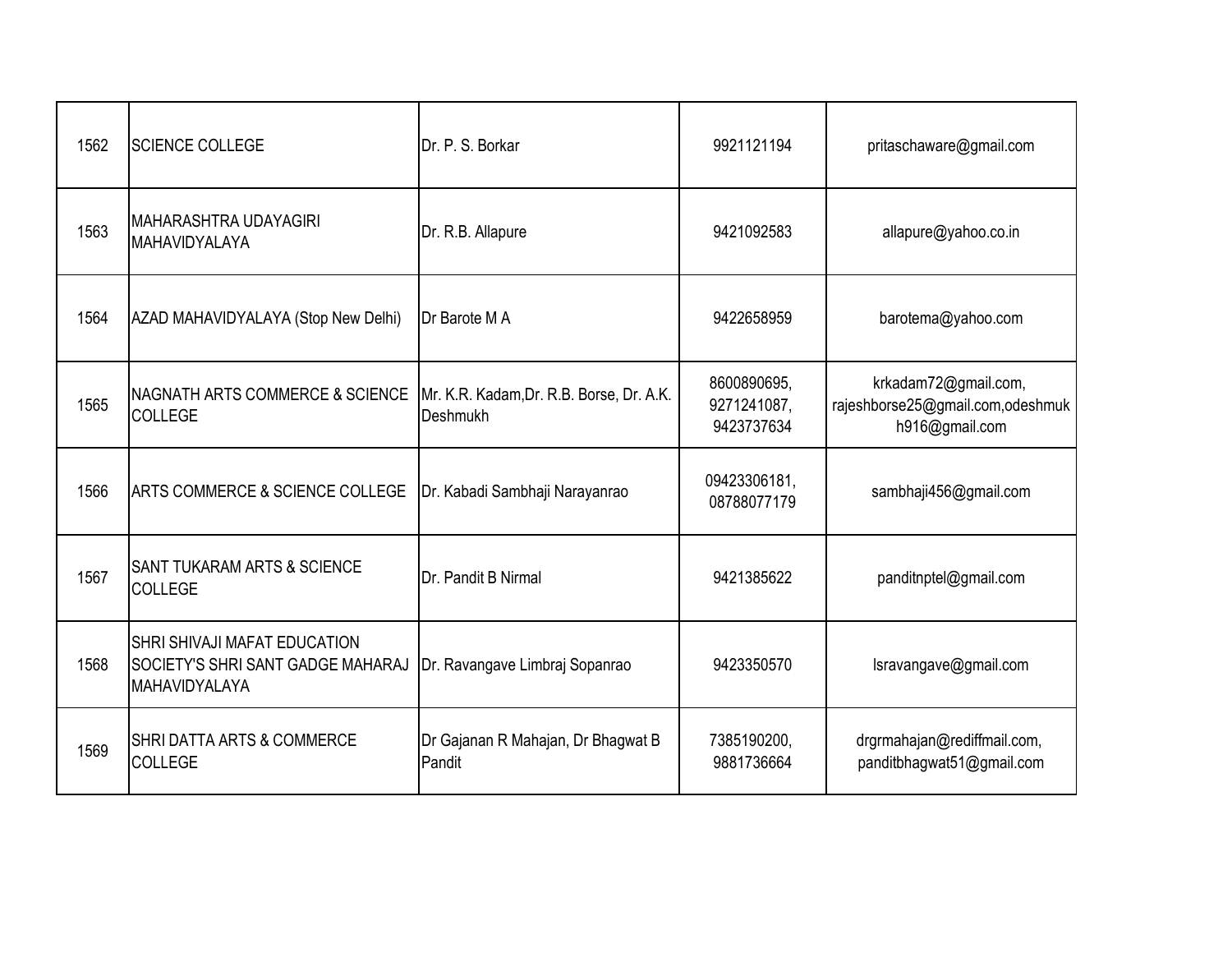| 1570 | <b>MADHAVRAO PATIL ARTS &amp; COMMERCE</b><br>COLLEGE                                | Dr. Varsha F. Dabhade          | 9421303724                 | mpcpalam@rediffmail.com      |
|------|--------------------------------------------------------------------------------------|--------------------------------|----------------------------|------------------------------|
| 1571 | DIGAMBARRAO BINDU ARTS &<br><b>COMMERCE COLLEGE</b>                                  | Dr. Arvind Bhimrao Chavhan     | 9420775527,<br>9970559438  | drarvindchavhan@gmail.com    |
| 1572 | LATE RAMESH WARPUDKAR ARTS AND<br><b>COMMERCE COLLEGE</b>                            | Dr. Mukundraj Baburao Patil    | 9657700237                 | mukundrajbpatil@gmail.com    |
| 1573 | <b>SHIVAJI MAHAVIDYALAYA</b>                                                         | Dr R S Awasthi                 | 9422468428                 | rsawasthi63@rediffmail.com   |
| 1574 | COLLEGE OF COMPUTER SCIENCE AND<br><b>INFORMATION TECHNOLOGY (SELF</b><br>FINANCING) | Mr.Saudagar Asifmiya Marufmiya | 8552901302                 | asif2333@gmail.com           |
| 1575 | <b>B RAGHUNATH ARTS COMMERCE AND</b><br><b>SCIENCE COLLEGE</b>                       | Dr. Modak S.V.                 | 9422192326                 | sunilmodak@rediffmail.com    |
| 1576 | DAYANAND COLLEGE OF LAW                                                              | Dr. Panchal Gopal Gajanan      | 9405627181                 | adv.gopalpanchal@gmail.com   |
| 1577 | <b>INDIRA GANDHI (SR.) COLLEGE</b>                                                   | Dr. Metkar Ram Govindrao       | <b>Assistant Professor</b> | rammetkarmath@rediffmail.com |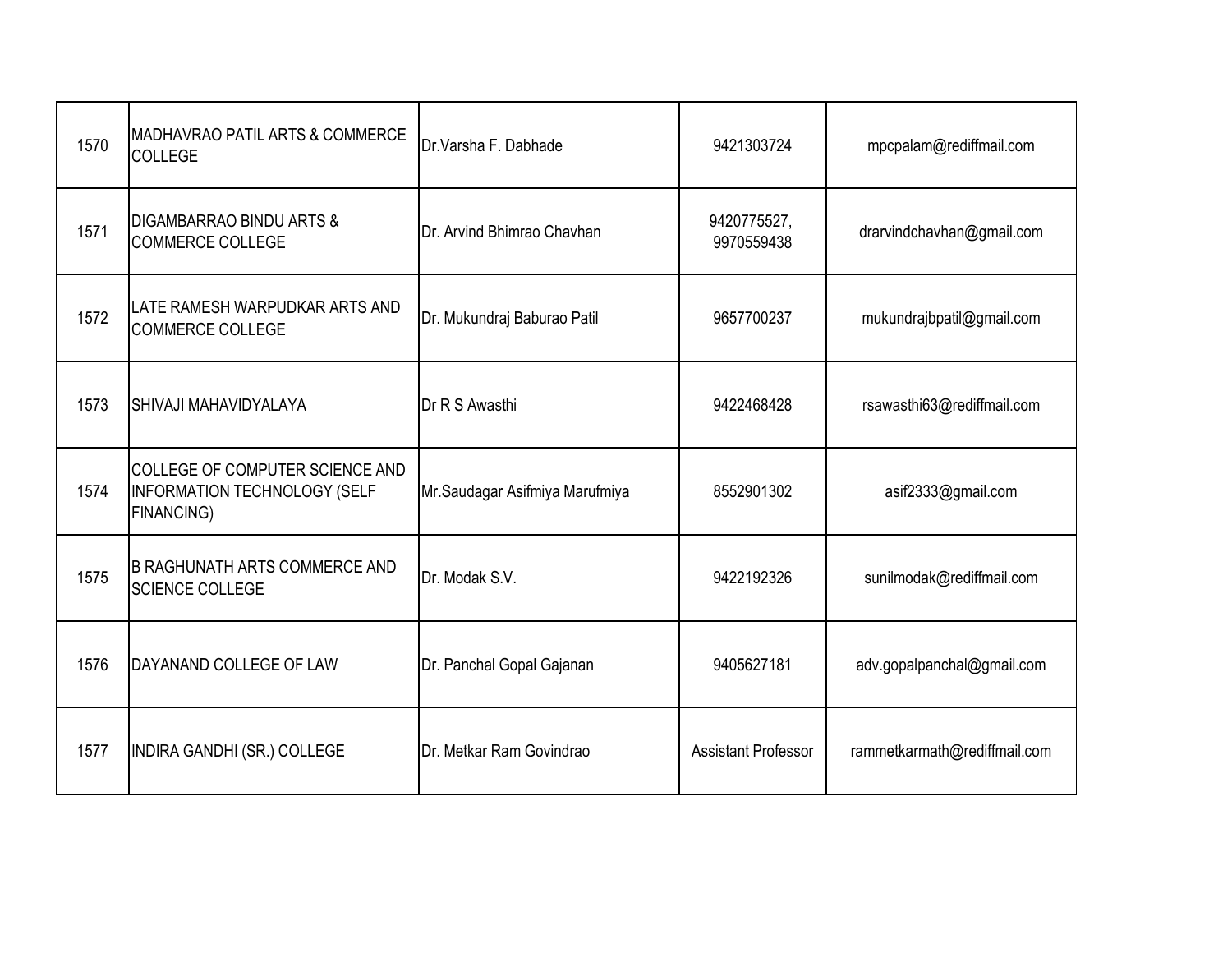| 1578 | LATE SOW KAMALTAI JAMKAR MAHILA<br>MAHAVIDYALAYA                                                    | Smt. Lohakare Omprabha Arjunrao           | 9975108204                        | omprabhashinde@gmail.com                       |
|------|-----------------------------------------------------------------------------------------------------|-------------------------------------------|-----------------------------------|------------------------------------------------|
| 1579 | S S S P MANDAL'S SHIVAJI COLLEGE                                                                    | Mr. Jadhav Bappa Sambhu                   | 9922282004                        | bappajadhav24@gmail.com                        |
| 1580 | <b>SHRI SEVADAS SHIKSHAN PRASARAK</b><br>MANDAL'S JAWAHARLAL NEHRU<br><b>COLLEGE OF SOCIAL WORK</b> | Dr. A. N. Kardile, Mr. S. S. Shinde       | 9421533959,<br>9960851250         | ams.kardile@gmail.com,<br>shinde.msw@gmail.com |
| 1581 | SWAMI VIVEKANAND MAHAVIDYALAYA<br>(SELF FINANCING)                                                  | Dr. Kodge Bheemashankar                   | 9923229672                        | kodgebg@gmail.com                              |
| 1582 | SWANTATRYA SAINIK SURYABHANJI<br><b>PAWAR ARTS COLLEGE</b>                                          | Dr. Santosh Baburao Kurhe                 | 9423738372                        | dr.santoshkurhe@gmail.com                      |
| 1583 | SHRI KUMARSWAMI MAHAVIDYALAYA                                                                       | Dr. Karad P. D.                           | 9421372908                        | kprakashd1969@gmail.com                        |
| 1584 | <b>PUNYASHLOK AHILYADEVI HOLKAR</b><br>MAHAVIDYALAYA                                                | SHRI GOVARDHAN GULABRAO<br><b>JOGDAND</b> | 9049561978                        | pahcollege248@gmail.com                        |
| 1585 | <b>NANDED EDUCATION SOCIETY'S</b><br>PEOPLE'S COLLEGE                                               | Dr. M.B.Mirza                             | 02462-251891<br>(Mob.09890414809) | mirza.kusha@rediffmail.com                     |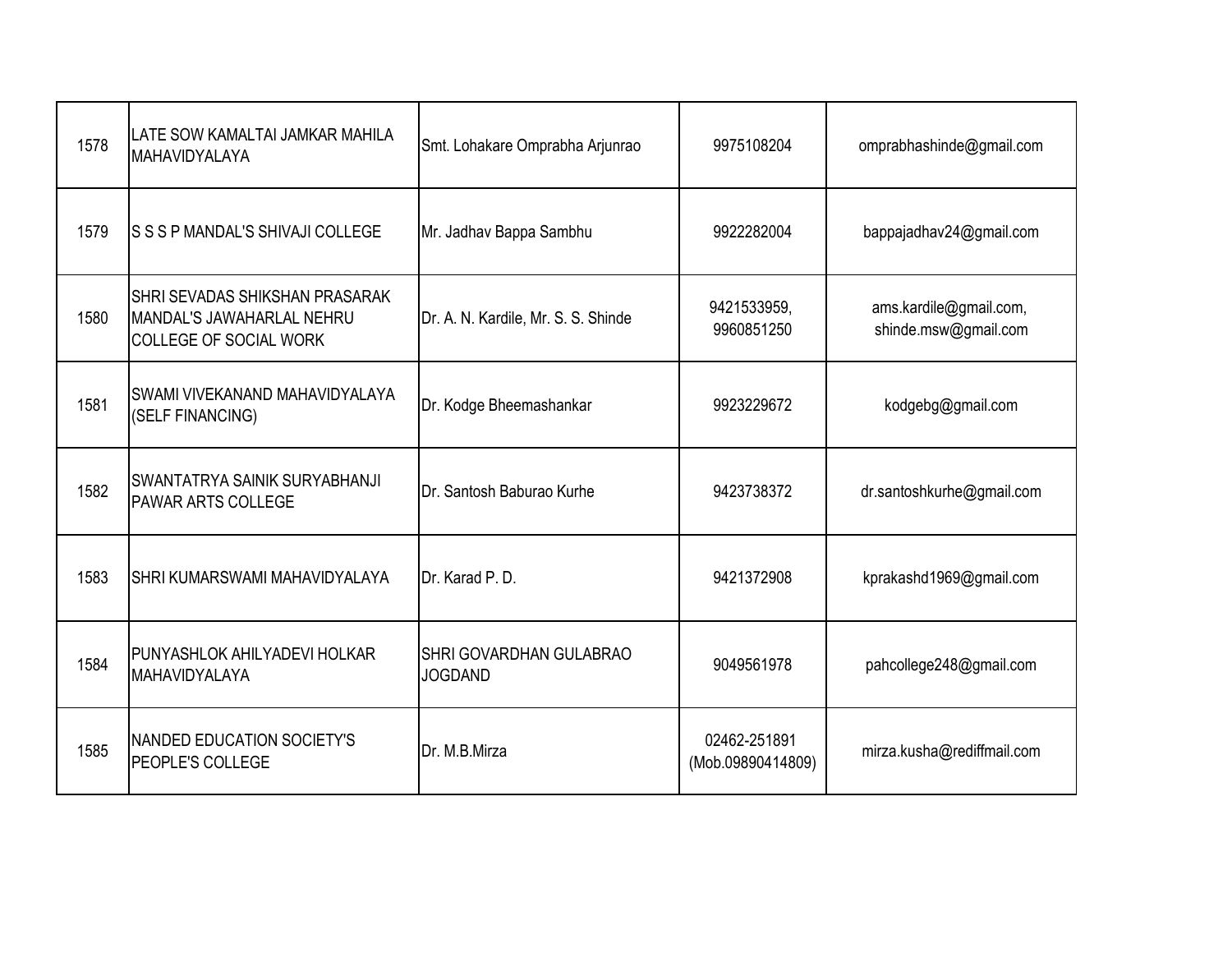| 1586 | <b>SATYAM SHIVAM SUNDARAM SHIKSHAN</b><br>PRASARAK MANDAL, PARBHANI'S LATE<br>NITIN ART'S & SCIENCE COLLEGE | Dr. Hari G. Kale                          | 9175391919                | hgkale@redifffmail.com                                   |
|------|-------------------------------------------------------------------------------------------------------------|-------------------------------------------|---------------------------|----------------------------------------------------------|
| 1587 | SHIVNERI MAHAVIDYALAYA                                                                                      | Mr. Wakade Malikarjun dattrathray         | 9970620741                | malikarjun.w@gmail.com                                   |
| 1588 | INARAYANRAO CHAVAN LAW COLLEGE                                                                              | Dr. Pratima Vijay Bandewar                | 9860081931                | pratima.bandewar11@gmail.com                             |
| 1589 | SHAHID BHAGATSINGH MAHAVIDYALAYA Dr. Chavan Sandip Pandurangrao                                             |                                           | 9421379916                | drspchavan@gmail.com                                     |
| 1590 | SHARDA MAHAVIDYALAYA                                                                                        | Dr.Patil B.R.                             | 9420886200                | drbrp912@rediffmail.com                                  |
| 1591 | <b>SARASWATI VIDYA MANDIR ARTS</b><br><b>COLLEGE</b>                                                        | IMISHRA TAPANKUMAR<br><b>PRAFULKUMAAR</b> | 9850915309                | tapan3012@yahoo.com                                      |
| 1592 | HUTATMA RAJGURU MAHAVIDYALAYA                                                                               | Dr. Promod Shridharrao Kulkarni           | 9850658087,<br>9822425843 | pramodskulkarni3@gmail.com,drsbpati<br>15576@yahoo.co.in |
| 1593 | <b>GOVT. COLLEGE OF ARTS &amp; SCIENCE</b>                                                                  | Dr. Kale Ramprasad Shivajirao             | 9823238063                | kale_ramprasad@rediffmail.com                            |
|      |                                                                                                             |                                           |                           |                                                          |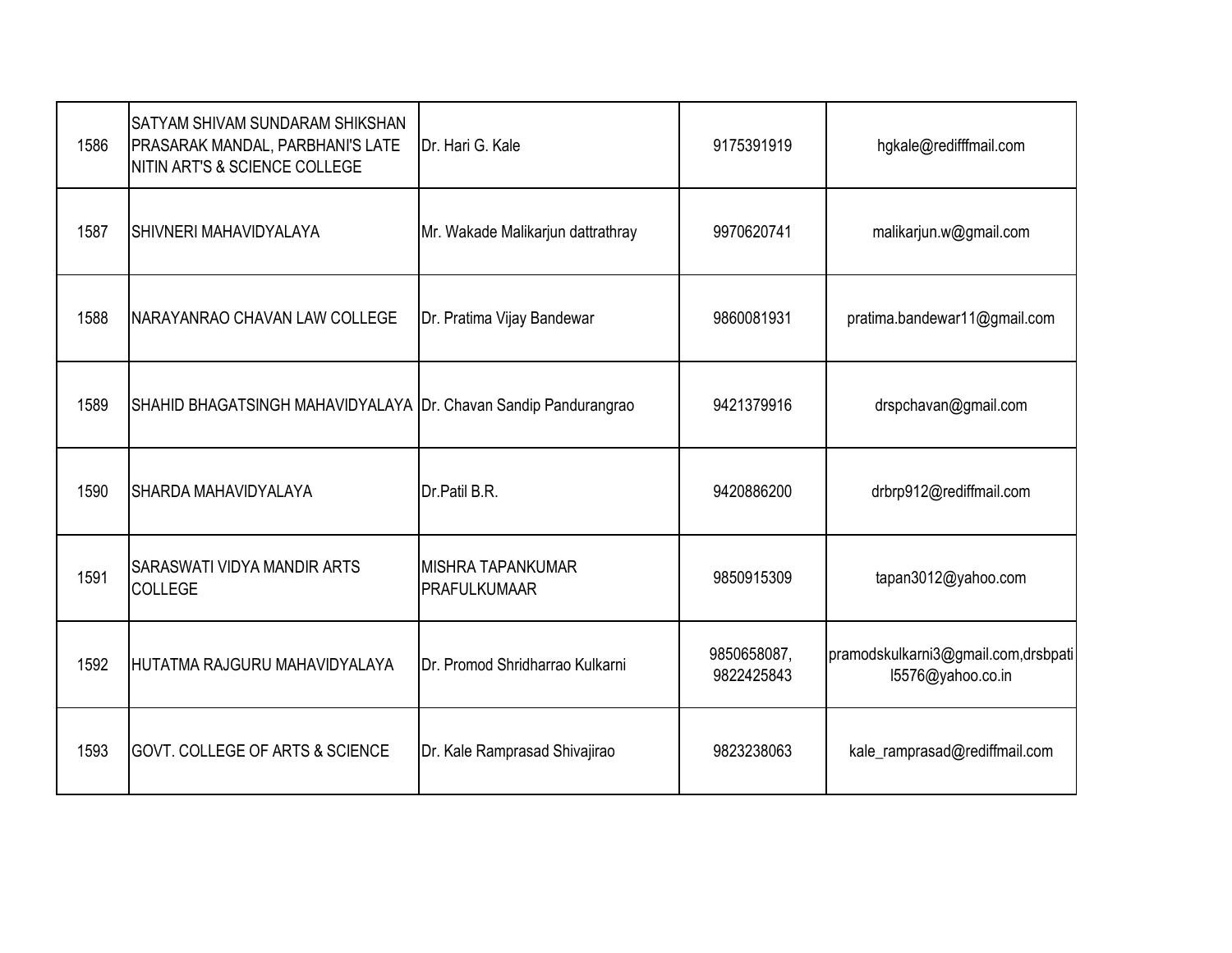| 1594 | DIRECTORE, GOVT. VIDARBHA<br><b>INSTITUTE OF SCIENCE &amp; HUMANITIES</b>                                   | Dr. Naval S. Thorat                   | 9822473836 | nawalthorat@gmail.com           |
|------|-------------------------------------------------------------------------------------------------------------|---------------------------------------|------------|---------------------------------|
| 1595 | KONKAN UNNATI MITRA MANDAL'S<br>VASANTRAO NAIK COLLEGE OF ARTS &<br><b>COMMERCE</b>                         | <b>Prof. Murlidhar Pandit Gaikwad</b> | 9420835904 | gaikwadmp1993@gmail.com         |
| 1596 | K J SOMEIYA COMPREHENSIVE<br><b>COLLEGE OF EDUCATION TRAINING &amp;</b><br><b>RESEARCH (SELF FINANCING)</b> | Dr, Hema Bhadavkar                    | 9892389971 | hema.peese@somaiya.edu          |
| 1597 | <b>RAJARAMBAPU INSTITUTE OF</b><br>TECHNOLOGY (SELF FINANCING)                                              | Prof. Durgesh P. Kshirsagar           | 8600009780 | durgesh.kshirsagar@ritindia.edu |
| 1598 | SHREE S P PATEL ARTS COLLEGE                                                                                | Pro. H.N.Kamol                        | 9909116355 | Hariprasadkamol@gmail.com       |
| 1599 | SHRIDR. R G RATHOD ARTS & SCIENCE<br><b>COLLEGE</b>                                                         | Dr. Shashank Suresh Kawar             | 9766319025 | shashankkawar@rediffmail.com    |
| 1600 | <b>SOUTH INDIAN EDUCATION SOCIETY'S</b><br>COLLEGE OF COMMERCE & ECONOMICS                                  | CA Prasanna Tambe                     | 9702633315 | prasannatambe@gmail.com         |
| 1601 | LOKNAYAK BAPUJI AENY MAHILA<br>MAHAVIDYALAYA                                                                | <b>IDR.SANTOSHKUMAR GAJALE</b>        | 8421222022 | santoshgajale07@gmail.com       |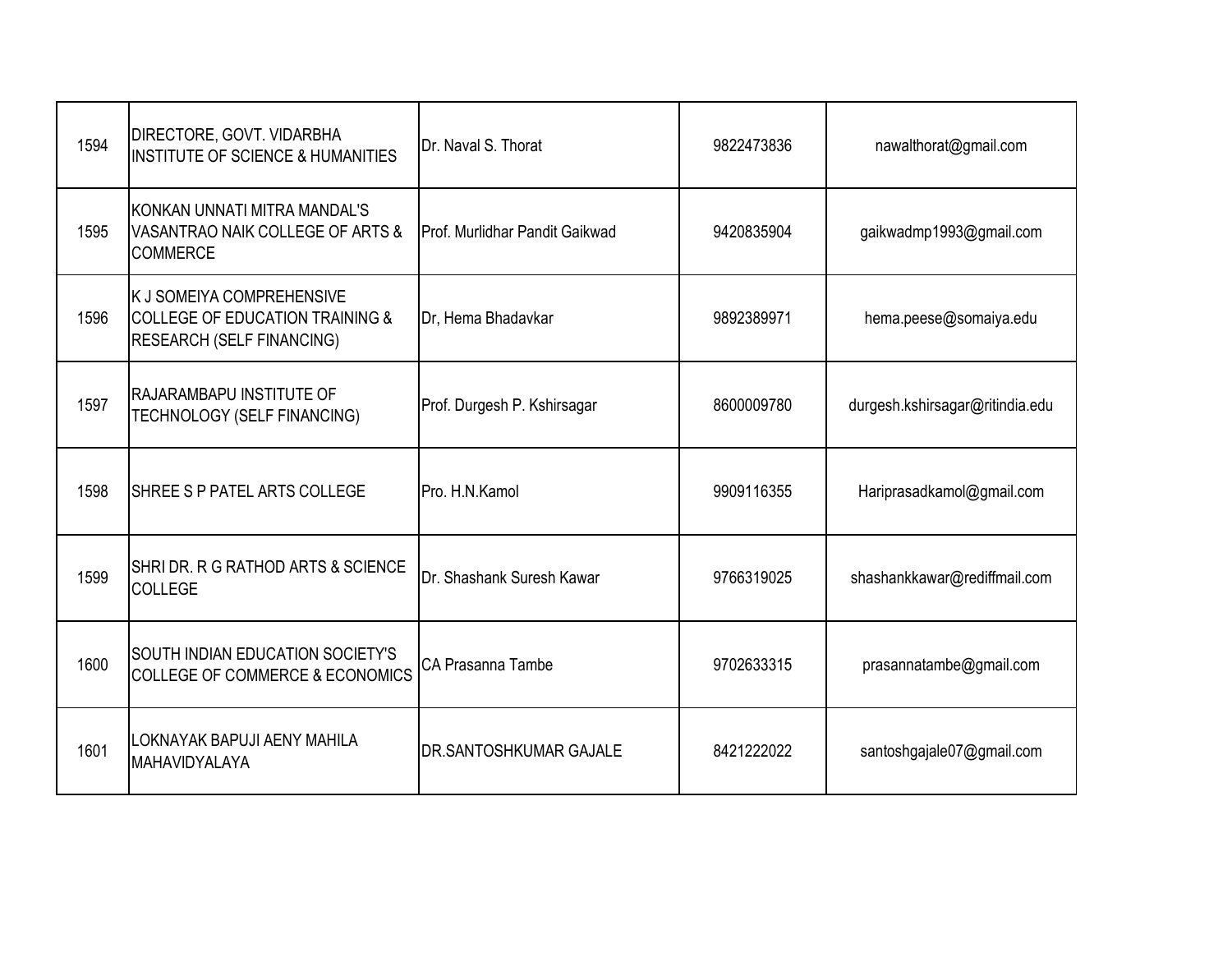| 1602 | VASANTRAO NAIK GOVT. INSTITUTE OF<br>ARTS AND SOCIAL SCIENCES                                                               | Dr. Sudhir Babruwan More    | 9422000611                | sudhirraomore@gmail.com                                   |
|------|-----------------------------------------------------------------------------------------------------------------------------|-----------------------------|---------------------------|-----------------------------------------------------------|
| 1603 | KR. V N NAIK SHIKSHAN PRASARAK<br>SANSTHA'S ARTS COMMERCE AND<br><b>SCIENCE COLLEGE</b>                                     | Smt.Nehte M.T.              | 9970904831                | mamta23sep@rediffmail.com                                 |
| 1604 | <b>GOVERNMENT COLLEGE OF ARTS</b><br><b>SCIENCE AND COMMERCE</b>                                                            | Sujata Gaonkar              | 9404142444                | sujatagaokar@gmail.com                                    |
| 1605 | VP&RPTPSCIENCE COLLEGE                                                                                                      | Dr. Charudatt R. Gurjar     | 9375031290                | crgvpm92@gmail.com                                        |
| 1606 | <b>RENUKA COLLEGE</b>                                                                                                       | Harshna R. Sonkusare        | 8983659575                | sonkusareharshna@gmail.com                                |
| 1607 | ADISHAKATI DHANDAI MATA SHIKSHAN<br><b>PRASARAK SANASTHA'S LATE</b><br>ANNASAHEB R D DEORE ARTS &<br><b>SCIENCE COLLEGE</b> | Patil Hemantkumar Dattatray | 9881946988                | patilhemantkumard@gmail.com                               |
| 1608 | <b>ARTS SCIENCE &amp; COMMERCE COLLEGE</b>                                                                                  | Dr. A. B. Mamlayya          | 8975678532                | abmamale@gmail.com                                        |
| 1609 | KRISHNAI SHIKSHAN PRASARAK<br><b>MANDAL LATUR'S JANVIKAS</b><br><b>MAHAVIDYALAYA</b>                                        | Dr. Gaikwad Vasant Bhivaji  | 9130500692,<br>9823660682 | vgaikwad19@gmail.com,<br>principaljanvikas@rediffmail.com |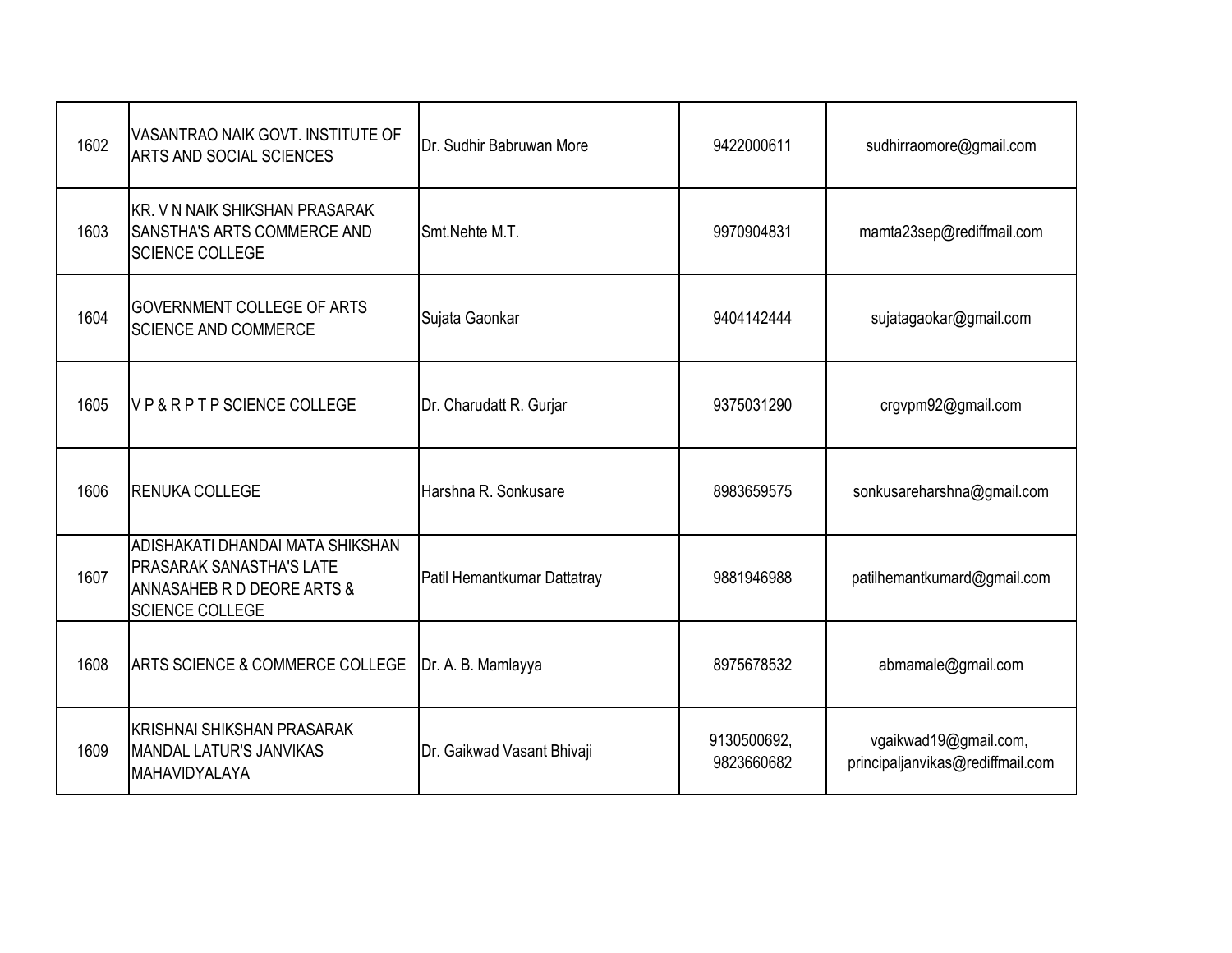| 1610 | <b>GOKHALE EDUCATION SOCIETY'S SHRI</b><br><b>BHAUSAHEB VARTAK ARTS COMMERCE</b><br>& SCIENCE COLLEGE | Dr Sandeepan B. karande          | 9766676811                | sandipankarande5@gmail.com                                  |
|------|-------------------------------------------------------------------------------------------------------|----------------------------------|---------------------------|-------------------------------------------------------------|
| 1611 | <b>SANT GADGE MAHARAJ ART'S</b><br><b>COMMERCE &amp; SCIENCE COLLEGE</b>                              | Dr. P.U. Jawanjal, Dr.M.V.Kohale | 9422267750,<br>9665576402 | prakashdadajawanjal@gmail.com,<br>manishakohale16@gmail.com |
| 1612 | <b>NEW LAW COLLEGE</b>                                                                                | Ms. Anisa Shaikh                 | 9850015540                | shaikhag.1981@gmail.com                                     |
| 1613 | KUMARI ANYA BINOYBHAI GARDI<br><b>GRAMVIDHYA MAHAVIDHYALAY</b>                                        | Prof. K.E. Chandravadia          | 9374668863                | khimji.chandravadia@gmail.com                               |
| 1614 | <b>ART'S SCIENCE AND COMMERCE</b><br>COLLEGE                                                          | Prof. Bukane Abhijit Rahul       | 9834530066                | bukane.abhijit@gmail.com                                    |
| 1615 | THE SARVODAYA NAGRIK SAHKARI<br><b>BANK LTD. MAHILA ARTS COLLEGE</b>                                  | Ms. Shadab Rose Khan             | 9925389359                | roseshadab@yahoo.com                                        |
| 1616 | YASHWANTRAO CHAVAN<br>MAHAVIDYALAYA                                                                   | SOU. PATOLE SMITA PRAKASH        | 9422064961,<br>7841845443 | smitapatole1@gmail.com                                      |
| 1617 | <b>GOA VIDYA PRASARAK MANDAL'S</b><br><b>DR.DADA VAIDYA COLLEGE OF</b><br><b>EDUCATION</b>            | Mrs. Nirmala U. Parab            | 9552048104                | librariangvm@gmail.com                                      |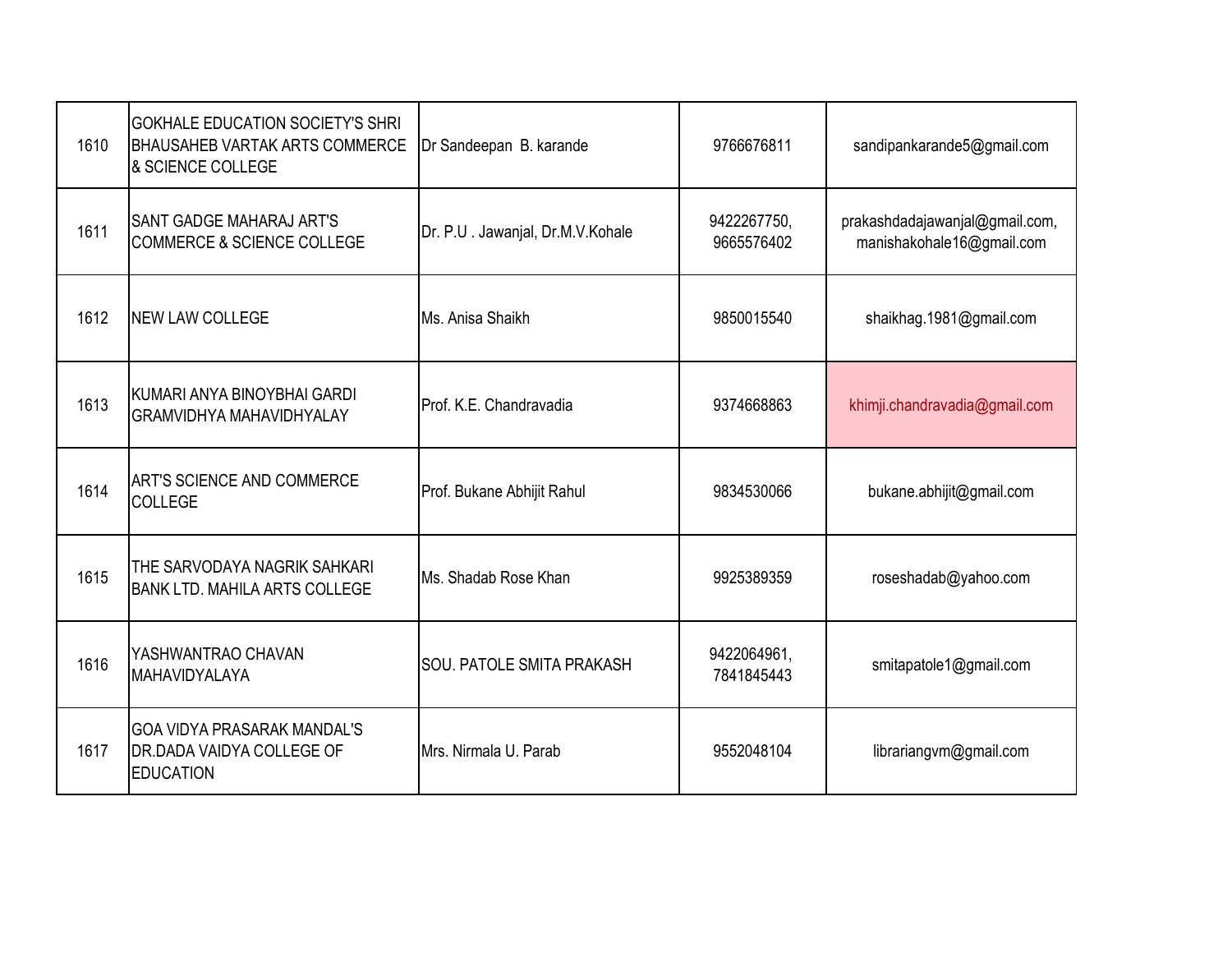| 1618 | IC U SHAH ARTS COLLEGE                                                                                                              | Dr. Subhashchandra C. Garasiya     | 9825168817                | pro.subhash15@gmail.com                            |
|------|-------------------------------------------------------------------------------------------------------------------------------------|------------------------------------|---------------------------|----------------------------------------------------|
| 1619 | <b>SWAMI SAHAJANAND BHARATI COLLEGE</b><br>OF EDUCATION                                                                             | Prof.Dr.Jadal Madhukar Markandeya  | 9850295698                | jmadhukar69@gmail.com                              |
| 1620 | <b>SUDHAGAD EDUCATION SOCIETY'S</b><br><b>SHETH J N PALIWALA COMMERCE</b><br>COLLEGE, SCIENCE & ARTS COLLEGE                        | Prof. Mandar Thakur                | 9324363380                | mandar1411@gmail.com                               |
| 1621 | <b>IMOHANRAO PATANGRAO PATIL</b><br>MAHAVIDYALAYA                                                                                   | Dr. Anil Dhondiram                 | 9922419171                | satre.anil@gmail.com                               |
| 1622 | LAL BAHDUR SHASTRI SENIOR COLLEGE IDr. Survase S. A.                                                                                |                                    | 9860318549                | sasurvase@gmail.com,<br>lbscptr@gmail.com          |
| 1623 | SHARADCHANDRA MAHAVIDYALAYA                                                                                                         | Mr.Kazi Zaki Abdul Hai             | 9922334021                | zaki.kazi74@gmail.com                              |
| 1624 | DATTA MEGHE INSTITUTE OF<br><b>MANAGEMENT STUDIES (SELF</b><br><b>FINANCING COLLEGE ONLY FOR</b><br><b>TEACHERS RELATED SCHEME)</b> | Prerana Kalode                     | 7276250164                | prerana_kalode@rediffmail.com                      |
| 1625 | <b>ARTS &amp; COMMERCE COLLEGE</b>                                                                                                  | Dr. J.S. Chaudhari, Dr. S.S. Pawar | 9423489722,<br>9423721646 | accwb327@gmail.com,<br>subhas.pawar@rediffmail.com |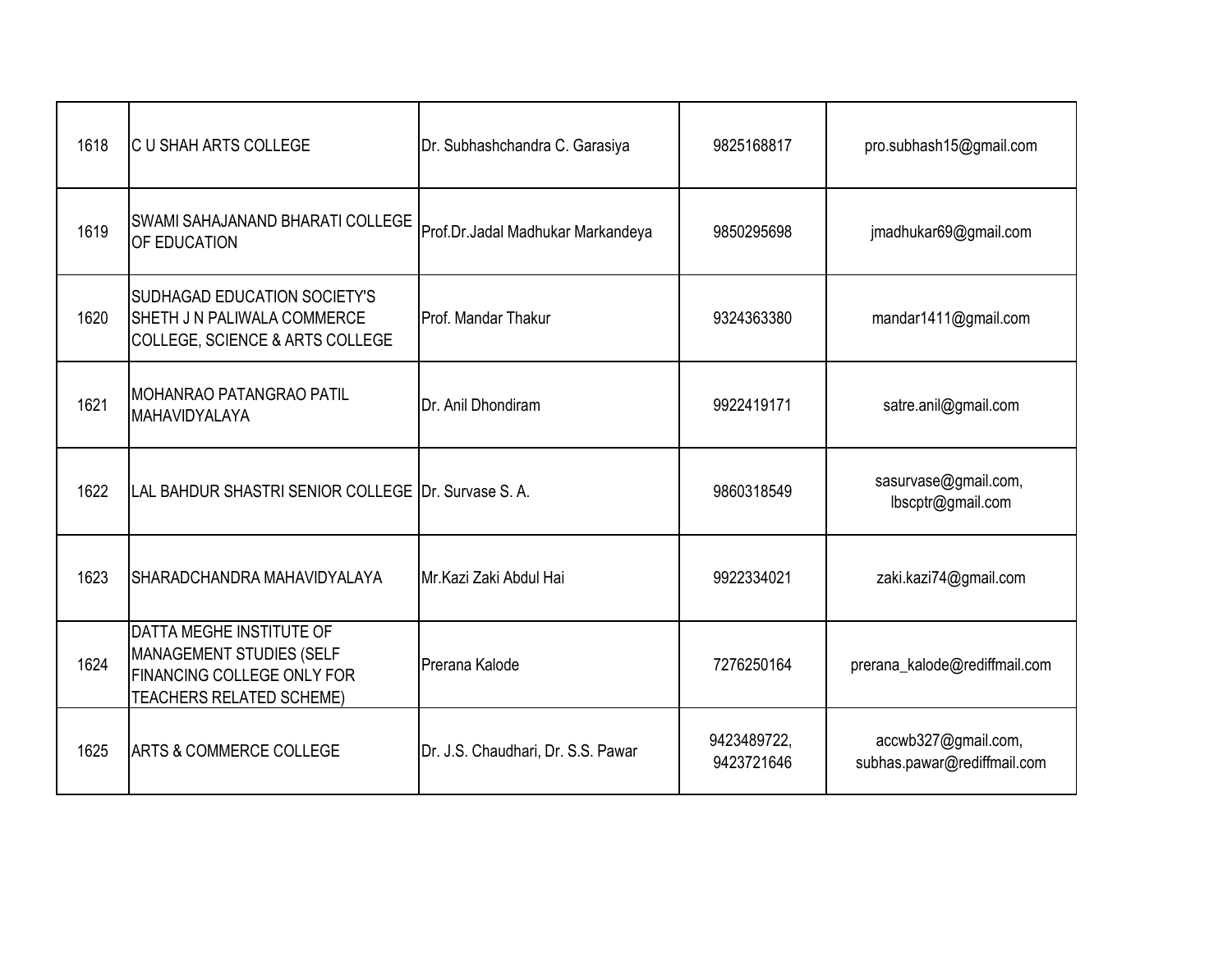| 1626 | <b>SANTOSH BHIMRAO PATIL COLLEGE</b>                                                      | Dr. Santosh N Kadam               | 9881464159 | sansar2004@rediffmail.com  |
|------|-------------------------------------------------------------------------------------------|-----------------------------------|------------|----------------------------|
| 1627 | PRAVARA RURAL EDUCATION<br><b>SOCIETY'S ARTS SCIENCE &amp;</b><br><b>COMMERCE COLLEGE</b> | <b>I</b> Prof.Mali Rakash Shravan | 9011897783 | rkshml1@gmail.com          |
| 1628 | SANJEEVANEE MAHAVIDYALAYA                                                                 | Mr. Kyadampure Anil               | 2381257751 | kanil.time@gmail.com       |
| 1629 | CHISHTIYA COLLEGE OF ARTS                                                                 | Dr. Deshpande Shilpa Shrikant     | 9804987680 | shilpap.khot@gmail.com     |
| 1630 | <b>GUJARAT ARTS &amp; SCIENCE COLLEGE</b>                                                 | Dr. Tekpalsingh Anand             | 9824092129 | tekpalsinghanand@yahoo.com |
| 1631 | <b>BHONSALA MILITARY COLLEGE</b>                                                          | <b>Bharat R Gugane</b>            | 9422705488 | bharatgugane@gmail.com     |
| 1632 | <b>M N COLLEGE</b>                                                                        | Dr. Upendrabhai R. Patel          | 9974688026 | urp28582@gmail.com         |
| 1633 | <b>SABAR GRAM SEVA MAHAVIDYALAYA</b>                                                      | Dr. PRAKASHCHANDRA N. PATEL       | 9428063728 | pnp_1910@yhoo.com          |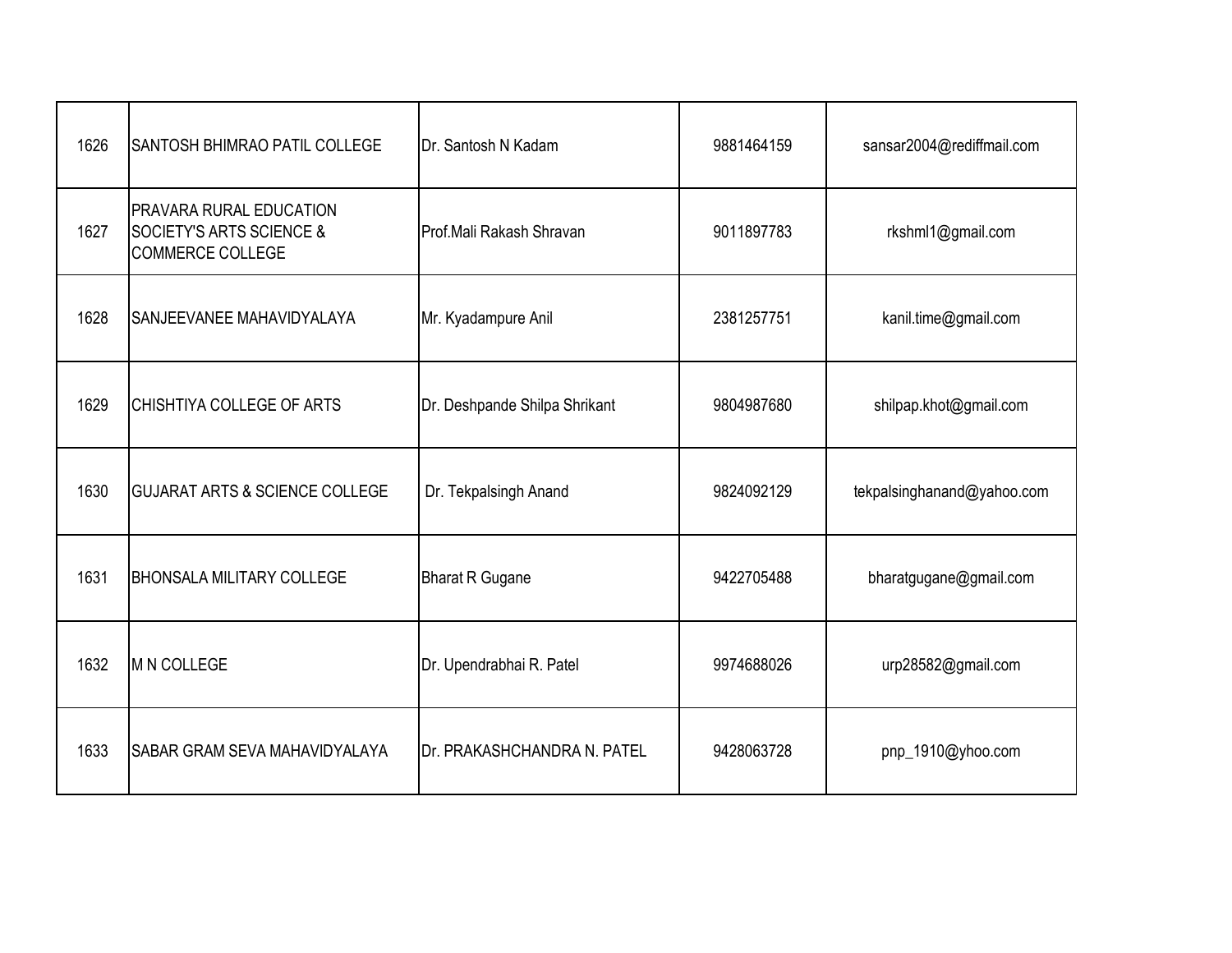| 1634 | GOVERNMENT COLLEGE OF EDUCATION Prof. Kuldeep P.Pawar                                      |                                   | 9890337858 | mr.kuldeep_pawar@rediffmail.com,<br>kpawar154@gmail.com |
|------|--------------------------------------------------------------------------------------------|-----------------------------------|------------|---------------------------------------------------------|
| 1635 | SNDT COLLEGE OF ARTS & SCB<br><b>COLLEGE OF COMMERCE &amp; SCIENCE</b><br><b>FOR WOMEN</b> | Mr. Kishor Kadam                  | 9920060314 | pkk0179@gmail.com                                       |
| 1636 | <b>GRAMSEVA MAHAVIDYALAYA</b>                                                              | <b>SHREE RAJENDRAKUMAR A MODI</b> | 9327665470 | rajendramodi10@gmail.com                                |
| 1637 | SMT. C P CHOKSI ARTS AND SHREE P L<br><b>CHOKSI COMMERCE COLLEGE</b>                       | PROF. DR. NITIN R. SUBA           | 9825491263 | nitin.suba@gmail.com                                    |
| 1638 | ARTS COMMERCE & SCIENCE COLLEGE                                                            | Dr. N. R. Pawar                   | 9850365754 | pawarsir1@gmail.com                                     |
| 1639 | SAHAKAR MAHARSHI LATE<br><b>BHASKARRAO SHINGNE ARTS COLLEGE</b>                            | Dr.Pramod R. Chavan               | 9545830917 | pramodchavan726@gmail.com                               |
| 1640 | <b>AMDAR SHASHIKANT SHINDE</b><br>MAHAVIDYALAYA                                            | Dr. Dnyandeo Salu Kale            | 7588059173 | u4dnyana@yahoo.co.in                                    |
| 1641 | IMAHILA MAHAVIDYALAYA                                                                      | Prof. Yogesh K Patil              | 9371698350 | Patilyogesh40@gmail.com                                 |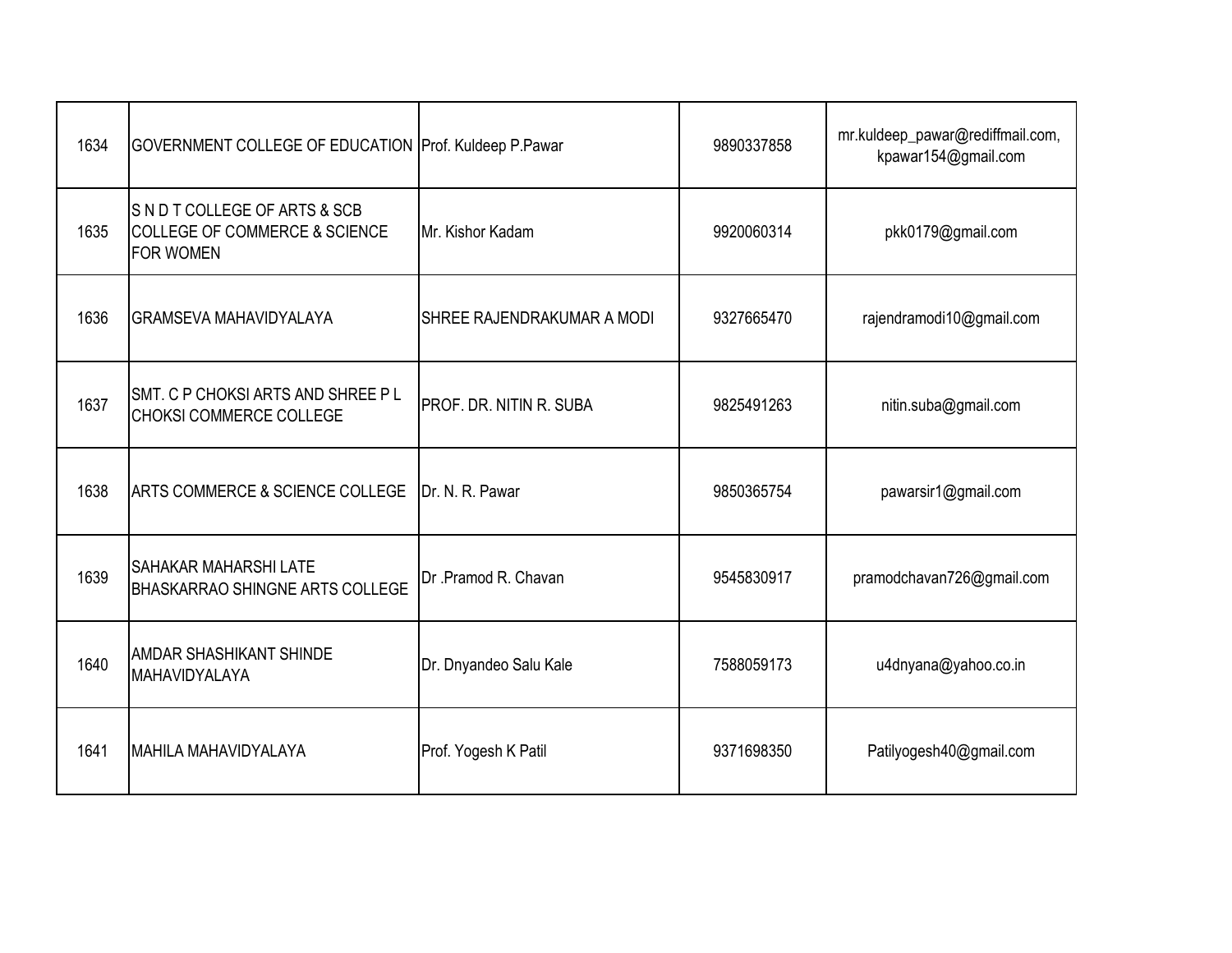| 1642 | LAXMIBAI BHAURAO PATIL MAHILA<br>MAHAVIDYALAYA                                                | Dr. Rajguru Santosh Pundalik    | 9822870742                | santosh.august@gmail.com      |
|------|-----------------------------------------------------------------------------------------------|---------------------------------|---------------------------|-------------------------------|
| 1643 | SHRI J B DHARUKAWALA MAHILA ARTS<br><b>COLLEGE</b>                                            | Prof. Pintu N. Pastagiya        | 9898127446                | pintupastagiya@gmail.com      |
| 1644 | LATE NARAYANRAO AMRUTRAO<br><b>IDESHMUKH ARTS AND COMMERCE</b><br><b>COLLEGE</b>              | Vinay M. Vasule                 | 9404103780                | vinayvasule@gmail.com         |
| 1645 | PRINCIPLA, ARTS COMMERCE &<br>SCIENCE COLLEGE (BSR CLARIENCE<br>PENDINGE INSTR. N DELHI OFF.) | Mr. Dilip Dudhmal               | 8624870309                | dhdudhmal@nandgaoncollege.com |
| 1646 | SBES COLLEGE OF ARTS & COMMERCE                                                               | Dr.G.P.Kakade                   | 9011436144,<br>7588934474 | dr.gorakhkakade@gmail.com     |
| 1647 | <b>BHARAT SHIKSHAN SANSTHA'S ARTS</b><br><b>SCIENCE &amp; COMMERCE COLLEGE</b>                | Lomte Kiran Annasaheb           | 9404657336                | kiranlomte991@gmail.com       |
| 1648 | <b>GOVT.COLLEGE OF EDUCATION</b>                                                              | Dr. Gunwant Purushottam Dhatrak | 9850384894                | gpdhatrak75@gmail.com         |
| 1649 | <b>SHRI VANRAJ ARTS &amp; COMMERCE</b><br>COLLEGE                                             | Miss. Gazala M Shaikh           | 9638202092                | gazala.gm@gmail.com           |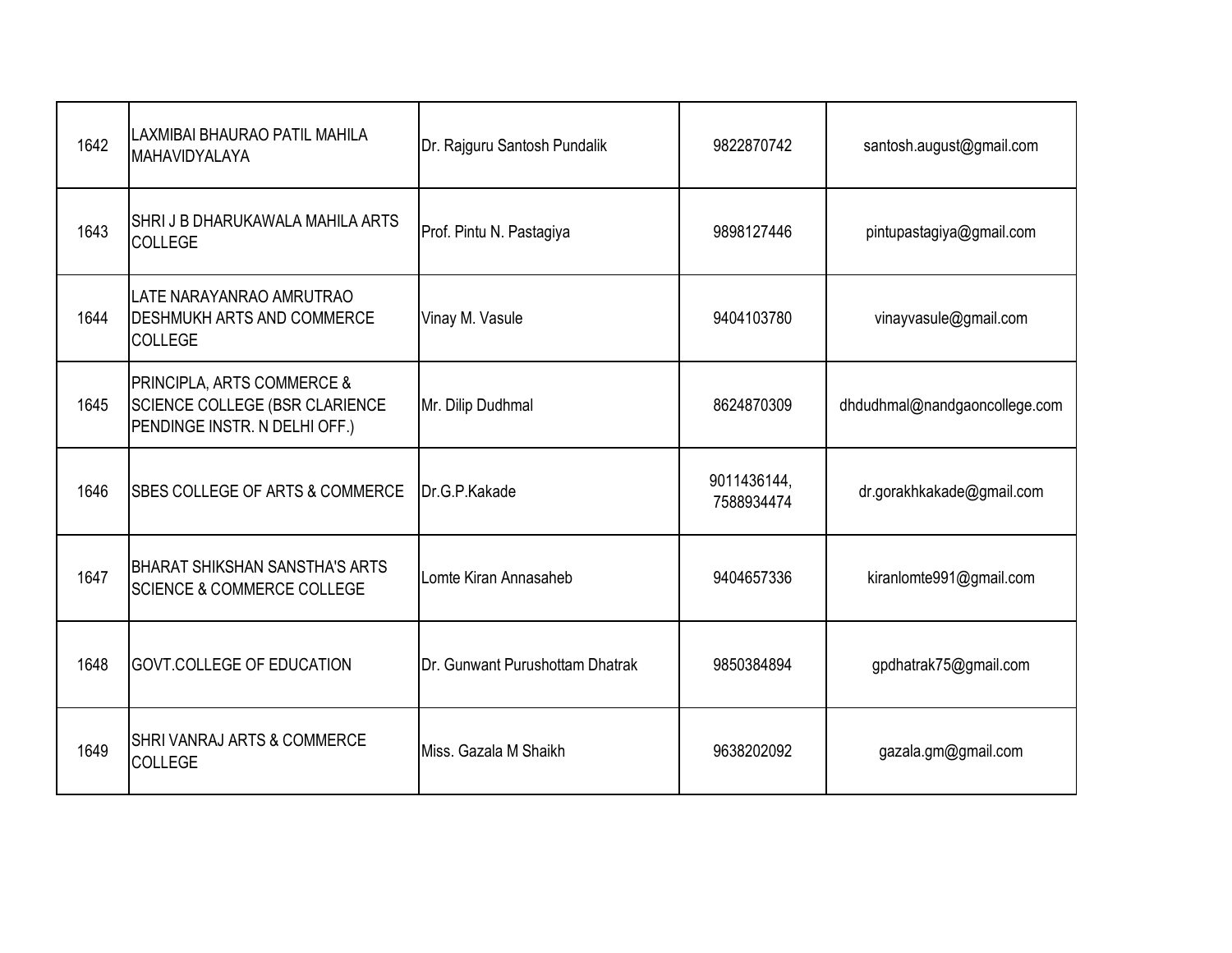| 1650 | <b>GOVT, COLLEGE OF EDUCATION</b>                                                                                      | Dr. Harshanand Panjabrao Khobragade    | 9420233053  | drhkhobragade@gmail.com                |
|------|------------------------------------------------------------------------------------------------------------------------|----------------------------------------|-------------|----------------------------------------|
| 1651 | <b>MAULI MAHAVIDYALAYA</b>                                                                                             | Dr. Suryawanshi Parmeshwar<br>Lakshman | 98220225238 | parmeshwar.suryawanshi45@gmail.co<br>m |
| 1652 | RAMESHWAR SHIKSHAN PRASARK<br>MANDAL SONPETH SHRI PANDITGURU<br>PARDIKAR MAHAVIDYALAYA                                 | Dr AV Jadhav                           | 9421278774  | jadhavavp@rediffmail.com               |
| 1653 | VASUNDHARA KALA MAHAVIDYALAYA                                                                                          | Dr.Meena Devidas Gaikwad               | 9604114858  | vkmjulesolapur@gmail.com.              |
| 1654 | CHHATRAPATI SHIVAJI NIGHT COLLEGE<br>OF ARTS AND COMMERCE                                                              | Mote Rani R.                           | 9834267079  | ranimote45@yahoo.in                    |
| 1655 | <b>B P H E SOCIETY'S CENTRE FOR</b><br>STUDIES IN RURAL DEVELOPMENT<br>INSTITUTE OF SOCIAL WORK AND<br><b>RESEARCH</b> | Dr. Jaimon Varghese                    | 8055082463  | jaimonbobby@gmail.com                  |
| 1656 | <b>SHRI SHANKARRAO BEZALWAR ARTS &amp;</b><br><b>COMMERCE COLLEGE</b>                                                  | Dr. Ravindra D. Hajare                 | 8208493825  | ravindrahajare150666@gmail.com         |
| 1657 | SIDDHARTH LAW COLLEGE                                                                                                  | Dr. Priju Bhaskar                      | 9925463915  | priju_bhaskar@yahoo.co.in              |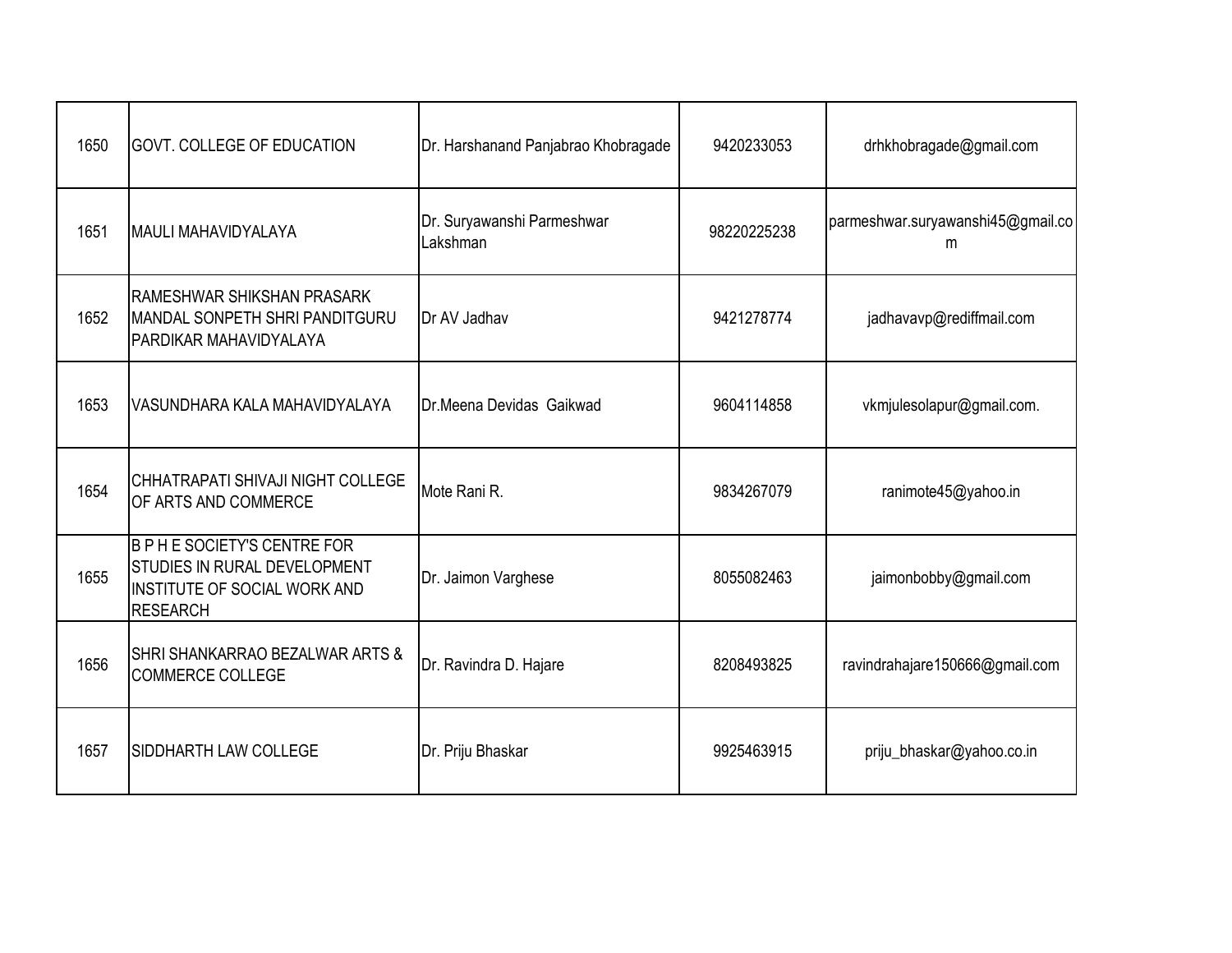| 1658 | THE SHIRPUR EDUCATION SOCIETY'S R<br><b>IC PATEL INSTITUTE OF</b><br><b>PHARMACEUTICAL EDUCATION &amp;</b><br><b>RESEARCH (SELF FINANACEING ONLY</b><br><b>TEACHER RELATED)</b> | Dr. HARUN MIYALAL PATEL                | 02563-255189,<br>8806621544 | hpatel_38@yahoo.com                               |
|------|---------------------------------------------------------------------------------------------------------------------------------------------------------------------------------|----------------------------------------|-----------------------------|---------------------------------------------------|
| 1659 | İCHHATRAPATI SHIVAJI MAHAVIDYALAYA                                                                                                                                              | Mr.Shinde Pandit Mahadev               | 7020729549                  | pmshinde20@gmail.com                              |
| 1660 | J B SAWANT EDUCATION SOCIETY'S<br><b>TIKAMBHAI METHA COMMERCE</b><br><b>COLLEGE</b>                                                                                             | Mr. Amit D. Bakade                     | 7774806188                  | tmccollegelibrary@gmail.com                       |
| 1661 | YESHWANTRAO CHAVAN COLLEGE OF<br><b>ENGINEERING (SELF FINANCE COLLEGE</b><br><b>ONLY TEACHER RELATED SCHEME)</b>                                                                | Dr. Dinesh B. Bhoyar                   | 9923448822                  | dinesh.bhoyar23@gmail.com,<br>spoc.ycce@gmail.com |
| 1662 | Y C INSTITUTE OF SCIENCE (BSR<br><b>CLARIENCE PENDINGE INSTR. N DELHI</b><br>OFF.)                                                                                              | Dr. Ramdas Dada Dhondiba               | 9950752177                  | ddnamdas@gmail.com                                |
| 1663 | <b>IDR. D Y PATIL VIDYA PRATISHTHAN</b><br>SOCIETY, S PADMASHREE DR. D Y PATIL<br><b>ARTS COMMERCE &amp;SCIENCE COLLEGE</b>                                                     | Dr.Bachchhavpail Shivajirao Krishnarao | 9822632290                  | shivaji12.bachchhav@gmail.com                     |
| 1664 | <b>TALE VIBHAG SHIKSHAN PRASARAK</b><br>MANDAL'S D G TATKARE ARTS &<br><b>COMMERCE COLLEGE</b>                                                                                  | <b>BAIG MIRZA TAUFIK</b>               | 8378878890                  | taufiqmirzabaig@gmail.com                         |
| 1665 | <b>SHREE D D KOTIYAWALA MUNCIPAL</b><br><b>LAW COLLEGE</b>                                                                                                                      | Shri B.H. Pandya                       | 9427737303                  | ddkmlawclg@gmail.com                              |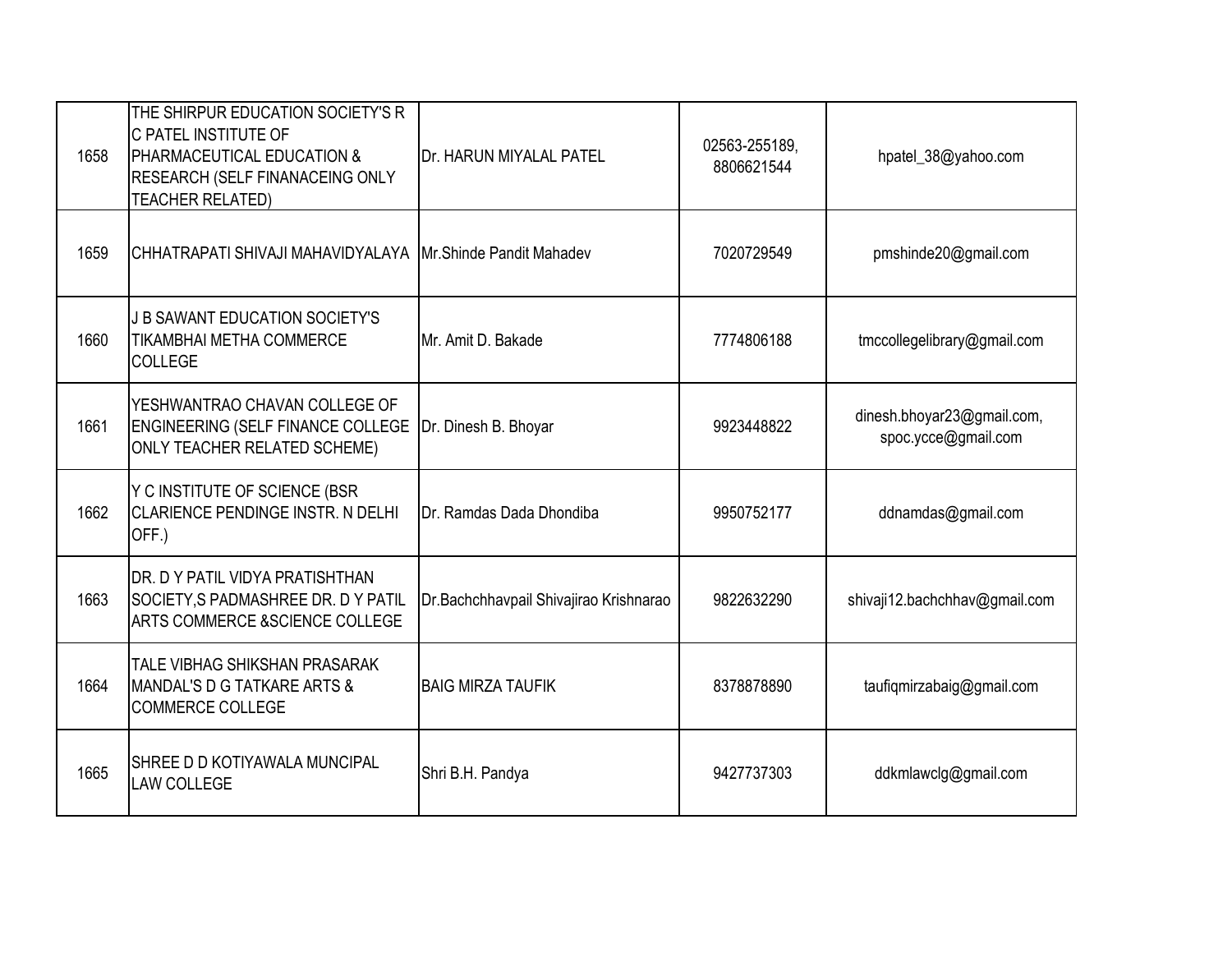| 1666 | LATE ABASAHEB KAKADE ARTS<br><b>COLLEGE</b>                                                                                                                         | Pote Kailas Maruti         | 9765646394                | kmp147@gmail.com                                             |
|------|---------------------------------------------------------------------------------------------------------------------------------------------------------------------|----------------------------|---------------------------|--------------------------------------------------------------|
| 1667 | KONKAN UNNATI MITRA MANDAL'S<br>VASANTRAO NAIK COLLEGE OF ARTS &<br>COMMERCE,                                                                                       | Mashale Rayappa Sidramappa | 9421252844                | rayappamashale@gmail.com                                     |
| 1668 | <b>GH RAISONI COLLEGE OF</b><br><b>ENGINEERING &amp; AND TECHNOLOGY</b>                                                                                             | Rashmi G. Dukhi            | 9422154851                | rashmidukhi25@gmail.com,rashmi.duk<br>hi@raisoni.net         |
| 1669 | THE SHIRPUR EDUCATION SOCIETY'S R<br>C PATEL INSTITUTE OF TECHNOLOGY                                                                                                | Prof. Vediya Raghuvanshi   | 7219004704,<br>8668704875 | vediyar@gmail.com                                            |
| 1670 | SHRI AMOLAK JAIN VIDYA PRASARAK<br>MANDAL'S SMT SHANTABAI KANTILAL<br><b>GANDHI ARTS, AMOLAK SCIENCE &amp;</b><br>PANALAL HIRALAL GANDHI COMMERCE<br><b>COLLEGE</b> | Prof. Hase S. R.           | 9762830423,<br>9422242352 | hasesir2009@gmail.com,<br>gandhicollegekada_1996@yahoo.co.in |
| 1671 | CHEMBUR COLONY YUVAK MANDAL'S<br>HASHU ADVANI COLLEGE OF SPECIAL<br><b>EDUCATION</b>                                                                                | <b>PROF ASMITA HUDDAR</b>  | 9819265464                | principal.hacse@gmail.com                                    |
| 1672 | Dr. Ambedkar Institute of Management<br><b>Studies and Research</b>                                                                                                 | Dr. Sujit G.Metre          | 9822714241                | sujit_metre@yahoo.com                                        |
| 1673 | Shri Balasaheb Tirpude College of Hotel<br>Management & Catering Technology,                                                                                        | Yelesh Lanjewar            | 9823935789                | yelesh1980@gmail.com                                         |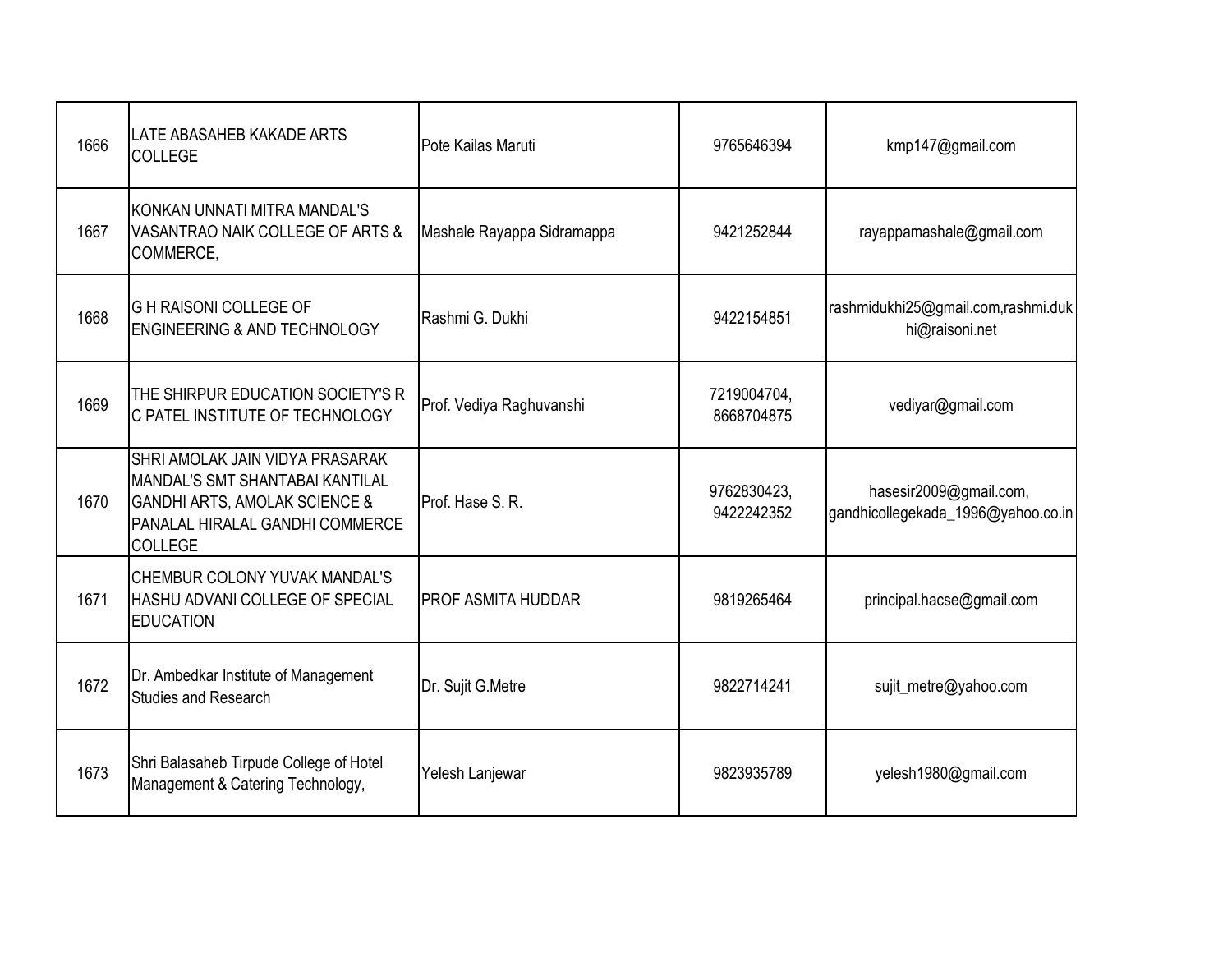| 1674 | Kanya Mahavidyalaya / Rajkumar<br>Kewalramani Kanya Mahavidyalaya | Dr. Rajani Harode        | 9850989592 | rajaniharode304@gmail.com |
|------|-------------------------------------------------------------------|--------------------------|------------|---------------------------|
| 1675 | Somalwar Academy's Nikalas Mahila<br>Mahavidyalaya                | Mrs.Monica Elvis Borikar | 9822500303 | borikarmonica@gmail.com   |
| 1676 | Kamla Nehru College of Pharmacy                                   | Mr. Mahendra C. Gunde    | 9545500995 | mgunde@gmail.com          |
| 1677 | Shantiniketan Business School                                     | <b>Vivek Katare</b>      | 9923677548 | info@sbseducation.org     |
| 1678 | Dadasaheb Balpande College of Pharmacy                            | Dr Ajay Ghanshyam Pise   | 9503056353 | ajaygpise@gmail.com       |
| 1679 | Smt. Kishoritai Bhoyar College of Pharmacy,                       | Neha S Raut              | 8446553139 | rautneha123@gmail.com     |
| 1680 | Sudha Sureshbhai Maniar College of<br>Computer & Management,      | Atul Sureshpant Akotkar  | 9665235351 | akotkar.atul@gmail.com    |
| 1681 | Rajiv Gandhi College of Engineering &<br>Research                 | <b>Milind Tote</b>       | 8275555881 | milindtote26@gmail.com    |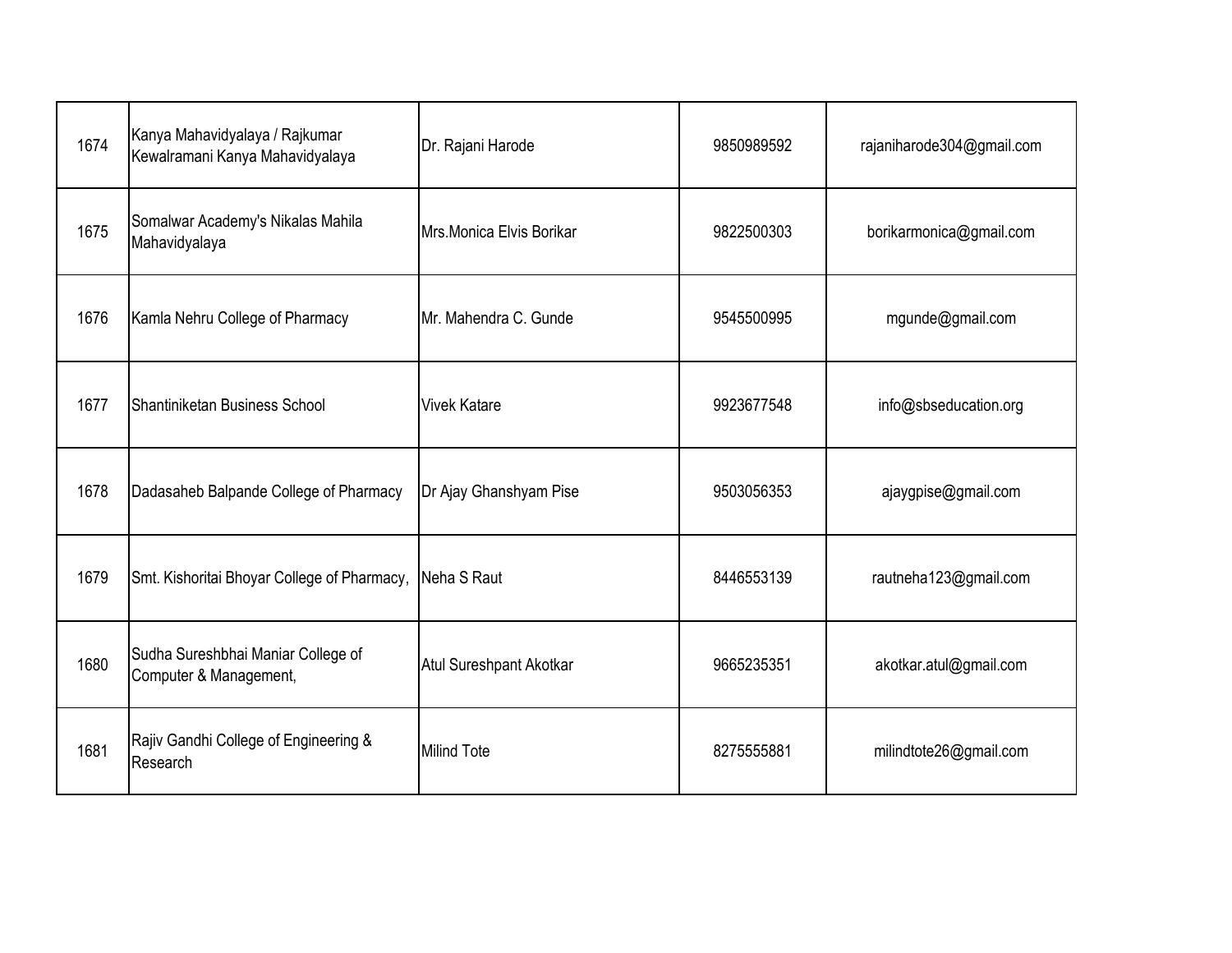| 1682 | Vidyabharti College                                                   | Dr. Karuna Ganvir          | 8600434181 | karunaganvir95@gmail.com     |
|------|-----------------------------------------------------------------------|----------------------------|------------|------------------------------|
| 1683 | Dr Ambedkar Social Work College                                       | Prashant R. Ghulaxe        | 9422190315 | prantpreet@gmail.com         |
| 1684 | Late Vasant Rao Naik College of Physical<br>Education                 | Dr Surekha Dhatrak         | 9326143195 | surekhadhatrak@gmail.com     |
| 1685 | Chintamani College of Physical Education                              | Prof. Varsha Barokar       | 9673179873 | varshavbarokar1169@gmail.com |
| 1686 | Don Bosco College of Engineering                                      | AMEY K. SHET TILVE         | 9923412243 | amey.tilve@dbcegoa.ac.in     |
| 1687 | Swaraj Institute of Management                                        | Prof. Shakil Mubarak Mulla | 9890112642 | shakilmulla@swarajedu.com    |
| 1688 | Sanjay Ghodawat Group of Institutions<br>(Engineering and Management) | Sabnis Nilesh              | 9890880549 | sabnis.nv@sginstitute.in     |
| 1689 | Sai Special B.Ed.(HI) College                                         | Suhas N. Jadhav            | 9960512494 | suhbhagya_11@yahoo.co.in     |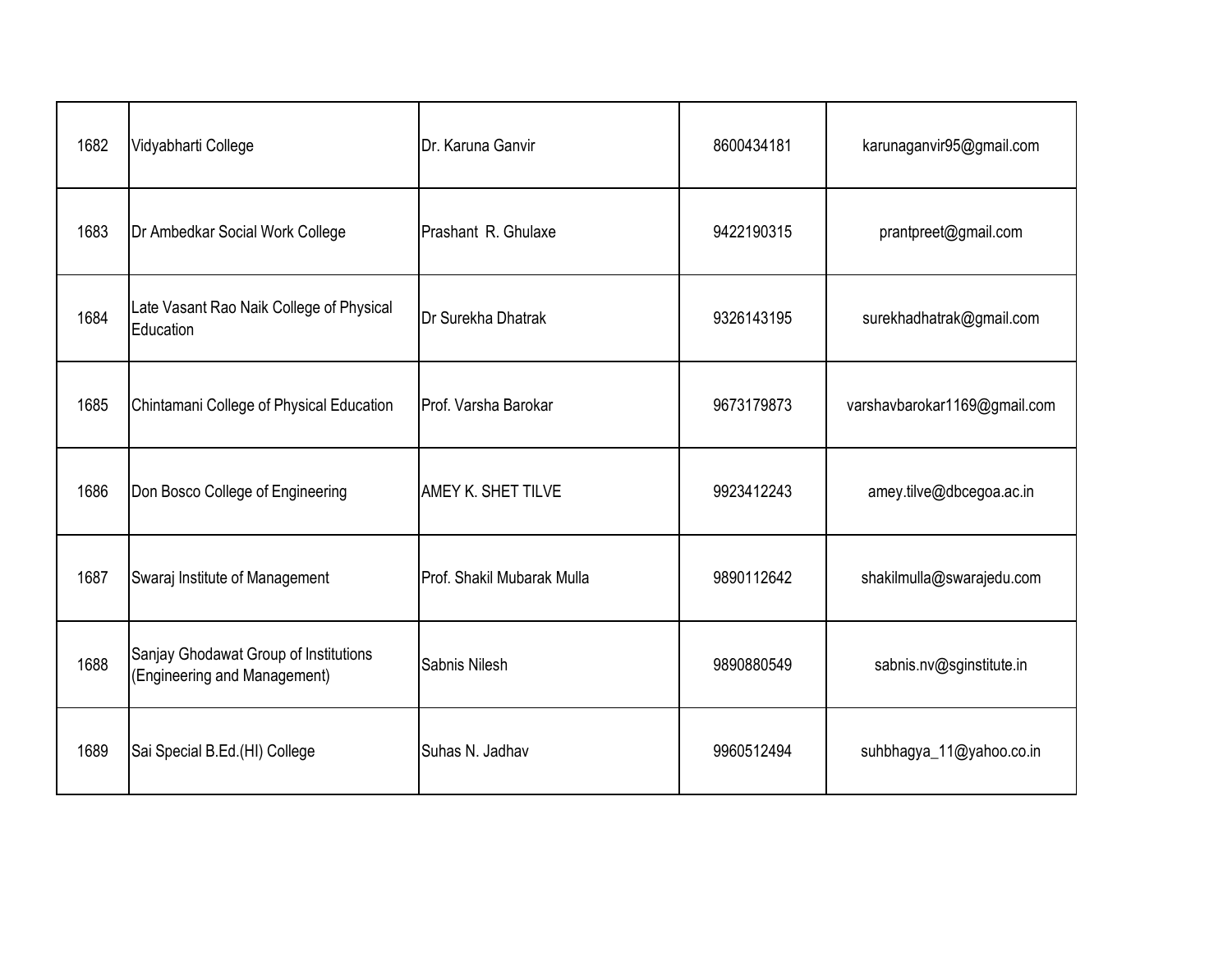| 1690 | Rajarambapu College of Sugar Technology,                        | Mr. Vaibhav Vijay Patil           | 7709065295 | TPO@sugartechnology.in        |
|------|-----------------------------------------------------------------|-----------------------------------|------------|-------------------------------|
| 1691 | Shri.Shivajirao Deshmukh College Of<br>Education (B.Ed.& M.Ed.) | Shri.Prashant Vasantrao Jadhav    | 9657811919 | proprashant@gmail.com         |
| 1692 | Tatyasaheb Kore College of Pharmacy                             | Sachin Kumbhoje                   | 8806342656 | tpo@tkcpdwarana.org           |
| 1693 | Rajarambapu College of Pharmacy                                 | Shri, D. S. Gumate                | 9850801441 | dipakgumate@gmail.com         |
| 1694 | <b>VENKATESHWARA INSTITUTE OF</b><br>MANAGEMENT (MBA)           | <b>RAHUL L CHITNIS</b>            | 9028496633 | rahul.chitnis44@gmail.com     |
| 1695 | Dr. Padmsigh Patil College Of Physical<br>Education, Miraj      | Mr. Vijayanand Balkrushna Gadre   | 9421123455 | vijayanandgadre6965@gmail.com |
| 1696 | Jaywant College Of Engineering &<br>Management                  | Mr.Deshmukh M. J.                 | 8605480504 | principaljcem@gmail.com       |
| 1697 | Late.Sou.Malatidevi Vasantarao Patil mahila<br>B. Ed            | Principal Dr Vishwas Chavan Miraj | 9860840703 | mvpm.bed@gmail.com            |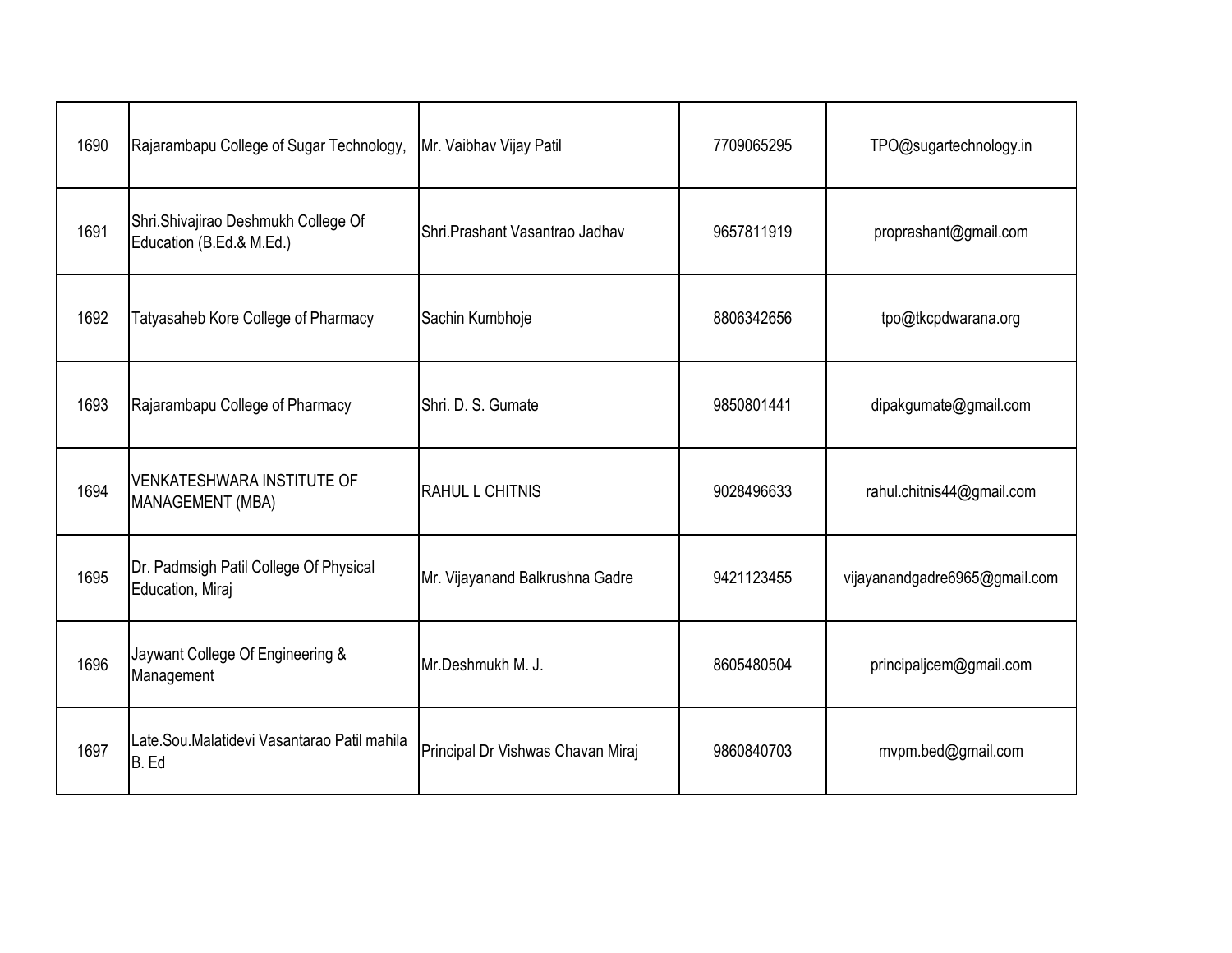| 1698 | <b>M.S.PATIL. BPED COLLEGE</b>                                             | CHAVAN SAMBHAJI GAJANAN                      | 9604260696                 | sgchavan496@gmail.com                        |
|------|----------------------------------------------------------------------------|----------------------------------------------|----------------------------|----------------------------------------------|
| 1699 | Sharad Institute of Technology College of<br>Engineering                   | Mr Umar M Mulani                             | 9860158905                 | umar.mulani@gmail.com                        |
| 1700 | Dr Karmaveer Bhaurao Patil Institute Of<br>Management Studies And Research | Mr. Amar A. Shinde                           | 9970398627                 | amarslives@gmail.com                         |
| 1701 | Nanasaheb Mahadik College of Engineering                                   | Mr. Prashant A. Sawant, Mr. I. Y.<br>Inamdar | 95277 57100,<br>9890830600 | library@nmcoe.org.in,hodcse@nmcoe<br>.org.in |
| 1702 | Tatyasaheb Kore Institute of Engineering &<br>Technology                   | Mr.Nandkishor B Jadhav                       | 9423272927                 | hodsns@tkietwarana.org                       |
| 1703 | Priyadarshini Institute of Engineering and<br>Technology                   | Shrikant D Zade                              | 8554993145                 | cdzshrikant@gmail.com                        |
| 1704 | Priyadarshini College of Education                                         | DIPENDRA VIJAYRAO BEDRE                      | 9890418065                 | dipendrabendre@gmail.com                     |
| 1705 | Yashwantrao Chawhan College                                                | Dr.Rakesh U. Thakare                         | 9579862730                 | rakesh_rut@rediffmail.com                    |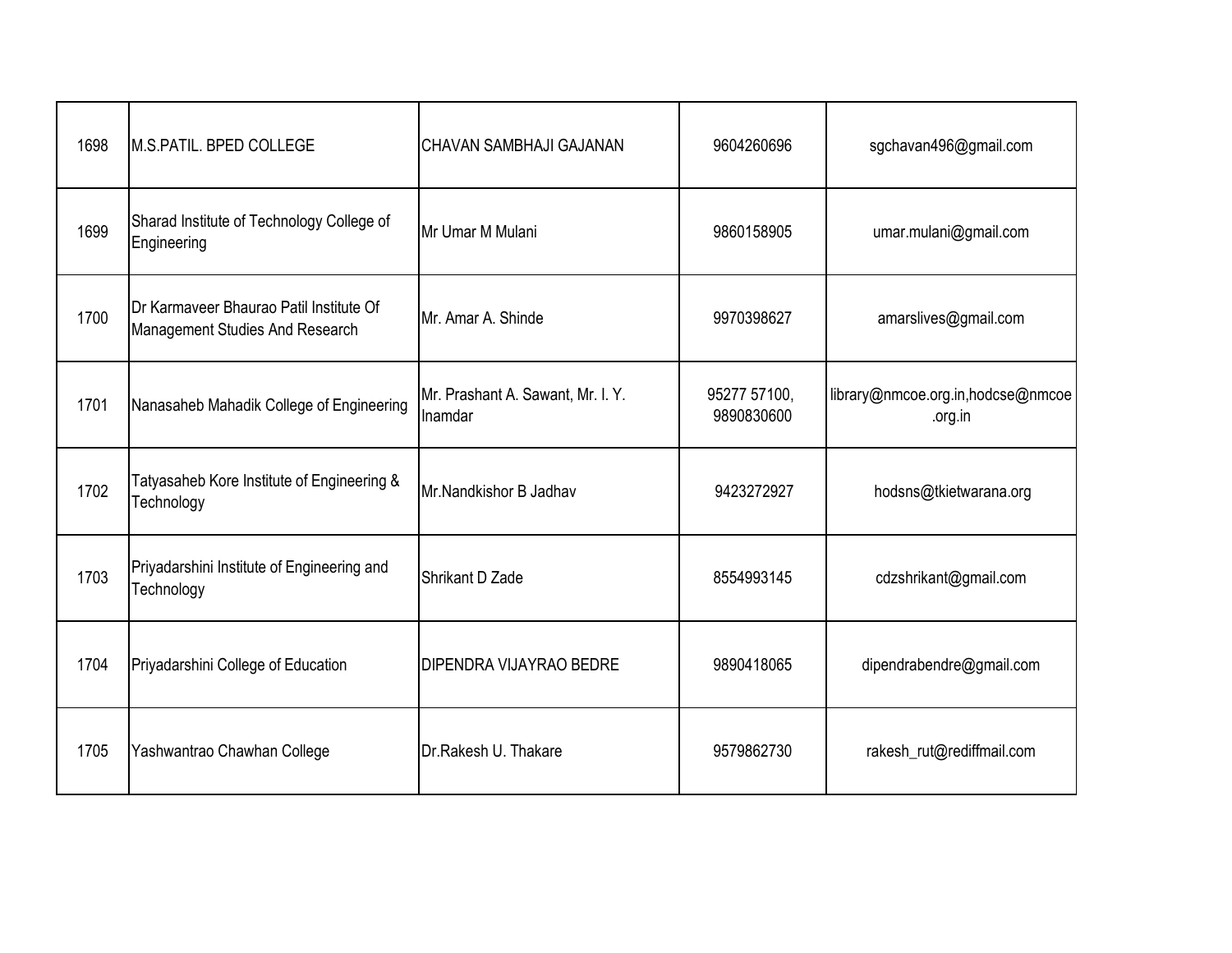| 1706 | P. N. Sarode College of Arts, Commerce<br>And Homescience               | Dr.Vinod G.Deulkar        | 9765928805 | vinodgdeulkar@gmail.com      |
|------|-------------------------------------------------------------------------|---------------------------|------------|------------------------------|
| 1707 | Nyanprassarak Mandal's College and<br>Research Centre                   | Ms. Prasanna M. Kothawale | 9423320475 | prasanna.kothawale@gmail.com |
| 1708 | Shree Machhi Mahajan Education Soceity's<br><b>COLLEGE OF EDUCATION</b> | Dr. Geetaben A. Patel     | 9909115571 | Dr.g.a.patel@gmail.com       |
| 1709 | Sou. Suvarnlata Gandhi Mahavidyalaya,<br>Vairag                         | Shinde D. K.              | 9923150146 | dkshinde71@gmail.com         |
| 1710 | Lokmangal Science and Entrepreneurship<br>College, Wadala               | Jagtap Kiran D.           | 9096609674 | kiranjagtap87@gmail.com      |
| 1711 | Bharatratna Indira Gandhi College of Engg.,<br>Solapur                  | Shaikh Mohd, Samir A.     | 9405427632 | samirzaid@rediffmail.com     |
| 1712 | <b>DBF Dayanand College of Arts and Science,</b><br>Solapur             | Mulik R. N.               | 9850227298 | drrnmulik@gmail.com          |
| 1713 | SVERI's College of Pharmacy, Pandharpur                                 | Jadhav Sachin M.          | 7767003371 | cobp@sveri.ac.in             |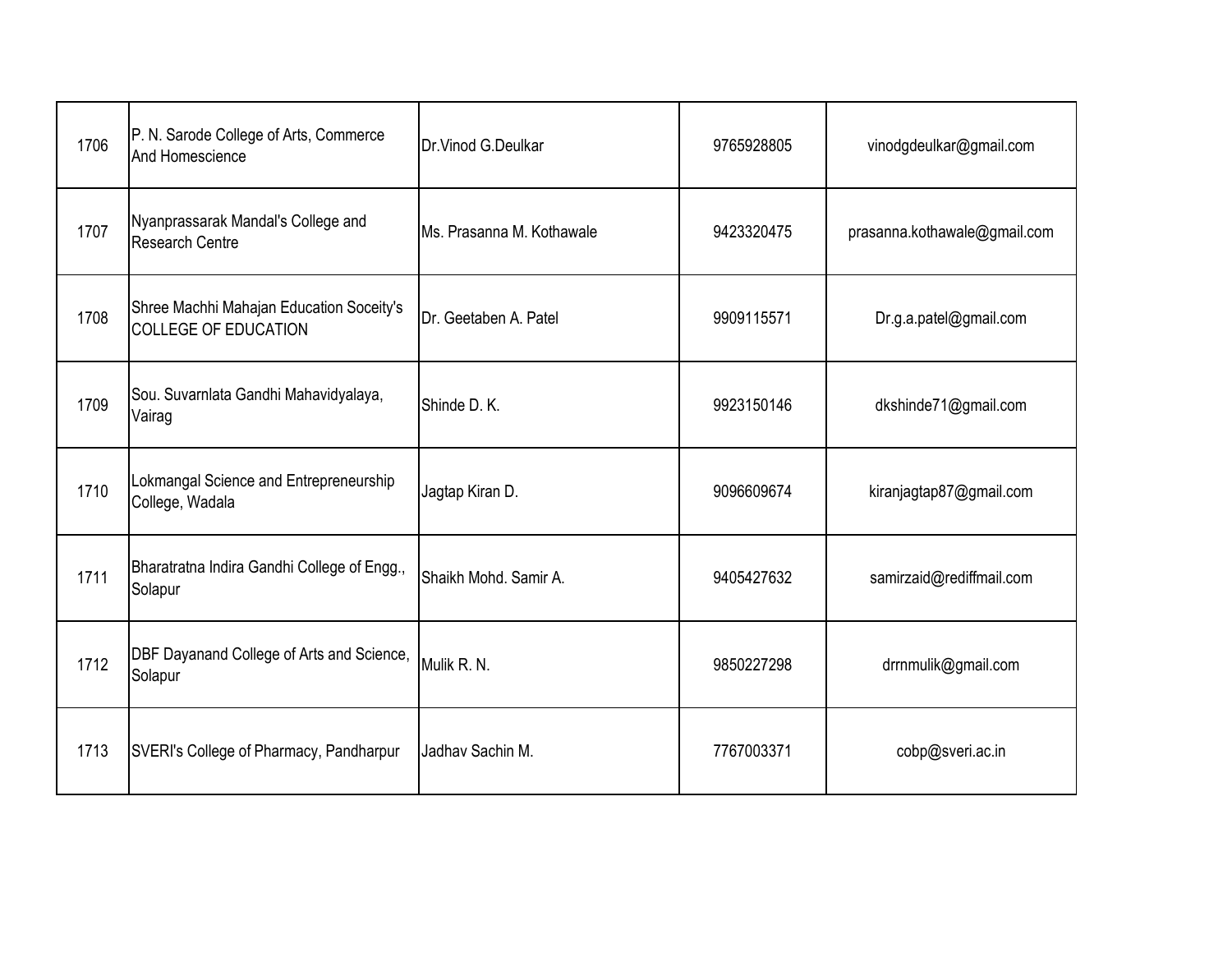| 1714 | SVERI's College of Engg., Pandharpur                          | Bhore M. M.      | 9545553691 | mmbhore@coe.sveri.ac.in       |
|------|---------------------------------------------------------------|------------------|------------|-------------------------------|
| 1715 | Karmayogi Engg. Collrgr, Shelve                               | Dipak V. Bhosale | 9970131130 | deepbhosale507@gmail.com      |
| 1716 | ICMS, Kasegaon                                                | Mujawar I. D.    | 8806929978 | id786inns@gmail.com           |
| 1717 | Shankarrao Mohite Patil Institute of<br>Technology, Akluj     | Nikam Ganesh S.  | 9503648281 | ganeshnikam14@gmail.com       |
| 1718 | C. B. Khedgi's College, Akkalkot                              | Shinde Ankush S. | 8626050905 | ankushshinde_geo@gmail.com    |
| 1719 | Vitthalrao Shinde Kala Mahavidyalaya,<br>Tembhurni            | Das Balasaheb    | 9423787931 | drbvdas@gmail.com             |
| 1720 | Greenfingers College of Computer<br>Technology, Akluj         | Salunkhe S. S.   | 9421954141 | sanjaysalunkhe7@gmail.com     |
| 1721 | Bhai Chhannusingh Chandele College of<br>Social Work, Solapur | More Vijay K     | 9403917727 | vijaymore.1988@rediffmail.com |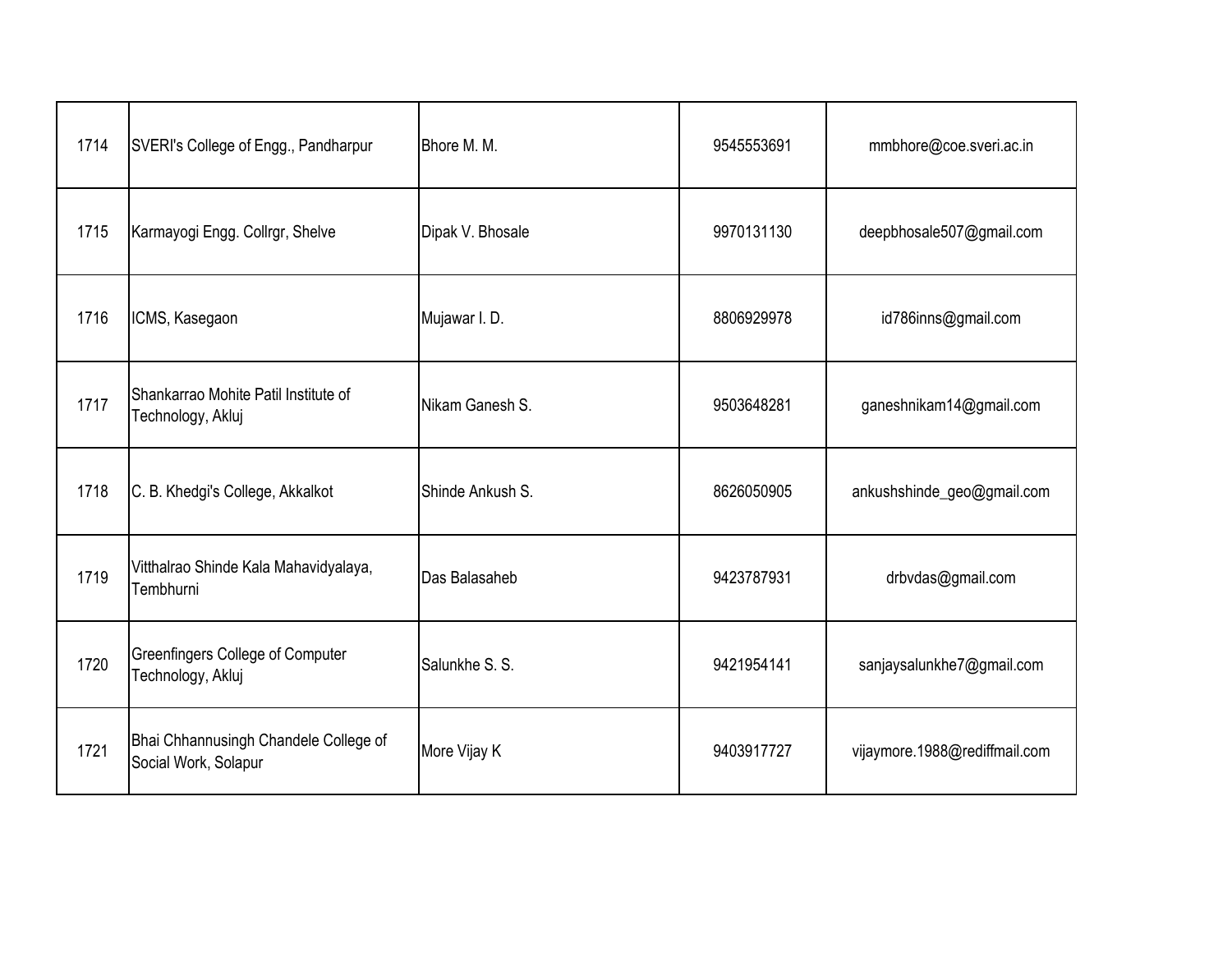| 1722 | Junoni, Solapur, SH-204, Sangole Vita<br>Road, Solapur, Solapur, Maharashtra<br>413307               | <b>Walekar Mukund Y</b>    | 9921383005 | mukundwalekar81@gmail.com     |
|------|------------------------------------------------------------------------------------------------------|----------------------------|------------|-------------------------------|
| 1723 | College of Pharmacy, Solapur                                                                         | Ansari Aafaque Raza Mehboo | 9960967007 | afaquepharma@gmail.com        |
| 1724 | Shriram Institute of Engineering &<br>Technology, Paniv, Malshiras, Solapur,<br>Maharashtra 413113   | Nanaware Yogesh K.         | 8411004662 | yogesh.nanaware4@gmail.com    |
| 1725 | MH Mahadik Arts and Commerce Modnimb,<br>Madha,<br>Modnimb, Madha (District Solapur), Pin-<br>413301 | Bhange P. B.               | 9850684917 | ppbhange8@gmail.com           |
| 1726 | Walchand Institute of Technology, Solapur                                                            | Kondekar V. H.             | 9860148150 | vipulkondekar@gmail.com       |
| 1727 | N.B. Navale Sinhgad College of Engg.,<br>Solapur                                                     | Meshram Ashwini D.         | 9665139300 | admeshram.nbncoe@sinhgad.edu  |
| 1728 | New Satara College of BCA, Pandharpur                                                                | Tathe Pravin B.            | 9225538338 | pravintathe110@gmail.com      |
| 1729 | SKN College of Engg., Pandharpur                                                                     | Kulkarni Swanand G.        | 7875212835 | swanand.kulkarni@skncoe.ac.in |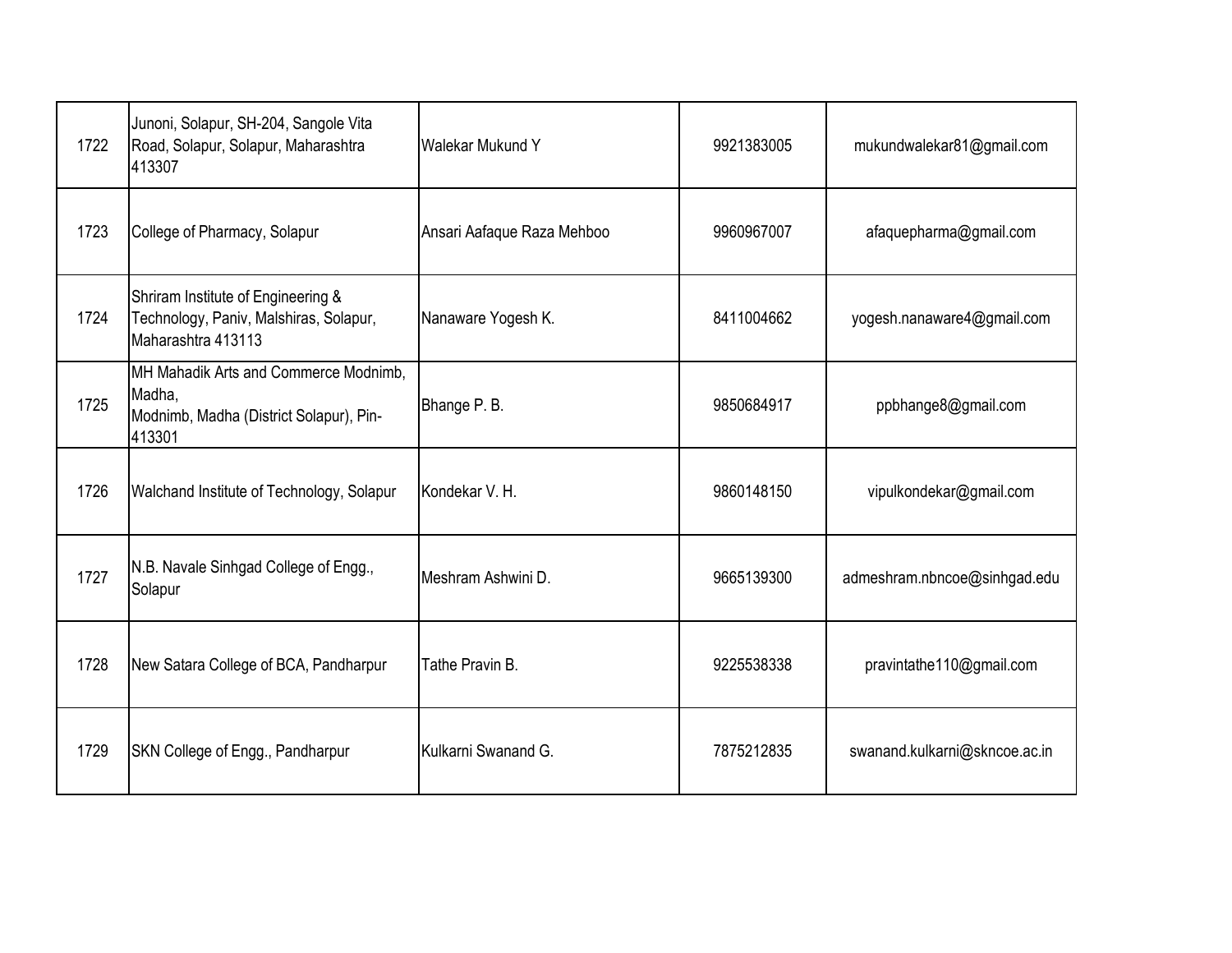| 1730 | Brahmdevdada Mane Institute of<br>Technology, Solapur-Mangalwedha-<br>Kolhapur State Highway, Belati, Solapur, Pin<br>-413002 | Madki Santosh J.             | 8554847676                 | sanmadki@gmail.com              |
|------|-------------------------------------------------------------------------------------------------------------------------------|------------------------------|----------------------------|---------------------------------|
| 1731 | Sitaram Deora Institute of Management<br><b>Studies</b>                                                                       | Ms. Pooja R. Rele            | 022 23808130               | poojarrele@gmail.com            |
| 1732 | M.E.S. ARTS AND COMMERCE COLLEGE,                                                                                             | <b>GANESH DIGAMBAR SAOJI</b> | 9923553703                 | saoji.ganesh@gmail.com          |
| 1733 | Lakshmi Narain College                                                                                                        | Dr.Sashi Bhusan Kumar        | 7091138959                 | sashibkumar352@gmail.com        |
| 1734 | <b>Bir Narain Chand College</b>                                                                                               | Vijay Kumar Singh            | 9472851190                 | vijarkumarsingh111959@gmail.com |
| 1735 | Madhepura College                                                                                                             | Pankaj Kumar Jha             | 9386425871                 | pankajkrjha55@gmail.com         |
| 1736 | Rajendra Mishra Mahavidyalaya                                                                                                 | Dr. Ghanshyam Choudhary      | 9576363140                 | rajendramishracollege@gmail.com |
| 1737 | Ramesh Jha Mahila Mahavidyalaya                                                                                               | Priti Gupta                  | 7860722161                 | prity.gupta024@gmail.com        |
| 1738 | U.V.K. College                                                                                                                | Er. Sippu Jha                | 9934714040                 | sippujha7@gmail.com             |
| 1739 | <b>Millat College</b>                                                                                                         | Dr. Mudasir Hassan Bhat      | 8650588614                 | mudasirbhat85@gmail.com         |
| 1740 | <b>Anugarh Memorial College</b>                                                                                               | Dr. Sumit Kumar              | 7631923049                 | sumitkrmgr@gmail.com            |
| 1741 | Anugarh Narain College                                                                                                        | Dr. Amar Kumar               | 9891111589                 | amarleo123@gmail.com            |
| 1742 | Nalanda Mahila College                                                                                                        | Dr. Ashok Prasad             | 9835049345                 | ashok.biharsharif@gmail.com     |
| 1743 | <b>Oriental College</b>                                                                                                       | Dr. Farhat Jabin             | 9431622862                 | drfarhatjabin@yahoo.com         |
| 1744 | S Sinha College                                                                                                               | Sri Santosh Suman            | 9709386288                 | sssantoshsuman3@gmail.com       |
| 1745 | Tribeni Satyabhama College                                                                                                    | Dr. Sunil Kumar Singh        | 9430073893                 | sunil20956@rediffmail.com       |
| 1746 | Sardar Ballav Bhai Patel College                                                                                              | Dr. Akhilendra Nath Tiwary   | 9818425676                 | antiwary2000@gmail.com          |
| 1747 | Kameshwar Singh Darbhanga Sanskrit<br><b>University</b>                                                                       | Dr. Nandkishore Choudhary    | 7870369950                 | nkcmahisi@gmail.com             |
| 1748 | M.J.K College                                                                                                                 | Dr. Barkha Chaplot           | 9057240407                 | barkhachaplotjain@gmail.com     |
| 1749 | A.N. College                                                                                                                  | Dr. Subhash Prasad Singh     | 8987370008 /<br>7301569006 | singhdrsp@readiffmail.com       |
| 1750 | <b>Tata College</b>                                                                                                           | Dr Smita Jha                 | 9931800005                 | smitajha200@gmail.com           |
| 1751 | AS College                                                                                                                    | Dr. Ranjan Kant Saha         | 8540847981                 | rk.saha.eco@gmail.com           |
| 1752 | S.B.S.S.P.S.J. College                                                                                                        | Md. Hemail                   | 9931902029                 | mdhemail1960@gmail.com          |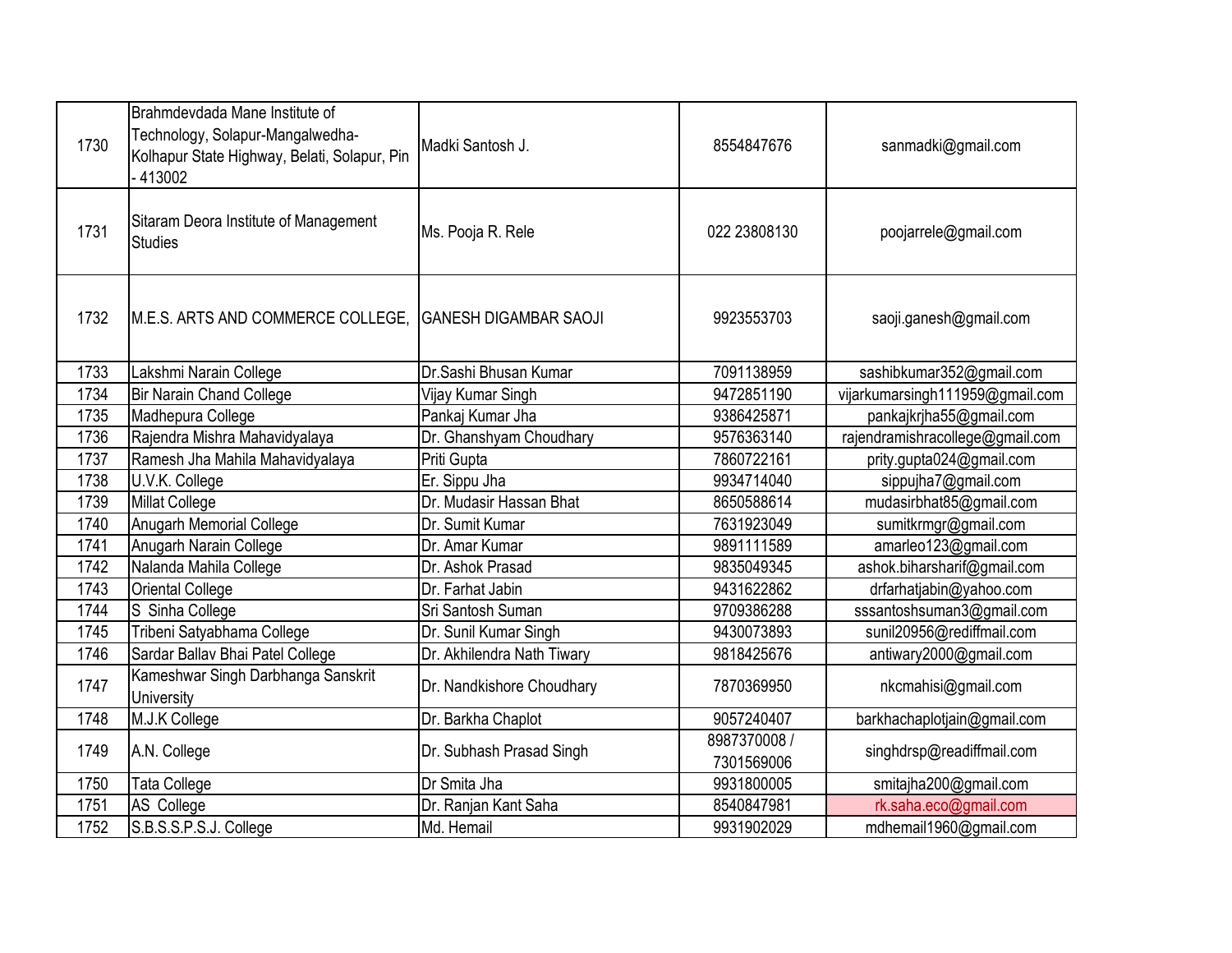| 1753 | Jubilee College                                               | Dr. Arun Kumar Singh Jha            | 9431357608 | rev.lion.arunsj@gmail.com    |
|------|---------------------------------------------------------------|-------------------------------------|------------|------------------------------|
| 1754 | R.S. More College                                             | Abaneesh Mayurya                    | 6392651972 | avee.bhu@gmail.com           |
| 1755 | Aska Science College                                          | E. Reshma Patro                     | 7789999588 | ereshmapatro@gmail.com       |
| 1756 | Dibakar Patnaik Institute of Advanced<br>Studies in Education | Dr. Gayatri Mohanty                 | 9437120205 | mohantygayatri@yahoo.com     |
| 1757 | Ramajee Mahavidyalaya                                         | K. Ch Padhy                         | 9337934053 |                              |
| 1758 | Vikram Dev College                                            | Dr. Sujit Kumar Dehury              | 8763124685 | sujitam@rediffmail.com       |
| 1759 | Charampa Mahavidyalaya                                        | Biswaranjan Jena                    | 8594931055 | biswaranjanj66@gmail.com     |
| 1760 | Dinakrushna College                                           | Mr. Ratikanta Behera                | 7978726676 | rkbphilosophy@gmail.com      |
| 1761 | Khaira College                                                | Udakinee Nayak                      | 7327809499 | udakinee.nayak@gmail.com     |
| 1762 | Remuna Degree College                                         | Miss. Archana Acharya               | 9938241555 | archana.10.acharya@gmail.com |
| 1763 | AnandApur College                                             | Pradeep ku. Dhal                    | 7978545245 | pkdhalphy9845@gmail.com      |
| 1764 | B.B. Mahavidyalaya, Baiganbadia                               | Dr. Srinath Samal                   | 9438270091 | srinath.samal@rediffmail.com |
| 1765 | R.D.S. Degree Mahavidyalaya,                                  | Gopinath Das                        | 7894487101 | gopinathsmilr@yahoo.in       |
| 1766 | <b>Belpahar College</b>                                       | Mrs. Pinku Amin                     | 7735012821 | aminpinku2018@gmail.com      |
| 1767 | Dunguripali College                                           | Mr. Bijayananda Dash                | 9658361020 | bijidash09@gmail.com         |
| 1768 | Govt College, Bhawanipatna                                    | Mr. Haladhara Sahu                  | 9654392952 | haladharasahudse@gmail.com   |
| 1769 | Govt College, Rourkela                                        | Dr. Abeg Kumar Jaiswal              | 9439946660 | abegiitdhanbad@gmail.com     |
| 1770 | Lajpat Rai Law College                                        | Sri Ankit Sourav Sahoo              | 9437788111 | cutemasoom620@gmail.com      |
| 1771 | Larambha College                                              | Shri Rabindra Kumar Naik            | 9439119018 | rabinodatia@gmail.com        |
| 1772 | Vesaja Patel College                                          | Miss Priyanka Priyadarshini Pruseth | 9938429462 | pkpruseth@gmail.com          |
| 1773 | Balikuda College                                              | Dr. Binod Bihari Behura             | 9937337808 | binodbehura321@gmail.com     |
| 1774 | Chitalo Mohavidyalaya                                         | Dr. Srinibas Mohanty                | 9438566055 | mohantysrinibas37@gmail.com  |
| 1775 | Godavaris Mahavidyalaya, Banpur                               | Dr. S.P.N.S Burma                   | 9438438250 | Shurapratapns@gmail.com      |
| 1776 | Kendrapara College                                            | Mr. Ananda Chandra Nayak            | 9439530098 | nayakanand89@gmail.com       |
| 1777 | Nabakrushna Choudhury College of<br><b>Teacher Education</b>  | Dr. Droupadi Patel                  | 8249803449 | truptisunit@gmail.com        |
| 1778 | Pipli College                                                 | Mr. Sibaprasad Mishra               | 9938147750 | mishrasibaprasad70@gmail.com |
| 1779 | Raghunath Samabaya Mahavidyalaya                              | Mrs. Mousumi Mohapatra              | 9438183139 | mousumimohapatra47@gmail.com |
| 1780 | Shishu Ananta Mahavidyalaya                                   | Bhubaneswari Rath                   | 9937272587 | jhuna_rath@yahoo.co.in       |
| 1781 | Sri Jayadev College of Education &<br>Technology              | Dr. Laxmikanta Ray                  | 9437106702 |                              |
| 1782 | Utikan Kerada Mahabir College                                 | Sashibhusan Dash                    | 8895746999 |                              |
| 1783 | Kharasrota Mahavidyalaya                                      | Subas Chandra Sahoo                 | 8984141216 | subashsocio@gmail.com        |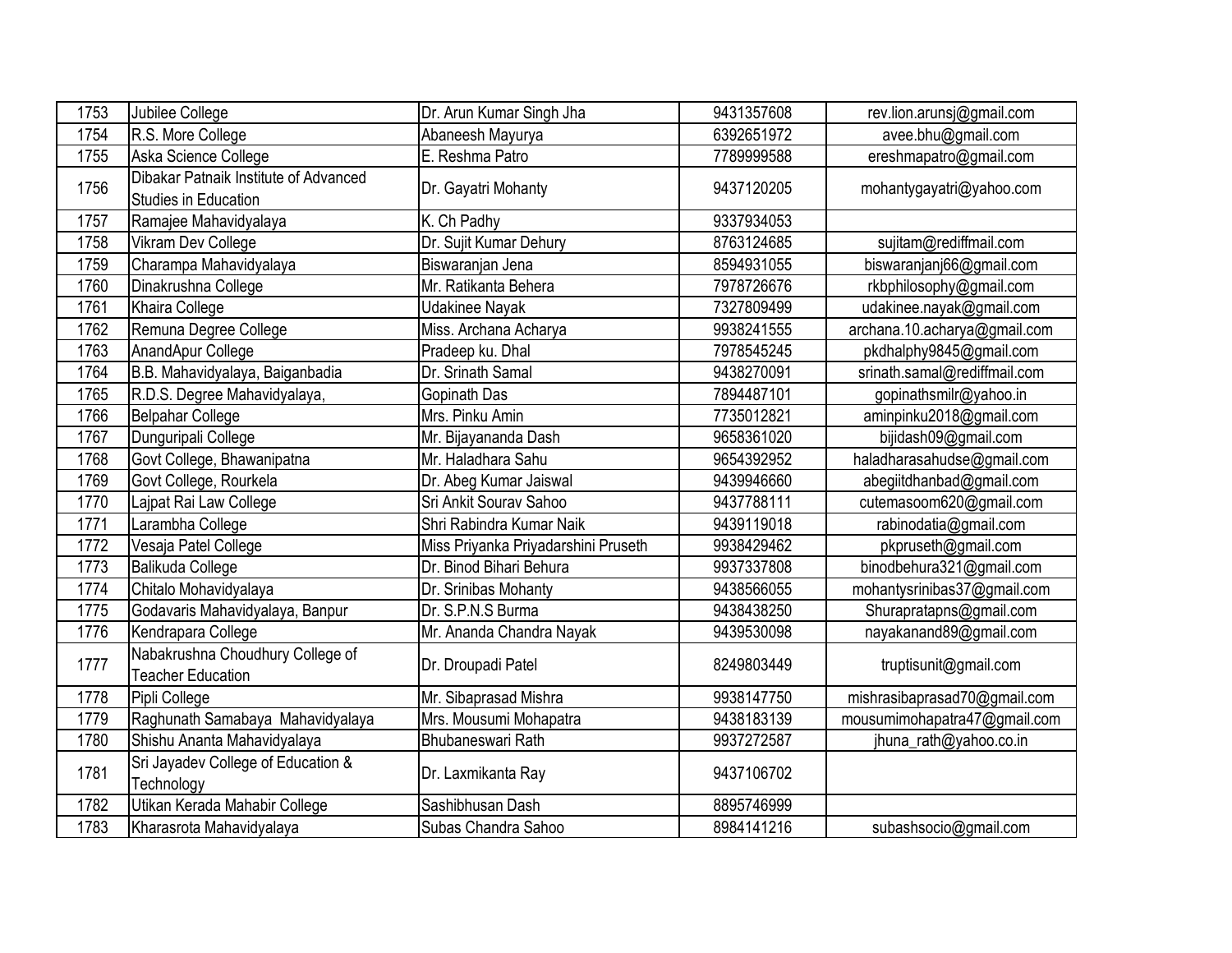| Maharajadhiraj Uday Chand Women's<br>College       | Dr. Mahua Duttagupta      | 9433463560                | mahuabose09@gmail.com           |
|----------------------------------------------------|---------------------------|---------------------------|---------------------------------|
| Pandit Raghunath Murmu Smriti<br>Mahavidyalaya     | Mr. Anirban Ash           | 7407452551                | anirbanash99@gmail.com          |
| Syamsundar College                                 | Dr. Sudipta Gangopadhyay  | 9475589247                | drsudiptagangopadhyay@gmail.com |
| Tarakeswar Degree College                          | Aparna Pandey             | 8017290783                | aparnapanday03@gmail.com        |
| Bangabasi College                                  | <b>BANGABASI COLLEGE</b>  | 9007816795                | ghosh_partha25@rediffmail.com   |
| Dr Kanailal Bhattacharyya College                  | Dr.Prabir Kr. Sanki       | 9434805562                | dr.psanki@gmail.com             |
| Lady Brabourne College                             | Dr. Moutushi Chatterjee   | 9477049150                | tushi.stats@gmail.com           |
| Netaji Nagar College for Women                     | Dr. Nilimpa Ghosh         | 9830165745                | nilimpaghosh33@gmail.com        |
| Raja Peary Mohan College                           | Dr. Sonali Dapsi          | 9433217462                | sonalidapsi@gmail.com           |
| Ramakrishna Mission Residential College            | Sri Santanu Bhat          | 9432141199                | ju_santanu@gmail.com            |
| Sammilani Teachers' Training College               | Dr. Sukdeb Das            | 9609453711                | sukunill143@gmail.com           |
| Shyampur Siddeswari Mahavidyalaya                  | Soumen Teli               | 9046141385                | soumenn165@gmail.com            |
| South Calcutta Girls' College                      | Dr. Banibrata Das         |                           | dr.banibrata@gmail.com          |
| St. Xavier's College, Kolkata                      | Dr. Arup Kumar Mitra      | 9831041051                | drakmitra01@sxccal.edu          |
| Vidyanagar College                                 | <b>AMIT KUMAR GAYEN</b>   | 9051281907                | zoology.professorakg@gmail.com  |
| <b>Balurghat College</b>                           | Dr. Gouri Das             | 9434184295                | gboshld@gmail.com               |
| Dewan Abdul Gani College                           | <b>MD. ISMAIL</b>         | 9874439910                | ismailmohd1983@gmail.com        |
| Malda College                                      | SRI KANKAN SARKAR         | 9733207160                | kankan.math@gmail.com           |
| Darjeeling Govt College                            | Nirmal Subba              | 9932325317                | subba251@gmail.com              |
| Ramananda Centenary College                        | Sri Sanjib Kumar Kar      | 9749224225                | karsanjib78@gmail.com           |
| Mugberia Gangadhar Mahavidyalaya                   | Irani Banerjee Chatterjee | 9836930593                | Chatterjee.irani@gmail.com      |
| Chandraketugarh Sahidullah Smriti<br>Mahavidyalaya | Nivedita Karmakar         | 9874977792                | niveditamm@gmail.com            |
| Midnapore College                                  | Netai Mandal              | 9733532727,<br>8617548416 | netaimandal1987@gmail.com       |
| Govt. Women's College                              | Smt. Suneeta Misra        | 9861036665                | suneeta.misra04@gmail.com       |
| Chandidas Mahavidyalaya                            | Dr. Sudipnarayan Maitra   | 8900230640,<br>9735214969 | maitrasn@gmail.com              |
| Kharagpur College                                  | Sri Debasish Aich         | 9609101614                | debasish_aich@yahoo.com         |
|                                                    |                           |                           |                                 |